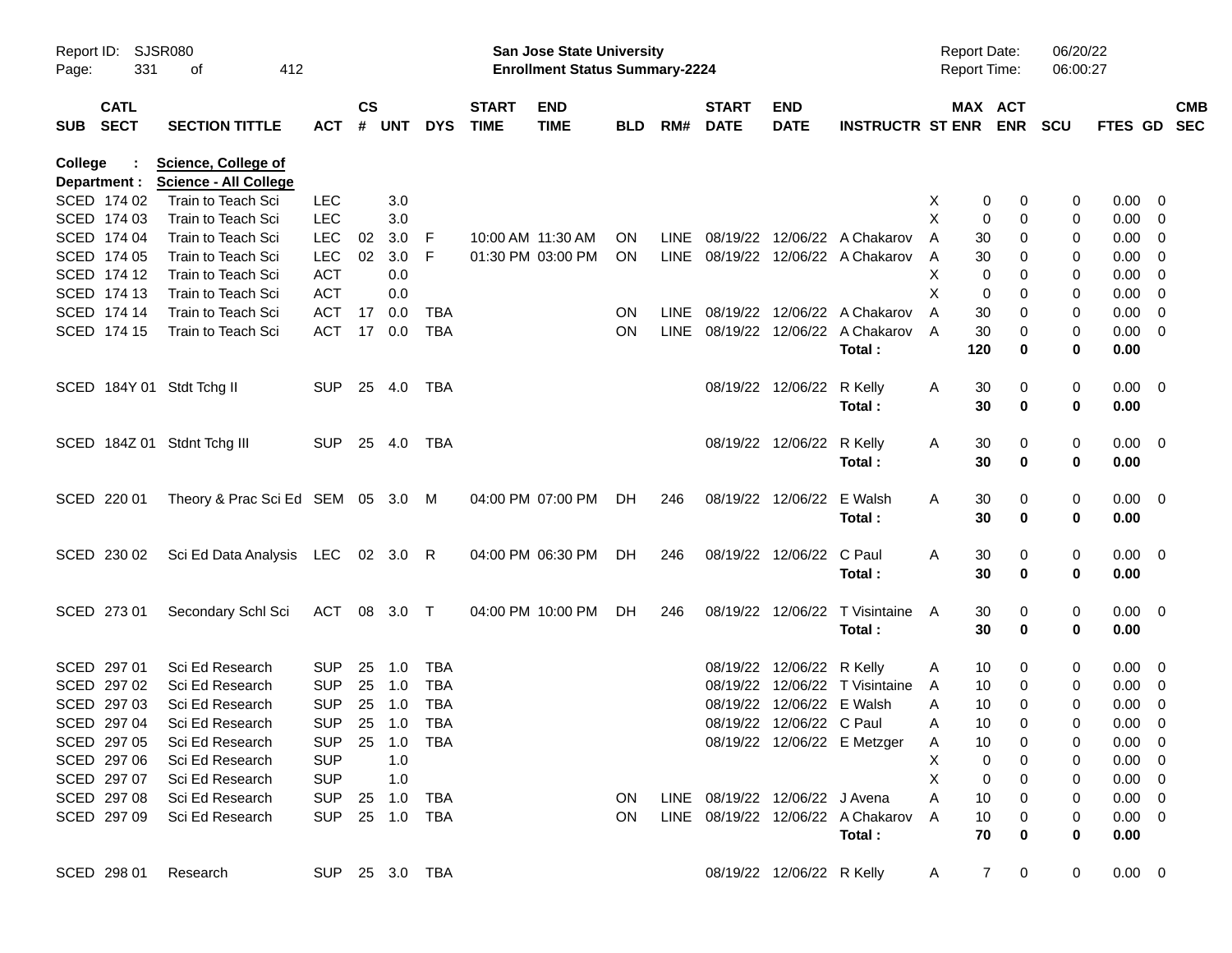| Report ID:<br>Page: | 332         | SJSR080<br>412<br>of          |              |           |            |            |              | San Jose State University<br><b>Enrollment Status Summary-2224</b> |            |             |                        |                   |                                  | <b>Report Date:</b><br>Report Time: |                     | 06/20/22<br>06:00:27 |                |                |
|---------------------|-------------|-------------------------------|--------------|-----------|------------|------------|--------------|--------------------------------------------------------------------|------------|-------------|------------------------|-------------------|----------------------------------|-------------------------------------|---------------------|----------------------|----------------|----------------|
|                     | <b>CATL</b> |                               |              | <b>CS</b> |            |            | <b>START</b> | <b>END</b>                                                         |            |             | <b>START</b>           | <b>END</b>        |                                  |                                     | MAX ACT             |                      |                | <b>CMB</b>     |
| <b>SUB</b>          | <b>SECT</b> | <b>SECTION TITTLE</b>         | <b>ACT</b>   | #         | <b>UNT</b> | <b>DYS</b> | <b>TIME</b>  | <b>TIME</b>                                                        | <b>BLD</b> | RM#         | <b>DATE</b>            | <b>DATE</b>       | <b>INSTRUCTR ST ENR</b>          |                                     | <b>ENR</b>          | <b>SCU</b>           | <b>FTES GD</b> | <b>SEC</b>     |
|                     | SCED 298 02 | Research                      | <b>SUP</b>   | 25        | 3.0        | TBA        |              |                                                                    |            |             | 08/19/22               | 12/06/22 C Paul   |                                  | A                                   | 0<br>7              | 0                    | 0.00           | $\mathbf 0$    |
|                     | SCED 298 03 | Research                      | <b>SUP</b>   | 25        | 3.0        | <b>TBA</b> |              |                                                                    |            |             | 08/19/22               | 12/06/22          | E Walsh                          | A                                   | $\overline{7}$<br>0 | 0                    | 0.00           | 0              |
|                     | SCED 298 04 | Research                      | <b>SUP</b>   | 25        | 3.0        | <b>TBA</b> |              |                                                                    |            |             | 08/19/22               | 12/06/22          | T Visintaine                     | A                                   | $\overline{7}$<br>0 | 0                    | 0.00           | 0              |
|                     | SCED 298 05 | Research                      | <b>SUP</b>   | 25        | 3.0        | <b>TBA</b> |              |                                                                    |            |             |                        |                   | 08/19/22 12/06/22 E Metzger      | A                                   | $\overline{7}$<br>0 | 0                    | 0.00           | 0              |
|                     | SCED 298 06 | Research                      | <b>SUP</b>   |           | 3.0        |            |              |                                                                    |            |             |                        |                   |                                  | X                                   | 0<br>0              | 0                    | 0.00           | 0              |
|                     | SCED 298 07 | Research                      | <b>SUP</b>   |           | 3.0        |            |              |                                                                    |            |             |                        |                   |                                  | Х                                   | 0<br>0              | 0                    | 0.00           | 0              |
|                     | SCED 298 08 | Research                      | <b>SUP</b>   | 25        | 3.0        | TBA        |              |                                                                    | ON         | LINE        |                        | 08/19/22 12/06/22 | J Avena                          | Α                                   | $\overline{7}$<br>0 | 0                    | 0.00           | 0              |
|                     | SCED 298 09 | Research                      | <b>SUP</b>   | 25        | 3.0        | <b>TBA</b> |              |                                                                    | ON         | <b>LINE</b> |                        | 08/19/22 12/06/22 | A Chakarov                       | A                                   | $\overline{7}$<br>0 | 0                    | 0.00           | 0              |
|                     |             |                               |              |           |            |            |              |                                                                    |            |             |                        |                   | Total:                           | 49                                  | 0                   | 0                    | 0.00           |                |
|                     | SCED 375 01 | Colloq Sci Ed                 | <b>LEC</b>   |           | 2.0        |            |              |                                                                    |            |             |                        |                   |                                  | Χ                                   | 0<br>0              | 0                    | 0.00           | 0              |
|                     | SCED 375 02 | Colloq Sci Ed                 | <b>LEC</b>   | 02        | 2.0        | W          |              | 05:00 PM 06:40 PM                                                  | ON         |             | LINE 08/19/22 12/06/22 |                   | R Peters                         | A<br>30                             | 3                   | 6                    | 0.40           | 0              |
|                     |             |                               |              |           |            |            |              |                                                                    |            |             |                        |                   | Total:                           | 30                                  | 3                   | 6                    | 0.40           |                |
| SCI                 | 1 0 1       | Acadmc Excel Wkshp ACT        |              |           | 07 1.5     | MW         |              | 12:00 PM 01:15 PM                                                  | DH         | 416         |                        | 08/19/22 12/06/22 | K Singmaster A                   | 35                                  | 0                   | 0                    | 0.00           | 0              |
| SCI                 | 1 0 2       | Acadmc Excel Wkshp ACT        |              |           | 07 1.5     | <b>TR</b>  |              | 12:00 PM 01:15 PM                                                  | МH         | 233         | 08/19/22               | 12/06/22          | K Singmaster A                   | 30                                  | 0                   | 0                    | 0.00           | 0              |
| SCI                 | 1 0 3       | Acadmc Excel Wkshp ACT        |              |           | 07 1.5     | TR         |              | 12:00 PM 01:15 PM                                                  | CL         | 218         | 08/19/22               | 12/06/22          | K Singmaster A                   | 25                                  | 0                   | 0                    | 0.00           | 0              |
| SCI                 | 1 0 4       | Acadmc Excel Wkshp ACT        |              |           | 07 1.5     | <b>MW</b>  |              | 12:00 PM 01:15 PM                                                  | DH         | 351         | 08/19/22               | 12/06/22          | K Singmaster A                   | 45                                  | 0                   | 0                    | 0.00           | 0              |
| SCI                 | 1 0 5       | Acadmc Excel Wkshp ACT        |              |           | 07 1.5     | <b>MW</b>  |              | 01:30 PM 02:45 PM                                                  | МH         | 233         | 08/19/22               | 12/06/22          | K Singmaster A                   | 30                                  | 0                   | 0                    | 0.00           | 0              |
| SCI                 | 1 0 6       | Acadmc Excel Wkshp ACT        |              |           | 07 1.5     | <b>MW</b>  |              | 01:30 PM 02:45 PM                                                  | МH         | 235         | 08/19/22               | 12/06/22          | K Singmaster A                   | 25                                  | 0                   | 0                    | 0.00           | 0              |
| SCI                 | 1 0 7       | Acadmc Excel Wkshp ACT        |              |           | 07 1.5     | <b>TR</b>  |              | 01:30 PM 02:45 PM                                                  | МH         | 223         | 08/19/22               | 12/06/22          | K Singmaster A                   | 35                                  | 0                   | 0                    | 0.00           | 0              |
| SCI                 | 1 0 8       | Acadmc Excel Wkshp ACT        |              |           | 07 1.5     | <b>TR</b>  |              | 01:30 PM 02:45 PM                                                  | МH         | 233         | 08/19/22               | 12/06/22          | K Singmaster A                   | 30                                  | 0                   | 0                    | 0.00           | 0              |
| SCI                 | 1 0 9       | Acadmc Excel Wkshp ACT        |              |           | 07 1.5     | <b>MW</b>  |              | 03:00 PM 04:15 PM                                                  | CL.        | 324         | 08/19/22               | 12/06/22          | K Singmaster A                   | 45                                  | 0                   | 0                    | 0.00           | 0              |
| SCI                 | 1 10        | Acadmc Excel Wkshp ACT        |              |           | 07 1.5     | <b>MW</b>  |              | 03:00 PM 04:15 PM                                                  | МH         | 424         | 08/19/22               | 12/06/22          | K Singmaster A                   | 35                                  | 0                   | 0                    | 0.00           | 0              |
| SCI                 | 1 1 1       | Acadmc Excel Wkshp ACT        |              |           | 07 1.5     | <b>TR</b>  |              | 03:00 PM 04:15 PM                                                  | <b>BBC</b> | 022         | 08/19/22               | 12/06/22          | K Singmaster A                   | 45                                  | 0                   | 0                    | 0.00           | 0              |
| SCI                 | 1 1 2       | Acadmc Excel Wkshp ACT        |              |           | 07 1.5     | <b>TR</b>  |              | 03:00 PM 04:15 PM                                                  | МH         | 234         | 08/19/22               | 12/06/22          | K Singmaster A                   | 25                                  | 0                   | 0                    | 0.00           | 0              |
| SCI                 | 1 1 3       | Acadmc Excel Wkshp ACT        |              |           | 07 1.5     | <b>MW</b>  |              | 04:30 PM 05:45 PM                                                  | DH         | 415         | 08/19/22               | 12/06/22          | K Singmaster A                   | 40                                  | 0                   | 0                    | 0.00           | 0              |
| SCI                 | 1 14        | Acadmc Excel Wkshp ACT        |              |           | 07 1.5     | <b>MW</b>  |              | 04:30 PM 05:45 PM                                                  | DH         | 250         | 08/19/22               | 12/06/22          | K Singmaster A                   | 45                                  | 0                   | 0                    | 0.00           | 0              |
| SCI                 | 1 15        | Acadmc Excel Wkshp ACT        |              |           | 07 1.5     | <b>MW</b>  |              | 06:00 PM 07:15 PM                                                  | МH         | 323         | 08/19/22               | 12/06/22          | K Singmaster A                   | 40                                  | 0                   | 0                    | 0.00           | 0              |
| SCI                 | 1 1 6       | Acadmc Excel Wkshp ACT        |              |           | 07 1.5     | <b>MW</b>  |              | 06:00 PM 07:15 PM                                                  | МH         | 423         | 08/19/22               | 12/06/22          | K Singmaster A                   | 35                                  | 0                   | 0                    | 0.00           | 0              |
| SCI                 | 1 1 7       | Acadmc Excel Wkshp ACT 07 1.5 |              |           |            | TR         |              | 04:30 PM 05:45 PM                                                  | <b>BBC</b> | 225         |                        |                   | 08/19/22 12/06/22 K Singmaster A | 35                                  | 0                   | $\Omega$             | 0.00           | 0              |
| SCI                 | 1 1 8       | Acadmc Excel Wkshp ACT 07 1.5 |              |           |            | <b>TR</b>  |              | 04:30 PM 05:45 PM                                                  | DH         | 243         |                        |                   | 08/19/22 12/06/22 K Singmaster A | 35                                  | 0                   | 0                    | 0.00           | - 0            |
| SCI                 | 1 1 9       | Acadmc Excel Wkshp ACT 07 1.5 |              |           |            | TR         |              | 06:00 PM 07:15 PM                                                  | DH         | 415         |                        |                   | 08/19/22 12/06/22 K Singmaster A | 35                                  | 0                   | 0                    | 0.00           | $\Omega$       |
| SCI                 | 1 2 0       | Acadmc Excel Wkshp ACT 07 1.5 |              |           |            | <b>TR</b>  |              | 06:00 PM 07:15 PM                                                  | <b>BBC</b> | 125         |                        |                   | 08/19/22 12/06/22 K Singmaster A | 35                                  | 0                   | 0                    | 0.00           | $\mathbf 0$    |
|                     |             |                               |              |           |            |            |              |                                                                    |            |             |                        |                   | Total:                           | 705                                 | 0                   | 0                    | 0.00           |                |
| SCI                 | 2 0 1       | Success in Science            | LEC.         |           | 02 3.0     | TR         |              | 10:30 AM 11:20 AM                                                  | MD         | 101         |                        |                   | 08/19/22 12/06/22 S Lilienthal   | 120<br>A                            | 2                   | 4                    | 0.40           | $\overline{0}$ |
| SCI                 | 2 10        | Success in Science            | ACT          |           | 07 0.0     | M          |              | 02:15 PM 04:05 PM                                                  | MH         | 234         |                        | 08/19/22 12/06/22 |                                  | 15<br>A                             | 0                   | 0                    | 0.00           | $\overline{0}$ |
| SCI                 | 211         | Success in Science            | ACT 07 0.0 W |           |            |            |              | 02:15 PM 04:05 PM                                                  | МH         | 234         |                        | 08/19/22 12/06/22 |                                  | 15<br>A                             | 0                   | 0                    | $0.00 \t 0$    |                |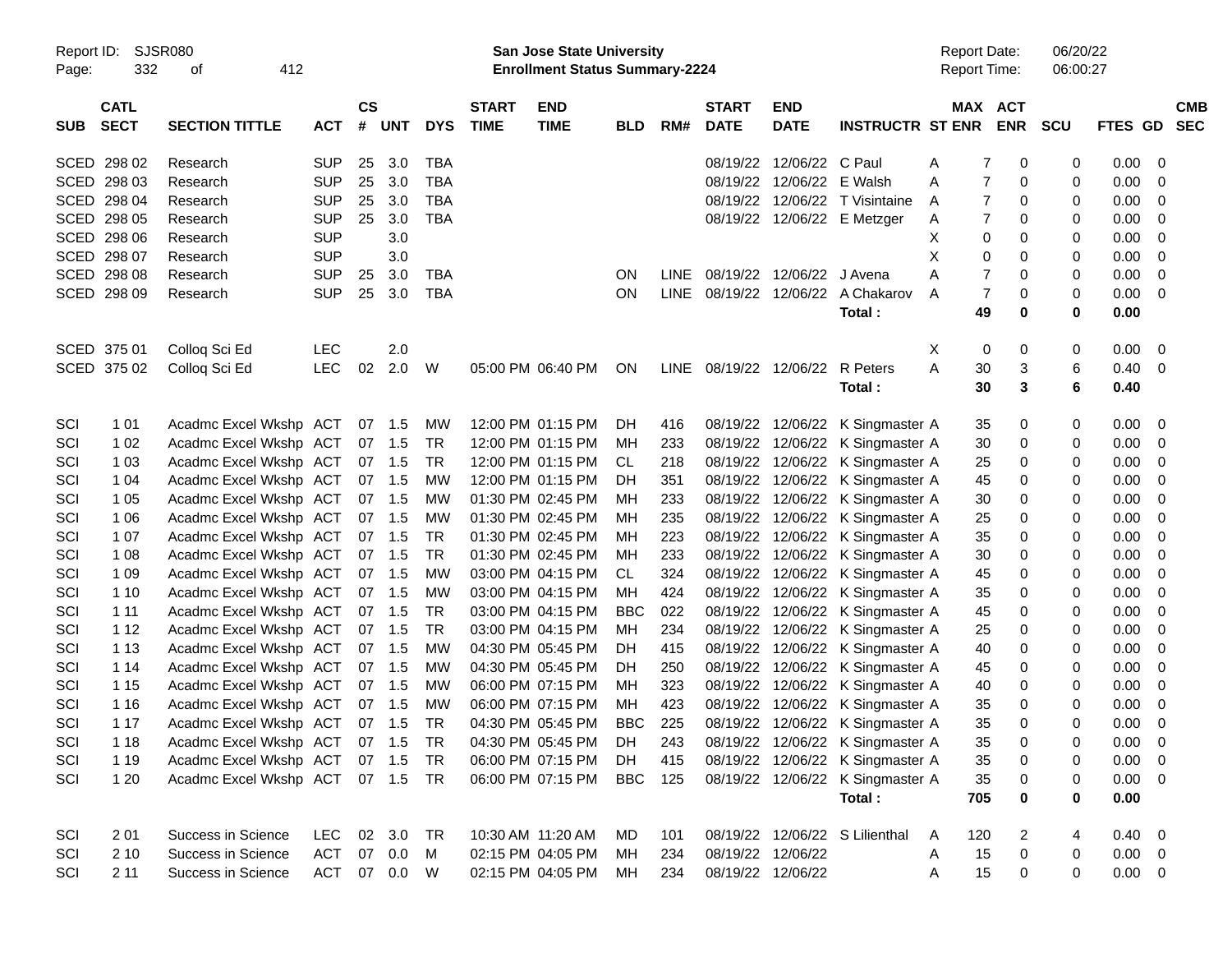| Report ID:<br>Page: | 333                        | <b>SJSR080</b><br>412<br>οf |            |                |            |              |                             | San Jose State University<br><b>Enrollment Status Summary-2224</b> |            |             |                             |                           |                         |   | <b>Report Date:</b><br>Report Time: |             | 06/20/22<br>06:00:27 |                |                          |
|---------------------|----------------------------|-----------------------------|------------|----------------|------------|--------------|-----------------------------|--------------------------------------------------------------------|------------|-------------|-----------------------------|---------------------------|-------------------------|---|-------------------------------------|-------------|----------------------|----------------|--------------------------|
| <b>SUB</b>          | <b>CATL</b><br><b>SECT</b> | <b>SECTION TITTLE</b>       | <b>ACT</b> | <b>CS</b><br># | <b>UNT</b> | <b>DYS</b>   | <b>START</b><br><b>TIME</b> | <b>END</b><br><b>TIME</b>                                          | <b>BLD</b> | RM#         | <b>START</b><br><b>DATE</b> | <b>END</b><br><b>DATE</b> | <b>INSTRUCTR ST ENR</b> |   | MAX ACT                             | <b>ENR</b>  | SCU                  | <b>FTES GD</b> | <b>CMB</b><br><b>SEC</b> |
| SCI                 | 2 1 2                      | Success in Science          | <b>ACT</b> | 07             | 0.0        | M            |                             | 04:00 PM 05:50 PM                                                  | МH         | 233         | 08/19/22                    | 12/06/22                  |                         | Α | 15                                  | 0           | 0                    | 0.00           | 0                        |
| SCI                 | 2 1 3                      | Success in Science          | <b>ACT</b> | 07             | 0.0        | W            |                             | 04:00 PM 05:50 PM                                                  | MH         | 233         | 08/19/22                    | 12/06/22                  |                         | Α | 15                                  | 1           | 1                    | 0.00           | 0                        |
| SCI                 | 2 14                       | Success in Science          | <b>ACT</b> | 07             | 0.0        | <b>TBA</b>   |                             |                                                                    | ON         | LINE        | 08/19/22                    | 12/06/22                  |                         | Α | 15                                  | 1           | 1                    | 0.00           | 0                        |
| SCI                 | 2 1 5                      | Success in Science          | <b>ACT</b> | 07             | 0.0        | <b>TBA</b>   |                             |                                                                    | ON         | LINE        | 08/19/22                    | 12/06/22                  |                         | Α | 15                                  | 0           | 0                    | 0.00           | 0                        |
| SCI                 | 2 1 6                      | Success in Science          | <b>ACT</b> | 07             | 0.0        | T            |                             | 01:00 PM 02:50 PM                                                  | MH         | 423         | 08/19/22                    | 12/06/22                  |                         | Α | 15                                  | 0           | 0                    | 0.00           | 0                        |
| SCI                 | 2 17                       | Success in Science          | <b>ACT</b> | 07             | 0.0        | R            |                             | 01:00 PM 02:50 PM                                                  | MH         | 423         | 08/19/22                    | 12/06/22                  |                         | A | 15                                  | 0           | 0                    | 0.00           | 0                        |
|                     |                            |                             |            |                |            |              |                             |                                                                    |            |             |                             |                           | Total:                  |   | 240                                 | 4           | 6                    | 0.40           |                          |
| SCI                 | 101 02                     | Leadership                  | <b>ACT</b> |                | 0.0        |              |                             |                                                                    |            |             |                             |                           |                         | Х | 0                                   | 0           | 0                    | 0.00           | 0                        |
| <b>UNVS</b>         | 101 02                     | Leadership                  | <b>ACT</b> |                | 0.0        |              |                             |                                                                    |            |             |                             |                           |                         | X | 0                                   | 0           | 0                    | 0.00           | 0                        |
| SCI                 | 101 03                     | Leadership                  | <b>ACT</b> | 07             | 0.0        | Т            |                             | 06:00 PM 07:50 PM                                                  | <b>CL</b>  | 225A        | 08/19/22                    |                           | 12/06/22 S Lilienthal   | A | 8                                   | 0           | 0                    | 0.00           | 0 <sup>C</sup>           |
| <b>UNVS</b>         | 101 03                     | Leadership                  | <b>ACT</b> | 07             | 0.0        | $\mathsf{T}$ |                             | 06:00 PM 07:50 PM                                                  | <b>CL</b>  | 225A        | 08/19/22                    |                           | 12/06/22 S Lilienthal   | A | 0                                   | 8           | 8                    | 0.00           | 0 <sup>C</sup>           |
| SCI                 | 101 04                     | Leadership                  | <b>ACT</b> | 07             | 0.0        | $\mathsf{T}$ |                             | 06:00 PM 07:50 PM                                                  | MH         | 224         | 08/19/22                    |                           | 12/06/22 S Lilienthal   | A | 8                                   | 0           | 0                    | 0.00           | 0 <sup>C</sup>           |
| <b>UNVS</b>         | 101 04                     | Leadership                  | <b>ACT</b> | 07             | 0.0        | $\mathsf{T}$ |                             | 06:00 PM 07:50 PM                                                  | MH         | 224         | 08/19/22                    |                           | 12/06/22 S Lilienthal   | A | 0                                   | 4           | 4                    | 0.00           | 0 <sup>C</sup>           |
| SCI                 | 101 05                     | Leadership                  | <b>ACT</b> | 07             | 0.0        | $\mathsf{T}$ |                             | 06:00 PM 07:50 PM                                                  | MH         | 223         | 08/19/22                    |                           | 12/06/22 S Lilienthal   | A | 8                                   | 0           | 0                    | 0.00           | 0 <sup>C</sup>           |
| <b>UNVS</b>         | 101 05                     | Leadership                  | <b>ACT</b> | 07             | 0.0        | $\mathsf T$  |                             | 06:00 PM 07:50 PM                                                  | MH         | 223         | 08/19/22                    |                           | 12/06/22 S Lilienthal   | A | 0                                   | 4           | 4                    | 0.00           | 0 <sup>C</sup>           |
| SCI                 | 101 06                     | Leadership                  | <b>ACT</b> | 07             | 0.0        | $\mathsf{T}$ |                             | 06:00 PM 07:50 PM                                                  | MH         | 235         | 08/19/22                    |                           | 12/06/22 S Lilienthal   | A | 8                                   | 1           | 1                    | 0.00           | 0 <sup>C</sup>           |
| <b>UNVS</b>         | 101 06                     | Leadership                  | <b>ACT</b> | 07             | 0.0        | $\mathsf{T}$ |                             | 06:00 PM 07:50 PM                                                  | MН         | 235         | 08/19/22                    |                           | 12/06/22 S Lilienthal   | A | 0                                   | 2           | 2                    | 0.00           | 0 <sup>C</sup>           |
| SCI                 | 101 07                     | Leadership                  | <b>ACT</b> | 07             | 0.0        | W            |                             | 06:00 PM 07:50 PM                                                  | MН         | 234         | 08/19/22                    | 12/06/22 E Collins        |                         | Α | 8                                   | 0           | 0                    | 0.00           | 0 <sup>C</sup>           |
| <b>UNVS</b>         | 101 07                     | Leadership                  | <b>ACT</b> | 07             | 0.0        | W            |                             | 06:00 PM 07:50 PM                                                  | MH         | 234         | 08/19/22                    | 12/06/22 E Collins        |                         | Α | 0                                   | 7           | $\overline{7}$       | 0.00           | 0 <sup>C</sup>           |
| SCI                 | 101 08                     | Leadership                  | <b>ACT</b> | 07             | 0.0        | W            |                             | 06:00 PM 07:50 PM                                                  | MH         | 222         | 08/19/22                    | 12/06/22 E Collins        |                         | Α | 8                                   | 0           | 0                    | 0.00           | 0 <sup>C</sup>           |
| <b>UNVS</b>         | 101 08                     | Leadership                  | <b>ACT</b> | 07             | 0.0        | W            |                             | 06:00 PM 07:50 PM                                                  | MН         | 222         | 08/19/22                    | 12/06/22 E Collins        |                         | Α | 0                                   | 0           | 0                    | 0.00           | 0 <sup>C</sup>           |
| SCI                 | 101 09                     | Leadership                  | <b>ACT</b> | 07             | 0.0        | W            |                             | 06:00 PM 07:50 PM                                                  | MH         | 235         | 08/19/22                    | 12/06/22 E Collins        |                         | Α | 8                                   | 0           | 0                    | 0.00           | 0 <sup>C</sup>           |
| <b>UNVS</b>         | 101 09                     | Leadership                  | <b>ACT</b> | 07             | 0.0        | W            |                             | 06:00 PM 07:50 PM                                                  | мн         | 235         | 08/19/22                    | 12/06/22 E Collins        |                         | Α | 0                                   | 0           | 0                    | 0.00           | 0 <sup>C</sup>           |
| SCI                 | 101 10                     | Leadership                  | <b>ACT</b> | 07             | 0.0        | W            |                             | 06:00 PM 07:50 PM                                                  | <b>CL</b>  | 225B        | 08/19/22                    | 12/06/22 E Collins        |                         | Α | 8                                   | 0           | 0                    | 0.00           | 0 <sup>C</sup>           |
| <b>UNVS</b>         | 101 10                     | Leadership                  | <b>ACT</b> | 07             | 0.0        | W            |                             | 06:00 PM 07:50 PM                                                  | <b>CL</b>  | 225B        | 08/19/22                    | 12/06/22 E Collins        |                         | Α | 0                                   | 3           | 3                    | 0.00           | 0 <sup>C</sup>           |
| SCI                 | 101 11                     | Leadership                  | <b>ACT</b> | 07             | 0.0        | R            |                             | 02:00 PM 03:50 PM                                                  | ON         | LINE        | 08/19/22                    | 12/06/22 M Mcneil         |                         | Α | 60                                  | 0           | 0                    | 0.00           | 0 <sup>C</sup>           |
| <b>UNVS</b>         | 101 11                     | Leadership                  | ACT        | 07             | 0.0        | R            |                             | 02:00 PM 03:50 PM                                                  | ON         | LINE        | 08/19/22                    | 12/06/22 M Mcneil         |                         | Α | 0                                   | 15          | 15                   | 0.00           | 0 <sup>C</sup>           |
| SCI                 | 10181                      | Leadership                  | <b>LEC</b> | 01             | 3.0        | <b>TBA</b>   |                             |                                                                    | ON         | LINE        | 08/19/22                    |                           | 12/06/22 S Lilienthal   | Α | 124                                 | $\mathbf 1$ | $\overline{c}$       | 0.20           | 0 <sup>C</sup>           |
|                     | <b>UNVS 101 81</b>         | Leadership                  | <b>LEC</b> | 01             | 3.0        | <b>TBA</b>   |                             |                                                                    | ON         | <b>LINE</b> | 08/19/22                    |                           | 12/06/22 S Lilienthal   | A | 0                                   | 43          | 86                   | 8.60           | 0 <sup>C</sup>           |
|                     |                            |                             |            |                |            |              |                             |                                                                    |            |             |                             |                           | Total :                 |   | 248                                 | 88          | 132                  | 8.80           |                          |
| SCI                 | 18001                      | <b>Individual Studies</b>   | <b>SUP</b> |                |            |              |                             |                                                                    |            |             | 08/19/22 12/06/22           |                           |                         | A | 6                                   | 0           | 0                    | 0.00           | 0                        |
|                     |                            |                             |            |                |            |              |                             |                                                                    |            |             |                             |                           | Total:                  |   | 6                                   | $\bf{0}$    | $\bf{0}$             | 0.00           |                          |
| SCI                 | 184 01                     | Directed Reading            | <b>SUP</b> |                | 36 1.0     | <b>TBA</b>   |                             |                                                                    |            |             | 08/19/22 12/06/22           |                           |                         | A | 15                                  | 0           | 0                    | 0.00           | 0                        |
| SCI                 | 184 02                     | <b>Directed Reading</b>     | <b>SUP</b> |                | 36 2.0     | <b>TBA</b>   |                             |                                                                    |            |             | 08/19/22 12/06/22           |                           |                         | Α | 15                                  | 0           | 0                    | 0.00           | 0                        |
| SCI                 | 184 03                     | <b>Directed Reading</b>     | <b>SUP</b> |                | 36 3.0     | <b>TBA</b>   |                             |                                                                    |            |             | 08/19/22 12/06/22           |                           |                         | Α | 15                                  | 0           | 0                    | 0.00           | 0                        |
| SCI                 | 184 04                     | <b>Directed Reading</b>     | <b>SUP</b> |                | 36 4.0     | TBA          |                             |                                                                    |            |             | 08/19/22 12/06/22           |                           |                         | Α | 15                                  | 0           | 0                    | 0.00           | 0                        |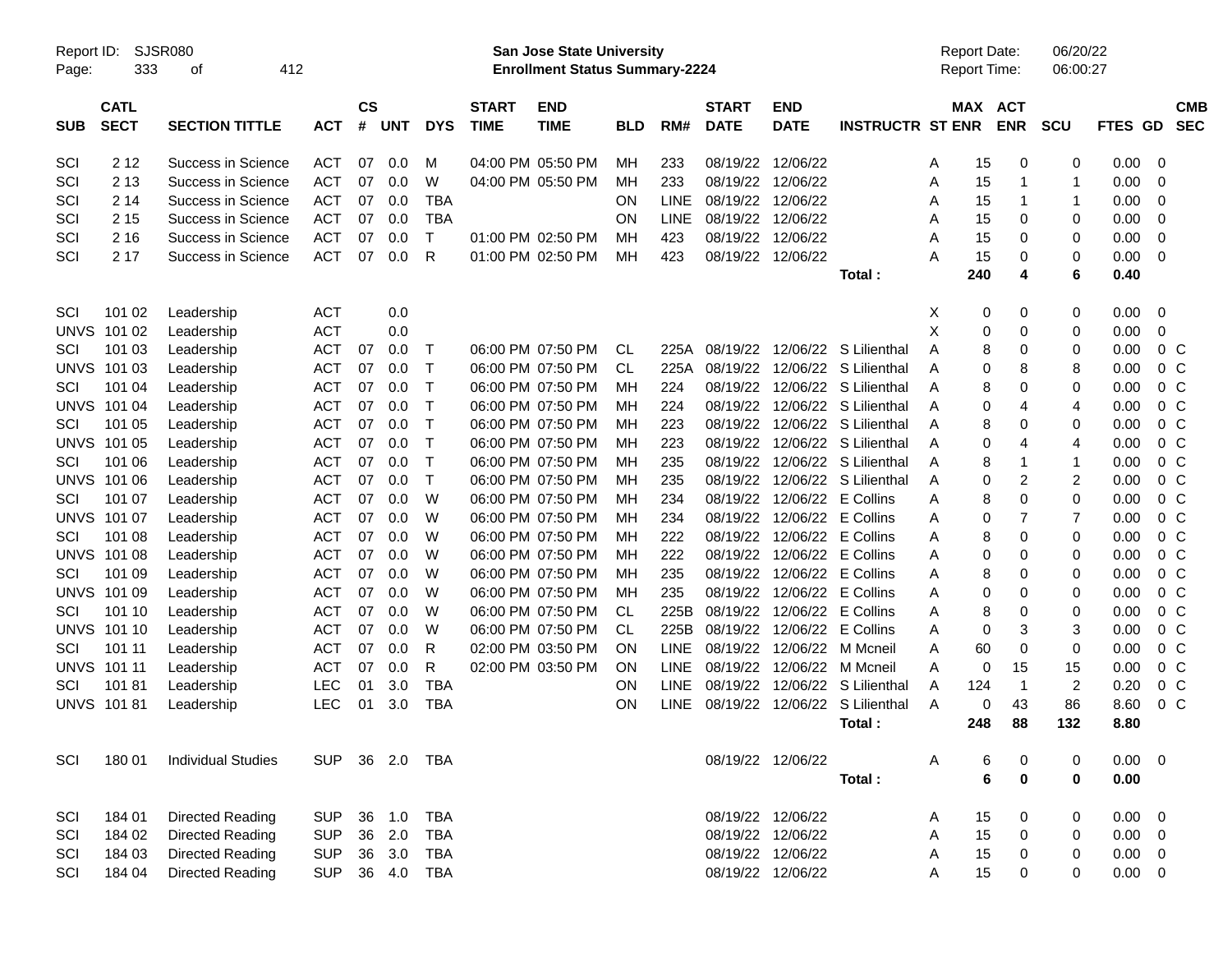| Report ID:<br>Page: | 334                        | <b>SJSR080</b><br>412<br>0f  |            |                    |            |            |                             |                           | <b>San Jose State University</b><br><b>Enrollment Status Summary-2224</b> |     |                             |                           |                           | <b>Report Date:</b><br><b>Report Time:</b> |                             |              | 06/20/22<br>06:00:27 |                          |
|---------------------|----------------------------|------------------------------|------------|--------------------|------------|------------|-----------------------------|---------------------------|---------------------------------------------------------------------------|-----|-----------------------------|---------------------------|---------------------------|--------------------------------------------|-----------------------------|--------------|----------------------|--------------------------|
| <b>SUB</b>          | <b>CATL</b><br><b>SECT</b> | <b>SECTION TITTLE</b>        | <b>ACT</b> | $\mathsf{cs}$<br># | <b>UNT</b> | <b>DYS</b> | <b>START</b><br><b>TIME</b> | <b>END</b><br><b>TIME</b> | <b>BLD</b>                                                                | RM# | <b>START</b><br><b>DATE</b> | <b>END</b><br><b>DATE</b> | <b>INSTRUCTR ST ENR</b>   | <b>MAX</b>                                 | <b>ACT</b><br><b>ENR</b>    | <b>SCU</b>   | FTES GD              | <b>CMB</b><br><b>SEC</b> |
|                     |                            |                              |            |                    |            |            |                             |                           |                                                                           |     |                             |                           | Total:                    |                                            | 60<br>$\mathbf 0$           | 0            | 0.00                 |                          |
| SCI                 | 299 01                     | <b>Thesis</b>                | <b>SUP</b> | 25                 | 3.0        | <b>TBA</b> |                             |                           |                                                                           |     | 08/19/22                    | 12/06/22                  |                           | A                                          | $\overline{0}$<br>1         | $\mathbf{0}$ | $0.00 \quad 0$       |                          |
|                     |                            |                              |            |                    |            |            |                             |                           |                                                                           |     |                             |                           | Total:                    |                                            | $\mathbf{0}$<br>$\mathbf 1$ | $\bf{0}$     | 0.00                 |                          |
|                     | Department :               | <b>Science - All College</b> |            |                    |            |            |                             |                           |                                                                           |     |                             |                           | <b>Department Total:</b>  | 1679                                       | 95                          | 144          | 9.60                 |                          |
|                     |                            |                              |            |                    |            |            |                             |                           |                                                                           |     |                             | <b>Lower Division:</b>    |                           | 945                                        |                             | 6<br>4       | 0.40                 |                          |
|                     |                            |                              |            |                    |            |            |                             |                           |                                                                           |     |                             | <b>Upper Division:</b>    |                           | 494                                        | 88                          | 132          | 8.80                 |                          |
|                     |                            |                              |            |                    |            |            |                             |                           |                                                                           |     |                             |                           | <b>Graduate Division:</b> | 240                                        |                             | 3<br>6       | 0.40                 |                          |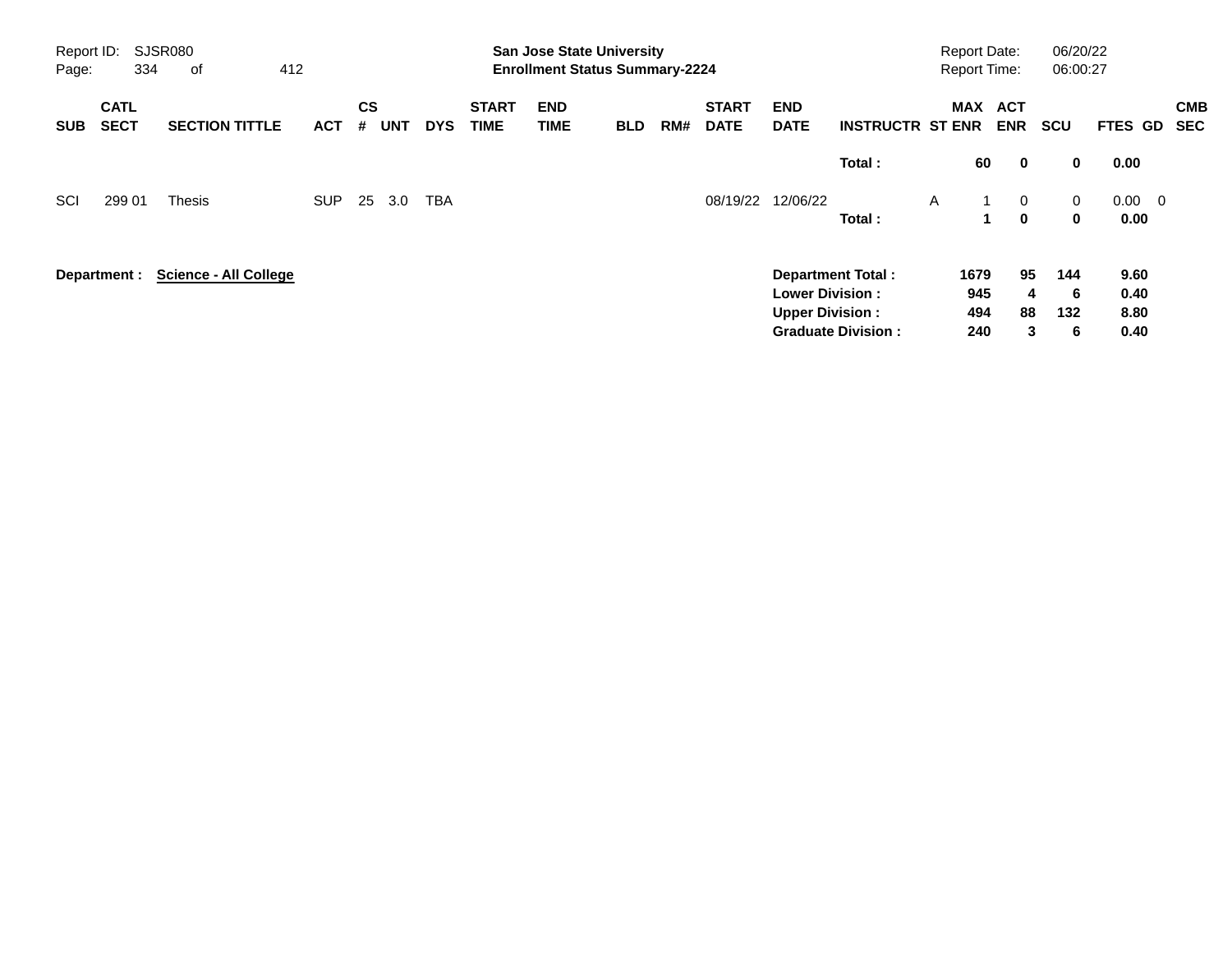| Report ID:<br>Page: | 335          | SJSR080<br>412<br>οf                                     |            |               |         |               |                   | San Jose State University<br><b>Enrollment Status Summary-2224</b> |            |             |              |                   |                                       | <b>Report Date:</b><br><b>Report Time:</b> |         |                         | 06/20/22<br>06:00:27    |                |                          |            |
|---------------------|--------------|----------------------------------------------------------|------------|---------------|---------|---------------|-------------------|--------------------------------------------------------------------|------------|-------------|--------------|-------------------|---------------------------------------|--------------------------------------------|---------|-------------------------|-------------------------|----------------|--------------------------|------------|
|                     | <b>CATL</b>  |                                                          |            | $\mathsf{cs}$ |         |               | <b>START</b>      | <b>END</b>                                                         |            |             | <b>START</b> | <b>END</b>        |                                       |                                            | MAX ACT |                         |                         |                |                          | <b>CMB</b> |
| <b>SUB</b>          | <b>SECT</b>  | <b>SECTION TITTLE</b>                                    | <b>ACT</b> |               | # UNT   | <b>DYS</b>    | <b>TIME</b>       | <b>TIME</b>                                                        | <b>BLD</b> | RM#         | <b>DATE</b>  | <b>DATE</b>       | <b>INSTRUCTR ST ENR</b>               |                                            |         | <b>ENR</b>              | <b>SCU</b>              | <b>FTES GD</b> |                          | <b>SEC</b> |
| <b>College</b>      | Department : | <b>Science, College of</b><br><b>Biological Sciences</b> |            |               |         |               |                   |                                                                    |            |             |              |                   |                                       |                                            |         |                         |                         |                |                          |            |
| <b>BIOL</b>         | 10 01        | The Living World                                         | LEC        | 02            | 3.0     | TR            |                   | 09:00 AM 10:15 AM                                                  | SCI        | 164         | 08/19/22     |                   | 12/06/22 M Harness                    | A                                          | 95      | 13                      | 39                      | 2.60           | 0                        |            |
| <b>BIOL</b>         | 10 02        | The Living World                                         | <b>LEC</b> | 02            | 3.0     | MW            | 07:30 AM 08:45 AM |                                                                    | DН         | 351         | 08/19/22     |                   | 12/06/22 S Cuellar-Or A               |                                            | 60      | 3                       | 9                       | 0.60           | 0                        |            |
| <b>BIOL</b>         | 10 03        | The Living World                                         | <b>LEC</b> | 02            | 3.0     | <b>MW</b>     | 10:30 AM 11:45 AM |                                                                    | SCI        | 164         | 08/19/22     |                   | 12/06/22 P Hawkins                    | A                                          | 95      | 22                      | 66                      | 4.40           | 0                        |            |
| <b>BIOL</b>         | 10 04        | The Living World                                         | <b>LEC</b> | 02            | 3.0     | <b>TBA</b>    |                   |                                                                    | ON.        | <b>LINE</b> | 08/19/22     |                   | 12/06/22 P Hawkins                    | A                                          | 95      | 45                      | 135                     | 9.00           | 0                        |            |
| <b>BIOL</b>         | 10 99        | The Living World                                         | <b>LEC</b> | 02            | 3.0     | <b>TBA</b>    |                   |                                                                    | <b>ON</b>  |             |              |                   | LINE 08/19/22 12/06/22 M Poffenroth A |                                            | 95      | 87                      | 261                     | 17.40          | 0                        |            |
|                     |              |                                                          |            |               |         |               |                   |                                                                    |            |             |              |                   | Total:                                |                                            | 440     | 170                     | 510                     | 34.00          |                          |            |
| <b>BIOL</b>         | 20 01        | <b>Ecol Biol</b>                                         | <b>LEC</b> | 01            | 3.0     | MW            |                   | 09:30 AM 10:20 AM                                                  | <b>SH</b>  | 100         | 08/19/22     |                   | 12/06/22 U Holzmann A                 |                                            | 88      | 53                      | 106                     | 10.60          | 0                        |            |
| <b>BIOL</b>         | 20 11        | <b>Ecol Biol</b>                                         | LAB        | 16            | 0.0     | M             |                   | 10:30 AM 01:15 PM                                                  | DH         | 341         | 08/19/22     | 12/06/22          |                                       | A                                          | 22      | 21                      | 21                      | 0.00           | 0                        |            |
| <b>BIOL</b>         | 20 12        | <b>Ecol Biol</b>                                         | LAB        | 16            | 0.0     | $\top$        |                   | 10:30 AM 01:15 PM                                                  | DН         | 341         | 08/19/22     | 12/06/22          |                                       | A                                          | 22      | 8                       | 8                       | 0.00           | 0                        |            |
| <b>BIOL</b>         | 20 13        | <b>Ecol Biol</b>                                         | LAB        | 16            | 0.0     | W             |                   | 10:30 AM 01:15 PM                                                  | DН         | 341         | 08/19/22     | 12/06/22          |                                       | Α                                          | 22      | 14                      | 14                      | 0.00           | 0                        |            |
| <b>BIOL</b>         | 20 14        | <b>Ecol Biol</b>                                         | LAB        | 16            | 0.0     | R             |                   | 10:30 AM 01:15 PM                                                  | DН         | 341         |              | 08/19/22 12/06/22 |                                       | Α                                          | 22      | 10                      | 10                      | 0.00           | 0                        |            |
|                     |              |                                                          |            |               |         |               |                   |                                                                    |            |             |              |                   | Total:                                |                                            | 176     | 106                     | 159                     | 10.60          |                          |            |
| <b>BIOL</b>         | 21 01        | Human Biology                                            | <b>LEC</b> | 01            | 3.0     | MW            |                   | 09:00 AM 09:50 AM                                                  | MD.        | 101         | 08/19/22     |                   | 12/06/22 H Mouseghy A                 |                                            | 450     | 197                     | 394                     | 39.40          | 0                        |            |
| <b>BIOL</b>         | 21 11        | Human Biology                                            | LAB        | 16            | 0.0     | <b>TBA</b>    |                   |                                                                    | DH         | 448         | 08/19/22     |                   | 12/06/22 H Mouseghy A                 |                                            | 24      | 24                      | 24                      | 0.00           | 0                        |            |
| <b>BIOL</b>         | 21 12        | Human Biology                                            | LAB        | 16            | 0.0     | <b>TBA</b>    |                   |                                                                    | DH         | 448         |              | 08/19/22 12/06/22 |                                       | A                                          | 24      | 24                      | 24                      | 0.00           | 0                        |            |
| <b>BIOL</b>         | 21 13        | Human Biology                                            | LAB        | 16            | 0.0     | <b>TBA</b>    |                   |                                                                    | DH         | 448         | 08/19/22     | 12/06/22          |                                       | A                                          | 24      | 24                      | 24                      | 0.00           | 0                        |            |
| <b>BIOL</b>         | 21 14        | Human Biology                                            | LAB        | 16            | 0.0     | <b>TBA</b>    |                   |                                                                    | DH         | 448         | 08/19/22     | 12/06/22          |                                       | A                                          | 24      | 24                      | 24                      | 0.00           | 0                        |            |
| <b>BIOL</b>         | 21 15        | Human Biology                                            | LAB        | 16            | 0.0     | <b>TBA</b>    |                   |                                                                    | DH         | 448         | 08/19/22     | 12/06/22          |                                       | A                                          | 24      | 24                      | 24                      | 0.00           | 0                        |            |
| <b>BIOL</b>         | 21 16        | Human Biology                                            | LAB        | 16            | 0.0     | <b>TBA</b>    |                   |                                                                    | DH         | 448         |              | 08/19/22 12/06/22 |                                       | A                                          | 24      | 24                      | 24                      | 0.00           | 0                        |            |
| <b>BIOL</b>         | 21 17        | Human Biology                                            | LAB        | 16            | 0.0     | <b>TBA</b>    |                   |                                                                    | DH         | 448         | 08/19/22     | 12/06/22          |                                       | A                                          | 24      | 22                      | 22                      | 0.00           | 0                        |            |
| <b>BIOL</b>         | 21 18        | Human Biology                                            | LAB        | 16            | 0.0     | <b>TBA</b>    |                   |                                                                    | DH         | 448         | 08/19/22     | 12/06/22          |                                       | A                                          | 24      | 5                       | 5                       | 0.00           | 0                        |            |
| <b>BIOL</b>         | 21 19        | Human Biology                                            | LAB        | 16            | 0.0     | <b>TBA</b>    |                   |                                                                    | DH         | 448         | 08/19/22     | 12/06/22          |                                       | A                                          | 24      | 1                       | 1                       | 0.00           | 0                        |            |
| <b>BIOL</b>         | 21 20        | Human Biology                                            | LAB        | 16            | 0.0     | <b>TBA</b>    |                   |                                                                    | DH         | 448         | 08/19/22     | 12/06/22          |                                       | A                                          | 24      | 3                       | 3                       | 0.00           | 0                        |            |
| <b>BIOL</b>         | 21 21        | Human Biology                                            | LAB        | 16            | 0.0     | <b>TBA</b>    |                   |                                                                    | DH         | 448         | 08/19/22     | 12/06/22          |                                       | A                                          | 24      | 3                       | 3                       | 0.00           | 0                        |            |
| <b>BIOL</b>         | 21 22        | Human Biology                                            | LAB        | 16            | 0.0     | <b>TBA</b>    |                   |                                                                    | DH         | 448         | 08/19/22     | 12/06/22          |                                       | A                                          | 24      | 1                       | 1                       | 0.00           | 0                        |            |
| <b>BIOL</b>         | 21 23        | Human Biology                                            | LAB        | 16            | 0.0     | <b>TBA</b>    |                   |                                                                    | DН         | 448         | 08/19/22     | 12/06/22          |                                       | Α                                          | 24      | 1                       | 1                       | 0.00           | 0                        |            |
| <b>BIOL</b>         | 21 24        | Human Biology                                            | LAB        | 16            | 0.0     | <b>TBA</b>    |                   |                                                                    | DН         | 448         |              | 08/19/22 12/06/22 |                                       | A                                          | 24      | 0                       | 0                       | 0.00           | $\mathbf 0$              |            |
| <b>BIOL</b>         | 21 25        | Human Biology                                            | LAB        |               | 16  0.0 | <b>TBA</b>    |                   |                                                                    | DH         | 448         |              | 08/19/22 12/06/22 |                                       | Α                                          | 24      | $\overline{\mathbf{c}}$ | $\overline{\mathbf{c}}$ | 0.00           | $\overline{0}$           |            |
| BIOL                | 21 26        | Human Biology                                            | LAB        |               | 16  0.0 | TBA           |                   |                                                                    | DH         | 448         |              | 08/19/22 12/06/22 |                                       | A                                          | 24      | 3                       | 3                       | 0.00           | $\overline{\mathbf{0}}$  |            |
| <b>BIOL</b>         | 21 27        | Human Biology                                            | LAB        |               | 16 0.0  | <b>TBA</b>    |                   |                                                                    | DH         | 448         |              | 08/19/22 12/06/22 |                                       | A                                          | 24      | 3                       | 3                       | 0.00           | $\overline{\mathbf{0}}$  |            |
| BIOL                | 21 28        | Human Biology                                            | LAB        |               | 16 0.0  | <b>TBA</b>    |                   |                                                                    | DH         | 448         |              | 08/19/22 12/06/22 |                                       | Α                                          | 24      | $\mathbf{1}$            | 1                       | 0.00           | $\overline{\phantom{0}}$ |            |
| <b>BIOL</b>         | 21 29        | Human Biology                                            | LAB        |               |         | 16  0.0  TBA  |                   |                                                                    | DH         | 448         |              | 08/19/22 12/06/22 |                                       | A                                          | 24      | 8                       | 8                       | $0.00 \ 0$     |                          |            |
|                     |              |                                                          |            |               |         |               |                   |                                                                    |            |             |              |                   | Total:                                |                                            | 906     | 394                     | 591                     | 39.40          |                          |            |
| BIOL                | 30 01        | Biology I                                                |            |               |         | LEC 01 4.0 MW |                   | 03:00 PM 04:15 PM WSQ 109                                          |            |             |              |                   | 08/19/22 12/06/22 K Wilkinson A       |                                            | 192     | 61                      | 183                     | 16.27 0        |                          |            |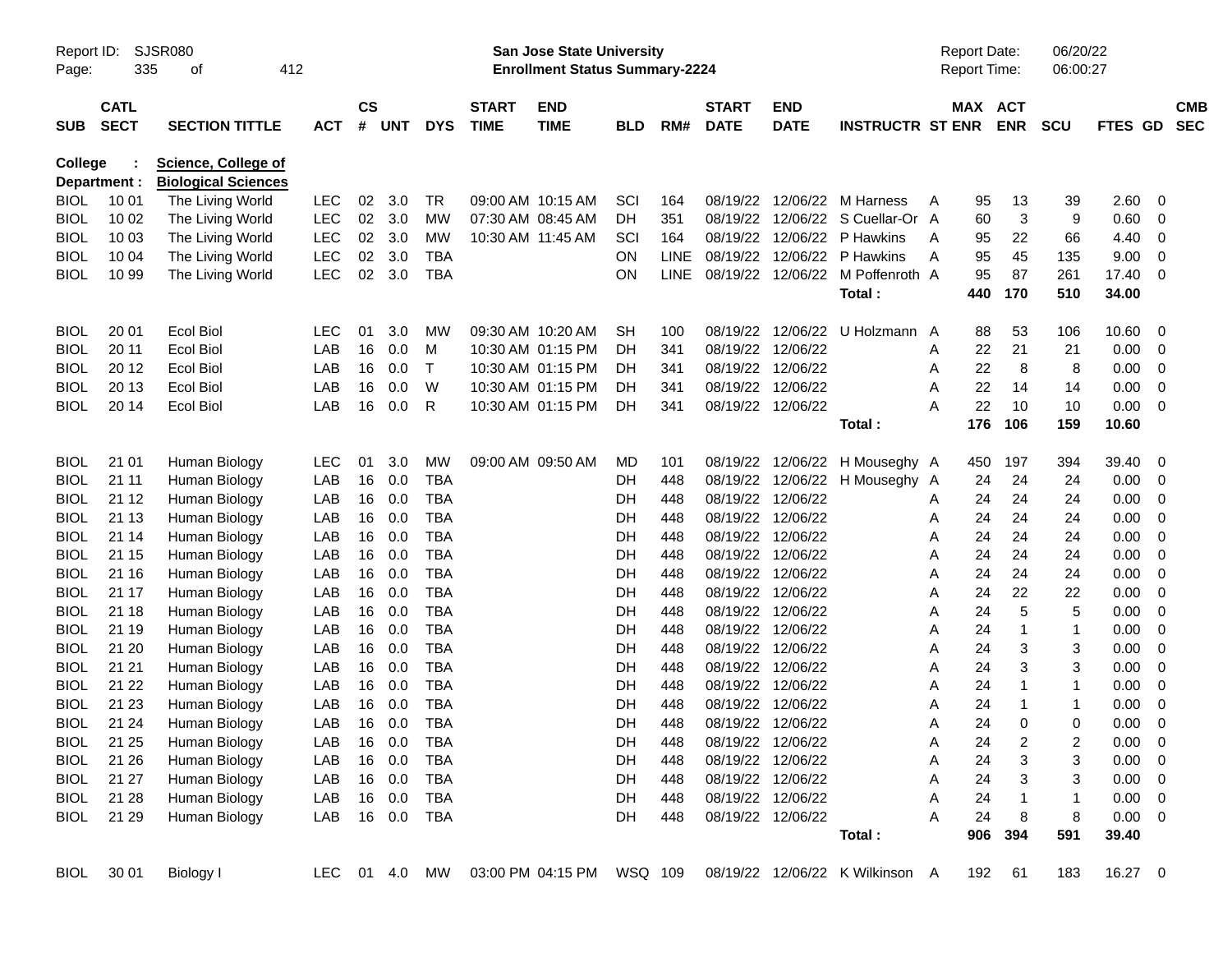| Report ID:<br>Page: | 336                        | SJSR080<br>412<br>0f    |            |                    |            |             |                             | <b>San Jose State University</b><br><b>Enrollment Status Summary-2224</b> |            |     |                             | <b>Report Date:</b><br>Report Time: |                                       | 06/20/22<br>06:00:27 |         |                         |                |             |                         |                          |
|---------------------|----------------------------|-------------------------|------------|--------------------|------------|-------------|-----------------------------|---------------------------------------------------------------------------|------------|-----|-----------------------------|-------------------------------------|---------------------------------------|----------------------|---------|-------------------------|----------------|-------------|-------------------------|--------------------------|
| <b>SUB</b>          | <b>CATL</b><br><b>SECT</b> | <b>SECTION TITTLE</b>   | <b>ACT</b> | $\mathsf{cs}$<br># | <b>UNT</b> | <b>DYS</b>  | <b>START</b><br><b>TIME</b> | <b>END</b><br><b>TIME</b>                                                 | <b>BLD</b> | RM# | <b>START</b><br><b>DATE</b> | <b>END</b><br><b>DATE</b>           | <b>INSTRUCTR ST ENR</b>               |                      | MAX ACT | <b>ENR</b>              | <b>SCU</b>     | FTES GD     |                         | <b>CMB</b><br><b>SEC</b> |
| <b>BIOL</b>         | 30 02                      | <b>Biology I</b>        | <b>LEC</b> | 01                 | 4.0        | TR          |                             | 12:00 PM 01:15 PM                                                         | <b>WSQ</b> | 109 | 08/19/22                    |                                     | 12/06/22 K Youngman A                 |                      | 192     | 37                      | 111            | 9.87        | - 0                     |                          |
| <b>BIOL</b>         | 30 11                      | Biology I               | LAB        | 16                 | 0.0        | $\mathsf T$ | 07:30 AM 10:15 AM           |                                                                           | DH         | 443 |                             | 08/19/22 12/06/22                   |                                       | Α                    | 24      | 9                       | 9              | 0.00        | 0                       |                          |
| <b>BIOL</b>         | 30 12                      | Biology I               | LAB        | 16                 | 0.0        | $\mathsf T$ |                             | 10:30 AM 01:15 PM                                                         | DН         | 443 |                             | 08/19/22 12/06/22                   |                                       | Α                    | 24      | 24                      | 24             | 0.00        | 0                       |                          |
| <b>BIOL</b>         | 30 13                      | Biology I               | LAB        | 16                 | 0.0        | $\mathsf T$ |                             | 02:30 PM 05:15 PM                                                         | DН         | 443 |                             | 08/19/22 12/06/22                   |                                       | A                    | 24      | 24                      | 24             | 0.00        | 0                       |                          |
| <b>BIOL</b>         | 30 14                      | Biology I               | LAB        | 16                 | 0.0        | $\mathsf T$ |                             | 05:30 PM 08:15 PM                                                         | DH         | 443 |                             | 08/19/22 12/06/22                   |                                       | Α                    | 24      | $\overline{c}$          | $\overline{2}$ | 0.00        | 0                       |                          |
| <b>BIOL</b>         | 30 15                      | Biology I               | LAB        | 16                 | 0.0        | W           |                             | 07:30 AM 10:15 AM                                                         | DН         | 443 |                             | 08/19/22 12/06/22                   |                                       | A                    | 24      | 8                       | 8              | 0.00        | 0                       |                          |
| <b>BIOL</b>         | 30 16                      | Biology I               | LAB        | 16                 | 0.0        | W           |                             | 10:30 AM 01:15 PM                                                         | DH         | 443 |                             | 08/19/22 12/06/22                   |                                       | A                    | 24      | 10                      | 10             | 0.00        | 0                       |                          |
| <b>BIOL</b>         | 30 17                      | <b>Biology I</b>        | LAB        | 16                 | 0.0        | W           |                             | 02:30 PM 05:15 PM                                                         | DH         | 443 |                             | 08/19/22 12/06/22                   |                                       | Α                    | 24      | -1                      | $\mathbf{1}$   | 0.00        | 0                       |                          |
| <b>BIOL</b>         | 30 18                      | Biology I               | LAB        | 16                 | 0.0        | W           |                             | 05:30 PM 08:15 PM                                                         | DH         | 443 |                             | 08/19/22 12/06/22                   |                                       | A                    | 24      | 8                       | 8              | 0.00        | 0                       |                          |
| <b>BIOL</b>         | 30 19                      | Biology I               | LAB        | 16                 | 0.0        | R           |                             | 07:30 AM 10:15 AM                                                         | DН         | 443 |                             | 08/19/22 12/06/22                   |                                       | A                    | 24      | 3                       | 3              | 0.00        | 0                       |                          |
| <b>BIOL</b>         | 30 20                      | <b>Biology I</b>        | LAB        | 16                 | 0.0        | R           |                             | 10:30 AM 01:15 PM                                                         | DH         | 443 |                             | 08/19/22 12/06/22                   |                                       | A                    | 24      | -1                      | $\mathbf{1}$   | 0.00        | 0                       |                          |
| <b>BIOL</b>         | 30 21                      | Biology I               | LAB        | 16                 | 0.0        | R           |                             | 02:30 PM 05:15 PM                                                         | DH         | 443 |                             | 08/19/22 12/06/22                   |                                       | A                    | 24      | -1                      | $\mathbf{1}$   | 0.00        | 0                       |                          |
| <b>BIOL</b>         | 30 22                      | Biology I               | LAB        | 16                 | 0.0        | R           |                             | 05:30 PM 08:15 PM                                                         | DН         | 443 |                             | 08/19/22 12/06/22                   |                                       | A                    | 24      | -1                      | $\mathbf{1}$   | 0.00        | 0                       |                          |
| <b>BIOL</b>         | 30 23                      | <b>Biology I</b>        | LAB        | 16                 | 0.0        | F           |                             | 07:30 AM 10:15 AM                                                         | DН         | 443 |                             | 08/19/22 12/06/22                   |                                       | A                    | 24      | 2                       | 2              | 0.00        | 0                       |                          |
| <b>BIOL</b>         | 30 24                      | Biology I               | LAB        | 16                 | 0.0        | F           |                             | 10:30 AM 01:15 PM                                                         | DH         | 443 |                             | 08/19/22 12/06/22                   |                                       | A                    | 24      | $\overline{\mathbf{c}}$ | $\overline{c}$ | 0.00        | 0                       |                          |
| <b>BIOL</b>         | 30 25                      | <b>Biology I</b>        | LAB        | 16                 | 0.0        | F           |                             | 02:30 PM 05:15 PM                                                         | DН         | 443 |                             | 08/19/22 12/06/22                   |                                       | A                    | 24      | $\overline{c}$          | $\overline{c}$ | 0.00        | 0                       |                          |
| BIOL                | 30 26                      | <b>Biology</b> I        | LAB        | 16                 | 0.0        | F           |                             | 05:30 PM 08:15 PM                                                         | DH         | 443 |                             | 08/19/22 12/06/22                   |                                       | А                    | 24      | 0                       | $\mathbf 0$    | 0.00        | - 0                     |                          |
|                     |                            |                         |            |                    |            |             |                             |                                                                           |            |     |                             |                                     | Total :                               |                      | 768     | 196                     | 392            | 26.13       |                         |                          |
| <b>BIOL</b>         | 31 01                      | <b>Biology II</b>       | <b>LEC</b> | 01                 | 4.0        | MW          |                             | 10:30 AM 11:45 AM                                                         | SCI        | 142 |                             |                                     | 08/19/22 12/06/22 l Yuwanita          | A                    | 140     | 27                      | 81             | 7.20        | $\overline{\mathbf{0}}$ |                          |
| <b>BIOL</b>         | 31 02                      | <b>Biology II</b>       | <b>LEC</b> | 01                 | 4.0        | MW          |                             | 01:30 PM 02:45 PM                                                         | SCI        | 164 | 08/19/22                    | 12/06/22                            | I Yuwanita                            | A                    | 100     | 42                      | 126            | 11.20       | 0                       |                          |
| <b>BIOL</b>         | 31 11                      | <b>Biology II</b>       | LAB        | 16                 | 0.0        | $\mathsf T$ |                             | 07:30 AM 10:15 AM                                                         | DH         | 337 |                             | 08/19/22 12/06/22                   |                                       | Α                    | 24      | 10                      | 10             | 0.00        | 0                       |                          |
| <b>BIOL</b>         | 31 12                      | <b>Biology II</b>       | LAB        | 16                 | 0.0        | $\mathsf T$ |                             | 10:30 AM 01:15 PM                                                         | DH         | 337 |                             | 08/19/22 12/06/22                   |                                       | A                    | 24      | 8                       | 8              | 0.00        | 0                       |                          |
| <b>BIOL</b>         | 31 13                      | <b>Biology II</b>       | LAB        | 16                 | 0.0        | $\mathsf T$ |                             | 02:30 PM 05:15 PM                                                         | DH         | 337 |                             | 08/19/22 12/06/22                   |                                       | Α                    | 24      | 22                      | 22             | 0.00        | 0                       |                          |
| <b>BIOL</b>         | 31 14                      | <b>Biology II</b>       | LAB        | 16                 | 0.0        | W           |                             | 10:30 AM 01:15 PM                                                         | DH         | 337 |                             | 08/19/22 12/06/22                   |                                       | Α                    | 24      | 3                       | 3              | 0.00        | 0                       |                          |
| <b>BIOL</b>         | 31 15                      | <b>Biology II</b>       | LAB        | 16                 | 0.0        | W           |                             | 02:30 PM 05:15 PM                                                         | DH         | 337 | 08/19/22 12/06/22           |                                     |                                       | A                    | 24      | 6                       | 6              | 0.00        | 0                       |                          |
| <b>BIOL</b>         | 31 16                      | <b>Biology II</b>       | LAB        | 16                 | 0.0        | R           |                             | 07:30 AM 10:15 AM                                                         | DН         | 337 |                             | 08/19/22 12/06/22                   |                                       | A                    | 24      | 0                       | 0              | 0.00        | 0                       |                          |
| <b>BIOL</b>         | 31 17                      | <b>Biology II</b>       | LAB        | 16                 | 0.0        | R           |                             | 10:30 AM 01:15 PM                                                         | DH         | 337 |                             | 08/19/22 12/06/22                   |                                       | A                    | 24      | 8                       | 8              | 0.00        | 0                       |                          |
| <b>BIOL</b>         | 31 18                      | <b>Biology II</b>       | LAB        | 16                 | 0.0        | R           |                             | 02:30 PM 05:15 PM                                                         | DН         | 337 |                             | 08/19/22 12/06/22                   |                                       | A                    | 24      | 7                       | 7              | 0.00        | 0                       |                          |
| <b>BIOL</b>         | 31 19                      | <b>Biology II</b>       | LAB        | 16                 | 0.0        | R           |                             | 05:30 PM 08:15 PM                                                         | DH         | 337 |                             | 08/19/22 12/06/22                   |                                       | A                    | 24      | 5                       | 5              | 0.00        | 0                       |                          |
| BIOL                | 31 20                      | <b>Biology II</b>       | LAB        | 16                 | 0.0        | W           |                             | 07:30 AM 10:15 AM                                                         | DH         | 337 | 08/19/22 12/06/22           |                                     |                                       | A                    | 24      | 0                       | 0              | 0.00        | $\overline{0}$          |                          |
|                     |                            |                         |            |                    |            |             |                             |                                                                           |            |     |                             |                                     | Total:                                |                      |         | 480 138                 | 276            | 18.40       |                         |                          |
| <b>BIOL</b>         | 54 01                      | Human Understanding LEC |            | 01                 | 3.0        | TR          |                             | 03:00 PM 04:15 PM                                                         | DH         | 250 |                             |                                     | 08/19/22 12/06/22 M Harness           | A                    | 60      | 3                       | 9              | $0.60 \t 0$ |                         |                          |
| <b>BIOL</b>         | 54 02                      | Human Understanding LEC |            | 01                 | 3.0        | <b>TR</b>   |                             | 07:30 AM 08:45 AM                                                         | DH         | 135 |                             |                                     | 08/19/22 12/06/22 N Balabanian A      |                      | 60      | 3                       | 9              | $0.60 \t 0$ |                         |                          |
| <b>BIOL</b>         | 54 60                      | Human Understanding LEC |            |                    | 3.0        |             |                             |                                                                           |            |     |                             |                                     |                                       | X                    | 0       | 0                       | 0              | $0.00 \t 0$ |                         |                          |
| <b>BIOL</b>         | 54 61                      | Human Understanding LEC |            | 01                 | $3.0\,$    | MW          |                             | 03:00 PM 04:15 PM                                                         | <b>BBC</b> | 108 |                             |                                     | 08/19/22 12/06/22 U Holzmann A        |                      | 60      | 0                       | 0              | $0.00 \t 0$ |                         |                          |
| <b>BIOL</b>         | 54 99                      | Human Understanding LEC |            | 01                 | 3.0        | <b>TBA</b>  |                             |                                                                           | ON         |     |                             |                                     | LINE 08/19/22 12/06/22 M Poffenroth A |                      | 60      | 33                      | 99             | 6.60 0      |                         |                          |
|                     |                            |                         |            |                    |            |             |                             |                                                                           |            |     |                             |                                     | Total:                                |                      | 240     | 39                      | 117            | 7.80        |                         |                          |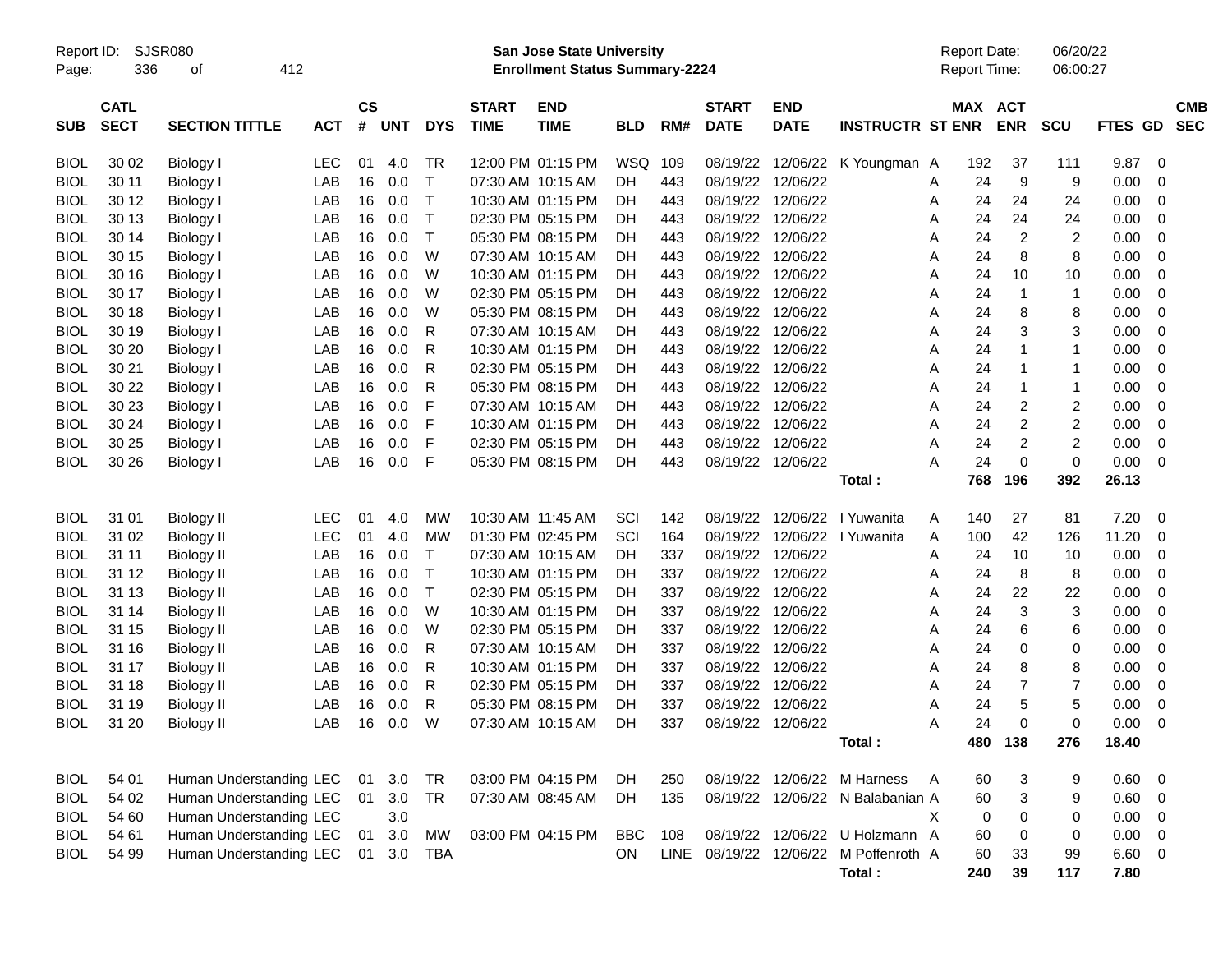| Report ID:<br>Page: | SJSR080<br>337             | 412<br>οf                |            |                |            |              |                             | San Jose State University<br><b>Enrollment Status Summary-2224</b> |            |     |                             |                            |                                | <b>Report Date:</b><br><b>Report Time:</b> |                       | 06/20/22<br>06:00:27 |             |                |                          |
|---------------------|----------------------------|--------------------------|------------|----------------|------------|--------------|-----------------------------|--------------------------------------------------------------------|------------|-----|-----------------------------|----------------------------|--------------------------------|--------------------------------------------|-----------------------|----------------------|-------------|----------------|--------------------------|
| <b>SUB</b>          | <b>CATL</b><br><b>SECT</b> | <b>SECTION TITTLE</b>    | <b>ACT</b> | <b>CS</b><br># | <b>UNT</b> | <b>DYS</b>   | <b>START</b><br><b>TIME</b> | <b>END</b><br><b>TIME</b>                                          | <b>BLD</b> | RM# | <b>START</b><br><b>DATE</b> | <b>END</b><br><b>DATE</b>  | <b>INSTRUCTR ST ENR</b>        |                                            | MAX ACT<br><b>ENR</b> | <b>SCU</b>           | FTES GD     |                | <b>CMB</b><br><b>SEC</b> |
|                     |                            |                          |            |                |            |              |                             |                                                                    |            |     |                             |                            |                                |                                            |                       |                      |             |                |                          |
| <b>BIOL</b>         | 55 01                      | <b>Biostatistics</b>     | <b>LEC</b> | 01             | 3.0        | <b>TR</b>    | 10:30 AM 11:20 AM           |                                                                    | SCI        | 164 | 08/19/22                    | 12/06/22 S Anand           |                                | 25<br>A                                    | 13                    | 26                   | 2.60        | - 0            |                          |
| <b>BIOL</b>         | 55 11                      | <b>Biostatistics</b>     | LAB        | 16             | 0.0        | $\mathsf{T}$ |                             | 01:30 PM 04:15 PM                                                  | DH         | 350 | 08/19/22                    | 12/06/22                   |                                | A                                          | $\overline{4}$<br>5   | 4                    | 0.00        | 0              |                          |
| <b>BIOL</b>         | 55 12                      | <b>Biostatistics</b>     | LAB        | 16             | 0.0        | W            | 08:30 AM 11:15 AM           |                                                                    | DH         | 350 | 08/19/22                    | 12/06/22                   |                                | A                                          | 5<br>3                | 3                    | 0.00        | 0              |                          |
| <b>BIOL</b>         | 55 13                      | <b>Biostatistics</b>     | LAB        | 16             | 0.0        | W            |                             | 11:30 AM 02:15 PM                                                  | DH         | 350 | 08/19/22                    | 12/06/22                   |                                | A                                          | 5<br>2                | $\overline{c}$       | 0.00        | 0              |                          |
| <b>BIOL</b>         | 55 14                      | <b>Biostatistics</b>     | LAB        | 16             | 0.0        | R            |                             | 01:30 PM 04:15 PM                                                  | DH         | 350 | 08/19/22                    | 12/06/22                   |                                | A                                          | 5<br>3                | 3                    | 0.00        | 0              |                          |
| <b>BIOL</b>         | 55 15                      | <b>Biostatistics</b>     | LAB        | 16             | 0.0        | F            |                             | 10:30 AM 01:15 PM                                                  | DH         | 350 |                             | 08/19/22 12/06/22          |                                | Α                                          | 5<br>$\mathbf 1$      | $\mathbf{1}$         | 0.00        | - 0            |                          |
|                     |                            |                          |            |                |            |              |                             |                                                                    |            |     |                             |                            | Total:                         | 50                                         | 26                    | 39                   | 2.60        |                |                          |
| <b>BIOL</b>         | 65 01                      | Human Anatomy            | <b>LEC</b> | 02             | 4.0        | <b>TR</b>    |                             | 03:00 PM 04:15 PM                                                  | SCI        | 142 | 08/19/22                    | 12/06/22                   | R Hardin                       | 175<br>A                                   | 175                   | 525                  | 46.67       | - 0            |                          |
| <b>BIOL</b>         | 65 02                      | Human Anatomy            | <b>LEC</b> | 02             | 4.0        | TR           |                             | 07:30 AM 08:45 AM                                                  | SCI        | 142 | 08/19/22                    | 12/06/22 R Hardin          |                                | 175<br>A                                   | 113                   | 339                  | 30.13       | 0              |                          |
| <b>BIOL</b>         | 65 11                      | Human Anatomy            | LAB        | 16             | 0.0        | M            |                             | 07:30 AM 10:15 AM                                                  | <b>DH</b>  | 031 | 08/19/22                    |                            | 12/06/22 R Hardin              | 35<br>Α                                    | 29                    | 29                   | 0.00        | 0              |                          |
| <b>BIOL</b>         | 65 12                      | Human Anatomy            | LAB        | 16             | 0.0        | M            |                             | 10:30 AM 01:15 PM                                                  | DH         | 031 | 08/19/22                    |                            | 12/06/22 R Hardin              | 35<br>A                                    | 35                    | 35                   | 0.00        | 0              |                          |
| <b>BIOL</b>         | 65 13                      | Human Anatomy            | LAB        | 16             | 0.0        | M            |                             | 01:30 PM 04:15 PM                                                  | DH         | 031 | 08/19/22                    | 12/06/22 R Hardin          |                                | 35<br>A                                    | 34                    | 34                   | 0.00        | - 0            |                          |
| <b>BIOL</b>         | 65 14                      | Human Anatomy            | LAB        | 16             | 0.0        | Т            | 09:00 AM 11:45 AM           |                                                                    | <b>DH</b>  | 031 | 08/19/22                    | 12/06/22 R Hardin          |                                | 35<br>Α                                    | 34                    | 34                   | 0.00        | 0              |                          |
| <b>BIOL</b>         | 65 15                      | Human Anatomy            | LAB        | 16             | 0.0        | Т            |                             | 12:00 PM 02:45 PM                                                  | DH         | 031 | 08/19/22                    |                            | 12/06/22 R Hardin              | 35<br>Α                                    | 33                    | 33                   | 0.00        | 0              |                          |
| <b>BIOL</b>         | 65 16                      | Human Anatomy            | LAB        | 16             | 0.0        | W            | 07:30 AM 10:15 AM           |                                                                    | DH         | 031 | 08/19/22                    |                            | 12/06/22 R Hardin              | 35<br>Α                                    | 30                    | 30                   | 0.00        | 0              |                          |
| <b>BIOL</b>         | 65 17                      | Human Anatomy            | LAB        | 16             | 0.0        | W            |                             | 10:30 AM 01:15 PM                                                  | DH         | 031 |                             | 08/19/22 12/06/22 R Hardin |                                | 35<br>Α                                    | 21                    | 21                   | 0.00        | - 0            |                          |
| <b>BIOL</b>         | 65 18                      | Human Anatomy            | LAB        |                | 0.0        |              |                             |                                                                    |            |     |                             |                            |                                | х                                          | 0<br>0                | 0                    | 0.00        | 0              |                          |
| <b>BIOL</b>         | 65 19                      | Human Anatomy            | LAB        | 16             | 0.0        | R            | 09:00 AM 11:45 AM           |                                                                    | DH         | 031 | 08/19/22                    | 12/06/22 R Hardin          |                                | Α<br>35                                    | 35                    | 35                   | 0.00        | 0              |                          |
| <b>BIOL</b>         | 65 20                      | Human Anatomy            | LAB        | 16             | 0.0        | R            |                             | 12:00 PM 02:45 PM                                                  | DH         | 031 | 08/19/22                    | 12/06/22                   | R Hardin                       | Α<br>35                                    | 31                    | 31                   | 0.00        | 0              |                          |
| <b>BIOL</b>         | 65 21                      | Human Anatomy            | LAB        | 16             | 0.0        | W            |                             | 02:30 PM 05:15 PM                                                  | DH         | 031 |                             | 08/19/22 12/06/22 R Hardin |                                | 35<br>A                                    | 6                     | 6                    | 0.00        | - 0            |                          |
|                     |                            |                          |            |                |            |              |                             |                                                                    |            |     |                             |                            | Total:                         | 700                                        | 576                   | 1152                 | 76.80       |                |                          |
| <b>BIOL</b>         | 66 01                      | Human Physiology         | LEC        | 01             | 5.0        | TR           |                             | 01:30 PM 02:45 PM                                                  | SCI        | 142 | 08/19/22                    | 12/06/22 S Anand           |                                | 192<br>A                                   | 151                   | 453                  | 50.33       | 0              |                          |
| <b>BIOL</b>         | 66 11                      | Human Physiology         | <b>SEM</b> | 05             | 0.0        | F            | 10:30 AM 11:15 AM           |                                                                    | SCI        | 142 | 08/19/22                    | 12/06/22                   |                                | 192<br>A                                   | 151                   | 151                  | 0.00        | - 0            |                          |
| <b>BIOL</b>         | 66 21                      | Human Physiology         | LAB        | 16             | 0.0        | Т            |                             | 07:30 AM 10:15 AM                                                  | DH.        | 441 | 08/19/22                    | 12/06/22                   |                                | 24<br>A                                    | 19                    | 19                   | 0.00        | 0              |                          |
| <b>BIOL</b>         | 66 22                      | Human Physiology         | LAB        | 16             | 0.0        | Т            |                             | 10:30 AM 01:15 PM                                                  | <b>DH</b>  | 441 | 08/19/22                    | 12/06/22                   |                                | 24<br>A                                    | 24                    | 24                   | 0.00        | 0              |                          |
| <b>BIOL</b>         | 66 23                      | Human Physiology         | LAB        | 16             | 0.0        | Т            |                             | 03:00 PM 05:45 PM                                                  | <b>DH</b>  | 441 | 08/19/22                    | 12/06/22                   |                                | 24<br>A                                    | 24                    | 24                   | 0.00        | 0              |                          |
| <b>BIOL</b>         | 66 24                      | Human Physiology         | LAB        | 16             | 0.0        | W            |                             | 07:30 AM 10:15 AM                                                  | <b>DH</b>  | 441 | 08/19/22                    | 12/06/22                   |                                | 24<br>A                                    | 10                    | 10                   | 0.00        | 0              |                          |
| <b>BIOL</b>         | 66 25                      | Human Physiology         | LAB        | 16             | 0.0        | W            |                             | 10:30 AM 01:15 PM                                                  | DH         | 441 | 08/19/22 12/06/22           |                            |                                | 24<br>A                                    | 24                    | 24                   | 0.00        | 0              |                          |
| <b>BIOL</b>         | 66 26                      | Human Physiology         | LAB        | 16             | 0.0        | W            |                             | 02:30 PM 05:15 PM                                                  | DH         | 441 |                             | 08/19/22 12/06/22          |                                | 24<br>Α                                    | 9                     | 9                    | 0.00        | $\overline{0}$ |                          |
| <b>BIOL</b>         | 66 27                      | Human Physiology         | LAB        | 16             | 0.0        | R            |                             | 07:30 AM 10:15 AM                                                  | DH         | 441 |                             | 08/19/22 12/06/22          |                                | Α<br>24                                    | 0                     | 0                    | 0.00        | - 0            |                          |
| <b>BIOL</b>         | 66 28                      | Human Physiology         | LAB        | 16             | 0.0        | R            |                             | 10:30 AM 01:15 PM                                                  | DH.        | 441 |                             | 08/19/22 12/06/22          |                                | 24<br>Α                                    | 23                    | 23                   | 0.00        | $\overline{0}$ |                          |
| <b>BIOL</b>         | 66 29                      | Human Physiology         | LAB        |                | 16 0.0     | R            |                             | 03:00 PM 05:45 PM                                                  | DH         | 441 |                             | 08/19/22 12/06/22          |                                | A<br>24                                    | 18                    | 18                   | $0.00 \t 0$ |                |                          |
|                     |                            |                          |            |                |            |              |                             |                                                                    |            |     |                             |                            | Total:                         | 600                                        | 453                   | 755                  | 50.33       |                |                          |
| BIOL                |                            | 100W 01 Sci Commun Wkshp | SEM        |                | 04 3.0     | M            |                             | 09:30 AM 12:15 PM                                                  | DH.        | 352 |                             |                            | 08/19/22 12/06/22 E Bergerol   | 24<br>A                                    | 24                    | 72                   | 4.80 0      |                |                          |
| <b>BIOL</b>         |                            | 100W 02 Sci Commun Wkshp | SEM        |                | 04 3.0     | M            |                             | 01:30 PM 04:15 PM                                                  | DH         | 552 |                             |                            | 08/19/22 12/06/22 H Mouseghy A | 24                                         | 24                    | 72                   | 4.80 0      |                |                          |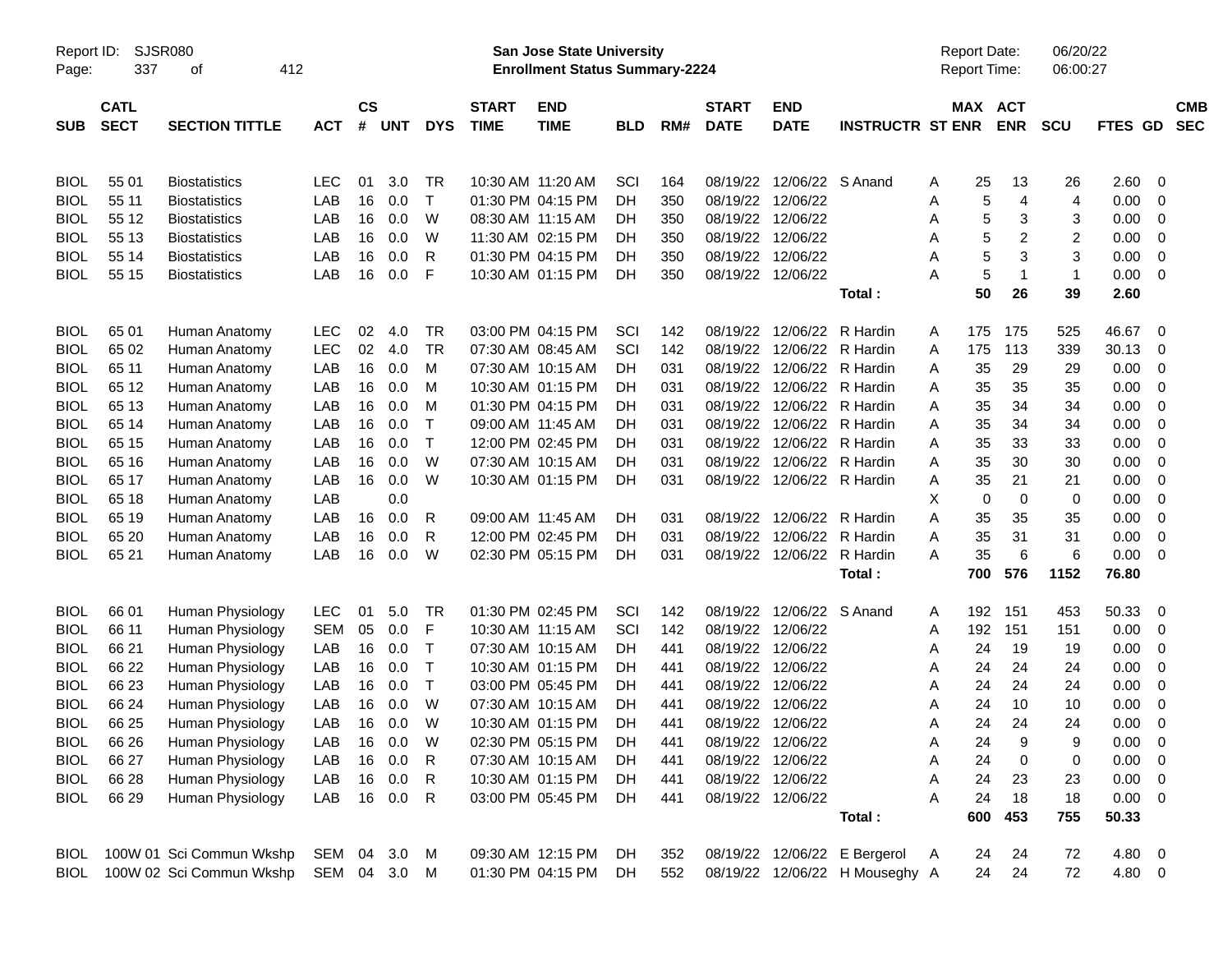| Report ID:<br>Page: | <b>SJSR080</b><br>338      | 412<br>οf                 |              |                    |            |            |                             | San Jose State University<br><b>Enrollment Status Summary-2224</b> |            |             |                             |                                |                                   | <b>Report Date:</b><br><b>Report Time:</b> |     |                       | 06/20/22<br>06:00:27 |                |                          |            |
|---------------------|----------------------------|---------------------------|--------------|--------------------|------------|------------|-----------------------------|--------------------------------------------------------------------|------------|-------------|-----------------------------|--------------------------------|-----------------------------------|--------------------------------------------|-----|-----------------------|----------------------|----------------|--------------------------|------------|
| <b>SUB</b>          | <b>CATL</b><br><b>SECT</b> | <b>SECTION TITTLE</b>     | <b>ACT</b>   | $\mathsf{cs}$<br># | <b>UNT</b> | <b>DYS</b> | <b>START</b><br><b>TIME</b> | <b>END</b><br><b>TIME</b>                                          | <b>BLD</b> | RM#         | <b>START</b><br><b>DATE</b> | <b>END</b><br><b>DATE</b>      | <b>INSTRUCTR ST ENR</b>           |                                            |     | MAX ACT<br><b>ENR</b> | <b>SCU</b>           | FTES GD SEC    |                          | <b>CMB</b> |
| <b>BIOL</b>         |                            | 100W 03 Sci Commun Wkshp  | SEM          | 04                 | 3.0        | M          |                             | 10:30 AM 01:15 PM                                                  | DH         | 552         | 08/19/22 12/06/22           |                                |                                   | A                                          | 24  | 19                    | 57                   | 3.80           | - 0                      |            |
| <b>BIOL</b>         |                            | 100W 04 Sci Commun Wkshp  | SEM          | 04                 | 3.0        | $\top$     |                             | 10:30 AM 01:15 PM                                                  | DH         | 552         |                             |                                | 08/19/22 12/06/22 H Mouseghy A    |                                            | 24  | 21                    | 63                   | 4.20           | - 0                      |            |
| <b>BIOL</b>         |                            | 100W 05 Sci Commun Wkshp  | <b>SEM</b>   | 04                 | 3.0        | F          |                             | 10:00 AM 12:45 PM                                                  | DH         | 245         | 08/19/22 12/06/22           |                                |                                   | A                                          | 24  | 11                    | 33                   | 2.20           | $\overline{0}$           |            |
| BIOL                |                            | 100W 06 Sci Commun Wkshp  | SEM          | 04                 | 3.0        | W          |                             | 01:00 PM 03:45 PM                                                  | <b>ON</b>  | <b>LINE</b> |                             |                                | 08/19/22 12/06/22 M Dawson        | A                                          | 24  | 24                    | 72                   | 4.80           | $\overline{\mathbf{0}}$  |            |
|                     |                            |                           |              |                    |            |            |                             |                                                                    |            |             |                             |                                | Total:                            |                                            | 144 | 123                   | 369                  | 24.60          |                          |            |
| <b>BIOL</b>         | 101 01                     | Origins of Life           | LEC.         | 02                 | 3.0        | МW         |                             | 12:00 PM 01:15 PM                                                  | <b>DH</b>  | 415         | 08/19/22                    | 12/06/22                       | P Hawkins                         | A                                          | 40  | 17                    | 51                   | 3.40           | - 0                      |            |
| <b>BIOL</b>         | 101 02                     | Origins of Life           | <b>LEC</b>   | 02                 | 3.0        | <b>TBA</b> |                             |                                                                    | <b>ON</b>  | <b>LINE</b> |                             | 08/19/22 12/06/22              | P Hawkins                         | A                                          | 40  | 40                    | 120                  | 8.00           | - 0                      |            |
| <b>BIOL</b>         | 101 03                     | Origins of Life           | <b>LEC</b>   | 02                 | 3.0        | TR         |                             | 10:30 AM 11:45 AM                                                  | DH         | 250         |                             |                                | 08/19/22 12/06/22 M Dawson        | A                                          | 40  | -7                    | 21                   | 1.40           | - 0                      |            |
| <b>BIOL</b>         | 101 04                     | Origins of Life           | <b>LEC</b>   | 02                 | 3.0        | MW         |                             | 10:30 AM 11:45 AM                                                  | <b>DH</b>  | 250         | 08/19/22 12/06/22           |                                |                                   | A                                          | 40  | 0                     | 0                    | 0.00           | $\overline{\mathbf{0}}$  |            |
| <b>BIOL</b>         | 10180                      | Origins of Life           | <b>LEC</b>   | 02                 | 3.0        | <b>TBA</b> |                             |                                                                    | <b>ON</b>  | <b>LINE</b> |                             |                                | 08/19/22 12/06/22 E Bergerol      | A                                          | 40  | 40                    | 120                  | 8.00           | $\overline{\mathbf{0}}$  |            |
| <b>BIOL</b>         | 10181                      | Origins of Life           | <b>LEC</b>   | 02                 | 3.0        | <b>TBA</b> |                             |                                                                    | <b>ON</b>  | <b>LINE</b> |                             |                                | 08/19/22 12/06/22 E Bergerol      | A                                          | 40  | 40                    | 120                  | 8.00           | $\overline{\phantom{0}}$ |            |
|                     |                            |                           |              |                    |            |            |                             |                                                                    |            |             |                             |                                | Total:                            |                                            | 240 | 144                   | 432                  | 28.80          |                          |            |
| <b>BIOL</b>         | 105 01                     | Developmental Biol        | <b>LEC</b>   | 02                 | 3.0        | <b>MW</b>  |                             | 08:30 AM 09:45 AM                                                  | DH         | 135         |                             | 08/19/22 12/06/22              | J Soto                            | A                                          | 50  | 28                    | 84                   | 5.60 0         |                          |            |
|                     |                            |                           |              |                    |            |            |                             |                                                                    |            |             |                             |                                | Total:                            |                                            | 50  | 28                    | 84                   | 5.60           |                          |            |
| <b>BIOL</b>         | 107 01                     | Immunology                | <b>LEC</b>   | 01                 | 3.0        | <b>MW</b>  |                             | 06:00 PM 07:15 PM                                                  | DH         | 135         | 08/19/22 12/06/22           |                                |                                   | A                                          | 50  | 39                    | 117                  | 7.80           | $\overline{\phantom{0}}$ |            |
|                     |                            |                           |              |                    |            |            |                             |                                                                    |            |             |                             |                                | Total:                            |                                            | 50  | 39                    | 117                  | 7.80           |                          |            |
| <b>BIOL</b>         | 110 01                     | <b>Biodiversity</b>       | <b>LEC</b>   | 02                 | 3.0        | W          |                             | 09:00 AM 11:45 AM                                                  | <b>ON</b>  | LINE.       |                             | 08/19/22 12/06/22              | M Dawson                          | A                                          | 40  | 6                     | 18                   | 1.25           | - 1                      |            |
| <b>BIOL</b>         | 11080                      | <b>Biodiversity</b>       | <b>LEC</b>   | 02                 | 3.0        | <b>TBA</b> |                             |                                                                    | ON.        |             |                             |                                | LINE 08/19/22 12/06/22 E Bergerol | A                                          | 40  | 40                    | 120                  | $8.00 \t 0$    |                          |            |
|                     |                            |                           |              |                    |            |            |                             |                                                                    |            |             |                             |                                | Total:                            |                                            | 80  | 46                    | 138                  | 9.25           |                          |            |
| <b>BIOL</b>         | 115 01                     | <b>General Genetics</b>   | <b>LEC</b>   | 01                 | 4.0        | TR         |                             | 10:30 AM 11:45 AM                                                  | YUH        | 124         |                             | 08/19/22 12/06/22 J Avena      |                                   | A                                          | 180 | 124                   | 372                  | 33.13          | - 1                      |            |
| <b>BIOL</b>         | 115 11                     | <b>General Genetics</b>   | <b>SEM</b>   | 05                 | 0.0        | F          |                             | 09:00 AM 09:45 AM                                                  | DH         | 341         | 08/19/22 12/06/22           |                                |                                   | A                                          | 22  | 22                    | 22                   | 0.00           | $\overline{\phantom{0}}$ |            |
| <b>BIOL</b>         | 115 12                     | <b>General Genetics</b>   | <b>SEM</b>   | 05                 | 0.0        | F          |                             | 10:00 AM 10:45 AM                                                  | DH         | 341         | 08/19/22 12/06/22           |                                |                                   | A                                          | 22  | 22                    | 22                   | 0.00           | - 0                      |            |
| <b>BIOL</b>         | 115 13                     | <b>General Genetics</b>   | <b>SEM</b>   | 05                 | 0.0        | F          |                             | 11:00 AM 11:45 AM                                                  | DH         | 341         | 08/19/22 12/06/22           |                                |                                   | A                                          | 22  | 22                    | 22                   | 0.00           | - 0                      |            |
| <b>BIOL</b>         | 115 14                     | <b>General Genetics</b>   | <b>SEM</b>   | 05                 | 0.0        | F          |                             | 12:00 PM 12:45 PM                                                  | DH         | 341         | 08/19/22 12/06/22           |                                |                                   | A                                          | 22  | 22                    | 22                   | 0.00           | - 0                      |            |
| <b>BIOL</b>         | 115 15                     | <b>General Genetics</b>   | <b>SEM</b>   | 05                 | 0.0        | F          |                             | 01:00 PM 01:45 PM                                                  | DH         | 341         | 08/19/22 12/06/22           |                                |                                   | A                                          | 22  | 11                    | 11                   | 0.00           | $\overline{\phantom{1}}$ |            |
| <b>BIOL</b>         | 115 16                     | <b>General Genetics</b>   | SEM          | 05                 | 0.0        | F          |                             | 02:00 PM 02:45 PM                                                  | DH         | 341         | 08/19/22 12/06/22           |                                |                                   | A                                          | 22  | 5                     | 5                    | 0.00           | 0                        |            |
|                     | BIOL 115 17                | <b>General Genetics</b>   | SEM 05 0.0   |                    |            | F          |                             | 03:00 PM 03:45 PM                                                  | DH         | 341         | 08/19/22 12/06/22           |                                |                                   | Α                                          | 22  | $\overline{7}$        | 7                    | $0.00 \t 0$    |                          |            |
|                     | BIOL 115 18                | <b>General Genetics</b>   | SEM 05 0.0   |                    |            | F          |                             | 04:00 PM 04:45 PM                                                  | <b>DH</b>  | 341         |                             | 08/19/22 12/06/22              |                                   | A                                          | 22  | 3                     | 3                    | $0.00 \t 0$    |                          |            |
|                     | BIOL 115 19                | <b>General Genetics</b>   | SEM 05 0.0   |                    |            | -F         |                             | 08:00 AM 08:45 AM                                                  | DH.        | 341         | 08/19/22 12/06/22           |                                |                                   | Α                                          | 22  | 10                    | 10                   | $0.00 \t 0$    |                          |            |
|                     |                            |                           |              |                    |            |            |                             |                                                                    |            |             |                             |                                | Total:                            |                                            | 378 | 248                   | 496                  | 33.13          |                          |            |
|                     | BIOL 116 01                | <b>Molecular Genetics</b> | LEC 02 4.0   |                    |            | TBA        |                             |                                                                    | ON.        |             |                             | LINE 08/19/22 12/06/22 J White |                                   | A                                          | 44  | 24                    | 72                   | $6.40 \quad 0$ |                          |            |
|                     | BIOL 116 11                | <b>Molecular Genetics</b> | SEM          |                    | 05 0.0     | F.         |                             | 08:30 AM 09:15 AM                                                  | DH.        | 352         | 08/19/22 12/06/22           |                                |                                   | A                                          | 22  | 0                     | 0                    | $0.00 \t 0$    |                          |            |
|                     | BIOL 116 12                | <b>Molecular Genetics</b> | SEM 05 0.0 F |                    |            |            |                             | 09:30 AM 10:15 AM                                                  | DH.        | 352         | 08/19/22 12/06/22           |                                |                                   | A                                          | 22  | 14                    | 14                   | $0.00 \t 0$    |                          |            |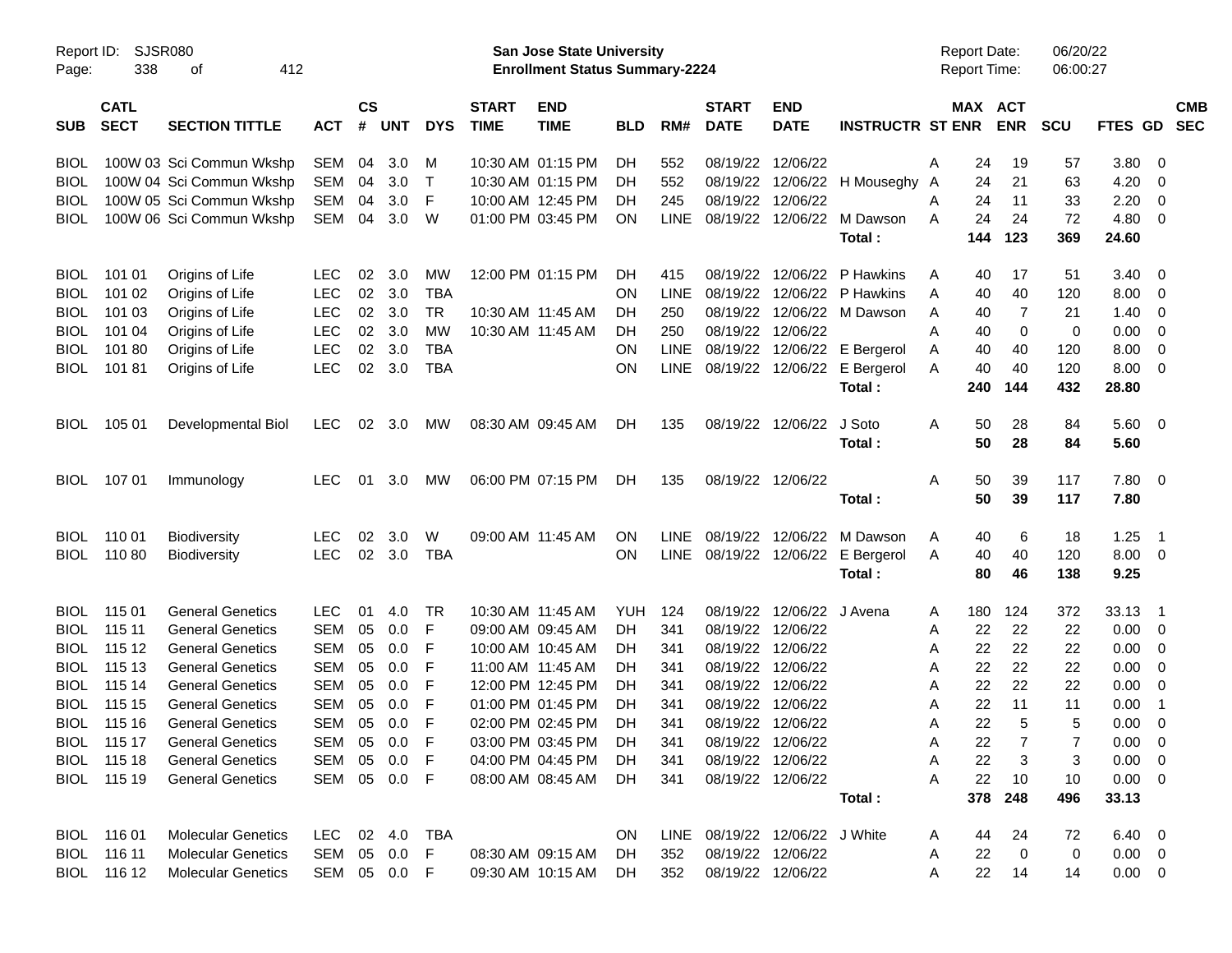| Report ID:<br>Page:                                                      | 339                                   | SJSR080<br>412<br>οf                                                                                                                        |                                                             |                                  |                                        |                                                       |                             | <b>San Jose State University</b><br><b>Enrollment Status Summary-2224</b>                                                  |                                     |                                        |                               |                                                |                                                                                                                                      | <b>Report Date:</b><br><b>Report Time:</b> |                                                                               | 06/20/22<br>06:00:27           |                                              |                                                                               |                          |
|--------------------------------------------------------------------------|---------------------------------------|---------------------------------------------------------------------------------------------------------------------------------------------|-------------------------------------------------------------|----------------------------------|----------------------------------------|-------------------------------------------------------|-----------------------------|----------------------------------------------------------------------------------------------------------------------------|-------------------------------------|----------------------------------------|-------------------------------|------------------------------------------------|--------------------------------------------------------------------------------------------------------------------------------------|--------------------------------------------|-------------------------------------------------------------------------------|--------------------------------|----------------------------------------------|-------------------------------------------------------------------------------|--------------------------|
| <b>SUB</b>                                                               | <b>CATL</b><br><b>SECT</b>            | <b>SECTION TITTLE</b>                                                                                                                       | <b>ACT</b>                                                  | $\mathsf{cs}$<br>#               | <b>UNT</b>                             | <b>DYS</b>                                            | <b>START</b><br><b>TIME</b> | <b>END</b><br><b>TIME</b>                                                                                                  | <b>BLD</b>                          | RM#                                    | <b>START</b><br><b>DATE</b>   | <b>END</b><br><b>DATE</b>                      | <b>INSTRUCTR ST ENR</b>                                                                                                              |                                            | MAX ACT<br><b>ENR</b>                                                         | <b>SCU</b>                     | <b>FTES GD</b>                               |                                                                               | <b>CMB</b><br><b>SEC</b> |
| <b>BIOL</b>                                                              | 116 13                                | <b>Molecular Genetics</b>                                                                                                                   | SEM                                                         | 05                               | $0.0\,$                                | -F                                                    |                             | 11:30 AM 12:15 PM                                                                                                          | DH.                                 | 352                                    |                               | 08/19/22 12/06/22                              | Total:                                                                                                                               | A<br>110                                   | 22<br>10<br>48                                                                | 10<br>96                       | $0.00 \quad 0$<br>6.40                       |                                                                               |                          |
| <b>BIOL</b><br><b>BIOL</b><br><b>BIOL</b><br><b>BIOL</b><br>BIOL<br>BIOL | 116L01<br>116L02<br>116L03<br>116L 11 | <b>Mol Genetics Lab</b><br>Mol Genetics Lab<br>Mol Genetics Lab<br>Mol Genetics Lab<br>116L 12 Mol Genetics Lab<br>116L 13 Mol Genetics Lab | <b>LEC</b><br><b>LEC</b><br><b>LEC</b><br>LAB<br>LAB<br>LAB | 02<br>02<br>02<br>16<br>16<br>16 | 3.0<br>3.0<br>3.0<br>0.0<br>0.0<br>0.0 | мw<br>TR<br><b>TR</b><br>МW<br><b>TR</b><br><b>TR</b> |                             | 08:30 AM 08:55 AM<br>08:30 AM 08:55 AM<br>01:30 PM 01:55 PM<br>09:00 AM 12:00 PM<br>09:00 AM 12:00 PM<br>02:00 PM 05:00 PM | DН<br>DH.<br>DH.<br>DН<br>DH<br>DH. | 647<br>647<br>647<br>647<br>647<br>647 | 08/19/22<br>08/19/22 12/06/22 | 12/06/22                                       | 08/19/22 12/06/22 K Youngman A<br>08/19/22 12/06/22 K Youngman A<br>08/19/22 12/06/22 K Youngman A<br>08/19/22 12/06/22 K Youngman A | A<br>A                                     | 18<br>17<br>18<br>0<br>18<br>7<br>18<br>17<br>18<br>0<br>$\overline{7}$<br>18 | 17<br>0<br>7<br>34<br>0<br>14  | 3.40<br>0.00<br>1.40<br>0.00<br>0.00<br>0.00 | $\overline{0}$<br>$\overline{0}$<br>0<br>0<br>0<br>$\overline{\mathbf{0}}$    |                          |
| <b>BIOL</b>                                                              | 117 01                                | <b>Human Genetics</b>                                                                                                                       | <b>LEC</b>                                                  | 02                               | 3.0                                    | MWF                                                   | 10:30 AM 11:20 AM           |                                                                                                                            | WSQ 109                             |                                        |                               | 08/19/22 12/06/22                              | Total:<br>M Pickett<br>Total:                                                                                                        | 108<br>A                                   | 48<br>50<br>46<br>50<br>46                                                    | 72<br>138<br>138               | 4.80<br>9.20<br>9.20                         | $\overline{\phantom{0}}$                                                      |                          |
| <b>BIOL</b>                                                              | 124 01                                | Sys Phys                                                                                                                                    | <b>LEC</b>                                                  | 01                               | 3.0                                    | <b>TR</b>                                             |                             | 09:00 AM 10:15 AM                                                                                                          | DH.                                 | 135                                    |                               | 08/19/22 12/06/22                              | J Johnston<br>Total:                                                                                                                 | A                                          | 80<br>40<br>80<br>40                                                          | 120<br>120                     | $8.00 \quad 0$<br>8.00                       |                                                                               |                          |
| <b>BIOL</b><br><b>BIOL</b><br><b>BIOL</b><br><b>BIOL</b>                 | 125 01<br>125 02<br>125 03<br>125 04  | Sys Phys Lab<br>Sys Phys Lab<br>Sys Phys Lab<br>Sys Phys Lab                                                                                | LAB.<br>LAB<br>LAB<br>LAB                                   | 16<br>16<br>16<br>16             | 2.0<br>2.0<br>2.0<br>2.0               | МW<br><b>TR</b><br>MW<br><b>TR</b>                    |                             | 10:30 AM 01:15 PM<br>10:30 AM 01:15 PM<br>02:30 PM 05:15 PM<br>02:30 PM 05:15 PM                                           | DH.<br>DH<br>DH.<br>DH.             | 440<br>440<br>440<br>440               | 08/19/22 12/06/22             | 08/19/22 12/06/22 F Huynh<br>08/19/22 12/06/22 | 08/19/22 12/06/22 D Ensminger A<br>Total:                                                                                            | Α<br>Α<br>А                                | 18<br>24<br>24<br>22<br>5<br>24<br>24<br>0<br>96<br>45                        | 36<br>44<br>10<br>0<br>90      | 2.40<br>2.93<br>0.67<br>0.00<br>6.00         | $\overline{0}$<br>$\overline{0}$<br>$\overline{0}$<br>$\overline{\mathbf{0}}$ |                          |
| <b>BIOL</b><br><b>BIOL</b>                                               |                                       | 135A 01 Molec Cell Biol I<br>135A 02 Molec Cell Biol I                                                                                      | <b>LEC</b><br><b>LEC</b>                                    | 02                               | 3.0<br>02 3.0                          | TR<br><b>TR</b>                                       |                             | 12:00 PM 01:15 PM<br>03:00 PM 04:15 PM                                                                                     | DH.<br>DH.                          | 351<br>351                             |                               | 08/19/22 12/06/22                              | J Soto<br>08/19/22 12/06/22 B Grillo-Hil<br>Total:                                                                                   | Α<br>A                                     | 10<br>40<br>40<br>22<br>80<br>32                                              | 30<br>66<br>96                 | 2.00<br>$4.40 \quad 0$<br>6.40               | $\overline{\mathbf{0}}$                                                       |                          |
| <b>BIOL</b>                                                              | 138 01                                | Stem Cell Biology                                                                                                                           | <b>LEC</b>                                                  |                                  | 02 3.0 TR                              |                                                       |                             | 12:00 PM 01:15 PM                                                                                                          | DH.                                 | 344                                    |                               | 08/19/22 12/06/22                              | <b>B</b> Grillo-Hil<br>Total:                                                                                                        | A                                          | 40<br>36<br>40<br>36                                                          | 108<br>108                     | 7.20<br>7.20                                 | $\overline{\phantom{0}}$                                                      |                          |
| <b>BIOL</b>                                                              | 139 01                                | Cancer Biology                                                                                                                              | <b>LEC</b>                                                  |                                  | $02 \quad 3.0$                         | - TR                                                  |                             | 09:00 AM 10:15 AM                                                                                                          | DH.                                 | 345                                    |                               | 08/19/22 12/06/22 J Soto                       | Total:                                                                                                                               | A                                          | 24<br>7<br>24<br>$\overline{7}$                                               | 21<br>21                       | 1.50<br>1.50                                 | $\overline{\phantom{0}}^2$                                                    |                          |
|                                                                          | BIOL 145 02<br>BIOL 145 05            | <b>Undergrad Seminar</b><br><b>Undergrad Seminar</b>                                                                                        | <b>LEC</b><br><b>LEC</b>                                    |                                  | 02 1.0 W<br>02  2.0  TR                |                                                       |                             | 01:30 PM 01:55 PM<br>09:30 AM 10:15 AM                                                                                     | DH.<br>DH                           | 249<br>344                             |                               | 08/19/22 12/06/22 B Carter                     | 08/19/22 12/06/22 R French<br>Total:                                                                                                 | A<br>A                                     | 10<br>10<br>24<br>$\,$ 5 $\,$<br>34<br>15                                     | 10<br>$\,$ 5 $\,$<br>15        | $0.67$ 0<br>$0.67$ 0<br>1.33                 |                                                                               |                          |
|                                                                          |                                       | BIOL 145L 15 Undergrad Lab                                                                                                                  | LAB                                                         |                                  | 16  1.0  T                             |                                                       |                             | 02:30 PM 05:15 PM                                                                                                          | DH                                  | 344                                    | 08/19/22 12/06/22             |                                                | <b>B</b> Carter<br>Total:                                                                                                            | Α                                          | 24<br>$\overline{c}$<br>$\mathbf{2}$<br>24                                    | $\overline{a}$<br>$\mathbf{2}$ | $0.13 \ 0$<br>0.13                           |                                                                               |                          |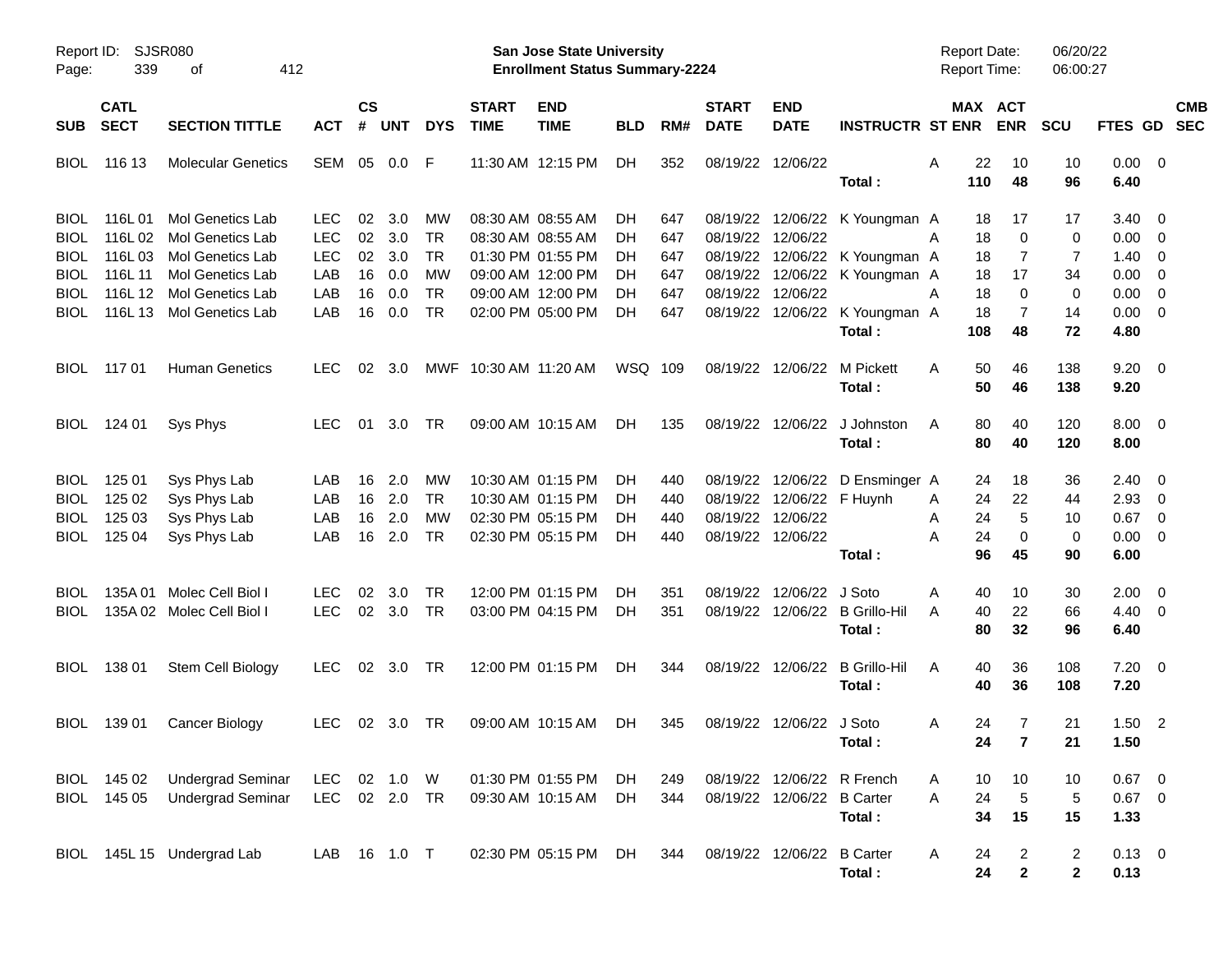| Report ID:<br>Page: | 340                        | <b>SJSR080</b><br>412<br>οf                                     |            |                    |            |            |                             | <b>San Jose State University</b><br><b>Enrollment Status Summary-2224</b> |            |     |                             |                                 |                                                                              | <b>Report Date:</b><br><b>Report Time:</b> |                              | 06/20/22<br>06:00:27 |                            |                            |            |
|---------------------|----------------------------|-----------------------------------------------------------------|------------|--------------------|------------|------------|-----------------------------|---------------------------------------------------------------------------|------------|-----|-----------------------------|---------------------------------|------------------------------------------------------------------------------|--------------------------------------------|------------------------------|----------------------|----------------------------|----------------------------|------------|
| <b>SUB</b>          | <b>CATL</b><br><b>SECT</b> | <b>SECTION TITTLE</b>                                           | <b>ACT</b> | $\mathsf{cs}$<br># | <b>UNT</b> | <b>DYS</b> | <b>START</b><br><b>TIME</b> | <b>END</b><br><b>TIME</b>                                                 | <b>BLD</b> | RM# | <b>START</b><br><b>DATE</b> | <b>END</b><br><b>DATE</b>       | <b>INSTRUCTR ST ENR</b>                                                      |                                            | <b>MAX ACT</b><br><b>ENR</b> | <b>SCU</b>           | FTES GD                    | <b>SEC</b>                 | <b>CMB</b> |
| <b>BIOL</b>         | 150 01                     | Fld Stds Nat His His                                            | <b>ACT</b> | 16                 | 1.0        | <b>TBA</b> |                             |                                                                           |            |     |                             | 08/19/22 12/06/22 R Myatt       |                                                                              | 15<br>A                                    | 5                            | 5                    | 0.33                       | $0\,C$                     |            |
|                     | GEOL 150 01                | Fld Stds Nat His His                                            | <b>ACT</b> | 16                 | 1.0        | <b>TBA</b> |                             |                                                                           |            |     |                             | 08/19/22 12/06/22 R Myatt       | Total:                                                                       | 0<br>A<br>15                               | 10<br>15                     | 10<br>15             | 0.67<br>1.00               | $0\,C$                     |            |
| <b>BIOL</b>         | 155 01                     | <b>Hypothesis Testing</b>                                       | <b>LEC</b> | 02                 | 3.0        | <b>TR</b>  |                             | 10:30 AM 11:20 AM                                                         | SCI        | 164 |                             | 08/19/22 12/06/22 S Anand       |                                                                              | 75<br>A                                    | 63                           | 126                  | 12.70                      | $\overline{\phantom{0}}^2$ |            |
| <b>BIOL</b>         | 155 11                     | <b>Hypothesis Testing</b>                                       | LAB        | 16                 | 0.0        | $\top$     |                             | 01:30 PM 04:15 PM                                                         | DH.        | 350 | 08/19/22                    | 12/06/22                        |                                                                              | 15<br>Α                                    | 15                           | 15                   | $0.00 \t 0$                |                            |            |
| <b>BIOL</b>         | 155 12                     | <b>Hypothesis Testing</b>                                       | LAB        | 16                 | 0.0        | W          |                             | 08:30 AM 11:15 AM                                                         | DH.        | 350 | 08/19/22                    | 12/06/22                        |                                                                              | 15<br>A                                    | 6                            | 6                    | 0.00                       | $\overline{\phantom{0}}$   |            |
| <b>BIOL</b>         | 155 13                     | <b>Hypothesis Testing</b>                                       | LAB        | 16                 | 0.0        | W          |                             | 11:30 AM 02:15 PM                                                         | DH.        | 350 |                             | 08/19/22 12/06/22               |                                                                              | Α<br>15                                    | 15                           | 15                   | $0.00 \t 0$                |                            |            |
| <b>BIOL</b>         | 155 14                     | <b>Hypothesis Testing</b>                                       | LAB        | 16                 | 0.0        | R<br>F     |                             | 01:30 PM 04:15 PM                                                         | DH.        | 350 | 08/19/22                    | 12/06/22<br>08/19/22 12/06/22   |                                                                              | A<br>15<br>15<br>A                         | 15<br>12                     | 15<br>12             | $0.00 \t 0$<br>$0.00 \t 0$ |                            |            |
| <b>BIOL</b>         | 155 15                     | <b>Hypothesis Testing</b>                                       | LAB        | 16                 | 0.0        |            |                             | 10:30 AM 01:15 PM                                                         | DН         | 350 |                             |                                 | Total:                                                                       | 150                                        | 126                          | 189                  | 12.70                      |                            |            |
| <b>BIOL</b>         | 159 01                     | Integrative Biol                                                | <b>LEC</b> | 01                 | 3.0        | TR         |                             | 12:00 PM 01:15 PM                                                         | DH.        | 345 | 08/19/22                    | 12/06/22                        | M Dawson                                                                     | 25<br>A                                    | 23                           | 69                   | $4.60$ 0                   |                            |            |
|                     |                            |                                                                 |            |                    |            |            |                             |                                                                           |            |     |                             |                                 | Total:                                                                       | 25                                         | 23                           | 69                   | 4.60                       |                            |            |
| <b>BIOL</b>         | 160 01                     | Ecology                                                         | <b>LEC</b> | 01                 | 4.0        | <b>TR</b>  |                             | 10:30 AM 11:45 AM                                                         | DH.        | 351 | 08/19/22                    | 12/06/22 B Carter               |                                                                              | 40<br>Α                                    | 15                           | 45                   | 4.00                       | $0\,$ C                    |            |
| <b>BOT</b>          | 160 01                     | Ecology                                                         | <b>LEC</b> | 01                 | 4.0        | <b>TR</b>  |                             | 10:30 AM 11:45 AM                                                         | DH.        | 351 | 08/19/22                    | 12/06/22 B Carter               |                                                                              | A                                          | 5<br>0                       | 15                   | 1.33                       | $0\,$ C                    |            |
| <b>BIOL</b>         | 160 11                     | Ecology                                                         | LAB        | 16                 | 0.0        | R          |                             | 02:30 PM 05:15 PM                                                         | DH         | 344 |                             | 08/19/22 12/06/22 B Carter      |                                                                              | A<br>20                                    | 15                           | 15                   | 0.00                       | $0\,$ C                    |            |
| <b>BOT</b>          | 160 11                     | Ecology                                                         | LAB        | 16                 | 0.0        | R          |                             | 02:30 PM 05:15 PM                                                         | DH.        | 344 |                             | 08/19/22 12/06/22 B Carter      |                                                                              | A                                          | 5<br>0                       | 5                    | 0.00                       | $0\,C$                     |            |
| <b>BIOL</b>         | 160 12                     | Ecology                                                         | LAB        | 16                 | 0.0        | F          |                             | 10:30 AM 01:15 PM                                                         | DН         | 344 | 08/19/22                    | 12/06/22                        |                                                                              | 20<br>A                                    | 0                            | 0                    | 0.00                       | $0\,C$                     |            |
| <b>BOT</b>          | 160 12                     | Ecology                                                         | LAB        | 16                 | 0.0        | F          |                             | 10:30 AM 01:15 PM                                                         | DH         | 344 |                             | 08/19/22 12/06/22               | Total:                                                                       | Α<br>80                                    | 0<br>0<br>40                 | 0<br>80              | 0.00<br>5.33               | 0 <sup>o</sup>             |            |
| <b>BIOL</b>         | 162 01                     | <b>Biol Oceanography</b>                                        | <b>LEC</b> | 02                 | 4.0        | $\top$     |                             | 02:30 PM 04:15 PM                                                         | DH         | 341 | 08/19/22                    | 12/06/22                        | M deVries                                                                    | 22<br>Α                                    | 5                            | 10                   | 1.33                       | $\overline{\phantom{0}}$   |            |
| <b>BIOL</b>         | 162 11                     | <b>Biol Oceanography</b>                                        | LAB        | 16                 | 0.0        | -F         |                             | 10:30 AM 04:15 PM                                                         | DH         | 344 |                             |                                 | 08/19/22 12/06/22 M deVries                                                  | 22<br>A                                    | 5                            | 10                   | $0.00 \t 0$                |                            |            |
|                     |                            |                                                                 |            |                    |            |            |                             |                                                                           |            |     |                             |                                 | Total:                                                                       | 44                                         | 10                           | 20                   | 1.33                       |                            |            |
| <b>BIOL</b>         | 16301                      | <b>Conserv Biol</b>                                             | <b>LEC</b> | 01                 | 3.0        | <b>MW</b>  |                             | 09:00 AM 10:15 AM                                                         | DH.        | 341 |                             | 08/19/22 12/06/22 S Shaffer     |                                                                              | A<br>30                                    | 12                           | 36                   | $2.40 \ 0$                 |                            |            |
|                     |                            |                                                                 |            |                    |            |            |                             |                                                                           |            |     |                             |                                 | Total:                                                                       | 30                                         | 12                           | 36                   | 2.40                       |                            |            |
|                     |                            | BIOL 165 01 Adv Human Anatomy LEC 02 4.0 TBA                    |            |                    |            |            |                             |                                                                           | ON         |     |                             | LINE 08/19/22 12/06/22 R Hardin |                                                                              | Α                                          | 30<br>30                     | 60                   | 8.07 1                     |                            |            |
|                     |                            | BIOL 165 11 Adv Human Anatomy LAB 16 0.0 F 10:00 AM 03:30 PM DH |            |                    |            |            |                             |                                                                           |            | 031 |                             | 08/19/22 12/06/22 R Hardin      | Total:                                                                       | 30<br>A<br>60                              | 30<br>60                     | 60<br>120            | $0.00$ 1<br>8.07           |                            |            |
|                     |                            | BIOL 167 01 Cardioresp Phys                                     |            |                    |            |            |                             |                                                                           |            |     |                             |                                 | LEC 02 3.0 MW 09:00 AM 10:15 AM DH 345 08/19/22 12/06/22 N Payumo            | 24<br>A                                    | 24                           | 72                   | 4.80 0                     |                            |            |
|                     |                            |                                                                 |            |                    |            |            |                             |                                                                           |            |     |                             |                                 | Total:                                                                       | 24                                         | 24                           | 72                   | 4.80                       |                            |            |
|                     |                            | BIOL 178 01 Integr Phys                                         |            |                    |            |            |                             |                                                                           |            |     |                             |                                 | LEC 02 3.0 TR  09:00 AM  10:15 AM  DH  552  08/19/22  12/06/22  N  Payumo  A |                                            | 24 18                        | 54                   | $3.60 \quad 0$             |                            |            |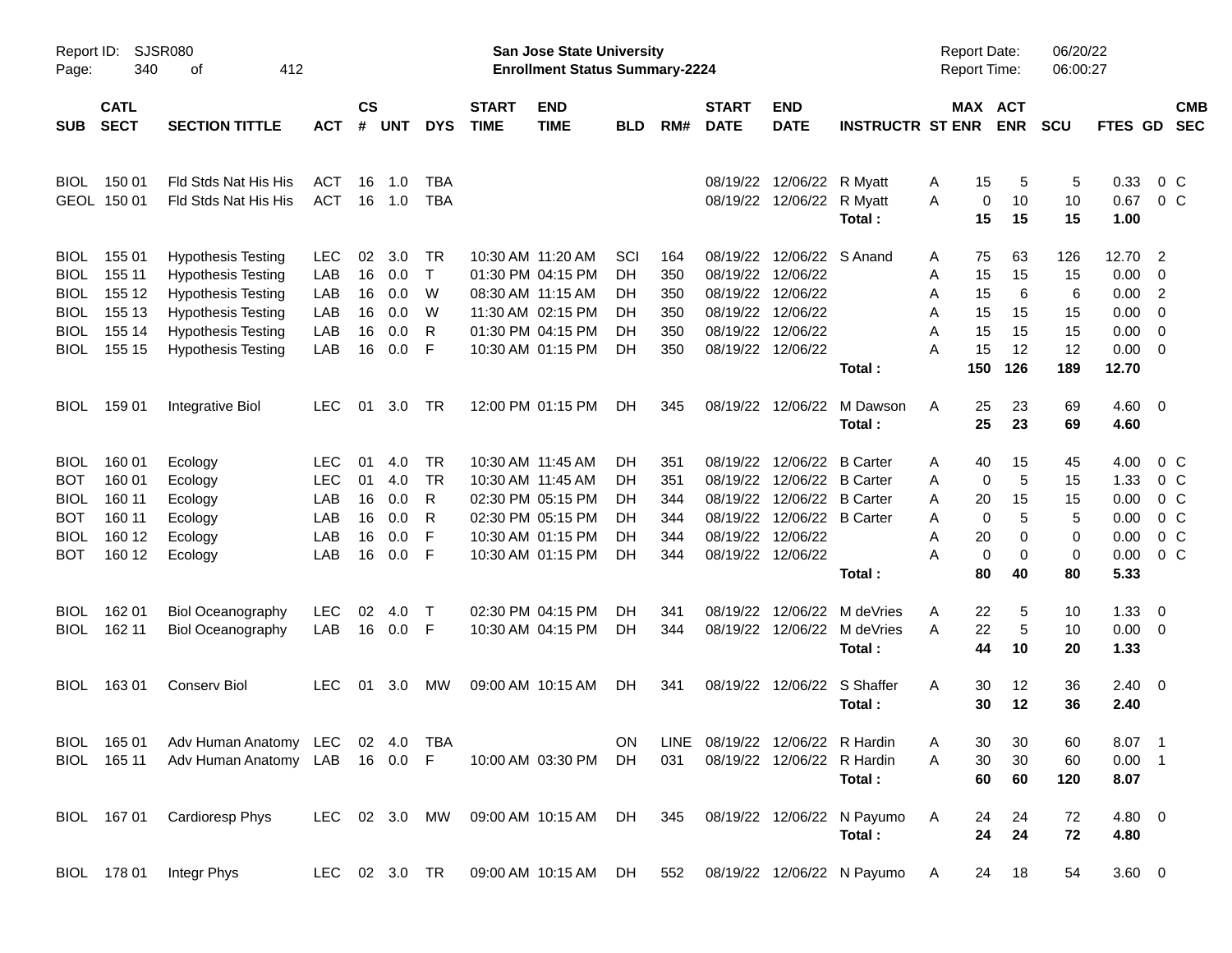| Report ID:  |                            | SJSR080               |            |                    |        |            |                             | <b>San Jose State University</b>      |            |     |                             |                             |                                 | <b>Report Date:</b> |              |            | 06/20/22 |             |            |
|-------------|----------------------------|-----------------------|------------|--------------------|--------|------------|-----------------------------|---------------------------------------|------------|-----|-----------------------------|-----------------------------|---------------------------------|---------------------|--------------|------------|----------|-------------|------------|
| Page:       | 341                        | 412<br>οf             |            |                    |        |            |                             | <b>Enrollment Status Summary-2224</b> |            |     |                             |                             |                                 | <b>Report Time:</b> |              |            | 06:00:27 |             |            |
|             |                            |                       |            |                    |        |            |                             |                                       |            |     |                             |                             |                                 |                     |              |            |          |             |            |
| <b>SUB</b>  | <b>CATL</b><br><b>SECT</b> | <b>SECTION TITTLE</b> | <b>ACT</b> | $\mathsf{cs}$<br># | UNT    | <b>DYS</b> | <b>START</b><br><b>TIME</b> | <b>END</b><br><b>TIME</b>             |            | RM# | <b>START</b><br><b>DATE</b> | <b>END</b><br><b>DATE</b>   | <b>INSTRUCTR ST ENR</b>         |                     | MAX ACT      | <b>ENR</b> | scu      | FTES GD SEC | <b>CMB</b> |
|             |                            |                       |            |                    |        |            |                             |                                       | <b>BLD</b> |     |                             |                             |                                 |                     |              |            |          |             |            |
|             |                            |                       |            |                    |        |            |                             |                                       |            |     |                             |                             | Total:                          |                     | 24           | 18         | 54       | 3.60        |            |
|             |                            |                       |            |                    |        |            |                             |                                       |            |     |                             |                             |                                 |                     |              |            |          |             |            |
| <b>BIOL</b> | 18001                      | <b>Indiv Studies</b>  | <b>SUP</b> | 36                 | 1.0    | TBA        |                             |                                       |            |     |                             | 08/19/22 12/06/22 K Wilkin  |                                 | A                   | 15           | 3          | 0        | 0.20        | 0          |
| <b>BIOL</b> | 180 02                     | <b>Indiv Studies</b>  | <b>SUP</b> | 36                 | 1.0    | <b>TBA</b> |                             |                                       |            |     |                             |                             | 08/19/22 12/06/22 B Grillo-Hil  | A                   | 15           | 0          | 0        | 0.00        | 0          |
| <b>BIOL</b> | 18003                      | <b>Indiv Studies</b>  | <b>SUP</b> | 36                 | 1.0    | <b>TBA</b> |                             |                                       |            |     |                             |                             | 08/19/22 12/06/22 W Adams       | A                   | 15           | 0          | 0        | 0.00        | 0          |
| <b>BIOL</b> | 180 04                     | <b>Indiv Studies</b>  | <b>SUP</b> | 36                 | 1.0    | <b>TBA</b> |                             |                                       |            |     |                             |                             | 08/19/22 12/06/22 S Lambrecht A |                     | 15           | 0          | 0        | 0.00        | 0          |
| <b>BIOL</b> | 180 05                     | <b>Indiv Studies</b>  | <b>SUP</b> | 36                 | 1.0    | <b>TBA</b> |                             |                                       |            |     |                             | 08/19/22 12/06/22 J White   |                                 | A                   | 15           | 0          | 0        | 0.00        | 0          |
| <b>BIOL</b> | 180 06                     | <b>Indiv Studies</b>  | <b>SUP</b> | 36                 | 1.0    | <b>TBA</b> |                             |                                       |            |     |                             | 08/19/22 12/06/22 S Shaffer |                                 | A                   | 15           | 0          | 0        | 0.00        | 0          |
| <b>BIOL</b> | 18007                      | <b>Indiv Studies</b>  | <b>SUP</b> | 36                 | 1.0    | <b>TBA</b> |                             |                                       |            |     |                             |                             | 08/19/22 12/06/22 N Payumo      | Α                   | 15           | 7          | 0        | 0.47        | 0          |
| <b>BIOL</b> | 18008                      | <b>Indiv Studies</b>  | <b>SUP</b> | 36                 | 1.0    | <b>TBA</b> |                             |                                       |            |     |                             |                             | 08/19/22 12/06/22 C Ouverney A  |                     | 15           | 12         | 0        | 0.80        | 0          |
| <b>BIOL</b> | 18009                      | <b>Indiv Studies</b>  | <b>SUP</b> | 36                 | 1.0    | <b>TBA</b> |                             |                                       |            |     |                             |                             | 08/19/22 12/06/22 K Wilkinson   | A                   | 15           | 0          | 0        | 0.00        | 0          |
| <b>BIOL</b> | 180 10                     | <b>Indiv Studies</b>  | <b>SUP</b> | 36                 | 1.0    | <b>TBA</b> |                             |                                       |            |     |                             | 08/19/22 12/06/22 R French  |                                 | Α                   | 15           | 0          | 0        | 0.00        | 0          |
| <b>BIOL</b> | 180 11                     | <b>Indiv Studies</b>  | <b>SUP</b> | 36                 | 1.0    | <b>TBA</b> |                             |                                       |            |     |                             |                             | 08/19/22 12/06/22 M VanHoven A  |                     | 15           | 0          | 0        | 0.00        | 0          |
| <b>BIOL</b> | 180 12                     | <b>Indiv Studies</b>  | <b>SUP</b> | 36                 | 1.0    | <b>TBA</b> |                             |                                       |            |     |                             |                             | 08/19/22 12/06/22 J Castillo V  | A                   | 15           | 1          | 0        | 0.07        | 0          |
| <b>BIOL</b> | 180 13                     | <b>Indiv Studies</b>  | <b>SUP</b> | 36                 | 1.0    | <b>TBA</b> |                             |                                       |            |     |                             |                             | 08/19/22 12/06/22 D Ensminger A |                     | 15           | 0          | 0        | 0.00        | 0          |
| <b>BIOL</b> | 180 14                     | <b>Indiv Studies</b>  | <b>SUP</b> | 36                 | 1.0    | <b>TBA</b> |                             |                                       |            |     |                             |                             | 08/19/22 12/06/22 M deVries     | A                   | 15           | 1          | 0        | 0.07        | 0          |
| <b>BIOL</b> | 180 15                     | <b>Indiv Studies</b>  | <b>SUP</b> | 36                 | 1.0    | <b>TBA</b> |                             |                                       |            |     |                             |                             | 08/19/22 12/06/22 S Singhal     | A                   | 15           | 0          | 0        | 0.00        | 0          |
| <b>BIOL</b> | 180 16                     | <b>Indiv Studies</b>  | <b>SUP</b> | 36                 | 1.0    | <b>TBA</b> |                             |                                       |            |     |                             | 08/19/22 12/06/22 F Huynh   |                                 | A                   | 1            | 0          | 0        | 0.00        | 0          |
| <b>BIOL</b> | 180 17                     | <b>Indiv Studies</b>  | <b>SUP</b> | 36                 | 1.0    | <b>TBA</b> |                             |                                       |            |     |                             |                             | 08/19/22 12/06/22 E Skovran     | A                   | 1            | 3          | 0        | 0.20        | 0          |
| <b>BIOL</b> | 180 18                     | <b>Indiv Studies</b>  | <b>SUP</b> | 36                 | 1.0    | <b>TBA</b> |                             |                                       |            |     |                             | 08/19/22 12/06/22 B Carter  |                                 | A                   | 1            | 0          | 0        | 0.00        | 0          |
| <b>BIOL</b> | 180 19                     | <b>Indiv Studies</b>  | <b>SUP</b> | 36                 | 1.0    | <b>TBA</b> |                             |                                       |            |     |                             |                             | 08/19/22 12/06/22 E Bergerol    | Α                   | 15           | 4          | 0        | 0.27        | 0          |
| <b>BIOL</b> | 180 20                     | <b>Indiv Studies</b>  | <b>SUP</b> | 36                 | 1.0    | <b>TBA</b> |                             |                                       |            |     |                             |                             | 08/19/22 12/06/22 T Abramson A  |                     | 15           | 0          | 0        | 0.00        | 0          |
| <b>BIOL</b> | 180 21                     | <b>Indiv Studies</b>  | <b>SUP</b> | 36                 | 2.0    | <b>TBA</b> |                             |                                       |            |     |                             | 08/19/22 12/06/22 K Wilkin  |                                 | A                   | 15           | 0          | 0        | 0.00        | 0          |
| <b>BIOL</b> | 180 22                     | <b>Indiv Studies</b>  | <b>SUP</b> | 36                 | 2.0    | <b>TBA</b> |                             |                                       |            |     |                             |                             | 08/19/22 12/06/22 B Grillo-Hil  | Α                   | 15           | 0          | 0        | 0.00        | 0          |
| <b>BIOL</b> | 180 23                     | <b>Indiv Studies</b>  | <b>SUP</b> | 36                 | 2.0    | <b>TBA</b> |                             |                                       |            |     |                             |                             | 08/19/22 12/06/22 W Adams       | A                   | 15           | 0          | 0        | 0.00        | 0          |
| <b>BIOL</b> | 180 24                     | <b>Indiv Studies</b>  | <b>SUP</b> | 36                 | 2.0    | <b>TBA</b> |                             |                                       |            |     |                             |                             | 08/19/22 12/06/22 S Lambrecht A |                     | 15           | 0          | 0        | 0.00        | 0          |
| <b>BIOL</b> | 180 25                     | <b>Indiv Studies</b>  | <b>SUP</b> | 36                 | 2.0    | <b>TBA</b> |                             |                                       |            |     |                             | 08/19/22 12/06/22 J White   |                                 | A                   | 15           | 0          | 0        | 0.00        | 0          |
| <b>BIOL</b> | 180 26                     | <b>Indiv Studies</b>  | <b>SUP</b> | 36                 | 2.0    | <b>TBA</b> |                             |                                       |            |     |                             | 08/19/22 12/06/22 S Shaffer |                                 | A                   | 15           | 0          | 0        | 0.00        | 0          |
| <b>BIOL</b> | 180 27                     | <b>Indiv Studies</b>  | <b>SUP</b> | 36                 | 2.0    | <b>TBA</b> |                             |                                       |            |     |                             |                             | 08/19/22 12/06/22 N Payumo      | A                   | 15           | 0          | 0        | 0.00        | 0          |
| <b>BIOL</b> | 180 28                     | <b>Indiv Studies</b>  | <b>SUP</b> | 36                 | 2.0    | <b>TBA</b> |                             |                                       |            |     |                             |                             | 08/19/22 12/06/22 C Ouverney A  |                     | 15           | 0          | 0        | 0.00        | 0          |
| <b>BIOL</b> | 180 29                     | <b>Indiv Studies</b>  | <b>SUP</b> |                    | 36 2.0 | <b>TBA</b> |                             |                                       |            |     |                             |                             | 08/19/22 12/06/22 K Wilkinson A |                     | 15           | 0          | 0        | 0.00        | 0          |
| <b>BIOL</b> | 180 30                     | <b>Indiv Studies</b>  | SUP 36 2.0 |                    |        | <b>TBA</b> |                             |                                       |            |     |                             | 08/19/22 12/06/22 R French  |                                 |                     | 15           | 0          | 0        | $0.00 \t 0$ |            |
|             | BIOL 180 31                | <b>Indiv Studies</b>  | <b>SUP</b> |                    | 36 2.0 | TBA        |                             |                                       |            |     |                             |                             | 08/19/22 12/06/22 M VanHoven A  |                     | 15           | 0          | 0        | 0.00        | 0          |
|             | BIOL 180 32                | <b>Indiv Studies</b>  | <b>SUP</b> |                    | 36 2.0 | <b>TBA</b> |                             |                                       |            |     |                             |                             | 08/19/22 12/06/22 J Castillo V  | A                   | 15           | 0          | 0        | 0.00        | 0          |
|             | BIOL 180 33                | <b>Indiv Studies</b>  | <b>SUP</b> |                    | 36 2.0 | <b>TBA</b> |                             |                                       |            |     |                             |                             | 08/19/22 12/06/22 D Ensminger A |                     | 15           | 5          | 0        | 0.67        | 0          |
| BIOL        | 180 34                     | <b>Indiv Studies</b>  | <b>SUP</b> |                    | 36 2.0 | <b>TBA</b> |                             |                                       |            |     |                             |                             | 08/19/22 12/06/22 M deVries     | A                   | 15           |            | 0        | 0.13        | 0          |
| BIOL        | 180 35                     | <b>Indiv Studies</b>  | <b>SUP</b> |                    | 36 2.0 | <b>TBA</b> |                             |                                       |            |     |                             | 08/19/22 12/06/22 F Huynh   |                                 | A                   | 15           | 0          | 0        | 0.00        | 0          |
|             | BIOL 180 36                | <b>Indiv Studies</b>  | <b>SUP</b> |                    | 36 2.0 | TBA        |                             |                                       |            |     |                             |                             | 08/19/22 12/06/22 E Skovran     | A                   | 15           | 0          | 0        | 0.00        | 0          |
| BIOL        | 180 37                     | <b>Indiv Studies</b>  | <b>SUP</b> |                    | 36 2.0 | TBA        |                             |                                       |            |     |                             | 08/19/22 12/06/22 B Carter  |                                 | Α                   | $\mathbf{1}$ | 0          | 0        | 0.00        | 0          |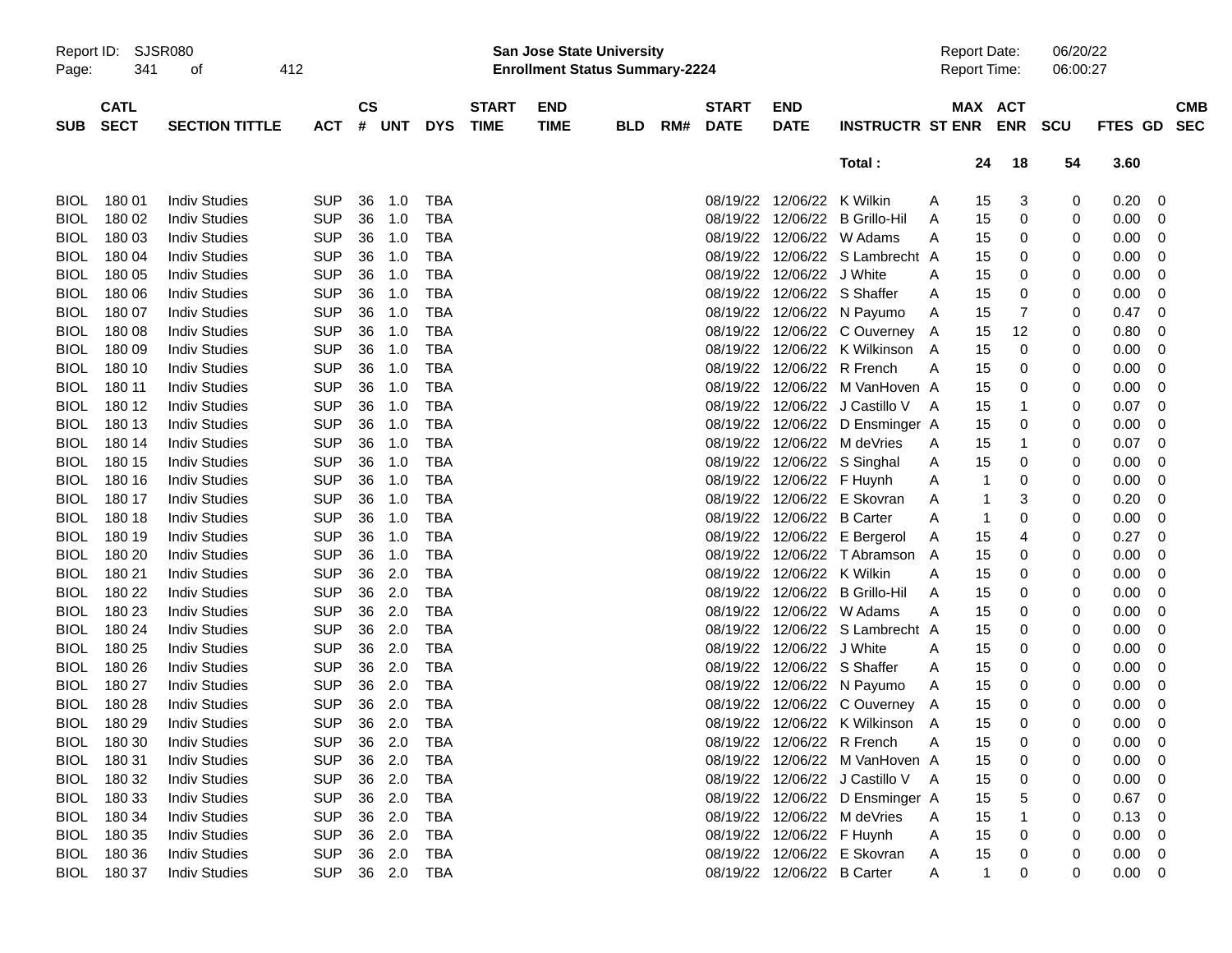|             | Report ID: SJSR080 |                        |            |               |            |            |              | San Jose State University |                                       |     |              |                   |                         | <b>Report Date:</b> |              | 06/20/22   |            |                |             |  |
|-------------|--------------------|------------------------|------------|---------------|------------|------------|--------------|---------------------------|---------------------------------------|-----|--------------|-------------------|-------------------------|---------------------|--------------|------------|------------|----------------|-------------|--|
| Page:       | 342<br>412<br>οf   |                        |            |               |            |            |              |                           | <b>Enrollment Status Summary-2224</b> |     |              |                   |                         |                     | Report Time: |            | 06:00:27   |                |             |  |
|             | <b>CATL</b>        |                        |            | $\mathsf{cs}$ |            |            | <b>START</b> | <b>END</b>                |                                       |     | <b>START</b> | <b>END</b>        |                         |                     | MAX ACT      |            |            |                | <b>CMB</b>  |  |
| <b>SUB</b>  | <b>SECT</b>        | <b>SECTION TITTLE</b>  | <b>ACT</b> | #             | <b>UNT</b> | <b>DYS</b> | <b>TIME</b>  | <b>TIME</b>               | <b>BLD</b>                            | RM# | <b>DATE</b>  | <b>DATE</b>       | <b>INSTRUCTR ST ENR</b> |                     |              | <b>ENR</b> | <b>SCU</b> | <b>FTES GD</b> | <b>SEC</b>  |  |
| <b>BIOL</b> | 180 38             | <b>Indiv Studies</b>   | <b>SUP</b> | 36            | 2.0        | <b>TBA</b> |              |                           |                                       |     | 08/19/22     | 12/06/22          | E Bergerol              | A                   | -1           | 4          | 0          | 0.53           | 0           |  |
| <b>BIOL</b> | 180 39             | <b>Indiv Studies</b>   | <b>SUP</b> | 36            | 2.0        | <b>TBA</b> |              |                           |                                       |     | 08/19/22     | 12/06/22          | T Abramson              | A                   | 10           | 0          | 0          | 0.00           | 0           |  |
| <b>BIOL</b> | 180 40             | <b>Indiv Studies</b>   | <b>SUP</b> | 36            | 2.0        | <b>TBA</b> |              |                           |                                       |     | 08/19/22     | 12/06/22          |                         | Α                   | 10           | 0          | 0          | 0.00           | 0           |  |
| <b>BIOL</b> | 180 41             | <b>Indiv Studies</b>   | <b>SUP</b> | 36            | 3.0        | <b>TBA</b> |              |                           |                                       |     | 08/19/22     | 12/06/22          | M VanHoven A            |                     | 15           | 0          | 0          | 0.00           | 0           |  |
| <b>BIOL</b> | 180 42             | <b>Indiv Studies</b>   | <b>SUP</b> | 36            | 3.0        | <b>TBA</b> |              |                           |                                       |     | 08/19/22     | 12/06/22          | D Ensminger A           |                     | 15           | 0          | 0          | 0.00           | 0           |  |
| <b>BIOL</b> | 180 43             | <b>Indiv Studies</b>   | <b>SUP</b> | 36            | 3.0        | <b>TBA</b> |              |                           |                                       |     | 08/19/22     | 12/06/22          |                         | Α                   | 15           | 0          | 0          | 0.00           | 0           |  |
| <b>BIOL</b> | 180 44             | <b>Indiv Studies</b>   | <b>SUP</b> | 36            | 3.0        | <b>TBA</b> |              |                           |                                       |     | 08/19/22     | 12/06/22          |                         | Α                   | 15           | 0          | 0          | 0.00           | 0           |  |
| <b>BIOL</b> | 180 45             | <b>Indiv Studies</b>   | <b>SUP</b> | 36            | 3.0        | <b>TBA</b> |              |                           |                                       |     | 08/19/22     | 12/06/22          |                         | Α                   | 15           | 0          | 0          | 0.00           | 0           |  |
| <b>BIOL</b> | 180 46             | <b>Indiv Studies</b>   | <b>SUP</b> | 36            | 3.0        | <b>TBA</b> |              |                           |                                       |     | 08/19/22     | 12/06/22          |                         | Α                   | 15           | 0          | 0          | 0.00           | 0           |  |
| <b>BIOL</b> | 180 51             | <b>Indiv Studies</b>   | <b>SUP</b> | 36            | 4.0        | <b>TBA</b> |              |                           |                                       |     | 08/19/22     | 12/06/22          |                         | Α                   | 15           | 0          | 0          | 0.00           | 0           |  |
| <b>BIOL</b> | 180 52             | <b>Indiv Studies</b>   | <b>SUP</b> | 36            | 4.0        | <b>TBA</b> |              |                           |                                       |     | 08/19/22     | 12/06/22          |                         | Α                   | 15           | 0          | 0          | 0.00           | 0           |  |
| <b>BIOL</b> | 180 53             | <b>Indiv Studies</b>   | <b>SUP</b> | 36            | 4.0        | <b>TBA</b> |              |                           |                                       |     | 08/19/22     | 12/06/22          |                         | Α                   | 15           | 0          | 0          | 0.00           | 0           |  |
| <b>BIOL</b> | 180 54             | <b>Indiv Studies</b>   | <b>SUP</b> | 36            | 4.0        | <b>TBA</b> |              |                           |                                       |     | 08/19/22     | 12/06/22          |                         | Α                   | 15           | 0          | 0          | 0.00           | 0           |  |
| <b>BIOL</b> | 180 55             | <b>Indiv Studies</b>   | <b>SUP</b> | 36            | 4.0        | <b>TBA</b> |              |                           |                                       |     |              | 08/19/22 12/06/22 |                         | А                   | 15           | 0          | 0          | 0.00           | 0           |  |
|             |                    |                        |            |               |            |            |              |                           |                                       |     |              |                   | Total:                  |                     | 685          | 41         | 0          | 3.40           |             |  |
| <b>BIOL</b> | 181 01             | Intro Health Care      | <b>SUP</b> | 36            | 1.0        | <b>TBA</b> |              |                           |                                       |     | 08/19/22     | 12/06/22          | J White                 | A                   | 15           | 0          | 0          | 0.00           | 0           |  |
| <b>BIOL</b> | 181 02             | Intro Health Care      | <b>SUP</b> | 36            | 2.0        | <b>TBA</b> |              |                           |                                       |     |              | 08/19/22 12/06/22 | J White                 | Α                   | 15           | 0          | 0          | 0.00           | 0           |  |
|             |                    |                        |            |               |            |            |              |                           |                                       |     |              |                   | Total:                  |                     | 30           | 0          | 0          | 0.00           |             |  |
| <b>BIOL</b> | 18201              | <b>Tutor Asst Biol</b> | <b>SUP</b> | 36            | 1.0        | <b>TBA</b> |              |                           |                                       |     | 08/19/22     | 12/06/22 S Anand  |                         | A                   | 15           | 1          | 0          | 0.07           | 0           |  |
| <b>BIOL</b> | 182 02             | <b>Tutor Asst Biol</b> | <b>SUP</b> | 36            | 1.0        | <b>TBA</b> |              |                           |                                       |     | 08/19/22     | 12/06/22          |                         | Α                   | 15           | 0          | 0          | 0.00           | 0           |  |
| <b>BIOL</b> | 182 03             | <b>Tutor Asst Biol</b> | <b>SUP</b> | 36            | 1.0        | <b>TBA</b> |              |                           |                                       |     | 08/19/22     | 12/06/22          |                         | Α                   | 15           | 0          | 0          | 0.00           | 0           |  |
| <b>BIOL</b> | 182 04             | <b>Tutor Asst Biol</b> | <b>SUP</b> | 36            | 1.0        | <b>TBA</b> |              |                           |                                       |     | 08/19/22     | 12/06/22          |                         | Α                   | 15           | 0          | 0          | 0.00           | 0           |  |
| <b>BIOL</b> | 182 05             | <b>Tutor Asst Biol</b> | <b>SUP</b> | 36            | 1.0        | <b>TBA</b> |              |                           |                                       |     | 08/19/22     | 12/06/22          |                         | Α                   | 15           | 0          | 0          | 0.00           | 0           |  |
| <b>BIOL</b> | 182 06             | <b>Tutor Asst Biol</b> | <b>SUP</b> | 36            | 1.0        | <b>TBA</b> |              |                           |                                       |     | 08/19/22     | 12/06/22          |                         | Α                   | 15           | 0          | 0          | 0.00           | 0           |  |
| <b>BIOL</b> | 182 07             | <b>Tutor Asst Biol</b> | <b>SUP</b> | 36            | 1.0        | <b>TBA</b> |              |                           |                                       |     | 08/19/22     | 12/06/22          |                         | Α                   | 15           | 0          | 0          | 0.00           | 0           |  |
| <b>BIOL</b> | 182 08             | <b>Tutor Asst Biol</b> | <b>SUP</b> | 36            | 1.0        | <b>TBA</b> |              |                           |                                       |     | 08/19/22     | 12/06/22          |                         | Α                   | 15           | 0          | 0          | 0.00           | 0           |  |
| <b>BIOL</b> | 182 09             | <b>Tutor Asst Biol</b> | <b>SUP</b> | 36            | 1.0        | <b>TBA</b> |              |                           |                                       |     | 08/19/22     | 12/06/22          |                         | Α                   | 15           | 0          | 0          | 0.00           | 0           |  |
| <b>BIOL</b> | 182 10             | <b>Tutor Asst Biol</b> | <b>SUP</b> | 36            | 1.0        | <b>TBA</b> |              |                           |                                       |     | 08/19/22     | 12/06/22          |                         | Α                   | 15           | 0          | 0          | 0.00           | 0           |  |
| <b>BIOL</b> | 182 21             | <b>Tutor Asst Biol</b> | <b>SUP</b> | 36            | 2.0        | <b>TBA</b> |              |                           |                                       |     |              | 08/19/22 12/06/22 |                         | Α                   | 15           | 0          | 0          | 0.00           | 0           |  |
| <b>BIOL</b> | 182 22             | <b>Tutor Asst Biol</b> | <b>SUP</b> |               | 36 2.0 TBA |            |              |                           |                                       |     |              | 08/19/22 12/06/22 |                         | Α                   | 15           | $\Omega$   | $\Omega$   | 0.00           | $\mathbf 0$ |  |
| BIOL        | 182 23             | <b>Tutor Asst Biol</b> | <b>SUP</b> | 36            | 2.0        | TBA        |              |                           |                                       |     |              | 08/19/22 12/06/22 |                         | Α                   | 15           | 0          | 0          | 0.00           | 0           |  |
| <b>BIOL</b> | 182 24             | <b>Tutor Asst Biol</b> | <b>SUP</b> | 36            | 2.0        | <b>TBA</b> |              |                           |                                       |     |              | 08/19/22 12/06/22 |                         | Α                   | 15           | 0          |            | 0.00           | 0           |  |
| <b>BIOL</b> | 182 25             | <b>Tutor Asst Biol</b> | <b>SUP</b> | 36            | 2.0        | <b>TBA</b> |              |                           |                                       |     |              | 08/19/22 12/06/22 |                         | Α                   | 15           | 0          |            | 0.00           | 0           |  |
| <b>BIOL</b> | 182 26             | <b>Tutor Asst Biol</b> | <b>SUP</b> | 36            | 2.0        | TBA        |              |                           |                                       |     |              | 08/19/22 12/06/22 |                         | Α                   | 15           | 0          |            | 0.00           | 0           |  |
| <b>BIOL</b> | 182 27             | <b>Tutor Asst Biol</b> | <b>SUP</b> | 36            | 2.0        | <b>TBA</b> |              |                           |                                       |     |              | 08/19/22 12/06/22 |                         | Α                   | 15           | 0          |            | 0.00           | 0           |  |
| <b>BIOL</b> | 182 28             | <b>Tutor Asst Biol</b> | <b>SUP</b> | 36            | 2.0        | TBA        |              |                           |                                       |     |              | 08/19/22 12/06/22 |                         | Α                   | 15           | 0          |            | 0.00           | 0           |  |
|             | BIOL 182 29        | <b>Tutor Asst Biol</b> | <b>SUP</b> |               | 36 2.0     | <b>TBA</b> |              |                           |                                       |     |              | 08/19/22 12/06/22 |                         | Α                   | 15           | 0          | 0          | $0.00 \quad 0$ |             |  |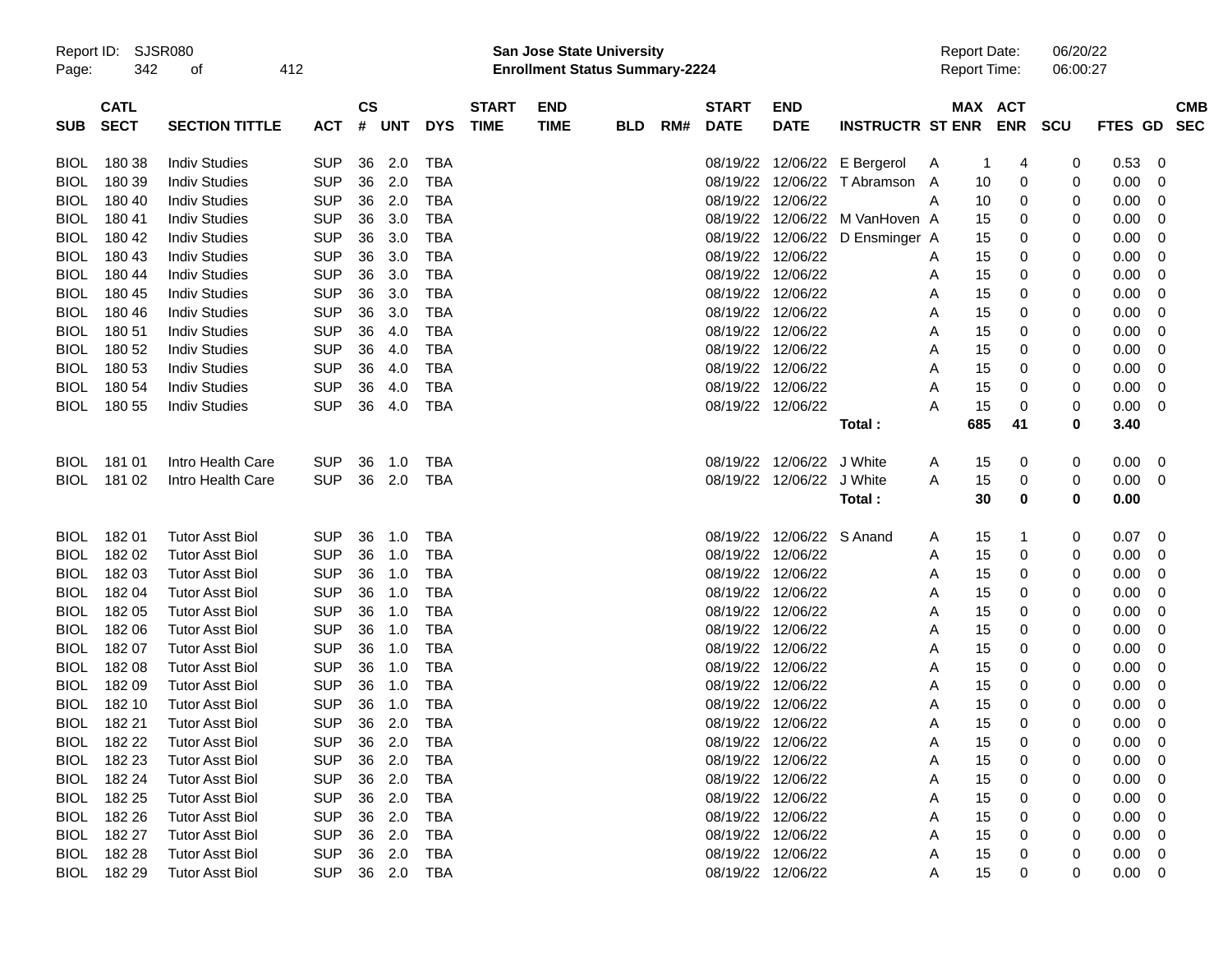| Report ID:<br>Page: | SJSR080<br>343             | 412<br>οf                    |                |                |            |            |                             | San Jose State University<br><b>Enrollment Status Summary-2224</b> |            |     |                             |                            |                                      | <b>Report Date:</b><br>Report Time: |                       |                       | 06/20/22<br>06:00:27 |                 |                          |            |
|---------------------|----------------------------|------------------------------|----------------|----------------|------------|------------|-----------------------------|--------------------------------------------------------------------|------------|-----|-----------------------------|----------------------------|--------------------------------------|-------------------------------------|-----------------------|-----------------------|----------------------|-----------------|--------------------------|------------|
| <b>SUB</b>          | <b>CATL</b><br><b>SECT</b> | <b>SECTION TITTLE</b>        | <b>ACT</b>     | <b>CS</b><br># | <b>UNT</b> | <b>DYS</b> | <b>START</b><br><b>TIME</b> | <b>END</b><br><b>TIME</b>                                          | <b>BLD</b> | RM# | <b>START</b><br><b>DATE</b> | <b>END</b><br><b>DATE</b>  | <b>INSTRUCTR ST ENR</b>              |                                     |                       | MAX ACT<br><b>ENR</b> | <b>SCU</b>           | FTES GD SEC     |                          | <b>CMB</b> |
| <b>BIOL</b>         | 182 30                     | <b>Tutor Asst Biol</b>       | <b>SUP</b>     | 36             | 2.0        | TBA        |                             |                                                                    |            |     | 08/19/22 12/06/22           |                            | Total:                               | Α                                   | 15<br>300             | 0<br>1                | 0<br>0               | 0.00<br>0.07    | $\overline{\phantom{0}}$ |            |
| <b>BIOL</b>         | 184 01                     | Directed Reading             | <b>SUP</b>     | 36             | 1.0        | <b>TBA</b> |                             |                                                                    |            |     | 08/19/22 12/06/22           |                            |                                      | A                                   | 15                    | 0                     | 0                    | 0.00            | $\overline{\mathbf{0}}$  |            |
| <b>BIOL</b>         | 184 02                     | Directed Reading             | <b>SUP</b>     | 36             | 1.0        | <b>TBA</b> |                             |                                                                    |            |     | 08/19/22 12/06/22           |                            |                                      | A                                   | 15                    | 0                     | 0                    | 0.00            | - 0                      |            |
| <b>BIOL</b>         | 184 03                     | Directed Reading             | <b>SUP</b>     | 36             | 2.0        | <b>TBA</b> |                             |                                                                    |            |     | 08/19/22 12/06/22           |                            |                                      | A                                   | 15                    | 0                     | 0                    | 0.00            | $\overline{\mathbf{0}}$  |            |
| <b>BIOL</b>         | 184 04                     | Directed Reading             | <b>SUP</b>     | 36             | 3.0        | <b>TBA</b> |                             |                                                                    |            |     | 08/19/22 12/06/22           |                            |                                      | A                                   | 15                    | 0                     | 0                    | 0.00            | $\overline{\mathbf{0}}$  |            |
| <b>BIOL</b>         | 184 05                     | Directed Reading             | <b>SUP</b>     | 36             | 4.0        | <b>TBA</b> |                             |                                                                    |            |     | 08/19/22 12/06/22           |                            |                                      | А                                   | 15                    | 0                     | 0                    | 0.00            | $\overline{\mathbf{0}}$  |            |
|                     |                            |                              |                |                |            |            |                             |                                                                    |            |     |                             |                            | Total:                               |                                     | 75                    | 0                     | 0                    | 0.00            |                          |            |
| <b>BIOL</b>         | 186 01                     | <b>Senior Thesis</b>         | <b>SUP</b>     | 25             | 2.0        | <b>TBA</b> |                             |                                                                    |            |     |                             | 08/19/22 12/06/22 K Wilkin |                                      | A                                   | 15                    | 0                     | 0                    | 0.00            | $\overline{\mathbf{0}}$  |            |
| <b>BIOL</b>         | 186 02                     | <b>Senior Thesis</b>         | <b>SUP</b>     | 25             | 2.0        | <b>TBA</b> |                             |                                                                    |            |     | 08/19/22 12/06/22           |                            |                                      | A                                   | 15                    | 0                     | 0                    | 0.00            | - 0                      |            |
| <b>BIOL</b>         | 186 03                     | Senior Thesis                | <b>SUP</b>     | 25             | 2.0        | <b>TBA</b> |                             |                                                                    |            |     | 08/19/22 12/06/22           |                            |                                      | A                                   | 15                    | 0                     | 0                    | 0.00            | $\overline{\mathbf{0}}$  |            |
| <b>BIOL</b>         | 186 04                     | <b>Senior Thesis</b>         | <b>SUP</b>     | 25             | 2.0        | <b>TBA</b> |                             |                                                                    |            |     | 08/19/22 12/06/22           |                            |                                      | A                                   | 15                    | 0                     | 0                    | 0.00            | - 0                      |            |
| <b>BIOL</b>         | 186 05                     | <b>Senior Thesis</b>         | <b>SUP</b>     | 25             | 2.0        | <b>TBA</b> |                             |                                                                    |            |     | 08/19/22 12/06/22           |                            |                                      | Α                                   | 15                    | 0                     | 0                    | 0.00            | - 0                      |            |
| <b>BIOL</b>         | 186 11                     | Senior Thesis                | <b>SUP</b>     | 25             | 3.0        | <b>TBA</b> |                             |                                                                    |            |     | 08/19/22 12/06/22           |                            |                                      | A                                   | 15                    | 0                     | 0                    | 0.00            | - 0                      |            |
| <b>BIOL</b>         | 186 12                     | Senior Thesis                | <b>SUP</b>     | 25             | 3.0        | <b>TBA</b> |                             |                                                                    |            |     | 08/19/22 12/06/22           |                            |                                      | A                                   | 15                    | 0                     | 0                    | 0.00            | - 0                      |            |
| <b>BIOL</b>         | 186 13                     | <b>Senior Thesis</b>         | <b>SUP</b>     | 25             | 3.0        | <b>TBA</b> |                             |                                                                    |            |     | 08/19/22 12/06/22           |                            |                                      | Α                                   | 15                    | 0                     | 0                    | 0.00            | - 0                      |            |
| <b>BIOL</b>         | 186 14                     | <b>Senior Thesis</b>         | <b>SUP</b>     | 25             | 3.0        | <b>TBA</b> |                             |                                                                    |            |     | 08/19/22 12/06/22           |                            |                                      | A                                   | 15                    | 0                     | 0                    | 0.00            | - 0                      |            |
| <b>BIOL</b>         | 186 15                     | Senior Thesis                | <b>SUP</b>     | 25             | 3.0        | <b>TBA</b> |                             |                                                                    |            |     | 08/19/22 12/06/22           |                            |                                      | A                                   | 15                    | 0                     | 0                    | 0.00            | - 0                      |            |
| <b>BIOL</b>         | 186 21                     | <b>Senior Thesis</b>         | <b>SUP</b>     | 25             | 4.0        | <b>TBA</b> |                             |                                                                    |            |     | 08/19/22 12/06/22           |                            |                                      | A                                   | 15                    | 0                     | 0                    | 0.00            | - 0                      |            |
| <b>BIOL</b>         | 186 22                     | <b>Senior Thesis</b>         | <b>SUP</b>     | 25             | 4.0        | <b>TBA</b> |                             |                                                                    |            |     | 08/19/22 12/06/22           |                            |                                      | A                                   | 15                    | 0                     | 0                    | 0.00            | - 0                      |            |
| <b>BIOL</b>         | 186 23                     | <b>Senior Thesis</b>         | <b>SUP</b>     | 25             | 4.0        | <b>TBA</b> |                             |                                                                    |            |     | 08/19/22 12/06/22           |                            |                                      | A                                   | 15                    | 0                     | 0                    | 0.00            | - 0                      |            |
| <b>BIOL</b>         | 186 24                     | <b>Senior Thesis</b>         | <b>SUP</b>     | 25             | 4.0        | <b>TBA</b> |                             |                                                                    |            |     | 08/19/22 12/06/22           |                            |                                      | A                                   | 15                    | 0                     | 0                    | 0.00            | $\overline{\mathbf{0}}$  |            |
| <b>BIOL</b>         | 186 25                     | <b>Senior Thesis</b>         | <b>SUP</b>     | 25             | 4.0        | TBA        |                             |                                                                    |            |     | 08/19/22 12/06/22           |                            |                                      | А                                   | 15                    | 0                     | 0                    | 0.00            | $\overline{\phantom{0}}$ |            |
|                     |                            |                              |                |                |            |            |                             |                                                                    |            |     |                             |                            | Total:                               |                                     | 225                   | 0                     | 0                    | 0.00            |                          |            |
| <b>BIOL</b>         | 190 01                     | Fld Studies Biol             | <b>SUP</b>     | 36             | 1.0        | <b>TBA</b> |                             |                                                                    |            |     | 08/19/22 12/06/22           |                            |                                      | A                                   | 15                    | 0                     | 0                    | 0.00            | - 0                      |            |
| <b>BIOL</b>         | 190 02                     | <b>Fld Studies Biol</b>      | <b>SUP</b>     | 36             | 2.0        | <b>TBA</b> |                             |                                                                    |            |     | 08/19/22 12/06/22           |                            |                                      | A                                   | 15                    | 0                     | 0                    | 0.00            | $\overline{0}$           |            |
| <b>BIOL</b>         | 190 03                     | <b>Fld Studies Biol</b>      | <b>SUP</b>     | 36             | 3.0        | <b>TBA</b> |                             |                                                                    |            |     | 08/19/22 12/06/22           |                            |                                      | A                                   | 15                    | 0                     | 0                    | 0.00            | $\overline{\mathbf{0}}$  |            |
| <b>BIOL</b>         | 190 04                     | <b>Fld Studies Biol</b>      | <b>SUP</b>     | 36             | 4.0        | <b>TBA</b> |                             |                                                                    |            |     | 08/19/22 12/06/22           |                            |                                      | A                                   | 15                    | 0                     | 0                    | 0.00            | - 0                      |            |
|                     |                            |                              |                |                |            |            |                             |                                                                    |            |     |                             |                            | Total:                               |                                     | 60                    | 0                     | 0                    | 0.00            |                          |            |
|                     |                            | BIOL 198 01 Und Research     | SEM 05 1.0 TBA |                |            |            |                             |                                                                    |            |     |                             |                            | 08/19/22 12/06/22 COuverney A        |                                     | 15                    | 0                     | 0                    | $0.00 \t 0$     |                          |            |
|                     |                            |                              |                |                |            |            |                             |                                                                    |            |     |                             |                            | Total:                               |                                     | 15                    | 0                     | 0                    | 0.00            |                          |            |
|                     |                            | BIOL 201 01 Grd Sem Biol Sci | SEM 05 1.0 W   |                |            |            |                             | 01:30 PM 01:55 PM DH                                               |            | 249 |                             |                            | 08/19/22 12/06/22 R French<br>Total: | A                                   | 30<br>30 <sub>o</sub> | 23<br>23              | 23<br>23             | 1.92 23<br>1.92 |                          |            |
|                     |                            |                              |                |                |            |            |                             |                                                                    |            |     |                             |                            |                                      |                                     |                       |                       |                      |                 |                          |            |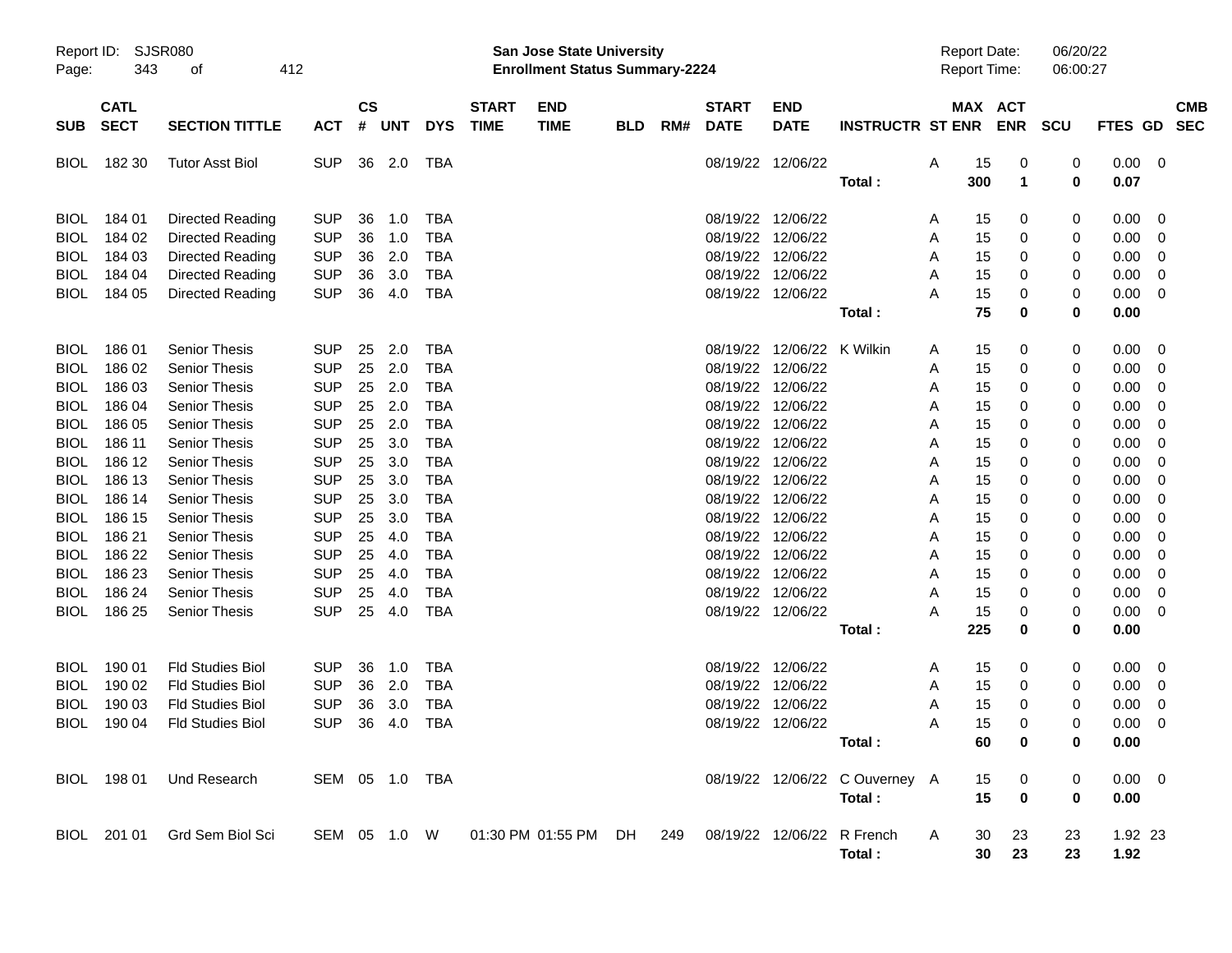| Report ID:<br>Page: | 344                        | <b>SJSR080</b><br>412<br>οf                            |                          |                             |            |                          |                             | San Jose State University<br><b>Enrollment Status Summary-2224</b> |            |             |                             |                                        |                         | <b>Report Date:</b><br>Report Time: |                            | 06/20/22<br>06:00:27 |                               |                          |                          |
|---------------------|----------------------------|--------------------------------------------------------|--------------------------|-----------------------------|------------|--------------------------|-----------------------------|--------------------------------------------------------------------|------------|-------------|-----------------------------|----------------------------------------|-------------------------|-------------------------------------|----------------------------|----------------------|-------------------------------|--------------------------|--------------------------|
| <b>SUB</b>          | <b>CATL</b><br><b>SECT</b> | <b>SECTION TITTLE</b>                                  | <b>ACT</b>               | $\mathbf{c}\mathbf{s}$<br># | <b>UNT</b> | <b>DYS</b>               | <b>START</b><br><b>TIME</b> | <b>END</b><br><b>TIME</b>                                          | <b>BLD</b> | RM#         | <b>START</b><br><b>DATE</b> | <b>END</b><br><b>DATE</b>              | <b>INSTRUCTR ST ENR</b> |                                     | MAX ACT<br><b>ENR</b>      | <b>SCU</b>           | <b>FTES GD</b>                |                          | <b>CMB</b><br><b>SEC</b> |
| <b>BIOL</b>         | 202 01                     | <b>Grad Studies Biol</b>                               | SEM                      | 05                          | 3.0        | TBA                      |                             |                                                                    | <b>ON</b>  | LINE        | 08/19/22                    | 12/06/22                               | J Soto                  | A                                   | 13<br>18                   | 26                   | 3.25 13                       |                          |                          |
| <b>BIOL</b>         | 202 11                     | <b>Grad Studies Biol</b>                               | LAB                      | 16                          | 0.0        | W                        |                             | 02:30 PM 05:15 PM                                                  | DH         | 552         | 08/19/22                    | 12/06/22                               | J Soto                  | A                                   | 18<br>13                   | 13                   | $0.00$ 13                     |                          |                          |
|                     |                            |                                                        |                          |                             |            |                          |                             |                                                                    |            |             |                             |                                        | Total:                  |                                     | 36<br>26                   | 39                   | 3.25                          |                          |                          |
| <b>BIOL</b>         | 205 01                     | Adv Molec Tech                                         | SEM                      | 05                          | 4.0        | <b>TR</b>                |                             | 09:30 AM 10:20 AM                                                  | DН         | 645         | 08/19/22                    | 12/06/22                               | L Khatib                | A                                   | 9<br>9                     | 18                   | 3.00                          | - 9                      |                          |
| <b>BIOL</b>         | 205 11                     | Adv Molec Tech                                         | LAB                      | 16                          | 0.0        | TR                       |                             | 10:30 AM 01:15 PM                                                  | DH.        | 645         | 08/19/22                    | 12/06/22                               | L Khatib                | A                                   | 9<br>9                     | 18                   | 0.00                          | - 9                      |                          |
|                     |                            |                                                        |                          |                             |            |                          |                             |                                                                    |            |             |                             |                                        | Total:                  |                                     | 18<br>18                   | 36                   | 3.00                          |                          |                          |
| <b>BIOL</b>         | 215 01                     | Sem Adv Genetics                                       | SEM 02 3.0               |                             |            | W                        |                             | 12:00 PM 02:45 PM                                                  | DH.        | 549         | 08/19/22                    | 12/06/22                               | T Abramson A            |                                     | 15<br>0                    | 0                    | $0.00 \quad 0$                |                          |                          |
|                     |                            |                                                        |                          |                             |            |                          |                             |                                                                    |            |             |                             |                                        | Total:                  |                                     | 15<br>0                    | 0                    | 0.00                          |                          |                          |
| <b>BIOL</b>         | 220 01                     | Science Comm                                           | SEM                      | 05                          | 3.0        | MW                       |                             | 11:30 AM 12:45 PM                                                  | DН         | 245         | 08/19/22                    | 12/06/22                               | J Johnston              | A                                   | 15<br>10                   | 30                   | 2.50 10                       |                          |                          |
| <b>BIOL</b>         | 220 02                     | Science Comm                                           | SEM 05 3.0               |                             |            | M                        |                             | 12:00 PM 02:45 PM                                                  | <b>ON</b>  | <b>LINE</b> | 08/19/22                    | 12/06/22                               | T Abramson A            |                                     | 15<br>0                    | 0                    | 0.00                          | $\overline{\phantom{0}}$ |                          |
|                     |                            |                                                        |                          |                             |            |                          |                             |                                                                    |            |             |                             |                                        | Total:                  |                                     | 30<br>10                   | 30                   | 2.50                          |                          |                          |
| <b>BIOL</b>         |                            | 255L 03 Adv Biol Lab                                   | LAB.                     | 16                          | 3.0        |                          | MWF 09:00 AM 12:00 PM       |                                                                    | DH.        | 645         |                             | 08/19/22 12/06/22                      | T Abramson A            |                                     | 18<br>0                    | 0                    | $0.00 \quad 0$                |                          |                          |
|                     |                            |                                                        |                          |                             |            |                          |                             |                                                                    |            |             |                             |                                        | Total:                  |                                     | 18<br>0                    | 0                    | 0.00                          |                          |                          |
| <b>BIOL</b>         |                            | 255M 01 Adv Top Mol & Micr                             | SEM 05 2.0               |                             |            | M                        |                             | 08:30 AM 10:15 AM                                                  | DH         | 552         |                             | 08/19/22 12/06/22                      |                         | A                                   | 24<br>10                   | 10                   | 1.67 10                       |                          |                          |
|                     |                            |                                                        |                          |                             |            |                          |                             |                                                                    |            |             |                             |                                        | Total:                  |                                     | 24<br>10                   | 10                   | 1.67                          |                          |                          |
| <b>BIOL</b>         | 280 01                     | <b>Individual Studies</b>                              | <b>SUP</b>               | 25                          | 1.0        | <b>TBA</b>               |                             |                                                                    |            |             | 08/19/22                    | 12/06/22 F Huynh                       |                         | A                                   | 15<br>0                    | 0                    | 0.00                          | - 0                      |                          |
| <b>BIOL</b>         | 280 02                     | <b>Individual Studies</b>                              | <b>SUP</b>               | 25                          | 1.0        | <b>TBA</b>               |                             |                                                                    |            |             | 08/19/22                    | 12/06/22                               |                         | A                                   | 15<br>0                    | 0                    | 0.00                          | $\mathbf 0$              |                          |
| <b>BIOL</b>         | 280 03                     | <b>Individual Studies</b>                              | <b>SUP</b>               | 25                          | 1.0        | <b>TBA</b>               |                             |                                                                    |            |             | 08/19/22                    | 12/06/22                               |                         | Α                                   | 15<br>0                    | 0                    | 0.00                          | 0                        |                          |
| <b>BIOL</b>         | 280 04                     | <b>Individual Studies</b>                              | <b>SUP</b>               | 25                          | 1.0        | <b>TBA</b>               |                             |                                                                    |            |             | 08/19/22                    | 12/06/22                               |                         | Α                                   | 15<br>0                    | 0                    | 0.00                          | 0                        |                          |
| <b>BIOL</b>         | 280 05                     | <b>Individual Studies</b>                              | <b>SUP</b>               | 25                          | 1.0        | <b>TBA</b>               |                             |                                                                    |            |             | 08/19/22                    | 12/06/22                               |                         | Α                                   | 15<br>0                    | 0                    | 0.00                          | 0                        |                          |
| <b>BIOL</b>         | 280 11                     | <b>Individual Studies</b>                              | <b>SUP</b>               | 25                          | 2.0        | <b>TBA</b>               |                             |                                                                    |            |             | 08/19/22                    | 12/06/22 F Huynh                       |                         | A                                   | 15<br>0                    | 0                    | 0.00                          | 0                        |                          |
| <b>BIOL</b>         | 280 12                     | <b>Individual Studies</b>                              | <b>SUP</b>               | 25                          | 2.0        | <b>TBA</b>               |                             |                                                                    |            |             | 08/19/22                    | 12/06/22                               |                         | Α                                   | 15<br>0                    | 0                    | 0.00                          | 0                        |                          |
| <b>BIOL</b>         | 280 13                     | <b>Individual Studies</b>                              | <b>SUP</b>               | 25                          | 2.0        | <b>TBA</b>               |                             |                                                                    |            |             | 08/19/22                    | 12/06/22                               |                         | A                                   | 15<br>0                    | 0                    | 0.00                          | 0                        |                          |
| <b>BIOL</b>         | 280 14<br>280 15           | <b>Individual Studies</b><br><b>Individual Studies</b> | <b>SUP</b>               | 25                          | 2.0        | <b>TBA</b><br><b>TBA</b> |                             |                                                                    |            |             | 08/19/22                    | 12/06/22                               |                         | Α                                   | 15<br>0<br>15              | 0                    | 0.00                          | 0                        |                          |
| <b>BIOL</b>         |                            |                                                        | <b>SUP</b>               | 25                          | 2.0        |                          |                             |                                                                    |            |             | 08/19/22                    | 12/06/22                               |                         | A                                   | 0                          | $\mathbf 0$          | 0.00                          | 0                        |                          |
| <b>BIOL</b>         | 280 21                     | <b>Individual Studies</b>                              | <b>SUP</b>               |                             | 25 3.0     | <b>TBA</b>               |                             |                                                                    |            |             |                             | 08/19/22 12/06/22                      |                         | A                                   | 15<br>0                    | 0                    | 0.00                          | $\overline{\mathbf{0}}$  |                          |
|                     | BIOL 280 22                | <b>Individual Studies</b>                              |                          |                             |            | SUP 25 3.0 TBA           |                             |                                                                    |            |             |                             | 08/19/22 12/06/22<br>08/19/22 12/06/22 |                         | A                                   | 15<br>$\overline{0}$<br>15 | 0                    | $0.00 \quad 0$                |                          |                          |
|                     | BIOL 280 23<br>BIOL 280 24 | <b>Individual Studies</b><br><b>Individual Studies</b> | <b>SUP</b><br><b>SUP</b> |                             | 25 3.0     | TBA                      |                             |                                                                    |            |             |                             | 08/19/22 12/06/22                      |                         | A                                   | 0<br>15                    | 0                    | $0.00 \quad 0$                |                          |                          |
|                     | BIOL 280 25                | <b>Individual Studies</b>                              | SUP 25 3.0 TBA           |                             | 25 3.0     | TBA                      |                             |                                                                    |            |             |                             | 08/19/22 12/06/22                      |                         | A<br>A                              | 0<br>15<br>0               | 0<br>0               | $0.00 \quad 0$<br>$0.00 \t 0$ |                          |                          |
|                     |                            |                                                        |                          |                             |            |                          |                             |                                                                    |            |             |                             |                                        | Total:                  | 225                                 | 0                          | $\mathbf 0$          | 0.00                          |                          |                          |
|                     |                            |                                                        |                          |                             |            |                          |                             |                                                                    |            |             |                             |                                        |                         |                                     |                            |                      |                               |                          |                          |
|                     |                            | BIOL 284 01 MA Directed Reading SUP 25 1.0 TBA         |                          |                             |            |                          |                             |                                                                    |            |             |                             | 08/19/22 12/06/22                      |                         | $\mathsf{A}$                        | 15<br>$\mathbf 0$          | 0                    | $0.00 \t 0$                   |                          |                          |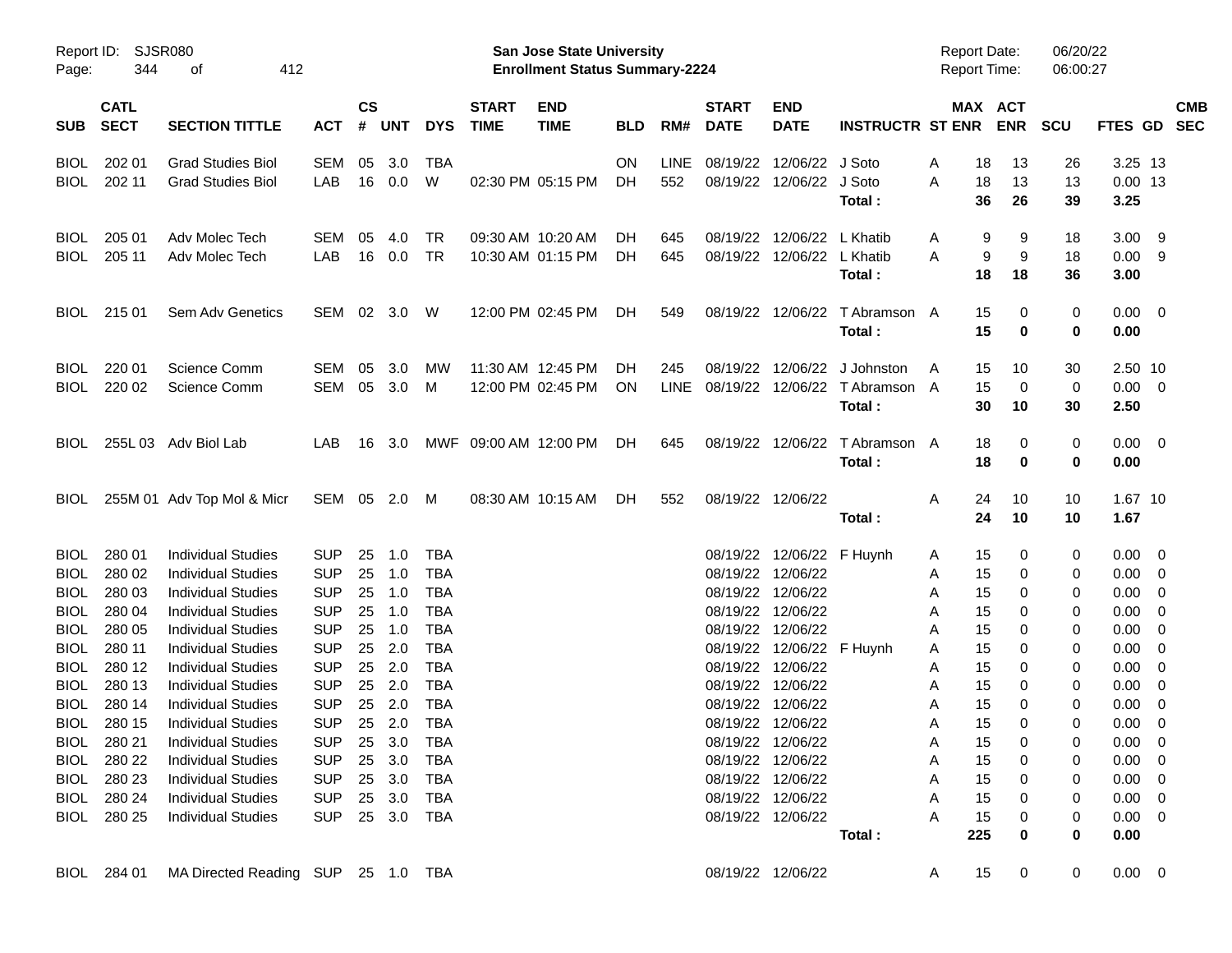|             | Report ID: SJSR080<br>345<br>412<br>of |                                |            |           |            |            |              | <b>San Jose State University</b>      |            |     |                   |                             |                                 |   | <b>Report Date:</b> |             | 06/20/22 |                |             |  |
|-------------|----------------------------------------|--------------------------------|------------|-----------|------------|------------|--------------|---------------------------------------|------------|-----|-------------------|-----------------------------|---------------------------------|---|---------------------|-------------|----------|----------------|-------------|--|
| Page:       |                                        |                                |            |           |            |            |              | <b>Enrollment Status Summary-2224</b> |            |     |                   |                             |                                 |   | <b>Report Time:</b> |             | 06:00:27 |                |             |  |
|             | <b>CATL</b>                            |                                |            | <b>CS</b> |            |            | <b>START</b> | <b>END</b>                            |            |     | <b>START</b>      | <b>END</b>                  |                                 |   | MAX ACT             |             |          |                | <b>CMB</b>  |  |
| <b>SUB</b>  | <b>SECT</b>                            | <b>SECTION TITTLE</b>          | <b>ACT</b> | #         | <b>UNT</b> | <b>DYS</b> | <b>TIME</b>  | <b>TIME</b>                           | <b>BLD</b> | RM# | <b>DATE</b>       | <b>DATE</b>                 | INSTRUCTR ST ENR ENR SCU        |   |                     |             |          | <b>FTES GD</b> | <b>SEC</b>  |  |
| <b>BIOL</b> | 284 02                                 | MA Directed Reading SUP        |            |           | 25 1.0     | TBA        |              |                                       |            |     | 08/19/22 12/06/22 |                             |                                 | A | 15                  | 0           | 0        | 0.00           | 0           |  |
| <b>BIOL</b> | 284 03                                 | MA Directed Reading SUP        |            | 25        | 1.0        | TBA        |              |                                       |            |     | 08/19/22 12/06/22 |                             |                                 | A | 15                  | 0           | 0        | 0.00           | 0           |  |
| <b>BIOL</b> | 284 04                                 | MA Directed Reading SUP        |            |           | 25 1.0     | TBA        |              |                                       |            |     |                   | 08/19/22 12/06/22           |                                 | A | 15                  | 0           | 0        | 0.00           | 0           |  |
| <b>BIOL</b> | 284 05                                 | MA Directed Reading SUP        |            | 25        | 1.0        | TBA        |              |                                       |            |     | 08/19/22 12/06/22 |                             |                                 | A | 15                  | 0           | 0        | 0.00           | 0           |  |
| <b>BIOL</b> | 284 11                                 | MA Directed Reading SUP        |            | 25        | 2.0        | TBA        |              |                                       |            |     |                   | 08/19/22 12/06/22           | T Abramson                      | A | 15                  | 2           | 0        | 0.33           | 2           |  |
| <b>BIOL</b> | 284 12                                 | MA Directed Reading SUP        |            | 25        | 2.0        | <b>TBA</b> |              |                                       |            |     | 08/19/22 12/06/22 |                             |                                 | A | 15                  | 0           | 0        | 0.00           | 0           |  |
| <b>BIOL</b> | 284 13                                 | MA Directed Reading SUP        |            | 25        | 2.0        | <b>TBA</b> |              |                                       |            |     | 08/19/22 12/06/22 |                             |                                 | A | 15                  | 0           | 0        | 0.00           | 0           |  |
| <b>BIOL</b> | 284 14                                 | MA Directed Reading SUP        |            | 25        | 2.0        | TBA        |              |                                       |            |     |                   | 08/19/22 12/06/22           |                                 | A | 15                  | 0           | 0        | 0.00           | 0           |  |
| <b>BIOL</b> | 284 15                                 | MA Directed Reading SUP        |            | 25        | 2.0        | TBA        |              |                                       |            |     | 08/19/22 12/06/22 |                             |                                 | A | 15                  | 0           | 0        | 0.00           | 0           |  |
| <b>BIOL</b> | 284 21                                 | MA Directed Reading SUP        |            | 25        | 3.0        | TBA        |              |                                       |            |     | 08/19/22 12/06/22 |                             |                                 | A | 15                  | 0           | 0        | 0.00           | 0           |  |
| <b>BIOL</b> | 284 22                                 | MA Directed Reading SUP        |            |           | 25 3.0     | <b>TBA</b> |              |                                       |            |     | 08/19/22 12/06/22 |                             |                                 | Α | 15                  | 0           | 0        | 0.00           | 0           |  |
| <b>BIOL</b> | 284 23                                 | MA Directed Reading SUP 25 3.0 |            |           |            | TBA        |              |                                       |            |     | 08/19/22 12/06/22 |                             |                                 | A | 15                  | 0           | 0        | 0.00           | 0           |  |
|             |                                        |                                |            |           |            |            |              |                                       |            |     |                   |                             | Total:                          |   | 195                 | 2           | 0        | 0.33           |             |  |
| <b>BIOL</b> | 285 01                                 | Colloquium Bio Sci             | ACT        | 07        | 1.0        | TBA        |              |                                       |            |     | 08/19/22 12/06/22 |                             |                                 | A | 15                  | 0           | 0        | 0.00           | 0           |  |
| <b>BIOL</b> | 285 02                                 | Colloquium Bio Sci             | ACT        | 07        | 1.0        | <b>TBA</b> |              |                                       |            |     | 08/19/22 12/06/22 |                             |                                 | A | 15                  | 0           | 0        | 0.00           | 0           |  |
| <b>BIOL</b> | 285 03                                 | Colloquium Bio Sci             | ACT        | 07        | 1.0        | TBA        |              |                                       |            |     | 08/19/22 12/06/22 |                             |                                 | A | 15                  | 0           | 0        | 0.00           | 0           |  |
| <b>BIOL</b> | 285 04                                 | Colloquium Bio Sci             | <b>ACT</b> | 07        | 1.0        | TBA        |              |                                       |            |     | 08/19/22 12/06/22 |                             |                                 | A | 15                  | 0           | 0        | 0.00           | 0           |  |
| BIOL        | 285 05                                 | Colloquium Bio Sci             | ACT        |           | 07 1.0     | TBA        |              |                                       |            |     | 08/19/22 12/06/22 |                             |                                 | A | 15                  | 0           | 0        | 0.00           | 0           |  |
|             |                                        |                                |            |           |            |            |              |                                       |            |     |                   |                             | Total:                          |   | 75                  | 0           | 0        | 0.00           |             |  |
| <b>BIOL</b> |                                        | 291A 80 Intro Mol Diag I       | LEC.       |           | 02 3.0     | TBA        |              |                                       | <b>ON</b>  |     |                   | LINE 08/19/22 12/06/22      | M Williams                      | A | 24                  | 0           | 0        | 0.00           | 0           |  |
|             |                                        |                                |            |           |            |            |              |                                       |            |     |                   |                             | Total:                          |   | 24                  | 0           | 0        | 0.00           |             |  |
| <b>BIOL</b> | 297 01                                 | <b>Grad Research</b>           | <b>SUP</b> | 25        | 1.0        | TBA        |              |                                       |            |     |                   | 08/19/22 12/06/22 K Wilkin  |                                 | A | 15                  | 0           | 0        | 0.00           | 0           |  |
| <b>BIOL</b> | 297 02                                 | <b>Grad Research</b>           | <b>SUP</b> | 25        | 1.0        | TBA        |              |                                       |            |     |                   |                             | 08/19/22 12/06/22 W Adams       | A | 15                  | 0           | 0        | 0.00           | 0           |  |
| <b>BIOL</b> | 297 03                                 | <b>Grad Research</b>           | <b>SUP</b> | 25        | 1.0        | <b>TBA</b> |              |                                       |            |     |                   |                             | 08/19/22 12/06/22 S Lambrecht A |   | 15                  | 0           | 0        | 0.00           | 0           |  |
| <b>BIOL</b> | 297 04                                 | <b>Grad Research</b>           | <b>SUP</b> | 25        | 1.0        | <b>TBA</b> |              |                                       |            |     |                   | 08/19/22 12/06/22 S Shaffer |                                 | A | 15                  | 0           | 0        | 0.00           | 0           |  |
| <b>BIOL</b> | 297 05                                 | <b>Grad Research</b>           | <b>SUP</b> | 25        | 1.0        | <b>TBA</b> |              |                                       |            |     |                   |                             | 08/19/22 12/06/22 N Payumo      | A | 15                  | 2           | 0        | 0.17           | 2           |  |
| <b>BIOL</b> | 297 06                                 | <b>Grad Research</b>           | <b>SUP</b> | 25        | 1.0        | <b>TBA</b> |              |                                       |            |     |                   |                             | 08/19/22 12/06/22 M deVries     | A | 10                  | 0           | 0        | 0.00           | 0           |  |
| BIOL        | 297 07                                 | <b>Grad Research</b>           | <b>SUP</b> | 25        | 1.0        | <b>TBA</b> |              |                                       |            |     |                   |                             | 08/19/22 12/06/22 C Ouverney A  |   | 1                   | -1          | 0        | 0.08           | $\mathbf 1$ |  |
|             | BIOL 297 08                            | Grad Research                  | <b>SUP</b> |           | 25 1.0 TBA |            |              |                                       |            |     |                   |                             | 08/19/22 12/06/22 K Wilkinson   |   | $\overline{A}$      | $\mathbf 0$ |          | $0.00 \t 0$    |             |  |
| <b>BIOL</b> | 297 09                                 | <b>Grad Research</b>           | <b>SUP</b> | 25        | 1.0        | TBA        |              |                                       |            |     |                   |                             | 08/19/22 12/06/22 J Castillo V  | A |                     | 2           | 0        | 0.17           | 2           |  |
| <b>BIOL</b> | 297 10                                 | <b>Grad Research</b>           | <b>SUP</b> | 25        | 1.0        | <b>TBA</b> |              |                                       |            |     |                   |                             | 08/19/22 12/06/22 E Skovran     | A | 10                  | 0           |          | 0.00           | 0           |  |
| <b>BIOL</b> | 297 11                                 | <b>Grad Research</b>           | <b>SUP</b> | 25        | 2.0        | <b>TBA</b> |              |                                       |            |     |                   | 08/19/22 12/06/22 B Carter  |                                 | Α | 15                  | 0           |          | 0.00           | 0           |  |
| <b>BIOL</b> | 297 12                                 | <b>Grad Research</b>           | <b>SUP</b> | 25        | 2.0        | <b>TBA</b> |              |                                       |            |     |                   |                             | 08/19/22 12/06/22 B Grillo-Hil  | Α | 15                  | 0           | 0        | 0.00           | 0           |  |
| <b>BIOL</b> | 297 13                                 | <b>Grad Research</b>           | <b>SUP</b> | 25        | 2.0        | <b>TBA</b> |              |                                       |            |     |                   |                             | 08/19/22 12/06/22 W Adams       | Α | 15                  | 0           | 0        | 0.00           | 0           |  |
| <b>BIOL</b> | 297 14                                 | <b>Grad Research</b>           | <b>SUP</b> | 25        | 2.0        | <b>TBA</b> |              |                                       |            |     |                   | 08/19/22 12/06/22 S Shaffer |                                 | Α | 15                  |             | 0        | 0.17           | -1          |  |
| BIOL        | 297 15                                 | <b>Grad Research</b>           | <b>SUP</b> |           | 25 2.0     | TBA        |              |                                       |            |     |                   |                             | 08/19/22 12/06/22 N Payumo      | Α | 15                  | 0           | 0        | 0.00           | 0           |  |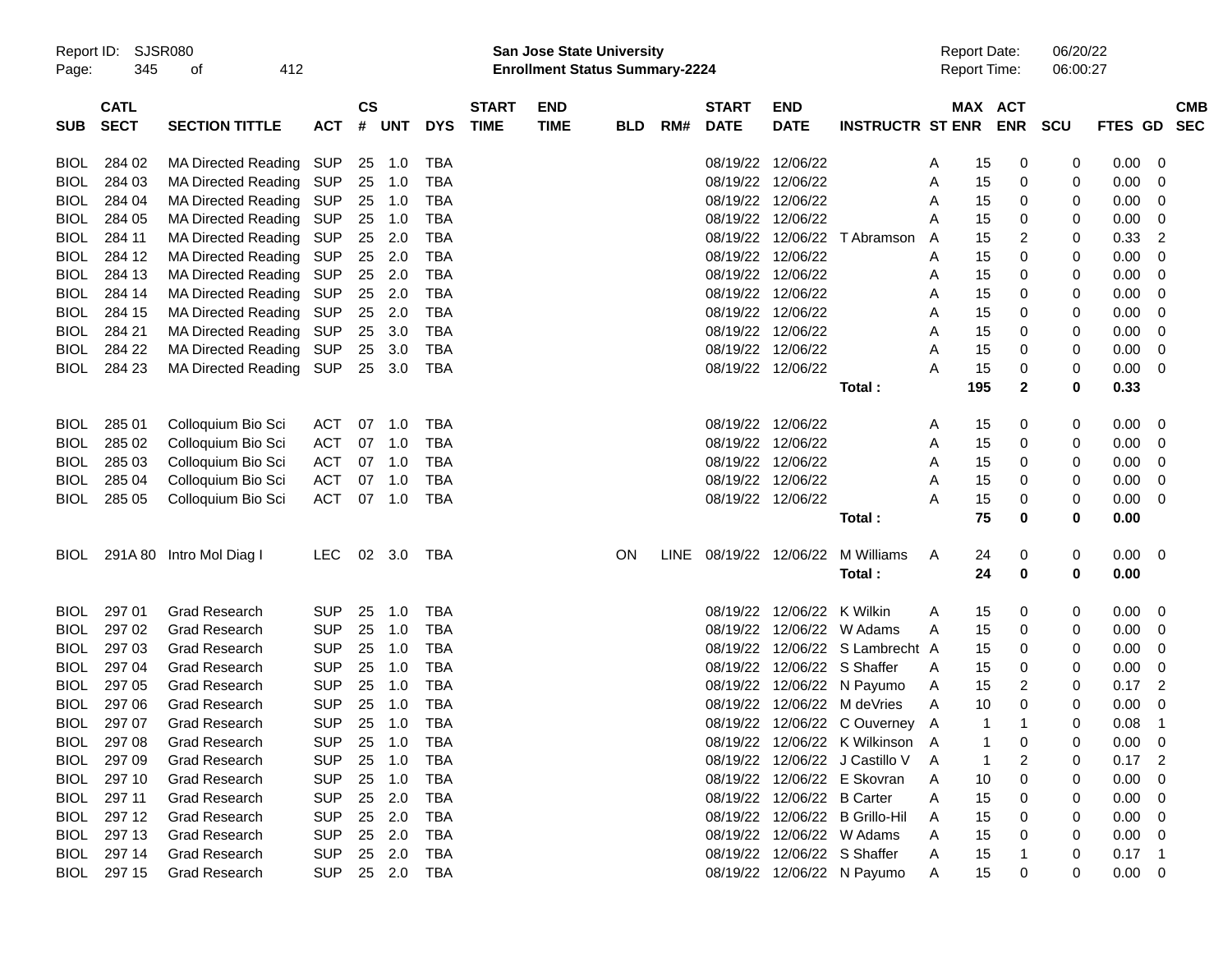| Report ID: |  | SJSR08 |
|------------|--|--------|
|------------|--|--------|

Report ID: SJSR080 **San Jose State University** Report Date: 06/20/22 Page: 346 of 412 **Enrollment Status Summary-2224** Report Time: 06:00:27

|             | <b>CATL</b> |                       |            | <b>CS</b> |            |            | <b>START</b> | <b>END</b>  |            |     | <b>START</b>      | <b>END</b>                  |                                 |         | MAX ACT              |             |                |                | <b>CMB</b> |
|-------------|-------------|-----------------------|------------|-----------|------------|------------|--------------|-------------|------------|-----|-------------------|-----------------------------|---------------------------------|---------|----------------------|-------------|----------------|----------------|------------|
| <b>SUB</b>  | <b>SECT</b> | <b>SECTION TITTLE</b> | <b>ACT</b> | #         | <b>UNT</b> | <b>DYS</b> | <b>TIME</b>  | <b>TIME</b> | <b>BLD</b> | RM# | <b>DATE</b>       | <b>DATE</b>                 | <b>INSTRUCTR ST ENR</b>         |         | <b>ENR</b>           | <b>SCU</b>  | <b>FTES GD</b> |                | <b>SEC</b> |
|             |             |                       |            |           |            |            |              |             |            |     |                   |                             |                                 |         |                      |             |                |                |            |
| <b>BIOL</b> | 297 16      | <b>Grad Research</b>  | <b>SUP</b> | 25        | 2.0        | TBA        |              |             |            |     |                   | 08/19/22 12/06/22 R French  |                                 | A       | $\overline{2}$<br>15 | 0           | 0.33           | $\overline{2}$ |            |
| <b>BIOL</b> | 297 17      | <b>Grad Research</b>  | <b>SUP</b> | 25        | 2.0        | <b>TBA</b> |              |             |            |     | 08/19/22          | 12/06/22                    | M VanHoven A                    | 15      | $\mathbf 0$          | 0           | 0.00           | $\Omega$       |            |
| <b>BIOL</b> | 297 18      | <b>Grad Research</b>  | <b>SUP</b> | 25        | 2.0        | <b>TBA</b> |              |             |            |     | 08/19/22          | 12/06/22 F Huynh            |                                 | A       | 15<br>4              | $\Omega$    | 0.67           | $\overline{4}$ |            |
| <b>BIOL</b> | 297 19      | <b>Grad Research</b>  | <b>SUP</b> | 25        | 2.0        | <b>TBA</b> |              |             |            |     |                   |                             | 08/19/22 12/06/22 E Skovran     | A       | 15<br>0              | 0           | 0.00           | $\mathbf 0$    |            |
| <b>BIOL</b> | 297 20      | <b>Grad Research</b>  | <b>SUP</b> | 25        | 2.0        | <b>TBA</b> |              |             |            |     |                   |                             | 08/19/22 12/06/22 D Ensminger A | 15      | $\mathbf 1$          | 0           | 0.17           | $\overline{1}$ |            |
| <b>BIOL</b> | 297 21      | <b>Grad Research</b>  | <b>SUP</b> | 25        | 2.0        | <b>TBA</b> |              |             |            |     | 08/19/22 12/06/22 |                             |                                 | 15<br>Α | 0                    | 0           | 0.00           | $\mathbf 0$    |            |
| <b>BIOL</b> | 297 22      | <b>Grad Research</b>  | <b>SUP</b> | 25        | 2.0        | <b>TBA</b> |              |             |            |     | 08/19/22 12/06/22 |                             |                                 | 15<br>A | 0                    | 0           | 0.00           | $\overline{0}$ |            |
| <b>BIOL</b> | 297 23      | <b>Grad Research</b>  | <b>SUP</b> | 25        | 2.0        | <b>TBA</b> |              |             |            |     | 08/19/22 12/06/22 |                             |                                 | 15<br>A | 0                    | 0           | 0.00           | $\mathbf 0$    |            |
| <b>BIOL</b> | 297 24      | <b>Grad Research</b>  | <b>SUP</b> | 25        | 2.0        | <b>TBA</b> |              |             |            |     | 08/19/22 12/06/22 |                             |                                 | 15<br>A | 0                    | 0           | 0.00           | $\overline{0}$ |            |
| <b>BIOL</b> | 297 31      | <b>Grad Research</b>  | <b>SUP</b> | 25        | 3.0        | <b>TBA</b> |              |             |            |     |                   | 08/19/22 12/06/22 J White   |                                 | 15<br>A | 0                    | 0           | 0.00           | $\mathbf 0$    |            |
| <b>BIOL</b> | 297 32      | <b>Grad Research</b>  | <b>SUP</b> | 25        | 2.0        | <b>TBA</b> |              |             |            |     | 08/19/22          | 12/06/22                    |                                 | 15<br>А | 0                    | 0           | 0.00           | $\overline{0}$ |            |
| <b>BIOL</b> | 297 33      | <b>Grad Research</b>  | <b>SUP</b> | 25        | 3.0        | <b>TBA</b> |              |             |            |     | 08/19/22          | 12/06/22 B Carter           |                                 | 15<br>A | 0                    | 0           | 0.00           | $\mathbf 0$    |            |
| <b>BIOL</b> | 297 34      | <b>Grad Research</b>  | <b>SUP</b> | 25        | 2.0        | <b>TBA</b> |              |             |            |     | 08/19/22 12/06/22 |                             |                                 | 15<br>A | 0                    | 0           | 0.00           | $\overline{0}$ |            |
| <b>BIOL</b> | 297 35      | <b>Grad Research</b>  | <b>SUP</b> | 25        | 3.0        | <b>TBA</b> |              |             |            |     | 08/19/22 12/06/22 |                             |                                 | 15<br>A | 0                    | 0           | 0.00           | $\mathbf 0$    |            |
| <b>BIOL</b> | 297 36      | <b>Grad Research</b>  | <b>SUP</b> | 25        | 2.0        | <b>TBA</b> |              |             |            |     | 08/19/22 12/06/22 |                             |                                 | 15<br>A | 0                    | 0           | 0.00           | $\overline{0}$ |            |
| <b>BIOL</b> | 297 37      | <b>Grad Research</b>  | <b>SUP</b> | 25        | 3.0        | <b>TBA</b> |              |             |            |     | 08/19/22 12/06/22 |                             |                                 | A<br>15 | 0                    | 0           | 0.00           | $\mathbf 0$    |            |
| <b>BIOL</b> | 297 38      | <b>Grad Research</b>  | <b>SUP</b> | 25        | 3.0        | <b>TBA</b> |              |             |            |     | 08/19/22 12/06/22 |                             |                                 | 15<br>A | $\mathbf 0$          | 0           | 0.00           | - 0            |            |
| <b>BIOL</b> | 297 39      | <b>Grad Research</b>  | <b>SUP</b> | 25        | 3.0        | <b>TBA</b> |              |             |            |     | 08/19/22 12/06/22 |                             |                                 | 15<br>A | 0                    | 0           | 0.00           | $\mathbf 0$    |            |
| <b>BIOL</b> | 297 40      | <b>Grad Research</b>  | <b>SUP</b> | 25        | 3.0        | <b>TBA</b> |              |             |            |     | 08/19/22 12/06/22 |                             |                                 | А<br>15 | 0                    | $\mathbf 0$ | 0.00           | $\overline{0}$ |            |
| <b>BIOL</b> | 297 41      | <b>Grad Research</b>  | <b>SUP</b> | 25        | 4.0        | <b>TBA</b> |              |             |            |     | 08/19/22          |                             | 12/06/22 K Wilkinson            | 15<br>A | $\overline{1}$       | 0           | 0.33           | $\overline{1}$ |            |
| <b>BIOL</b> | 297 42      | <b>Grad Research</b>  | <b>SUP</b> | 25        | 4.0        | <b>TBA</b> |              |             |            |     |                   | 08/19/22 12/06/22 B Carter  |                                 | 15<br>A | 0                    | $\mathbf 0$ | 0.00           | - 0            |            |
| <b>BIOL</b> | 297 43      | <b>Grad Research</b>  | <b>SUP</b> | 25        | 4.0        | <b>TBA</b> |              |             |            |     |                   |                             | 08/19/22 12/06/22 T Abramson    | 15<br>A | $\mathbf 1$          | 0           | 0.33           | $\overline{1}$ |            |
| <b>BIOL</b> | 297 44      | <b>Grad Research</b>  | <b>SUP</b> | 25        | 4.0        | <b>TBA</b> |              |             |            |     | 08/19/22 12/06/22 |                             |                                 | Α<br>15 | 0                    | 0           | 0.00           | $\overline{0}$ |            |
| <b>BIOL</b> | 297 45      | <b>Grad Research</b>  | <b>SUP</b> | 25        | 4.0        | <b>TBA</b> |              |             |            |     | 08/19/22 12/06/22 |                             |                                 | A<br>15 | 0                    | 0           | 0.00           | $\mathbf 0$    |            |
| <b>BIOL</b> | 297 46      | <b>Grad Research</b>  | <b>SUP</b> | 25        | 4.0        | <b>TBA</b> |              |             |            |     | 08/19/22 12/06/22 |                             |                                 | 15<br>A | 0                    | 0           | 0.00           | - 0            |            |
| <b>BIOL</b> | 297 47      | <b>Grad Research</b>  | <b>SUP</b> | 25        | 4.0        | <b>TBA</b> |              |             |            |     | 08/19/22 12/06/22 |                             |                                 | A<br>15 | 0                    | 0           | 0.00           | $\overline{0}$ |            |
| <b>BIOL</b> | 297 48      | <b>Grad Research</b>  | <b>SUP</b> | 25        | 4.0        | <b>TBA</b> |              |             |            |     | 08/19/22 12/06/22 |                             |                                 | A<br>15 | 0                    | $\mathbf 0$ | 0.00           | $\overline{0}$ |            |
| <b>BIOL</b> | 297 49      | <b>Grad Research</b>  | <b>SUP</b> | 25        | 4.0        | <b>TBA</b> |              |             |            |     | 08/19/22 12/06/22 |                             |                                 | A<br>15 | 0                    | 0           | 0.00           | $\mathbf 0$    |            |
| <b>BIOL</b> | 297 50      | <b>Grad Research</b>  | <b>SUP</b> | 25        | 4.0        | <b>TBA</b> |              |             |            |     | 08/19/22 12/06/22 |                             |                                 | 15<br>A | 0                    | 0           | 0.00           | - 0            |            |
| <b>BIOL</b> | 297 51      | <b>Grad Research</b>  | <b>SUP</b> | 25        | 1.0        | <b>TBA</b> |              |             |            |     |                   | 08/19/22 12/06/22 B Carter  |                                 | A       | 0<br>-1              | 0           | 0.00           | 0              |            |
| <b>BIOL</b> | 297 52      | <b>Grad Research</b>  | <b>SUP</b> | 25        | 1.0        | <b>TBA</b> |              |             |            |     | 08/19/22 12/06/22 |                             |                                 | A       | 0<br>1               | 0           | 0.00           | - 0            |            |
|             |             |                       |            |           |            |            |              |             |            |     |                   |                             | Total:                          | 610     | 15                   | 0           | 2.42           |                |            |
|             |             |                       |            |           |            |            |              |             |            |     |                   |                             |                                 |         |                      |             |                |                |            |
| <b>BIOL</b> | 298 01      | MS Proj Culm Exper    | <b>SUP</b> | 25        | 1.0        | <b>TBA</b> |              |             |            |     | 08/19/22          |                             | 12/06/22 W Adams                | 15<br>A | 0                    | 0           | 0.00           | - 0            |            |
| <b>BIOL</b> | 298 02      | MS Proj Culm Exper    | <b>SUP</b> | 25        | 1.0        | <b>TBA</b> |              |             |            |     | 08/19/22          |                             | 12/06/22 S Lambrecht A          | 15      | 0                    | 0           | 0.00           | - 0            |            |
| <b>BIOL</b> | 298 03      | MS Proj Culm Exper    | <b>SUP</b> | 25        | 1.0        | <b>TBA</b> |              |             |            |     |                   | 08/19/22 12/06/22 S Shaffer |                                 | A<br>15 | 0                    | 0           | 0.00           | 0              |            |
| <b>BIOL</b> | 298 04      | MS Proj Culm Exper    | <b>SUP</b> | 25        | 1.0        | <b>TBA</b> |              |             |            |     |                   |                             | 08/19/22 12/06/22 C Ouverney    | A<br>15 | 0                    | 0           | 0.00           | - 0            |            |
| <b>BIOL</b> | 298 05      | MS Proj Culm Exper    | <b>SUP</b> | 25        | 1.0        | <b>TBA</b> |              |             |            |     | 08/19/22          |                             | 12/06/22 K Wilkinson            | A<br>15 | 0                    | 0           | 0.00           | 0              |            |
| <b>BIOL</b> | 298 06      | MS Proj Culm Exper    | <b>SUP</b> | 25        | 1.0        | <b>TBA</b> |              |             |            |     |                   | 08/19/22 12/06/22 F Huynh   |                                 | A<br>15 | $\Omega$             | $\Omega$    | 0.00           | - 0            |            |
|             |             |                       |            |           |            |            |              |             |            |     |                   |                             |                                 |         |                      |             |                |                |            |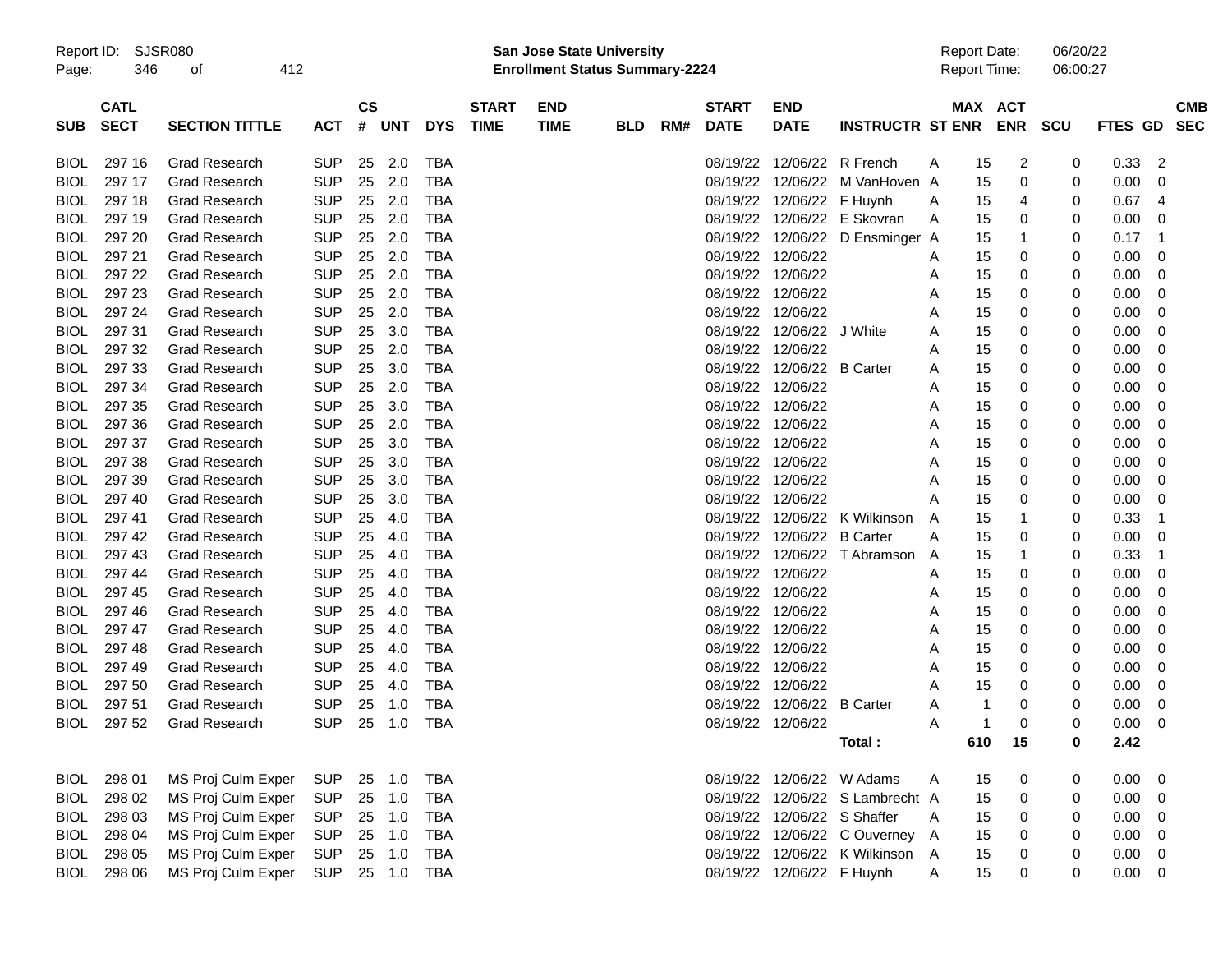| Report ID:<br>Page: | <b>SJSR080</b><br>347      | 412<br>οf                 |                |               |       |            |                             | San Jose State University<br><b>Enrollment Status Summary-2224</b> |            |     |                             |                           |                                 |   | <b>Report Date:</b><br>Report Time: |            | 06/20/22<br>06:00:27 |                |                          |
|---------------------|----------------------------|---------------------------|----------------|---------------|-------|------------|-----------------------------|--------------------------------------------------------------------|------------|-----|-----------------------------|---------------------------|---------------------------------|---|-------------------------------------|------------|----------------------|----------------|--------------------------|
| <b>SUB</b>          | <b>CATL</b><br><b>SECT</b> | <b>SECTION TITTLE</b>     | <b>ACT</b>     | $\mathsf{cs}$ | # UNT | <b>DYS</b> | <b>START</b><br><b>TIME</b> | <b>END</b><br><b>TIME</b>                                          | <b>BLD</b> | RM# | <b>START</b><br><b>DATE</b> | <b>END</b><br><b>DATE</b> | <b>INSTRUCTR ST ENR</b>         |   | MAX ACT                             | <b>ENR</b> | <b>SCU</b>           | FTES GD        | <b>CMB</b><br><b>SEC</b> |
| <b>BIOL</b>         | 298 07                     | MS Proj Culm Exper        | <b>SUP</b>     | 25            | 1.0   | TBA        |                             |                                                                    |            |     |                             |                           | 08/19/22 12/06/22 E Skovran     | Α | 15                                  | 0          | 0                    | 0.00           | 0                        |
| <b>BIOL</b>         | 298 08                     | MS Proj Culm Exper        | <b>SUP</b>     | 25            | 1.0   | TBA        |                             |                                                                    |            |     |                             |                           | 08/19/22 12/06/22 T Abramson    | A | 15                                  | 0          | 0                    | 0.00           | 0                        |
| <b>BIOL</b>         | 298 09                     | MS Proj Culm Exper        | <b>SUP</b>     | 25            | 1.0   | TBA        |                             |                                                                    |            |     |                             | 08/19/22 12/06/22         |                                 | A | 15                                  | 0          | 0                    | 0.00           | 0                        |
| <b>BIOL</b>         | 298 10                     | MS Proj Culm Exper        | <b>SUP</b>     | 25            | 1.0   | TBA        |                             |                                                                    |            |     |                             | 08/19/22 12/06/22         |                                 | A | 15                                  | 0          | 0                    | 0.00           | 0                        |
| <b>BIOL</b>         | 298 11                     | MS Proj Culm Exper        | <b>SUP</b>     | 25            | 1.0   | TBA        |                             |                                                                    |            |     |                             | 08/19/22 12/06/22         |                                 | A | 15                                  | 0          | 0                    | 0.00           | 0                        |
|                     |                            |                           |                |               |       |            |                             |                                                                    |            |     |                             |                           | Total:                          |   | 165                                 | 0          | 0                    | 0.00           |                          |
| <b>BIOL</b>         | 299 01                     | <b>MA Thesis</b>          | <b>SUP</b>     | 25            | 1.0   | TBA        |                             |                                                                    |            |     |                             | 08/19/22 12/06/22 F Huynh |                                 | A | 15                                  | 1          | 0                    | 0.08           | $\mathbf 1$              |
| BIOL                | 299 02                     | <b>MA Thesis</b>          | <b>SUP</b>     | 25            | 1.0   | TBA        |                             |                                                                    |            |     |                             | 08/19/22 12/06/22         |                                 | A | 15                                  | 0          | 0                    | 0.00           | 0                        |
| BIOL                | 299 03                     | <b>MA Thesis</b>          | <b>SUP</b>     | 25            | 1.0   | TBA        |                             |                                                                    |            |     |                             | 08/19/22 12/06/22         |                                 | A | 15                                  | 0          | 0                    | 0.00           | 0                        |
| BIOL                | 299 04                     | <b>MA Thesis</b>          | <b>SUP</b>     | 25            | 1.0   | TBA        |                             |                                                                    |            |     |                             | 08/19/22 12/06/22         |                                 | A | 15                                  | 0          | 0                    | 0.00           | 0                        |
| BIOL                | 299 05                     | <b>MA Thesis</b>          | <b>SUP</b>     | 25            | 1.0   | TBA        |                             |                                                                    |            |     |                             | 08/19/22 12/06/22         |                                 | A | 15                                  | 0          | 0                    | 0.00           | 0                        |
| <b>BIOL</b>         | 299 06                     | <b>MA Thesis</b>          | <b>SUP</b>     | 25            | 1.0   | TBA        |                             |                                                                    |            |     |                             | 08/19/22 12/06/22         |                                 | A | 15                                  | 0          | 0                    | 0.00           | 0                        |
| BIOL                | 299 07                     | <b>MA Thesis</b>          | <b>SUP</b>     | 25            | 1.0   | <b>TBA</b> |                             |                                                                    |            |     |                             | 08/19/22 12/06/22         |                                 | A | 15                                  | 0          | 0                    | 0.00           | 0                        |
| BIOL                | 299 08                     | <b>MA Thesis</b>          | <b>SUP</b>     | 25            | 1.0   | <b>TBA</b> |                             |                                                                    |            |     |                             | 08/19/22 12/06/22         |                                 | A | 15                                  | 0          | 0                    | 0.00           | 0                        |
| BIOL                | 299 09                     | <b>MA Thesis</b>          | <b>SUP</b>     | 25            | 1.0   | <b>TBA</b> |                             |                                                                    |            |     |                             | 08/19/22 12/06/22         |                                 | A | 15                                  | 0          | 0                    | 0.00           | 0                        |
| <b>BIOL</b>         | 299 10                     | <b>MA Thesis</b>          | <b>SUP</b>     | 25            | 1.0   | <b>TBA</b> |                             |                                                                    |            |     |                             | 08/19/22 12/06/22         |                                 | A | 15                                  | 0          | 0                    | 0.00           | 0                        |
| <b>BIOL</b>         | 299 21                     | <b>MA Thesis</b>          | <b>SUP</b>     | 25            | 2.0   | TBA        |                             |                                                                    |            |     |                             | 08/19/22 12/06/22         |                                 | A | 15                                  | 0          | 0                    | 0.00           | 0                        |
| <b>BIOL</b>         | 299 31                     | <b>MA Thesis</b>          | <b>SUP</b>     | 25            | 3.0   | <b>TBA</b> |                             |                                                                    |            |     |                             | 08/19/22 12/06/22         |                                 | A | 15                                  | 0          | 0                    | 0.00           | 0                        |
| BIOL                | 299 41                     | <b>MA Thesis</b>          | <b>SUP</b>     | 25            | 4.0   | <b>TBA</b> |                             |                                                                    |            |     |                             | 08/19/22 12/06/22         |                                 | A | 15                                  | 0          | 0                    | 0.00           | 0                        |
|                     |                            |                           |                |               |       |            |                             |                                                                    |            |     |                             |                           | Total:                          |   | 195                                 | 1          | 0                    | 0.08           |                          |
| <b>BOT</b>          | 165 01                     | PI Comm Calif             | <b>LEC</b>     | 02            | 4.0   | W          |                             | 10:30 AM 12:15 PM                                                  | DH         | 344 |                             |                           | 08/19/22 12/06/22 S Lambrecht A |   | 22                                  | 10         | 20                   | 2.73           | -1                       |
| <b>BOT</b>          | 165 11                     | PI Comm Calif             | LAB            | 16            | 0.0   | F          |                             | 10:30 AM 04:15 PM                                                  | DH         | 549 |                             |                           | 08/19/22 12/06/22 S Lambrecht A |   | 22                                  | 10         | 20                   | 0.00           | $\mathbf 1$              |
|                     |                            |                           |                |               |       |            |                             |                                                                    |            |     |                             |                           | Total:                          |   | 44                                  | 20         | 40                   | 2.73           |                          |
| BOT                 | 180 01                     | <b>Individual Studies</b> | <b>SUP</b>     | 36            | 1.0   | TBA        |                             |                                                                    |            |     | 08/19/22 12/06/22           |                           |                                 | A | 10                                  | 0          | 0                    | 0.00           | 0                        |
| BOT                 | 180 02                     | <b>Individual Studies</b> | <b>SUP</b>     | 36            | 2.0   | TBA        |                             |                                                                    |            |     |                             | 08/19/22 12/06/22         |                                 | A | 10                                  | 0          | 0                    | 0.00           | 0                        |
| <b>BOT</b>          | 180 03                     | <b>Individual Studies</b> | <b>SUP</b>     | 36            | 3.0   | TBA        |                             |                                                                    |            |     |                             | 08/19/22 12/06/22         |                                 | A | 10                                  | 0          | 0                    | 0.00           | 0                        |
| BOT                 | 180 04                     | <b>Individual Studies</b> | <b>SUP</b>     | 36            | 4.0   | TBA        |                             |                                                                    |            |     |                             | 08/19/22 12/06/22         |                                 | A | 36                                  | 0          | 0                    | 0.00           | 0                        |
|                     |                            |                           |                |               |       |            |                             |                                                                    |            |     |                             |                           | Total :                         |   | 66                                  | 0          | 0                    | 0.00           |                          |
| BOT                 | 18601                      | <b>Senior Thesis</b>      | SUP 25 2.0     |               |       | TBA        |                             |                                                                    |            |     |                             | 08/19/22 12/06/22         |                                 | A | 10                                  | 0          | 0                    | $0.00 \t 0$    |                          |
| BOT                 | 186 02                     | <b>Senior Thesis</b>      | SUP 25 3.0     |               |       | TBA        |                             |                                                                    |            |     |                             | 08/19/22 12/06/22         |                                 | A | 10                                  | 0          | 0                    | 0.00           | $\overline{\mathbf{0}}$  |
|                     |                            |                           |                |               |       |            |                             |                                                                    |            |     |                             |                           | Total:                          |   | 20                                  | $\bf{0}$   | 0                    | 0.00           |                          |
| BOT                 | 298 01                     | Research                  | SUP 25 1.0 TBA |               |       |            |                             |                                                                    |            |     |                             | 08/19/22 12/06/22         |                                 | A | 10                                  | 0          | 0                    | $0.00 \quad 0$ |                          |
| BOT                 | 298 02                     | Research                  | SUP 25 2.0     |               |       | TBA        |                             |                                                                    |            |     |                             | 08/19/22 12/06/22         |                                 | A | 10                                  | 0          | 0                    | $0.00 \t 0$    |                          |
| BOT                 | 298 03                     | Research                  | SUP 25 3.0 TBA |               |       |            |                             |                                                                    |            |     |                             | 08/19/22 12/06/22         |                                 | A | 10                                  | 0          | 0                    | $0.00 \t 0$    |                          |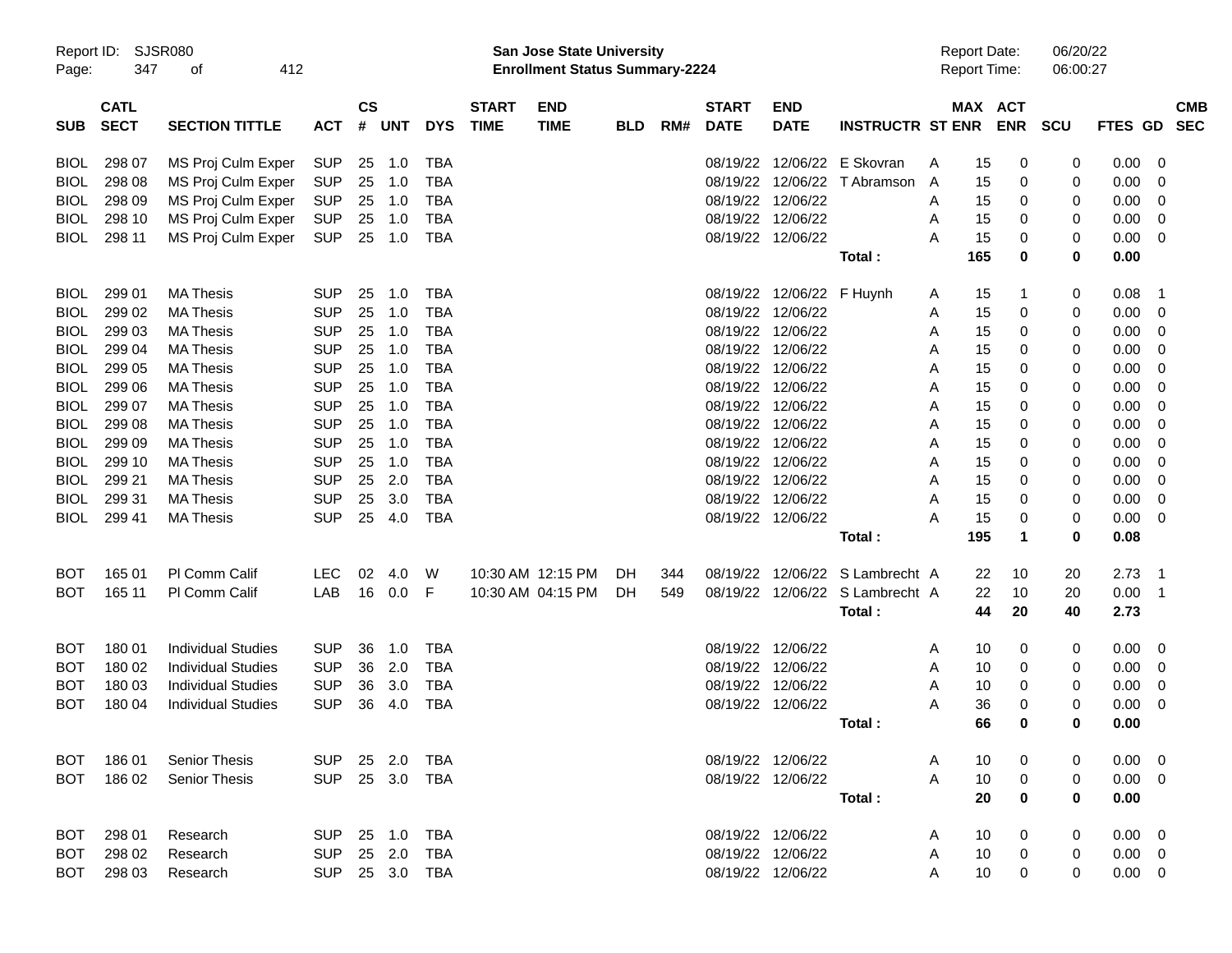| Page:                                  | <b>SJSR080</b><br>Report ID:<br>348<br>412<br>οf<br><b>CATL</b> |                                                                               |                          |                    |                   |                          |                             | San Jose State University<br><b>Enrollment Status Summary-2224</b> |                   |                   |                                        |                                        |                         | <b>Report Date:</b><br><b>Report Time:</b> |                                       | 06/20/22<br>06:00:27                  |                                  |                                                     |            |
|----------------------------------------|-----------------------------------------------------------------|-------------------------------------------------------------------------------|--------------------------|--------------------|-------------------|--------------------------|-----------------------------|--------------------------------------------------------------------|-------------------|-------------------|----------------------------------------|----------------------------------------|-------------------------|--------------------------------------------|---------------------------------------|---------------------------------------|----------------------------------|-----------------------------------------------------|------------|
| <b>SUB</b>                             | <b>SECT</b>                                                     | <b>SECTION TITTLE</b>                                                         | <b>ACT</b>               | $\mathsf{cs}$<br># | <b>UNT</b>        | <b>DYS</b>               | <b>START</b><br><b>TIME</b> | <b>END</b><br><b>TIME</b>                                          | <b>BLD</b>        | RM#               | <b>START</b><br><b>DATE</b>            | <b>END</b><br><b>DATE</b>              | <b>INSTRUCTR ST ENR</b> |                                            | MAX ACT<br><b>ENR</b>                 | <b>SCU</b>                            | FTES GD SEC                      |                                                     | <b>CMB</b> |
| BOT                                    | 298 04                                                          | Research                                                                      | <b>SUP</b>               | 25                 | 4.0               | TBA                      |                             |                                                                    |                   |                   |                                        | 08/19/22 12/06/22                      | Total:                  | Α<br>10<br>40                              | 0<br>0                                | 0<br>0                                | $0.00 \quad 0$<br>0.00           |                                                     |            |
| <b>BOT</b><br><b>BOT</b>               | 299 01<br>299 02                                                | <b>Masters Thesis</b><br><b>Masters Thesis</b>                                | <b>SUP</b><br><b>SUP</b> | 25<br>25           | 1.0<br>2.0        | TBA<br><b>TBA</b>        |                             |                                                                    |                   |                   |                                        | 08/19/22 12/06/22<br>08/19/22 12/06/22 |                         | 10<br>A<br>Α<br>10                         | 0<br>0                                | 0<br>0                                | 0.00<br>0.00                     | $\overline{\phantom{0}}$<br>$\overline{\mathbf{0}}$ |            |
| <b>BOT</b><br><b>BOT</b>               | 299 03<br>299 04                                                | <b>Masters Thesis</b><br><b>Masters Thesis</b>                                | <b>SUP</b><br><b>SUP</b> | 25<br>25           | 3.0<br>4.0        | <b>TBA</b><br><b>TBA</b> |                             |                                                                    |                   |                   |                                        | 08/19/22 12/06/22<br>08/19/22 12/06/22 |                         | A<br>10<br>А<br>10                         | 0<br>0                                | 0<br>0                                | 0.00<br>0.00                     | $\overline{\mathbf{0}}$<br>$\overline{\mathbf{0}}$  |            |
|                                        |                                                                 |                                                                               |                          |                    |                   |                          |                             |                                                                    |                   |                   |                                        |                                        | Total:                  | 40                                         | 0                                     | 0                                     | 0.00                             |                                                     |            |
| <b>ENT</b><br><b>ENT</b><br><b>ENT</b> | 101 01<br>101 11<br>101 12                                      | <b>Insect Diversity</b><br><b>Insect Diversity</b><br><b>Insect Diversity</b> | LEC<br>SEM<br>LAB        | 04<br>01<br>16     | 4.0<br>0.0<br>0.0 | Т<br>$\top$<br>R         |                             | 09:00 AM 09:50 AM<br>10:00 AM 11:40 AM<br>09:00 AM 11:45 AM        | DH.<br>DH.<br>DH. | 245<br>245<br>245 | 08/19/22 12/06/22<br>08/19/22 12/06/22 | 08/19/22 12/06/22                      |                         | 24<br>A<br>A<br>24<br>24<br>A              | 2<br>2<br>2                           | $\overline{c}$<br>4<br>$\overline{2}$ | 0.53<br>0.00<br>$0.00 \t 0$      | $\overline{\mathbf{0}}$<br>$\overline{\mathbf{0}}$  |            |
|                                        |                                                                 |                                                                               |                          |                    |                   |                          |                             |                                                                    |                   |                   |                                        |                                        | Total:                  | 72                                         | 6                                     | 8                                     | 0.53                             |                                                     |            |
| <b>ENT</b><br>ENT                      | 180 01<br>180 02                                                | <b>Individual Studies</b><br><b>Individual Studies</b>                        | <b>SUP</b><br><b>SUP</b> | 36<br>36           | 1.0<br>2.0        | <b>TBA</b><br><b>TBA</b> |                             |                                                                    |                   |                   |                                        | 08/19/22 12/06/22<br>08/19/22 12/06/22 |                         | 10<br>A<br>A<br>10                         | 0<br>0                                | 0<br>0                                | 0.00<br>0.00                     | $\overline{\phantom{0}}$<br>$\overline{\mathbf{0}}$ |            |
| <b>ENT</b><br><b>ENT</b>               | 180 03<br>180 04                                                | <b>Individual Studies</b><br><b>Individual Studies</b>                        | <b>SUP</b><br><b>SUP</b> | 36<br>36           | 3.0<br>4.0        | <b>TBA</b><br><b>TBA</b> |                             |                                                                    |                   |                   |                                        | 08/19/22 12/06/22<br>08/19/22 12/06/22 |                         | A<br>10<br>А<br>36                         | 0<br>0                                | 0<br>0                                | 0.00<br>0.00                     | $\overline{\mathbf{0}}$<br>$\overline{\phantom{0}}$ |            |
| ENT                                    | 186 01                                                          | <b>Senior Thesis</b>                                                          | <b>SUP</b>               | 25                 | 2.0               | TBA                      |                             |                                                                    |                   |                   | 08/19/22 12/06/22                      |                                        | Total:                  | 66<br>Α<br>10                              | 0<br>0                                | 0<br>0                                | 0.00<br>0.00                     | $\overline{\mathbf{0}}$                             |            |
| <b>ENT</b>                             | 186 02                                                          | <b>Senior Thesis</b>                                                          | <b>SUP</b>               |                    | 25 3.0            | <b>TBA</b>               |                             |                                                                    |                   |                   |                                        | 08/19/22 12/06/22                      | Total:                  | A<br>10<br>20                              | 0<br>0                                | 0<br>0                                | $0.00 \t 0$<br>0.00              |                                                     |            |
| ENT                                    | 281 01                                                          | Adv Ent Lab Work                                                              | <b>SUP</b>               |                    | 25 3.0            | TBA                      |                             |                                                                    |                   |                   |                                        | 08/19/22 12/06/22                      |                         | Α                                          | 5<br>0                                | 0                                     | $0.00 \quad 0$                   |                                                     |            |
|                                        |                                                                 |                                                                               |                          |                    |                   |                          |                             |                                                                    |                   |                   |                                        |                                        | Total:                  |                                            | 5<br>$\mathbf 0$                      | 0                                     | 0.00                             |                                                     |            |
| <b>ENT</b>                             | 282 01                                                          | Ent Internship                                                                | <b>SUP</b>               |                    | 25 3.0            | TBA                      |                             |                                                                    |                   |                   |                                        | 08/19/22 12/06/22                      | Total:                  | Α                                          | 5<br>0<br>5<br>0                      | 0<br>0                                | $0.00 \quad 0$<br>0.00           |                                                     |            |
| <b>ENT</b>                             | 28301                                                           | <b>Directed Readings</b>                                                      | <b>SUP</b>               |                    | 25 2.0            | TBA                      |                             |                                                                    |                   |                   | 08/19/22 12/06/22                      |                                        | Total:                  | Α                                          | 4<br>0<br>$\mathbf{A}$<br>$\mathbf 0$ | 0<br>0                                | $0.00\,$<br>0.00                 | $\overline{\mathbf{0}}$                             |            |
| <b>ENT</b>                             | 298 01                                                          | Research                                                                      | SUP 25 1.0               |                    |                   | TBA                      |                             |                                                                    |                   |                   |                                        | 08/19/22 12/06/22                      |                         | 10<br>A                                    | 0                                     | 0                                     | $0.00 \quad 0$                   |                                                     |            |
| ENT<br>ENT                             | 298 02<br>298 03                                                | Research<br>Research                                                          | <b>SUP</b><br><b>SUP</b> |                    | 25 2.0<br>25 3.0  | <b>TBA</b><br><b>TBA</b> |                             |                                                                    |                   |                   |                                        | 08/19/22 12/06/22<br>08/19/22 12/06/22 |                         | Α<br>10<br>10<br>A                         | 0<br>0                                | 0<br>0                                | $0.00 \quad 0$<br>$0.00 \quad 0$ |                                                     |            |
| <b>ENT</b>                             | 298 04                                                          | Research                                                                      | <b>SUP</b>               |                    | 25 4.0            | TBA                      |                             |                                                                    |                   |                   |                                        | 08/19/22 12/06/22                      | Total:                  | A<br>10<br>40                              | 0<br>0                                | 0<br>0                                | $0.00 \t 0$<br>0.00              |                                                     |            |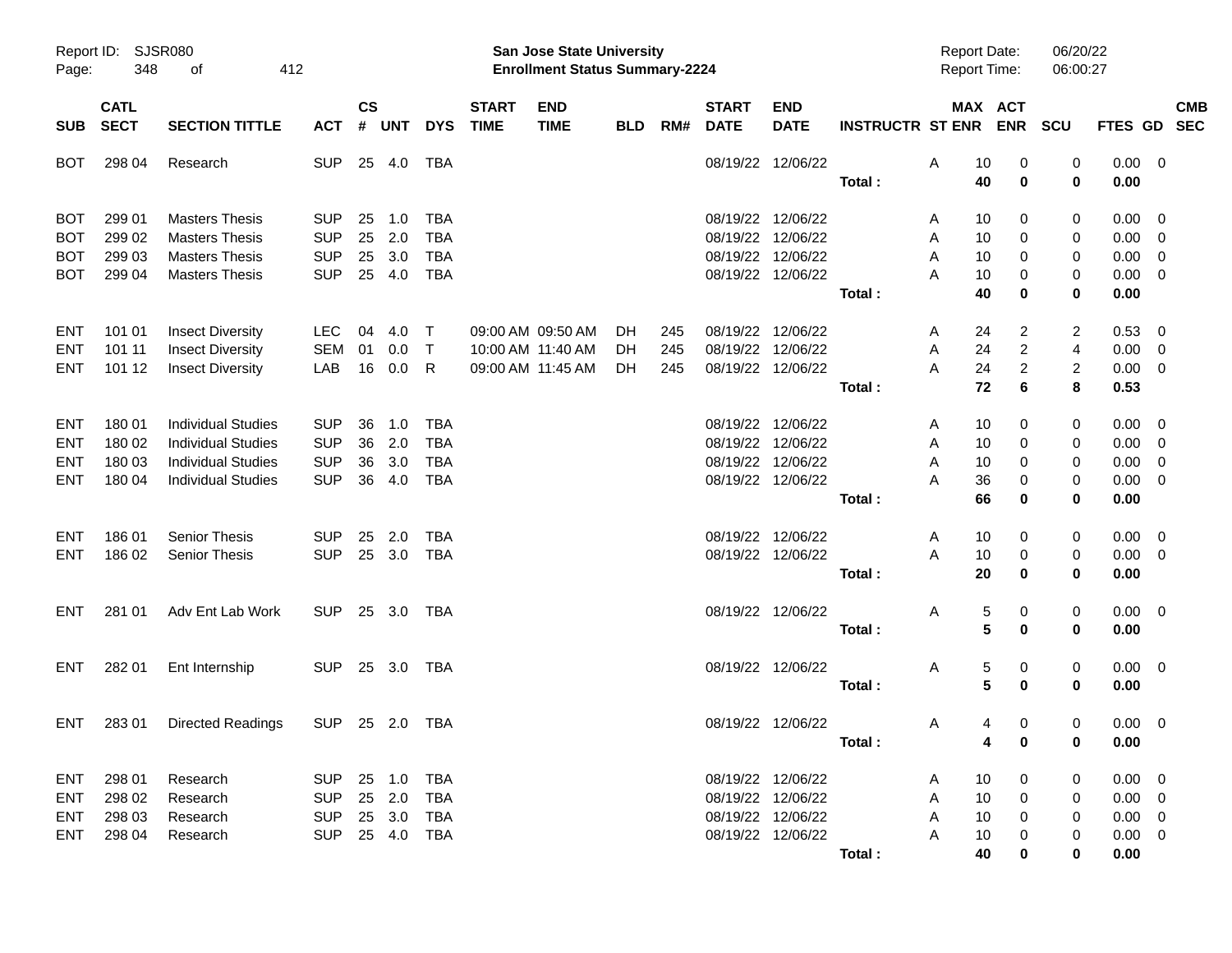| Report ID:<br>Page: | 349                        | SJSR080<br>οf                 | 412        |              |               |            |              |                             | San Jose State University<br><b>Enrollment Status Summary-2224</b> |            |     |                             |                           |                                 |   |     | <b>Report Date:</b><br><b>Report Time:</b> | 06/20/22<br>06:00:27 |                |                         |                          |
|---------------------|----------------------------|-------------------------------|------------|--------------|---------------|------------|--------------|-----------------------------|--------------------------------------------------------------------|------------|-----|-----------------------------|---------------------------|---------------------------------|---|-----|--------------------------------------------|----------------------|----------------|-------------------------|--------------------------|
| <b>SUB</b>          | <b>CATL</b><br><b>SECT</b> | <b>SECTION TITTLE</b>         | <b>ACT</b> | #            | $\mathsf{cs}$ | <b>UNT</b> | <b>DYS</b>   | <b>START</b><br><b>TIME</b> | <b>END</b><br><b>TIME</b>                                          | <b>BLD</b> | RM# | <b>START</b><br><b>DATE</b> | <b>END</b><br><b>DATE</b> | <b>INSTRUCTR ST ENR</b>         |   |     | MAX ACT<br><b>ENR</b>                      | <b>SCU</b>           | <b>FTES GD</b> |                         | <b>CMB</b><br><b>SEC</b> |
| <b>ENT</b>          | 299 01                     | <b>Masters Thesis</b>         | <b>SUP</b> |              | 25            | 1.0        | <b>TBA</b>   |                             |                                                                    |            |     | 08/19/22 12/06/22           |                           |                                 | A | 10  | 0                                          | 0                    | 0.00           | 0                       |                          |
| <b>ENT</b>          | 299 02                     | <b>Masters Thesis</b>         | <b>SUP</b> |              | 25            | 2.0        | <b>TBA</b>   |                             |                                                                    |            |     | 08/19/22 12/06/22           |                           |                                 | A | 10  | 0                                          | 0                    | 0.00           | 0                       |                          |
| <b>ENT</b>          | 299 03                     | <b>Masters Thesis</b>         | <b>SUP</b> |              | 25            | 3.0        | <b>TBA</b>   |                             |                                                                    |            |     | 08/19/22 12/06/22           |                           |                                 | A | 10  | 0                                          | 0                    | 0.00           | 0                       |                          |
| <b>ENT</b>          | 299 04                     | <b>Masters Thesis</b>         | <b>SUP</b> |              | 25            | 4.0        | <b>TBA</b>   |                             |                                                                    |            |     |                             | 08/19/22 12/06/22         |                                 | A | 25  | 0                                          | 0                    | 0.00           | 0                       |                          |
|                     |                            |                               |            |              |               |            |              |                             |                                                                    |            |     |                             |                           | Total:                          |   | 55  | 0                                          | 0                    | 0.00           |                         |                          |
| <b>MICR</b>         | 20 01                      | Gen Bact                      | <b>LEC</b> |              | 01            | 5.0        | MW           |                             | 04:30 PM 06:10 PM                                                  | <b>SH</b>  | 100 |                             |                           | 08/19/22 12/06/22 l Yuwanita    | A | 120 | 76                                         | 304                  | 25.33          | 0                       |                          |
| <b>MICR</b>         | 20 11                      | Gen Bact                      | LAB        |              | 16            | 0.0        | Τ            |                             | 10:30 AM 01:15 PM                                                  | DH         | 640 | 08/19/22 12/06/22           |                           |                                 | A | 24  | 24                                         | 24                   | 0.00           | 0                       |                          |
| <b>MICR</b>         | 20 12                      | Gen Bact                      | LAB        |              | 16            | 0.0        | $\mathsf{T}$ |                             | 02:30 PM 05:15 PM                                                  | DH         | 640 |                             | 08/19/22 12/06/22         |                                 | A | 24  | 12                                         | 12                   | 0.00           | 0                       |                          |
| <b>MICR</b>         | 20 13                      | Gen Bact                      | LAB        |              | 16            | 0.0        | Τ            |                             | 05:20 PM 08:15 PM                                                  | DH         | 640 |                             | 08/19/22 12/06/22         |                                 | A | 24  | 5                                          | 5                    | 0.00           | 0                       |                          |
| <b>MICR</b>         | 20 14                      | Gen Bact                      | LAB        |              | 16            | 0.0        | W            |                             | 07:30 AM 10:15 AM                                                  | DH         | 640 | 08/19/22 12/06/22           |                           |                                 | A | 24  | 11                                         | 11                   | 0.00           | 0                       |                          |
| <b>MICR</b>         | 20 15                      | Gen Bact                      | LAB        |              | 16            | 0.0        | W            |                             | 10:30 AM 01:15 PM                                                  | DH         | 640 | 08/19/22 12/06/22           |                           |                                 | A | 24  | 24                                         | 24                   | 0.00           | 0                       |                          |
| <b>MICR</b>         | 20 16                      | Gen Bact                      | LAB        |              | 16            | 0.0        | $\top$       |                             | 07:30 AM 10:15 AM                                                  | DH         | 640 | 08/19/22 12/06/22           |                           |                                 | А | 24  | 0                                          | $\mathbf 0$          | 0.00           | 0                       |                          |
|                     |                            |                               |            |              |               |            |              |                             |                                                                    |            |     |                             |                           | Total:                          |   | 264 | 152                                        | 380                  | 25.33          |                         |                          |
|                     | MICR 101 01                | Gen Microbiology              | LEC        |              | 01            | 5.0        | TR           |                             | 04:30 PM 05:45 PM                                                  | WSQ        | 109 |                             | 08/19/22 12/06/22         | C Ouverney A                    |   | 108 | 63                                         | 189                  | 21.00          | 0                       |                          |
| MICR                | 101 11                     | Gen Microbiology              | LAB        |              | 16            | 0.0        | MW           |                             | 07:30 AM 10:15 AM                                                  | DH         | 649 |                             | 08/19/22 12/06/22         | S Singhal                       | A | 18  | 10                                         | 20                   | 0.00           | 0                       |                          |
| MICR                | 101 12                     | Gen Microbiology              | LAB        |              | 16            | 0.0        | MW           |                             | 10:30 AM 01:15 PM                                                  | DH         | 649 |                             | 08/19/22 12/06/22 S Rech  |                                 | A | 18  | 17                                         | 34                   | 0.00           | 0                       |                          |
| MICR                | 101 13                     | Gen Microbiology              | LAB        |              | 16            | 0.0        | MW           |                             | 02:30 PM 05:15 PM                                                  | DH         | 649 | 08/19/22 12/06/22           |                           |                                 | A | 18  | 15                                         | 30                   | 0.00           | 0                       |                          |
| MICR                | 101 14                     | Gen Microbiology              | LAB        |              | 16            | 0.0        | MW           |                             | 05:30 PM 08:15 PM                                                  | DH         | 649 | 08/19/22 12/06/22           |                           |                                 | A | 18  | 3                                          | 6                    | 0.00           | 0                       |                          |
| MICR                | 101 15                     | Gen Microbiology              | LAB        |              | 16            | 0.0        | <b>TR</b>    |                             | 07:30 AM 10:15 AM                                                  | DH         | 649 | 08/19/22 12/06/22           |                           |                                 | A | 18  | 5                                          | 10                   | 0.00           | 0                       |                          |
|                     | MICR 101 16                | Gen Microbiology              | LAB        |              | 16            | 0.0        | TR           |                             | 10:30 AM 01:15 PM                                                  | DH         | 649 | 08/19/22 12/06/22           |                           |                                 | А | 18  | 13                                         | 26                   | 0.00           | 0                       |                          |
|                     |                            |                               |            |              |               |            |              |                             |                                                                    |            |     |                             |                           | Total:                          |   | 216 | 126                                        | 315                  | 21.00          |                         |                          |
|                     | MICR 127 01                | Micro Physiology              | LEC        |              |               | 3.0        |              |                             |                                                                    |            |     |                             |                           |                                 | Χ | 0   | 0                                          | 0                    | 0.00           | 0                       |                          |
|                     |                            |                               |            |              |               |            |              |                             |                                                                    |            |     |                             |                           | Total:                          |   | 0   | 0                                          | $\mathbf 0$          | 0.00           |                         |                          |
|                     | MICR 141 01                | Path Microbiol I              | <b>LEC</b> |              | 02            | 3.0        | МW           |                             | 07:30 AM 08:45 AM                                                  | DH         | 250 |                             | 08/19/22 12/06/22         | W Adams                         | A | 48  | 26                                         | 78                   | 5.20           | 0                       |                          |
|                     |                            |                               |            |              |               |            |              |                             |                                                                    |            |     |                             |                           | Total:                          |   | 48  | 26                                         | 78                   | 5.20           |                         |                          |
|                     |                            | MICR 141L 01 Path Micro I Lab | LAB.       |              | 16            | - 3.0      |              | MWF 10:30 AM 01:15 PM       |                                                                    | DH.        | 641 |                             | 08/19/22 12/06/22 W Adams |                                 | A | 18  | 18                                         | 54                   | 3.60           | 0                       |                          |
|                     |                            | MICR 141L 02 Path Micro I Lab | LAB        |              |               |            |              |                             | 16 3.0 MWF 02:30 PM 05:15 PM DH                                    |            | 641 |                             |                           | 08/19/22 12/06/22 D RouhbakhshA |   | 18  | $\,6$                                      | 18                   | $1.20 \t 0$    |                         |                          |
|                     |                            |                               |            |              |               |            |              |                             |                                                                    |            |     |                             |                           | Total:                          |   | 36  | 24                                         | 72                   | 4.80           |                         |                          |
|                     | MICR 166 01                | <b>Bacterial Genetics</b>     | LEC        |              |               | 01 4.0     | TR           |                             | 03:00 PM 04:15 PM                                                  | DH         | 135 |                             |                           | 08/19/22 12/06/22 E Skovran     | A | 66  | 43                                         | 129                  | 11.47 0        |                         |                          |
|                     | MICR 166 11                | <b>Bacterial Genetics</b>     |            | SEM 05       |               | 0.0        | F.           |                             | 12:30 PM 01:15 PM                                                  | DH.        | 552 | 08/19/22 12/06/22           |                           |                                 | A | 22  | 18                                         | 18                   | 0.00           | $\overline{0}$          |                          |
|                     | MICR 166 12                | <b>Bacterial Genetics</b>     |            | SEM 05 0.0   |               |            | F            |                             | 01:30 PM 02:15 PM                                                  | DH.        | 552 | 08/19/22 12/06/22           |                           |                                 | A | 22  | 18                                         | 18                   | 0.00           | $\overline{\mathbf{0}}$ |                          |
|                     | MICR 166 13                | <b>Bacterial Genetics</b>     |            | SEM 05 0.0 F |               |            |              |                             | 02:30 PM 03:15 PM                                                  | DH         | 552 |                             | 08/19/22 12/06/22         |                                 | A | 22  | $\overline{7}$                             | 7                    | $0.00 \t 0$    |                         |                          |
|                     |                            |                               |            |              |               |            |              |                             |                                                                    |            |     |                             |                           | Total:                          |   | 132 | 86                                         | 172                  | 11.47          |                         |                          |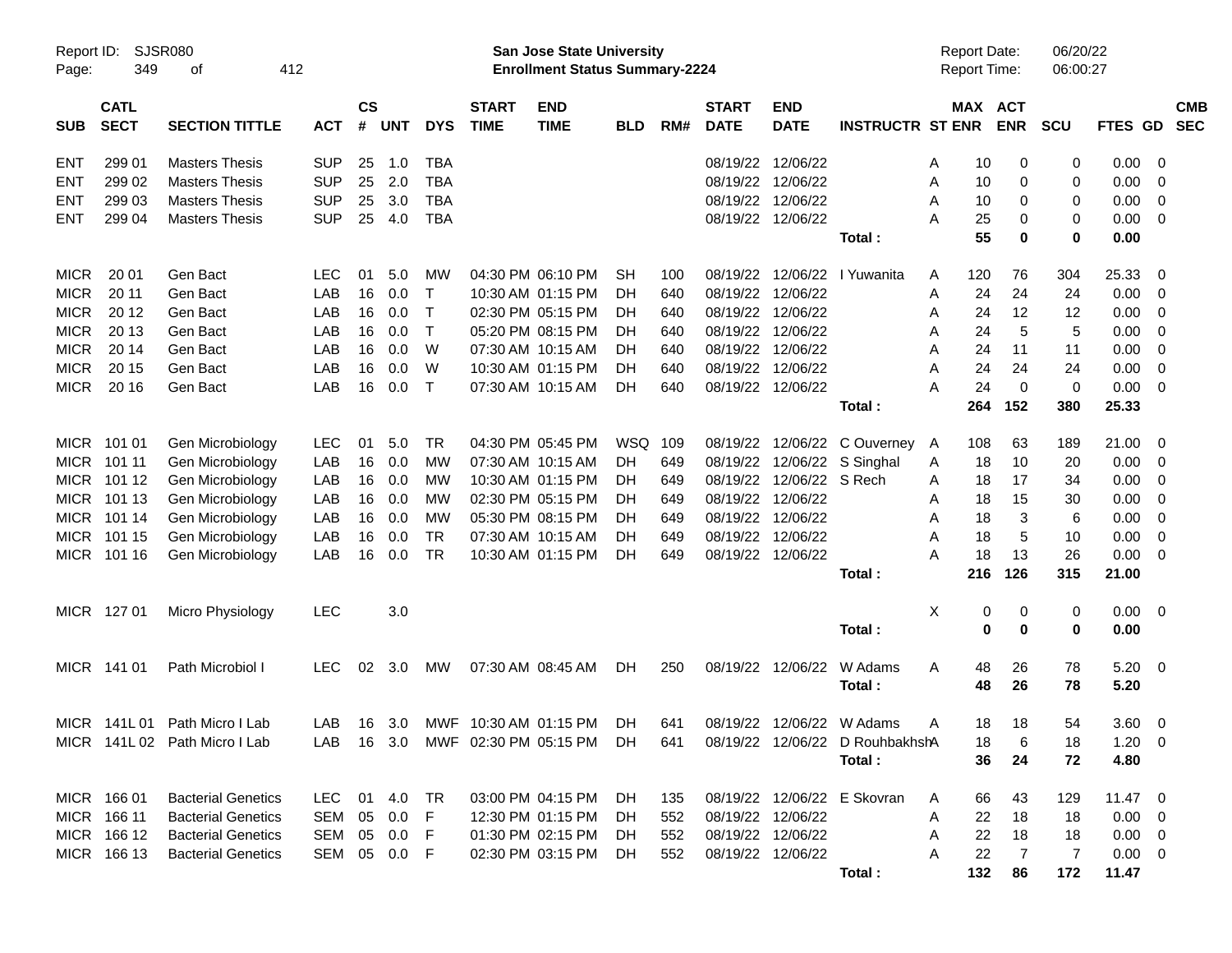| Page:       | Report ID: SJSR080<br>350  | 412<br>οf                 |                |                    |            |            |                             | San Jose State University<br><b>Enrollment Status Summary-2224</b> |            |     |                             |                           |                                | Report Date:<br><b>Report Time:</b> |                       | 06/20/22<br>06:00:27 |                |                         |            |
|-------------|----------------------------|---------------------------|----------------|--------------------|------------|------------|-----------------------------|--------------------------------------------------------------------|------------|-----|-----------------------------|---------------------------|--------------------------------|-------------------------------------|-----------------------|----------------------|----------------|-------------------------|------------|
| <b>SUB</b>  | <b>CATL</b><br><b>SECT</b> | <b>SECTION TITTLE</b>     | <b>ACT</b>     | $\mathsf{cs}$<br># | <b>UNT</b> | <b>DYS</b> | <b>START</b><br><b>TIME</b> | <b>END</b><br><b>TIME</b>                                          | <b>BLD</b> | RM# | <b>START</b><br><b>DATE</b> | <b>END</b><br><b>DATE</b> | <b>INSTRUCTR ST ENR</b>        |                                     | MAX ACT<br><b>ENR</b> | <b>SCU</b>           | FTES GD SEC    |                         | <b>CMB</b> |
|             | MICR 170 01                | General Virology          | <b>LEC</b>     | 01                 | 3.0        | МW         | 10:30 AM 11:45 AM           |                                                                    | <b>BBC</b> | 004 |                             | 08/19/22 12/06/22         | Total:                         | 50<br>Α<br>50                       | 26<br>26              | 78<br>78             | 5.20<br>5.20   | $\overline{\mathbf{0}}$ |            |
|             | MICR 180 01                | <b>Indiv Studies</b>      | <b>SUP</b>     | 36                 | 1.0        | <b>TBA</b> |                             |                                                                    |            |     |                             | 08/19/22 12/06/22         |                                | 10                                  | 0                     | 0                    | 0.00           | $\overline{0}$          |            |
|             | MICR 180 02                | <b>Indiv Studies</b>      | <b>SUP</b>     | 36                 | 2.0        | <b>TBA</b> |                             |                                                                    |            |     |                             | 08/19/22 12/06/22         |                                | A<br>10<br>Α                        | 0                     | 0                    | 0.00           | $\overline{\mathbf{0}}$ |            |
| <b>MICR</b> | 180 03                     | <b>Indiv Studies</b>      | <b>SUP</b>     | 36                 | 3.0        | <b>TBA</b> |                             |                                                                    |            |     |                             | 08/19/22 12/06/22         |                                | 10<br>Α                             | 0                     | 0                    | 0.00           | $\overline{\mathbf{0}}$ |            |
|             | MICR 180 04                | <b>Indiv Studies</b>      | <b>SUP</b>     | 36                 | 4.0        | <b>TBA</b> |                             |                                                                    |            |     |                             | 08/19/22 12/06/22         |                                | A<br>10                             | 0                     | 0                    | 0.00           | $\overline{\mathbf{0}}$ |            |
|             |                            |                           |                |                    |            |            |                             |                                                                    |            |     |                             |                           | Total:                         | 40                                  | 0                     | $\bf{0}$             | 0.00           |                         |            |
| <b>MICR</b> | 298 01                     | Research                  | <b>SUP</b>     | 25                 | 1.0        | <b>TBA</b> |                             |                                                                    |            |     |                             | 08/19/22 12/06/22         |                                | 10<br>A                             | 0                     | 0                    | 0.00           | $\overline{\mathbf{0}}$ |            |
| <b>MICR</b> | 298 02                     | Research                  | <b>SUP</b>     | 25                 | 1.0        | <b>TBA</b> |                             |                                                                    |            |     |                             | 08/19/22 12/06/22         |                                | 10<br>Α                             | 0                     | 0                    | 0.00           | $\overline{\mathbf{0}}$ |            |
| <b>MICR</b> | 298 03                     | Research                  | <b>SUP</b>     | 25                 | 2.0        | <b>TBA</b> |                             |                                                                    |            |     |                             | 08/19/22 12/06/22         |                                | 10<br>Α                             | 0                     | 0                    | 0.00           | $\overline{0}$          |            |
| <b>MICR</b> | 298 04                     | Research                  | <b>SUP</b>     | 25                 | 3.0        | <b>TBA</b> |                             |                                                                    |            |     |                             | 08/19/22 12/06/22         |                                | 10<br>A                             | 0                     | 0                    | 0.00           | $\overline{0}$          |            |
|             | MICR 298 05                | Research                  | <b>SUP</b>     | 25                 | 4.0        | <b>TBA</b> |                             |                                                                    |            |     |                             | 08/19/22 12/06/22         |                                | A<br>10                             | 0                     | 0                    | 0.00           | $\overline{\mathbf{0}}$ |            |
|             |                            |                           |                |                    |            |            |                             |                                                                    |            |     |                             |                           | Total:                         | 50                                  | 0                     | $\bf{0}$             | 0.00           |                         |            |
| MICR        | 299 01                     | M A Thesis/Project        | <b>SUP</b>     | 25                 | 1.0        | <b>TBA</b> |                             |                                                                    |            |     |                             | 08/19/22 12/06/22         |                                | 10<br>A                             | 0                     | 0                    | 0.00           | $\overline{0}$          |            |
| <b>MICR</b> | 299 02                     | M A Thesis/Project        | <b>SUP</b>     | 25                 | 1.0        | <b>TBA</b> |                             |                                                                    |            |     |                             | 08/19/22 12/06/22         |                                | 10<br>Α                             | 0                     | 0                    | 0.00           | $\overline{\mathbf{0}}$ |            |
| <b>MICR</b> | 299 03                     | M A Thesis/Project        | <b>SUP</b>     | 25                 | 2.0        | <b>TBA</b> |                             |                                                                    |            |     |                             | 08/19/22 12/06/22         |                                | 10<br>Α                             | 0                     | 0                    | 0.00           | $\overline{0}$          |            |
| <b>MICR</b> | 299 04                     | M A Thesis/Project        | <b>SUP</b>     | 25                 | 3.0        | <b>TBA</b> |                             |                                                                    |            |     |                             | 08/19/22 12/06/22         |                                | 10<br>A                             | 0                     | 0                    | 0.00           | $\overline{\mathbf{0}}$ |            |
|             | MICR 299 05                | M A Thesis/Project        | <b>SUP</b>     | 25                 | 4.0        | <b>TBA</b> |                             |                                                                    |            |     |                             | 08/19/22 12/06/22         |                                | 10<br>A                             | 0                     | 0                    | 0.00           | $\overline{\mathbf{0}}$ |            |
|             |                            |                           |                |                    |            |            |                             |                                                                    |            |     |                             |                           | Total:                         | 50                                  | 0                     | $\mathbf 0$          | 0.00           |                         |            |
|             | ZOOL 116 01                | Vert Evol & Nat Hist      | <b>LEC</b>     | 01                 | 4.0        | MW         |                             | 12:30 PM 01:20 PM                                                  | DH         | 345 |                             |                           | 08/19/22 12/06/22 J Castillo V | 22<br>A                             | 13                    | 26                   | 3.47           | $\overline{\mathbf{0}}$ |            |
|             | ZOOL 116 11                | Vert Evol & Nat Hist      | LAB            |                    | 16 0.0     | МW         |                             | 01:30 PM 04:15 PM                                                  | DH.        | 345 |                             |                           | 08/19/22 12/06/22 J Castillo V | 22<br>A                             | 13                    | 26                   | 0.00           | $\overline{\mathbf{0}}$ |            |
|             |                            |                           |                |                    |            |            |                             |                                                                    |            |     |                             |                           | Total:                         | 44                                  | 26                    | 52                   | 3.47           |                         |            |
|             | ZOOL 180 01                | <b>Individual Studies</b> | <b>SUP</b>     | 36                 | 1.0        | TBA        |                             |                                                                    |            |     | 08/19/22 12/06/22           |                           |                                | 10<br>A                             | 0                     | 0                    | 0.00           | $\overline{0}$          |            |
|             | ZOOL 180 02                | <b>Individual Studies</b> | <b>SUP</b>     | 36                 | 1.0        | <b>TBA</b> |                             |                                                                    |            |     |                             | 08/19/22 12/06/22         |                                | A<br>10                             | 0                     | 0                    | 0.00           | $\overline{\mathbf{0}}$ |            |
|             |                            |                           |                |                    |            |            |                             |                                                                    |            |     |                             |                           | Total:                         | 20                                  | 0                     | $\mathbf 0$          | 0.00           |                         |            |
|             | ZOOL 186 01                | <b>Senior Thesis</b>      | SUP 25 2.0 TBA |                    |            |            |                             |                                                                    |            |     |                             | 08/19/22 12/06/22         |                                | 10<br>A                             | 0                     | 0                    | $0.00 \t 0$    |                         |            |
|             | ZOOL 186 02                | <b>Senior Thesis</b>      | SUP 25 3.0 TBA |                    |            |            |                             |                                                                    |            |     |                             | 08/19/22 12/06/22         |                                | A<br>10                             | 0                     | 0                    | $0.00 \quad 0$ |                         |            |
|             |                            |                           |                |                    |            |            |                             |                                                                    |            |     |                             |                           | Total:                         | 20                                  | 0                     | 0                    | 0.00           |                         |            |
|             | ZOOL 298 01                | Research                  | SUP 25 1.0 TBA |                    |            |            |                             |                                                                    |            |     |                             | 08/19/22 12/06/22         |                                | 10<br>A                             | 0                     | 0                    | $0.00 \t 0$    |                         |            |
|             | ZOOL 298 02                | Research                  | SUP 25 2.0 TBA |                    |            |            |                             |                                                                    |            |     |                             | 08/19/22 12/06/22         |                                | A<br>10                             | 0                     | 0                    | $0.00 \t 0$    |                         |            |
|             |                            |                           |                |                    |            |            |                             |                                                                    |            |     |                             |                           | Total:                         | 20                                  | $\mathbf 0$           | 0                    | 0.00           |                         |            |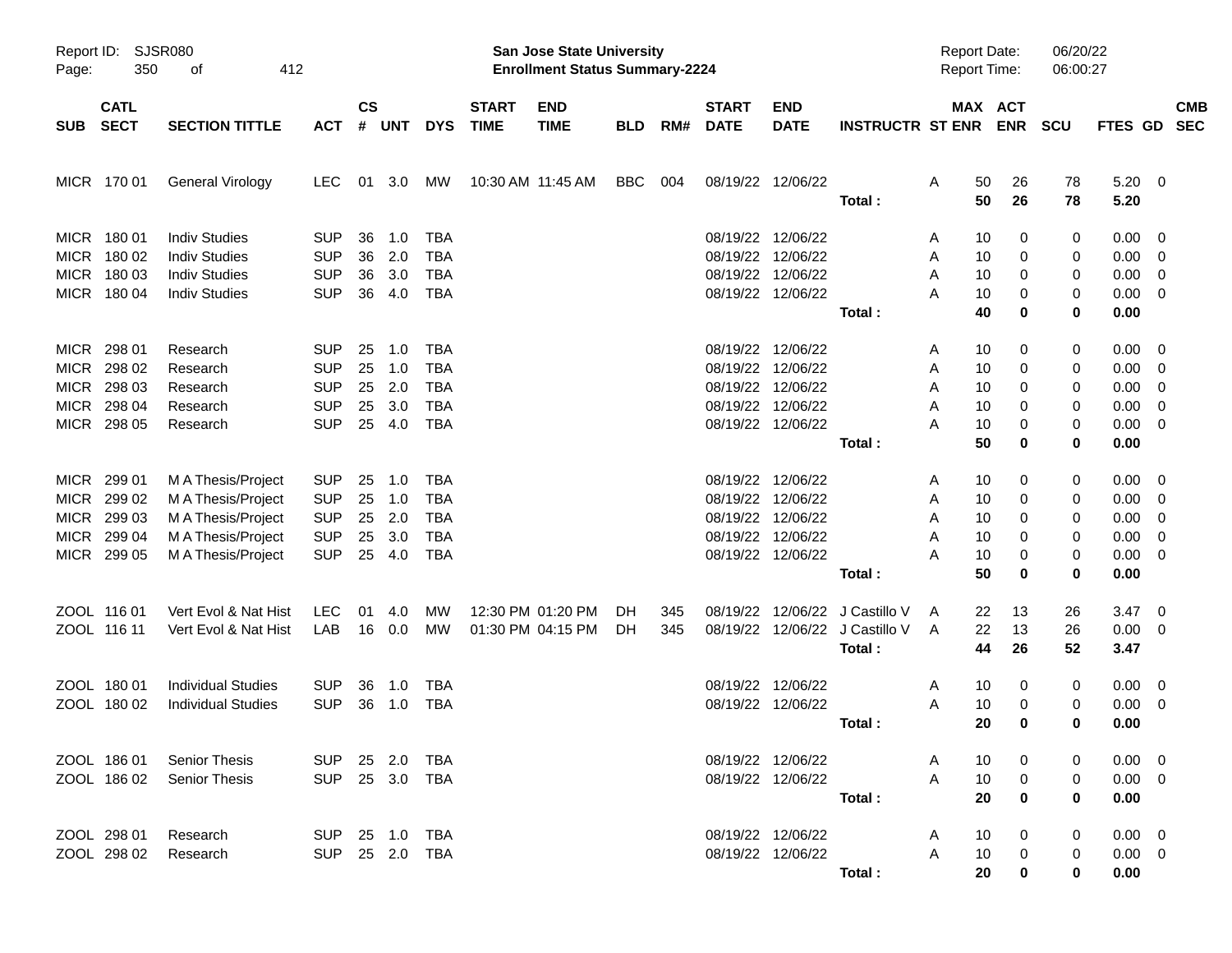| Report ID:<br>Page:                      | SJSR080<br>412<br>351<br>оf                    |                    |                |            |            |                             |                    | <b>San Jose State University</b><br><b>Enrollment Status Summary-2224</b> |     |                             |                                                  |                                                       |                   | <b>Report Date:</b><br><b>Report Time:</b> |                             | 06/20/22<br>06:00:27                          |                                     |                                |                          |
|------------------------------------------|------------------------------------------------|--------------------|----------------|------------|------------|-----------------------------|--------------------|---------------------------------------------------------------------------|-----|-----------------------------|--------------------------------------------------|-------------------------------------------------------|-------------------|--------------------------------------------|-----------------------------|-----------------------------------------------|-------------------------------------|--------------------------------|--------------------------|
| <b>CATL</b><br><b>SECT</b><br><b>SUB</b> | <b>SECTION TITTLE</b>                          | <b>ACT</b>         | <b>CS</b><br># | <b>UNT</b> | <b>DYS</b> | <b>START</b><br><b>TIME</b> | <b>END</b><br>TIME | <b>BLD</b>                                                                | RM# | <b>START</b><br><b>DATE</b> | <b>END</b><br><b>DATE</b>                        | <b>INSTRUCTR ST ENR</b>                               |                   | <b>MAX</b>                                 | <b>ACT</b><br><b>ENR</b>    | <b>SCU</b>                                    | <b>FTES</b>                         | GD                             | <b>CMB</b><br><b>SEC</b> |
| ZOOL 299 01<br>299 02<br>ZOOL            | <b>Masters Thesis</b><br><b>Masters Thesis</b> | SUP.<br><b>SUP</b> | 25<br>25       | 1.0<br>2.0 | TBA<br>TBA |                             |                    |                                                                           |     | 08/19/22<br>08/19/22        | 12/06/22<br>12/06/22                             | Total:                                                | $\mathsf{A}$<br>A | 10<br>10<br>20                             | 0<br>$\Omega$<br>0          | $\mathbf{0}$<br>$\overline{0}$<br>$\mathbf 0$ | 0.00<br>0.00<br>0.00                | - 0<br>$\overline{\mathbf{0}}$ |                          |
| Department :                             | <b>Biological Sciences</b>                     |                    |                |            |            |                             |                    |                                                                           |     |                             | <b>Lower Division:</b><br><b>Upper Division:</b> | <b>Department Total:</b><br><b>Graduate Division:</b> |                   | 10937<br>4624<br>4324<br>1989              | 4012<br>2250<br>1657<br>105 | 8373<br>4371<br>3864<br>138                   | 568.42<br>291.40<br>261.85<br>15.17 |                                |                          |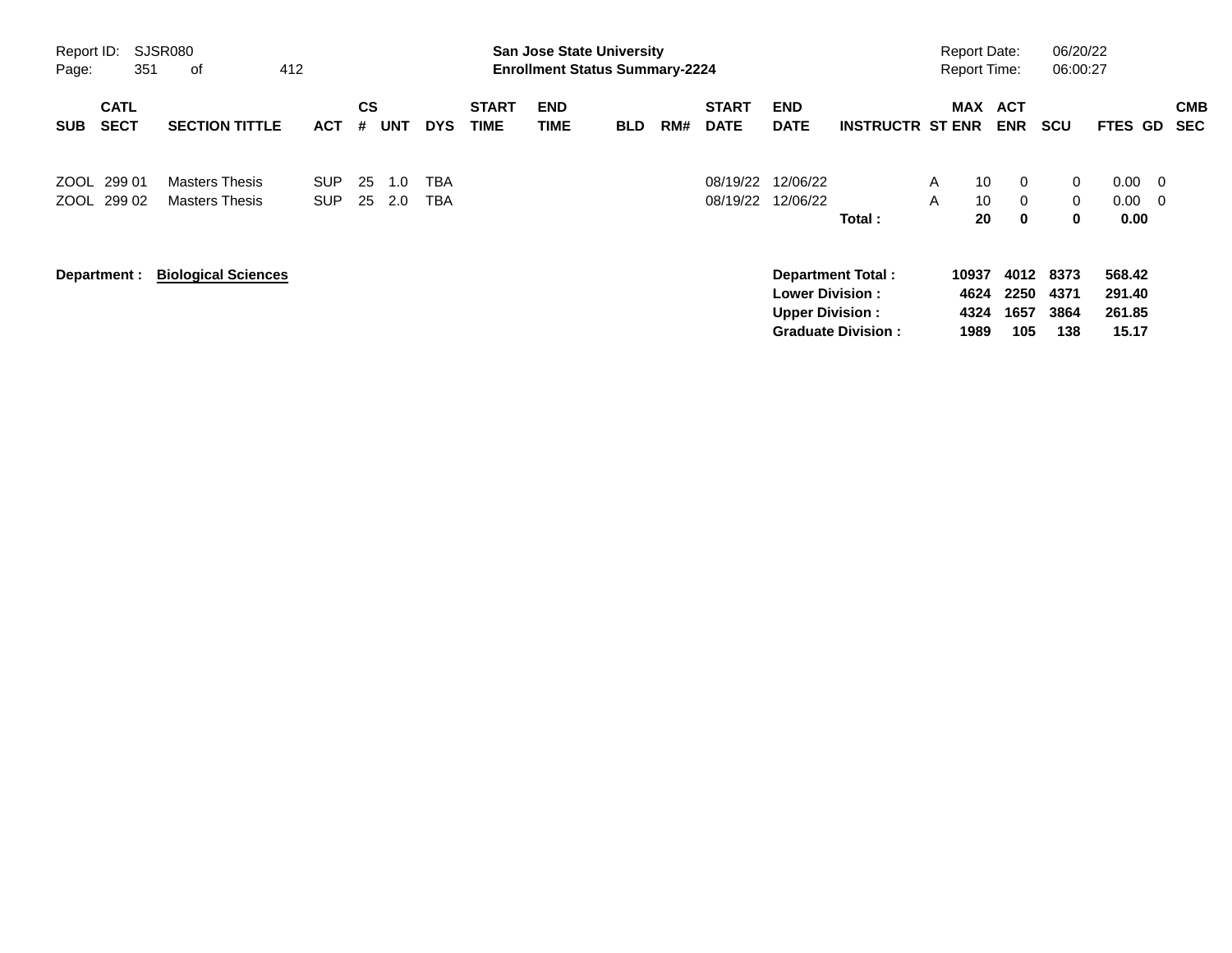| Report ID:<br>Page:            | 352         | <b>SJSR080</b><br>οf                           | 412          |           |        |              |                       | <b>San Jose State University</b><br><b>Enrollment Status Summary-2224</b> |                |     |                   |             |                         |   | <b>Report Date:</b><br><b>Report Time:</b> |             | 06/20/22<br>06:00:27 |             |            |
|--------------------------------|-------------|------------------------------------------------|--------------|-----------|--------|--------------|-----------------------|---------------------------------------------------------------------------|----------------|-----|-------------------|-------------|-------------------------|---|--------------------------------------------|-------------|----------------------|-------------|------------|
|                                | <b>CATL</b> |                                                |              | <b>CS</b> |        |              | <b>START</b>          | <b>END</b>                                                                |                |     | <b>START</b>      | <b>END</b>  |                         |   | MAX ACT                                    |             |                      |             | <b>CMB</b> |
| <b>SUB</b>                     | <b>SECT</b> | <b>SECTION TITTLE</b>                          | <b>ACT</b>   | #         | UNT    | <b>DYS</b>   | <b>TIME</b>           | <b>TIME</b>                                                               | BLD            | RM# | <b>DATE</b>       | <b>DATE</b> | <b>INSTRUCTR ST ENR</b> |   |                                            | <b>ENR</b>  | <b>SCU</b>           | FTES GD     | <b>SEC</b> |
| <b>College</b><br>Department : |             | <b>Science, College of</b><br><b>Chemistry</b> |              |           |        |              |                       |                                                                           |                |     |                   |             |                         |   |                                            |             |                      |             |            |
| <b>CHEM</b>                    | 1A 01       | <b>General Chem</b>                            | <b>LEC</b>   | 01        | 5.0    | MWF          |                       | 09:30 AM 10:20 AM                                                         | SCI            | 142 | 08/19/22          | 12/06/22    |                         | A | 200                                        | 75          | 225                  | 25.00       | 0          |
| <b>CHEM</b>                    | 1A 02       | <b>General Chem</b>                            | <b>LEC</b>   | 01        | 5.0    | MWF          | 10:30 AM 11:20 AM     |                                                                           | MD             | 101 | 08/19/22          | 12/06/22    |                         | A | 300                                        | 70          | 210                  | 23.33       | 0          |
| <b>CHEM</b>                    | 1A03        | General Chem                                   | <b>LEC</b>   | 01        | 5.0    | MWF          |                       | 01:30 PM 02:20 PM                                                         | MD             | 101 | 08/19/22          | 12/06/22    |                         | A | 200                                        | 71          | 213                  | 23.67       | 0          |
| <b>CHEM</b>                    | 1A 04       | General Chem                                   | <b>SEM</b>   | 04        | 0.0    | F            |                       | 07:30 AM 08:20 AM                                                         | SCI            | 142 | 08/19/22          | 12/06/22    |                         | Α | 140                                        | 27          | 27                   | 0.00        | 0          |
| <b>CHEM</b>                    | 1A 05       | General Chem                                   | SEM          | 04        | 0.0    | F            |                       | 08:30 AM 09:20 AM                                                         | SCI            | 164 | 08/19/22          | 12/06/22    |                         | Α | 110                                        | 27          | 27                   | 0.00        | 0          |
| <b>CHEM</b>                    | 1A 06       | <b>General Chem</b>                            | SEM          | 04        | 0.0    | F            |                       | 09:30 AM 10:20 AM                                                         | SCI            | 164 | 08/19/22          | 12/06/22    |                         | A | 110                                        | 27          | 27                   | 0.00        | 0          |
| <b>CHEM</b>                    | 1A 07       | General Chem                                   | SEM          | 04        | 0.0    | F            |                       | 10:30 AM 11:20 AM                                                         | SCI            | 164 | 08/19/22          | 12/06/22    |                         | A | 110                                        | 42          | 42                   | 0.00        | 0          |
| <b>CHEM</b>                    | 1A 08       | General Chem                                   | SEM          | 04        | 0.0    | F            |                       | 11:30 AM 12:20 PM                                                         | SCI            | 142 | 08/19/22          | 12/06/22    |                         | Α | 140                                        | 78          | 78                   | 0.00        | 0          |
| <b>CHEM</b>                    | 1A 09       | <b>General Chem</b>                            | SEM          | 04        | 0.0    | F            |                       | 12:30 PM 01:20 PM                                                         | SCI            | 142 | 08/19/22          | 12/06/22    |                         | Α | 140                                        | 38          | 38                   | 0.00        | 0          |
| <b>CHEM</b>                    | 1A 10       | <b>General Chem</b>                            | LAB          | 16        | 0.0    | $\mathsf{T}$ |                       | 07:30 AM 10:20 AM                                                         | DН             | 412 | 08/19/22          | 12/06/22    |                         | A | 26                                         | 25          | 25                   | 0.00        | 0          |
| <b>CHEM</b>                    | 1A 11       | <b>General Chem</b>                            | LAB          | 16        | 0.0    | $\mathsf{T}$ |                       | 07:30 AM 10:20 AM                                                         | DH             | 506 | 08/19/22          | 12/06/22    |                         | A | 24                                         | 12          | 12                   | 0.00        | 0          |
| <b>CHEM</b>                    | 1A 12       | General Chem                                   | LAB          | 16        | 0.0    | $\mathsf{T}$ |                       | 10:30 AM 01:20 PM                                                         | DH             | 412 | 08/19/22          | 12/06/22    |                         | Α | 26                                         | 25          | 25                   | 0.00        | 0          |
| <b>CHEM</b>                    | 1A 13       | General Chem                                   | LAB          | 16        | 0.0    | $\mathsf{T}$ |                       | 10:30 AM 01:20 PM                                                         | DH             | 506 | 08/19/22          | 12/06/22    |                         | A | 24                                         | 24          | 24                   | 0.00        | 0          |
| <b>CHEM</b>                    | 1A 14       | General Chem                                   | LAB          | 16        | 0.0    | $\mathsf{T}$ |                       | 02:30 PM 05:20 PM                                                         | DH             | 412 | 08/19/22          | 12/06/22    |                         | A | 26                                         | 25          | 25                   | 0.00        | 0          |
| <b>CHEM</b>                    | 1A 15       | General Chem                                   | LAB          | 16        | 0.0    | $\mathsf{T}$ |                       | 02:30 PM 05:20 PM                                                         | DH             | 506 | 08/19/22          | 12/06/22    |                         | Α | 24                                         | 11          | 11                   | 0.00        | 0          |
| <b>CHEM</b>                    | 1A 16       | General Chem                                   | LAB          | 16        | 0.0    | W            |                       | 07:30 AM 10:20 AM                                                         | DH             | 412 | 08/19/22          | 12/06/22    |                         | Α | 26                                         | $\mathbf 1$ | -1                   | 0.00        | 0          |
| <b>CHEM</b>                    | 1A 17       | General Chem                                   | LAB          | 16        | 0.0    | W            |                       | 07:30 AM 10:20 AM                                                         | DH             | 506 | 08/19/22          | 12/06/22    |                         | Α | 24                                         | 1           | -1                   | 0.00        | 0          |
| <b>CHEM</b>                    | 1A 18       | General Chem                                   | LAB          | 16        | 0.0    | W            |                       | 11:30 AM 02:20 PM                                                         | DH             | 412 | 08/19/22          | 12/06/22    |                         | Α | 26                                         | 20          | 20                   | 0.00        | 0          |
| <b>CHEM</b>                    | 1A 19       | <b>General Chem</b>                            | LAB          | 16        | 0.0    | W            |                       | 11:30 AM 02:20 PM                                                         | DH             | 506 | 08/19/22          | 12/06/22    |                         | Α | 24                                         | 19          | 19                   | 0.00        | 0          |
| <b>CHEM</b>                    | 1A 20       | <b>General Chem</b>                            | LAB          | 16        | 0.0    | W            |                       | 02:30 PM 05:20 PM                                                         | DH             | 412 | 08/19/22          | 12/06/22    |                         | Α | 26                                         | 3           | 3                    | 0.00        | 0          |
| <b>CHEM</b>                    | 1A 21       | <b>General Chem</b>                            | LAB          | 16        | 0.0    | W            |                       | 02:30 PM 05:15 PM                                                         | DH             | 506 | 08/19/22          | 12/06/22    |                         | Α | 24                                         | 11          | 11                   | 0.00        | 0          |
| <b>CHEM</b>                    | 1A 22       | <b>General Chem</b>                            | LAB          | 16        | 0.0    | R            |                       | 07:30 AM 10:20 AM                                                         | DH             | 412 | 08/19/22          | 12/06/22    |                         | Α | 26                                         | 3           | 3                    | 0.00        | 0          |
| <b>CHEM</b>                    | 1A 23       | <b>General Chem</b>                            | LAB          | 16        | 0.0    | R            |                       | 07:30 AM 10:20 AM                                                         | DH             | 506 | 08/19/22          | 12/06/22    |                         | Α | 24                                         | 1           | -1                   | 0.00        | 0          |
| <b>CHEM</b>                    | 1A 24       | <b>General Chem</b>                            | LAB          | 16        | 0.0    | R            |                       | 10:30 AM 01:20 PM                                                         | DН             | 412 | 08/19/22          | 12/06/22    |                         | Α | 26                                         | 13          | 13                   | 0.00        | 0          |
| <b>CHEM</b>                    | 1A 25       | <b>General Chem</b>                            | LAB          | 16        | 0.0    | R            |                       | 10:30 AM 01:20 PM                                                         | DH             | 506 | 08/19/22          | 12/06/22    |                         | Α | 24                                         | 8           | 8                    | 0.00        | 0          |
| <b>CHEM</b>                    | 1A 26       | <b>General Chem</b>                            | LAB          | 16        | 0.0    | R            |                       | 02:30 PM 05:20 PM                                                         | DH             | 412 | 08/19/22          | 12/06/22    |                         | A | 26                                         | 11          | 11                   | 0.00        | 0          |
| <b>CHEM</b>                    | 1A 27       | <b>General Chem</b>                            | LAB          | 16        | 0.0    | R            |                       | 02:30 PM 05:20 PM                                                         | DН             | 506 | 08/19/22          | 12/06/22    |                         | A | 24                                         | 0           | 0                    | 0.00        | 0          |
| <b>CHEM</b>                    | 1A 28       | <b>General Chem</b>                            | LAB          | 16        | 0.0    | $\mathsf{T}$ |                       | 07:30 AM 10:20 AM                                                         | DH             | 507 | 08/19/22          | 12/06/22    |                         | A | 23                                         | 0           | 0                    | 0.00        | 0          |
| <b>CHEM</b>                    | 1A 29       | <b>General Chem</b>                            | LAB          | 16        | 0.0    | $\mathsf{T}$ |                       | 10:30 AM 01:20 PM                                                         | DH             | 507 | 08/19/22 12/06/22 |             |                         | A | 23                                         | 0           | 0                    | 0.00        | 0          |
|                                | CHEM 1A30   | General Chem                                   | LAB          |           | 16 0.0 | $\mathsf{T}$ |                       | 02:30 PM 05:20 PM                                                         | DH             | 507 | 08/19/22 12/06/22 |             |                         | A | 23                                         | $\theta$    | 0                    | $0.00 \t 0$ |            |
|                                | CHEM 1A31   | General Chem                                   | LAB.         | 16        | 0.0    | M            |                       | 02:30 PM 05:20 PM                                                         | <b>DH</b>      | 412 | 08/19/22 12/06/22 |             |                         | A | 26                                         | 17          | 17                   | 0.00        | 0          |
| CHEM                           | 1A 32       | General Chem                                   | LAB          |           | 16 0.0 | м            |                       | 02:30 PM 05:20 PM                                                         | DH             | 506 | 08/19/22 12/06/22 |             |                         | Α | 24                                         | 5           | 5                    | 0.00        | 0          |
|                                | CHEM 1A40   | General Chem                                   | <b>LEC</b>   |           | 01 5.0 |              | MWF 01:30 PM 02:20 PM |                                                                           | SCI            | 142 | 08/19/22 12/06/22 |             |                         | A | 19                                         | 19          | 57                   | 6.33        | 0          |
|                                |             |                                                |              |           |        |              |                       |                                                                           |                |     |                   |             | Total:                  |   | 2038 709                                   |             | 1179                 | 78.33       |            |
|                                | CHEM 1B01   | Gen Chem                                       | LEC 01 5.0   |           |        | МW           |                       | 10:30 AM 11:45 AM                                                         | <b>YUH 124</b> |     | 08/19/22 12/06/22 |             |                         | A |                                            | 150 150     | 450                  | 50.00 0     |            |
|                                | CHEM 1B02   | Gen Chem                                       | ACT 07 0.0 F |           |        |              |                       | 10:30 AM 11:20 AM                                                         | <b>YUH 124</b> |     | 08/19/22 12/06/22 |             |                         | A |                                            | 150 150     | 75                   | $0.00 \t 0$ |            |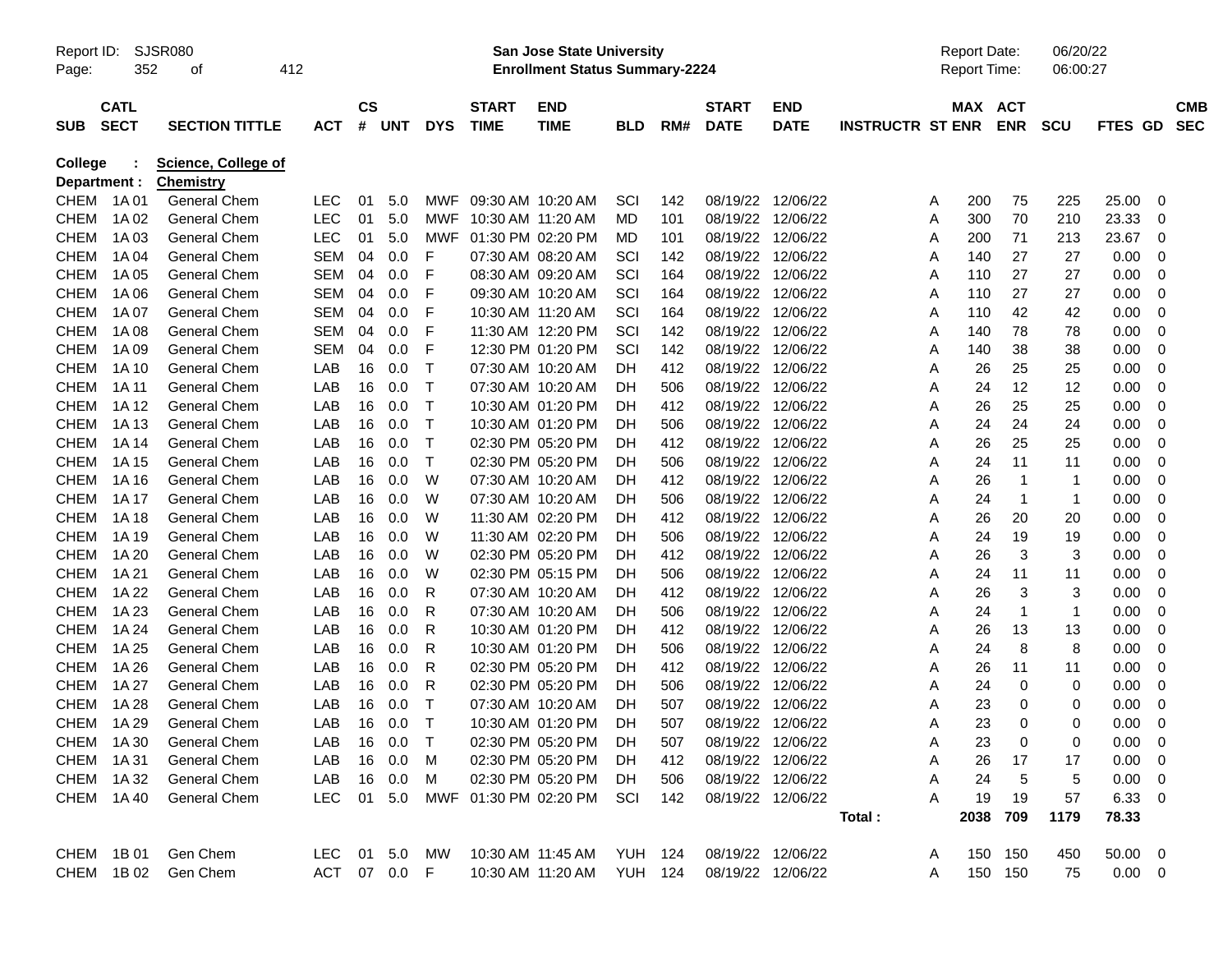| Report ID:<br>Page: | 353                        | <b>SJSR080</b><br>412<br>οf |            |                             |             |              |                             | San Jose State University<br><b>Enrollment Status Summary-2224</b> |            |     |                             |                           |                         |   | <b>Report Date:</b><br><b>Report Time:</b> |                | 06/20/22<br>06:00:27 |             |     |                          |
|---------------------|----------------------------|-----------------------------|------------|-----------------------------|-------------|--------------|-----------------------------|--------------------------------------------------------------------|------------|-----|-----------------------------|---------------------------|-------------------------|---|--------------------------------------------|----------------|----------------------|-------------|-----|--------------------------|
| <b>SUB</b>          | <b>CATL</b><br><b>SECT</b> | <b>SECTION TITTLE</b>       | <b>ACT</b> | $\mathsf{cs}$<br>$\pmb{\#}$ | <b>UNT</b>  | <b>DYS</b>   | <b>START</b><br><b>TIME</b> | <b>END</b><br><b>TIME</b>                                          | <b>BLD</b> | RM# | <b>START</b><br><b>DATE</b> | <b>END</b><br><b>DATE</b> | <b>INSTRUCTR ST ENR</b> |   | MAX ACT                                    | <b>ENR</b>     | <b>SCU</b>           | FTES GD     |     | <b>CMB</b><br><b>SEC</b> |
| <b>CHEM</b>         | 1B 03                      | Gen Chem                    | LAB        | 16                          | 0.0         | Т            |                             | 07:30 AM 11:45 AM                                                  | DH         | 509 |                             | 08/19/22 12/06/22         |                         | A | 22                                         | 13             | 20                   | 0.00        | -0  |                          |
| <b>CHEM</b>         | 1B 04                      | Gen Chem                    | LAB        | 16                          | 0.0         | $\mathsf{T}$ |                             | 01:00 PM 05:15 PM                                                  | DН         | 509 |                             | 08/19/22 12/06/22         |                         | A | 22                                         | 21             | 32                   | 0.00        | 0   |                          |
| <b>CHEM</b>         | 1B 05                      | Gen Chem                    | LAB        | 16                          | 0.0         | W            |                             | 12:00 PM 04:15 PM                                                  | DН         | 509 |                             | 08/19/22 12/06/22         |                         | A | 22                                         | 23             | 35                   | 0.00        | 0   |                          |
| <b>CHEM</b>         | 1B 06                      | Gen Chem                    | LAB        | 16                          | 0.0         | R            |                             | 07:30 AM 11:45 AM                                                  | DН         | 509 |                             | 08/19/22 12/06/22         |                         | A | 22                                         | 22             | 33                   | 0.00        | 0   |                          |
| <b>CHEM</b>         | 1B 07                      | Gen Chem                    | LAB        | 16                          | 0.0         | R            |                             | 01:00 PM 05:15 PM                                                  | DН         | 509 |                             | 08/19/22 12/06/22         |                         | A | 22                                         | 22             | 33                   | 0.00        | 0   |                          |
| <b>CHEM</b>         | 1B 08                      | Gen Chem                    | LAB        | 16                          | 0.0         | м            |                             | 12:00 PM 04:15 PM                                                  | DН         | 509 |                             | 08/19/22 12/06/22         |                         | A | 22                                         | 21             | 32                   | 0.00        | 0   |                          |
| <b>CHEM</b>         | 1B 09                      | Gen Chem                    | LAB        | 16                          | 0.0         | м            |                             | 04:00 PM 08:15 PM                                                  | DН         | 507 |                             | 08/19/22 12/06/22         |                         | A | 20                                         | 18             | 27                   | 0.00        | 0   |                          |
| CHEM                | 1B 10                      | Gen Chem                    | LAB        | 16                          | 0.0         | W            |                             | 04:00 PM 08:15 PM                                                  | <b>DH</b>  | 507 |                             | 08/19/22 12/06/22         |                         | A | 20                                         | 10             | 15                   | 0.00        | - 0 |                          |
|                     |                            |                             |            |                             |             |              |                             |                                                                    |            |     |                             |                           | Total:                  |   | 472                                        | 450            | 750                  | 50.00       |     |                          |
| CHEM                | 801                        | Organic Chem                | <b>LEC</b> | 02                          | 3.0         | мw           |                             | 09:00 AM 10:15 AM                                                  | SCI        | 164 |                             | 08/19/22 12/06/22         |                         | A | 90                                         | 43             | 129                  | 8.60 0      |     |                          |
|                     |                            |                             |            |                             |             |              |                             |                                                                    |            |     |                             |                           | Total:                  |   | 90                                         | 43             | 129                  | 8.60        |     |                          |
| CHEM                | 901                        | Organic Chem Lab            | LAB        | 16                          | 1.0         | R            |                             | 02:30 PM 05:20 PM                                                  | SCI        | 154 |                             | 08/19/22 12/06/22         |                         | A | 17                                         | 17             | 17                   | 1.13        | - 0 |                          |
| <b>CHEM</b>         | 902                        | Organic Chem Lab            | LAB        | 16                          | 1.0         | F            |                             | 09:30 AM 12:20 PM                                                  | SCI        | 154 |                             | 08/19/22 12/06/22         |                         | A | 17                                         | 17             | 17                   | 1.13        | 0   |                          |
| CHEM                | 903                        | Organic Chem Lab            | LAB        | 16                          | 1.0         | F            |                             | 01:00 PM 03:50 PM                                                  | SCI        | 154 |                             | 08/19/22 12/06/22         |                         | A | 17                                         | 17             | 17                   | 1.13        | - 0 |                          |
|                     |                            |                             |            |                             |             |              |                             |                                                                    |            |     |                             |                           | Total:                  |   | 51                                         | 51             | 51                   | 3.40        |     |                          |
|                     | CHEM 30A 01                | Intro Chem                  | <b>LEC</b> | 01                          | 3.0         | МW           |                             | 04:30 PM 05:20 PM                                                  | MD         | 101 |                             | 08/19/22 12/06/22         |                         | A | 320                                        | 169            | 338                  | 33.80       | 0   |                          |
|                     | CHEM 30A 02                | Intro Chem                  | LAB        | 16                          | 0.0         | Т            |                             | 07:30 AM 10:20 AM                                                  | DН         | 601 |                             | 08/19/22 12/06/22         |                         | Α | 28                                         | 5              | 5                    | 0.00        | 0   |                          |
|                     | CHEM 30A 03                | Intro Chem                  | LAB        | 16                          | 0.0         | Т            |                             | 10:30 AM 01:20 PM                                                  | DН         | 601 |                             | 08/19/22 12/06/22         |                         | Α | 28                                         | 28             | 28                   | 0.00        | 0   |                          |
|                     | CHEM 30A 04                | Intro Chem                  | LAB        | 16                          | 0.0         | Т            |                             | 01:30 PM 04:20 PM                                                  | DН         | 601 |                             | 08/19/22 12/06/22         |                         | Α | 28                                         | 25             | 25                   | 0.00        | 0   |                          |
|                     | CHEM 30A 05                | Intro Chem                  | LAB        | 16                          | 0.0         | W            |                             | 07:30 AM 10:20 AM                                                  | DН         | 601 |                             | 08/19/22 12/06/22         |                         | A | 28                                         | $\overline{2}$ | 2                    | 0.00        | 0   |                          |
|                     | CHEM 30A 06                | Intro Chem                  | LAB        | 16                          | 0.0         | W            |                             | 10:30 AM 01:20 PM                                                  | DН         | 601 |                             | 08/19/22 12/06/22         |                         | A | 28                                         | 28             | 28                   | 0.00        | 0   |                          |
|                     | CHEM 30A 07                | Intro Chem                  | LAB        | 16                          | 0.0         | W            |                             | 01:30 PM 04:20 PM                                                  | DН         | 601 |                             | 08/19/22 12/06/22         |                         | A | 28                                         | 19             | 19                   | 0.00        | 0   |                          |
|                     | CHEM 30A 08                | Intro Chem                  | LAB        | 16                          | 0.0         | R            |                             | 07:30 AM 10:20 AM                                                  | DН         | 601 |                             | 08/19/22 12/06/22         |                         | Α | 28                                         | 0              | 0                    | 0.00        | 0   |                          |
|                     | CHEM 30A 09                | Intro Chem                  | LAB        | 16                          | 0.0         | R            |                             | 10:30 AM 01:20 PM                                                  | DН         | 601 |                             | 08/19/22 12/06/22         |                         | A | 28                                         | 4              | 4                    | 0.00        | 0   |                          |
|                     | CHEM 30A 10                | Intro Chem                  | LAB        | 16                          | 0.0         | R            |                             | 01:30 PM 04:20 PM                                                  | DН         | 601 |                             | 08/19/22 12/06/22         |                         | A | 28                                         | 26             | 26                   | 0.00        | 0   |                          |
|                     | CHEM 30A 11                | Intro Chem                  | LAB        | 16                          | 0.0         | F            |                             | 07:30 AM 10:20 AM                                                  | DН         | 601 |                             | 08/19/22 12/06/22         |                         | Α | 28                                         | -1             | $\mathbf{1}$         | 0.00        | 0   |                          |
|                     | CHEM 30A 12                | Intro Chem                  | LAB        | 16                          | 0.0         | F            |                             | 10:30 AM 01:20 PM                                                  | DН         | 601 |                             | 08/19/22 12/06/22         |                         | A | 28                                         | 10             | 10                   | 0.00        | 0   |                          |
|                     | CHEM 30A 13                | Intro Chem                  | LAB        | 16                          | 0.0         | м            |                             | 01:30 PM 04:20 PM                                                  | DН         | 601 | 08/19/22 12/06/22           |                           |                         | A | 28                                         | 21             | 21                   | 0.00        | 0   |                          |
|                     |                            |                             |            |                             |             |              |                             |                                                                    |            |     |                             |                           | Total :                 |   |                                            | 656 338        | 507                  | 33.80       |     |                          |
| CHEM 55 01          |                            | <b>Quant Analy</b>          | LEC.       |                             | 01 2.0      | TR           |                             | 09:00 AM 09:50 AM                                                  | DH         | 351 |                             | 08/19/22 12/06/22         |                         | A | 60                                         | 33             | 66                   | 4.40 0      |     |                          |
| CHEM 55 02          |                            | <b>Quant Analy</b>          | LEC        |                             | 01 2.0 F    |              |                             | 01:00 PM 02:40 PM                                                  | DH         | 135 |                             | 08/19/22 12/06/22         |                         | A | 60                                         | 35             | 70                   | 4.67 0      |     |                          |
|                     |                            |                             |            |                             |             |              |                             |                                                                    |            |     |                             |                           | Total:                  |   | 120                                        | 68             | 136                  | 9.07        |     |                          |
|                     | CHEM 55L 01                | Quantitative Analysi        | LAB        |                             | 16 2.0      | МW           |                             | 10:30 AM 01:20 PM                                                  | DH         | 413 | 08/19/22 12/06/22           |                           |                         | A | 22                                         | 17             | 34                   | $2.27$ 0    |     |                          |
|                     | CHEM 55L 02                | Quantitative Analysi        | LAB        |                             | 16  2.0  MW |              |                             | 02:30 PM 05:20 PM                                                  | DH         | 413 |                             | 08/19/22 12/06/22         |                         | A | 22                                         | 15             | 30                   | $2.00 \t 0$ |     |                          |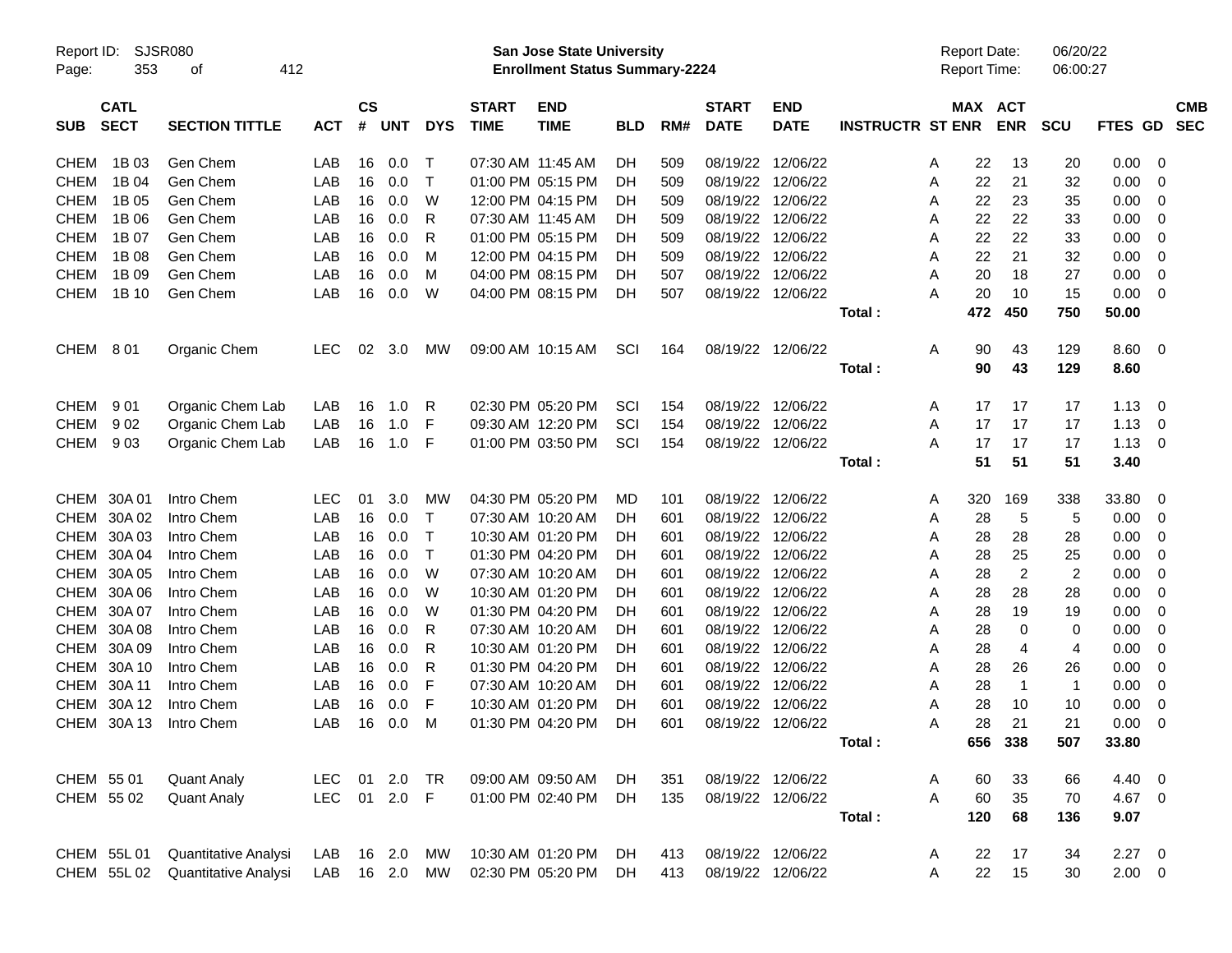| Page: | Report ID: SJSR080<br>354  | 412<br>οf                                                                                                                                                         |                                        |                            |                                 |                                         |                             | San Jose State University<br><b>Enrollment Status Summary-2224</b>                                    |                                 |                                 |                                                                            |                                  |                             | Report Date:<br><b>Report Time:</b>                       |                                  | 06/20/22<br>06:00:27              |                                               |                                                                                                                   |            |
|-------|----------------------------|-------------------------------------------------------------------------------------------------------------------------------------------------------------------|----------------------------------------|----------------------------|---------------------------------|-----------------------------------------|-----------------------------|-------------------------------------------------------------------------------------------------------|---------------------------------|---------------------------------|----------------------------------------------------------------------------|----------------------------------|-----------------------------|-----------------------------------------------------------|----------------------------------|-----------------------------------|-----------------------------------------------|-------------------------------------------------------------------------------------------------------------------|------------|
| SUB   | <b>CATL</b><br><b>SECT</b> | <b>SECTION TITTLE</b>                                                                                                                                             | <b>ACT</b>                             | $\mathsf{cs}$<br>#         | <b>UNT</b>                      | <b>DYS</b>                              | <b>START</b><br><b>TIME</b> | <b>END</b><br><b>TIME</b>                                                                             | <b>BLD</b>                      | RM#                             | <b>START</b><br><b>DATE</b>                                                | <b>END</b><br><b>DATE</b>        | <b>INSTRUCTR ST ENR ENR</b> | MAX ACT                                                   |                                  | <b>SCU</b>                        | FTES GD SEC                                   |                                                                                                                   | <b>CMB</b> |
|       | CHEM 55L03                 | Quantitative Analysi                                                                                                                                              | LAB                                    |                            | 16 2.0                          | TR                                      |                             | 10:30 AM 01:20 PM                                                                                     | DH                              | 413                             | 08/19/22 12/06/22                                                          |                                  | Total:                      | A<br>22<br>66                                             | 22<br>54                         | 44<br>108                         | 2.93<br>7.20                                  | $\overline{0}$                                                                                                    |            |
|       |                            | CHEM 100W 01 Writing Wkshp Chem SEM<br>CHEM 100W 02 Writing Wkshp Chem SEM 05 3.0                                                                                 |                                        | 05                         | 3.0                             | -F<br>TR                                |                             | 10:00 AM 12:30 PM<br>08:00 AM 09:15 AM                                                                | ΟN<br>DH                        | <b>LINE</b><br>503              | 08/19/22 12/06/22<br>08/19/22 12/06/22                                     |                                  | Total:                      | 23<br>A<br>23<br>Α<br>46                                  | 20<br>5<br>25                    | 60<br>15<br>75                    | 4.00<br>$1.00 \t 0$<br>5.00                   | $\overline{\mathbf{0}}$                                                                                           |            |
|       | CHEM 101 01<br>CHEM 101 02 | Chem and Computer<br>Chem and Computer                                                                                                                            | SEM<br>ACT 07 0.0                      | 04                         | 3.0                             | TR<br><b>TR</b>                         |                             | 10:30 AM 11:20 AM<br>09:30 AM 10:20 AM                                                                | ON<br><b>ON</b>                 | <b>LINE</b><br>LINE             | 08/19/22 12/06/22<br>08/19/22 12/06/22                                     |                                  | Total:                      | A<br>24<br>24<br>Α<br>48                                  | 19<br>19<br>38                   | 38<br>19<br>57                    | 3.85<br>$0.00$ 1<br>3.85                      | $\overline{\phantom{0}}$ 1                                                                                        |            |
|       | CHEM 112A 01               | Organic Chem<br>CHEM 112A 02 Organic Chem                                                                                                                         | <b>LEC</b><br><b>LEC</b>               | 02<br>02                   | 3.0<br>3.0                      | <b>TR</b><br>MW                         |                             | 09:00 AM 10:15 AM<br>12:00 PM 01:15 PM                                                                | SCI<br>SCI                      | 142<br>164                      | 08/19/22<br>08/19/22 12/06/22                                              | 12/06/22                         | Total:                      | 100<br>A<br>60<br>Α<br>160                                | 100<br>32<br>132                 | 300<br>96<br>396                  | 20.00<br>6.40<br>26.40                        | $\overline{\mathbf{0}}$<br>$\overline{\mathbf{0}}$                                                                |            |
|       |                            | CHEM 112B 01 Organic Chem                                                                                                                                         | <b>LEC</b>                             | 02                         | 3.0                             | TR                                      |                             | 09:00 AM 10:15 AM                                                                                     | MD                              | 101                             | 08/19/22 12/06/22                                                          |                                  | Total:                      | A<br>115<br>115                                           | 100<br>100                       | 300<br>300                        | $20.00 \t 0$<br>20.00                         |                                                                                                                   |            |
|       |                            | CHEM 113A 01 Organic Chem Lab<br>CHEM 113A 02 Organic Chem Lab<br>CHEM 113A 03 Organic Chem Lab<br>CHEM 113A 04 Organic Chem Lab<br>CHEM 113A 05 Organic Chem Lab | LAB<br>LAB<br>LAB<br>LAB<br>LAB        | 16<br>16<br>16<br>16<br>16 | 2.0<br>2.0<br>2.0<br>2.0<br>2.0 | MW<br>MW<br><b>TR</b><br><b>TR</b><br>E |                             | 10:30 AM 01:20 PM<br>02:30 PM 05:20 PM<br>10:30 AM 01:20 PM<br>02:30 PM 05:20 PM<br>09:00 AM 02:40 PM | SCI<br>SCI<br>SCI<br>SCI<br>SCI | 154<br>154<br>154<br>139<br>139 | 08/19/22<br>08/19/22<br>08/19/22 12/06/22<br>08/19/22<br>08/19/22 12/06/22 | 12/06/22<br>12/06/22<br>12/06/22 | Total:                      | 15<br>A<br>15<br>A<br>15<br>A<br>Α<br>15<br>15<br>Α<br>75 | 15<br>15<br>16<br>15<br>15<br>76 | 30<br>30<br>32<br>30<br>30<br>152 | 2.00<br>2.00<br>2.13<br>2.00<br>2.00<br>10.13 | $\overline{\mathbf{0}}$<br>$\overline{\mathbf{0}}$<br>$\overline{0}$<br>$\overline{0}$<br>$\overline{\mathbf{0}}$ |            |
|       |                            | CHEM 113B 01 Organic Chem Lab<br>CHEM 113B 02 Organic Chem Lab<br>CHEM 113B 03 Organic Chem Lab<br>CHEM 113B 04 Organic Chem Lab                                  | <b>SEM</b><br>LAB<br><b>SEM</b><br>LAB | 05<br>16<br>05<br>16       | 3.0<br>0.0<br>3.0<br>0.0        | W<br>МW<br>R<br><b>TR</b>               |                             | 01:30 PM 02:20 PM<br>10:30 AM 01:20 PM<br>01:30 PM 02:20 PM<br>10:30 AM 01:20 PM                      | SCI<br>SCI<br>SCI<br>SCI        | 139<br>139<br>139<br>139        | 08/19/22<br>08/19/22<br>08/19/22 12/06/22<br>08/19/22 12/06/22             | 12/06/22<br>12/06/22             | Total:                      | A<br>1<br>A<br>$\mathbf{1}$<br>Α<br>A<br>1<br>4           | 4<br>4<br>6<br>6<br>20           | 4<br>8<br>6<br>12<br>30           | 0.80<br>0.00<br>1.20<br>0.00<br>2.00          | $\overline{\mathbf{0}}$<br>$\overline{\mathbf{0}}$<br>0<br>$\overline{0}$                                         |            |
|       |                            | CHEM 114 01 Adv Org Chem Lab SEM 05 3.0 W 01:30 PM 02:20 PM SCI 139<br>CHEM 114 02 Adv Org Chem Lab LAB 16 0.0 MW 02:30 PM 05:20 PM SCI 139                       |                                        |                            |                                 |                                         |                             |                                                                                                       |                                 |                                 | 08/19/22 12/06/22<br>08/19/22 12/06/22                                     |                                  | Total:                      | $\overline{5}$<br>$\mathsf{A}$<br>5<br>A<br>10            | 5<br>5<br>10                     | 5<br>10<br>15                     | $1.00 \t 0$<br>$0.00 \quad 0$<br>1.00         |                                                                                                                   |            |
|       |                            | CHEM 120S 80 Chem Safety                                                                                                                                          | LEC 02 1.0 TBA                         |                            |                                 |                                         |                             |                                                                                                       | ON.                             |                                 | LINE 08/19/22 12/06/22                                                     |                                  | Total:                      | A                                                         | 225 103<br>225 103               | 103<br>103                        | 6.87 0<br>6.87                                |                                                                                                                   |            |
|       | CHEM 130A 01 Biochem       |                                                                                                                                                                   |                                        |                            |                                 |                                         |                             | LEC 04 4.0 MW 10:00 AM 11:40 AM DH 135 08/19/22 12/06/22                                              |                                 |                                 |                                                                            |                                  |                             | A                                                         | 75 49                            | 196                               | 13.07 0                                       |                                                                                                                   |            |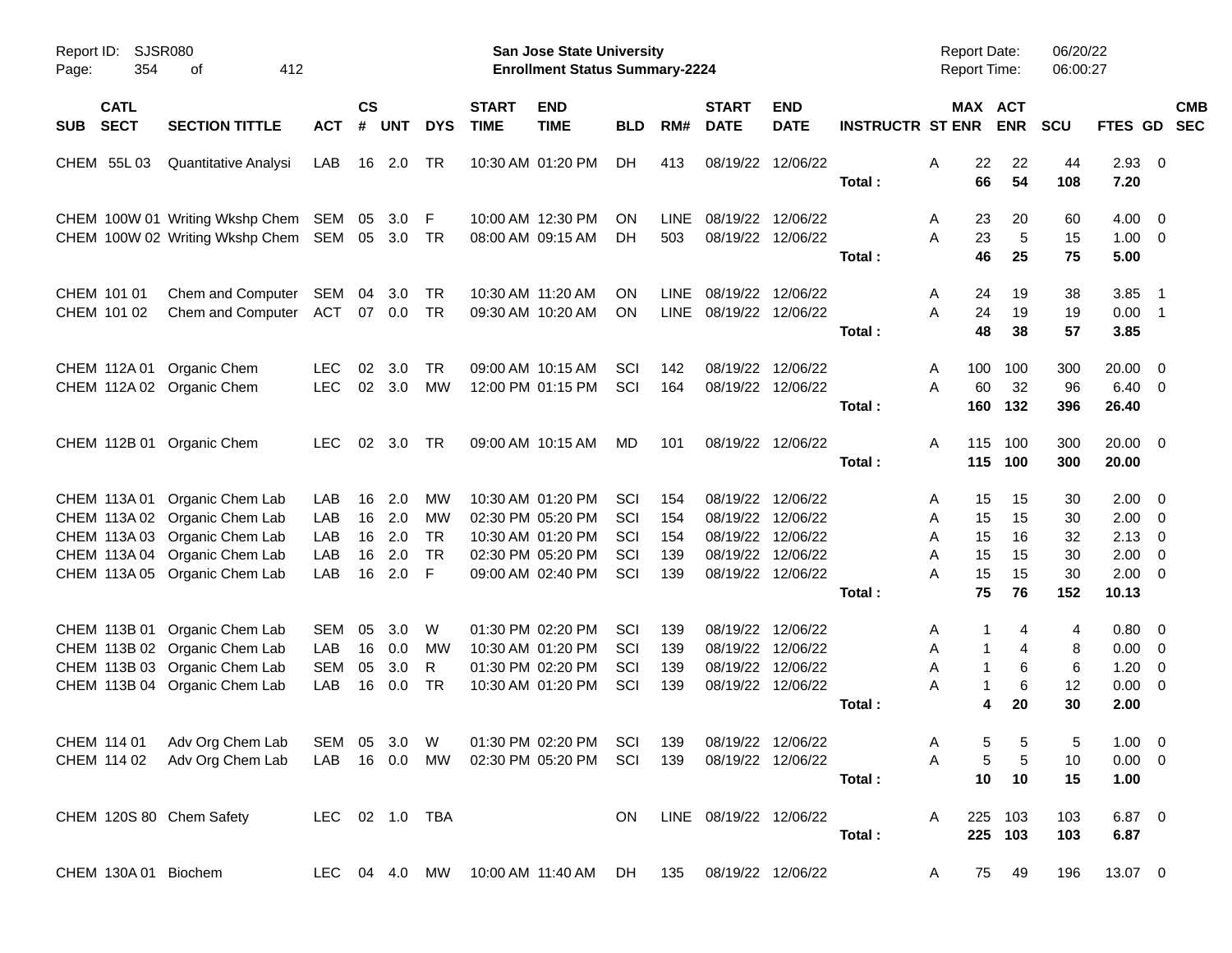| Report ID:<br>355<br>Page:               | <b>SJSR080</b><br>412<br>οf                                |               |                    |            |            |                             | <b>San Jose State University</b><br><b>Enrollment Status Summary-2224</b> |            |     |                             |                           |                         | <b>Report Date:</b><br>Report Time: |                    | 06/20/22<br>06:00:27 |                     |                          |            |
|------------------------------------------|------------------------------------------------------------|---------------|--------------------|------------|------------|-----------------------------|---------------------------------------------------------------------------|------------|-----|-----------------------------|---------------------------|-------------------------|-------------------------------------|--------------------|----------------------|---------------------|--------------------------|------------|
| <b>CATL</b><br><b>SECT</b><br><b>SUB</b> | <b>SECTION TITTLE</b>                                      | <b>ACT</b>    | $\mathsf{cs}$<br># | <b>UNT</b> | <b>DYS</b> | <b>START</b><br><b>TIME</b> | <b>END</b><br><b>TIME</b>                                                 | <b>BLD</b> | RM# | <b>START</b><br><b>DATE</b> | <b>END</b><br><b>DATE</b> | <b>INSTRUCTR ST ENR</b> | MAX ACT                             | <b>ENR</b>         | <b>SCU</b>           | FTES GD SEC         |                          | <b>CMB</b> |
|                                          |                                                            |               |                    |            |            |                             |                                                                           |            |     |                             |                           | Total:                  | 75                                  | 49                 | 196                  | 13.07               |                          |            |
| CHEM 130C 01 Biochemistry                |                                                            | <b>LEC</b>    |                    | 3.0        |            |                             |                                                                           |            |     |                             |                           |                         | X<br>0                              | 0                  | 0                    | 0.00                | $\overline{\phantom{0}}$ |            |
| CHEM 130C 02 Biochemistry                |                                                            | <b>LEC</b>    | 02                 | 3.0        | <b>TR</b>  |                             | 09:00 AM 10:15 AM                                                         | DMH 227    |     |                             | 08/19/22 12/06/22         |                         | А<br>65                             | 33                 | 99                   | $6.60 \quad 0$      |                          |            |
|                                          |                                                            |               |                    |            |            |                             |                                                                           |            |     |                             |                           | Total:                  | 65                                  | 33                 | 99                   | 6.60                |                          |            |
| CHEM 131A 01 Biochem Lab                 |                                                            | LAB           | 16                 | 2.0        | <b>TR</b>  |                             | 03:00 PM 05:50 PM                                                         | DH         | 609 |                             | 08/19/22 12/06/22         |                         | A<br>-1                             | 10                 | 20                   | 1.33                | $\overline{\mathbf{0}}$  |            |
| CHEM 131A 02 Biochem Lab                 |                                                            | LAB           | 16                 | 2.0        | <b>TR</b>  |                             | 09:00 AM 11:50 AM                                                         | DH         | 609 | 08/19/22 12/06/22           |                           |                         | Α<br>1                              | $\overline{1}$     | $\overline{2}$       | $0.13 \ 0$          |                          |            |
|                                          |                                                            |               |                    |            |            |                             |                                                                           |            |     |                             |                           | Total:                  |                                     | $\mathbf{2}$<br>11 | 22                   | 1.47                |                          |            |
|                                          | CHEM 131B 01 Biochemistry Lab II                           | SEM           | 05                 | 3.0        | F          |                             | 01:30 PM 02:20 PM                                                         | DH         | 609 |                             | 08/19/22 12/06/22         |                         | A<br>-1                             | 18                 | 18                   | 3.60                | $\overline{\phantom{0}}$ |            |
|                                          | CHEM 131B 02 Biochemistry Lab II                           | LAB           | 16                 | 0.0        | WF         |                             | 02:30 PM 05:20 PM                                                         | DH         | 609 | 08/19/22 12/06/22           |                           |                         | Α<br>$\mathbf{1}$                   | 18                 | 36                   | $0.00 \t 0$         |                          |            |
|                                          |                                                            |               |                    |            |            |                             |                                                                           |            |     |                             |                           | Total:                  | $\mathbf{2}$                        | 36                 | 54                   | 3.60                |                          |            |
| CHEM 132 01                              | Intro Biochem                                              | LEC.          | 02                 | 4.0        | МW         |                             | 07:30 AM 09:10 AM                                                         | SН         | 100 | 08/19/22 12/06/22           |                           |                         | 115<br>Α                            | 87                 | 348                  | 23.53 5             |                          |            |
|                                          |                                                            |               |                    |            |            |                             |                                                                           |            |     |                             |                           | Total:                  | 115                                 | 87                 | 348                  | 23.53               |                          |            |
| CHEM 132L 01                             | Intro Biochem Lab                                          | LAB           | 16                 | 1.0        | - F        |                             | 09:00 AM 11:50 AM                                                         | DH         | 611 | 08/19/22 12/06/22           |                           |                         | Α<br>20                             | 19                 | 19                   | 1.376               |                          |            |
|                                          |                                                            |               |                    |            |            |                             |                                                                           |            |     |                             |                           | Total:                  | 20                                  | 19                 | 19                   | 1.37                |                          |            |
|                                          |                                                            | LEC.          |                    | 02 4.0     | МW         |                             | 04:30 PM 06:10 PM                                                         | SCI        | 164 | 08/19/22 12/06/22           |                           |                         | A<br>110                            | 82                 | 328                  |                     |                          |            |
| CHEM 135 01                              | Gen Biochemistry                                           |               |                    |            |            |                             |                                                                           |            |     |                             |                           | Total:                  | 110                                 | 82                 | 328                  | 22.00 2<br>22.00    |                          |            |
|                                          |                                                            |               |                    |            |            |                             |                                                                           |            |     |                             |                           |                         |                                     |                    |                      |                     |                          |            |
| CHEM 145 01                              | Inorganic Chem                                             | LEC.          |                    | 04 3.0     |            | MWF 09:00 AM 09:50 AM       |                                                                           | DH         | 351 | 08/19/22 12/06/22           |                           | Total:                  | Α<br>45<br>45                       | 40<br>40           | 120<br>120           | $8.00 \t 0$<br>8.00 |                          |            |
|                                          |                                                            |               |                    |            |            |                             |                                                                           |            |     |                             |                           |                         |                                     |                    |                      |                     |                          |            |
| CHEM 155 01                              | <b>Instrumentl Analysis</b>                                | SEM           | 04                 | 4.0        | МW         |                             | 06:00 PM 07:15 PM                                                         | DH         | 351 | 08/19/22 12/06/22           |                           |                         | 24<br>A                             | 6                  | 18                   | 1.60                | - 0                      |            |
| CHEM 155 02                              | <b>Instrumentl Analysis</b>                                | LAB           | 16                 | 0.0        | $\top$     |                             | 09:00 AM 11:50 AM                                                         | <b>DH</b>  | 010 | 08/19/22 12/06/22           |                           |                         | 12<br>Α                             | 6                  | 6                    | 0.00                | $\overline{\mathbf{0}}$  |            |
| CHEM 155 03                              | <b>Instrumentl Analysis</b><br><b>Instrumentl Analysis</b> | LAB<br>LAB    |                    | 0.0        | W          |                             |                                                                           |            | 010 | 08/19/22 12/06/22           |                           |                         | X<br>0<br>Α<br>12                   | 0                  | 0                    | 0.00                | $\overline{0}$           |            |
| CHEM 155 04                              |                                                            |               | 16                 | 0.0        |            |                             | 09:00 AM 11:50 AM                                                         | DH         |     |                             |                           | Total:                  | 48                                  | 0<br>12            | 0<br>24              | 0.00<br>1.60        | $\overline{\mathbf{0}}$  |            |
|                                          |                                                            |               |                    |            |            |                             |                                                                           |            |     |                             |                           |                         |                                     |                    |                      |                     |                          |            |
|                                          | CHEM 159 01 Adv Analyt Chem                                | SEM 04 1.0 F  |                    |            |            |                             | 10:00 AM 10:50 AM DH                                                      |            | 515 | 08/19/22 12/06/22           |                           |                         | A<br>24                             |                    | 1                    | $0.07 \quad 0$      |                          |            |
|                                          |                                                            |               |                    |            |            |                             |                                                                           |            |     |                             |                           | Total:                  | 24                                  | $\overline{1}$     | $\mathbf{1}$         | 0.07                |                          |            |
| CHEM 160 01 Phys Chem                    |                                                            | SEM 04 4.0 TR |                    |            |            |                             | 12:00 PM 01:15 PM DH                                                      |            | 250 | 08/19/22 12/06/22           |                           |                         | Α<br>50                             | 22                 | 88                   | 5.87 0              |                          |            |
|                                          |                                                            |               |                    |            |            |                             |                                                                           |            |     |                             |                           | Total:                  | 50                                  | 22                 | 88                   | 5.87                |                          |            |
| CHEM 161A 01 Phys Chem                   |                                                            | SEM 04 3.0 TR |                    |            |            |                             | 12:00 PM 01:15 PM DH                                                      |            | 415 | 08/19/22 12/06/22           |                           |                         | 48<br>A                             | 32                 | 96                   | 6.40 0              |                          |            |
|                                          |                                                            |               |                    |            |            |                             |                                                                           |            |     |                             |                           |                         |                                     |                    |                      |                     |                          |            |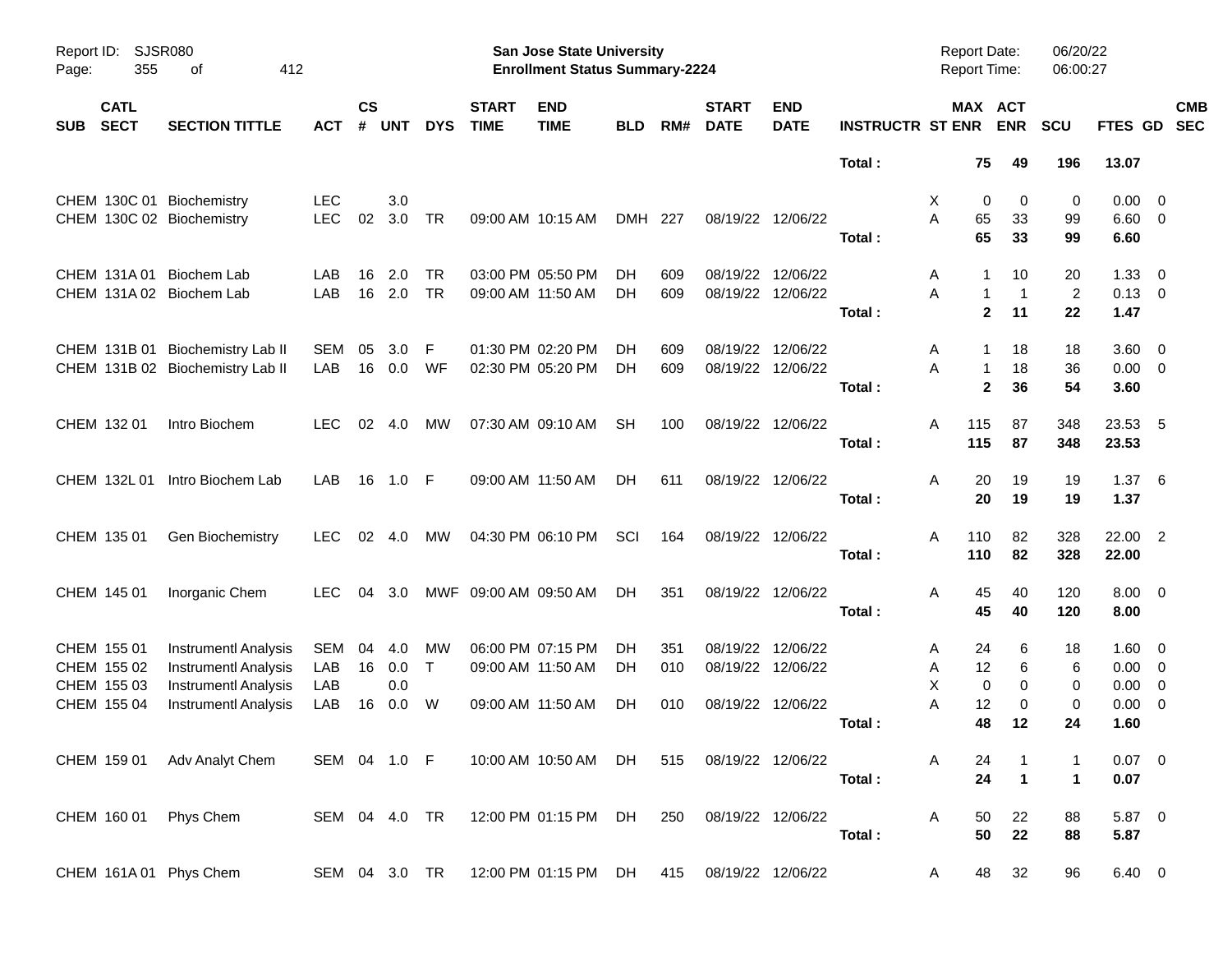| Report ID:<br>356<br>Page:               | SJSR080<br>412<br>οf       |            |                    |            |            | San Jose State University<br><b>Enrollment Status Summary-2224</b> |            |     |                             |                            |                                 | <b>Report Date:</b><br><b>Report Time:</b> |        |                       | 06/20/22<br>06:00:27 |                    |                          |            |
|------------------------------------------|----------------------------|------------|--------------------|------------|------------|--------------------------------------------------------------------|------------|-----|-----------------------------|----------------------------|---------------------------------|--------------------------------------------|--------|-----------------------|----------------------|--------------------|--------------------------|------------|
| <b>CATL</b><br><b>SECT</b><br><b>SUB</b> | <b>SECTION TITTLE</b>      | <b>ACT</b> | $\mathsf{cs}$<br># | <b>UNT</b> | <b>DYS</b> | <b>END</b><br><b>START</b><br><b>TIME</b><br><b>TIME</b>           | <b>BLD</b> | RM# | <b>START</b><br><b>DATE</b> | <b>END</b><br><b>DATE</b>  | <b>INSTRUCTR ST ENR</b>         |                                            |        | MAX ACT<br><b>ENR</b> | <b>SCU</b>           | FTES GD SEC        |                          | <b>CMB</b> |
|                                          |                            |            |                    |            |            |                                                                    |            |     |                             |                            | Total:                          |                                            | 48     | 32                    | 96                   | 6.40               |                          |            |
|                                          | CHEM 162L 01 Phys Chem Lab | LAB        |                    | 16 2.0     | TR         | 02:30 PM 05:20 PM                                                  | DH.        | 010 | 08/19/22 12/06/22           |                            | Total:                          | A                                          | 6<br>6 | 6<br>6                | 12<br>12             | $0.80 \ 0$<br>0.80 |                          |            |
| CHEM 180 01                              | <b>Indiv Studies</b>       | <b>SUP</b> | 36                 | 1.0        | <b>TBA</b> |                                                                    |            |     |                             | 08/19/22 12/06/22 N Wang   |                                 | A                                          | 12     | -1                    | 0                    | 0.07               | $\overline{\phantom{0}}$ |            |
| CHEM 180 02                              | <b>Indiv Studies</b>       | <b>SUP</b> | 36                 | 4.0        | <b>TBA</b> |                                                                    |            |     | 08/19/22 12/06/22           |                            |                                 | A                                          | 10     | 0                     | 0                    | $0.00 \t 0$        |                          |            |
| CHEM 180 03                              | <b>Indiv Studies</b>       | <b>SUP</b> | 36                 | 1.0        | <b>TBA</b> |                                                                    |            |     |                             |                            | 08/19/22 12/06/22 A Van WyngarA |                                            | 20     | 0                     | 0                    | $0.00 \t 0$        |                          |            |
| CHEM 180 04                              | <b>Indiv Studies</b>       | <b>SUP</b> | 36                 | 1.0        | <b>TBA</b> |                                                                    |            |     |                             | 08/19/22 12/06/22 R Okuda  |                                 | A                                          | 15     | 0                     | 0                    | $0.00 \t 0$        |                          |            |
| CHEM 180 05                              | <b>Indiv Studies</b>       | <b>SUP</b> | 36                 | 1.0        | <b>TBA</b> |                                                                    |            |     |                             |                            | 08/19/22 12/06/22 G Grazioli    | A                                          | 20     | 0                     | 0                    | 0.00               | $\overline{\phantom{0}}$ |            |
| CHEM 180 06                              | <b>Indiv Studies</b>       | <b>SUP</b> | 36                 | 1.0        | <b>TBA</b> |                                                                    |            |     |                             | 08/19/22 12/06/22 R Kelly  |                                 | A                                          | 10     | 0                     | 0                    | $0.00 \t 0$        |                          |            |
| CHEM 180 07                              | <b>Indiv Studies</b>       | <b>SUP</b> | 36                 | 1.0        | <b>TBA</b> |                                                                    |            |     |                             | 08/19/22 12/06/22 N Esker  |                                 | A                                          | 15     | 0                     | 0                    | 0.00               | $\overline{\phantom{0}}$ |            |
| CHEM 180 08                              | <b>Indiv Studies</b>       | <b>SUP</b> | 36                 | 1.0        | <b>TBA</b> |                                                                    |            |     |                             |                            | 08/19/22 12/06/22 L Miller Con  | A                                          | 12     | 0                     | 0                    | 0.00               | $\overline{\phantom{0}}$ |            |
| CHEM 180 09                              | <b>Indiv Studies</b>       | <b>SUP</b> | 36                 | 1.0        | <b>TBA</b> |                                                                    |            |     |                             |                            | 08/19/22 12/06/22 M Radlauer    | A                                          | 15     | 0                     | 0                    | $0.00 \t 0$        |                          |            |
| CHEM 180 10                              | <b>Indiv Studies</b>       | <b>SUP</b> | 36                 | 1.0        | <b>TBA</b> |                                                                    |            |     |                             | 08/19/22 12/06/22 D Eggers |                                 | Α                                          | 10     | 0                     | 0                    | 0.00               | $\overline{\phantom{0}}$ |            |
| CHEM 180 11                              | <b>Indiv Studies</b>       | <b>SUP</b> | 36                 | 2.0        | <b>TBA</b> |                                                                    |            |     |                             | 08/19/22 12/06/22 N Wang   |                                 | A                                          | 10     | 0                     | 0                    | $0.00 \t 0$        |                          |            |
| CHEM 180 12                              | <b>Indiv Studies</b>       | <b>SUP</b> | 36                 | 1.0        | <b>TBA</b> |                                                                    |            |     |                             | 08/19/22 12/06/22 P Dirlam |                                 | A                                          | 12     | 0                     | 0                    | 0.00               | $\overline{\phantom{0}}$ |            |
| CHEM 180 13                              | <b>Indiv Studies</b>       | <b>SUP</b> | 36                 | 1.0        | <b>TBA</b> |                                                                    |            |     |                             |                            | 08/19/22 12/06/22 A Rascon      | A                                          | 15     | -1                    | 0                    | 0.07               | $\overline{\phantom{0}}$ |            |
| CHEM 180 14                              | <b>Indiv Studies</b>       | <b>SUP</b> | 36                 | 1.0        | <b>TBA</b> |                                                                    |            |     |                             | 08/19/22 12/06/22 B Lustig |                                 | A                                          | 10     | 0                     | 0                    | 0.00               | $\overline{\phantom{0}}$ |            |
| CHEM 180 15                              | <b>Indiv Studies</b>       | <b>SUP</b> | 36                 | 1.0        | <b>TBA</b> |                                                                    |            |     |                             | 08/19/22 12/06/22 G Muller |                                 | A                                          | 12     | 0                     | 0                    | 0.00               | $\overline{\phantom{0}}$ |            |
| CHEM 180 16                              | <b>Indiv Studies</b>       | <b>SUP</b> | 36                 | 2.0        | <b>TBA</b> |                                                                    |            |     |                             | 08/19/22 12/06/22 P Dirlam |                                 | A                                          | 3      | 0                     | 0                    | 0.00               | $\overline{\phantom{0}}$ |            |
| CHEM 180 18                              | <b>Indiv Studies</b>       | <b>SUP</b> | 36                 | 3.0        | <b>TBA</b> |                                                                    |            |     | 08/19/22 12/06/22           |                            |                                 | A                                          | 5      | 0                     | 0                    | 0.00               | $\overline{\phantom{0}}$ |            |
| CHEM 180 19                              | <b>Indiv Studies</b>       | <b>SUP</b> | 36                 | 1.0        | <b>TBA</b> |                                                                    |            |     | 08/19/22 12/06/22           |                            |                                 | A                                          | 20     | 0                     | 0                    | 0.00               | $\overline{\phantom{0}}$ |            |
| CHEM 180 20                              | <b>Indiv Studies</b>       | <b>SUP</b> | 36                 | 2.0        | <b>TBA</b> |                                                                    |            |     | 08/19/22 12/06/22           |                            |                                 | A                                          | 3      | 0                     | 0                    | 0.00               | $\overline{\phantom{0}}$ |            |
| CHEM 180 21                              | <b>Indiv Studies</b>       | <b>SUP</b> | 36                 | 1.0        | <b>TBA</b> |                                                                    |            |     | 08/19/22 12/06/22           |                            |                                 | A                                          | 5      | 0                     | 0                    | 0.00               | $\overline{\phantom{0}}$ |            |
| CHEM 180 22                              | <b>Indiv Studies</b>       | <b>SUP</b> | 36                 | 1.0        | <b>TBA</b> |                                                                    |            |     | 08/19/22 12/06/22           |                            |                                 | A                                          | 12     | 0                     | 0                    | 0.00               | $\overline{\phantom{0}}$ |            |
| CHEM 180 23                              | <b>Indiv Studies</b>       | <b>SUP</b> | 36                 | 1.0        | <b>TBA</b> |                                                                    |            |     | 08/19/22 12/06/22           |                            |                                 | A                                          | 20     | 0                     | 0                    | 0.00               | $\overline{\phantom{0}}$ |            |
| CHEM 180 24                              | <b>Indiv Studies</b>       | <b>SUP</b> | 36                 | 1.0        | <b>TBA</b> |                                                                    |            |     | 08/19/22 12/06/22           |                            |                                 | A                                          | 20     | 0                     | 0                    | 0.00               | $\overline{\mathbf{0}}$  |            |
| CHEM 180 25                              | <b>Indiv Studies</b>       | <b>SUP</b> | 36                 | 1.0        | <b>TBA</b> |                                                                    | <b>ON</b>  |     | LINE 08/19/22 12/06/22      |                            |                                 | A                                          | 15     | 0                     | 0                    | 0.00               | $\overline{\mathbf{0}}$  |            |
| CHEM 180 26                              | <b>Indiv Studies</b>       | <b>SUP</b> | 36                 | 1.5        | <b>TBA</b> |                                                                    |            |     | 08/19/22 12/06/22           |                            |                                 | Α                                          | 5      | 0                     | 0                    | 0.00               | $\overline{\mathbf{0}}$  |            |
|                                          |                            |            |                    |            |            |                                                                    |            |     |                             |                            | Total :                         |                                            | 306    | $\mathbf{2}$          | 0                    | 0.13               |                          |            |
| CHEM 184 01                              | Directed Reading           | <b>SUP</b> |                    | 36 1.0     | TBA        |                                                                    |            |     |                             | 08/19/22 12/06/22 G Muller |                                 | A                                          | 10     | 0                     | 0                    | $0.00 \t 0$        |                          |            |
| CHEM 184 02                              | Directed Reading           | <b>SUP</b> |                    | 36 1.0     | <b>TBA</b> |                                                                    |            |     | 08/19/22 12/06/22           |                            |                                 | A                                          | 16     | $\pmb{0}$             | 0                    | $0.00 \t 0$        |                          |            |
|                                          |                            |            |                    |            |            |                                                                    |            |     |                             |                            | Total:                          |                                            | 26     | $\pmb{0}$             | 0                    | 0.00               |                          |            |
| CHEM 191 01                              | <b>Undergrad Seminar</b>   | SEM 05 0.5 |                    |            | $\top$     | 04:30 PM 05:45 PM                                                  | DH         | 250 | 08/19/22 12/06/22           |                            |                                 | Α                                          | 20     |                       | $\mathbf 1$          | $0.03 \ 0$         |                          |            |
| CHEM 191 02                              | <b>Undergrad Seminar</b>   | SEM 05 0.5 |                    |            | $\top$     | 03:30 PM 04:45 PM                                                  | SCI        | 164 | 08/19/22 12/06/22           |                            |                                 | Α                                          | $20\,$ | $\pmb{0}$             | 0                    | $0.00 \t 0$        |                          |            |
|                                          |                            |            |                    |            |            |                                                                    |            |     |                             |                            | Total:                          |                                            | 40     |                       | 1                    | 0.03               |                          |            |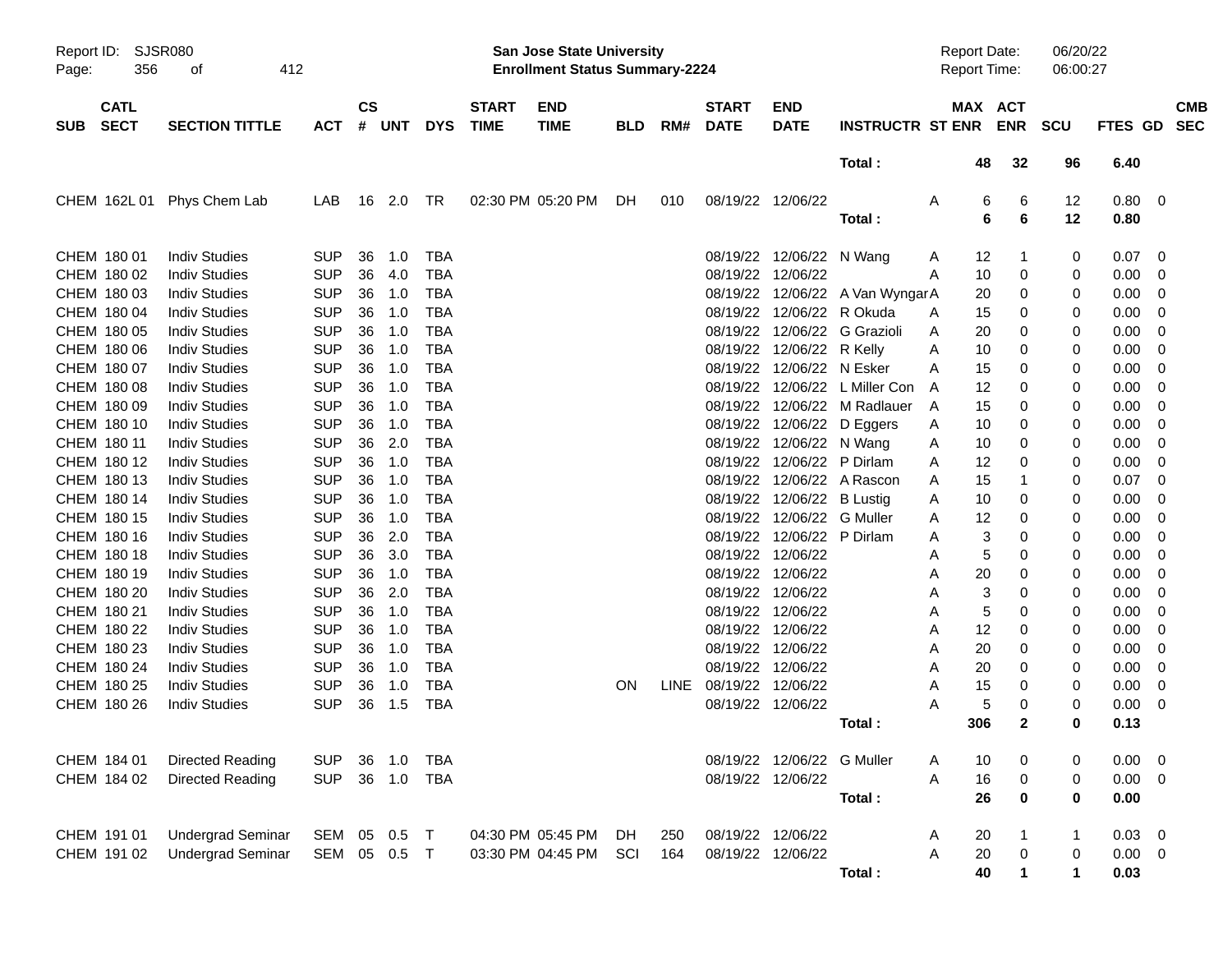| Report ID:<br>357<br>Page:                | SJSR080<br>412<br>οf                                                    |                                            |                |                            |                                        |                             | San Jose State University<br><b>Enrollment Status Summary-2224</b> |            |     |                             |                                                                               |                                                                    | <b>Report Date:</b><br><b>Report Time:</b> |                                         | 06/20/22<br>06:00:27 |                                           |                           |
|-------------------------------------------|-------------------------------------------------------------------------|--------------------------------------------|----------------|----------------------------|----------------------------------------|-----------------------------|--------------------------------------------------------------------|------------|-----|-----------------------------|-------------------------------------------------------------------------------|--------------------------------------------------------------------|--------------------------------------------|-----------------------------------------|----------------------|-------------------------------------------|---------------------------|
| <b>CATL</b><br><b>SECT</b><br><b>SUB</b>  | <b>SECTION TITTLE</b>                                                   | ACT                                        | <b>CS</b><br># | <b>UNT</b>                 | <b>DYS</b>                             | <b>START</b><br><b>TIME</b> | <b>END</b><br><b>TIME</b>                                          | <b>BLD</b> | RM# | <b>START</b><br><b>DATE</b> | <b>END</b><br><b>DATE</b>                                                     | <b>INSTRUCTR ST ENR</b>                                            |                                            | MAX ACT<br><b>ENR</b>                   | <b>SCU</b>           |                                           | <b>CMB</b><br>FTES GD SEC |
| CHEM 234 01                               | Enzymology                                                              | SEM 05 3.0                                 |                |                            | MW                                     |                             | 03:30 PM 04:45 PM                                                  | SH         | 348 |                             | 08/19/22 12/06/22                                                             | Total:                                                             | A<br>20<br>20                              | -1<br>$\mathbf 1$                       | 3<br>3               | $0.25$ 1<br>0.25                          |                           |
| CHEM 250 01                               | <b>Topics Analyt Chem</b>                                               | SEM                                        |                | 3.0                        |                                        |                             |                                                                    |            |     |                             |                                                                               | Total:                                                             | Χ                                          | 0<br>0<br>$\bf{0}$<br>0                 | 0<br>0               | $0.00 \t 0$<br>0.00                       |                           |
| CHEM 270 01<br>CHEM 270 02                | <b>Advanced Chemistry</b><br><b>Advanced Chemistry</b>                  | SEM<br>SEM                                 | 05             | 3.0<br>2.0                 | - W                                    |                             | 05:00 PM 06:40 PM                                                  | DH.        | 243 |                             | 08/19/22 12/06/22                                                             | Total:                                                             | X<br>A<br>20<br>20                         | 0<br>0<br>0<br>$\bf{0}$                 | 0<br>0<br>0          | $0.00 \t 0$<br>$0.00 \t 0$<br>0.00        |                           |
| CHEM 285 01<br>CHEM 285 02                | Seminar<br>Seminar                                                      | SEM<br>SEM                                 | 05             | 0.5<br>0.5                 | $\top$                                 |                             | 03:30 PM 04:45 PM                                                  | SCI        | 164 |                             | 08/19/22 12/06/22                                                             | Total:                                                             | X<br>Α<br>60<br>60                         | 0<br>0<br>5<br>5                        | 0<br>3<br>3          | $0.00 \t 0$<br>0.21 5<br>0.21             |                           |
| CHEM 298 01<br>CHEM 298 02                | Research<br>Research                                                    | <b>SUP</b><br><b>SUP</b>                   | 25<br>25       | 1.0<br>1.0                 | TBA<br><b>TBA</b>                      |                             |                                                                    |            |     |                             | 08/19/22 12/06/22 N Wang                                                      | 08/19/22 12/06/22 A Rascon                                         | A<br>A                                     | 5<br>0<br>5<br>1                        | 0<br>0               | $0.00 \t 0$<br>0.08                       | $\overline{\phantom{1}}$  |
| CHEM 298 03<br>CHEM 298 04<br>CHEM 298 05 | Research<br>Research<br>Research                                        | <b>SUP</b><br><b>SUP</b><br><b>SUP</b>     | 25<br>25<br>25 | 1.0<br>1.0<br>1.0          | <b>TBA</b><br><b>TBA</b><br><b>TBA</b> |                             |                                                                    |            |     |                             | 08/19/22 12/06/22 B Lustig                                                    | 08/19/22 12/06/22 L Miller Con<br>08/19/22 12/06/22 A Van WyngarA  | A<br>A<br>10                               | 5<br>0<br>5<br>0<br>0                   | 0<br>0<br>0          | $0.00 \t 0$<br>0.00<br>0.00               | - 0<br>- 0                |
| CHEM 298 07<br>CHEM 298 08<br>CHEM 298 09 | Research<br>Research<br>Research                                        | <b>SUP</b><br><b>SUP</b><br><b>SUP</b>     | 25<br>25<br>25 | 6.0<br>1.0<br>1.0          | <b>TBA</b><br><b>TBA</b><br><b>TBA</b> |                             |                                                                    |            |     |                             | 08/19/22 12/06/22                                                             | 08/19/22 12/06/22 M Radlauer<br>08/19/22 12/06/22 G Grazioli       | Α<br>A<br>A<br>10                          | 5<br>0<br>5<br>0<br>0                   | 0<br>0<br>0          | 0.00<br>0.00<br>0.00                      | - 0<br>- 0<br>- 0         |
| CHEM 298 10<br>CHEM 298 11<br>CHEM 298 12 | Research<br>Research<br>Research                                        | <b>SUP</b><br><b>SUP</b><br><b>SUP</b>     | 25<br>25<br>25 | 1.0<br>1.0<br>1.0          | <b>TBA</b><br><b>TBA</b><br><b>TBA</b> |                             |                                                                    |            |     |                             | 08/19/22 12/06/22 G Muller<br>08/19/22 12/06/22<br>08/19/22 12/06/22 P Dirlam |                                                                    | A<br>A<br>A                                | 6<br>0<br>2<br>0<br>5<br>0              | 0<br>0<br>0          | 0.00<br>0.00<br>0.00                      | - 0<br>- 0<br>- 0         |
| CHEM 298 13<br>CHEM 298 15<br>CHEM 298 16 | Research<br>Research<br>Research                                        | <b>SUP</b><br><b>SUP</b><br><b>SUP</b>     | 25<br>25       | 25 2.5<br>2.0<br>2.0       | <b>TBA</b><br><b>TBA</b><br><b>TBA</b> |                             |                                                                    |            |     |                             | 08/19/22 12/06/22<br>08/19/22 12/06/22                                        | 08/19/22 12/06/22 M Radlauer                                       | A<br>A<br>A                                | 3<br>0<br>1<br>0<br>3<br>0              | 0<br>0<br>0          | 0.00<br>0.00<br>0.00                      | - 0<br>- 0<br>- 0         |
| CHEM 298 17<br>CHEM 298 18<br>CHEM 298 19 | Research<br>Research<br>Research                                        | <b>SUP</b><br><b>SUP</b><br>SUP 25 3.0 TBA | 25             | 1.0<br>25 4.0              | <b>TBA</b><br><b>TBA</b>               |                             |                                                                    |            |     |                             | 08/19/22 12/06/22<br>08/19/22 12/06/22<br>08/19/22 12/06/22 N Wang            |                                                                    | A<br>A<br>Α                                | 5<br>0<br>5<br>0<br>6<br>0              | 0<br>0<br>0          | 0.00<br>0.00<br>$0.00 \t 0$               | - 0<br>- 0                |
| CHEM 299 02                               | <b>Masters Thesis</b>                                                   | <b>SUP</b>                                 |                | 25 1.0                     | <b>TBA</b>                             |                             |                                                                    |            |     |                             |                                                                               | Total:<br>08/19/22 12/06/22 A Rascon                               | 86<br>A                                    | $\mathbf{1}$<br>5                       | 0<br>0               | 0.08<br>$0.08$ 1                          |                           |
| CHEM 299 03<br>CHEM 299 04<br>CHEM 299 05 | <b>Masters Thesis</b><br><b>Masters Thesis</b><br><b>Masters Thesis</b> | <b>SUP</b><br><b>SUP</b><br><b>SUP</b>     |                | 25 2.0<br>25 1.0<br>25 1.0 | <b>TBA</b><br><b>TBA</b><br>TBA        |                             |                                                                    |            |     |                             | 08/19/22 12/06/22                                                             | 08/19/22 12/06/22 A Van WyngarA<br>08/19/22 12/06/22 A Van WyngarA | A                                          | $\overline{c}$<br>0<br>5<br>0<br>5<br>0 | 0<br>0<br>0          | $0.00 \t 0$<br>$0.00 \t 0$<br>$0.00 \t 0$ |                           |
| CHEM 299 06                               | <b>Masters Thesis</b>                                                   | <b>SUP</b>                                 |                |                            | 25 3.0 TBA                             |                             |                                                                    | ON         |     |                             |                                                                               | LINE 08/19/22 12/06/22 G Grazioli                                  | Α                                          | 5<br>0                                  | 0                    | $0.00 \t 0$                               |                           |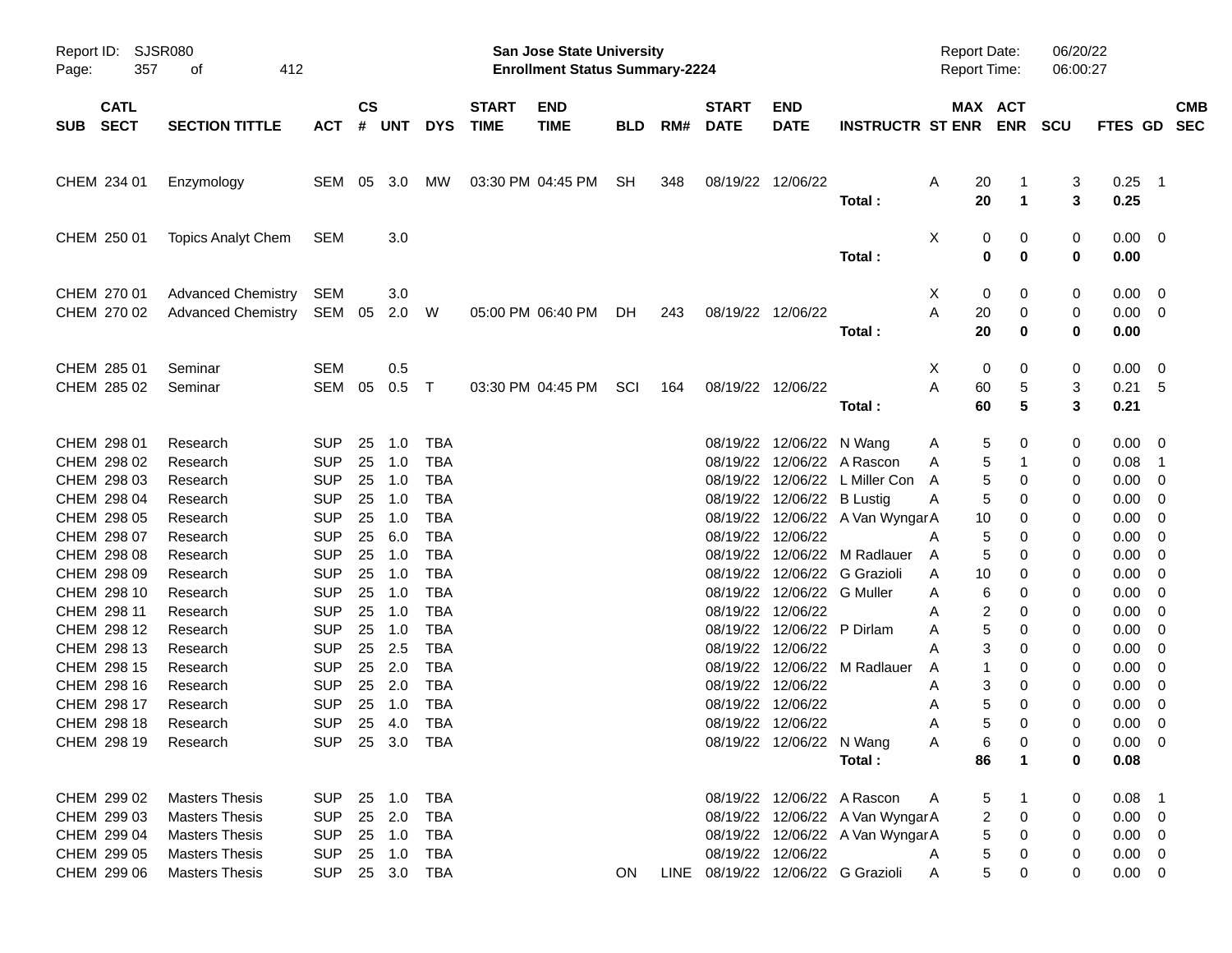| Report ID:<br>Page: | 358                        | <b>SJSR080</b><br>0f<br>412 |            |                |            |            |                             | <b>San Jose State University</b><br><b>Enrollment Status Summary-2224</b> |            |     |                             |                                                  |                                                       | <b>Report Date:</b><br><b>Report Time:</b> |                             |                          | 06/20/22<br>06:00:27      |                                    |                          |
|---------------------|----------------------------|-----------------------------|------------|----------------|------------|------------|-----------------------------|---------------------------------------------------------------------------|------------|-----|-----------------------------|--------------------------------------------------|-------------------------------------------------------|--------------------------------------------|-----------------------------|--------------------------|---------------------------|------------------------------------|--------------------------|
| <b>SUB</b>          | <b>CATL</b><br><b>SECT</b> | <b>SECTION TITTLE</b>       | <b>ACT</b> | <b>CS</b><br># | <b>UNT</b> | <b>DYS</b> | <b>START</b><br><b>TIME</b> | <b>END</b><br><b>TIME</b>                                                 | <b>BLD</b> | RM# | <b>START</b><br><b>DATE</b> | <b>END</b><br><b>DATE</b>                        | <b>INSTRUCTR ST ENR</b>                               |                                            |                             | MAX ACT<br><b>ENR</b>    | <b>SCU</b>                | <b>FTES GD</b>                     | <b>CMB</b><br><b>SEC</b> |
|                     |                            |                             |            |                |            |            |                             |                                                                           |            |     |                             |                                                  | Total:                                                |                                            | $22 \,$                     | -1                       | 0                         | 0.08                               |                          |
|                     | NUCS 121S 01               | <b>Radiation Safety</b>     | SEM        | 04             | 1.0        | -F         |                             | 11:00 AM 11:50 AM                                                         | DH         | 181 | 08/19/22                    | 12/06/22                                         |                                                       | A                                          | 12 <sup>2</sup>             | $\overline{0}$           | 0                         | 0.00                               | $0\,$ C                  |
|                     | CHEM 121S 01               | <b>Radiation Safety</b>     | <b>SEM</b> | 04             | 1.0        | E          |                             | 11:00 AM 11:50 AM                                                         | DH         | 181 | 08/19/22                    | 12/06/22                                         |                                                       | A                                          | $\Omega$                    | 11                       | 11                        | 0.73                               | $0\,$ C                  |
|                     | PHYS 121S 01               | <b>Radiation Safety</b>     | <b>SEM</b> | 04             | 1.0        | -F         |                             | 11:00 AM 11:50 AM                                                         | DH         | 181 | 08/19/22                    | 12/06/22                                         |                                                       | A                                          | $\mathbf{0}$                | $\overline{0}$           | 0                         | 0.00                               | $0\,$ C                  |
|                     |                            |                             |            |                |            |            |                             |                                                                           |            |     |                             |                                                  | Total:                                                |                                            | $12 \,$                     | 11                       | 11                        | 0.73                               |                          |
|                     | Department :               | <b>Chemistry</b>            |            |                |            |            |                             |                                                                           |            |     |                             | <b>Lower Division:</b><br><b>Upper Division:</b> | <b>Department Total:</b><br><b>Graduate Division:</b> |                                            | 5378<br>3493<br>1677<br>208 | 2669<br>1713<br>948<br>8 | 5412<br>2860<br>2547<br>6 | 361.54<br>190.40<br>170.52<br>0.62 |                          |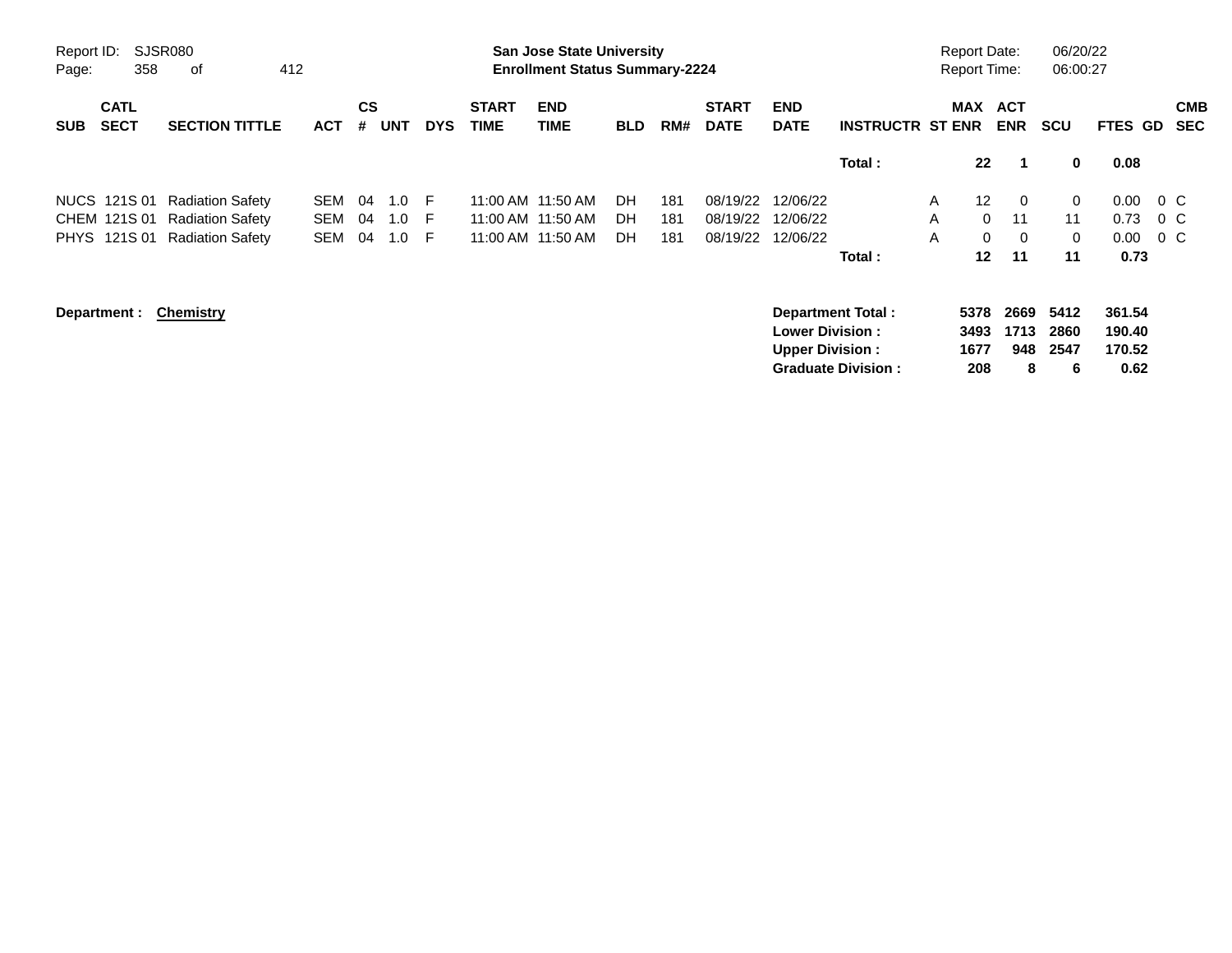| Page:      | SJSR080<br>Report ID:<br>359<br>412<br>оf<br><b>CATL</b><br><b>SECT</b><br><b>SECTION TITTLE</b> |                                                                                     |            |                    |            |            |                             | <b>San Jose State University</b><br><b>Enrollment Status Summary-2224</b> |            |      |                             |                                |                         |   | <b>Report Date:</b><br>Report Time: |                 | 06/20/22<br>06:00:27 |                    |                            |                          |
|------------|--------------------------------------------------------------------------------------------------|-------------------------------------------------------------------------------------|------------|--------------------|------------|------------|-----------------------------|---------------------------------------------------------------------------|------------|------|-----------------------------|--------------------------------|-------------------------|---|-------------------------------------|-----------------|----------------------|--------------------|----------------------------|--------------------------|
| <b>SUB</b> |                                                                                                  |                                                                                     | <b>ACT</b> | $\mathsf{cs}$<br># | <b>UNT</b> | <b>DYS</b> | <b>START</b><br><b>TIME</b> | <b>END</b><br><b>TIME</b>                                                 | <b>BLD</b> | RM#  | <b>START</b><br><b>DATE</b> | <b>END</b><br><b>DATE</b>      | <b>INSTRUCTR ST ENR</b> |   | MAX ACT                             | <b>ENR</b>      | <b>SCU</b>           | FTES GD            |                            | <b>CMB</b><br><b>SEC</b> |
| College    | Department :                                                                                     | <b>Science, College of</b><br><b>Computer Science</b>                               |            |                    |            |            |                             |                                                                           |            |      |                             |                                |                         |   |                                     |                 |                      |                    |                            |                          |
| CS         | 22A 01                                                                                           | Python for Everyone                                                                 | <b>LEC</b> | 04                 | 3.0        | <b>TR</b>  |                             | 09:00 AM 10:15 AM                                                         | DH.        | 450  |                             | 08/19/22 12/06/22              | M Lee                   | A | 35                                  | 34              | 102                  | 6.85               | - 1                        |                          |
| CS         | 22A 02                                                                                           | Python for Everyone                                                                 | <b>LEC</b> | 04                 | 3.0        | <b>TR</b>  |                             | 06:00 PM 07:15 PM                                                         |            |      |                             | 08/19/22 12/06/22              | N Attar                 | A | 35                                  | 11              | 33                   | 2.25               | $\overline{\phantom{0}}$ 1 |                          |
| CS         | 22A 03                                                                                           | Python for Everyone                                                                 | <b>LEC</b> | 04                 | 3.0        | <b>TR</b>  |                             | 01:30 PM 02:45 PM                                                         | MН         | 222  |                             | 08/19/22 12/06/22              | K Lam<br>Total:         | А | 35<br>105                           | 25<br>70        | 75<br>210            | 5.15 3<br>14.25    |                            |                          |
| <b>CS</b>  | 22B 01                                                                                           | Python Data Analysis LEC                                                            |            |                    | 04 3.0     | МW         |                             | 09:00 AM 10:15 AM                                                         | DH         | 450  |                             | 08/19/22 12/06/22              | Total:                  | A | 35<br>35                            | 12<br>12        | 36<br>36             | $2.40 \ 0$<br>2.40 |                            |                          |
| CS         | 46A 01                                                                                           | Intro to Progrmng                                                                   | <b>LEC</b> | 01                 | 4.0        | <b>TR</b>  |                             | 01:30 PM 02:45 PM                                                         | <b>ON</b>  | LINE |                             | 08/19/22 12/06/22              | Q Yang                  | A | 180                                 | 40              | 120                  | 10.80              | $\overline{2}$             |                          |
| CS         | 46A 11                                                                                           | Intro to Progrmng                                                                   | LAB        | 16                 | 0.0        | F          |                             | 07:30 AM 10:15 AM                                                         |            |      | 08/19/22                    | 12/06/22                       | Q Yang                  | Α | 30                                  | 6               | 6                    | 0.00               | 0                          |                          |
| CS         | 46A 12                                                                                           | Intro to Progrmng                                                                   | LAB        | 16                 | 0.0        | F          |                             | 11:00 AM 01:45 PM                                                         |            |      |                             | 08/19/22 12/06/22              | Q Yang                  | A | 30                                  | 21              | 21                   | 0.00               | $\overline{\phantom{0}}$ 1 |                          |
| CS         | 46A 13                                                                                           | Intro to Progrmng                                                                   | LAB        | 16                 | 0.0        | F          |                             | 02:00 PM 04:45 PM                                                         |            |      |                             | 08/19/22 12/06/22              | Q Yang                  | A | 30                                  | 9               | 9                    | 0.00               | $\overline{\phantom{0}}$ 1 |                          |
| CS         | 46A 14                                                                                           | Intro to Progrmng                                                                   | LAB        | 16                 | 0.0        | F          |                             | 07:30 AM 10:15 AM                                                         | SCI        | 311  |                             | 08/19/22 12/06/22              | Q Yang                  | A | 30                                  | 0               | 0                    | 0.00               | 0                          |                          |
| CS         | 46A 15                                                                                           | Intro to Progrmng                                                                   | LAB        | 16                 | 0.0        | F          |                             | 11:00 AM 01:45 PM                                                         | SCI        | 311  |                             | 08/19/22 12/06/22              | Q Yang                  | A | 30                                  | 0               | 0                    | 0.00               | $\overline{0}$             |                          |
| CS         | 46A 16                                                                                           | Intro to Progrmng                                                                   | LAB        | 16                 | 0.0        | F          |                             | 02:00 PM 04:45 PM                                                         | SCI        | 311  |                             | 08/19/22 12/06/22              | Q Yang                  | A | 30                                  | 0               | 0                    | 0.00               | - 0                        |                          |
| CS         | 46A 17                                                                                           | Intro to Progrmng                                                                   | LAB        | 16                 | 0.0        | F          |                             | 11:00 AM 01:45 PM                                                         | DH         | 450  |                             | 08/19/22 12/06/22              | Q Yang                  | A | 35                                  | 0               | 0                    | 0.00               | 0                          |                          |
| CS         | 46A 18                                                                                           | Intro to Progrmng                                                                   | LAB        | 16                 | 0.0        | F          |                             | 07:30 AM 10:15 AM                                                         | DH         | 450  |                             | 08/19/22 12/06/22              | Q Yang                  | Α | 35                                  | $\overline{4}$  | $\overline{4}$       | 0.00               | $\overline{0}$             |                          |
|            |                                                                                                  |                                                                                     |            |                    |            |            |                             |                                                                           |            |      |                             |                                | Total:                  |   | 430                                 | 80              | 160                  | 10.80              |                            |                          |
| CS         | 46B 01                                                                                           | Intro to Data Strc                                                                  | <b>LEC</b> | 01                 | 4.0        | MW         |                             | 01:30 PM 02:45 PM                                                         | WSQ 109    |      |                             | 08/19/22 12/06/22              |                         | A | 180                                 | 120             | 360                  | 32.00              | $\overline{\mathbf{0}}$    |                          |
| CS         | 46B 11                                                                                           | Intro to Data Strc                                                                  | LAB        | 16                 | 0.0        | F          |                             | 07:30 AM 10:15 AM                                                         | MH         | 225  | 08/19/22                    | 12/06/22                       |                         | A | 30                                  | 30              | 30                   | 0.00               | $\overline{\mathbf{0}}$    |                          |
| CS         | 46B 12                                                                                           | Intro to Data Strc                                                                  | LAB        | 16                 | 0.0        | F          |                             | 11:00 AM 01:45 PM                                                         | MН         | 225  |                             | 08/19/22 12/06/22              |                         | A | 30                                  | 30              | 30                   | 0.00               | - 0                        |                          |
| CS         | 46B 13                                                                                           | Intro to Data Strc                                                                  | LAB        | 16                 | 0.0        | F          |                             | 02:00 PM 04:45 PM                                                         | MН         | 225  |                             | 08/19/22 12/06/22              |                         | A | 30                                  | 30              | 30                   | 0.00               | 0                          |                          |
| CS         | 46B 14                                                                                           | Intro to Data Strc                                                                  | LAB        | 16                 | 0.0        | F          |                             | 07:30 AM 10:15 AM                                                         | MН         | 422  |                             | 08/19/22 12/06/22              |                         | A | 30                                  | 30              | 30                   | 0.00               | - 0                        |                          |
| CS         | 46B 15                                                                                           | Intro to Data Strc                                                                  | LAB        | 16                 | 0.0        | F          |                             | 11:00 AM 01:45 PM                                                         |            |      |                             | 08/19/22 12/06/22              |                         | A | 30                                  | $\mathbf 0$     | 0                    | 0.00               | - 0                        |                          |
| CS         | 46B 16                                                                                           | Intro to Data Strc                                                                  | LAB        | 16                 | 0.0        | F          |                             | 02:00 PM 04:45 PM                                                         | MH         | 422  |                             | 08/19/22 12/06/22              | Total :                 | A | 30<br>360                           | 0<br>240        | $\mathbf 0$<br>480   | 0.00<br>32.00      | $\overline{\mathbf{0}}$    |                          |
| <b>CS</b>  | 47 01                                                                                            | Intro to Comp Sytm                                                                  | SEM 04 3.0 |                    |            | TR         |                             | 06:00 PM 07:15 PM                                                         | ON         |      |                             | LINE 08/19/22 12/06/22 K Patra |                         | A | 70                                  | 66              | 198                  | 13.20 0            |                            |                          |
|            |                                                                                                  |                                                                                     |            |                    |            |            |                             |                                                                           |            |      |                             |                                | Total :                 |   |                                     | 70 66           | 198                  | 13.20              |                            |                          |
| <b>CS</b>  |                                                                                                  | 49C 01 Programming in C                                                             |            |                    |            |            |                             | SEM 04 3.0 MW 06:00 PM 07:15 PM SCI 311 08/19/22 12/06/22 F Butt          |            |      |                             |                                |                         | Α | 35                                  | 5               | 15                   | $1.00 \t 0$        |                            |                          |
|            |                                                                                                  |                                                                                     |            |                    |            |            |                             |                                                                           |            |      |                             |                                | Total:                  |   | 35                                  | $5\phantom{.0}$ | 15                   | 1.00               |                            |                          |
| <b>CS</b>  |                                                                                                  | 49J 01 Programming in Java LEC 04 3.0 MW 12:00 PM 01:15 PM MH 225 08/19/22 12/06/22 |            |                    |            |            |                             |                                                                           |            |      |                             |                                | Total:                  | A | 35<br>35                            | 27<br>27        | 81<br>81             | 5.40 0<br>5.40     |                            |                          |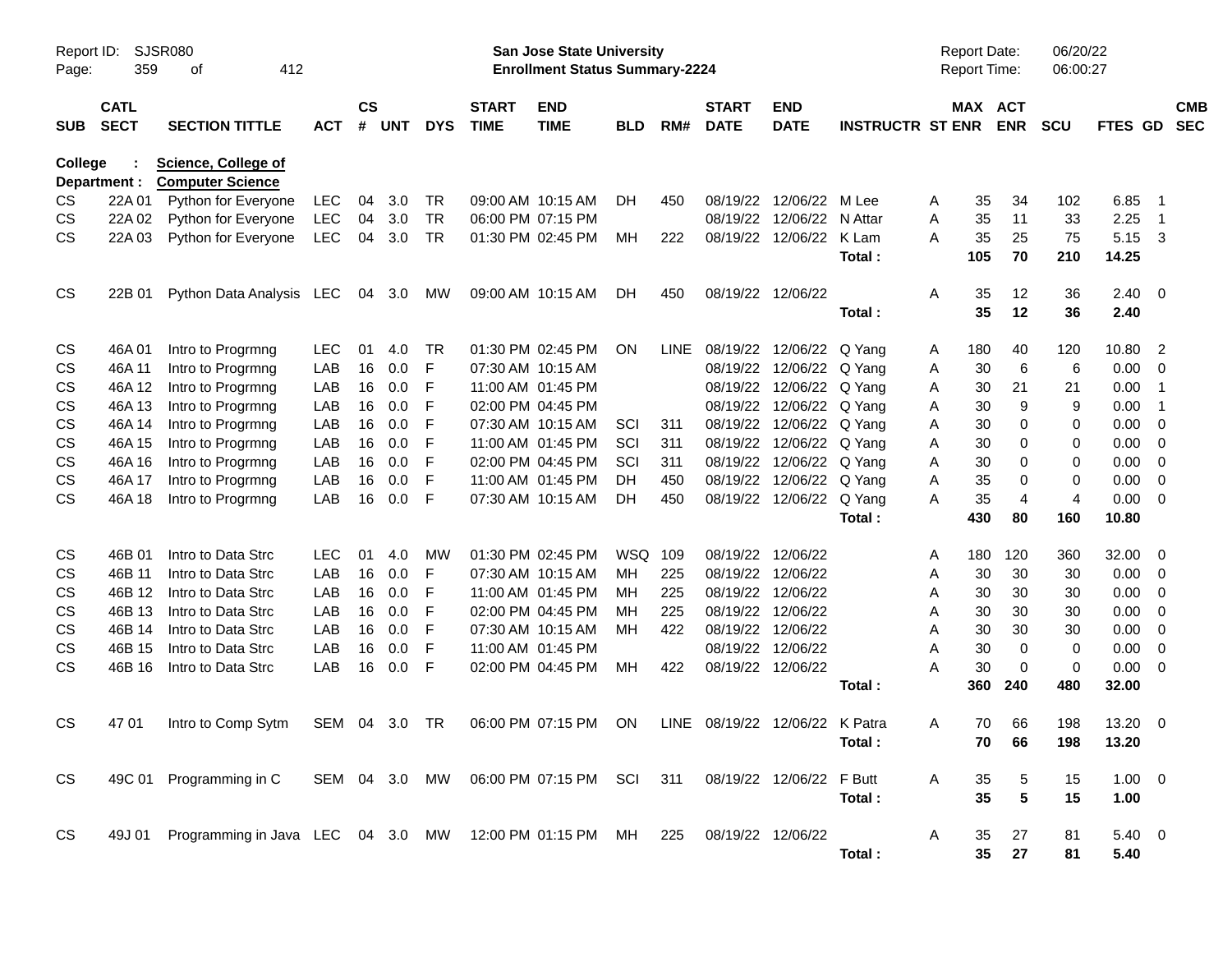| Report ID:<br>360<br>Page:    | 412<br>οf                                                                        |                                                                                                                                                                                                                                                                                                  |                                  |                                        |                                                                     |                             |                           |                                                                                                                                                                                                                                                                                                                                                                                                                                  |                                                          |                                  |                                       |                                                                                                                                        |                                                                                                                                                                                                                                                                                                                                                                                                                                   |                                                                                                                                                            |                                                                                                                                                                                                                                                           |                                                       |                                                            |                                                       |
|-------------------------------|----------------------------------------------------------------------------------|--------------------------------------------------------------------------------------------------------------------------------------------------------------------------------------------------------------------------------------------------------------------------------------------------|----------------------------------|----------------------------------------|---------------------------------------------------------------------|-----------------------------|---------------------------|----------------------------------------------------------------------------------------------------------------------------------------------------------------------------------------------------------------------------------------------------------------------------------------------------------------------------------------------------------------------------------------------------------------------------------|----------------------------------------------------------|----------------------------------|---------------------------------------|----------------------------------------------------------------------------------------------------------------------------------------|-----------------------------------------------------------------------------------------------------------------------------------------------------------------------------------------------------------------------------------------------------------------------------------------------------------------------------------------------------------------------------------------------------------------------------------|------------------------------------------------------------------------------------------------------------------------------------------------------------|-----------------------------------------------------------------------------------------------------------------------------------------------------------------------------------------------------------------------------------------------------------|-------------------------------------------------------|------------------------------------------------------------|-------------------------------------------------------|
| <b>CATL</b><br><b>SECT</b>    | <b>SECTION TITTLE</b>                                                            | <b>ACT</b>                                                                                                                                                                                                                                                                                       | $\mathsf{cs}$<br>#               |                                        | <b>DYS</b>                                                          | <b>START</b><br><b>TIME</b> | <b>END</b><br><b>TIME</b> | <b>BLD</b>                                                                                                                                                                                                                                                                                                                                                                                                                       | RM#                                                      | <b>START</b><br><b>DATE</b>      | <b>END</b><br><b>DATE</b>             |                                                                                                                                        |                                                                                                                                                                                                                                                                                                                                                                                                                                   | <b>ENR</b>                                                                                                                                                 | <b>SCU</b>                                                                                                                                                                                                                                                |                                                       | <b>SEC</b>                                                 | <b>CMB</b>                                            |
| 85A01                         | <b>Pract Comp Topics</b>                                                         | SEM                                                                                                                                                                                                                                                                                              |                                  |                                        | W                                                                   |                             |                           | МH                                                                                                                                                                                                                                                                                                                                                                                                                               | 233                                                      | 08/19/22                         |                                       | <b>B</b> Reed<br>Total:                                                                                                                | A                                                                                                                                                                                                                                                                                                                                                                                                                                 | 20<br>20                                                                                                                                                   | 20<br>20                                                                                                                                                                                                                                                  | 1.33<br>1.33                                          | - 0                                                        |                                                       |
|                               |                                                                                  | <b>SEM</b><br><b>SEM</b><br><b>SEM</b><br><b>SEM</b><br><b>SEM</b><br><b>SEM</b>                                                                                                                                                                                                                 | 04<br>04<br>04<br>04<br>04<br>04 | 3.0<br>3.0<br>3.0<br>3.0<br>3.0<br>3.0 | МW<br>MW<br><b>TR</b><br><b>TR</b><br>M<br>M                        |                             |                           | ΟN<br>ΟN<br>ΟN<br>ON                                                                                                                                                                                                                                                                                                                                                                                                             | <b>LINE</b><br><b>LINE</b><br><b>LINE</b><br><b>LINE</b> |                                  |                                       | D Caires                                                                                                                               | A<br>Α<br>Α<br>A<br>Α<br>А                                                                                                                                                                                                                                                                                                                                                                                                        | 11<br>16<br>12<br>20<br>24<br>25                                                                                                                           | 33<br>48<br>36<br>60<br>72<br>75                                                                                                                                                                                                                          | 2.20<br>3.20<br>2.40<br>4.00<br>4.80<br>5.00          | $\overline{\mathbf{0}}$<br>0<br>0<br>0<br>0<br>$\mathbf 0$ |                                                       |
| 116A 01<br>116A 01            | Intro Comp Graphic<br>Intro Comp Graphic                                         | <b>SEM</b><br>SEM                                                                                                                                                                                                                                                                                | 04<br>04                         | 3.0<br>3.0                             | МW<br><b>MW</b>                                                     |                             |                           | SCI<br>SCI                                                                                                                                                                                                                                                                                                                                                                                                                       | 311<br>311                                               | 08/19/22                         |                                       | K Smith<br>Total:                                                                                                                      | A<br>А                                                                                                                                                                                                                                                                                                                                                                                                                            | 33<br>$\overline{2}$<br>35                                                                                                                                 | 99<br>6<br>105                                                                                                                                                                                                                                            | 6.60<br>0.40<br>7.00                                  | 0 <sup>o</sup><br>0 <sup>o</sup>                           |                                                       |
| 122 01<br>122 02              | Adv Python Prog<br>Adv Python Prog                                               | <b>SEM</b><br>SEM                                                                                                                                                                                                                                                                                | 04<br>04                         | 3.0<br>3.0                             | <b>TR</b><br><b>TR</b>                                              |                             |                           | MН<br><b>BBC</b>                                                                                                                                                                                                                                                                                                                                                                                                                 | 233<br>202                                               | 08/19/22                         |                                       | C Tsao<br>Total:                                                                                                                       | A                                                                                                                                                                                                                                                                                                                                                                                                                                 | 32<br>15<br>47                                                                                                                                             | 96<br>45<br>141                                                                                                                                                                                                                                           | 6.40<br>3.05<br>9.45                                  | - 0<br>$\overline{1}$                                      |                                                       |
| 123A 01<br>123A 01<br>123A 01 | <b>Bioinformatics I</b><br><b>Bioinformatics I</b><br><b>Bioinformatics I</b>    | SEM<br><b>SEM</b><br><b>SEM</b><br><b>SEM</b><br><b>SEM</b><br><b>SEM</b>                                                                                                                                                                                                                        | 04<br>04<br>04<br>04<br>04<br>04 | 3.0<br>3.0<br>3.0<br>3.0<br>3.0<br>3.0 | TR<br><b>TR</b><br><b>TR</b><br><b>TR</b><br><b>TR</b><br><b>TR</b> |                             |                           | MН<br>MН<br>MН<br>MН<br>мн<br>МH                                                                                                                                                                                                                                                                                                                                                                                                 | 422<br>422<br>422<br>422<br>422<br>422                   |                                  |                                       | Total:                                                                                                                                 | A<br>A<br>A<br>Α<br>Α<br>Α                                                                                                                                                                                                                                                                                                                                                                                                        | 10<br>21<br>$\overline{1}$<br>12<br>22<br>$\overline{1}$<br>67                                                                                             | 30<br>63<br>3<br>36<br>66<br>3<br>201                                                                                                                                                                                                                     | 2.15<br>4.30<br>0.20<br>2.45<br>4.45<br>0.20<br>13.75 | 3 C<br>2 C<br>$0\,C$<br>1 C<br>1 C<br>$0\,C$               |                                                       |
| 123B 01<br>123B 01<br>123B 01 | <b>Bioinformatics II</b><br><b>Bioinformatics II</b><br><b>Bioinformatics II</b> | <b>SEM</b><br><b>SEM</b><br><b>SEM</b>                                                                                                                                                                                                                                                           | 04<br>04<br>04                   | 3.0<br>3.0<br>3.0                      | TR<br><b>TR</b><br><b>TR</b>                                        |                             |                           | DH<br>DH<br>DH                                                                                                                                                                                                                                                                                                                                                                                                                   | 450<br>450<br>450                                        | 08/19/22<br>08/19/22             |                                       | P Heller<br>P Heller<br>Total:                                                                                                         | A<br>Α<br>Α                                                                                                                                                                                                                                                                                                                                                                                                                       | 3<br>13<br>$\mathbf 0$<br>16                                                                                                                               | 9<br>39<br>0<br>48                                                                                                                                                                                                                                        | 0.60<br>2.65<br>0.00<br>3.25                          | $0\,$ C<br>1 C<br>0 <sup>o</sup>                           |                                                       |
|                               |                                                                                  |                                                                                                                                                                                                                                                                                                  |                                  |                                        |                                                                     |                             |                           |                                                                                                                                                                                                                                                                                                                                                                                                                                  |                                                          |                                  |                                       | Total:                                                                                                                                 |                                                                                                                                                                                                                                                                                                                                                                                                                                   | 19<br>19                                                                                                                                                   | 57<br>57                                                                                                                                                                                                                                                  | 3.90                                                  |                                                            |                                                       |
| 134 01                        |                                                                                  |                                                                                                                                                                                                                                                                                                  |                                  |                                        |                                                                     |                             |                           |                                                                                                                                                                                                                                                                                                                                                                                                                                  |                                                          |                                  |                                       | Total:                                                                                                                                 |                                                                                                                                                                                                                                                                                                                                                                                                                                   | 10<br>$\mathbf 0$                                                                                                                                          | 30<br>$\mathbf 0$                                                                                                                                                                                                                                         | 2.20                                                  |                                                            |                                                       |
|                               | 133 01                                                                           | <b>SJSR080</b><br>100W 01 Writing Workshop<br>100W 02 Writing Workshop<br>100W 03 Writing Workshop<br>100W 04 Writing Workshop<br>100W 05 Writing Workshop<br>100W 06 Writing Workshop<br>123A 02 Bioinformatics I<br>123A 02 Bioinformatics I<br>123A 02 Bioinformatics I<br>Data Visualization | Computer Game Dsgn SEM           |                                        | <b>UNT</b><br>04 1.0<br>3.0                                         | LEC 02 3.0 TR               |                           | 06:00 PM 06:50 PM<br>09:00 AM 10:15 AM<br>10:30 AM 11:45 AM<br>09:00 AM 10:15 AM<br>10:30 AM 11:45 AM<br>03:00 PM 04:15 PM<br>01:30 PM 02:45 PM<br>10:30 AM 11:45 AM<br>10:30 AM 11:45 AM<br>10:30 AM 11:45 AM<br>12:00 PM 01:15 PM<br>09:00 AM 10:15 AM<br>09:00 AM 10:15 AM<br>09:00 AM 10:15 AM<br>10:30 AM 11:45 AM<br>10:30 AM 11:45 AM<br>10:30 AM 11:45 AM<br>03:00 PM 04:15 PM<br>03:00 PM 04:15 PM<br>03:00 PM 04:15 PM |                                                          | <b>San Jose State University</b> | <b>Enrollment Status Summary-2224</b> | 08/19/22<br>08/19/22<br>08/19/22<br>08/19/22 12/06/22<br>08/19/22 12/06/22<br>08/19/22<br>08/19/22<br>08/19/22<br>08/19/22<br>08/19/22 | 12/06/22<br>12/06/22 D Caires<br>12/06/22 D Caires<br>12/06/22<br>08/19/22 12/06/22 D Caires<br>Total:<br>12/06/22<br>12/06/22 K Smith<br>12/06/22<br>08/19/22 12/06/22<br>08/19/22 12/06/22 L Wesley<br>12/06/22 L Wesley<br>12/06/22 L Wesley<br>12/06/22 L Wesley<br>12/06/22 L Wesley<br>08/19/22 12/06/22 L Wesley<br>12/06/22<br>12/06/22<br>08/19/22 12/06/22 P Heller<br>12:00 PM 01:15 PM MH 222 08/19/22 12/06/22 M Lee | <b>INSTRUCTR ST ENR</b><br>R Khayrallah A<br>131 01 Processing Big Data LEC 01 3.0 TR 03:00 PM 04:15 PM ON LINE 08/19/22 12/06/22 W Andreopoul A<br>Α<br>X | <b>Report Date:</b><br>Report Time:<br>MAX ACT<br>32<br>32<br>25<br>25<br>25<br>25<br>25<br>25<br>150<br>108<br>35<br>0<br>35<br>32<br>70<br>102<br>35<br>0<br>0<br>35<br>0<br>0<br>70<br>35<br>0<br>0<br>35<br>35<br>35<br>35<br>10<br>35<br>$\mathbf 0$ | 324<br>30                                             | 06/20/22<br>06:00:27<br>21.60                              | <b>FTES GD</b><br>$3.90$ 2<br>$2.20$ 4<br>$0.00 \t 0$ |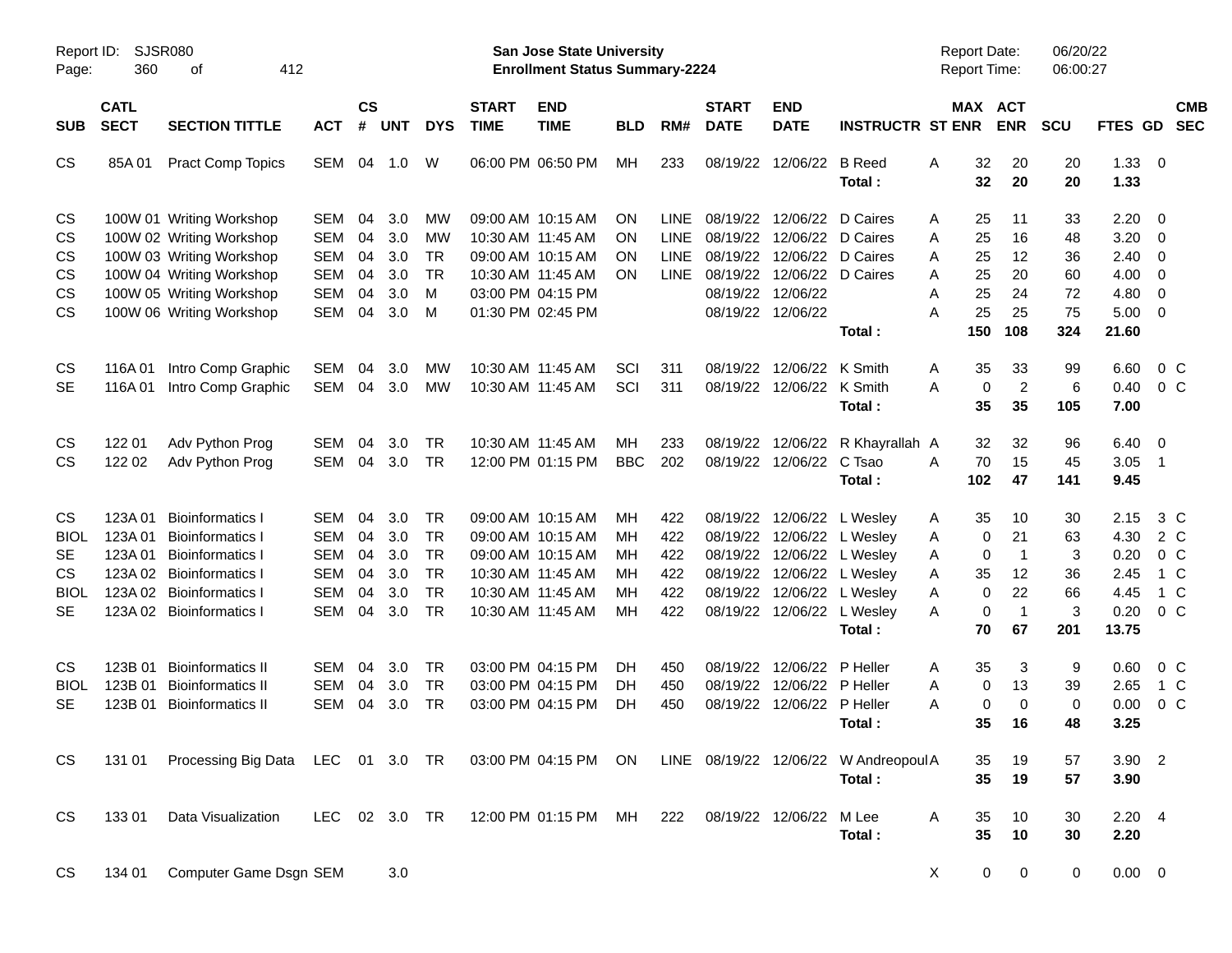| Report ID:<br>Page: | <b>SJSR080</b><br>361      | 412<br>оf                              |                          |                    |            |                        |                             | San Jose State University<br><b>Enrollment Status Summary-2224</b> |                 |                            |                              |                           |                                      | <b>Report Date:</b><br><b>Report Time:</b> |                      | 06/20/22<br>06:00:27 |                |                                                      |
|---------------------|----------------------------|----------------------------------------|--------------------------|--------------------|------------|------------------------|-----------------------------|--------------------------------------------------------------------|-----------------|----------------------------|------------------------------|---------------------------|--------------------------------------|--------------------------------------------|----------------------|----------------------|----------------|------------------------------------------------------|
| <b>SUB</b>          | <b>CATL</b><br><b>SECT</b> | <b>SECTION TITTLE</b>                  | <b>ACT</b>               | $\mathsf{cs}$<br># | <b>UNT</b> | <b>DYS</b>             | <b>START</b><br><b>TIME</b> | <b>END</b><br><b>TIME</b>                                          | <b>BLD</b>      | RM#                        | <b>START</b><br><b>DATE</b>  | <b>END</b><br><b>DATE</b> | <b>INSTRUCTR ST ENR</b>              | MAX ACT                                    | <b>ENR</b>           | <b>SCU</b>           | <b>FTES GD</b> | <b>CMB</b><br><b>SEC</b>                             |
| SE                  | 134 01                     | Computer Game Dsgn SEM                 |                          |                    | 3.0        |                        |                             |                                                                    |                 |                            |                              |                           |                                      | Χ<br>0                                     | 0                    | 0                    | 0.00           | $\overline{\mathbf{0}}$                              |
| CS                  | 134 02                     | Computer Game Dsgn SEM                 |                          | 04                 | 3.0        | MW                     |                             | 03:00 PM 04:15 PM                                                  | CL.             | 226                        | 08/19/22                     | 12/06/22                  | K Smith                              | 55<br>Α                                    | 53                   | 159                  | 10.60          | $0\,C$                                               |
| <b>SE</b>           | 134 02                     | Computer Game Dsgn SEM                 |                          | 04                 | 3.0        | МW                     |                             | 03:00 PM 04:15 PM                                                  | CL              | 226                        | 08/19/22                     | 12/06/22                  | K Smith                              | $\mathbf 0$<br>Α                           | $\overline{c}$       | 6                    | 0.40           | 0 <sup>o</sup>                                       |
|                     |                            |                                        |                          |                    |            |                        |                             |                                                                    |                 |                            |                              |                           | Total:                               | 55                                         | 55                   | 165                  | 11.00          |                                                      |
| <b>CS</b>           | 136 01                     | Intro to Comp Vision                   | <b>LEC</b>               |                    | 02 3.0     | TR                     |                             | 07:30 PM 08:45 PM                                                  | ON              | LINE                       | 08/19/22                     | 12/06/22                  | N Attar                              | 35<br>Α                                    | 2                    | 6                    | 0.45           | $\overline{\phantom{1}}$                             |
|                     |                            |                                        |                          |                    |            |                        |                             |                                                                    |                 |                            |                              |                           | Total:                               | 35                                         | $\mathbf{2}$         | 6                    | 0.45           |                                                      |
| <b>CS</b>           | 144 01                     | Adv C++ Progrmng                       | <b>LEC</b>               | 04                 | 3.0        | TR                     |                             | 06:00 PM 07:15 PM                                                  | МH              | 323                        | 08/19/22                     | 12/06/22                  | D Abucejo                            | 32<br>Α                                    | 21                   | 63                   | $4.20 \ 0$     |                                                      |
|                     |                            |                                        |                          |                    |            |                        |                             |                                                                    |                 |                            |                              |                           | Total:                               | 32                                         | 21                   | 63                   | 4.20           |                                                      |
| <b>CS</b>           | 146 01                     | Data Struct & Alg                      | <b>LEC</b>               |                    | 3.0        |                        |                             |                                                                    |                 |                            |                              |                           |                                      | 0<br>X                                     | 0                    | 0                    | $0.00 \t 0$    |                                                      |
| CS                  | 146 02                     | Data Struct & Alg                      | <b>LEC</b>               |                    | 3.0        |                        |                             |                                                                    |                 |                            |                              |                           |                                      | X<br>0                                     | 0                    | 0                    | $0.00 \t 0$    |                                                      |
| CS                  | 146 03                     | Data Struct & Alg                      | <b>LEC</b>               | 04                 | 3.0        | TR                     |                             | 09:00 PM 10:15 PM                                                  | ON              | <b>LINE</b>                | 08/19/22                     | 12/06/22 N Attar          |                                      | 35<br>Α                                    | 19                   | 57                   | 3.90           | $\overline{c}$                                       |
| CS                  | 146 04                     | Data Struct & Alg                      | <b>LEC</b>               | 04                 | 3.0        | MW                     |                             | 12:00 PM 01:15 PM                                                  | MН              | 222                        | 08/19/22                     | 12/06/22 A Potika         |                                      | 35<br>Α                                    | 16                   | 48                   | 3.30           | $\overline{2}$                                       |
| CS                  | 146 05                     | Data Struct & Alg                      | <b>LEC</b>               | 04                 | 3.0        | МW                     |                             | 01:30 PM 02:45 PM                                                  | мн              | 222                        | 08/19/22                     | 12/06/22 A Potika         |                                      | 35<br>Α                                    | 13                   | 39                   | 2.75           | 3                                                    |
| CS                  | 146 06                     | Data Struct & Alg                      | <b>LEC</b>               | 04                 | 3.0        | MW                     |                             | 09:00 AM 10:15 AM                                                  | мн              | 223                        | 08/19/22                     | 12/06/22 D Taylor         |                                      | 35<br>Α                                    | 8                    | 24                   | 1.65           | $\overline{1}$                                       |
| CS                  | 146 07                     | Data Struct & Alg                      | <b>LEC</b>               | 04                 | 3.0        | <b>MW</b>              |                             | 10:30 AM 11:45 AM                                                  | мн              | 223                        | 08/19/22                     | 12/06/22 D Taylor         |                                      | 35<br>Α                                    | 17                   | 51                   | $3.40 \quad 0$ |                                                      |
| CS<br>CS            | 146 08<br>146 09           | Data Struct & Alg<br>Data Struct & Alg | <b>LEC</b><br><b>LEC</b> | 04<br>04           | 3.0<br>3.0 | <b>MW</b><br><b>MW</b> |                             | 12:00 PM 01:15 PM<br>07:30 AM 08:45 AM                             | SCI<br>мн       | 142<br>223                 | 08/19/22<br>08/19/22         | 12/06/22 D Taylor         | 12/06/22 N Saxena                    | 90<br>Α<br>35<br>Α                         | 90<br>$\overline{c}$ | 270<br>6             | 18.10<br>0.40  | $\overline{\phantom{0}}$<br>$\overline{\phantom{0}}$ |
| CS                  | 146 10                     | Data Struct & Alg                      | <b>LEC</b>               | 04                 | 3.0        | <b>TR</b>              |                             | 10:30 AM 11:45 AM                                                  | ΟN              | LINE                       | 08/19/22                     |                           | 12/06/22 A Chakarov                  | 35<br>Α                                    | 21                   | 63                   | $4.20 \ 0$     |                                                      |
|                     |                            |                                        |                          |                    |            |                        |                             |                                                                    |                 |                            |                              |                           | Total:                               | 335                                        | 186                  | 558                  | 37.70          |                                                      |
|                     |                            |                                        |                          |                    |            |                        |                             |                                                                    |                 |                            |                              |                           |                                      |                                            |                      |                      |                |                                                      |
| <b>CS</b><br>CS     | 14701<br>147 02            | Comp Architecture                      | <b>SEM</b><br><b>SEM</b> | 04<br>04           | 3.0<br>3.0 | MW<br><b>TR</b>        |                             | 10:30 AM 11:45 AM<br>07:30 AM 08:45 AM                             | ΟN              | <b>LINE</b><br><b>LINE</b> | 08/19/22<br>08/19/22         | 12/06/22                  | C Tsao<br>12/06/22 F Mortezaie       | 70<br>Α<br>35                              | 15<br>22             | 45<br>66             | 3.00<br>4.45   | $\overline{\phantom{0}}$                             |
| CS                  | 147 03                     | Comp Architecture<br>Comp Architecture | <b>SEM</b>               | 04                 | 3.0        | MW                     |                             | 01:30 PM 02:45 PM                                                  | <b>ON</b><br>мн | 422                        | 08/19/22                     | 12/06/22                  |                                      | A<br>35<br>Α                               | 16                   | 48                   | 3.20           | $\overline{\phantom{1}}$<br>$\overline{\phantom{0}}$ |
| CS                  | 147 04                     | Comp Architecture                      | <b>SEM</b>               | 04                 | 3.0        | MW                     |                             | 03:00 PM 04:15 PM                                                  | мн              | 422                        |                              | 08/19/22 12/06/22 R Chun  |                                      | 35<br>Α                                    | 35                   | 105                  | $7.00 \t 0$    |                                                      |
|                     |                            |                                        |                          |                    |            |                        |                             |                                                                    |                 |                            |                              |                           | Total:                               | 175                                        | 88                   | 264                  | 17.65          |                                                      |
| <b>CS</b>           | 149 01                     | <b>Operating Systems</b>               | SEM                      | 04                 | 3.0        | MW                     |                             | 12:00 PM 01:15 PM                                                  | <b>BBC</b>      | 202                        | 08/19/22                     | 12/06/22                  | W Andreopoul A                       | 119                                        | 119                  | 357                  | 23.80 0        |                                                      |
| CS                  | 149 02                     | <b>Operating Systems</b>               | <b>SEM</b>               | 04                 | 3.0        | MW                     |                             | 03:00 PM 04:15 PM                                                  | МH              | 222                        |                              | 08/19/22 12/06/22 B Reed  |                                      | 35<br>Α                                    | 32                   | 96                   | 6.45           | $\overline{\phantom{1}}$                             |
| CS                  | 149 03                     | <b>Operating Systems</b>               |                          |                    |            |                        |                             | SEM 04 3.0 MW 03:00 PM 04:15 PM DH                                 |                 | 250                        |                              | 08/19/22 12/06/22 K Li    |                                      | Α                                          | 55<br>28             | 84                   | 5.60 0         |                                                      |
|                     |                            |                                        |                          |                    |            |                        |                             |                                                                    |                 |                            |                              |                           | Total:                               | 209                                        | 179                  | 537                  | 35.85          |                                                      |
| CS                  | 151 01                     | Object Orntd Dsgn                      | SEM 04 3.0               |                    |            | <b>TR</b>              |                             | 09:00 AM 10:15 AM                                                  | ON.             |                            | LINE 08/19/22 12/06/22 S Kim |                           |                                      | 35<br>A                                    | 13                   | 39                   | 2.60 0         |                                                      |
| CS                  | 151 02                     | Object Orntd Dsgn                      | SEM                      | 04                 | 3.0        | TR                     |                             | 10:30 AM 11:45 AM                                                  | ON.             |                            | LINE 08/19/22 12/06/22 S Kim |                           |                                      | 35<br>Α                                    | 23                   | 69                   | 4.60 0         |                                                      |
| CS                  | 151 03                     | Object Orntd Dsgn                      | SEM                      |                    | 04 3.0     | TR                     |                             | 04:30 PM 05:45 PM                                                  | ON.             |                            |                              |                           | LINE 08/19/22 12/06/22 A YazdankhahA | 35                                         | 35                   | 105                  | $7.05$ 1       |                                                      |
| CS                  | 151 04                     | Object Orntd Dsgn                      | <b>SEM</b>               |                    | 3.0        |                        |                             |                                                                    |                 |                            |                              |                           |                                      | $\mathbf 0$<br>Χ                           | $\mathbf 0$          | 0                    | $0.00 \t 0$    |                                                      |
| CS                  | 151 05                     | Object Orntd Dsgn                      | SEM                      | 04                 | 3.0        | MW                     |                             | 06:00 PM 07:15 PM                                                  | SCI             | 258                        |                              |                           | 08/19/22 12/06/22 Y Newton           | Α<br>70                                    | 66                   | 198                  | 13.30 2        |                                                      |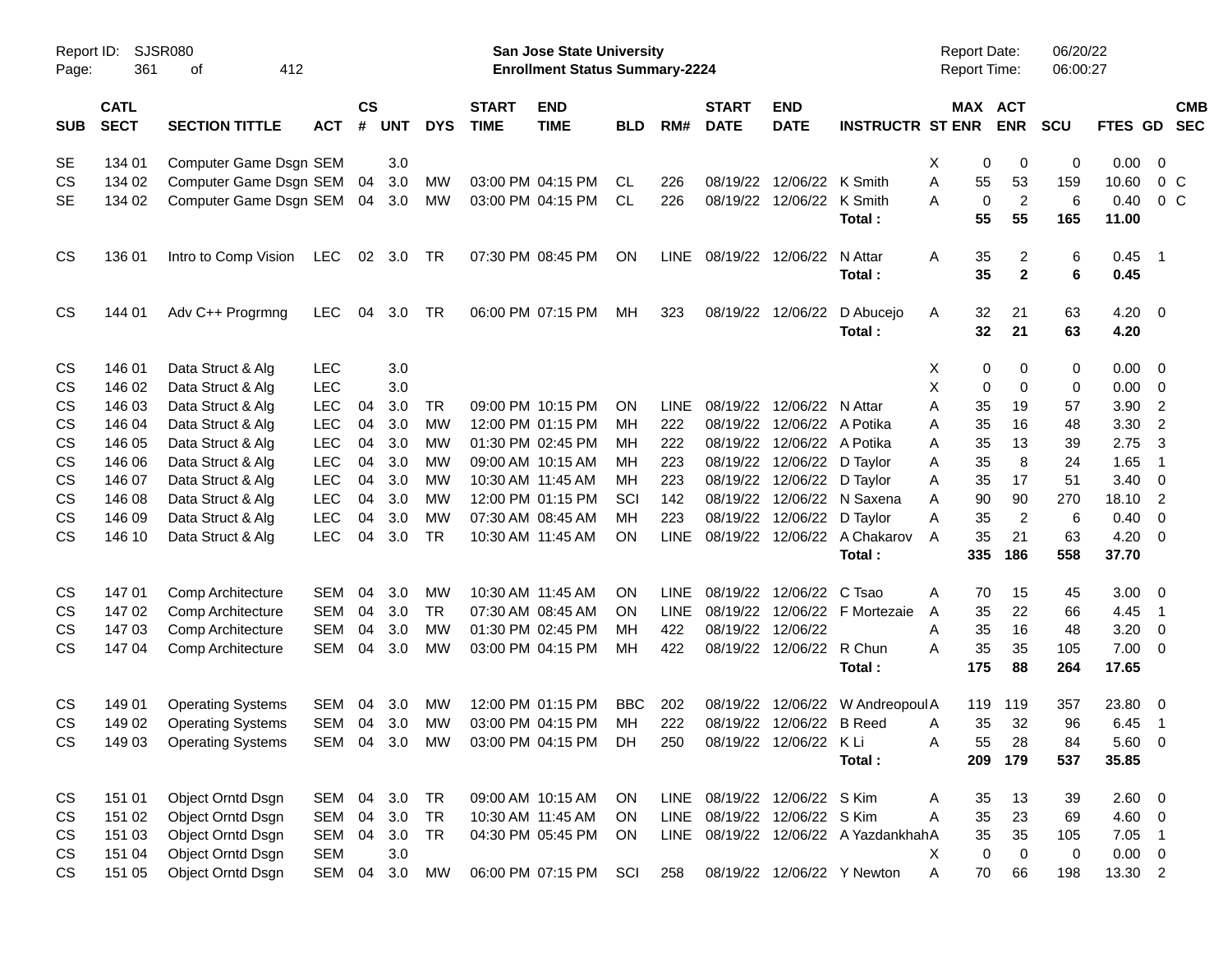| Report ID:<br>Page:                                                                         | 362                                                                                              | <b>SJSR080</b><br>412<br>οf                                                                                                                                                                                                                                      |                                                        |                                                          |                                                                    |                                                                                               |                             | <b>San Jose State University</b><br><b>Enrollment Status Summary-2224</b>                                                                                                                                      |                                                                 |                                                                                                    |                                                                                                                               |                                                                            |                                                                                                                                                                    | <b>Report Date:</b><br>Report Time:                                                                                                                            |                                                                                                                 | 06/20/22<br>06:00:27                                                    |                                                                                        |                                                                                                                                                                                  |
|---------------------------------------------------------------------------------------------|--------------------------------------------------------------------------------------------------|------------------------------------------------------------------------------------------------------------------------------------------------------------------------------------------------------------------------------------------------------------------|--------------------------------------------------------|----------------------------------------------------------|--------------------------------------------------------------------|-----------------------------------------------------------------------------------------------|-----------------------------|----------------------------------------------------------------------------------------------------------------------------------------------------------------------------------------------------------------|-----------------------------------------------------------------|----------------------------------------------------------------------------------------------------|-------------------------------------------------------------------------------------------------------------------------------|----------------------------------------------------------------------------|--------------------------------------------------------------------------------------------------------------------------------------------------------------------|----------------------------------------------------------------------------------------------------------------------------------------------------------------|-----------------------------------------------------------------------------------------------------------------|-------------------------------------------------------------------------|----------------------------------------------------------------------------------------|----------------------------------------------------------------------------------------------------------------------------------------------------------------------------------|
| <b>SUB</b>                                                                                  | <b>CATL</b><br><b>SECT</b>                                                                       | <b>SECTION TITTLE</b>                                                                                                                                                                                                                                            | <b>ACT</b>                                             | <b>CS</b><br>$\pmb{\#}$                                  | <b>UNT</b>                                                         | <b>DYS</b>                                                                                    | <b>START</b><br><b>TIME</b> | <b>END</b><br><b>TIME</b>                                                                                                                                                                                      | <b>BLD</b>                                                      | RM#                                                                                                | <b>START</b><br><b>DATE</b>                                                                                                   | <b>END</b><br><b>DATE</b>                                                  | <b>INSTRUCTR ST ENR</b>                                                                                                                                            | MAX ACT                                                                                                                                                        | <b>ENR</b>                                                                                                      | <b>SCU</b>                                                              | FTES GD                                                                                | <b>CMB</b><br><b>SEC</b>                                                                                                                                                         |
| CS<br>CS                                                                                    | 151 06<br>151 07                                                                                 | Object Orntd Dsgn<br>Object Orntd Dsgn                                                                                                                                                                                                                           | SEM<br>SEM                                             | 04<br>04                                                 | 3.0<br>3.0                                                         | <b>MW</b><br><b>MW</b>                                                                        |                             | 04:30 PM 05:45 PM<br>01:30 PM 02:45 PM                                                                                                                                                                         | MH<br>MH                                                        | 223<br>225                                                                                         | 08/19/22                                                                                                                      | 12/06/22<br>08/19/22 12/06/22                                              | Total:                                                                                                                                                             | 35<br>A<br>A<br>35<br>245                                                                                                                                      | 3<br>8<br>148                                                                                                   | 9<br>24<br>444                                                          | 0.60<br>1.60<br>29.75                                                                  | $\overline{\phantom{0}}$<br>$\overline{\mathbf{0}}$                                                                                                                              |
| CS<br><b>SE</b><br>CS<br><b>SE</b><br>CS<br><b>SE</b><br>CS<br><b>SE</b><br>CS<br><b>SE</b> | 152 01<br>152 01<br>152 02<br>152 02<br>152 03<br>152 03<br>152 04<br>152 04<br>152 05<br>152 05 | Progrmng Paradigms LEC<br>Progrmng Paradigms LEC<br>Progrmng Paradigms LEC<br>Progrmng Paradigms LEC<br>Progrmng Paradigms LEC<br>Progrmng Paradigms LEC<br>Progrmng Paradigms LEC<br>Progrmng Paradigms LEC<br>Progrmng Paradigms LEC<br>Progrmng Paradigms LEC |                                                        | 04<br>04<br>04<br>04<br>04<br>04<br>04<br>04<br>04<br>04 | 3.0<br>3.0<br>3.0<br>3.0<br>3.0<br>3.0<br>3.0<br>3.0<br>3.0<br>3.0 | TR<br>TR<br>TR<br>TR<br>TR<br><b>TR</b><br><b>MW</b><br><b>MW</b><br><b>MW</b><br><b>MW</b>   |                             | 10:30 AM 11:45 AM<br>10:30 AM 11:45 AM<br>09:00 AM 10:15 AM<br>09:00 AM 10:15 AM<br>06:00 PM 07:15 PM<br>06:00 PM 07:15 PM<br>03:00 PM 04:15 PM<br>03:00 PM 04:15 PM<br>04:30 PM 05:45 PM<br>04:30 PM 05:45 PM | MН<br>MH<br>OΝ<br>OΝ<br>OΝ<br><b>ON</b><br>MH<br>MH<br>MН<br>MH | 225<br>225<br><b>LINE</b><br><b>LINE</b><br><b>LINE</b><br><b>LINE</b><br>225<br>225<br>225<br>225 | 08/19/22<br>08/19/22<br>08/19/22<br>08/19/22<br>08/19/22<br>08/19/22<br>08/19/22<br>08/19/22<br>08/19/22<br>08/19/22 12/06/22 | 12/06/22 T Austin<br>12/06/22 T Austin<br>12/06/22<br>12/06/22<br>12/06/22 | 12/06/22 T Sharmin<br>12/06/22 T Sharmin<br>12/06/22 Y Newton<br>12/06/22 Y Newton<br>Total:                                                                       | 35<br>A<br>$\mathbf 0$<br>A<br>35<br>A<br>$\mathbf 0$<br>A<br>35<br>A<br>$\mathbf 0$<br>A<br>35<br>A<br>$\mathbf 0$<br>A<br>35<br>A<br>$\mathbf 0$<br>A<br>175 | 35<br>$\mathbf 0$<br>52<br>$\overline{1}$<br>37<br>$\overline{1}$<br>17<br>$\mathbf 0$<br>23<br>$\Omega$<br>166 | 105<br>0<br>156<br>3<br>111<br>3<br>51<br>0<br>69<br>$\mathbf 0$<br>498 | 7.00<br>0.00<br>10.40<br>0.20<br>7.40<br>0.20<br>3.40<br>0.00<br>4.60<br>0.00<br>33.20 | 0 <sup>o</sup><br>0 <sup>o</sup><br>0 <sup>o</sup><br>0 <sup>o</sup><br>0 <sup>o</sup><br>0 <sup>o</sup><br>0 <sup>o</sup><br>0 <sup>o</sup><br>0 <sup>o</sup><br>0 <sup>o</sup> |
| CS<br><b>SE</b>                                                                             | 153 01<br>153 01                                                                                 | Compiler Design<br>Compiler Design                                                                                                                                                                                                                               | <b>LEC</b><br><b>LEC</b>                               | 04<br>04                                                 | 3.0<br>3.0                                                         | $\top$<br>$\top$                                                                              |                             | 04:30 PM 05:45 PM<br>04:30 PM 05:45 PM                                                                                                                                                                         |                                                                 |                                                                                                    | 08/19/22 12/06/22                                                                                                             | 08/19/22 12/06/22                                                          | Total:                                                                                                                                                             | 32<br>A<br>A<br>0<br>32                                                                                                                                        | 19<br>0<br>19                                                                                                   | 57<br>0<br>57                                                           | 3.85<br>0.00<br>3.85                                                                   | 1 C<br>0 <sup>o</sup>                                                                                                                                                            |
| CS<br><b>SE</b><br>CS<br><b>SE</b><br>CS<br><b>SE</b><br>CS<br><b>SE</b>                    | 154 01<br>154 01<br>154 02<br>154 02<br>154 03<br>154 03<br>154 04<br>154 04                     | Formal Lang & ComputSEM<br>Formal Lang & ComputSEM<br>Formal Lang & ComputSEM<br>Formal Lang & ComputSEM<br>Formal Lang & ComputSEM<br>Formal Lang & ComputSEM<br>Formal Lang & ComputSEM<br>Formal Lang & ComputSEM                                             |                                                        | 04<br>04<br>04<br>04<br>04<br>04<br>04<br>04             | 3.0<br>3.0<br>3.0<br>3.0<br>3.0<br>3.0<br>3.0<br>3.0               | MW<br><b>MW</b><br><b>MW</b><br><b>MW</b><br><b>MW</b><br><b>MW</b><br><b>TR</b><br><b>TR</b> |                             | 03:00 PM 04:15 PM<br>03:00 PM 04:15 PM<br>04:30 PM 05:45 PM<br>04:30 PM 05:45 PM<br>06:00 PM 07:15 PM<br>06:00 PM 07:15 PM<br>01:30 PM 02:45 PM<br>01:30 PM 02:45 PM                                           | DH<br>DH<br>DH<br>DH<br>DН<br>DH<br>МH<br>MH                    | 450<br>450<br>450<br>450<br>450<br>450<br>422<br>422                                               | 08/19/22<br>08/19/22<br>08/19/22<br>08/19/22<br>08/19/22<br>08/19/22<br>08/19/22                                              | 12/06/22 Y Chen<br>08/19/22 12/06/22 Y Chen                                | 12/06/22 A YazdankhahA<br>12/06/22 A YazdankhahA<br>12/06/22 A YazdankhahA<br>12/06/22 A YazdankhahA<br>12/06/22 A YazdankhahA<br>12/06/22 A YazdankhahA<br>Total: | 35<br>0<br>35<br>0<br>35<br>$\mathbf 0$<br>35<br>A<br>0<br>Α<br>140                                                                                            | 35<br>$\mathbf 0$<br>35<br>0<br>28<br>0<br>10<br>0<br>108                                                       | 105<br>0<br>105<br>0<br>84<br>0<br>30<br>$\mathbf 0$<br>324             | 7.00<br>0.00<br>7.00<br>0.00<br>5.60<br>0.00<br>2.00<br>0.00<br>21.60                  | $0\,C$<br>0 <sup>o</sup><br>0 <sup>o</sup><br>0 <sup>o</sup><br>0 <sup>o</sup><br>0 <sup>o</sup><br>0 <sup>o</sup><br>0 <sup>o</sup>                                             |
| CS<br><b>SE</b>                                                                             | 155 01<br>155 01                                                                                 | Int Des Anal Algo<br>Int Des Anal Algo                                                                                                                                                                                                                           | SEM 04                                                 |                                                          | 3.0                                                                | МW                                                                                            |                             | 12:00 PM 01:15 PM<br>SEM 04 3.0 MW 12:00 PM 01:15 PM MH                                                                                                                                                        | МH                                                              | 223<br>223                                                                                         |                                                                                                                               | 08/19/22 12/06/22 D Taylor<br>08/19/22 12/06/22 D Taylor                   | Total:                                                                                                                                                             | 35<br>A<br>0<br>Α<br>35                                                                                                                                        | 21<br>0<br>21                                                                                                   | 63<br>0<br>63                                                           | 4.35<br>$0.00 \t 0 C$<br>4.35                                                          | $3\,C$                                                                                                                                                                           |
| CS<br>SE<br>CS<br>SE<br>CS                                                                  | 156 01<br>156 01<br>156 02<br>156 02<br>156 03                                                   | Int Artificial Intel<br>Int Artificial Intel<br>Int Artificial Intel<br>Int Artificial Intel<br>Int Artificial Intel                                                                                                                                             | LEC<br><b>LEC</b><br><b>LEC</b><br>LEC<br>LEC 04 3.0 T | 04<br>04<br>04                                           | 04 3.0<br>3.0<br>3.0<br>3.0                                        | МW<br>МW<br>TR<br>TR                                                                          |                             | 10:30 AM 11:45 AM<br>10:30 AM 11:45 AM<br>03:00 PM 04:15 PM<br>03:00 PM 04:15 PM<br>04:30 PM 05:45 PM                                                                                                          | MН<br>МH<br>МH<br>МH<br>МH                                      | 422<br>422<br>222<br>222<br>422                                                                    |                                                                                                                               | 08/19/22 12/06/22 A Luk                                                    | 08/19/22 12/06/22 G Ishigaki<br>08/19/22 12/06/22 G Ishigaki<br>08/19/22 12/06/22 R Khayrallah A<br>08/19/22 12/06/22 R Khayrallah A                               | 35<br>A<br>0<br>A<br>35<br>0<br>35<br>A                                                                                                                        | 7<br>0<br>27<br>$\overline{c}$<br>$\overline{2}$                                                                | 21<br>0<br>81<br>6<br>6                                                 | 1.40<br>0.00<br>5.40<br>0.40                                                           | 0 C<br>$0\,C$<br>$0\,$ C<br>$0\,C$<br>0.45 1 C                                                                                                                                   |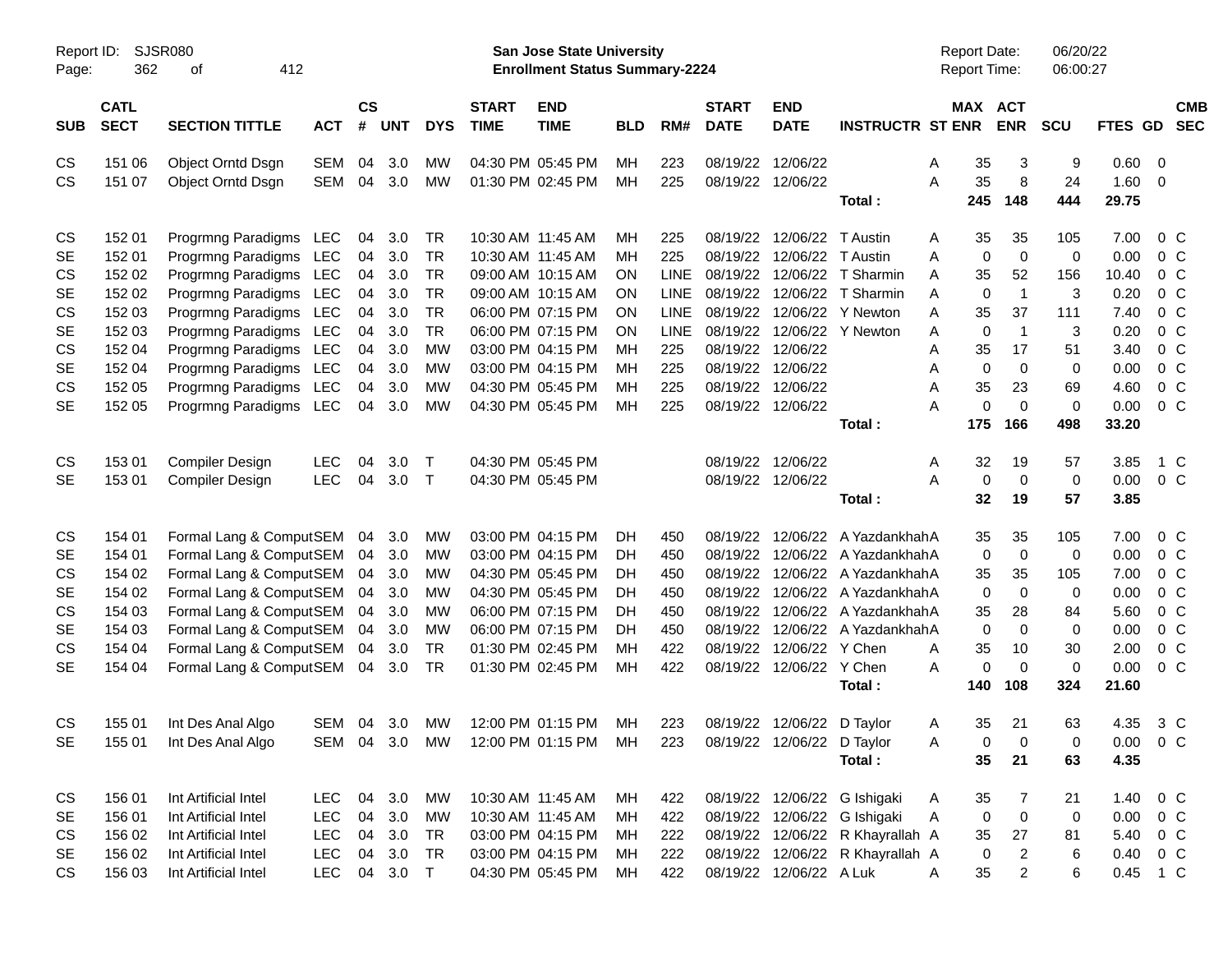| Page:      | Report ID:<br>SJSR080<br>363<br>412<br>οf<br><b>CATL</b> |                                                                     |               |                    |            |            |                             | San Jose State University<br><b>Enrollment Status Summary-2224</b> |            |             |                               |                           |                              | <b>Report Date:</b><br><b>Report Time:</b> |                       | 06/20/22<br>06:00:27 |                 |                          |
|------------|----------------------------------------------------------|---------------------------------------------------------------------|---------------|--------------------|------------|------------|-----------------------------|--------------------------------------------------------------------|------------|-------------|-------------------------------|---------------------------|------------------------------|--------------------------------------------|-----------------------|----------------------|-----------------|--------------------------|
| <b>SUB</b> | <b>SECT</b>                                              | <b>SECTION TITTLE</b>                                               | <b>ACT</b>    | $\mathsf{cs}$<br># | <b>UNT</b> | <b>DYS</b> | <b>START</b><br><b>TIME</b> | <b>END</b><br><b>TIME</b>                                          | <b>BLD</b> | RM#         | <b>START</b><br><b>DATE</b>   | <b>END</b><br><b>DATE</b> | <b>INSTRUCTR ST ENR</b>      |                                            | MAX ACT<br><b>ENR</b> | <b>SCU</b>           | FTES GD         | <b>CMB</b><br><b>SEC</b> |
| <b>SE</b>  | 156 03                                                   | Int Artificial Intel                                                | <b>LEC</b>    | 04                 | 3.0        | $\top$     |                             | 04:30 PM 05:45 PM                                                  | MH         | 422         | 08/19/22                      | 12/06/22                  | A Luk                        | Α<br>0                                     | -1                    | 3                    | 0.20            | 0 <sup>o</sup>           |
| <b>CS</b>  | 156 04                                                   | Int Artificial Intel                                                | <b>LEC</b>    | 04                 | 3.0        | <b>MW</b>  |                             | 07:30 PM 08:45 PM                                                  | SCI        | 311         | 08/19/22                      | 12/06/22                  | Y Newton                     | 35<br>Α                                    | 40                    | 120                  | 8.20            | 4 C                      |
| <b>SE</b>  | 156 04                                                   | Int Artificial Intel                                                | <b>LEC</b>    | 04                 | 3.0        | MW         |                             | 07:30 PM 08:45 PM                                                  | SCI        | 311         | 08/19/22                      | 12/06/22                  | <b>Y</b> Newton              | 0<br>A                                     | 0                     | 0                    | 0.00            | 0 <sup>o</sup>           |
| <b>CS</b>  | 156 05                                                   | Int Artificial Intel                                                | <b>LEC</b>    | 04                 | 3.0        | MW         |                             | 01:30 PM 02:45 PM                                                  | MН         | 223         | 08/19/22                      | 12/06/22                  | C Pollett                    | 35<br>A                                    | 29                    | 87                   | 6.20            | 8 C                      |
| <b>SE</b>  | 156 05                                                   | Int Artificial Intel                                                | <b>LEC</b>    | 04                 | 3.0        | <b>MW</b>  |                             | 01:30 PM 02:45 PM                                                  | MH         | 223         | 08/19/22                      |                           | 12/06/22 C Pollett           | A                                          | 0<br>$\overline{4}$   | 12                   | 0.80            | $0\,C$                   |
|            |                                                          |                                                                     |               |                    |            |            |                             |                                                                    |            |             |                               |                           | Total:                       | 175                                        | 112                   | 336                  | 23.05           |                          |
| CS         |                                                          | 157A 01 Int to Dtb Mgt Sys                                          | <b>SEM</b>    | 04                 | 3.0        | MW         |                             | 09:00 AM 10:15 AM                                                  | <b>WSQ</b> | 109         | 08/19/22                      | 12/06/22                  | J Ghofraniha A               | 70                                         | 70                    | 210                  | 14.05           | - 1                      |
| <b>CS</b>  |                                                          | 157A 02 Int to Dtb Mgt Sys                                          | <b>SEM</b>    | 04                 | 3.0        | MW         |                             | 04:30 PM 05:45 PM                                                  | SCI        | 142         | 08/19/22                      | 12/06/22                  | F Butt                       | Α<br>115                                   | 66                    | 198                  | 13.20           | $\overline{\mathbf{0}}$  |
| <b>CS</b>  |                                                          | 157A 03 Int to Dtb Mgt Sys                                          | <b>SEM</b>    | 04                 | 3.0        | <b>TR</b>  |                             | 04:30 PM 05:45 PM                                                  | <b>MH</b>  | 222         | 08/19/22                      | 12/06/22                  | C Wu                         | 35<br>A                                    | 35                    | 105                  | 7.00            | $\overline{\phantom{0}}$ |
|            |                                                          |                                                                     |               |                    |            |            |                             |                                                                    |            |             |                               |                           | Total:                       | 220                                        | 171                   | 513                  | 34.25           |                          |
| <b>CS</b>  | 157C 01 NoSQL                                            |                                                                     | <b>LEC</b>    | 02                 | 3.0        | <b>MW</b>  |                             | 09:00 AM 10:15 AM                                                  | <b>ON</b>  | <b>LINE</b> | 08/19/22                      | 12/06/22                  | S Kim                        | Α<br>35                                    | 35                    | 105                  | 7.30            | $6\overline{6}$          |
| <b>CS</b>  | 157C 02 NoSQL                                            |                                                                     | <b>LEC</b>    |                    | 02 3.0     | <b>MW</b>  |                             | 10:30 AM 11:45 AM                                                  | <b>ON</b>  | LINE        | 08/19/22                      | 12/06/22                  | S Kim                        | 35<br>A                                    | 35                    | 105                  | 7.30            | - 6                      |
|            |                                                          |                                                                     |               |                    |            |            |                             |                                                                    |            |             |                               |                           | Total:                       | 70                                         | 70                    | 210                  | 14.60           |                          |
| <b>CS</b>  |                                                          | 158A 01 Computer Networks                                           | LEC           | 02                 | 3.0        | МW         |                             | 10:30 AM 11:45 AM                                                  | MH         | 233         |                               | 08/19/22 12/06/22         | F Mortezaie                  | 32<br>A                                    | 25                    | 75                   | $5.00 \t 0$     |                          |
|            |                                                          |                                                                     |               |                    |            |            |                             |                                                                    |            |             |                               |                           | Total:                       | 32                                         | 25                    | 75                   | 5.00            |                          |
| CS         | 158B 01                                                  | Network Management SEM 04 3.0                                       |               |                    |            | MW         |                             | 07:30 PM 08:45 PM                                                  | OΝ         | LINE        | 08/19/22                      | 12/06/22                  | P Nguyen                     | 70<br>A                                    | 69                    | 207                  | 14.05           | 5 C                      |
| <b>SE</b>  | 158B 01                                                  | Network Management SEM 04 3.0                                       |               |                    |            | МW         |                             | 07:30 PM 08:45 PM                                                  | <b>ON</b>  | LINE        | 08/19/22                      | 12/06/22                  | P Nguyen                     | $\mathbf 0$<br>A                           | 3                     | 9                    | 0.60            | 0 <sup>o</sup>           |
|            |                                                          |                                                                     |               |                    |            |            |                             |                                                                    |            |             |                               |                           | Total:                       | 70                                         | 72                    | 216                  | 14.65           |                          |
| CS         | 160 01                                                   | Software Engr                                                       | <b>SEM</b>    | 04                 | 3.0        | <b>TR</b>  |                             | 03:00 PM 04:15 PM                                                  | OΝ         | <b>LINE</b> | 08/19/22                      | 12/06/22                  | H Tseng                      | 35<br>A                                    | 35                    | 105                  | 7.00            | $\overline{\phantom{0}}$ |
| <b>CS</b>  | 160 02                                                   | Software Engr                                                       | <b>SEM</b>    | 04                 | 3.0        | MW         |                             | 03:00 PM 04:15 PM                                                  | DН         | 351         | 08/19/22                      | 12/06/22                  | J Ghofraniha A               | 60                                         | 10                    | 30                   | 2.00            | $\overline{\mathbf{0}}$  |
| <b>CS</b>  | 160 03                                                   | Software Engr                                                       | <b>SEM</b>    | 04                 | 3.0        | MW         |                             | 07:30 PM 08:45 PM                                                  | DН         | 351         | 08/19/22                      | 12/06/22                  | K Tsang                      | 35<br>A                                    | 35                    | 105                  | 7.00            | $\overline{\mathbf{0}}$  |
| <b>CS</b>  | 160 04                                                   | Software Engr                                                       | SEM           | 04                 | 3.0        | <b>TR</b>  |                             | 04:30 PM 05:45 PM                                                  | OΝ         | <b>LINE</b> | 08/19/22                      | 12/06/22                  | H Tseng                      | 35<br>A                                    | 34                    | 102                  | 6.80            | $\overline{\phantom{0}}$ |
|            |                                                          |                                                                     |               |                    |            |            |                             |                                                                    |            |             |                               |                           | Total:                       | 165                                        | 114                   | 342                  | 22.80           |                          |
| CS         | 166 01                                                   | <b>Information Security</b>                                         | <b>LEC</b>    | 04                 | 3.0        | TR         |                             | 12:00 PM 01:15 PM                                                  | SCI        | 311         | 08/19/22                      |                           | 12/06/22 P Sanghera          | 55<br>$\mathsf{A}$                         | 26                    | 78                   | 5.20            | $\overline{\phantom{0}}$ |
| <b>CS</b>  | 166 02                                                   | <b>Information Security</b>                                         | <b>LEC</b>    |                    | 3.0        |            |                             |                                                                    |            |             |                               |                           |                              | Х                                          | 0<br>$\Omega$         | 0                    | 0.00            | $\overline{\phantom{0}}$ |
| CS         | 166 03                                                   | Information Security LEC 04 3.0 MW 03:00 PM 04:15 PM SCI 164        |               |                    |            |            |                             |                                                                    |            |             |                               | 08/19/22 12/06/22 C Tarng |                              | 70<br>Α                                    | 70                    | 210                  | 14.00 0         |                          |
| CS.        |                                                          | 166 04 Information Security LEC 04 3.0 TR 04:30 PM 05:45 PM BBC 004 |               |                    |            |            |                             |                                                                    |            |             |                               | 08/19/22 12/06/22 Y Chen  |                              | 70<br>A                                    | 50                    | 150                  | $10.10 \quad 2$ |                          |
|            |                                                          |                                                                     |               |                    |            |            |                             |                                                                    |            |             |                               |                           | Total:                       |                                            | 195 146               | 438                  | 29.30           |                          |
| CS         | 171 01                                                   | Intro Machine Learn                                                 | LEC 02 3.0 TR |                    |            |            |                             | 10:30 AM_11:45 AM  DH                                              |            | 450         |                               |                           | 08/19/22 12/06/22 F Di Troia | 35<br>A                                    | 35                    | 105                  | $7.00 \t 0$     |                          |
| CS         | 171 02                                                   | Intro Machine Learn                                                 | <b>LEC</b>    |                    | 3.0        |            |                             |                                                                    |            |             |                               |                           |                              | Χ<br>0                                     | $\overline{0}$        | 0                    | $0.00 \t 0$     |                          |
| CS         | 171 03                                                   | Intro Machine Learn                                                 | LEC           |                    | 02 3.0     | MW         |                             | 10:30 AM 11:45 AM                                                  | MH         | 225         | 08/19/22 12/06/22             |                           |                              | Α<br>35                                    | 8                     | 24                   | $1.75 \t3$      |                          |
| CS         | 171 04                                                   | Intro Machine Learn                                                 | LEC 02 3.0 TR |                    |            |            |                             | 07:30 PM 08:45 PM ON                                               |            |             | LINE 08/19/22 12/06/22 S Chen |                           |                              | 35<br>A                                    | 24                    | 72                   | 4.80 0          |                          |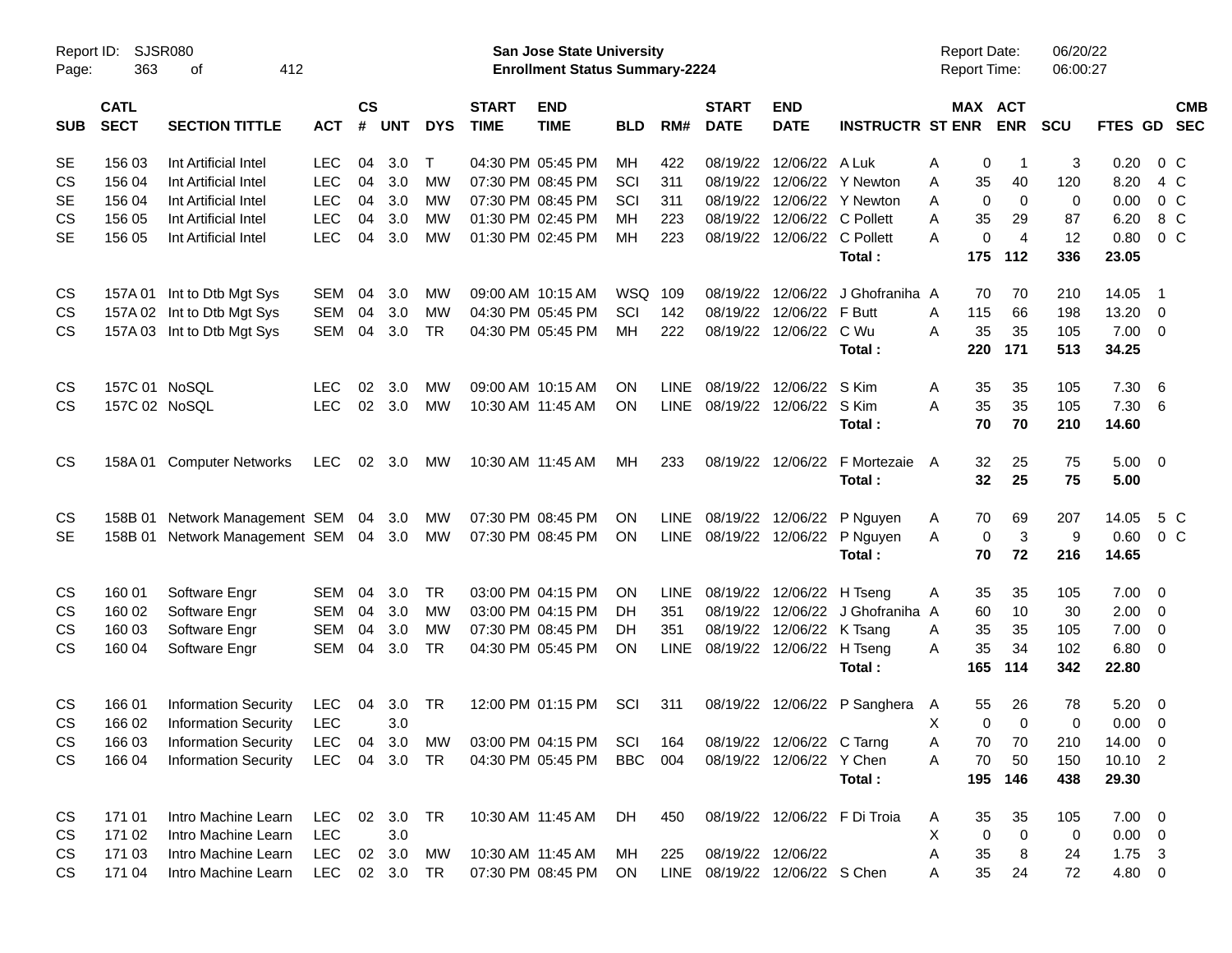| Page:      | SJSR080<br>Report ID:<br>364<br>412<br>оf<br><b>CATL</b> |                                         |              |                    |            |            |                             | <b>San Jose State University</b><br><b>Enrollment Status Summary-2224</b> |            |      |                                |                             |                              | Report Date:<br>Report Time: |             |                | 06/20/22<br>06:00:27 |             |                         |            |
|------------|----------------------------------------------------------|-----------------------------------------|--------------|--------------------|------------|------------|-----------------------------|---------------------------------------------------------------------------|------------|------|--------------------------------|-----------------------------|------------------------------|------------------------------|-------------|----------------|----------------------|-------------|-------------------------|------------|
| <b>SUB</b> | <b>SECT</b>                                              | <b>SECTION TITTLE</b>                   | <b>ACT</b>   | $\mathsf{cs}$<br># | <b>UNT</b> | <b>DYS</b> | <b>START</b><br><b>TIME</b> | <b>END</b><br><b>TIME</b>                                                 | <b>BLD</b> | RM#  | <b>START</b><br><b>DATE</b>    | <b>END</b><br><b>DATE</b>   | <b>INSTRUCTR ST ENR</b>      |                              | MAX ACT     | <b>ENR</b>     | <b>SCU</b>           | FTES GD SEC |                         | <b>CMB</b> |
|            |                                                          |                                         |              |                    |            |            |                             |                                                                           |            |      |                                |                             | Total:                       |                              | 105         | 67             | 201                  | 13.55       |                         |            |
| CS         | 174 01                                                   | Server Web Prog                         | <b>SEM</b>   | 05                 | 3.0        | TR         | 12:00 PM 01:15 PM           |                                                                           | DH.        | 450  |                                |                             | 08/19/22 12/06/22 F Di Troia | A                            | 35          | 32             | 96                   | 6.50        | 2 C                     |            |
| <b>SE</b>  | 174 01                                                   | Server Web Prog                         | <b>SEM</b>   | 05                 | 3.0        | <b>TR</b>  | 12:00 PM 01:15 PM           |                                                                           | DH.        | 450  |                                |                             | 08/19/22 12/06/22 F Di Troia | Α                            | 0           | 3              | 9                    | 0.60        | 0 <sup>o</sup>          |            |
| CS         | 174 02                                                   | Server Web Prog                         | <b>SEM</b>   | 05                 | 3.0        | MW         | 03:00 PM 04:15 PM           |                                                                           | мн         | 223  |                                | 08/19/22 12/06/22 C Pollett |                              | Α                            | 35          | 35             | 105                  | 7.35        | 7 C                     |            |
| <b>SE</b>  | 174 02                                                   | Server Web Prog                         | <b>SEM</b>   | 05                 | 3.0        | <b>MW</b>  | 03:00 PM 04:15 PM           |                                                                           | МH         | 223  |                                | 08/19/22 12/06/22 C Pollett |                              | A                            | $\mathbf 0$ | $\overline{0}$ | $\mathbf 0$          | 0.00        | 0 <sup>C</sup>          |            |
|            |                                                          |                                         |              |                    |            |            |                             |                                                                           |            |      |                                |                             | Total:                       |                              | 70          | 70             | 210                  | 14.45       |                         |            |
| CS         | 175 01                                                   | Mob Device Devel                        | <b>LEC</b>   | 04                 | 3.0        | TR         |                             | 06:00 PM 07:15 PM                                                         | ON         | LINE |                                |                             | 08/19/22 12/06/22 R Moazzeni | A                            | 70          | 71             | 213                  | 15.40 24    |                         |            |
| <b>CS</b>  | 175 02                                                   | Mob Device Devel                        | <b>LEC</b>   |                    | 3.0        |            |                             |                                                                           |            |      |                                |                             |                              | X                            | 0           | $\mathbf 0$    | 0                    | 0.00        | $\overline{\mathbf{0}}$ |            |
| <b>CS</b>  | 175 03                                                   | Mob Device Devel                        | <b>LEC</b>   | 04                 | 3.0        | TR         |                             | 12:00 PM 01:15 PM                                                         | ON         |      | LINE 08/19/22 12/06/22 Y Chen  |                             |                              | A                            | 35          | 12             | 36                   | 2.45        | - 1                     |            |
|            |                                                          |                                         |              |                    |            |            |                             |                                                                           |            |      |                                |                             | Total:                       | 105                          |             | 83             | 249                  | 17.85       |                         |            |
| CS         | 18001                                                    | <b>Individual Studies</b>               | <b>SUP</b>   | 36                 | 3.0        | <b>TBA</b> |                             |                                                                           |            |      | 08/19/22 12/06/22              |                             |                              | A                            | 5           | 0              | 0                    | 0.00        | $\overline{\mathbf{0}}$ |            |
| CS         | 180 02                                                   | <b>Individual Studies</b>               | <b>SUP</b>   | 36                 | 3.0        | <b>TBA</b> |                             |                                                                           |            |      | 08/19/22 12/06/22              |                             |                              | Α                            | 5           | 0              | 0                    | 0.00        | $\overline{0}$          |            |
| <b>CS</b>  | 180 03                                                   | <b>Individual Studies</b>               | <b>SUP</b>   | 36                 | 1.0        | <b>TBA</b> |                             |                                                                           |            |      | 08/19/22 12/06/22              |                             |                              | Α                            | 5           | 0              | 0                    | 0.00        | $\overline{0}$          |            |
| <b>CS</b>  | 180 04                                                   | <b>Individual Studies</b>               | <b>SUP</b>   | 36                 | 3.0        | <b>TBA</b> |                             |                                                                           |            |      |                                | 08/19/22 12/06/22           |                              | A                            | 5           | 0              | 0                    | 0.00        | $\overline{0}$          |            |
|            |                                                          |                                         |              |                    |            |            |                             |                                                                           |            |      |                                |                             | Total:                       |                              | 20          | 0              | $\mathbf 0$          | 0.00        |                         |            |
| CS         |                                                          | 180H 01 Ind Studies/Honors              | <b>SEM</b>   | 04                 | 3.0        | <b>TBA</b> |                             |                                                                           |            |      | 08/19/22 12/06/22              |                             |                              | A                            | 5           | 0              | 0                    | 0.00        | $\overline{\mathbf{0}}$ |            |
| CS         |                                                          | 180H 02 Ind Studies/Honors              | <b>SEM</b>   | 04                 | 3.0        | <b>TBA</b> |                             |                                                                           |            |      | 08/19/22 12/06/22              |                             |                              | Α                            | 5           | 0              | 0                    | 0.00        | $\mathbf 0$             |            |
| CS         |                                                          | 180H 03 Ind Studies/Honors              | <b>SEM</b>   | 04                 | 3.0        | <b>TBA</b> |                             |                                                                           |            |      | 08/19/22 12/06/22              |                             |                              | Α                            | 5           | 0              | 0                    | 0.00        | 0                       |            |
| CS         |                                                          | 180H 04 Ind Studies/Honors              | <b>SEM</b>   | 04                 | 3.0        | <b>TBA</b> |                             |                                                                           |            |      | 08/19/22 12/06/22              |                             |                              | Α                            | 5           | 0              | 0                    | 0.00        | 0                       |            |
| CS         |                                                          | 180H 05 Ind Studies/Honors              | <b>SEM</b>   | 04                 | 3.0        | <b>TBA</b> |                             |                                                                           |            |      | 08/19/22 12/06/22              |                             |                              | Α                            | 5           | 0              | 0                    | 0.00        | 0                       |            |
| <b>CS</b>  |                                                          | 180H 06 Ind Studies/Honors              | <b>SEM</b>   |                    | 04 3.0     | <b>TBA</b> |                             |                                                                           |            |      |                                | 08/19/22 12/06/22           |                              | A                            | 5           | 0              | 0                    | 0.00        | $\overline{0}$          |            |
|            |                                                          |                                         |              |                    |            |            |                             |                                                                           |            |      |                                |                             | Total:                       |                              | 30          | 0              | $\mathbf 0$          | 0.00        |                         |            |
| CS         |                                                          | 185C 01 Adv Prac Comp Topics SEM 04 3.0 |              |                    |            | MW         | 04:30 PM 05:45 PM           |                                                                           | МH         | 222  |                                | 08/19/22 12/06/22           | <b>B</b> Reed                | A                            | 35          | 15             | 45                   | $3.05$ 1    |                         |            |
|            |                                                          |                                         |              |                    |            |            |                             |                                                                           |            |      |                                |                             | Total:                       |                              | 35          | 15             | 45                   | 3.05        |                         |            |
| <b>CS</b>  | 190 01                                                   | Internship Project                      | LEC          |                    | 04 1.0 S   |            |                             | 01:30 PM 02:45 PM                                                         | ON         |      | LINE 08/19/22 12/06/22 H Tseng |                             |                              | A                            | 35          | 0              | 0                    | 0.00        | $\overline{\mathbf{0}}$ |            |
|            |                                                          |                                         |              |                    |            |            |                             |                                                                           |            |      |                                |                             | Total:                       |                              | 35          | $\mathbf 0$    | 0                    | 0.00        |                         |            |
| CS         | 190101                                                   | Internship Project                      | LEC 04 3.0 S |                    |            |            |                             | 01:30 PM 04:30 PM                                                         | ON         |      | LINE 08/19/22 12/06/22 H Tseng |                             |                              | A                            | 35          | 4              | 12                   | $0.80 \t 0$ |                         |            |
|            |                                                          |                                         |              |                    |            |            |                             |                                                                           |            |      |                                |                             | Total:                       |                              | 35          | 4              | 12                   | 0.80        |                         |            |
| CS         |                                                          | 200W 01 Grad Tech Writing               | <b>LEC</b>   | 04                 | 3.0        | TR         |                             | 09:00 AM 10:15 AM                                                         | MH         | 233  |                                | 08/19/22 12/06/22 D Hunter  |                              | A                            | 22          | 22             | 66                   | 5.50 22     |                         |            |
| CS         |                                                          | 200W 02 Grad Tech Writing               | <b>LEC</b>   |                    | 3.0        |            |                             |                                                                           |            |      |                                |                             |                              | X                            | $\pmb{0}$   | $\mathbf 0$    | 0                    | $0.00 \t 0$ |                         |            |
| CS         |                                                          | 200W 03 Grad Tech Writing               | <b>LEC</b>   |                    | 3.0        |            |                             |                                                                           |            |      |                                |                             |                              | X                            | $\pmb{0}$   | 0              | 0                    | $0.00 \t 0$ |                         |            |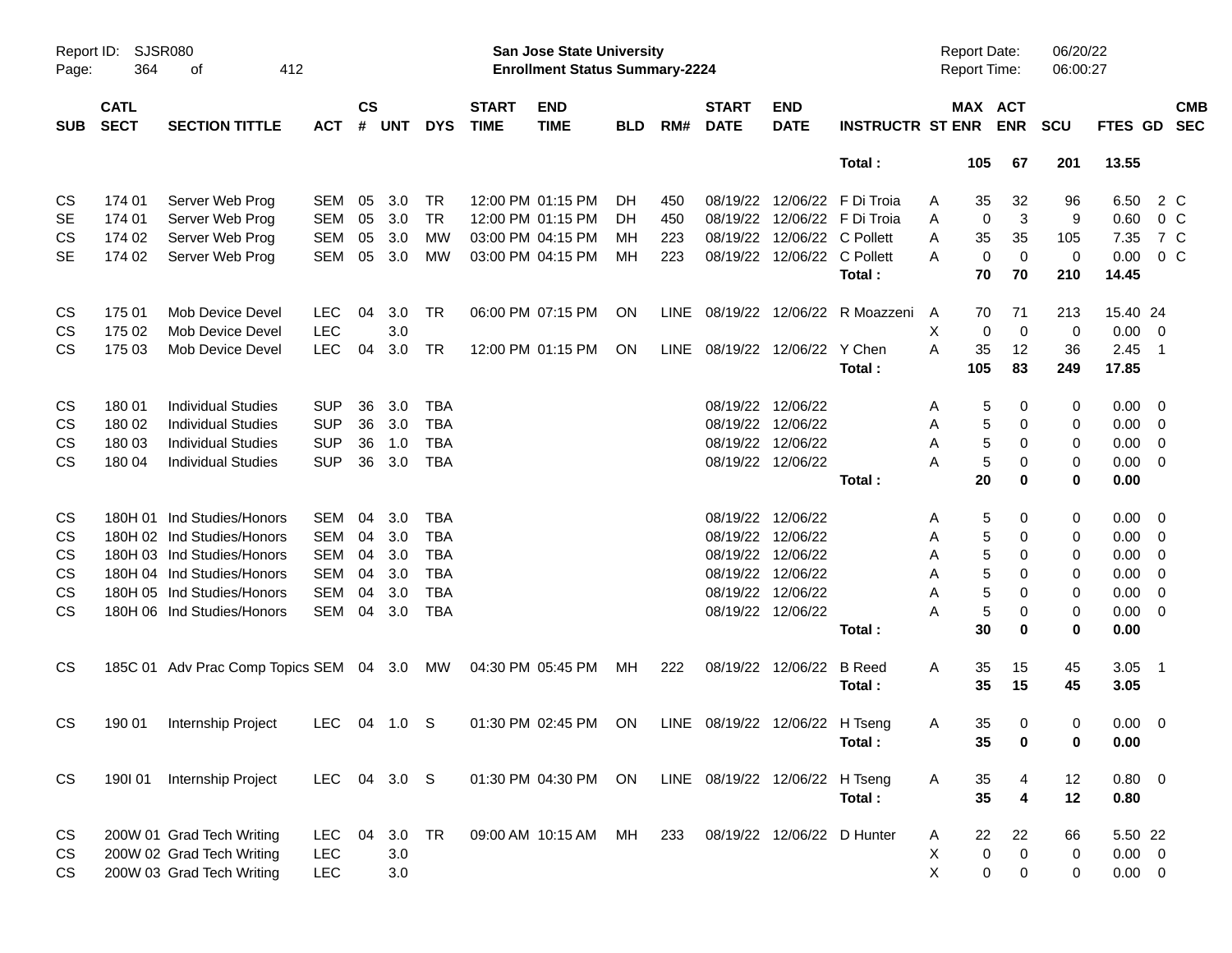| Page:      | Report ID: SJSR080<br>365<br>412<br>оf<br><b>CATL</b> |                                                                                           |                          |                    |            |                 |                             | San Jose State University<br><b>Enrollment Status Summary-2224</b> |            |             |                             |                           |                         | <b>Report Date:</b><br>Report Time: |                       | 06/20/22<br>06:00:27 |                    |                          |
|------------|-------------------------------------------------------|-------------------------------------------------------------------------------------------|--------------------------|--------------------|------------|-----------------|-----------------------------|--------------------------------------------------------------------|------------|-------------|-----------------------------|---------------------------|-------------------------|-------------------------------------|-----------------------|----------------------|--------------------|--------------------------|
| <b>SUB</b> | <b>SECT</b>                                           | <b>SECTION TITTLE</b>                                                                     | <b>ACT</b>               | $\mathsf{cs}$<br># | <b>UNT</b> | <b>DYS</b>      | <b>START</b><br><b>TIME</b> | <b>END</b><br><b>TIME</b>                                          | <b>BLD</b> | RM#         | <b>START</b><br><b>DATE</b> | <b>END</b><br><b>DATE</b> | <b>INSTRUCTR ST ENR</b> |                                     | MAX ACT<br><b>ENR</b> | <b>SCU</b>           | FTES GD            | <b>CMB</b><br><b>SEC</b> |
| CS<br>CS   |                                                       | 200W 04 Grad Tech Writing                                                                 | <b>LEC</b><br><b>LEC</b> | 04<br>04           | 3.0<br>3.0 | МW<br><b>MW</b> |                             | 01:30 PM 02:45 PM<br>04:00 PM 05:15 PM                             | SCI<br>SCI | 311<br>311  | 08/19/22<br>08/19/22        | 12/06/22<br>12/06/22      |                         | 22<br>Α<br>22                       | 22<br>22              | 66<br>66             | 5.50 22<br>5.50 22 |                          |
| CS         |                                                       | 200W 05 Grad Tech Writing<br>200W 06 Grad Tech Writing                                    | <b>LEC</b>               | 04                 | 3.0        | <b>TBA</b>      |                             |                                                                    | <b>ON</b>  | LINE        | 08/19/22                    | 12/06/22 C Boyd           |                         | Α<br>22<br>Α                        | 22                    | 66                   | 5.50 22            |                          |
| <b>CS</b>  |                                                       | 200W 07 Grad Tech Writing                                                                 | <b>LEC</b>               | 04                 | 3.0        | <b>TBA</b>      |                             |                                                                    | OΝ         | <b>LINE</b> | 08/19/22                    | 12/06/22 C Boyd           |                         | 22<br>A                             | 22                    | 66                   | 5.50 22            |                          |
|            |                                                       |                                                                                           |                          |                    |            |                 |                             |                                                                    |            |             |                             |                           | Total:                  | 110                                 | 110                   | 330                  | 27.50              |                          |
| <b>CS</b>  | 218 01                                                | <b>Topics Cloud Comp</b>                                                                  | <b>LEC</b>               | 04                 | 3.0        | TR              |                             | 01:30 PM 02:45 PM                                                  | <b>ON</b>  | <b>LINE</b> | 08/19/22                    | 12/06/22                  | K Li                    | 25<br>Α                             | 25                    | 75                   | 6.25 25            |                          |
|            |                                                       |                                                                                           |                          |                    |            |                 |                             |                                                                    |            |             |                             |                           | Total:                  | 25                                  | 25                    | 75                   | 6.25               |                          |
| <b>CS</b>  | 223 01                                                | <b>Bioinformatics</b>                                                                     | <b>SEM</b>               | 04                 | 3.0        | TR              |                             | 03:00 PM 04:15 PM                                                  | MН         | 233         | 08/19/22                    | 12/06/22                  | L Wesley                | 25<br>Α                             | 25                    | 75                   | 6.25 25            |                          |
|            |                                                       |                                                                                           |                          |                    |            |                 |                             |                                                                    |            |             |                             |                           | Total:                  | 25                                  | 25                    | 75                   | 6.25               |                          |
| <b>CS</b>  | 247 01                                                | Adv Computer Arch                                                                         | <b>SEM</b>               |                    | 3.0        |                 |                             |                                                                    |            |             |                             |                           |                         | X                                   | 0<br>0                | 0                    | $0.00 \t 0$        |                          |
|            |                                                       |                                                                                           |                          |                    |            |                 |                             |                                                                    |            |             |                             |                           | Total:                  |                                     | 0<br>$\bf{0}$         | 0                    | 0.00               |                          |
| <b>CS</b>  | 249 01                                                | <b>Distrib Computing</b>                                                                  | <b>SEM</b>               | 05                 | 3.0        | TR              |                             | 04:30 PM 05:45 PM                                                  | <b>ON</b>  | <b>LINE</b> | 08/19/22                    | 12/06/22                  | R Moazzeni              | 25<br>A                             | 25                    | 75                   | 6.25 25            |                          |
|            |                                                       |                                                                                           |                          |                    |            |                 |                             |                                                                    |            |             |                             |                           | Total:                  | 25                                  | 25                    | 75                   | 6.25               |                          |
| CS         | 255 01                                                | Des Anal Algo                                                                             | <b>SEM</b>               | 05                 | 3.0        | МW              |                             | 10:30 AM 11:45 AM                                                  | MН         | 222         | 08/19/22                    | 12/06/22                  | A Potika                | 25<br>Α                             | 25                    | 75                   | 6.25 25            |                          |
| <b>CS</b>  | 255 02                                                | Des Anal Algo                                                                             | <b>SEM</b>               | 05                 | 3.0        | <b>TR</b>       |                             | 09:00 AM 10:15 AM                                                  | SCI        | 311         |                             | 08/19/22 12/06/22 C Tsao  |                         | 25<br>Α                             | 25                    | 75                   | 6.25 25            |                          |
|            |                                                       |                                                                                           |                          |                    |            |                 |                             |                                                                    |            |             |                             |                           | Total:                  | 50                                  | 50                    | 150                  | 12.50              |                          |
| <b>CS</b>  | 256 01                                                | Top in Art Intell                                                                         | SEM                      | 05                 | 3.0        | MW              |                             | 07:30 PM 08:45 PM                                                  | <b>ON</b>  |             |                             | LINE 08/19/22 12/06/22    | H Tseng                 | 25<br>Α                             | 25                    | 75                   | 6.25 25            |                          |
|            |                                                       |                                                                                           |                          |                    |            |                 |                             |                                                                    |            |             |                             |                           | Total:                  | 25                                  | 25                    | 75                   | 6.25               |                          |
| CS         | 259 01                                                | Adv. Parallel Proc                                                                        | <b>LEC</b>               |                    | 3.0        |                 |                             |                                                                    |            |             |                             |                           |                         | Χ                                   | $\mathbf 0$<br>0      | 0                    | $0.00 \t 0$        |                          |
| <b>CS</b>  | 259 02                                                | Adv. Parallel Proc                                                                        | <b>LEC</b>               | 02                 | 3.0        | МW              |                             | 06:00 PM 07:15 PM                                                  | MН         | 422         | 08/19/22                    | 12/06/22                  | R Chun                  | Α<br>25                             | 25                    | 75                   | 6.25 25            |                          |
| <b>CS</b>  | 259 03                                                | Adv. Parallel Proc                                                                        | <b>LEC</b>               | 02                 | 3.0        | МW              |                             | 07:30 PM 08:45 PM                                                  | <b>ON</b>  | LINE        |                             | 08/19/22 12/06/22 R Chun  | Total:                  | 25<br>Α<br>50                       | 25<br>50              | 75<br>150            | 6.25 25<br>12.50   |                          |
| <b>CS</b>  | 265 01                                                | Crtgrphy & Comp Secr SEM 04 3.0 MW                                                        |                          |                    |            |                 |                             | 06:00 PM 07:15 PM                                                  | ON         | LINE        | 08/19/22                    | 12/06/22 A Davis          |                         | 25<br>Α                             | 25                    | 75                   | 6.25 25            |                          |
|            |                                                       |                                                                                           |                          |                    |            |                 |                             |                                                                    |            |             |                             |                           | Total:                  |                                     | 25<br>25              | 75                   | 6.25               |                          |
| CS.        |                                                       | 267 01 Topics in Database S SEM 05 3.0 TR 06:00 PM 07:15 PM MH 222 08/19/22 12/06/22 C Wu |                          |                    |            |                 |                             |                                                                    |            |             |                             |                           |                         | 25<br>A                             | 25                    | 75                   | 6.25 25            |                          |
|            |                                                       |                                                                                           |                          |                    |            |                 |                             |                                                                    |            |             |                             |                           | Total:                  | 25                                  | 25                    | 75                   | 6.25               |                          |
| CS         | 268 01                                                | Wireless Mob Netw LEC 04 3.0 MW 09:00 AM 10:15 AM MH 222 08/19/22 12/06/22 N Saxena       |                          |                    |            |                 |                             |                                                                    |            |             |                             |                           |                         | 25<br>A                             | 25                    | 75                   | 6.25 25            |                          |
|            |                                                       |                                                                                           |                          |                    |            |                 |                             |                                                                    |            |             |                             |                           | Total:                  | 25                                  | 25                    | 75                   | 6.25               |                          |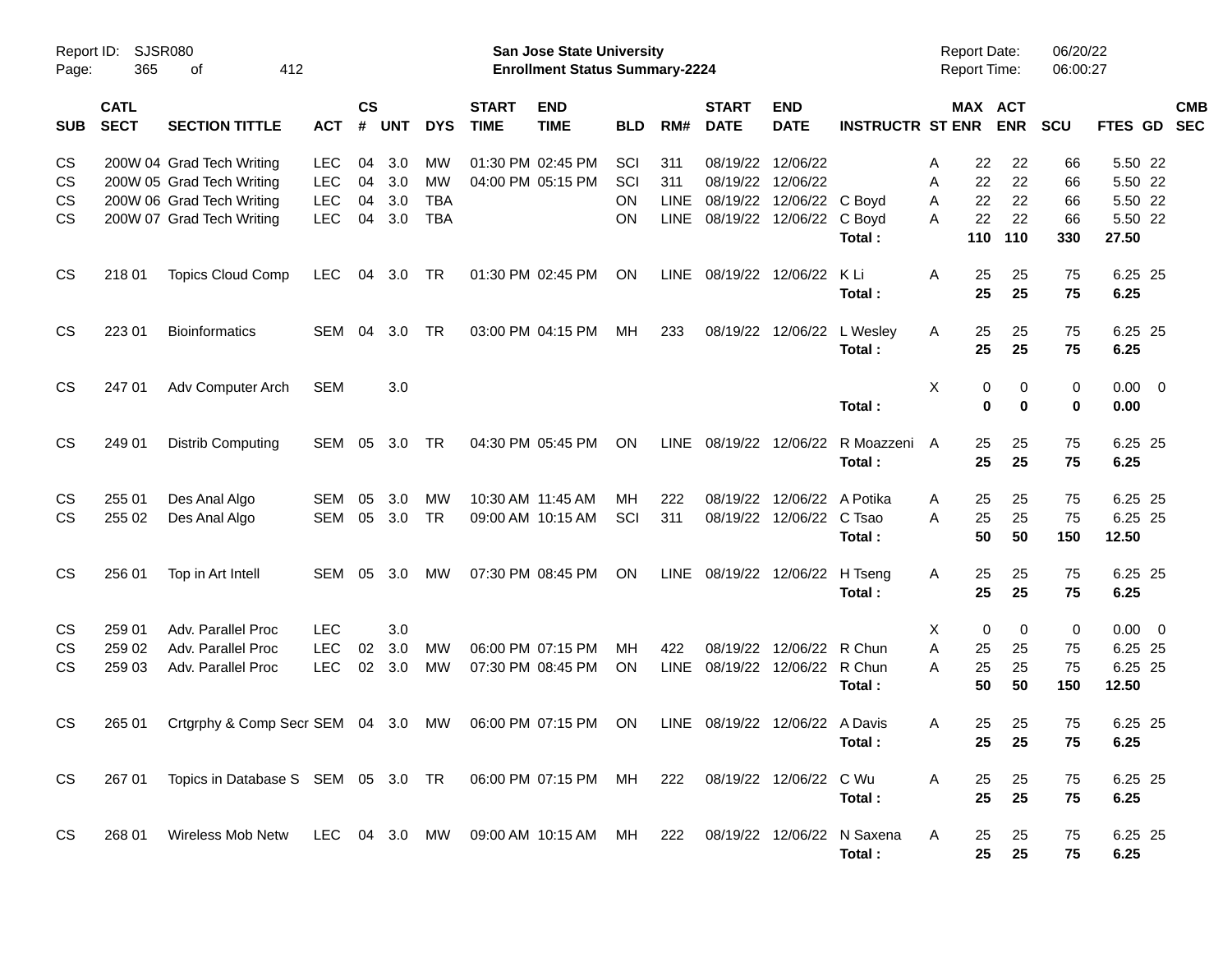| Page:      | Report ID: SJSR080<br>366<br>412<br>οf<br><b>CATL</b> |                                     |                |                    |        |            |                             | San Jose State University<br><b>Enrollment Status Summary-2224</b> |            |     |                             |                                |                                  | Report Date:<br><b>Report Time:</b> |                 |                         | 06/20/22<br>06:00:27 |             |                          |            |
|------------|-------------------------------------------------------|-------------------------------------|----------------|--------------------|--------|------------|-----------------------------|--------------------------------------------------------------------|------------|-----|-----------------------------|--------------------------------|----------------------------------|-------------------------------------|-----------------|-------------------------|----------------------|-------------|--------------------------|------------|
| <b>SUB</b> | <b>SECT</b>                                           | <b>SECTION TITTLE</b>               | <b>ACT</b>     | $\mathsf{cs}$<br># | UNT    | <b>DYS</b> | <b>START</b><br><b>TIME</b> | <b>END</b><br><b>TIME</b>                                          | <b>BLD</b> | RM# | <b>START</b><br><b>DATE</b> | <b>END</b><br><b>DATE</b>      | <b>INSTRUCTR ST ENR</b>          |                                     |                 | MAX ACT<br><b>ENR</b>   | <b>SCU</b>           | FTES GD SEC |                          | <b>CMB</b> |
| CS         | 271 01                                                | Top Machine Learn                   | <b>LEC</b>     | 04                 | 3.0    | TR         |                             | 09:00 AM 10:15 AM                                                  | MН         | 225 |                             | 08/19/22 12/06/22 M Stamp      |                                  | A                                   | 25              | 30                      | 90                   | 7.45 29     |                          |            |
| <b>CS</b>  | 271 02                                                | Top Machine Learn                   | <b>LEC</b>     |                    | 3.0    |            |                             |                                                                    |            |     |                             |                                |                                  | X                                   | 0               | $\mathbf 0$             | 0                    | $0.00 \t 0$ |                          |            |
|            |                                                       |                                     |                |                    |        |            |                             |                                                                    |            |     |                             |                                | Total:                           |                                     | 25              | 30                      | 90                   | 7.45        |                          |            |
| <b>CS</b>  | 272 01                                                | Reinforcement Learn                 | LEC            |                    | 02 3.0 | MW         |                             | 12:00 PM 01:15 PM                                                  | MН         | 422 |                             |                                | 08/19/22 12/06/22 G Ishigaki     | A                                   | 25              | 12                      | 36                   | 3.00 12     |                          |            |
|            |                                                       |                                     |                |                    |        |            |                             |                                                                    |            |     |                             |                                | Total:                           |                                     | 25              | 12                      | 36                   | 3.00        |                          |            |
| CS         | 280 01                                                | <b>Grad Indiv Studies</b>           | <b>SUP</b>     | 36                 | 3.0    | <b>TBA</b> |                             |                                                                    |            |     |                             | 08/19/22 12/06/22              |                                  | A                                   | 5               | 0                       | 0                    | $0.00 \t 0$ |                          |            |
| CS         | 280 02                                                | <b>Grad Indiv Studies</b>           | <b>SUP</b>     | 36                 | 3.0    | <b>TBA</b> |                             |                                                                    |            |     |                             | 08/19/22 12/06/22              |                                  | Α                                   | 5               | 0                       | 0                    | $0.00 \t 0$ |                          |            |
| CS         | 280 03                                                | <b>Grad Indiv Studies</b>           | <b>SUP</b>     | 36                 | 3.0    | <b>TBA</b> |                             |                                                                    |            |     |                             | 08/19/22 12/06/22              |                                  | A                                   | 5               | 0                       | 0                    | $0.00 \t 0$ |                          |            |
|            |                                                       |                                     |                |                    |        |            |                             |                                                                    |            |     |                             |                                | Total:                           |                                     | 15              | 0                       | $\mathbf 0$          | 0.00        |                          |            |
| CS         | 286 01                                                | Adv Topics - CS                     | SEM            | 05                 | 3.0    | <b>TR</b>  |                             | 06:00 PM 07:15 PM                                                  | <b>ON</b>  |     |                             | LINE 08/19/22 12/06/22 LWesley |                                  | A                                   | 25              | 22                      | 66                   | 5.50 22     |                          |            |
| <b>CS</b>  | 286 02                                                | Adv Topics - CS                     | SEM 05         |                    | 3.0    | МW         |                             | 09:00 AM 10:15 AM                                                  | MН         | 422 |                             | 08/19/22 12/06/22              |                                  | A                                   | 25              | 25                      | 75                   | 6.25 25     |                          |            |
|            |                                                       |                                     |                |                    |        |            |                             |                                                                    |            |     |                             |                                | Total:                           |                                     | 50              | 47                      | 141                  | 11.75       |                          |            |
| CS         | 297 01                                                | Pre Wrtng Prj or The                | SUP            | 25                 | 3.0    | TBA        |                             |                                                                    |            |     |                             | 08/19/22 12/06/22 M Stamp      |                                  | A                                   | 5               | -1                      | 0                    | 0.25        | $\overline{\phantom{1}}$ |            |
| CS         | 297 02                                                | Pre Wrtng Prj or The                | <b>SUP</b>     | 25                 | 3.0    | <b>TBA</b> |                             |                                                                    |            |     |                             | 08/19/22 12/06/22 C Pollett    |                                  | A                                   | 5               | 5                       | 0                    | 1.25        | 5                        |            |
| CS         | 297 03                                                | Pre Wrtng Prj or The                | <b>SUP</b>     | 25                 | 3.0    | <b>TBA</b> |                             |                                                                    |            |     |                             | 08/19/22 12/06/22 N Attar      |                                  | A                                   | 5               | 9                       | 0                    | 2.25        | - 9                      |            |
| CS         | 297 04                                                | Pre Wrtng Prj or The                | <b>SUP</b>     | 25                 | 3.0    | <b>TBA</b> |                             |                                                                    |            |     |                             |                                | 08/19/22 12/06/22 F Di Troia     | A                                   | 5               | 8                       | 0                    | 2.00        | 8                        |            |
| CS         | 297 05                                                | Pre Wrtng Prj or The                | <b>SUP</b>     | 25                 | 3.0    | <b>TBA</b> |                             |                                                                    |            |     |                             | 08/19/22 12/06/22 P Heller     |                                  | Α                                   | 5               | 3                       | 0                    | 0.75        | 3                        |            |
| CS         | 297 06                                                | Pre Wrtng Prj or The                | <b>SUP</b>     | 25                 | 3.0    | <b>TBA</b> |                             |                                                                    |            |     |                             |                                | 08/19/22 12/06/22 G Ishigaki     | A                                   | 5               | 3                       | 0                    | 0.75        | 3                        |            |
| CS         | 297 07                                                | Pre Wrtng Prj or The                | <b>SUP</b>     | 25                 | 3.0    | <b>TBA</b> |                             |                                                                    |            |     |                             | 08/19/22 12/06/22 T Austin     |                                  | Α                                   | 5               | 4                       | 0                    | 1.00        | 4                        |            |
| CS         | 297 08                                                | Pre Wrtng Prj or The                | <b>SUP</b>     | 25                 | 3.0    | <b>TBA</b> |                             |                                                                    |            |     |                             | 08/19/22 12/06/22 A Potika     |                                  | Α                                   | 5               | 5                       | 0                    | 1.25        | 5                        |            |
| CS         | 297 09                                                | Pre Wrtng Prj or The                | <b>SUP</b>     | 25                 | 3.0    | <b>TBA</b> |                             |                                                                    |            |     |                             | 08/19/22 12/06/22 C Wu         |                                  | Α                                   | 5               | $\overline{7}$          | 0                    | 1.75        | $\overline{7}$           |            |
| CS         | 297 10                                                | Pre Wrtng Prj or The                | <b>SUP</b>     | 25                 | 3.0    | <b>TBA</b> |                             |                                                                    |            |     |                             | 08/19/22 12/06/22 B Reed       |                                  | Α                                   | 5               | 6                       | 0                    | 1.50        | 6                        |            |
| CS         | 297 11                                                | Pre Wrtng Prj or The                | <b>SUP</b>     | 25                 | 3.0    | <b>TBA</b> |                             |                                                                    |            |     |                             | 08/19/22 12/06/22 R Chun       |                                  | A                                   | 5               | 11                      | 0                    | 2.75 11     |                          |            |
| CS         | 297 12                                                | Pre Wrtng Prj or The                | <b>SUP</b>     | 25                 | 3.0    | <b>TBA</b> |                             |                                                                    |            |     |                             |                                | 08/19/22 12/06/22 W Andreopoul A |                                     | 5               | $\overline{\mathbf{c}}$ | 0                    | 0.50        | $\overline{\phantom{0}}$ |            |
| CS         | 297 13                                                | Pre Wrtng Prj or The                | <b>SUP</b>     | 25                 | 3.0    | <b>TBA</b> |                             |                                                                    |            |     |                             |                                | 08/19/22 12/06/22 N Saxena       | A                                   | 5               | 5                       | 0                    | 1.25        | 5                        |            |
| CS         | 297 14                                                | Pre Wrtng Prj or The                | <b>SUP</b>     | 25                 | 3.0    | <b>TBA</b> |                             |                                                                    |            |     |                             | 08/19/22 12/06/22 S Kim        |                                  | Α                                   | 5               | 0                       | 0                    | $0.00 \t 0$ |                          |            |
| CS         | 297 15                                                | Pre Wrtng Prj or The                | <b>SUP</b>     | 25                 | 3.0    | <b>TBA</b> |                             |                                                                    |            |     |                             | 08/19/22 12/06/22 L Wesley     |                                  | A                                   | 5               | 0                       | 0                    | 0.00        | $\overline{\mathbf{0}}$  |            |
| CS         | 297 16                                                | Pre Wrtng Prj or The SUP 25 3.0 TBA |                |                    |        |            |                             |                                                                    |            |     |                             | 08/19/22 12/06/22              |                                  | $\mathsf{A}$                        | 5 <sub>5</sub>  | 0                       | 0                    | $0.00 \t 0$ |                          |            |
| CS         | 297 17                                                | Pre Wrtng Prj or The                | SUP            |                    | 25 3.0 | TBA        |                             |                                                                    |            |     |                             | 08/19/22 12/06/22              |                                  | A                                   | 5               | 0                       | 0                    | $0.00 \t 0$ |                          |            |
| CS         | 297 18                                                | Pre Wrtng Prj or The                | SUP            |                    | 25 3.0 | <b>TBA</b> |                             |                                                                    |            |     |                             | 08/19/22 12/06/22              |                                  | Α                                   | 5               | 0                       | 0                    | $0.00 \t 0$ |                          |            |
| CS         | 297 19                                                | Pre Wrtng Prj or The                | SUP            |                    |        | 25 3.0 TBA |                             |                                                                    |            |     |                             | 08/19/22 12/06/22              |                                  | Α                                   | 5               | 0                       | 0                    | $0.00 \t 0$ |                          |            |
| CS         | 297 20                                                | Pre Wrtng Prj or The                | SUP 25 3.0 TBA |                    |        |            |                             |                                                                    |            |     |                             | 08/19/22 12/06/22              |                                  | A                                   | 5               | 0                       | 0                    | $0.00 \t 0$ |                          |            |
|            |                                                       |                                     |                |                    |        |            |                             |                                                                    |            |     |                             |                                | Total:                           |                                     | 100             | 69                      | 0                    | 17.25       |                          |            |
| CS         | 298 01                                                | Master's Wrtng Prj                  | SUP 25 3.0 TBA |                    |        |            |                             |                                                                    |            |     |                             | 08/19/22 12/06/22 T Austin     |                                  | A                                   | $5\phantom{.0}$ | $\overline{1}$          | 0                    | $0.25$ 1    |                          |            |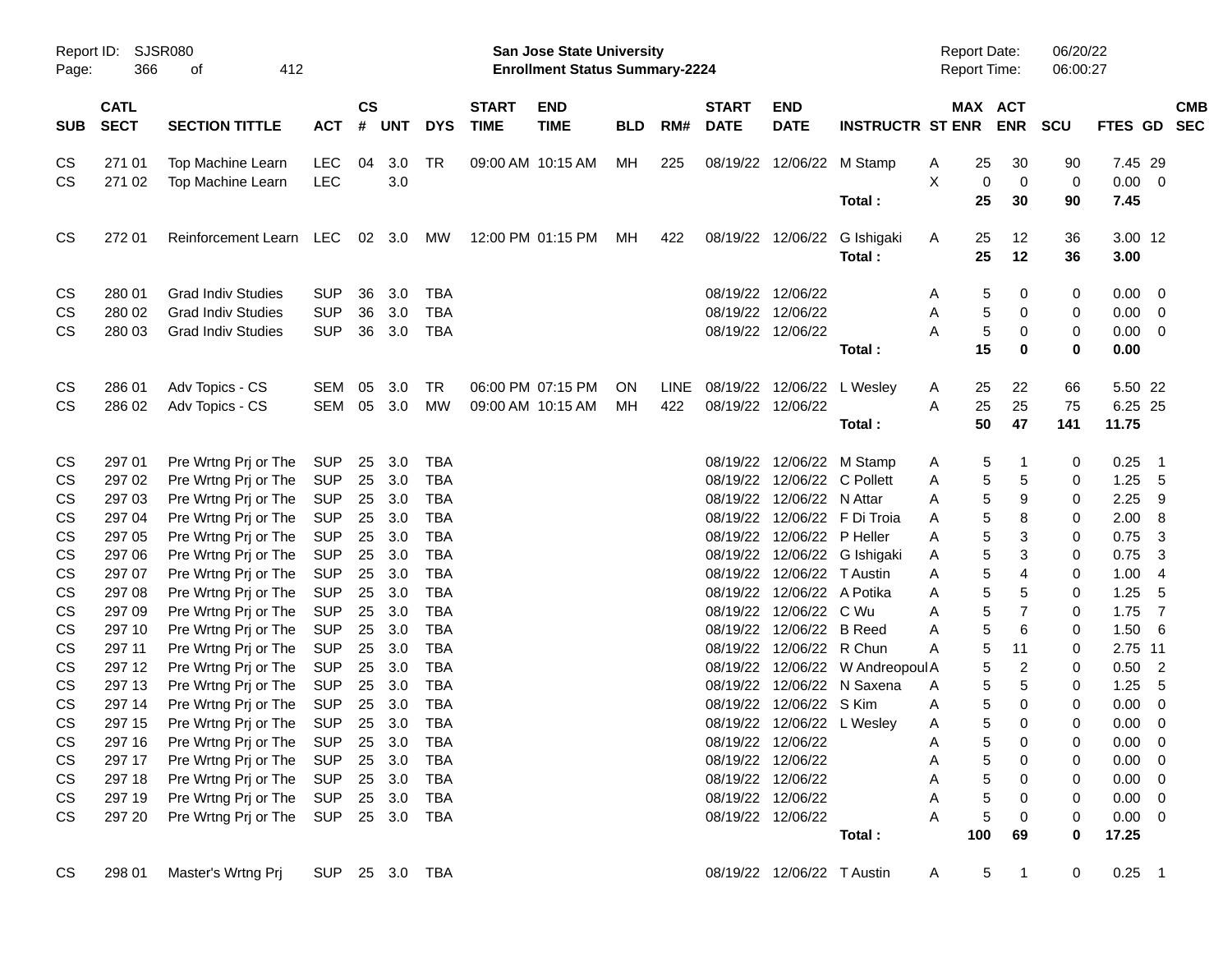| Report ID:<br>Page: | 367                        | SJSR080<br>412<br>οf  |            |                |            |            |                             | <b>San Jose State University</b><br><b>Enrollment Status Summary-2224</b> |            |             |                             |                           |                         | <b>Report Date:</b><br><b>Report Time:</b> |                              | 06/20/22<br>06:00:27 |         |                          |
|---------------------|----------------------------|-----------------------|------------|----------------|------------|------------|-----------------------------|---------------------------------------------------------------------------|------------|-------------|-----------------------------|---------------------------|-------------------------|--------------------------------------------|------------------------------|----------------------|---------|--------------------------|
| <b>SUB</b>          | <b>CATL</b><br><b>SECT</b> | <b>SECTION TITTLE</b> | <b>ACT</b> | <b>CS</b><br># | <b>UNT</b> | <b>DYS</b> | <b>START</b><br><b>TIME</b> | <b>END</b><br><b>TIME</b>                                                 | <b>BLD</b> | RM#         | <b>START</b><br><b>DATE</b> | <b>END</b><br><b>DATE</b> | <b>INSTRUCTR ST ENR</b> |                                            | <b>MAX ACT</b><br><b>ENR</b> | <b>SCU</b>           | FTES GD | <b>CMB</b><br><b>SEC</b> |
| <b>CS</b>           | 298 02                     | Master's Wrtng Prj    | <b>SUP</b> | 25             | 3.0        | <b>TBA</b> |                             |                                                                           |            |             | 08/19/22                    | 12/06/22                  |                         | A                                          | 5<br>0                       | 0                    | 0.00    | -0                       |
| CS                  | 298 03                     | Master's Wrtng Prj    | <b>SUP</b> | 25             | 3.0        | <b>TBA</b> |                             |                                                                           |            |             | 08/19/22                    | 12/06/22                  |                         | A                                          | 5<br>0                       | 0                    | 0.00    | 0                        |
| CS                  | 298 04                     | Master's Wrtng Prj    | <b>SUP</b> | 25             | 3.0        | TBA        |                             |                                                                           |            |             | 08/19/22                    | 12/06/22                  |                         | Α                                          | 5<br>0                       | 0                    | 0.00    | 0                        |
| CS                  | 298 05                     | Master's Wrtng Pri    | <b>SUP</b> | 25             | 3.0        | <b>TBA</b> |                             |                                                                           |            |             | 08/19/22                    | 12/06/22                  |                         | Α                                          | 5<br>0                       | 0                    | 0.00    | $\Omega$                 |
| CS                  | 298 06                     | Master's Wrtng Prj    | <b>SUP</b> | 25             | 3.0        | <b>TBA</b> |                             |                                                                           |            |             | 08/19/22                    | 12/06/22                  |                         | A                                          | 5<br>0                       | 0                    | 0.00    | $\Omega$                 |
| CS                  | 298 07                     | Master's Wrtng Prj    | <b>SUP</b> | 25             | 3.0        | <b>TBA</b> |                             |                                                                           |            |             | 08/19/22                    | 12/06/22                  |                         | Α                                          | 5<br>0                       | 0                    | 0.00    | 0                        |
| CS                  | 298 08                     | Master's Wrtng Prj    | <b>SUP</b> | 25             | 3.0        | <b>TBA</b> |                             |                                                                           |            |             | 08/19/22                    | 12/06/22                  |                         | A                                          | 5<br>0                       | 0                    | 0.00    | $\Omega$                 |
| CS                  | 298 09                     | Master's Wrtng Prj    | <b>SUP</b> | 25             | 3.0        | <b>TBA</b> |                             |                                                                           |            |             | 08/19/22                    | 12/06/22                  |                         | Α                                          | 5<br>0                       | 0                    | 0.00    | $\Omega$                 |
| CS                  | 298 10                     | Master's Wrtng Pri    | <b>SUP</b> | 25             | 3.0        | <b>TBA</b> |                             |                                                                           |            |             | 08/19/22                    | 12/06/22                  |                         | Α                                          | 5<br>0                       | 0                    | 0.00    | 0                        |
| СS                  | 298 11                     | Master's Wrtng Prj    | <b>SUP</b> | 25             | 3.0        | <b>TBA</b> |                             |                                                                           |            |             | 08/19/22                    | 12/06/22                  |                         | A                                          | 5<br>0                       | 0                    | 0.00    | 0                        |
| СS                  | 298 12                     | Master's Wrtng Prj    | <b>SUP</b> | 25             | 3.0        | <b>TBA</b> |                             |                                                                           |            |             | 08/19/22                    | 12/06/22                  |                         | A                                          | 5<br>0                       | 0                    | 0.00    | 0                        |
| CS                  | 298 13                     | Master's Wrtng Prj    | <b>SUP</b> | 25             | 3.0        | <b>TBA</b> |                             |                                                                           |            |             | 08/19/22                    | 12/06/22                  |                         | Α                                          | 5<br>0                       | 0                    | 0.00    | $\Omega$                 |
| CS                  | 298 14                     | Master's Wrtng Prj    | <b>SUP</b> | 25             | 3.0        | TBA        |                             |                                                                           |            |             | 08/19/22                    | 12/06/22                  |                         | Α                                          | 5<br>0                       | 0                    | 0.00    | $\Omega$                 |
| СS                  | 298 15                     | Master's Wrtng Pri    | <b>SUP</b> | 25             | 3.0        | <b>TBA</b> |                             |                                                                           |            |             | 08/19/22                    | 12/06/22                  |                         | A                                          | 5<br>0                       | 0                    | 0.00    | 0                        |
| CS                  | 298 16                     | Master's Wrtng Pri    | <b>SUP</b> | 25             | 3.0        | <b>TBA</b> |                             |                                                                           |            |             | 08/19/22                    | 12/06/22                  |                         | A                                          | 5<br>0                       | 0                    | 0.00    | 0                        |
| CS                  | 298 17                     | Master's Wrtng Prj    | <b>SUP</b> | 25             | 3.0        | <b>TBA</b> |                             |                                                                           |            |             | 08/19/22                    | 12/06/22                  |                         | Α                                          | 5<br>0                       | 0                    | 0.00    | 0                        |
| <b>CS</b>           | 298 18                     | Master's Wrtng Prj    | <b>SUP</b> | 25             | 3.0        | <b>TBA</b> |                             |                                                                           |            |             | 08/19/22                    | 12/06/22                  |                         | A                                          | 5<br>0                       | 0                    | 0.00    | 0                        |
|                     |                            |                       |            |                |            |            |                             |                                                                           |            |             |                             |                           | Total:                  |                                            | 90                           | 0                    | 0.25    |                          |
| <b>CS</b>           | 299 01                     | Master's Thesis       | <b>SUP</b> | 25             | 3.0        | <b>TBA</b> |                             |                                                                           | ON         | <b>LINE</b> | 08/19/22 12/06/22           |                           |                         | A                                          | 0                            | 0                    | 0.00    | - 0                      |
|                     |                            |                       |            |                |            |            |                             |                                                                           |            |             |                             |                           | Total:                  |                                            | 0<br>1                       | 0                    | 0.00    |                          |

**Department : Computer Science 3308 510.4336 520.4336 9354 670.4336 670.4336 9364 670.43** 

| <b>Department Total:</b>  |      | 5085 3308 9354 |          | 670.43 |
|---------------------------|------|----------------|----------|--------|
| <b>Lower Division :</b>   | 1102 |                | 520 1200 | 80.38  |
| <b>Upper Division :</b>   |      | 3402 2354 7062 |          | 481.60 |
| <b>Graduate Division:</b> | 581  |                | 434 1092 | 108.45 |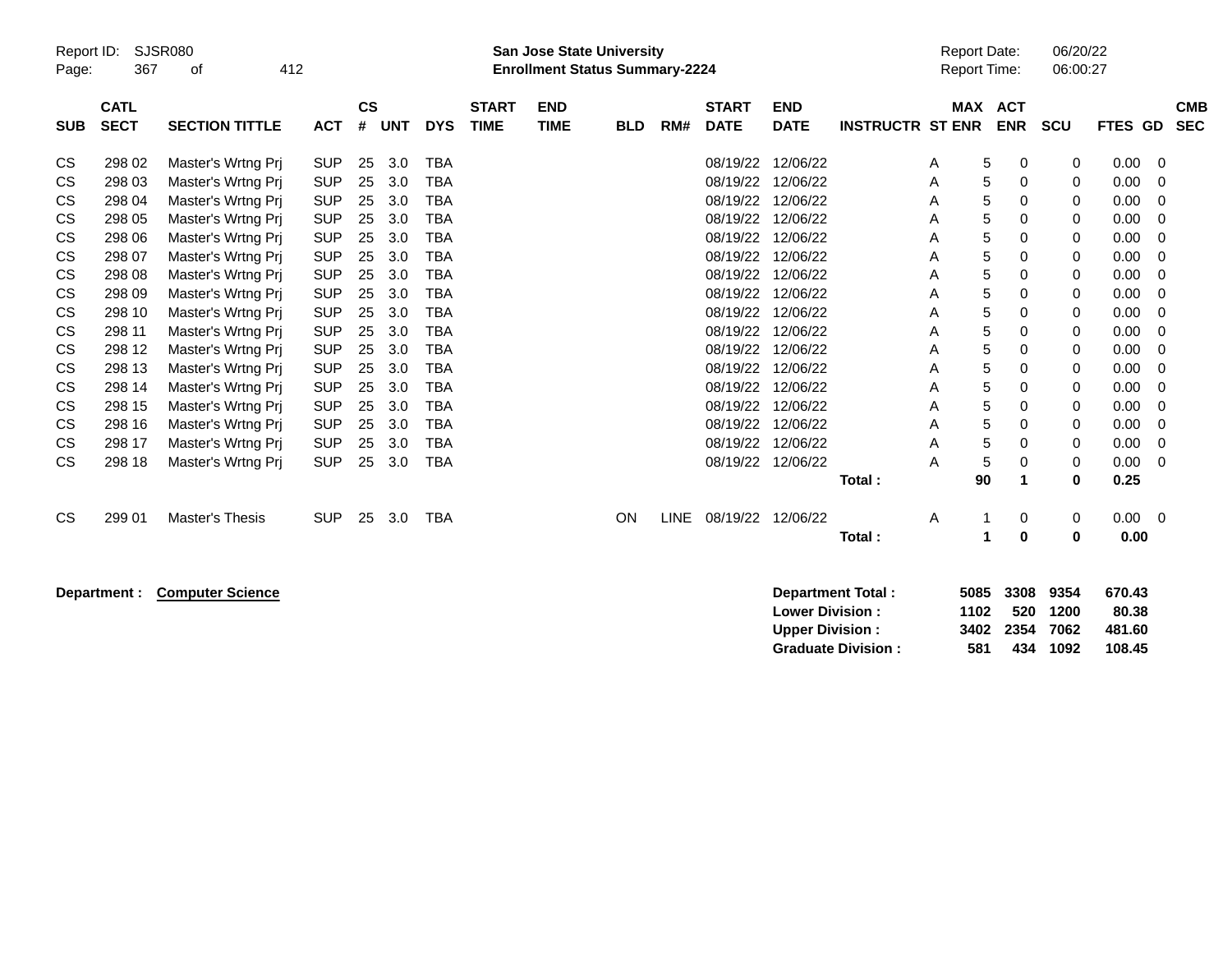| Report ID:   |                                 | <b>SJSR080</b>                    |               |           |            |              |                   | <b>San Jose State University</b><br><b>Enrollment Status Summary-2224</b> |     |             |              |                      |                                  |        | <b>Report Date:</b><br>Report Time: |                         | 06/20/22<br>06:00:27 |                        |                          |            |
|--------------|---------------------------------|-----------------------------------|---------------|-----------|------------|--------------|-------------------|---------------------------------------------------------------------------|-----|-------------|--------------|----------------------|----------------------------------|--------|-------------------------------------|-------------------------|----------------------|------------------------|--------------------------|------------|
| Page:        | 368<br>412<br>οf<br><b>CATL</b> |                                   |               |           |            |              |                   |                                                                           |     |             |              |                      |                                  |        |                                     |                         |                      |                        |                          |            |
|              |                                 |                                   |               | <b>CS</b> |            |              | <b>START</b>      | <b>END</b>                                                                |     |             | <b>START</b> | <b>END</b>           |                                  |        | <b>MAX ACT</b>                      |                         |                      |                        |                          | <b>CMB</b> |
| <b>SUB</b>   | <b>SECT</b>                     | <b>SECTION TITTLE</b>             | <b>ACT</b>    | #         | <b>UNT</b> | <b>DYS</b>   | <b>TIME</b>       | <b>TIME</b>                                                               | BLD | RM#         | <b>DATE</b>  | <b>DATE</b>          | <b>INSTRUCTR ST ENR</b>          |        |                                     | <b>ENR</b>              | <b>SCU</b>           | <b>FTES GD</b>         |                          | <b>SEC</b> |
| College      |                                 | <b>Science, College of</b>        |               |           |            |              |                   |                                                                           |     |             |              |                      |                                  |        |                                     |                         |                      |                        |                          |            |
| Department : |                                 | Geology                           |               |           |            |              |                   |                                                                           |     |             |              |                      |                                  |        |                                     |                         |                      |                        |                          |            |
| <b>GEOL</b>  | 1 0 1                           | General Geology                   | <b>LEC</b>    | 02        | 4.0        | <b>MW</b>    |                   | 01:30 PM 02:45 PM                                                         | DH  | 351         | 08/19/22     | 12/06/22             |                                  | A      | 63                                  | 54                      | 162                  | 14.40                  | 0                        |            |
| <b>GEOL</b>  | 1 0 4                           | <b>General Geology</b>            | LAB           | 16        | 0.0        | $\top$       |                   | 11:30 AM 02:15 PM                                                         | DH  | 311         | 08/19/22     | 12/06/22             |                                  | Α      | 24                                  | 23                      | 23                   | 0.00                   | - 0                      |            |
| <b>GEOL</b>  | 1 0 5                           | <b>General Geology</b>            | LAB           | 16        | 0.0        | $\top$       |                   | 02:30 PM 05:15 PM                                                         | DH  | 311         | 08/19/22     | 12/06/22             |                                  | A      | 24                                  | 24                      | 24                   | 0.00                   | 0                        |            |
| <b>GEOL</b>  | 1 0 6                           | <b>General Geology</b>            | LAB           | 16        | 0.0        | $\mathsf{T}$ |                   | 05:30 PM 08:15 PM                                                         | DH  | 311         | 08/19/22     | 12/06/22             |                                  | A      | 24                                  | 24                      | 24                   | 0.00                   | 0                        |            |
| <b>GEOL</b>  | 1 0 7                           | <b>General Geology</b>            | LAB           | 16        | 0.0        | R            |                   | 08:30 AM 11:15 AM                                                         | DH  | 311         | 08/19/22     | 12/06/22             |                                  | A      | 24                                  | 24                      | 24                   | 0.00                   | $\mathbf 0$              |            |
| <b>GEOL</b>  | 1 0 8                           | <b>General Geology</b>            | LAB           | 16        | 0.0        | R            |                   | 11:30 AM 02:15 PM                                                         | DH  | 311         | 08/19/22     | 12/06/22             |                                  | A      | 24                                  | 24                      | 24                   | 0.00                   | $\overline{0}$           |            |
| <b>GEOL</b>  | 1 0 9                           | <b>General Geology</b>            | LAB           | 16        | 0.0        | R            |                   | 02:30 PM 05:15 PM                                                         | DH  | 311         | 08/19/22     | 12/06/22             |                                  | A      | 24                                  | 24                      | 24                   | 0.00                   | 0                        |            |
| <b>GEOL</b>  | 1 1 0                           | <b>General Geology</b>            | LAB           | 16        | 0.0        | R            |                   | 05:30 PM 08:15 PM                                                         | DH  | 311         | 08/19/22     | 12/06/22             |                                  | A      | 24                                  | 8                       | 8                    | 0.00                   | $\mathbf 0$              |            |
| <b>GEOL</b>  | 1 1 1                           | <b>General Geology</b>            | LAB           | 16        | 0.0        | F            |                   | 09:00 AM 11:45 AM                                                         | DH  | 311         | 08/19/22     | 12/06/22<br>12/06/22 |                                  | A      | 24                                  | 22                      | 22                   | 0.00                   | $\overline{0}$           |            |
| <b>GEOL</b>  | 1 1 2                           | <b>General Geology</b>            | LAB           | 16        | 0.0        | $\mathsf{T}$ |                   | 08:30 AM 11:15 AM                                                         | DH  | 311         | 08/19/22     |                      |                                  | A      | 24                                  | 18                      | 18                   | 0.00                   | $\overline{0}$           |            |
| <b>GEOL</b>  | 180                             | <b>General Geology</b>            | <b>LEC</b>    | 02<br>02  | 4.0        | <b>MW</b>    | 10:30 AM 11:45 AM | 12:00 PM 01:15 PM                                                         | ON  | <b>LINE</b> | 08/19/22     | 12/06/22             | <b>B</b> Wortham                 | A<br>A | 75<br>76                            | 75<br>62                | 225<br>186           | 20.00                  | 0                        |            |
| <b>GEOL</b>  | 181                             | <b>General Geology</b>            | <b>LEC</b>    |           | 4.0        | <b>MW</b>    |                   |                                                                           | ON  | <b>LINE</b> | 08/19/22     | 12/06/22             | M Leigh                          |        | 430                                 | 382                     | 764                  | 16.53<br>50.93         | - 0                      |            |
|              |                                 |                                   |               |           |            |              |                   |                                                                           |     |             |              |                      | Total:                           |        |                                     |                         |                      |                        |                          |            |
| <b>GEOL</b>  | 280                             | Geology for Engineer LEC          |               | 01        | 3.0        | MW           |                   | 09:00 AM 10:15 AM                                                         | ΟN  | <b>LINE</b> |              | 08/19/22 12/06/22    | L Teruya                         | A      | 40                                  | 27                      | 81                   | 5.40                   | $\overline{\phantom{0}}$ |            |
| <b>GEOL</b>  | 281                             | Geology for Engineer LEC          |               | 01        | 3.0        | <b>MW</b>    |                   | 10:30 AM 11:45 AM                                                         | ON  | LINE        | 08/19/22     | 12/06/22             | L Teruya                         | A      | 40                                  | 26                      | 78                   | 5.20                   | - 0                      |            |
|              |                                 |                                   |               |           |            |              |                   |                                                                           |     |             |              |                      | Total:                           |        | 80                                  | 53                      | 159                  | 10.60                  |                          |            |
|              |                                 |                                   |               |           |            |              |                   |                                                                           |     |             |              |                      |                                  |        |                                     |                         |                      |                        |                          |            |
| <b>GEOL</b>  | 380                             | <b>Planet Earth</b>               | <b>LEC</b>    | 02        | 3.0        | <b>TBA</b>   |                   |                                                                           | ΟN  | <b>LINE</b> | 08/19/22     | 12/06/22             | <b>B</b> Ludka                   | Α      | 37                                  | 37                      | 111                  | 7.40                   | $\overline{\mathbf{0}}$  |            |
| <b>GEOL</b>  | 381                             | <b>Planet Earth</b>               | <b>LEC</b>    | 02        | 3.0        | <b>TBA</b>   |                   |                                                                           | ON  | <b>LINE</b> | 08/19/22     | 12/06/22             | J Santos                         | A      | 63                                  | 24                      | 72                   | 4.80                   | - 0                      |            |
|              |                                 |                                   |               |           |            |              |                   |                                                                           |     |             |              |                      | Total:                           |        | 100                                 | 61                      | 183                  | 12.20                  |                          |            |
|              |                                 |                                   |               |           |            |              |                   |                                                                           |     |             |              |                      |                                  |        |                                     |                         |                      |                        |                          |            |
| <b>GEOL</b>  | 4L 01                           | Earth Systems Lab                 | LAB           | 16        | 1.0        | M            |                   | 09:00 AM 11:45 AM                                                         | ΟN  | <b>LINE</b> | 08/19/22     | 12/06/22             |                                  | A      | 25                                  | 25                      | 25                   | 1.67                   | 0                        |            |
| <b>GEOL</b>  | 4L02                            | Earth Systems Lab                 | LAB           | 16        | 1.0        | W            | 09:00 AM 11:45 AM |                                                                           | ΟN  | <b>LINE</b> | 08/19/22     | 12/06/22             |                                  | A      | 25                                  | 25                      | 25                   | 1.67                   | 0                        |            |
| <b>GEOL</b>  | 4L03                            | Earth Systems Lab                 | LAB           | 16        | 1.0        | W            |                   | 01:30 PM 04:15 PM                                                         | ΟN  | LINE        | 08/19/22     | 12/06/22             |                                  | A      | 25                                  | 25                      | 25                   | 1.67                   | 0                        |            |
| <b>GEOL</b>  | 4L04                            | Earth Systems Lab                 | LAB           | 16        | 1.0        | R            |                   | 09:00 AM 11:45 AM                                                         | ON  | <b>LINE</b> | 08/19/22     | 12/06/22             |                                  | A      | 25                                  | 25                      | 25                   | 1.67                   | 0                        |            |
| <b>GEOL</b>  | 4L05                            | Earth Systems Lab                 | LAB           | 16        | 1.0        | м            |                   | 05:30 PM 08:15 PM                                                         | ΟN  | <b>LINE</b> | 08/19/22     | 12/06/22             |                                  | A      | 25                                  | 25                      | 25                   | 1.67                   | 0                        |            |
| <b>GEOL</b>  | 4L06                            | Earth Systems Lab                 | LAB           | 16        | 1.0        | $\top$       | 09:00 AM 11:45 AM |                                                                           | ON  | <b>LINE</b> | 08/19/22     | 12/06/22             |                                  | A      | 25                                  | 25                      | 25                   | 1.67                   | $\overline{0}$           |            |
|              |                                 |                                   |               |           |            |              |                   |                                                                           |     |             |              |                      | Total:                           |        | 150                                 | 150                     | 150                  | 10.00                  |                          |            |
| GEOL 501     |                                 | Sus Hum Dev Nat WridLEC 02 3.0    |               |           |            | MW.          |                   | 09:00 AM 10:15 AM                                                         | DH. | 306         |              | 08/19/22 12/06/22    |                                  | Α      | 35                                  | 2                       | 6                    | $0.40 \quad 0 \quad C$ |                          |            |
| SCED 501     |                                 | Sus Hum Dev Nat WrldLEC 02 3.0 MW |               |           |            |              |                   | 09:00 AM 10:15 AM                                                         | DH. | 306         |              | 08/19/22 12/06/22    |                                  | A      | 0                                   | $\overline{\mathbf{c}}$ | 6                    |                        | 0.40 0 C                 |            |
|              |                                 |                                   |               |           |            |              |                   |                                                                           |     |             |              |                      | Total:                           |        | 35                                  | 4                       | 12                   | 0.80                   |                          |            |
|              |                                 |                                   |               |           |            |              |                   |                                                                           |     |             |              |                      |                                  |        |                                     |                         |                      |                        |                          |            |
| GEOL 680     |                                 | Geol of California                | LEC 02 3.0 MW |           |            |              |                   | 01:30 PM 02:45 PM ON                                                      |     |             |              |                      | LINE 08/19/22 12/06/22 J Petsche | A      | 37                                  | 28                      | 84                   | 5.60 0                 |                          |            |
|              |                                 |                                   |               |           |            |              |                   |                                                                           |     |             |              |                      | Total:                           |        | 37                                  | 28                      | 84                   | 5.60                   |                          |            |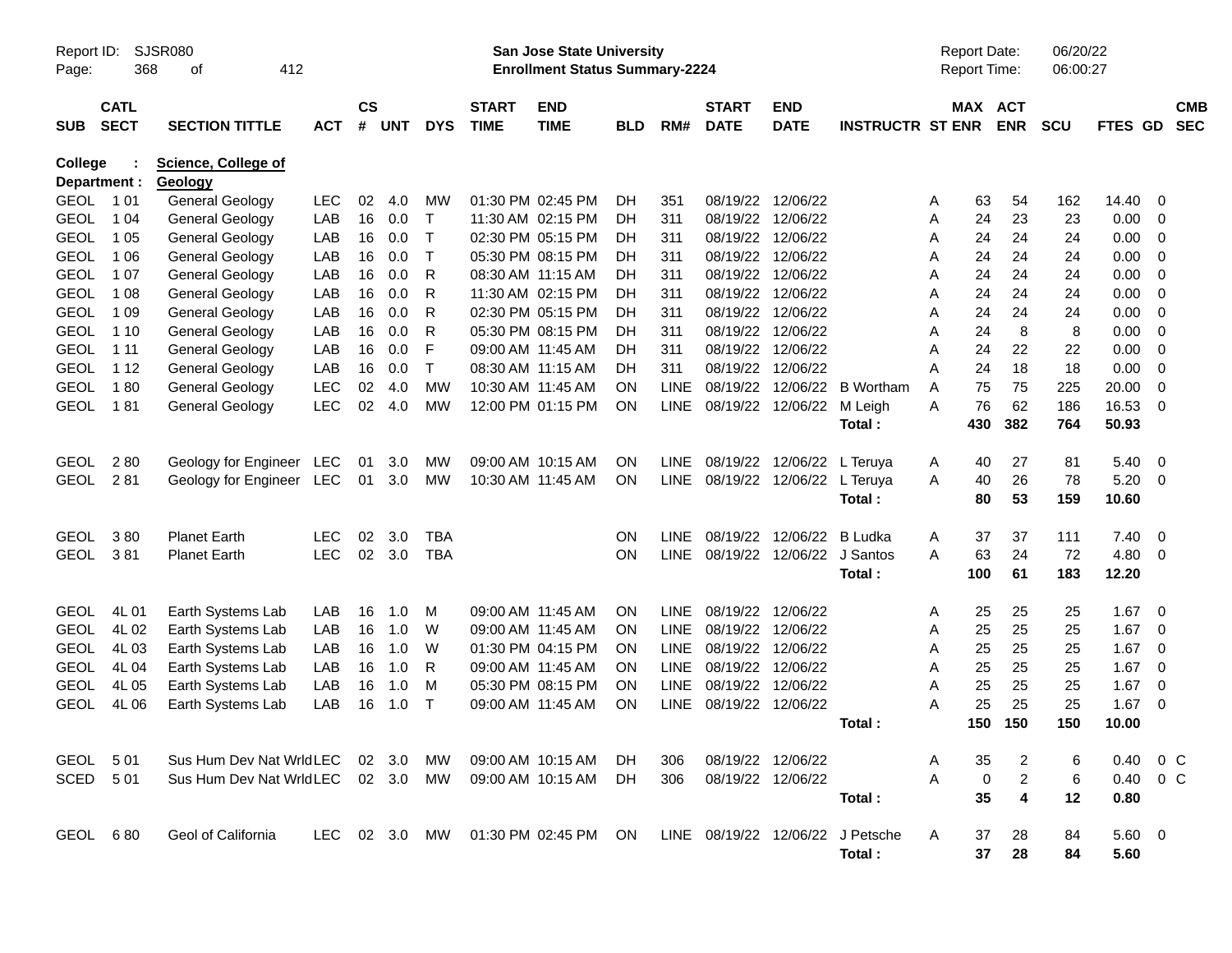| Report ID:<br>369<br>Page:               | <b>SJSR080</b><br>412<br>οf |            |                             |            |              |                             | <b>San Jose State University</b><br><b>Enrollment Status Summary-2224</b> |            |             |                             |                                 |                                  | <b>Report Date:</b><br>Report Time: |     |                | 06/20/22<br>06:00:27 |                  |                          |                          |
|------------------------------------------|-----------------------------|------------|-----------------------------|------------|--------------|-----------------------------|---------------------------------------------------------------------------|------------|-------------|-----------------------------|---------------------------------|----------------------------------|-------------------------------------|-----|----------------|----------------------|------------------|--------------------------|--------------------------|
| <b>CATL</b><br><b>SECT</b><br><b>SUB</b> | <b>SECTION TITTLE</b>       | <b>ACT</b> | $\mathsf{cs}$<br>$\pmb{\#}$ | <b>UNT</b> | <b>DYS</b>   | <b>START</b><br><b>TIME</b> | <b>END</b><br><b>TIME</b>                                                 | <b>BLD</b> | RM#         | <b>START</b><br><b>DATE</b> | <b>END</b><br><b>DATE</b>       | <b>INSTRUCTR ST ENR</b>          | MAX ACT                             |     | <b>ENR</b>     | <b>SCU</b>           | FTES GD          |                          | <b>CMB</b><br><b>SEC</b> |
| 701<br><b>GEOL</b>                       | Earth Time and Life         | <b>LEC</b> | 02                          | 4.0        | <b>TR</b>    |                             | 10:30 AM 11:45 AM                                                         | DH         | 135         | 08/19/22                    |                                 | 12/06/22 J Petsche               | Α                                   | 81  | 57             | 171                  | 15.20            | 0                        |                          |
| <b>GEOL</b><br>702                       | Earth Time and Life         | <b>LEC</b> | 02                          | 4.0        | <b>TR</b>    |                             | 01:30 PM 02:45 PM                                                         | DH         | 351         | 08/19/22                    |                                 | 12/06/22 J Petsche               | Α                                   | 63  | 51             | 153                  | 13.60            | - 0                      |                          |
| <b>GEOL</b><br>703                       | Earth Time and Life         | LAB        | 16                          | 0.0        | м            |                             | 09:30 AM 12:15 PM                                                         | DH         | 311         | 08/19/22                    | 12/06/22                        |                                  | Α                                   | 24  | 15             | 15                   | 0.00             | 0                        |                          |
| <b>GEOL</b><br>7 04                      | Earth Time and Life         | LAB        | 16                          | 0.0        | M            |                             | 01:30 PM 04:15 PM                                                         | DН         | 311         | 08/19/22                    | 12/06/22                        |                                  | Α                                   | 24  | 24             | 24                   | 0.00             | 0                        |                          |
| <b>GEOL</b><br>705                       | Earth Time and Life         | LAB        | 16                          | 0.0        | M            |                             | 05:30 PM 08:15 PM                                                         | DН         | 311         | 08/19/22                    | 12/06/22                        |                                  | Α                                   | 24  | 19             | 19                   | 0.00             | 0                        |                          |
| <b>GEOL</b><br>706                       | Earth Time and Life         | LAB        | 16                          | 0.0        | W            |                             | 08:30 AM 11:15 AM                                                         | DH         | 311         |                             | 08/19/22 12/06/22               |                                  | Α                                   | 24  | 16             | 16                   | 0.00             | 0                        |                          |
| 707<br><b>GEOL</b>                       | Earth Time and Life         | LAB        | 16                          | 0.0        | W            |                             | 11:30 AM 02:15 PM                                                         | DH         | 311         | 08/19/22                    | 12/06/22                        |                                  | Α                                   | 24  | 18             | 18                   | 0.00             | 0                        |                          |
| 708<br><b>GEOL</b>                       | Earth Time and Life         | LAB        | 16                          | 0.0        | W            |                             | 02:30 PM 05:15 PM                                                         | DH         | 311         |                             | 08/19/22 12/06/22               |                                  | А                                   | 24  | 16             | 16                   | 0.00             | $\overline{\mathbf{0}}$  |                          |
|                                          |                             |            |                             |            |              |                             |                                                                           |            |             |                             |                                 | Total:                           |                                     | 288 | 216            | 432                  | 28.80            |                          |                          |
| <b>GEOL</b><br>801                       | Age of Dinosaurs            | <b>LEC</b> | 01                          | 3.0        | МW           |                             | 03:00 PM 04:15 PM                                                         | DH         | 135         | 08/19/22                    | 12/06/22                        | <b>B</b> Buerer                  | A                                   | 75  | 47             | 141                  | 9.40             | $\overline{\mathbf{0}}$  |                          |
| <b>GEOL</b><br>802                       | Age of Dinosaurs            | <b>LEC</b> | 01                          | 3.0        | МW           |                             | 04:30 PM 05:45 PM                                                         | DН         | 135         | 08/19/22                    | 12/06/22                        | <b>B</b> Buerer                  | Α                                   | 75  | 25             | 75                   | 5.00             | - 0                      |                          |
| <b>GEOL</b><br>803                       | Age of Dinosaurs            | <b>LEC</b> | 01                          | 3.0        | <b>TR</b>    |                             | 01:30 PM 02:45 PM                                                         | DH         | 250         |                             | 08/19/22 12/06/22               | <b>B</b> Buerer                  | А                                   | 63  | 62             | 186                  | 12.40            | $\overline{0}$           |                          |
|                                          |                             |            |                             |            |              |                             |                                                                           |            |             |                             |                                 | Total:                           |                                     | 213 | 134            | 402                  | 26.80            |                          |                          |
| <b>GEOL</b><br>901                       | <b>Earth Disasters</b>      | LEC        | 01                          | 4.0        | МW           |                             | 10:30 AM 11:45 AM                                                         | DH         | 351         |                             | 08/19/22 12/06/22               |                                  | A                                   | 63  | 53             | 159                  | 14.13            | $\overline{\mathbf{0}}$  |                          |
| <b>GEOL</b><br>902                       | <b>Earth Disasters</b>      | LAB        | 16                          | 0.0        | м            |                             | 01:30 PM 04:15 PM                                                         | <b>DH</b>  | 216         | 08/19/22                    | 12/06/22                        |                                  | Α                                   | 21  | 21             | 21                   | 0.00             | $\overline{\mathbf{0}}$  |                          |
| <b>GEOL</b><br>903                       | <b>Earth Disasters</b>      | LAB        | 16                          | 0.0        | $\mathsf{T}$ |                             | 01:30 PM 04:15 PM                                                         | DН         | 216         | 08/19/22                    | 12/06/22                        |                                  | Α                                   | 21  | 21             | 21                   | 0.00             | $\overline{\mathbf{0}}$  |                          |
| <b>GEOL</b><br>904                       | <b>Earth Disasters</b>      | LAB        | 16                          | 0.0        | R            |                             | 01:30 PM 04:15 PM                                                         | DH         | 216         |                             | 08/19/22 12/06/22               |                                  | А                                   | 21  | 11             | 11                   | 0.00             | $\overline{\mathbf{0}}$  |                          |
|                                          |                             |            |                             |            |              |                             |                                                                           |            |             |                             |                                 | Total:                           |                                     | 126 | 106            | 212                  | 14.13            |                          |                          |
| GEOL 103 01                              | <b>Earth Systems</b>        | <b>LEC</b> | 01                          | 3.0        | M            |                             | 06:00 PM 08:45 PM                                                         | DH         | 306         | 08/19/22                    | 12/06/22                        | <b>G Schwartz</b>                | A                                   | 37  | 22             | 66                   | 4.40             | $\overline{\mathbf{0}}$  |                          |
| GEOL 103 02                              | <b>Earth Systems</b>        | <b>LEC</b> | 01                          | 3.0        | R            |                             | 05:30 PM 08:15 PM                                                         | DH         | 306         | 08/19/22                    | 12/06/22                        | J Petsche                        | Α                                   | 37  | 16             | 48                   | 3.20             | $\overline{\mathbf{0}}$  |                          |
|                                          |                             |            |                             |            |              |                             |                                                                           |            |             |                             |                                 | Total:                           |                                     | 74  | 38             | 114                  | 7.60             |                          |                          |
| GEOL 105 80                              | Gen Oceanography            | LEC        | 01                          | 3.0        | TBA          |                             |                                                                           | ΟN         | LINE.       |                             | 08/19/22 12/06/22 D Reed        |                                  | A                                   | 40  | 32             | 96                   | 6.40             | $\overline{\phantom{0}}$ |                          |
| GEOL 105 81                              | Gen Oceanography            | <b>LEC</b> | 01                          | 3.0        | <b>TBA</b>   |                             |                                                                           | ΟN         | <b>LINE</b> | 08/19/22                    | 12/06/22 D Reed                 |                                  | Α                                   | 40  | 3              | 9                    | 0.60             | $\overline{\mathbf{0}}$  |                          |
| GEOL 105 82                              | Gen Oceanography            | <b>LEC</b> | 01                          | 3.0        | <b>TBA</b>   |                             |                                                                           | ΟN         | <b>LINE</b> |                             | 08/19/22 12/06/22 D Reed        |                                  | А                                   | 40  | $\overline{1}$ | 3                    | 0.20             | $\overline{\mathbf{0}}$  |                          |
|                                          |                             |            |                             |            |              |                             |                                                                           |            |             |                             |                                 | Total:                           |                                     | 120 | 36             | 108                  | 7.20             |                          |                          |
| GEOL 10780                               | <b>Prehistoric Life</b>     | LEC        | 01                          | 3.0        | МW           |                             | 12:00 PM 01:15 PM                                                         | <b>ON</b>  | LINE        |                             | 08/19/22 12/06/22 B Buerer      |                                  | Α                                   | 37  | 25             | 75                   | $5.00 \quad 0$   |                          |                          |
| GEOL 10781                               | Prehistoric Life            | LEC.       |                             | 01 3.0 TR  |              |                             | 09:00 AM 10:15 AM                                                         | ON         |             |                             |                                 | LINE 08/19/22 12/06/22 J Petsche | A                                   | 37  | 31             | 93                   | $6.20 \quad 0$   |                          |                          |
| GEOL 10782                               | Prehistoric Life            | LEC.       |                             |            | 01 3.0 TBA   |                             |                                                                           | <b>ON</b>  |             | LINE 08/19/22 12/06/22      |                                 |                                  | Α                                   | 37  | 37             | 111                  | $7.40 \ 0$       |                          |                          |
|                                          |                             |            |                             |            |              |                             |                                                                           |            |             |                             |                                 | Total:                           |                                     | 111 | 93             | 279                  | 18.60            |                          |                          |
| GEOL 111 80                              | Geol and Envir              | LEC.       |                             | 01 3.0     | TBA          |                             |                                                                           | <b>ON</b>  |             |                             | LINE 08/19/22 12/06/22 J Santos |                                  | A                                   | 40  | 30             | 90                   | 6.00 0 C         |                          |                          |
| ENVS 111 80                              | Geol and Envir              | <b>LEC</b> | 01                          | 3.0        | TBA          |                             |                                                                           | <b>ON</b>  |             |                             | LINE 08/19/22 12/06/22 J Santos |                                  | Α                                   | 0   | 10             | 30                   | $2.00 \t 0 \t C$ |                          |                          |
| GEOL 111 81                              | Geol and Envir              | <b>LEC</b> | 01                          | 3.0        | TBA          |                             |                                                                           | <b>ON</b>  |             |                             | LINE 08/19/22 12/06/22 J Santos |                                  | Α                                   | 40  | 18             | 54                   | 3.60 0 C         |                          |                          |
| ENVS 111 81                              | Geol and Envir              | <b>LEC</b> |                             |            | 01 3.0 TBA   |                             |                                                                           | <b>ON</b>  |             |                             | LINE 08/19/22 12/06/22 J Santos |                                  | A                                   | 0   | 15             | 45                   | 3.00             | $0\,C$                   |                          |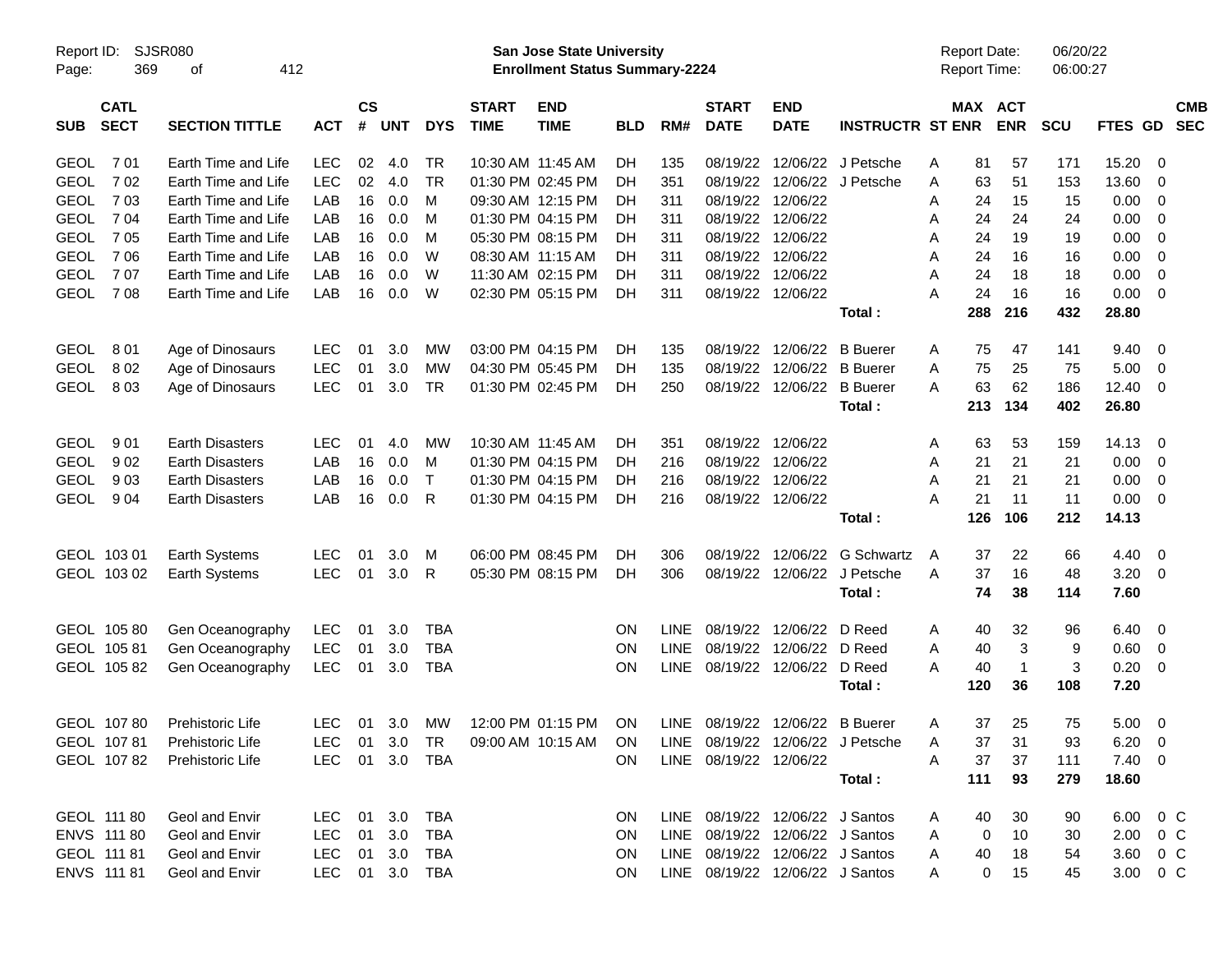| Report ID:<br>Page:                                      | <b>SJSR080</b><br>370<br>412<br>οf                                                           |                                                      |                    |                                      |                                               |                             | San Jose State University<br><b>Enrollment Status Summary-2224</b> |                 |                            |                             |                                                                                  |                                                    | <b>Report Date:</b><br><b>Report Time:</b> |                           | 06/20/22<br>06:00:27    |                                                                |                                                      |
|----------------------------------------------------------|----------------------------------------------------------------------------------------------|------------------------------------------------------|--------------------|--------------------------------------|-----------------------------------------------|-----------------------------|--------------------------------------------------------------------|-----------------|----------------------------|-----------------------------|----------------------------------------------------------------------------------|----------------------------------------------------|--------------------------------------------|---------------------------|-------------------------|----------------------------------------------------------------|------------------------------------------------------|
| <b>CATL</b><br><b>SECT</b><br><b>SUB</b>                 | <b>SECTION TITTLE</b>                                                                        | <b>ACT</b>                                           | $\mathsf{cs}$<br># | <b>UNT</b>                           | <b>DYS</b>                                    | <b>START</b><br><b>TIME</b> | <b>END</b><br><b>TIME</b>                                          | <b>BLD</b>      | RM#                        | <b>START</b><br><b>DATE</b> | <b>END</b><br><b>DATE</b>                                                        | <b>INSTRUCTR ST ENR</b>                            |                                            | MAX ACT<br><b>ENR</b>     | <b>SCU</b>              | FTES GD                                                        | <b>CMB</b><br><b>SEC</b>                             |
| GEOL 111 82<br>ENVS 111 82                               | Geol and Envir<br>Geol and Envir                                                             | <b>LEC</b><br><b>LEC</b>                             | 01                 | 3.0<br>01 3.0                        | <b>TBA</b><br><b>TBA</b>                      |                             |                                                                    | ΟN<br>OΝ        | LINE<br><b>LINE</b>        | 08/19/22<br>08/19/22        | 12/06/22                                                                         | J Santos<br>12/06/22 J Santos<br>Total:            | A<br>40<br>A<br>0<br>120                   | 7<br>$\overline{2}$<br>82 | 21<br>6<br>246          | 1.40<br>0.40<br>16.40                                          | $0\,$ C<br>$0\,C$                                    |
| GEOL 112 80<br>GEOL 112 81                               | Earthquakes Volcan<br>Earthquakes Volcan                                                     | LEC<br>LEC                                           | 01<br>01           | 3.0<br>3.0                           | <b>TR</b><br><b>TBA</b>                       |                             | 10:30 AM 11:45 AM                                                  | ΟN<br><b>ON</b> | <b>LINE</b><br><b>LINE</b> |                             | 08/19/22 12/06/22<br>08/19/22 12/06/22                                           | Total:                                             | Α<br>37<br>37<br>A<br>74                   | 7<br>37<br>44             | 21<br>111<br>132        | 1.40<br>7.40<br>8.80                                           | - 0<br>$\overline{\mathbf{0}}$                       |
| GEOL 120 01<br>GEOL 120 02                               | <b>Fundamentals Mineral LEC</b><br><b>Fundamentals Mineral LAB</b>                           |                                                      | 02                 | 3.0<br>16  0.0                       | <b>TR</b><br><b>TR</b>                        |                             | 09:00 AM 09:50 AM<br>10:00 AM 11:15 AM                             | DH.<br>DH.      | 316<br>316                 | 08/19/22                    | 12/06/22                                                                         | 08/19/22 12/06/22 E Metzger<br>E Metzger<br>Total: | A<br>18<br>18<br>A<br>36                   | 6<br>6<br>12              | 12<br>6<br>18           | 1.25<br>0.00<br>1.25                                           | - 1<br>$\overline{\phantom{1}}$                      |
| GEOL 124 01<br>GEOL 124 02                               | Sedimentology Strati<br>Sedimentology Strati                                                 | LEC<br>LAB                                           | 02                 | 3.0<br>16  0.0                       | TR<br>$\top$                                  |                             | 01:30 PM 02:20 PM<br>02:30 PM 05:20 PM                             | DH.<br>DH.      | 316<br>316                 |                             | 08/19/22 12/06/22<br>08/19/22 12/06/22                                           | Total:                                             | 18<br>Α<br>18<br>A<br>36                   | 5<br>5<br>10              | 10<br>5<br>15           | 1.00<br>0.00<br>1.00                                           | $\overline{\mathbf{0}}$<br>$\overline{\mathbf{0}}$   |
| GEOL 130 01<br>GEOL 130 02                               | Marine Geology<br>Marine Geology                                                             | <b>LEC</b><br>LAB                                    | 02<br>16           | 4.0<br>0.0                           | МW<br>M                                       |                             | 01:30 PM 02:45 PM<br>03:00 PM 05:45 PM                             | DH.<br>DH.      | 218<br>218                 | 08/19/22                    | 12/06/22<br>08/19/22 12/06/22                                                    | B Ludka<br><b>B</b> Ludka<br>Total:                | 20<br>Α<br>20<br>A<br>40                   | 9<br>9<br>18              | 27<br>9<br>36           | 2.40<br>0.00<br>2.40                                           | $\overline{\mathbf{0}}$<br>$\overline{\mathbf{0}}$   |
| GEOL 134 01<br>GEOL 134 02                               | Geomorphology<br>Geomorphology                                                               | <b>LEC</b><br>LAB                                    | 02<br>16           | 4.0<br>0.0                           | <b>TR</b><br>$\top$                           |                             | 01:30 PM 02:45 PM<br>03:00 PM 05:45 PM                             | DH.<br>DH.      | 218<br>218                 | 08/19/22                    | 12/06/22<br>08/19/22 12/06/22 E Gabet                                            | E Gabet<br>Total:                                  | 20<br>Α<br>20<br>A<br>40                   | 7<br>$\overline{7}$<br>14 | 21<br>7<br>28           | 1.87<br>0.00<br>1.87                                           | $\overline{\phantom{0}}$<br>$\overline{\mathbf{0}}$  |
| GEOL 145 01<br>GEOL 145 02                               | Earth System Sci<br>Earth System Sci                                                         | <b>LEC</b><br>LAB                                    | 02<br>16           | 4.0<br>0.0                           | МW<br>МW                                      |                             | 08:30 AM 09:45 AM<br>10:00 AM 11:15 AM                             | DH.<br>DH.      | 218<br>218                 | 08/19/22                    | 12/06/22                                                                         | C Pietsch<br>08/19/22 12/06/22 C Pietsch<br>Total: | 20<br>Α<br>A<br>20<br>40                   | 0<br>0<br>0               | 0<br>0<br>$\mathbf 0$   | 0.00<br>0.00<br>0.00                                           | $\overline{\phantom{0}}$<br>$\overline{\phantom{0}}$ |
| GEOL 180 10<br>GEOL 180 11<br>GEOL 180 12                | <b>Indiv Studies</b><br><b>Indiv Studies</b><br><b>Indiv Studies</b>                         | <b>SUP</b><br><b>SUP</b><br><b>SUP</b>               | 36<br>36<br>36     | 1.0<br>1.0<br>1.0                    | <b>TBA</b><br><b>TBA</b><br><b>TBA</b>        |                             |                                                                    |                 |                            | 08/19/22                    | 08/19/22 12/06/22<br>12/06/22<br>08/19/22 12/06/22                               |                                                    | 10<br>Α<br>10<br>Α<br>10<br>A              | 0<br>0<br>$\Omega$        | 0<br>0<br>$\mathbf 0$   | 0.00<br>0.00<br>0.00                                           | - 0<br>$\overline{0}$<br>0                           |
| GEOL 180 13<br>GEOL 180 14<br>GEOL 180 15<br>GEOL 180 16 | <b>Indiv Studies</b><br><b>Indiv Studies</b><br><b>Indiv Studies</b><br><b>Indiv Studies</b> | <b>SUP</b><br><b>SUP</b><br><b>SUP</b><br><b>SUP</b> |                    | 36 1.0<br>36 1.0<br>36 1.0<br>36 1.0 | <b>TBA</b><br>TBA<br><b>TBA</b><br><b>TBA</b> |                             |                                                                    |                 |                            |                             | 08/19/22 12/06/22<br>08/19/22 12/06/22<br>08/19/22 12/06/22                      | 08/19/22 12/06/22 K Blisniuk                       | 10<br>A<br>10<br>A<br>10<br>A<br>5<br>А    | $\Omega$<br>0             | $\Omega$<br>0<br>0<br>0 | $0.00 \t 0$<br>$0.00 \quad 0$<br>$0.00 \t 0$<br>$0.00 \quad 0$ |                                                      |
| GEOL 180 17<br>GEOL 180 18<br>GEOL 180 19<br>GEOL 180 20 | <b>Indiv Studies</b><br><b>Indiv Studies</b><br><b>Indiv Studies</b><br><b>Indiv Studies</b> | <b>SUP</b><br><b>SUP</b><br><b>SUP</b>               |                    | 36 1.0<br>36 1.0<br>36 1.0           | TBA<br>TBA<br>TBA<br>SUP 36 2.0 TBA           |                             |                                                                    |                 |                            |                             | 08/19/22 12/06/22<br>08/19/22 12/06/22<br>08/19/22 12/06/22<br>08/19/22 12/06/22 |                                                    | 5<br>5<br>А<br>5<br>А<br>10<br>Α           | 0                         | 0<br>0<br>0<br>0        | $0.00 \t 0$<br>$0.00 \t 0$<br>$0.00 \t 0$<br>$0.00 \t 0$       |                                                      |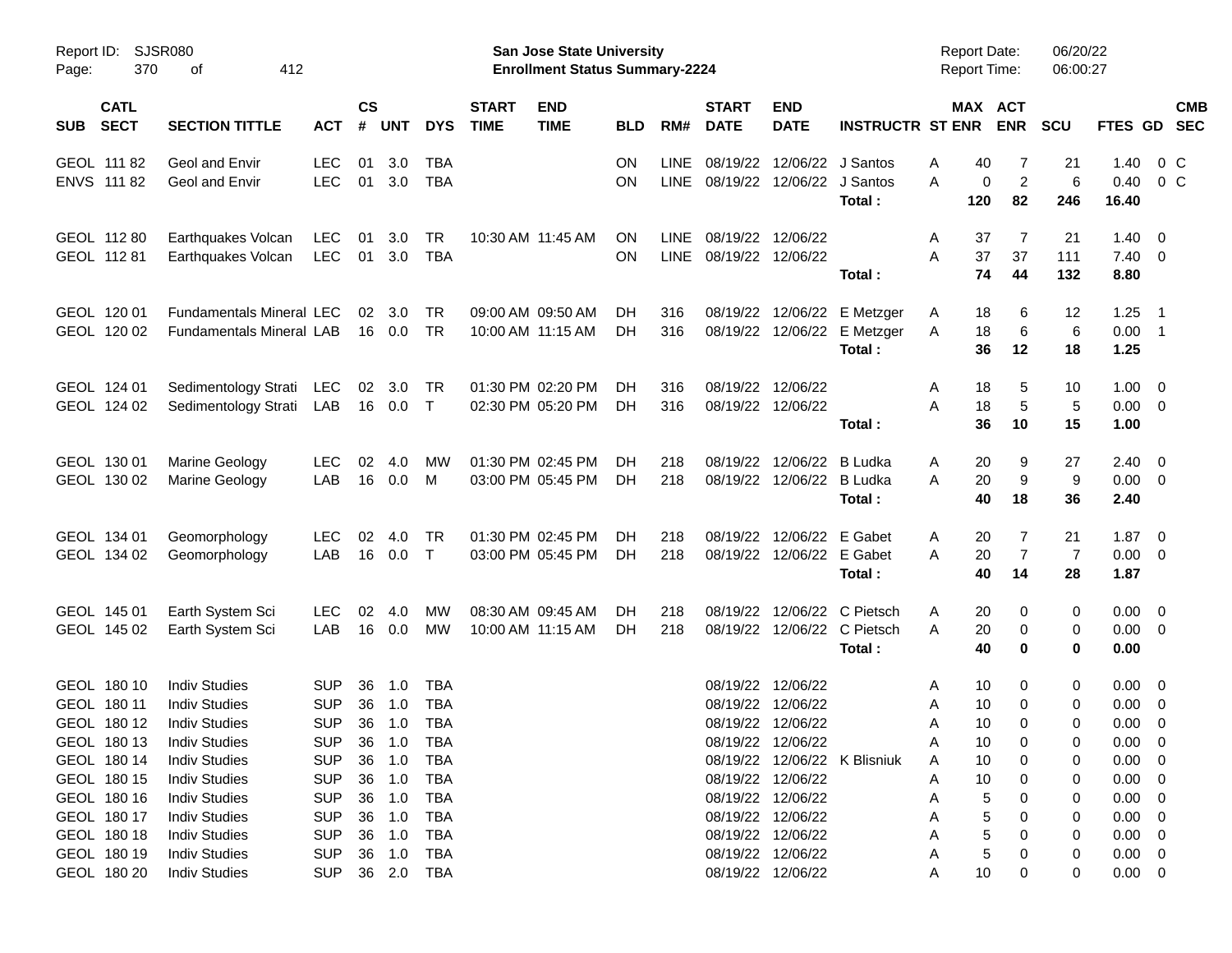| Report ID:<br>Page: | 371                        | SJSR080<br>οf           | 412 |            |                               |            |            |                             | <b>San Jose State University</b><br><b>Enrollment Status Summary-2224</b> |            |     |                             |                           |                         |   | <b>Report Date:</b><br>Report Time: |                       | 06/20/22<br>06:00:27 |                |                          |
|---------------------|----------------------------|-------------------------|-----|------------|-------------------------------|------------|------------|-----------------------------|---------------------------------------------------------------------------|------------|-----|-----------------------------|---------------------------|-------------------------|---|-------------------------------------|-----------------------|----------------------|----------------|--------------------------|
| <b>SUB</b>          | <b>CATL</b><br><b>SECT</b> | <b>SECTION TITTLE</b>   |     | <b>ACT</b> | $\mathsf{CS}\phantom{0}$<br># | <b>UNT</b> | <b>DYS</b> | <b>START</b><br><b>TIME</b> | <b>END</b><br><b>TIME</b>                                                 | <b>BLD</b> | RM# | <b>START</b><br><b>DATE</b> | <b>END</b><br><b>DATE</b> | <b>INSTRUCTR ST ENR</b> |   |                                     | MAX ACT<br><b>ENR</b> | <b>SCU</b>           | <b>FTES GD</b> | <b>CMB</b><br><b>SEC</b> |
|                     | GEOL 180 21                | <b>Indiv Studies</b>    |     | <b>SUP</b> | 36                            | 2.0        | TBA        |                             |                                                                           |            |     | 08/19/22                    | 12/06/22                  |                         | A | 10                                  | 0                     | 0                    | 0.00           | 0                        |
|                     | GEOL 180 22                | <b>Indiv Studies</b>    |     | <b>SUP</b> | 36                            | 2.0        | <b>TBA</b> |                             |                                                                           |            |     | 08/19/22                    | 12/06/22                  |                         | Α | 10                                  | 0                     | 0                    | 0.00           | 0                        |
|                     | GEOL 180 23                | <b>Indiv Studies</b>    |     | <b>SUP</b> | 36                            | 2.0        | <b>TBA</b> |                             |                                                                           |            |     | 08/19/22 12/06/22           |                           |                         | Α | 10                                  | 0                     | 0                    | 0.00           | 0                        |
|                     | GEOL 180 24                | <b>Indiv Studies</b>    |     | <b>SUP</b> | 36                            | 2.0        | <b>TBA</b> |                             |                                                                           |            |     | 08/19/22                    | 12/06/22                  |                         | Α | 10                                  | 0                     | 0                    | 0.00           | 0                        |
|                     | GEOL 180 25                | <b>Indiv Studies</b>    |     | <b>SUP</b> | 36                            | 2.0        | <b>TBA</b> |                             |                                                                           |            |     | 08/19/22                    | 12/06/22                  |                         | Α | 10                                  | 0                     | 0                    | 0.00           | 0                        |
|                     | GEOL 180 30                | <b>Indiv Studies</b>    |     | <b>SUP</b> | 36                            | 3.0        | <b>TBA</b> |                             |                                                                           |            |     | 08/19/22 12/06/22           |                           |                         | Α | 10                                  | 0                     | 0                    | 0.00           | 0                        |
|                     | GEOL 180 31                | <b>Indiv Studies</b>    |     | <b>SUP</b> | 36                            | 3.0        | <b>TBA</b> |                             |                                                                           |            |     | 08/19/22 12/06/22           |                           |                         | Α | 10                                  | 0                     | 0                    | 0.00           | 0                        |
|                     | GEOL 180 32                | <b>Indiv Studies</b>    |     | <b>SUP</b> | 36                            | 3.0        | <b>TBA</b> |                             |                                                                           |            |     | 08/19/22                    | 12/06/22                  |                         | Α | 10                                  | 0                     | 0                    | 0.00           | 0                        |
|                     | GEOL 180 33                | <b>Indiv Studies</b>    |     | <b>SUP</b> | 36                            | 3.0        | <b>TBA</b> |                             |                                                                           |            |     | 08/19/22 12/06/22           |                           |                         | Α | 10                                  | 0                     | 0                    | 0.00           | 0                        |
|                     | GEOL 180 34                | <b>Indiv Studies</b>    |     | <b>SUP</b> | 36                            | 3.0        | <b>TBA</b> |                             |                                                                           |            |     | 08/19/22 12/06/22           |                           |                         | Α | 10                                  | 0                     | 0                    | 0.00           | 0                        |
|                     | GEOL 180 35                | <b>Indiv Studies</b>    |     | <b>SUP</b> | 36                            | 3.0        | <b>TBA</b> |                             |                                                                           |            |     |                             | 08/19/22 12/06/22         |                         | Α | 10                                  | 0                     | 0                    | 0.00           | 0                        |
|                     |                            |                         |     |            |                               |            |            |                             |                                                                           |            |     |                             |                           | Total:                  |   | 200                                 | 0                     | 0                    | 0.00           |                          |
|                     | GEOL 184 10                | Directed Reading        |     | <b>SUP</b> | 36                            | 1.0        | <b>TBA</b> |                             |                                                                           |            |     | 08/19/22 12/06/22           |                           |                         | Α | 4                                   | 0                     | 0                    | 0.00           | 0                        |
|                     | GEOL 184 11                | Directed Reading        |     | <b>SUP</b> | 36                            | 1.0        | <b>TBA</b> |                             |                                                                           |            |     | 08/19/22                    | 12/06/22                  |                         | Α | 4                                   | 0                     | 0                    | 0.00           | 0                        |
|                     | GEOL 184 12                | Directed Reading        |     | <b>SUP</b> | 36                            | 1.0        | <b>TBA</b> |                             |                                                                           |            |     | 08/19/22 12/06/22           |                           |                         | Α | 4                                   | 0                     | 0                    | 0.00           | 0                        |
|                     | GEOL 184 13                | Directed Reading        |     | <b>SUP</b> | 36                            | 1.0        | <b>TBA</b> |                             |                                                                           |            |     | 08/19/22 12/06/22           |                           |                         | Α | 4                                   | 0                     | 0                    | 0.00           | 0                        |
|                     | GEOL 184 14                | Directed Reading        |     | <b>SUP</b> | 36                            | 1.0        | <b>TBA</b> |                             |                                                                           |            |     | 08/19/22 12/06/22           |                           |                         | Α | 4                                   | 0                     | 0                    | 0.00           | 0                        |
|                     | GEOL 184 15                | Directed Reading        |     | <b>SUP</b> | 36                            | 1.0        | <b>TBA</b> |                             |                                                                           |            |     | 08/19/22 12/06/22           |                           |                         | Α | 4                                   | 0                     | 0                    | 0.00           | 0                        |
|                     | GEOL 184 16                | Directed Reading        |     | <b>SUP</b> | 36                            | 1.0        | <b>TBA</b> |                             |                                                                           |            |     | 08/19/22 12/06/22           |                           |                         | Α | 4                                   | 0                     | 0                    | 0.00           | 0                        |
|                     | GEOL 184 17                | Directed Reading        |     | <b>SUP</b> | 36                            | 1.0        | <b>TBA</b> |                             |                                                                           |            |     | 08/19/22 12/06/22           |                           |                         | Α | 4                                   | 0                     | 0                    | 0.00           | 0                        |
|                     | GEOL 184 20                | Directed Reading        |     | <b>SUP</b> | 36                            | 2.0        | <b>TBA</b> |                             |                                                                           |            |     | 08/19/22                    | 12/06/22                  |                         | Α | 4                                   | 0                     | 0                    | 0.00           | 0                        |
|                     | GEOL 184 21                | Directed Reading        |     | <b>SUP</b> | 36                            | 2.0        | <b>TBA</b> |                             |                                                                           |            |     | 08/19/22 12/06/22           |                           |                         | Α | 4                                   | 0                     | 0                    | 0.00           | 0                        |
|                     | GEOL 184 22                | Directed Reading        |     | <b>SUP</b> | 36                            | 2.0        | <b>TBA</b> |                             |                                                                           |            |     | 08/19/22 12/06/22           |                           |                         | Α | 4                                   | 0                     | 0                    | 0.00           | 0                        |
|                     | GEOL 184 23                | Directed Reading        |     | <b>SUP</b> | 36                            | 2.0        | <b>TBA</b> |                             |                                                                           |            |     | 08/19/22 12/06/22           |                           |                         | Α | 4                                   | 0                     | 0                    | 0.00           | 0                        |
|                     | GEOL 184 24                | Directed Reading        |     | <b>SUP</b> | 36                            | 2.0        | <b>TBA</b> |                             |                                                                           |            |     | 08/19/22                    | 12/06/22                  |                         | Α | 4                                   | 0                     | 0                    | 0.00           | 0                        |
|                     | GEOL 184 25                | Directed Reading        |     | <b>SUP</b> | 36                            | 2.0        | <b>TBA</b> |                             |                                                                           |            |     | 08/19/22 12/06/22           |                           |                         | Α | 4                                   | 0                     | 0                    | 0.00           | 0                        |
|                     | GEOL 184 26                | Directed Reading        |     | <b>SUP</b> | 36                            | 2.0        | <b>TBA</b> |                             |                                                                           |            |     | 08/19/22 12/06/22           |                           |                         | Α | 36                                  | 0                     | 0                    | 0.00           | 0                        |
|                     | GEOL 184 27                | <b>Directed Reading</b> |     | <b>SUP</b> | 36                            | 2.0        | <b>TBA</b> |                             |                                                                           |            |     | 08/19/22                    | 12/06/22                  |                         | Α | 36                                  | 0                     | 0                    | 0.00           | 0                        |
|                     | GEOL 184 30                | Directed Reading        |     | <b>SUP</b> | 36                            | 3.0        | <b>TBA</b> |                             |                                                                           |            |     | 08/19/22 12/06/22           |                           |                         | Α | 4                                   | 0                     | 0                    | 0.00           | 0                        |
|                     | GEOL 184 31                | Directed Reading        |     | <b>SUP</b> | 36                            | 3.0        | <b>TBA</b> |                             |                                                                           |            |     | 08/19/22 12/06/22           |                           |                         | Α | 4                                   | 0                     | 0                    | 0.00           | 0                        |
|                     | GEOL 184 32                | Directed Reading        |     | <b>SUP</b> | 36                            | 3.0        | <b>TBA</b> |                             |                                                                           |            |     | 08/19/22 12/06/22           |                           |                         | Α | 4                                   | 0                     | 0                    | 0.00           | 0                        |
|                     | GEOL 184 33                | Directed Reading        |     | <b>SUP</b> | 36                            | 3.0        | <b>TBA</b> |                             |                                                                           |            |     | 08/19/22 12/06/22           |                           |                         | Α | 4                                   | 0                     | 0                    | 0.00           | 0                        |
|                     | GEOL 184 34                | Directed Reading        |     | <b>SUP</b> | 36                            | 3.0        | <b>TBA</b> |                             |                                                                           |            |     |                             | 08/19/22 12/06/22         |                         | Α | 4                                   | 0                     | 0                    | 0.00           | 0                        |
|                     | GEOL 184 35                | Directed Reading        |     | <b>SUP</b> | 36                            | 3.0        | <b>TBA</b> |                             |                                                                           |            |     |                             | 08/19/22 12/06/22         |                         | Α | 4                                   | 0                     | 0                    | 0.00           | 0                        |
|                     | GEOL 184 36                | <b>Directed Reading</b> |     | <b>SUP</b> | 36                            | 3.0        | <b>TBA</b> |                             |                                                                           |            |     |                             | 08/19/22 12/06/22         |                         | Α | 4                                   | 0                     | 0                    | 0.00           | 0                        |
|                     | GEOL 184 37                | Directed Reading        |     | <b>SUP</b> | 36                            | 3.0        | <b>TBA</b> |                             |                                                                           |            |     |                             | 08/19/22 12/06/22         |                         | Α | 4                                   | 0                     | 0                    | 0.00           | 0                        |
|                     |                            |                         |     |            |                               |            |            |                             |                                                                           |            |     |                             |                           | Total:                  |   | 160                                 | 0                     | 0                    | 0.00           |                          |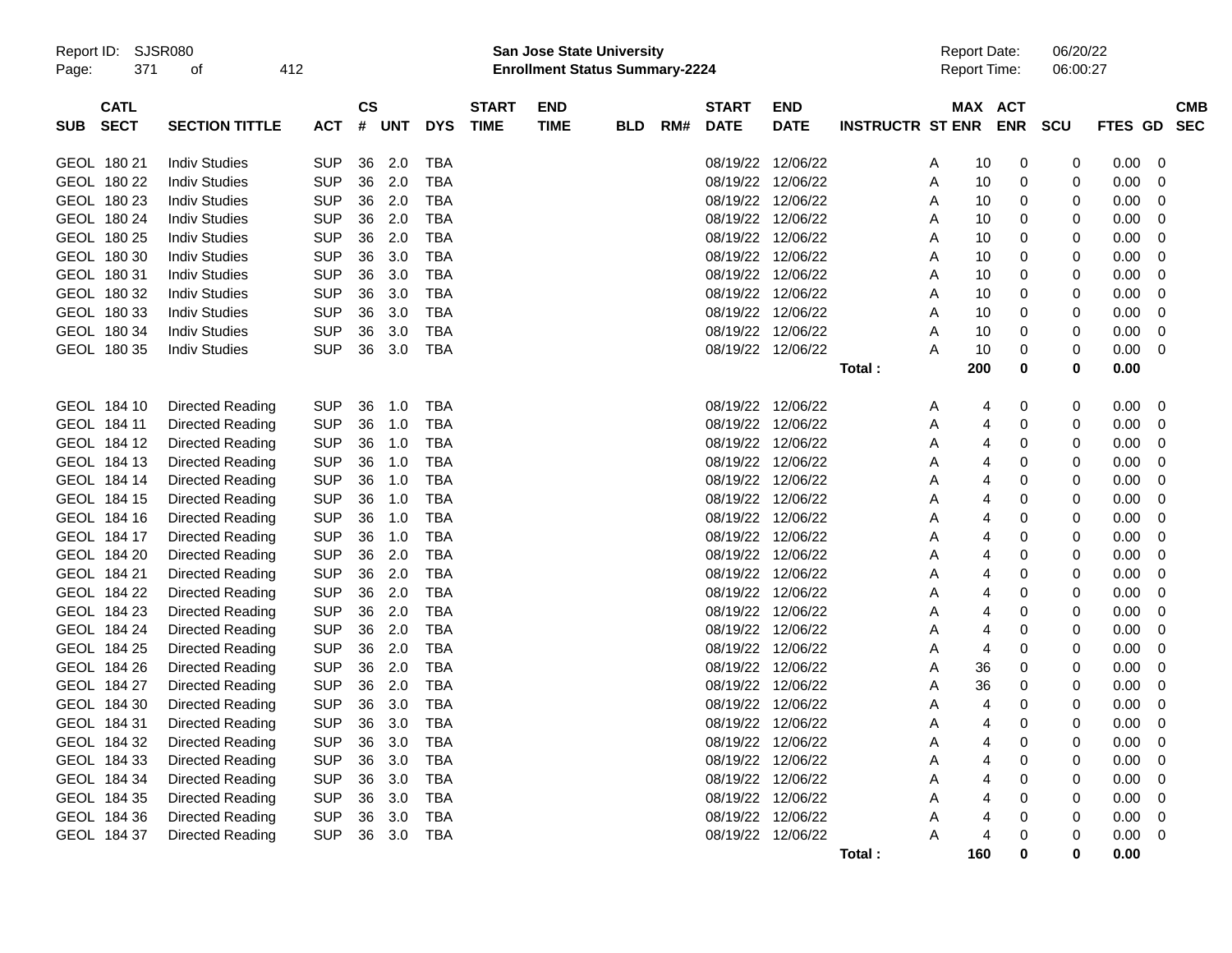|                            | Report ID: SJSR080<br>372<br>412<br>оf |                          |               |                  |                          |                   | <b>San Jose State University</b>      |            |     |                   |                                        |                      | <b>Report Date:</b> |             |        | 06/20/22 |                |                  |
|----------------------------|----------------------------------------|--------------------------|---------------|------------------|--------------------------|-------------------|---------------------------------------|------------|-----|-------------------|----------------------------------------|----------------------|---------------------|-------------|--------|----------|----------------|------------------|
| Page:                      |                                        |                          |               |                  |                          |                   | <b>Enrollment Status Summary-2224</b> |            |     |                   |                                        |                      | <b>Report Time:</b> |             |        | 06:00:27 |                |                  |
| <b>CATL</b>                |                                        |                          | $\mathsf{cs}$ |                  |                          | <b>START</b>      | <b>END</b>                            |            |     | <b>START</b>      | <b>END</b>                             |                      |                     | MAX ACT     |        |          |                | <b>CMB</b>       |
| <b>SECT</b><br><b>SUB</b>  | <b>SECTION TITTLE</b>                  | ACT                      |               | # UNT            | <b>DYS</b>               | <b>TIME</b>       | <b>TIME</b>                           | <b>BLD</b> | RM# | <b>DATE</b>       | <b>DATE</b>                            | INSTRUCTR ST ENR ENR |                     |             |        | SCU      |                | FTES GD SEC      |
| GEOL 238 01                | Adv Hydro                              | SEM                      | 05            | 4.0              | $\top$                   | 09:00 AM 10:15 AM |                                       |            |     |                   | 08/19/22 12/06/22                      |                      | A                   | 15          | 4      | 12       | 1.33           | -4               |
| GEOL 238 02                | Adv Hydro                              | LAB                      |               | 16  0.0          | - R                      |                   | 10:30 AM 01:15 PM                     | - DH       | 221 |                   | 08/19/22 12/06/22 N Bogie              |                      | A                   | 15          | 4      | 4        | 0.00           | -4               |
|                            |                                        |                          |               |                  |                          |                   |                                       |            |     |                   |                                        | Total:               |                     | 30          | 8      | 16       | 1.33           |                  |
| GEOL 285 01                | Seminar                                | SEM 05 2.0 R             |               |                  |                          |                   | 02:30 PM 04:15 PM                     | DH.        | 309 |                   | 08/19/22 12/06/22                      |                      | Α                   | 15          | 6      | 12       | 1.00           | $6^{\circ}$      |
|                            |                                        |                          |               |                  |                          |                   |                                       |            |     |                   |                                        | Total:               |                     | 15          | 6      | 12       | 1.00           |                  |
| GEOL 298 10                | Research                               | <b>SUP</b>               |               | 25 1.0           | <b>TBA</b>               |                   |                                       |            |     |                   | 08/19/22 12/06/22                      |                      | Α                   | 5           | 0      | 0        | 0.00           | 0                |
| GEOL 298 11                | Research                               | <b>SUP</b>               |               | 25 1.0           | <b>TBA</b>               |                   |                                       |            |     |                   | 08/19/22 12/06/22                      |                      | Α                   | 6           | 0      | 0        | 0.00           | 0                |
| GEOL 298 12                | Research                               | <b>SUP</b>               |               | 25 1.0           | <b>TBA</b>               |                   |                                       |            |     |                   | 08/19/22 12/06/22                      |                      | Α                   | 5           | 0      | 0        | 0.00           | $\mathbf 0$      |
| GEOL 298 13                | Research                               | <b>SUP</b>               | 25            | 1.0              | <b>TBA</b>               |                   |                                       |            |     |                   | 08/19/22 12/06/22                      |                      | Α                   | 5           | 0      | 0        | 0.00           | $\mathbf 0$      |
| GEOL 298 14                | Research                               | <b>SUP</b>               |               | 25 1.0           | <b>TBA</b>               |                   |                                       |            |     |                   | 08/19/22 12/06/22                      |                      | Α                   | 5           | 0      | 0        | 0.00           | $\mathbf 0$      |
| GEOL 298 15                | Research                               | <b>SUP</b>               |               | 25 1.0           | <b>TBA</b>               |                   |                                       |            |     |                   | 08/19/22 12/06/22                      |                      | Α                   | 5           | 0      | 0        | 0.00           | 0                |
| GEOL 298 16                | Research                               | <b>SUP</b>               | 25            | 1.0              | <b>TBA</b>               |                   |                                       |            |     |                   | 08/19/22 12/06/22                      |                      | Α                   | 5           | 0      | 0        | 0.00           | 0                |
| GEOL 298 17                | Research                               | <b>SUP</b>               | 25            | 1.0              | <b>TBA</b>               |                   |                                       |            |     |                   | 08/19/22 12/06/22                      |                      | Α                   | 5           | 0      | 0        | 0.00           | 0                |
| GEOL 298 18                | Research                               | <b>SUP</b>               | 25            | 1.0              | <b>TBA</b>               |                   |                                       |            |     |                   | 08/19/22 12/06/22                      |                      | Α                   | 5           | 0      | 0        | 0.00           | $\mathbf 0$      |
| GEOL 298 19                | Research                               | <b>SUP</b>               |               | 25 1.0           | <b>TBA</b>               |                   |                                       |            |     |                   | 08/19/22 12/06/22                      |                      | Α                   | 5           | 0      | 0        | 0.00           | $\mathbf 0$      |
| GEOL 298 20                | Research                               | <b>SUP</b>               |               | 25 2.0           | <b>TBA</b>               |                   |                                       |            |     |                   | 08/19/22 12/06/22                      |                      | Α                   | 5           | 0      | 0        | 0.00           | 0                |
| GEOL 298 21                | Research                               | <b>SUP</b>               |               | 25 2.0<br>25 2.0 | <b>TBA</b>               |                   |                                       |            |     |                   | 08/19/22 12/06/22                      |                      | Α                   | 5           | 0      | 0        | 0.00           | 0                |
| GEOL 298 22<br>GEOL 298 23 | Research                               | <b>SUP</b><br><b>SUP</b> |               | 25 2.0           | <b>TBA</b><br><b>TBA</b> |                   |                                       |            |     |                   | 08/19/22 12/06/22<br>08/19/22 12/06/22 |                      | Α                   | 5           | 0<br>0 | 0        | 0.00           | 0<br>$\mathbf 0$ |
| GEOL 298 24                | Research<br>Research                   | <b>SUP</b>               |               | 25 2.0           | <b>TBA</b>               |                   |                                       |            |     |                   | 08/19/22 12/06/22                      |                      | Α<br>Α              | 5<br>5      | 0      | 0<br>0   | 0.00<br>0.00   | $\mathbf 0$      |
| GEOL 298 25                | Research                               | <b>SUP</b>               |               | 25 2.0           | <b>TBA</b>               |                   |                                       |            |     |                   | 08/19/22 12/06/22                      |                      | Α                   | 5           | 0      | 0        | 0.00           | $\mathbf 0$      |
| GEOL 298 26                | Research                               | <b>SUP</b>               |               | 25 2.0           | <b>TBA</b>               |                   |                                       |            |     |                   | 08/19/22 12/06/22                      |                      | Α                   | 5           | 0      | 0        | 0.00           | 0                |
| GEOL 298 27                | Research                               | <b>SUP</b>               |               | 25 2.0           | <b>TBA</b>               |                   |                                       |            |     |                   | 08/19/22 12/06/22                      |                      | Α                   | 5           | 0      | 0        | 0.00           | 0                |
| GEOL 298 28                | Research                               | <b>SUP</b>               |               | 25 2.0           | <b>TBA</b>               |                   |                                       |            |     |                   | 08/19/22 12/06/22                      |                      | Α                   | 5           | 0      | 0        | 0.00           | $\mathbf 0$      |
| GEOL 298 29                | Research                               | <b>SUP</b>               |               | 25 2.0           | <b>TBA</b>               |                   |                                       |            |     |                   | 08/19/22 12/06/22                      |                      | Α                   | 5           | 0      | 0        | 0.00           | $\mathbf 0$      |
| GEOL 298 30                | Research                               | <b>SUP</b>               | 25            | 3.0              | <b>TBA</b>               |                   |                                       |            |     |                   | 08/19/22 12/06/22                      |                      | Α                   | 5           | 0      | 0        | 0.00           | $\mathbf 0$      |
| GEOL 298 31                | Research                               | <b>SUP</b>               | 25            | 3.0              | <b>TBA</b>               |                   |                                       |            |     |                   | 08/19/22 12/06/22                      |                      | Α                   | 6           | 0      | 0        | 0.00           | 0                |
| GEOL 298 32                | Research                               | <b>SUP</b>               | 25            | 3.0              | <b>TBA</b>               |                   |                                       |            |     |                   | 08/19/22 12/06/22                      |                      | Α                   | 5           | 0      | 0        | 0.00           | 0                |
| GEOL 298 33                | Research                               | <b>SUP</b>               |               | 25 3.0           | <b>TBA</b>               |                   |                                       |            |     | 08/19/22 12/06/22 |                                        |                      | A                   | 5           | 0      | 0        | 0.00           | $\overline{0}$   |
| GEOL 298 34                | Research                               | SUP 25 3.0 TBA           |               |                  |                          |                   |                                       |            |     |                   | 08/19/22 12/06/22                      |                      | A                   | $\mathbf 5$ | 0      | 0        | $0.00 \t 0$    |                  |
| GEOL 298 35                | Research                               | SUP 25 3.0 TBA           |               |                  |                          |                   |                                       |            |     |                   | 08/19/22 12/06/22                      |                      | Α                   | 5           | 0      | 0        | $0.00 \quad 0$ |                  |
|                            |                                        |                          |               |                  |                          |                   |                                       |            |     |                   |                                        | Total:               |                     | 132         | 0      | 0        | 0.00           |                  |
| GEOL 299 10                | <b>Masters Thesis</b>                  | SUP 25 1.0 TBA           |               |                  |                          |                   |                                       |            |     |                   | 08/19/22 12/06/22                      |                      | A                   | 5           | 0      | 0        | $0.00 \t 0$    |                  |
| GEOL 299 11                | <b>Masters Thesis</b>                  | SUP                      |               | 25 1.0           | TBA                      |                   |                                       |            |     |                   | 08/19/22 12/06/22                      |                      | A                   | 5           | 0      | 0        | $0.00 \quad 0$ |                  |
| GEOL 299 12                | <b>Masters Thesis</b>                  | <b>SUP</b>               |               | 25 1.0           | TBA                      |                   |                                       |            |     |                   | 08/19/22 12/06/22                      |                      | A                   | $\mathbf 5$ | 0      | 0        | $0.00 \quad 0$ |                  |
| GEOL 299 13                | <b>Masters Thesis</b>                  | SUP 25 1.0 TBA           |               |                  |                          |                   |                                       |            |     |                   | 08/19/22 12/06/22                      |                      | Α                   | 5           | 0      | 0        | $0.00 \t 0$    |                  |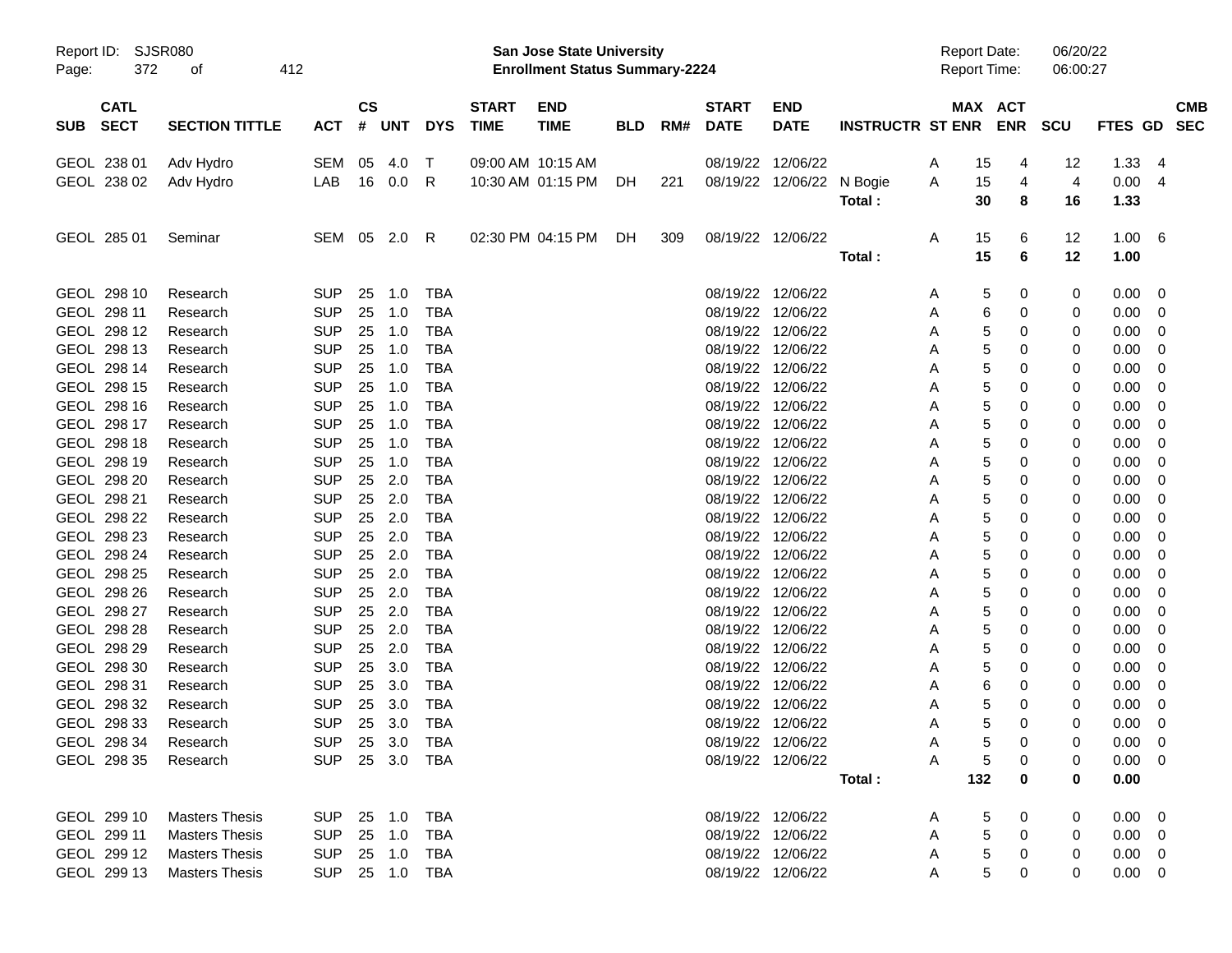| Report ID:<br>Page: | 373                        | <b>SJSR080</b><br>412<br>οf |            |                    |            |            |                             | <b>San Jose State University</b><br><b>Enrollment Status Summary-2224</b> |            |     |                             |                           |                         | <b>Report Date:</b><br><b>Report Time:</b> |                          | 06/20/22<br>06:00:27 |             |             |                          |
|---------------------|----------------------------|-----------------------------|------------|--------------------|------------|------------|-----------------------------|---------------------------------------------------------------------------|------------|-----|-----------------------------|---------------------------|-------------------------|--------------------------------------------|--------------------------|----------------------|-------------|-------------|--------------------------|
| <b>SUB</b>          | <b>CATL</b><br><b>SECT</b> | <b>SECTION TITTLE</b>       | <b>ACT</b> | $\mathsf{cs}$<br># | <b>UNT</b> | <b>DYS</b> | <b>START</b><br><b>TIME</b> | <b>END</b><br><b>TIME</b>                                                 | <b>BLD</b> | RM# | <b>START</b><br><b>DATE</b> | <b>END</b><br><b>DATE</b> | <b>INSTRUCTR ST ENR</b> | <b>MAX</b>                                 | <b>ACT</b><br><b>ENR</b> | <b>SCU</b>           | <b>FTES</b> | GD          | <b>CMB</b><br><b>SEC</b> |
|                     | GEOL 299 14                | <b>Masters Thesis</b>       | <b>SUP</b> | 25                 | 1.0        | TBA        |                             |                                                                           |            |     | 08/19/22                    | 12/06/22                  | K Blisniuk              | A                                          | 5<br>0                   | 0                    | 0.00        | $\mathbf 0$ |                          |
|                     | GEOL 299 15                | <b>Masters Thesis</b>       | <b>SUP</b> | 25                 | 1.0        | <b>TBA</b> |                             |                                                                           |            |     | 08/19/22                    | 12/06/22                  |                         | A                                          | 5<br>0                   | 0                    | 0.00        | 0           |                          |
| <b>GEOL</b>         | 299 16                     | <b>Masters Thesis</b>       | <b>SUP</b> | 25                 | 1.0        | <b>TBA</b> |                             |                                                                           |            |     | 08/19/22                    | 12/06/22                  |                         | A                                          | 3<br>0                   | 0                    | 0.00        | $\Omega$    |                          |
|                     | GEOL 299 17                | <b>Masters Thesis</b>       | <b>SUP</b> | 25                 | 1.0        | <b>TBA</b> |                             |                                                                           |            |     | 08/19/22                    | 12/06/22                  |                         | A                                          | 5<br>0                   | 0                    | 0.00        | 0           |                          |
| <b>GEOL</b>         | 299 18                     | <b>Masters Thesis</b>       | <b>SUP</b> | 25                 | 1.0        | TBA        |                             |                                                                           |            |     | 08/19/22                    | 12/06/22                  |                         | A                                          | 5<br>0                   | 0                    | 0.00        | 0           |                          |
| <b>GEOL</b>         | 299 19                     | <b>Masters Thesis</b>       | <b>SUP</b> | 25                 | 1.0        | TBA        |                             |                                                                           |            |     | 08/19/22                    | 12/06/22                  |                         | Α                                          | 5<br>0                   | 0                    | 0.00        | 0           |                          |
| <b>GEOL</b>         | 299 20                     | <b>Masters Thesis</b>       | <b>SUP</b> | 25                 | 2.0        | <b>TBA</b> |                             |                                                                           |            |     | 08/19/22                    | 12/06/22                  |                         | A                                          | 5<br>0                   | 0                    | 0.00        | 0           |                          |
|                     | GEOL 299 21                | <b>Masters Thesis</b>       | <b>SUP</b> | 25                 | 2.0        | <b>TBA</b> |                             |                                                                           |            |     | 08/19/22                    | 12/06/22                  |                         | A                                          | 5<br>0                   | 0                    | 0.00        | 0           |                          |
| <b>GEOL</b>         | 299 22                     | <b>Masters Thesis</b>       | <b>SUP</b> | 25                 | 2.0        | <b>TBA</b> |                             |                                                                           |            |     | 08/19/22                    | 12/06/22                  |                         | A                                          | 5<br>0                   | 0                    | 0.00        | 0           |                          |
| <b>GEOL</b>         | 299 23                     | <b>Masters Thesis</b>       | <b>SUP</b> | 25                 | 2.0        | TBA        |                             |                                                                           |            |     | 08/19/22                    | 12/06/22                  |                         | A                                          | 5<br>0                   | 0                    | 0.00        | $\Omega$    |                          |
|                     | GEOL 299 24                | <b>Masters Thesis</b>       | <b>SUP</b> | 25                 | 2.0        | <b>TBA</b> |                             |                                                                           |            |     | 08/19/22                    | 12/06/22                  |                         | A                                          | 5<br>0                   | 0                    | 0.00        | $\Omega$    |                          |
| <b>GEOL</b>         | 299 25                     | <b>Masters Thesis</b>       | <b>SUP</b> | 25                 | 2.0        | <b>TBA</b> |                             |                                                                           |            |     | 08/19/22                    | 12/06/22                  |                         | A                                          | 5<br>0                   | 0                    | 0.00        | 0           |                          |
|                     | GEOL 299 26                | <b>Masters Thesis</b>       | <b>SUP</b> | 25                 | 2.0        | <b>TBA</b> |                             |                                                                           |            |     | 08/19/22                    | 12/06/22                  |                         | Α                                          | 5<br>0                   | 0                    | 0.00        | 0           |                          |
| <b>GEOL</b>         | 299 27                     | <b>Masters Thesis</b>       | <b>SUP</b> | 25                 | 2.0        | <b>TBA</b> |                             |                                                                           |            |     | 08/19/22                    | 12/06/22                  |                         | A                                          | 5<br>0                   | 0                    | 0.00        | $\Omega$    |                          |
|                     | GEOL 299 28                | <b>Masters Thesis</b>       | <b>SUP</b> | 25                 | 2.0        | <b>TBA</b> |                             |                                                                           |            |     | 08/19/22                    | 12/06/22                  |                         | A                                          | 5<br>0                   | 0                    | 0.00        | 0           |                          |
| <b>GEOL</b>         | 299 29                     | <b>Masters Thesis</b>       | <b>SUP</b> | 25                 | 2.0        | <b>TBA</b> |                             |                                                                           |            |     | 08/19/22                    | 12/06/22                  |                         | A                                          | 5<br>0                   | 0                    | 0.00        | 0           |                          |
| <b>GEOL</b>         | 299 30                     | <b>Masters Thesis</b>       | <b>SUP</b> | 25                 | 3.0        | <b>TBA</b> |                             |                                                                           |            |     | 08/19/22                    | 12/06/22                  |                         | A                                          | 5<br>0                   | 0                    | 0.00        | 0           |                          |
| <b>GEOL</b>         | 299 31                     | <b>Masters Thesis</b>       | <b>SUP</b> | 25                 | 3.0        | TBA        |                             |                                                                           |            |     | 08/19/22                    | 12/06/22                  |                         | A                                          | 5<br>0                   | 0                    | 0.00        | 0           |                          |
| <b>GEOL</b>         | 299 32                     | <b>Masters Thesis</b>       | <b>SUP</b> | 25                 | 3.0        | <b>TBA</b> |                             |                                                                           |            |     | 08/19/22                    | 12/06/22                  |                         | A                                          | 5<br>0                   | 0                    | 0.00        | $\Omega$    |                          |
| <b>GEOL</b>         | 299 33                     | <b>Masters Thesis</b>       | <b>SUP</b> | 25                 | 3.0        | <b>TBA</b> |                             |                                                                           |            |     | 08/19/22                    | 12/06/22                  |                         | A                                          | 5<br>0                   | 0                    | 0.00        | 0           |                          |
| GEOL                | 299 34                     | <b>Masters Thesis</b>       | <b>SUP</b> | 25                 | 3.0        | <b>TBA</b> |                             |                                                                           |            |     | 08/19/22                    | 12/06/22                  |                         | A                                          | 5<br>0                   | 0                    | 0.00        | 0           |                          |
|                     | GEOL 299 35                | <b>Masters Thesis</b>       | <b>SUP</b> | 25                 | 3.0        | <b>TBA</b> |                             |                                                                           |            |     | 08/19/22                    | 12/06/22                  |                         | A                                          | 5<br>$\Omega$            | 0                    | 0.00        | $\Omega$    |                          |
|                     |                            |                             |            |                    |            |            |                             |                                                                           |            |     |                             |                           | Total:                  | 128                                        | 0                        | 0                    | 0.00        |             |                          |

 $Department : Geology$ 

| <b>Department Total:</b>  |      | 2815 1495 3402 |     | 227.32 |
|---------------------------|------|----------------|-----|--------|
| <b>Lower Division :</b>   |      | 1459 1134 2398 |     | 159.87 |
| <b>Upper Division:</b>    | 1051 | 347            | 976 | 65.12  |
| <b>Graduate Division:</b> | 305  | 14             | 28  | 2.33   |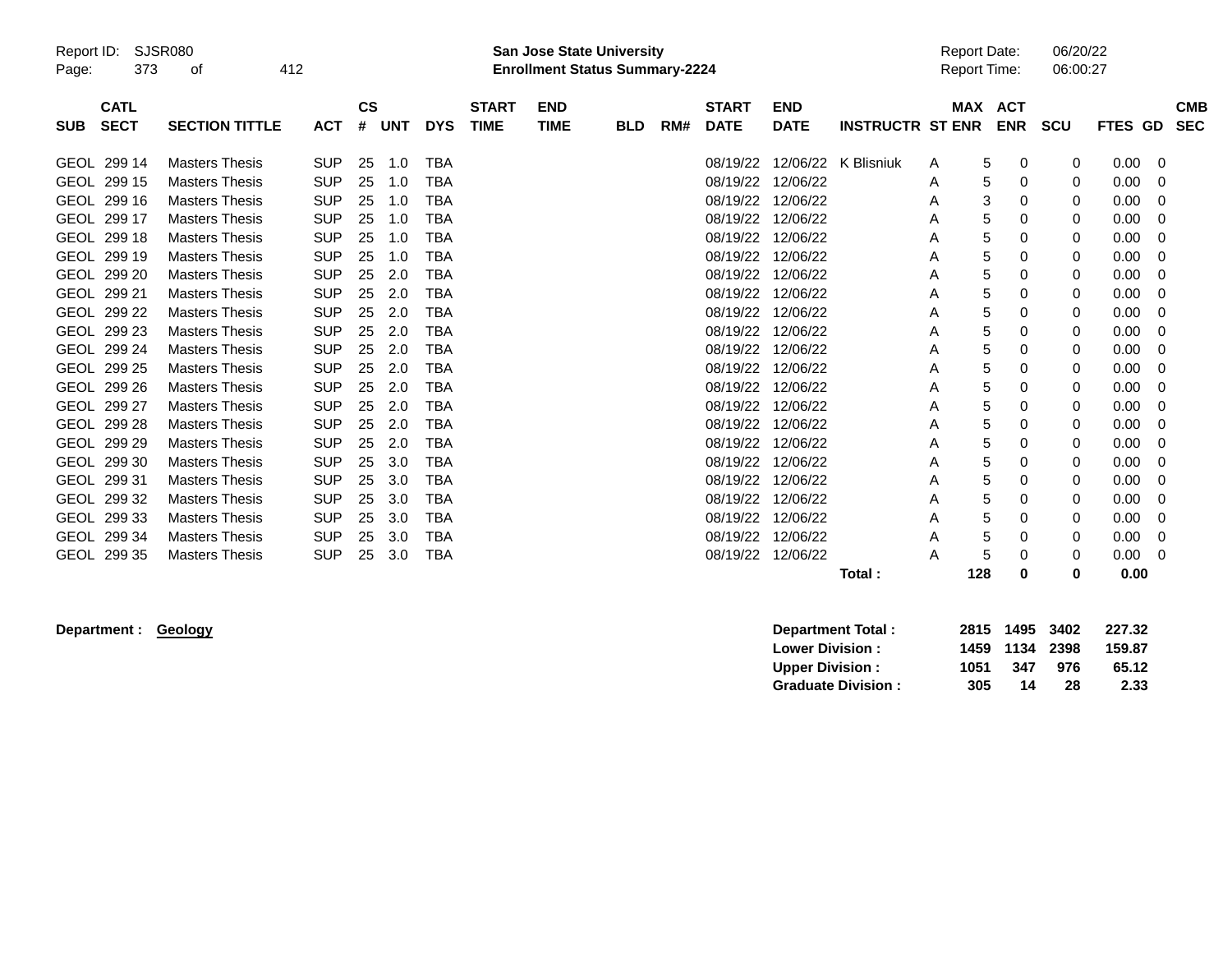| Page:                   | <b>SJSR080</b><br>Report ID:<br>374<br>412<br>οf<br><b>CATL</b> |                                                                   |            |                    |            |            |                             | <b>San Jose State University</b><br><b>Enrollment Status Summary-2224</b> |            |     |                             |                             |                         | <b>Report Date:</b><br>Report Time: |                       | 06/20/22<br>06:00:27 |             |                          |                          |
|-------------------------|-----------------------------------------------------------------|-------------------------------------------------------------------|------------|--------------------|------------|------------|-----------------------------|---------------------------------------------------------------------------|------------|-----|-----------------------------|-----------------------------|-------------------------|-------------------------------------|-----------------------|----------------------|-------------|--------------------------|--------------------------|
| <b>SUB</b>              | <b>SECT</b>                                                     | <b>SECTION TITTLE</b>                                             | ACT        | $\mathsf{cs}$<br># | <b>UNT</b> | <b>DYS</b> | <b>START</b><br><b>TIME</b> | <b>END</b><br><b>TIME</b>                                                 | <b>BLD</b> | RM# | <b>START</b><br><b>DATE</b> | <b>END</b><br><b>DATE</b>   | <b>INSTRUCTR ST ENR</b> |                                     | MAX ACT<br><b>ENR</b> | <b>SCU</b>           | FTES GD     |                          | <b>CMB</b><br><b>SEC</b> |
| College<br>Department : |                                                                 | <b>Science, College of</b><br><b>Mathematics &amp; Statistics</b> |            |                    |            |            |                             |                                                                           |            |     |                             |                             |                         |                                     |                       |                      |             |                          |                          |
| MATH                    | 1 0 1                                                           | Math Reasoning                                                    | LEC        | 01                 | 3.0        | MW         | 09:00 AM 10:15 AM           |                                                                           | MН         | 224 |                             | 08/19/22 12/06/22           |                         | 35<br>A                             | 2                     | 6                    | 0.40        | - 0                      |                          |
| MATH                    | 1 0 2                                                           | Math Reasoning                                                    | <b>LEC</b> | 01                 | 3.0        | MW         | 10:30 AM 11:45 AM           |                                                                           | MН         | 320 |                             | 08/19/22 12/06/22           |                         | 35<br>A                             | $\overline{c}$        | 6                    | 0.40        | - 0                      |                          |
| MATH                    | 1 0 3                                                           | Math Reasoning                                                    | <b>LEC</b> | 01                 | 3.0        | MW         |                             | 12:00 PM 01:15 PM                                                         | MН         | 320 |                             | 08/19/22 12/06/22           |                         | 35<br>A                             | 2                     | 6                    | 0.40        | - 0                      |                          |
| MATH                    | 1 04                                                            | Math Reasoning                                                    | <b>LEC</b> | 01                 | 3.0        | MW         |                             | 01:30 PM 02:45 PM                                                         | MН         | 320 |                             | 08/19/22 12/06/22           |                         | 35<br>A                             | 3                     | 9                    | 0.60        | - 0                      |                          |
| MATH                    | 1 0 5                                                           | Math Reasoning                                                    | <b>LEC</b> | 01                 | 3.0        | <b>TR</b>  |                             | 09:00 AM 10:15 AM                                                         | мн         | 224 |                             | 08/19/22 12/06/22           |                         | 35<br>A                             | 1                     | 3                    | 0.20        | 0                        |                          |
| MATH                    | 1 0 6                                                           | Math Reasoning                                                    | <b>LEC</b> | 01                 | 3.0        | <b>TR</b>  |                             | 01:30 PM 02:45 PM                                                         | DH         | 416 | 08/19/22                    | 12/06/22                    |                         | 35<br>A                             | 1                     | 3                    | 0.20        | 0                        |                          |
| MATH                    | 1 0 7                                                           | Math Reasoning                                                    | <b>LEC</b> | 01                 | 3.0        | <b>TR</b>  |                             | 01:30 PM 02:45 PM                                                         | MН         | 424 |                             | 08/19/22 12/06/22           |                         | 35<br>A                             | 1                     | 3                    | 0.20        | 0                        |                          |
| MATH                    | 160                                                             | Math Reasoning                                                    | <b>LEC</b> | 01                 | 3.0        | МW         | 07:30 AM 08:45 AM           |                                                                           | MН         | 224 |                             | 08/19/22 12/06/22           |                         | 35<br>A                             | 0                     | 0                    | 0.00        | 0                        |                          |
| MATH                    | 175                                                             | Math Reasoning                                                    | <b>LEC</b> | 01                 | 3.0        | <b>TR</b>  | 07:30 AM 08:45 AM           |                                                                           | MН         | 424 | 08/19/22                    | 12/06/22                    |                         | 42<br>A                             | 0                     | 0                    | 0.00        | 0                        |                          |
| MATH                    | 176                                                             | Math Reasoning                                                    | <b>LEC</b> | 01                 | 3.0        | <b>TR</b>  |                             | 03:00 PM 04:15 PM                                                         | MН         | 323 |                             | 08/19/22 12/06/22           |                         | 42<br>A                             | 0                     | 0                    | 0.00        | - 0                      |                          |
|                         |                                                                 |                                                                   |            |                    |            |            |                             |                                                                           |            |     |                             |                             | Total:                  | 364                                 | 12                    | 36                   | 2.40        |                          |                          |
| MATH                    | 10A 01                                                          | Math in Art/Music                                                 | <b>LEC</b> | 01                 | 3.0        | TR         |                             | 01:30 PM 02:45 PM                                                         | MD         | 101 | 08/19/22                    | 12/06/22                    | J Schettler             | 200<br>A                            | 8                     | 24                   | 1.60        | $\overline{\mathbf{0}}$  |                          |
|                         |                                                                 |                                                                   |            |                    |            |            |                             |                                                                           |            |     |                             |                             | Total:                  | 200                                 | 8                     | 24                   | 1.60        |                          |                          |
| MATH                    | 10D 01                                                          | Probability/Data Sci                                              | <b>LEC</b> | 01                 | 3.0        | МW         | 03:00 PM 04:15 PM           |                                                                           |            |     |                             | 08/19/22 12/06/22           | A Gottlieb              | 200<br>A                            | 5                     | 15                   | 1.00        | $\overline{\phantom{0}}$ |                          |
|                         |                                                                 |                                                                   |            |                    |            |            |                             |                                                                           |            |     |                             |                             | Total:                  | 200                                 | 5                     | 15                   | 1.00        |                          |                          |
| MATH 1201               |                                                                 | <b>Number Systems</b>                                             | <b>LEC</b> | 02                 | 3.0        | МW         | 09:00 AM 10:15 AM           |                                                                           |            |     | 08/19/22                    | 12/06/22 J Spitzer          |                         | A                                   | 16<br>28              | 48                   | 3.20        | - 0                      |                          |
| MATH                    | 12 02                                                           | <b>Number Systems</b>                                             | <b>LEC</b> | 02                 | 3.0        | <b>MW</b>  |                             | 12:00 PM 01:15 PM                                                         |            |     |                             | 08/19/22 12/06/22 J Spitzer |                         | 28<br>A                             | 27                    | 81                   | 5.40        | - 0                      |                          |
| MATH 1260               |                                                                 | <b>Number Systems</b>                                             | <b>LEC</b> |                    | 3.0        |            |                             |                                                                           |            |     |                             |                             |                         | X                                   | $\mathbf 0$<br>0      | 0                    | 0.00        | $\overline{\mathbf{0}}$  |                          |
|                         |                                                                 |                                                                   |            |                    |            |            |                             |                                                                           |            |     |                             |                             | Total:                  |                                     | 56<br>43              | 129                  | 8.60        |                          |                          |
| MATH                    | 18A 01                                                          | College Algebra                                                   | <b>SEM</b> | 04                 | 3.0        | MW         |                             | 09:00 AM 10:15 AM                                                         | SН         | 347 |                             | 08/19/22 12/06/22           |                         | 35<br>A                             | 7                     | 21                   | 1.40        | - 0                      |                          |
| MATH                    | 18A02                                                           | College Algebra                                                   | <b>SEM</b> | 04                 | 3.0        | MW         |                             | 10:30 AM 11:45 AM                                                         | SН         | 347 |                             | 08/19/22 12/06/22           |                         | 35<br>A                             | 10                    | 30                   | 2.00        | - 0                      |                          |
| MATH                    | 18A03                                                           | College Algebra                                                   | <b>SEM</b> | 04                 | 3.0        | MW         |                             | 12:00 PM 01:15 PM                                                         | SН         | 347 |                             | 08/19/22 12/06/22           |                         | 35<br>A                             | 13                    | 39                   | 2.60        | - 0                      |                          |
| <b>MATH</b>             | 18A 04                                                          | College Algebra                                                   | SEM        | 04                 | 3.0        | MW         |                             | 01:30 PM 02:45 PM                                                         | <b>SH</b>  | 347 | 08/19/22                    | 12/06/22                    |                         | 35<br>A                             | 12                    | 36                   | 2.40        | - 0                      |                          |
| <b>MATH</b>             | 18A 05                                                          | College Algebra                                                   | <b>SEM</b> | 04                 | 3.0        | MW         |                             | 03:00 PM 04:15 PM                                                         | DН         | 416 | 08/19/22                    | 12/06/22                    |                         | 35<br>A                             | 10                    | 30                   | 2.00        | - 0                      |                          |
|                         | MATH 18A06                                                      | College Algebra                                                   | SEM        | 04                 | 3.0        | МW         |                             | 04:30 PM 05:45 PM                                                         | DH         | 416 |                             | 08/19/22 12/06/22           |                         | 35<br>A                             | 2                     | 6                    | 0.40        | 0                        |                          |
|                         |                                                                 | MATH 18A 07 College Algebra                                       | SEM 04 3.0 |                    |            | MW         |                             | 06:00 PM 07:15 PM                                                         | DH         | 416 | 08/19/22 12/06/22           |                             |                         | Α                                   | 35<br>2               | 6                    | 0.40        | $\overline{\mathbf{0}}$  |                          |
|                         | MATH 18A08                                                      | College Algebra                                                   | SEM 04     |                    | 3.0        | TR         |                             | 09:00 AM 10:15 AM                                                         | SH         | 347 |                             | 08/19/22 12/06/22           |                         | 35<br>A                             | $\,6$                 | 18                   | 1.20        | - 0                      |                          |
|                         | MATH 18A 09                                                     | College Algebra                                                   | SEM        | 04                 | 3.0        | <b>TR</b>  |                             | 10:30 AM 11:45 AM                                                         | SH         | 347 |                             | 08/19/22 12/06/22           |                         | 35<br>Α                             | 15                    | 45                   | 3.00        | $\overline{\mathbf{0}}$  |                          |
|                         | MATH 18A 10                                                     | College Algebra                                                   | SEM        | 04                 | 3.0        | TR         |                             | 12:00 PM 01:15 PM SH                                                      |            | 347 |                             | 08/19/22 12/06/22           |                         | 35<br>Α                             | 9                     | 27                   | 1.80        | $\overline{\mathbf{0}}$  |                          |
|                         | MATH 18A 11                                                     | College Algebra                                                   | SEM        | 04                 | 3.0        | TR         |                             | 01:30 PM 02:45 PM                                                         | SH         | 347 |                             | 08/19/22 12/06/22           |                         | 35<br>Α                             | 9                     | 27                   | 1.80        | $\overline{\mathbf{0}}$  |                          |
|                         |                                                                 | MATH 18A 12 College Algebra                                       | SEM        | 04                 | 3.0        | <b>TR</b>  |                             | 06:00 PM 07:15 PM                                                         | -DH        | 416 |                             | 08/19/22 12/06/22           |                         | 35<br>Α                             |                       | 3                    | 0.20        | $\overline{\mathbf{0}}$  |                          |
|                         | MATH 18A13                                                      | College Algebra                                                   | SEM        | 04                 | 3.0        | <b>TR</b>  |                             | 04:30 PM 05:45 PM                                                         | -DH        | 416 |                             | 08/19/22 12/06/22           |                         | 35<br>A                             | 0                     | 0                    | 0.00        | $\overline{\mathbf{0}}$  |                          |
|                         | MATH 18A14                                                      | College Algebra                                                   | SEM 04 3.0 |                    |            | MW         |                             | 01:30 PM 02:45 PM SH                                                      |            | 413 |                             | 08/19/22 12/06/22           |                         | A                                   | 35<br>0               | 0                    | $0.00 \t 0$ |                          |                          |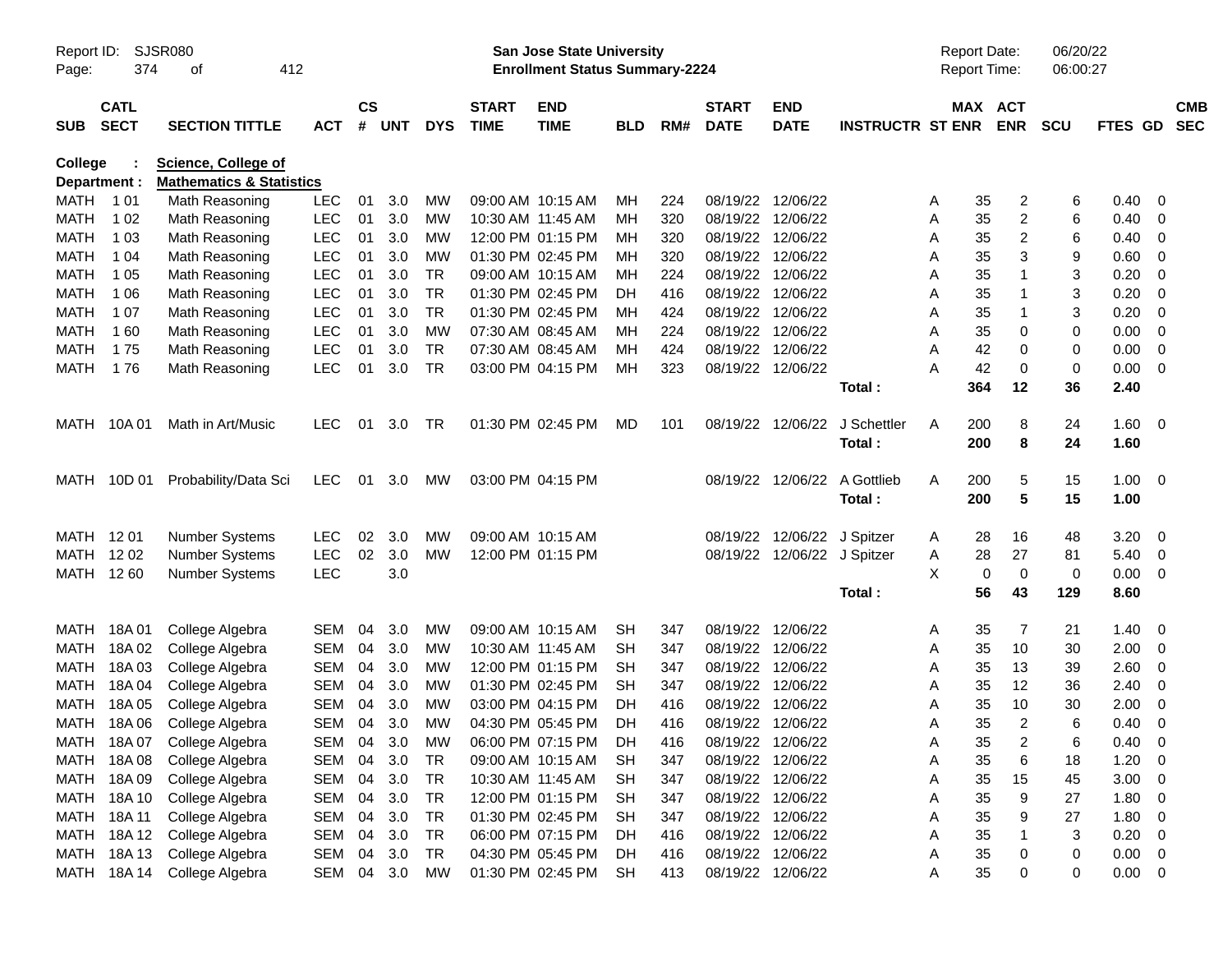| Report ID:<br>Page:        | 375                        | <b>SJSR080</b><br>412<br>οf  |                          |                |            |                 |                             | San Jose State University<br><b>Enrollment Status Summary-2224</b> |            |            |                             |                                        |                         | <b>Report Date:</b><br><b>Report Time:</b> |                       | 06/20/22<br>06:00:27 |              |                                                    |            |
|----------------------------|----------------------------|------------------------------|--------------------------|----------------|------------|-----------------|-----------------------------|--------------------------------------------------------------------|------------|------------|-----------------------------|----------------------------------------|-------------------------|--------------------------------------------|-----------------------|----------------------|--------------|----------------------------------------------------|------------|
| <b>SUB</b>                 | <b>CATL</b><br><b>SECT</b> | <b>SECTION TITTLE</b>        | <b>ACT</b>               | <b>CS</b><br># | <b>UNT</b> | <b>DYS</b>      | <b>START</b><br><b>TIME</b> | <b>END</b><br><b>TIME</b>                                          | <b>BLD</b> | RM#        | <b>START</b><br><b>DATE</b> | <b>END</b><br><b>DATE</b>              | <b>INSTRUCTR ST ENR</b> |                                            | MAX ACT<br><b>ENR</b> | <b>SCU</b>           | FTES GD SEC  |                                                    | <b>CMB</b> |
|                            |                            |                              |                          |                |            |                 |                             |                                                                    |            |            |                             |                                        |                         |                                            |                       |                      |              |                                                    |            |
| MATH<br>MATH               | 18A 15                     | College Algebra              | SEM<br>SEM               | 04<br>04       | 3.0<br>3.0 | TR<br>TR        |                             | 03:00 PM 04:15 PM<br>03:00 PM 04:15 PM                             | <b>SH</b>  | 346<br>416 |                             | 08/19/22 12/06/22<br>08/19/22 12/06/22 |                         | 35<br>A<br>35<br>A                         | 5<br>0                | 15<br>0              | 1.00<br>0.00 | - 0<br>- 0                                         |            |
|                            | 18A 75                     | College Algebra              |                          |                |            |                 |                             |                                                                    | DH         |            |                             |                                        | Total:                  | 560                                        | 101                   | 303                  | 20.20        |                                                    |            |
|                            |                            |                              |                          |                |            |                 |                             |                                                                    |            |            |                             |                                        |                         |                                            |                       |                      |              |                                                    |            |
| MATH                       |                            | 18AW 01 Coll Algebra Wkshp   | LAB                      | 15             | 1.0        | МW              | 10:30 AM 11:45 AM           |                                                                    | DH         | 181        |                             | 08/19/22 12/06/22                      |                         | 25<br>A                                    | 4                     | 4                    | 0.27         | - 0                                                |            |
| MATH                       |                            | 18AW 02 Coll Algebra Wkshp   | LAB                      | 15             | 1.0        | <b>MW</b>       |                             | 01:30 PM 02:45 PM                                                  | DH         | 181        |                             | 08/19/22 12/06/22                      |                         | 25<br>A                                    | 2                     | 2                    | 0.13         | $\overline{\mathbf{0}}$                            |            |
| <b>MATH</b>                |                            | 18AW 03 Coll Algebra Wkshp   | LAB                      | 15             | 1.0        | TR              |                             | 09:00 AM 10:15 AM                                                  | DН         | 181        |                             | 08/19/22 12/06/22                      |                         | 25<br>A                                    | $\mathbf{1}$          | 1                    | 0.07         | $\overline{\mathbf{0}}$                            |            |
|                            |                            |                              |                          |                |            |                 |                             |                                                                    |            |            |                             |                                        | Total:                  | 75                                         | $\overline{7}$        | $\overline{7}$       | 0.47         |                                                    |            |
|                            |                            |                              |                          |                |            |                 |                             |                                                                    |            |            |                             |                                        |                         |                                            |                       |                      |              |                                                    |            |
| MATH                       | 18B 01                     | Trigonometry                 | <b>LEC</b>               | 02             | 3.0        | МW              | 10:30 AM 11:45 AM           |                                                                    | DH         | 416        |                             | 08/19/22 12/06/22                      |                         | 35<br>A                                    | 7                     | 21                   | 1.40         | - 0                                                |            |
| MATH                       | 18B 02                     | Trigonometry                 | <b>LEC</b>               | 02             | 3.0        | <b>MW</b>       |                             | 01:30 PM 02:45 PM                                                  | DH         | 416        | 08/19/22 12/06/22           |                                        |                         | 35<br>A                                    | 2                     | 6                    | 0.40         | $\overline{\mathbf{0}}$                            |            |
| <b>MATH</b><br><b>MATH</b> | 18B 03<br>18B 75           | Trigonometry<br>Trigonometry | <b>LEC</b><br><b>LEC</b> | 02<br>02       | 3.0<br>3.0 | <b>TR</b><br>TR |                             | 12:00 PM 01:15 PM<br>09:00 AM 10:15 AM                             | DH<br>DН   | 416<br>416 |                             | 08/19/22 12/06/22<br>08/19/22 12/06/22 |                         | 35<br>Α<br>35<br>Α                         | 4<br>0                | 12<br>0              | 0.80<br>0.00 | $\overline{\mathbf{0}}$<br>$\overline{\mathbf{0}}$ |            |
|                            |                            |                              |                          |                |            |                 |                             |                                                                    |            |            |                             |                                        | Total:                  | 140                                        | 13                    | 39                   | 2.60         |                                                    |            |
|                            |                            |                              |                          |                |            |                 |                             |                                                                    |            |            |                             |                                        |                         |                                            |                       |                      |              |                                                    |            |
| MATH                       |                            | 18BW 01 Trigonometry Wkshp   | ACT                      | 07             | 1.0        | МW              |                             | 12:00 PM 12:50 PM                                                  | WSQ        | 001C       | 08/19/22 12/06/22           |                                        |                         | 24<br>A                                    | 0                     | 0                    | 0.00         | - 0                                                |            |
| MATH                       |                            | 18BW 02 Trigonometry Wkshp   | ACT                      |                | 07 1.0     | TR              | 10:30 AM 11:20 AM           |                                                                    |            |            | WSQ 001C 08/19/22 12/06/22  |                                        |                         | 26<br>A                                    | 0                     | 0                    | 0.00         | $\overline{\phantom{0}}$                           |            |
|                            |                            |                              |                          |                |            |                 |                             |                                                                    |            |            |                             |                                        | Total:                  | 50                                         | 0                     | 0                    | 0.00         |                                                    |            |
| MATH                       | 1901                       | Precalculus                  | <b>DIS</b>               | 04             | 5.0        |                 | MTWR 12:30 PM 01:20 PM      |                                                                    | DH         | 135        |                             | 08/19/22 12/06/22                      |                         | 48<br>A                                    | 15                    | 60                   | 5.00         | - 0                                                |            |
| MATH                       | 1902                       | Precalculus                  | LAB                      | 15             | 0.0        | MW              |                             | 09:00 AM 10:15 AM                                                  | DH         | 181        |                             | 08/19/22 12/06/22                      |                         | 24<br>A                                    | $\overline{7}$        | 7                    | 0.00         | - 0                                                |            |
| <b>MATH</b>                | 1903                       | Precalculus                  | LAB                      | 15             | 0.0        | MW              |                             | 03:00 PM 04:15 PM                                                  | DH         | 181        |                             | 08/19/22 12/06/22                      |                         | 24<br>A                                    | 8                     | 8                    | 0.00         | - 0                                                |            |
| <b>MATH</b>                | 1904                       | Precalculus                  | <b>DIS</b>               | 04             | 5.0        |                 | MTWR01:30 PM 02:20 PM       |                                                                    | DН         | 135        |                             | 08/19/22 12/06/22                      |                         | 48<br>A                                    | 7                     | 28                   | 2.33         | 0                                                  |            |
| MATH                       | 19 05                      | Precalculus                  | LAB                      | 15             | 0.0        | <b>TR</b>       | 10:30 AM 11:45 AM           |                                                                    | DН         | 181        |                             | 08/19/22 12/06/22                      |                         | 24<br>A                                    | 5                     | $\mathbf 5$          | 0.00         | 0                                                  |            |
| <b>MATH</b>                | 1906                       | Precalculus                  | LAB                      | 15             | 0.0        | <b>TR</b>       |                             | 12:00 PM 01:15 PM                                                  | DН         | 181        |                             | 08/19/22 12/06/22                      |                         | 24<br>A                                    | 2                     | $\overline{2}$       | 0.00         | - 0                                                |            |
| <b>MATH</b>                | 1907                       | Precalculus                  | <b>DIS</b>               | 04             | 5.0        | MWF             | 09:00 AM 10:10 AM           |                                                                    | DН         | 415        |                             | 08/19/22 12/06/22                      |                         | 48<br>A                                    | 0                     | 0                    | 0.00         | - 0                                                |            |
| <b>MATH</b>                | 1908                       | Precalculus                  | LAB                      | 15             | 0.0        | <b>TR</b>       | 10:30 AM 11:45 AM           |                                                                    | <b>WSQ</b> | 001B       | 08/19/22 12/06/22           |                                        |                         | 24<br>A                                    | 0                     | 0                    | 0.00         | - 0                                                |            |
| MATH                       | 1909                       | Precalculus                  | LAB                      | 15             | 0.0        | <b>TR</b>       |                             | 03:00 PM 04:15 PM                                                  | WSQ        | 001B       | 08/19/22 12/06/22           |                                        |                         | 24<br>A                                    | 0                     | 0                    | 0.00         | 0                                                  |            |
| MATH                       | 19 10                      | Precalculus                  | <b>DIS</b>               | 04             | 5.0        |                 | MTWR 09:00 AM 09:50 AM      |                                                                    | DH.        | 318        | 08/19/22 12/06/22           |                                        |                         | 46<br>A                                    | 0                     | 0                    | 0.00         | $\overline{\mathbf{0}}$                            |            |
| <b>MATH</b>                | 19 11                      | Precalculus                  | LAB                      | 15             | 0.0        | <b>MW</b>       | 10:30 AM 11:45 AM           |                                                                    | <b>WSQ</b> | 001C       | 08/19/22 12/06/22           |                                        |                         | 23<br>Α                                    | 0                     | 0                    | 0.00         | $\overline{\mathbf{0}}$                            |            |
| MATH 1912                  |                            | Precalculus                  | LAB                      | 15             | 0.0        | MW              |                             | 04:30 PM 05:45 PM                                                  | WSQ        | 001B       | 08/19/22 12/06/22           |                                        |                         | 23<br>A                                    | 0                     | 0                    | 0.00         | 0                                                  |            |
| MATH 1913                  |                            | Precalculus                  | <b>DIS</b>               | 04             | 5.0        |                 | MTWR06:00 PM 06:50 PM       |                                                                    | DH         | 250        | 08/19/22 12/06/22           |                                        |                         | 48<br>Α                                    | 6                     | 24                   | 2.00         | $\overline{\mathbf{0}}$                            |            |
| MATH 1914                  |                            | Precalculus                  | LAB                      | 15             | 0.0        | TR              |                             | 03:00 PM 04:15 PM                                                  | <b>DH</b>  | 181        |                             | 08/19/22 12/06/22                      |                         | Α<br>24                                    | 3                     | 3                    | $0.00 \t 0$  |                                                    |            |
| MATH 1915                  |                            | Precalculus                  | LAB                      | 15             | 0.0        | TR              |                             | 04:30 PM 05:45 PM                                                  | DH.        | 181        |                             | 08/19/22 12/06/22                      |                         | 24<br>A                                    | 3                     | 3                    | $0.00 \t 0$  |                                                    |            |
| MATH 1960                  |                            | Precalculus                  | <b>DIS</b>               | 04             | 5.0        |                 | MTWR 09:00 AM 09:50 AM      |                                                                    | CL         | 111        |                             | 08/19/22 12/06/22                      |                         | 45<br>Α                                    | 0                     | 0                    | $0.00 \t 0$  |                                                    |            |
| MATH 1961                  |                            | Precalculus                  | LAB                      | 15             | 0.0        | МW              |                             | 10:30 AM 11:45 AM                                                  |            |            | WSQ 001B 08/19/22 12/06/22  |                                        |                         | 23<br>Α                                    | 0                     | 0                    | $0.00 \t 0$  |                                                    |            |
| MATH 1962                  |                            | Precalculus                  | LAB                      | 15             | 0.0        | МW              |                             | 03:00 PM 04:15 PM                                                  |            |            | WSQ 001B 08/19/22 12/06/22  |                                        |                         | 22<br>Α                                    | 0                     | 0                    | $0.00 \t 0$  |                                                    |            |
| MATH 1963                  |                            | Precalculus                  | <b>DIS</b>               | 04             | 5.0        |                 | MTWR 10:30 AM 11:20 AM      |                                                                    | DH.        | 415        |                             | 08/19/22 12/06/22                      |                         | 48<br>Α                                    | 0                     | 0                    | $0.00 \t 0$  |                                                    |            |
| MATH 1964                  |                            | Precalculus                  | LAB                      |                | 15 0.0     | - TR            |                             | 09:00 AM 10:15 AM                                                  |            |            | WSQ 001B 08/19/22 12/06/22  |                                        |                         | 24<br>A                                    | 0                     | 0                    | $0.00 \t 0$  |                                                    |            |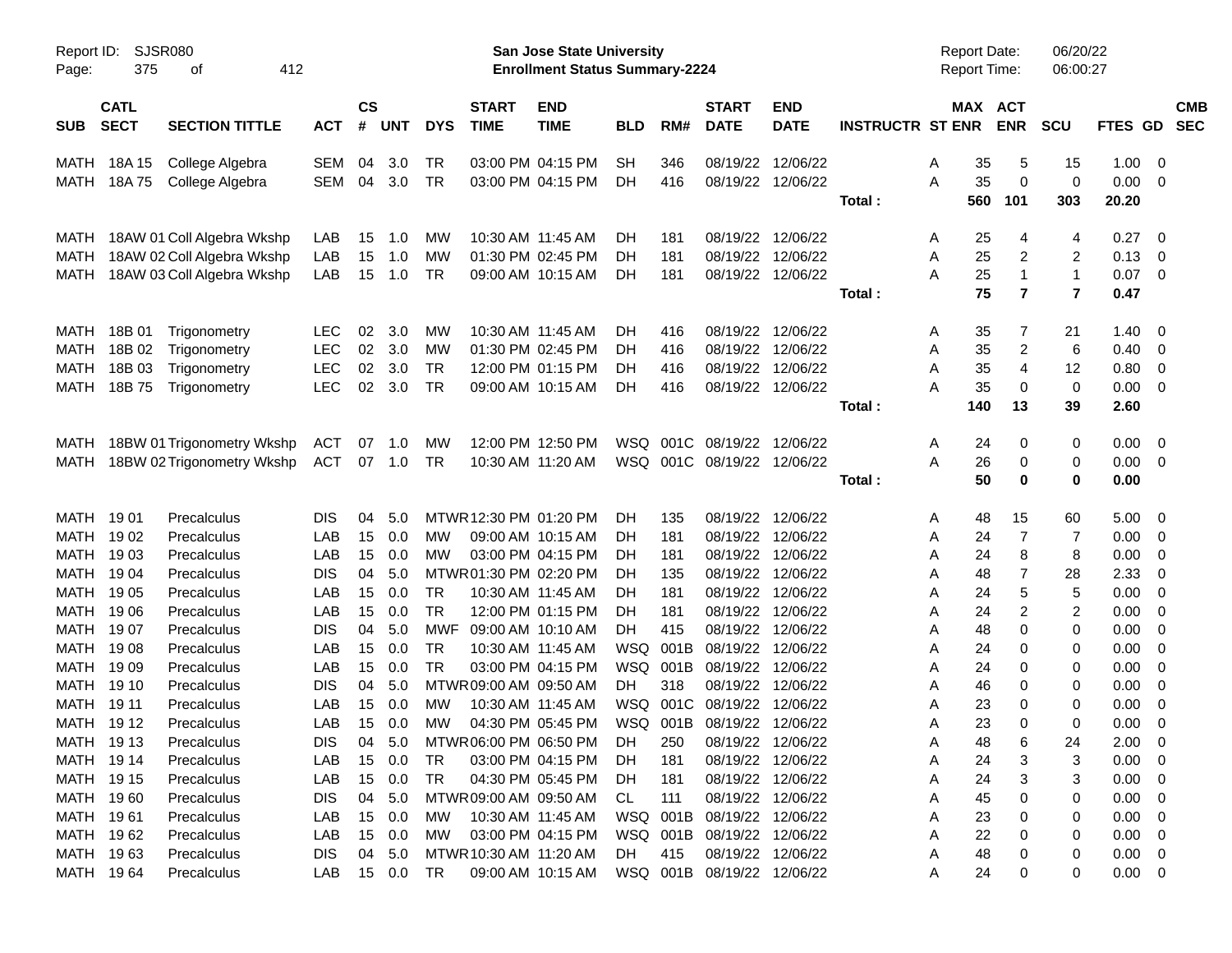| Report ID:<br>Page: | 376                        | <b>SJSR080</b><br>412<br>οf     |            |                |            |                 |                             | <b>San Jose State University</b><br><b>Enrollment Status Summary-2224</b> |            |                 |                             |                           |                         |   | <b>Report Date:</b><br>Report Time: |            | 06/20/22<br>06:00:27 |         |                |                          |
|---------------------|----------------------------|---------------------------------|------------|----------------|------------|-----------------|-----------------------------|---------------------------------------------------------------------------|------------|-----------------|-----------------------------|---------------------------|-------------------------|---|-------------------------------------|------------|----------------------|---------|----------------|--------------------------|
| <b>SUB</b>          | <b>CATL</b><br><b>SECT</b> | <b>SECTION TITTLE</b>           | <b>ACT</b> | <b>CS</b><br># | <b>UNT</b> | <b>DYS</b>      | <b>START</b><br><b>TIME</b> | <b>END</b><br><b>TIME</b>                                                 | <b>BLD</b> | RM#             | <b>START</b><br><b>DATE</b> | <b>END</b><br><b>DATE</b> | <b>INSTRUCTR ST ENR</b> |   | MAX ACT                             | <b>ENR</b> | <b>SCU</b>           | FTES GD |                | <b>CMB</b><br><b>SEC</b> |
|                     |                            |                                 |            |                |            |                 |                             |                                                                           |            |                 |                             |                           |                         |   |                                     |            |                      |         |                |                          |
| MATH                | 1965                       | Precalculus                     | LAB        | 15             | 0.0        | TR              |                             | 04:30 PM 05:45 PM                                                         |            | <b>WSQ 001B</b> | 08/19/22 12/06/22           |                           |                         | A | 24                                  | 0          | 0                    | 0.00    | 0              |                          |
| MATH                | 1966                       | Precalculus                     | <b>DIS</b> | 04             | 5.0        |                 | MTWR 03:00 PM 03:50 PM      |                                                                           | DH.        | 318             | 08/19/22                    | 12/06/22                  |                         | A | 46                                  | 0          | 0                    | 0.00    | 0              |                          |
| MATH                | 1967                       | Precalculus                     | LAB        | 15             | 0.0        | мw              |                             | 09:00 AM 10:15 AM                                                         | WSQ        | 001B            | 08/19/22                    | 12/06/22                  |                         | A | 23                                  | 0          | 0                    | 0.00    | 0              |                          |
| MATH                | 1968                       | Precalculus                     | LAB        | 15             | 0.0        | MW              |                             | 04:30 PM 05:45 PM                                                         | DH.        | 181             | 08/19/22                    | 12/06/22                  |                         | A | 23                                  | 0          | 0                    | 0.00    | 0              |                          |
| MATH                | 1969                       | Precalculus                     | <b>DIS</b> | 04             | 5.0        |                 | MTWR04:30 PM 05:20 PM       |                                                                           | DH         | 351             | 08/19/22 12/06/22           |                           |                         | A | 48                                  | 0          | 0                    | 0.00    | 0              |                          |
| MATH                | 1970                       | Precalculus                     | LAB        | 15             | 0.0        | TR              |                             | 03:00 PM 04:15 PM                                                         | WSQ        | 001C            | 08/19/22 12/06/22           |                           |                         | A | 24                                  | 0          | 0                    | 0.00    | 0              |                          |
| MATH                | 19 71                      | Precalculus                     | LAB        | 15             | 0.0        | TR              |                             | 06:00 PM 07:15 PM                                                         | DH.        | 181             | 08/19/22                    | 12/06/22                  |                         | A | 24                                  | 0          | 0                    | 0.00    | 0              |                          |
| MATH                | 1975                       | Precalculus                     | <b>DIS</b> | 04             | 5.0        | MWF             | 10:30 AM 11:40 AM           |                                                                           | мн         | 426             | 08/19/22                    | 12/06/22                  |                         | A | 48                                  | 0          | 0                    | 0.00    | 0              |                          |
| MATH                | 1976                       | Precalculus                     | LAB        | 15             | 0.0        | MW              |                             | 09:00 AM 10:15 AM                                                         | WSQ        | 001C            | 08/19/22                    | 12/06/22                  |                         | A | 24                                  | 0          | 0                    | 0.00    | 0              |                          |
| MATH                | 19 77                      | Precalculus                     | LAB        | 15             | 0.0        | MW              |                             | 03:00 PM 04:15 PM                                                         | WSQ        | 001C            | 08/19/22 12/06/22           |                           |                         | A | 24                                  | 0          | 0                    | 0.00    | 0              |                          |
| MATH                | 1978                       | Precalculus                     | <b>DIS</b> | 04             | 5.0        |                 | MTWR 08:00 AM 08:50 AM      |                                                                           | SCI        | 258             | 08/19/22                    | 12/06/22                  |                         | A | 75                                  | 0          | 0                    | 0.00    | 0              |                          |
| MATH                | 1979                       | Precalculus                     | LAB        | 15             | 0.0        | TR              |                             | 04:30 PM 05:45 PM                                                         | SCI        | 253             | 08/19/22                    | 12/06/22                  |                         | A | 25                                  | 0          | 0                    | 0.00    | 0              |                          |
| MATH                | 1980                       | Precalculus                     | LAB        | 15             | 0.0        | <b>MW</b>       |                             | 09:00 AM 10:15 AM                                                         | мн         | 235             | 08/19/22                    | 12/06/22                  |                         | A | 25                                  | 0          | 0                    | 0.00    | 0              |                          |
| MATH                | 1981                       | Precalculus                     | LAB        | 15             | 0.0        | <b>TR</b>       |                             | 03:00 PM 04:15 PM                                                         | <b>DMH</b> | 359             | 08/19/22 12/06/22           |                           |                         | A | 30                                  | 0          | 0                    | 0.00    | 0              |                          |
| MATH                | 1982                       | Precalculus                     | <b>DIS</b> | 04             | 5.0        |                 | MTWR04:30 PM 05:20 PM       |                                                                           | SCI        | 258             | 08/19/22 12/06/22           |                           |                         | A | 75                                  | 0          | 0                    | 0.00    | 0              |                          |
| MATH                | 1983                       | Precalculus                     | LAB        | 15             | 0.0        | TR              |                             | 09:00 AM 10:15 AM                                                         | мн         | 223             | 08/19/22                    | 12/06/22                  |                         | A | 25                                  | 0          | 0                    | 0.00    | 0              |                          |
| MATH                | 1984                       | Precalculus                     | LAB        | 15             | 0.0        | <b>TR</b>       |                             | 12:00 PM 01:15 PM                                                         | DH         | 243             | 08/19/22 12/06/22           |                           |                         | A | 25                                  | 0          | 0                    | 0.00    | 0              |                          |
|                     | MATH 1985                  | Precalculus                     | LAB        | 15             | 0.0        | <b>MW</b>       |                             | 03:00 PM 04:15 PM                                                         | <b>SH</b>  | 411             | 08/19/22 12/06/22           |                           |                         | A | 25                                  | 0          | $\Omega$             | 0.00    | 0              |                          |
|                     |                            |                                 |            |                |            |                 |                             |                                                                           |            |                 |                             |                           | Total:                  |   | 1251                                | 56         | 140                  | 9.33    |                |                          |
| MATH                | 30 01                      | Calculus I                      | <b>LEC</b> | 02             | 3.0        | MW              | 10:30 AM 11:45 AM           |                                                                           | DH         | 303             | 08/19/22 12/06/22           |                           |                         | A | 20                                  | 20         | 60                   | 4.00    | 0              |                          |
| <b>MATH</b>         | 30 02                      | Calculus I                      | LEC        | 02             | 3.0        | MW              |                             | 01:30 PM 02:45 PM                                                         | DH         | 303             | 08/19/22                    | 12/06/22                  |                         |   | 20                                  | 20         | 60                   | 4.00    | 0              |                          |
|                     |                            |                                 | LEC        |                |            |                 |                             |                                                                           |            |                 |                             |                           |                         | A |                                     |            |                      |         |                |                          |
| <b>MATH</b>         | 30 03                      | Calculus I                      |            | 02             | 3.0        | TR<br><b>TR</b> |                             | 10:30 AM 11:45 AM                                                         | <b>DH</b>  | 303             | 08/19/22 12/06/22           |                           |                         | A | 20                                  | 19         | 57                   | 3.80    | 0              |                          |
| <b>MATH</b>         | 30 04                      | Calculus I                      | <b>LEC</b> | 02             | 3.0        |                 |                             | 12:00 PM 01:15 PM                                                         | DH         | 303             | 08/19/22                    | 12/06/22                  |                         | A | 25                                  | 23         | 69                   | 4.60    | 0              |                          |
| <b>MATH</b>         | 30 60                      | Calculus I                      | <b>LEC</b> | 02             | 3.0        | МW              |                             | 09:00 AM 10:15 AM                                                         | мн         | 324             | 08/19/22                    | 12/06/22                  |                         | A | 20                                  | 0          | $\Omega$             | 0.00    | 0              |                          |
| <b>MATH</b>         | 3075                       | Calculus I                      | LEC        | 02             | 3.0        | TR              |                             | 12:00 PM 01:15 PM                                                         | SCI        | 164             | 08/19/22                    | 12/06/22                  |                         | A | 25                                  | 0          | 0                    | 0.00    | 0              |                          |
| <b>MATH</b>         | 3076                       | Calculus I                      | LEC        | 02             | 3.0        | <b>MW</b>       |                             | 03:00 PM 04:15 PM                                                         | SCI        | 142             | 08/19/22 12/06/22           |                           |                         | A | 25                                  | 0          | 0                    | 0.00    | 0              |                          |
| MATH                | 3077                       | Calculus I                      | LEC        | 02             | 3.0        | TR              |                             | 04:30 PM 05:45 PM                                                         | DH         | 303             | 08/19/22 12/06/22           |                           |                         | A | 25                                  | 0          | 0                    | 0.00    | 0              |                          |
| MATH                | 3078                       | Calculus I                      | LEC        | $02\,$         | 3.0        | TR              |                             | 06:00 PM 07:15 PM                                                         | DH         | 303             | 08/19/22 12/06/22           |                           |                         | A | 25                                  | 0          | $\mathbf 0$          | 0.00    | 0              |                          |
|                     |                            |                                 |            |                |            |                 |                             |                                                                           |            |                 |                             |                           | Total:                  |   | 205                                 | 82         | 246                  | 16.40   |                |                          |
|                     |                            | MATH 30W 01 Calculus I Workshop | LAB        |                | 15 2.0     |                 |                             | MTWR 09:00 AM 10:15 AM                                                    |            |                 | WSQ 001D 08/19/22 12/06/22  |                           |                         | A | 28                                  | 13         | 26                   | 1.73    | $\overline{0}$ |                          |
| MATH                |                            | 30W 02 Calculus I Workshop      | LAB        |                | 15 2.0     |                 | MTWR 12:00 PM 01:15 PM      |                                                                           |            |                 | WSQ 001D 08/19/22 12/06/22  |                           |                         | A | 22                                  | 9          | 18                   | 1.20    | 0              |                          |
| MATH                |                            | 30W 03 Calculus I Workshop      | LAB        |                | 15 2.0     |                 | MTWR01:30 PM 02:45 PM       |                                                                           |            |                 | WSQ 001D 08/19/22 12/06/22  |                           |                         | A | 28                                  | 6          | 12                   | 0.80    | 0              |                          |
| MATH                |                            | 30W 04 Calculus I Workshop      | LAB        |                | 15 2.0     |                 | MTWR 04:30 PM 05:45 PM      |                                                                           |            |                 | WSQ 001D 08/19/22 12/06/22  |                           |                         | A | 28                                  | 12         | 24                   | 1.60    | 0              |                          |
| MATH                |                            | 30W 05 Calculus I Workshop      | LAB        |                | 15 2.0     |                 | MTWR06:00 PM 07:15 PM       |                                                                           |            |                 | WSQ 001D 08/19/22 12/06/22  |                           |                         | A | 28                                  | 6          | 12                   | 0.80    | 0              |                          |
| MATH                |                            | 30W 75 Calculus I Workshop      | LAB        |                | 15 2.0     |                 | MTWR 10:30 AM 11:45 AM      |                                                                           |            |                 | WSQ 001D 08/19/22 12/06/22  |                           |                         | A | 28                                  | 0          | 0                    | 0.00    | 0              |                          |
| MATH                |                            | 30W 76 Calculus I Workshop      | LAB        |                | 15 2.0     |                 | MTWR03:00 PM 04:15 PM       |                                                                           |            |                 | WSQ 001D 08/19/22 12/06/22  |                           |                         | A | 28                                  | 0          | 0                    | 0.00    | 0              |                          |
| MATH                |                            | 30W 77 Calculus I Workshop      | LAB        |                | 15 2.0     |                 | MTWR 09:00 AM 10:15 AM      |                                                                           |            |                 | WSQ 001E 08/19/22 12/06/22  |                           |                         | Α | 28                                  | 0          | 0                    | 0.00    | 0              |                          |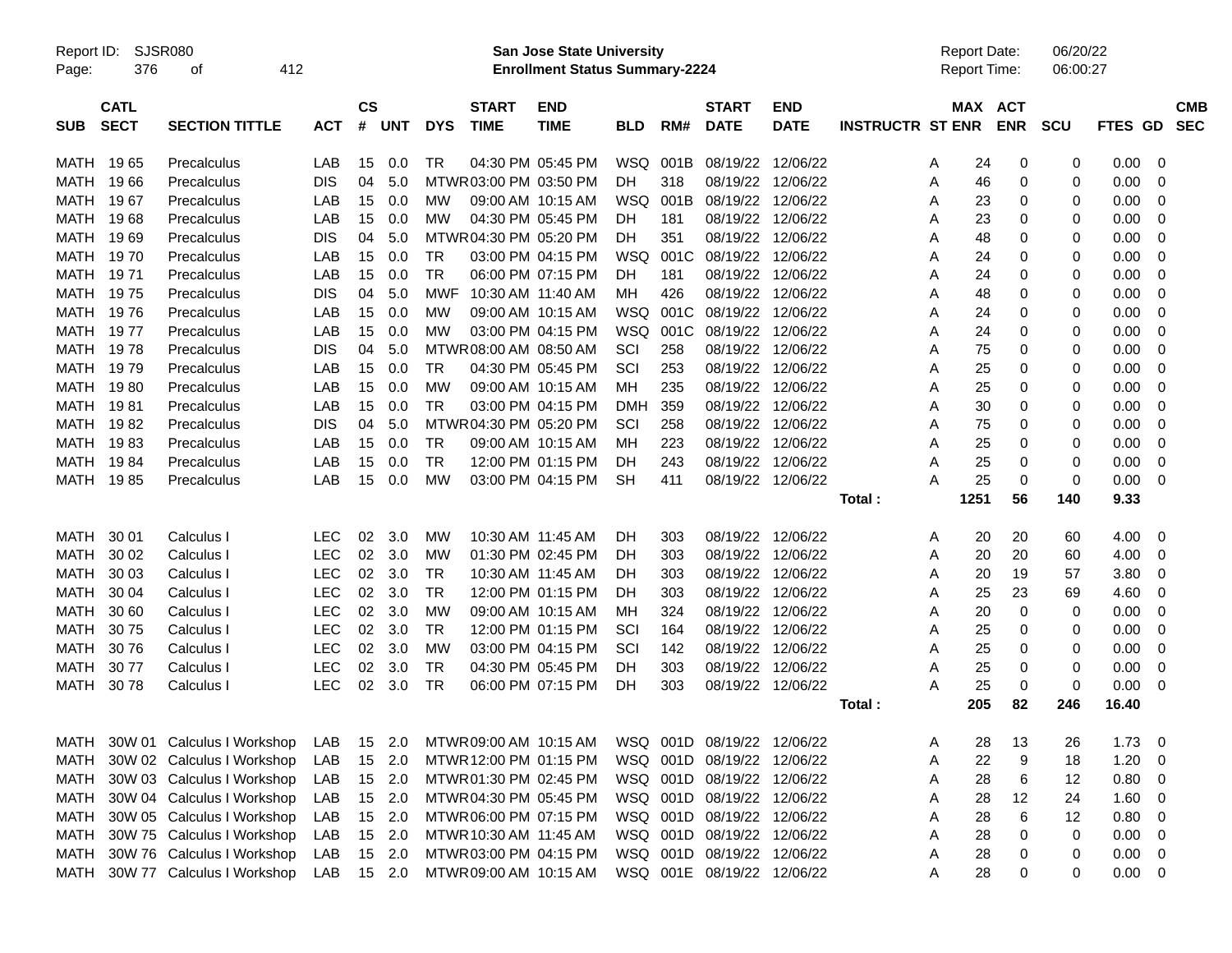| Page:       | Report ID: SJSR080<br>377  | 412<br>оf                                                                                 |            |                    |                |            |                             | San Jose State University<br><b>Enrollment Status Summary-2224</b> |            |     |                             |                           |                         | <b>Report Date:</b><br><b>Report Time:</b> |                       | 06/20/22<br>06:00:27 |                |                          |            |
|-------------|----------------------------|-------------------------------------------------------------------------------------------|------------|--------------------|----------------|------------|-----------------------------|--------------------------------------------------------------------|------------|-----|-----------------------------|---------------------------|-------------------------|--------------------------------------------|-----------------------|----------------------|----------------|--------------------------|------------|
|             |                            |                                                                                           |            |                    |                |            |                             |                                                                    |            |     |                             |                           |                         |                                            |                       |                      |                |                          |            |
| <b>SUB</b>  | <b>CATL</b><br><b>SECT</b> | <b>SECTION TITTLE</b>                                                                     | <b>ACT</b> | $\mathsf{cs}$<br># | UNT            | <b>DYS</b> | <b>START</b><br><b>TIME</b> | <b>END</b><br><b>TIME</b>                                          | <b>BLD</b> | RM# | <b>START</b><br><b>DATE</b> | <b>END</b><br><b>DATE</b> | <b>INSTRUCTR ST ENR</b> |                                            | MAX ACT<br><b>ENR</b> | <b>SCU</b>           | FTES GD SEC    |                          | <b>CMB</b> |
|             |                            |                                                                                           |            |                    |                |            |                             |                                                                    |            |     |                             |                           |                         |                                            |                       |                      |                |                          |            |
|             |                            | MATH 30W 78 Calculus I Workshop                                                           | LAB        |                    | 15 2.0         |            | MTWR 03:00 PM 04:15 PM      |                                                                    | DH.        | 515 |                             | 08/19/22 12/06/22         |                         | 28<br>A                                    | 0                     | 0                    | $0.00 \t 0$    |                          |            |
|             |                            |                                                                                           |            |                    |                |            |                             |                                                                    |            |     |                             |                           | Total:                  | 246                                        | 46                    | 92                   | 6.13           |                          |            |
| MATH        | 30X 01                     | Calculus I                                                                                | <b>LEC</b> | 02                 | 3.0            | <b>MW</b>  |                             | 10:30 AM 11:45 AM                                                  | DH.        | 303 |                             | 08/19/22 12/06/22         |                         | A                                          | 20<br>20              | 60                   | 4.00           | - 0                      |            |
| <b>MATH</b> |                            | 30X 02 Calculus I                                                                         | <b>LEC</b> | 02                 | 3.0            | MW         |                             | 01:30 PM 02:45 PM                                                  | DH.        | 303 | 08/19/22 12/06/22           |                           |                         | 20<br>A                                    | 5                     | 15                   | 1.00           | - 0                      |            |
| MATH        | 30X 03                     | Calculus I                                                                                | <b>LEC</b> | 02                 | 3.0            | <b>TR</b>  |                             | 10:30 AM 11:45 AM                                                  | DH.        | 303 | 08/19/22 12/06/22           |                           |                         | A                                          | 20<br>13              | 39                   | 2.60           | - 0                      |            |
| MATH        |                            | 30X 04 Calculus I                                                                         | <b>LEC</b> | 02                 | 3.0            | <b>TR</b>  |                             | 12:00 PM 01:15 PM                                                  | DH.        | 303 | 08/19/22 12/06/22           |                           |                         | 20<br>A                                    | 8                     | 24                   | 1.60           | - 0                      |            |
| <b>MATH</b> | 30X 60                     | Calculus I                                                                                | <b>LEC</b> | 02                 | 3.0            | MW         |                             | 09:00 AM 10:15 AM                                                  | MН         | 324 | 08/19/22 12/06/22           |                           |                         | 20<br>A                                    | 0                     | 0                    | 0.00           | $\overline{\mathbf{0}}$  |            |
| <b>MATH</b> | 30X75                      | Calculus I                                                                                | <b>LEC</b> | 02                 | 3.0            | <b>TR</b>  |                             | 12:00 PM 01:15 PM                                                  | SCI        | 164 | 08/19/22 12/06/22           |                           |                         | 25<br>A                                    | 0                     | 0                    | 0.00           | $\overline{\mathbf{0}}$  |            |
| MATH        | 30X76                      | Calculus I                                                                                | <b>LEC</b> | 02                 | 3.0            | MW         |                             | 03:00 PM 04:15 PM                                                  | SCI        | 142 | 08/19/22 12/06/22           |                           |                         | 25<br>A                                    | 0                     | 0                    | 0.00           | $\overline{\mathbf{0}}$  |            |
| <b>MATH</b> | 30X 77                     | Calculus I                                                                                | <b>LEC</b> | 02                 | 3.0            | <b>TR</b>  |                             | 04:30 PM 05:45 PM                                                  | DH.        | 303 | 08/19/22 12/06/22           |                           |                         | A                                          | 25<br>0               | 0                    | 0.00           | $\overline{\mathbf{0}}$  |            |
| <b>MATH</b> |                            | 30X 78 Calculus I                                                                         | <b>LEC</b> | 02                 | 3.0            | <b>TR</b>  |                             | 06:00 PM 07:15 PM                                                  | DH.        | 303 | 08/19/22 12/06/22           |                           |                         | 25<br>A                                    | 0                     | 0                    | 0.00           | $\overline{\phantom{0}}$ |            |
|             |                            |                                                                                           |            |                    |                |            |                             |                                                                    |            |     |                             |                           | Total:                  | 200                                        | 46                    | 138                  | 9.20           |                          |            |
| MATH 31 01  |                            | Calculus II                                                                               | SEM        | 04                 | 4.0            |            | MWF 10:30 AM 11:40 AM       |                                                                    | DMH        | 227 |                             | 08/19/22 12/06/22         |                         |                                            | 20                    |                      | 5.33           |                          |            |
| MATH 31 02  |                            | Calculus II                                                                               | SEM        | 04                 | 4.0            |            | MWF 12:00 PM 01:10 PM       |                                                                    | DMH 227    |     |                             | 08/19/22 12/06/22         |                         | A<br>20                                    | 20                    | 80<br>36             | 2.40           | - 0                      |            |
|             |                            |                                                                                           |            |                    |                |            |                             |                                                                    |            |     |                             |                           |                         | A                                          | 9                     |                      |                | - 0                      |            |
| MATH 31 03  |                            | Calculus II                                                                               | SEM        | 04                 | 4.0            |            | MWF 01:30 PM 02:40 PM       |                                                                    | <b>DMH</b> | 227 | 08/19/22 12/06/22           |                           |                         | 30<br>A                                    | 8                     | 32                   | 2.13           | - 0                      |            |
| MATH        | 31 04                      | Calculus II                                                                               | SEM        | 04                 | 4.0            |            | MTWR01:30 PM 02:20 PM       |                                                                    | DH.        | 415 | 08/19/22 12/06/22           |                           |                         | 24<br>A                                    | 10                    | 40                   | 2.67           | $\overline{\mathbf{0}}$  |            |
| <b>MATH</b> | 31 05                      | Calculus II                                                                               | SEM        | 04                 | 4.0            |            | MTWR 03:00 PM 03:50 PM      |                                                                    | DH.        | 415 | 08/19/22 12/06/22           |                           |                         | 24<br>A                                    | 15                    | 60                   | 4.00           | - 0                      |            |
| <b>MATH</b> | 31 75                      | Calculus II                                                                               | SEM        | 04                 | 4.0            |            | MWF 03:00 PM 04:10 PM       |                                                                    | <b>DMH</b> | 227 | 08/19/22 12/06/22           |                           |                         | 25<br>A                                    | 0                     | 0                    | 0.00           | - 0                      |            |
| <b>MATH</b> | 31 76                      | Calculus II                                                                               | SEM        | 04                 | 4.0            |            | MTWR 07:30 AM 08:20 AM      |                                                                    | DH.        | 415 | 08/19/22 12/06/22           |                           |                         | A                                          | 16<br>0               | 0                    | 0.00           | - 0                      |            |
| MATH 3177   |                            | Calculus II                                                                               | SEM        | 04                 | 4.0            |            | MTWR06:00 PM 06:50 PM       |                                                                    | SCI        | 142 | 08/19/22 12/06/22           |                           |                         | 25<br>A                                    | 0                     | 0                    | $0.00 \t 0$    |                          |            |
|             |                            |                                                                                           |            |                    |                |            |                             |                                                                    |            |     |                             |                           | Total:                  | 184                                        | 62                    | 248                  | 16.53          |                          |            |
|             |                            | MATH 31W 01 Calculus II Workshop LAB                                                      |            |                    | 15 1.0         | <b>MW</b>  |                             | 09:00 AM 10:15 AM                                                  | МH         | 423 | 08/19/22 12/06/22           |                           |                         | 28<br>A                                    | 11                    | 11                   | 0.73           | - 0                      |            |
| MATH        |                            | 31W 02 Calculus II Workshop LAB                                                           |            | 15                 | 1.0            | <b>MW</b>  |                             | 12:00 PM 01:15 PM                                                  | MН         | 423 | 08/19/22 12/06/22           |                           |                         | 28<br>A                                    | 14                    | 14                   | 0.93           | - 0                      |            |
| MATH        |                            | 31W 03 Calculus II Workshop LAB                                                           |            | 15                 | 1.0            | <b>MW</b>  |                             | 01:30 PM 02:45 PM                                                  | мн         | 423 | 08/19/22 12/06/22           |                           |                         | 20<br>A                                    | 19                    | 19                   | 1.27           | $\overline{\phantom{0}}$ |            |
| MATH        |                            | 31W 04 Calculus II Workshop LAB                                                           |            | 15                 | 1.0            | <b>TR</b>  |                             | 09:00 AM 10:15 AM                                                  | мн         | 423 | 08/19/22 12/06/22           |                           |                         | 28<br>A                                    | 17                    | 17                   | 1.13           | - 0                      |            |
| MATH        |                            | 31W 05 Calculus II Workshop LAB                                                           |            | 15                 | 1.0            | TR         |                             | 10:30 AM 11:45 AM                                                  | мн         | 423 | 08/19/22 12/06/22           |                           |                         | 28<br>A                                    | 9                     | 9                    | 0.60           | - 0                      |            |
| MATH        |                            | 31W 06 Calculus II Workshop LAB                                                           |            | 15                 | 1.0            | TR         |                             | 06:00 PM 07:15 PM                                                  | мн         | 423 | 08/19/22 12/06/22           |                           |                         | 28<br>A                                    | 8                     | 8                    | 0.53           | $\overline{\mathbf{0}}$  |            |
|             |                            | MATH 31W 75 Calculus II Workshop LAB                                                      |            |                    | 15 1.0         | МW         |                             | 10:30 AM 11:45 AM                                                  | мн         | 423 | 08/19/22 12/06/22           |                           |                         | A                                          | 28<br>0               | 0                    | 0.00           | - 0                      |            |
|             |                            | MATH 31W 76 Calculus II Workshop LAB 15 1.0 TR 04:30 PM 05:45 PM MH 423 08/19/22 12/06/22 |            |                    |                |            |                             |                                                                    |            |     |                             |                           |                         | A                                          | 28<br>0               | 0                    | $0.00 \t 0$    |                          |            |
|             |                            |                                                                                           |            |                    |                |            |                             |                                                                    |            |     |                             |                           | Total:                  | 216                                        | 78                    | 78                   | 5.20           |                          |            |
|             |                            | MATH 31X 01 Calculus II                                                                   | LEC 02 4.0 |                    |                |            |                             | MWF 10:30 AM 11:40 AM                                              | DMH 227    |     | 08/19/22 12/06/22           |                           |                         | 30<br>A                                    | 13                    | 52                   | $3.47 \quad 0$ |                          |            |
|             |                            | MATH 31X 02 Calculus II                                                                   | <b>LEC</b> |                    | 02 4.0         |            |                             | MWF 12:00 PM 01:10 PM                                              | DMH 227    |     | 08/19/22 12/06/22           |                           |                         | 20<br>A                                    | 20                    | 80                   | 5.33 0         |                          |            |
|             |                            | MATH 31X 03 Calculus II                                                                   | <b>LEC</b> |                    | 02 4.0         |            |                             | MWF 01:30 PM 02:40 PM                                              | DMH 227    |     |                             | 08/19/22 12/06/22         |                         | 24<br>A                                    | $\overline{4}$        | 16                   | $1.07 \t 0$    |                          |            |
|             |                            | MATH 31X 04 Calculus II                                                                   | <b>LEC</b> |                    | $02 \quad 4.0$ |            |                             | MTWR01:30 PM 02:20 PM                                              | DH.        | 415 | 08/19/22 12/06/22           |                           |                         | A                                          | 24<br>17              | 68                   | $4.53$ 0       |                          |            |
|             |                            | MATH 31X 05 Calculus II                                                                   | <b>LEC</b> |                    | 02 4.0         |            |                             | MTWR 03:00 PM 03:50 PM                                             | DH.        | 415 | 08/19/22 12/06/22           |                           |                         | A                                          | 20<br>18              | 72                   | 4.80 0         |                          |            |
|             |                            |                                                                                           |            |                    |                |            |                             |                                                                    |            |     |                             |                           |                         |                                            |                       |                      |                |                          |            |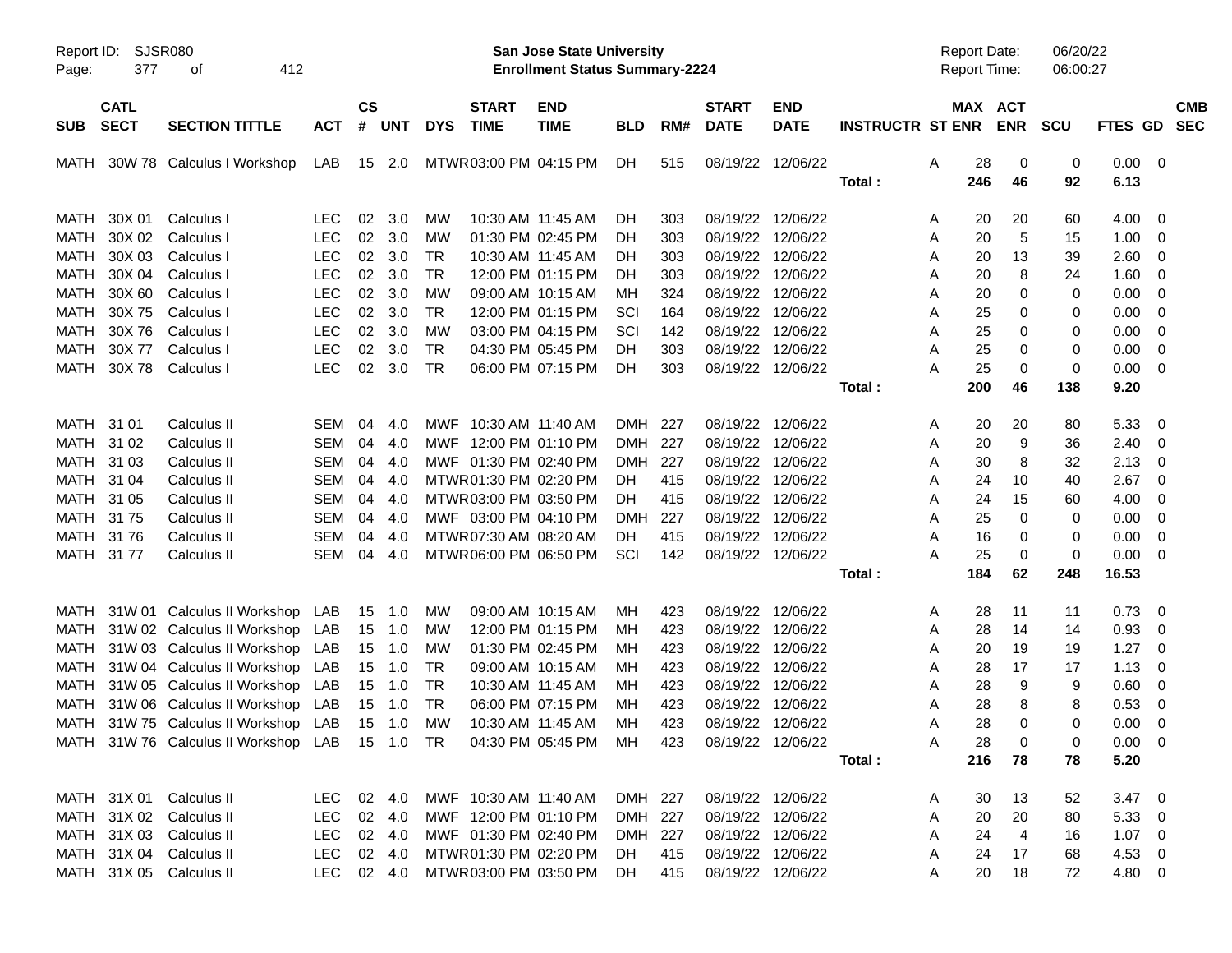| Report ID:<br>Page: | 378                        | <b>SJSR080</b><br>412<br>οf |               |                |            |            |                             | San Jose State University<br><b>Enrollment Status Summary-2224</b> |            |      |                             |                           |                         |   | <b>Report Date:</b><br><b>Report Time:</b> |                         | 06/20/22<br>06:00:27 |                |                          |                          |
|---------------------|----------------------------|-----------------------------|---------------|----------------|------------|------------|-----------------------------|--------------------------------------------------------------------|------------|------|-----------------------------|---------------------------|-------------------------|---|--------------------------------------------|-------------------------|----------------------|----------------|--------------------------|--------------------------|
| <b>SUB</b>          | <b>CATL</b><br><b>SECT</b> | <b>SECTION TITTLE</b>       | <b>ACT</b>    | <b>CS</b><br># | <b>UNT</b> | <b>DYS</b> | <b>START</b><br><b>TIME</b> | <b>END</b><br><b>TIME</b>                                          | <b>BLD</b> | RM#  | <b>START</b><br><b>DATE</b> | <b>END</b><br><b>DATE</b> | <b>INSTRUCTR ST ENR</b> |   | MAX ACT                                    | <b>ENR</b>              | <b>SCU</b>           | <b>FTES GD</b> |                          | <b>CMB</b><br><b>SEC</b> |
| MATH                | 31X75                      | Calculus II                 | <b>LEC</b>    | 02             | 4.0        |            | MWF 03:00 PM 04:10 PM       |                                                                    | <b>DMH</b> | 227  | 08/19/22 12/06/22           |                           |                         | A | 20                                         | 0                       | 0                    | 0.00           | - 0                      |                          |
| MATH                | 31X76                      | Calculus II                 | LEC           | 02             | 4.0        |            | MTWR 07:30 AM 08:20 AM      |                                                                    | DH         | 415  | 08/19/22 12/06/22           |                           |                         | Α | 25                                         | 0                       | 0                    | 0.00           | 0                        |                          |
| <b>MATH</b>         | 31X 77                     | Calculus II                 | <b>LEC</b>    | 02             | 4.0        |            | MTWR06:00 PM 06:50 PM       |                                                                    | SCI        | 142  | 08/19/22 12/06/22           |                           |                         | А | 25                                         | 0                       | 0                    | 0.00           | $\overline{\phantom{0}}$ |                          |
|                     |                            |                             |               |                |            |            |                             |                                                                    |            |      |                             |                           | Total:                  |   | 188                                        | 72                      | 288                  | 19.20          |                          |                          |
| MATH                | 32 01                      | Calculus III                | LEC           | 02             | 3.0        | MW         |                             | 09:00 AM 10:15 AM                                                  | MН         | 424  | 08/19/22 12/06/22           |                           |                         | A | 20                                         | 12                      | 36                   | 2.40           | - 0                      |                          |
| MATH                | 32 02                      | Calculus III                | <b>LEC</b>    | 02             | 3.0        | МW         |                             | 10:30 AM 11:45 AM                                                  | MН         | 424  | 08/19/22 12/06/22           |                           |                         | A | 20                                         | 19                      | 57                   | 3.80           | - 0                      |                          |
| MATH                | 32 03                      | Calculus III                | <b>LEC</b>    | 02             | 3.0        | МW         |                             | 01:30 PM 02:45 PM                                                  | MН         | 424  | 08/19/22 12/06/22           |                           |                         | A | 20                                         | 20                      | 60                   | 4.00           | 0                        |                          |
| MATH                | 32 04                      | Calculus III                | <b>LEC</b>    | 02             | 3.0        | МW         |                             | 04:30 PM 05:45 PM                                                  | MН         | 424  | 08/19/22 12/06/22           |                           |                         | A | 20                                         | 8                       | 24                   | 1.60           | 0                        |                          |
| MATH                | 32 05                      | Calculus III                | <b>LEC</b>    | 02             | 3.0        | <b>TR</b>  |                             | 10:30 AM 11:45 AM                                                  | MН         | 424  | 08/19/22 12/06/22           |                           |                         | A | 20                                         | 18                      | 54                   | 3.60           | - 0                      |                          |
| MATH                | 32 06                      | Calculus III                | <b>LEC</b>    | 02             | 3.0        | <b>TR</b>  |                             | 12:00 PM 01:15 PM                                                  | MН         | 424  | 08/19/22 12/06/22           |                           |                         | A | 20                                         | 12                      | 36                   | 2.40           | 0                        |                          |
| <b>MATH</b>         | 32 07                      | Calculus III                | <b>LEC</b>    | 02             | 3.0        | <b>TR</b>  |                             | 03:00 PM 04:15 PM                                                  | MН         | 424  | 08/19/22 12/06/22           |                           |                         | A | 20                                         | $\overline{7}$          | 21                   | 1.40           | 0                        |                          |
| <b>MATH</b>         | 32 08                      | Calculus III                | <b>LEC</b>    | 02             | 3.0        | <b>TR</b>  |                             | 04:30 PM 05:45 PM                                                  | MН         | 424  | 08/19/22 12/06/22           |                           |                         | A | 20                                         | 9                       | 27                   | 1.80           | 0                        |                          |
| <b>MATH</b>         | 3275                       | Calculus III                | <b>LEC</b>    | 02             | 3.0        | <b>MW</b>  |                             | 06:00 PM 07:15 PM                                                  | MН         | 424  | 08/19/22 12/06/22           |                           |                         | A | 20                                         | 0                       | 0                    | 0.00           | 0                        |                          |
| MATH                | 3276                       | Calculus III                | <b>LEC</b>    | 02             | 3.0        | <b>TR</b>  |                             | 06:00 PM 07:15 PM                                                  | МH         | 424  | 08/19/22 12/06/22           |                           |                         | А | 20                                         | 0                       | $\mathbf 0$          | 0.00           | $\overline{\mathbf{0}}$  |                          |
|                     |                            |                             |               |                |            |            |                             |                                                                    |            |      |                             |                           | Total:                  |   | 200                                        | 105                     | 315                  | 21.00          |                          |                          |
| MATH                |                            | 32W 01 Calculus III Wkshp   | LAB           | 15             | 1.0        | MW         |                             | 12:00 PM 01:15 PM                                                  | WSQ        | 001B | 08/19/22 12/06/22           |                           |                         | A | 30                                         | 30                      | 30                   | 2.00           | $\overline{\phantom{0}}$ |                          |
| MATH                |                            | 32W 02 Calculus III Wkshp   | LAB           | 15             | 1.0        | МW         |                             | 04:30 PM 05:45 PM                                                  | MН         | 235  | 08/19/22 12/06/22           |                           |                         | A | 30                                         | 12                      | 12                   | 0.80           | - 0                      |                          |
| MATH                |                            | 32W 03 Calculus III Wkshp   | LAB           | 15             | 1.0        | TR         |                             | 09:00 AM 10:15 AM                                                  | MН         | 234  | 08/19/22 12/06/22           |                           |                         | A | 30                                         | 23                      | 23                   | 1.53           | 0                        |                          |
| MATH                |                            | 32W 04 Calculus III Wkshp   | LAB           | 15             | 1.0        | <b>TR</b>  |                             | 12:00 PM 01:15 PM                                                  | WSQ        | 001B | 08/19/22 12/06/22           |                           |                         | A | 30                                         | 22                      | 22                   | 1.47           | - 0                      |                          |
| MATH                |                            | 32W 05 Calculus III Wkshp   | LAB           | 15             | 1.0        | <b>TR</b>  |                             | 04:30 PM 05:45 PM                                                  | MH.        | 234  | 08/19/22 12/06/22           |                           |                         | A | 30                                         | 21                      | 21                   | 1.40           | 0                        |                          |
| MATH                |                            | 32W 75 Calculus III Wkshp   | LAB           | 15             | 1.0        | МW         |                             | 03:00 PM 04:15 PM                                                  | мн         | 235  | 08/19/22 12/06/22           |                           |                         | A | 30                                         | $\mathbf 0$             | 0                    | 0.00           | - 0                      |                          |
| MATH                |                            | 32W 76 Calculus III Wkshp   | LAB           | 15             | 1.0        | <b>TR</b>  |                             | 06:00 PM 07:15 PM                                                  | МH         | 234  | 08/19/22 12/06/22           |                           |                         | А | 30                                         | 0                       | $\mathbf 0$          | 0.00           | $\overline{\mathbf{0}}$  |                          |
|                     |                            |                             |               |                |            |            |                             |                                                                    |            |      |                             |                           | Total:                  |   | 210                                        | 108                     | 108                  | 7.20           |                          |                          |
| MATH                | 32X 01                     | Calculus III                | LEC           | 02             | 3.0        | MW         |                             | 09:00 AM 10:15 AM                                                  | MН         | 424  | 08/19/22 12/06/22           |                           |                         | A | 20                                         | 19                      | 57                   | 3.80           | $\overline{\phantom{0}}$ |                          |
| MATH                | 32X 02                     | Calculus III                | <b>LEC</b>    | 02             | 3.0        | МW         |                             | 10:30 AM 11:45 AM                                                  | MН         | 424  | 08/19/22 12/06/22           |                           |                         | A | 20                                         | 20                      | 60                   | 4.00           | - 0                      |                          |
| MATH                | 32X 03                     | Calculus III                | <b>LEC</b>    | 02             | 3.0        | МW         |                             | 01:30 PM 02:45 PM                                                  | MН         | 424  | 08/19/22 12/06/22           |                           |                         | A | 20                                         | 19                      | 57                   | 3.80           | 0                        |                          |
| MATH                | 32X 04                     | <b>Calculus III</b>         | <b>LEC</b>    | 02             | 3.0        | МW         |                             | 04:30 PM 05:45 PM                                                  | мн         | 424  | 08/19/22 12/06/22           |                           |                         | A | 20                                         | $\overline{\mathbf{c}}$ | 6                    | 0.40           | 0                        |                          |
| MATH                | 32X 05                     | Calculus III                | LEC           | 02             | 3.0        | TR         |                             | 10:30 AM 11:45 AM                                                  | MН         | 424  | 08/19/22 12/06/22           |                           |                         | A | 20                                         | 14                      | 42                   | 2.80           | - 0                      |                          |
|                     |                            | MATH 32X 06 Calculus III    | <b>LEC</b>    |                | 02 3.0     | TR         |                             | 12:00 PM 01:15 PM                                                  | МH         | 424  | 08/19/22 12/06/22           |                           |                         | A | 20                                         | 5                       | 15                   | $1.00 \t 0$    |                          |                          |
|                     | MATH 32X 07                | Calculus III                | <b>LEC</b>    |                | 02 3.0     | TR.        |                             | 03:00 PM 04:15 PM                                                  | MН         | 424  | 08/19/22 12/06/22           |                           |                         | A | 20                                         | 10                      | 30                   | $2.00 \t 0$    |                          |                          |
|                     | MATH 32X 08                | Calculus III                | <b>LEC</b>    |                | 02 3.0     | TR         |                             | 04:30 PM 05:45 PM                                                  | MH.        | 424  | 08/19/22 12/06/22           |                           |                         | A | 20                                         | 5                       | 15                   | $1.00 \t 0$    |                          |                          |
|                     |                            | MATH 32X 75 Calculus III    | <b>LEC</b>    |                | 02 3.0     | МW         |                             | 06:00 PM 07:15 PM                                                  | MН         | 424  | 08/19/22 12/06/22           |                           |                         | A | 20                                         | 0                       | 0                    | $0.00 \t 0$    |                          |                          |
|                     |                            | MATH 32X 76 Calculus III    | <b>LEC</b>    |                | 02 3.0 TR  |            |                             | 06:00 PM 07:15 PM                                                  | MН         | 424  | 08/19/22 12/06/22           |                           |                         | A | 20                                         | 0                       | 0                    | $0.00 \t 0$    |                          |                          |
|                     |                            |                             |               |                |            |            |                             |                                                                    |            |      |                             |                           | Total:                  |   | 200                                        | 94                      | 282                  | 18.80          |                          |                          |
|                     |                            | MATH 33A 01 Ord Diff Eq     | LEC 02 3.0 MW |                |            |            | 10:30 AM 11:45 AM           |                                                                    |            |      |                             | 08/19/22 12/06/22 S Simic |                         | A | 200                                        | 81                      | 243                  | 16.20 0        |                          |                          |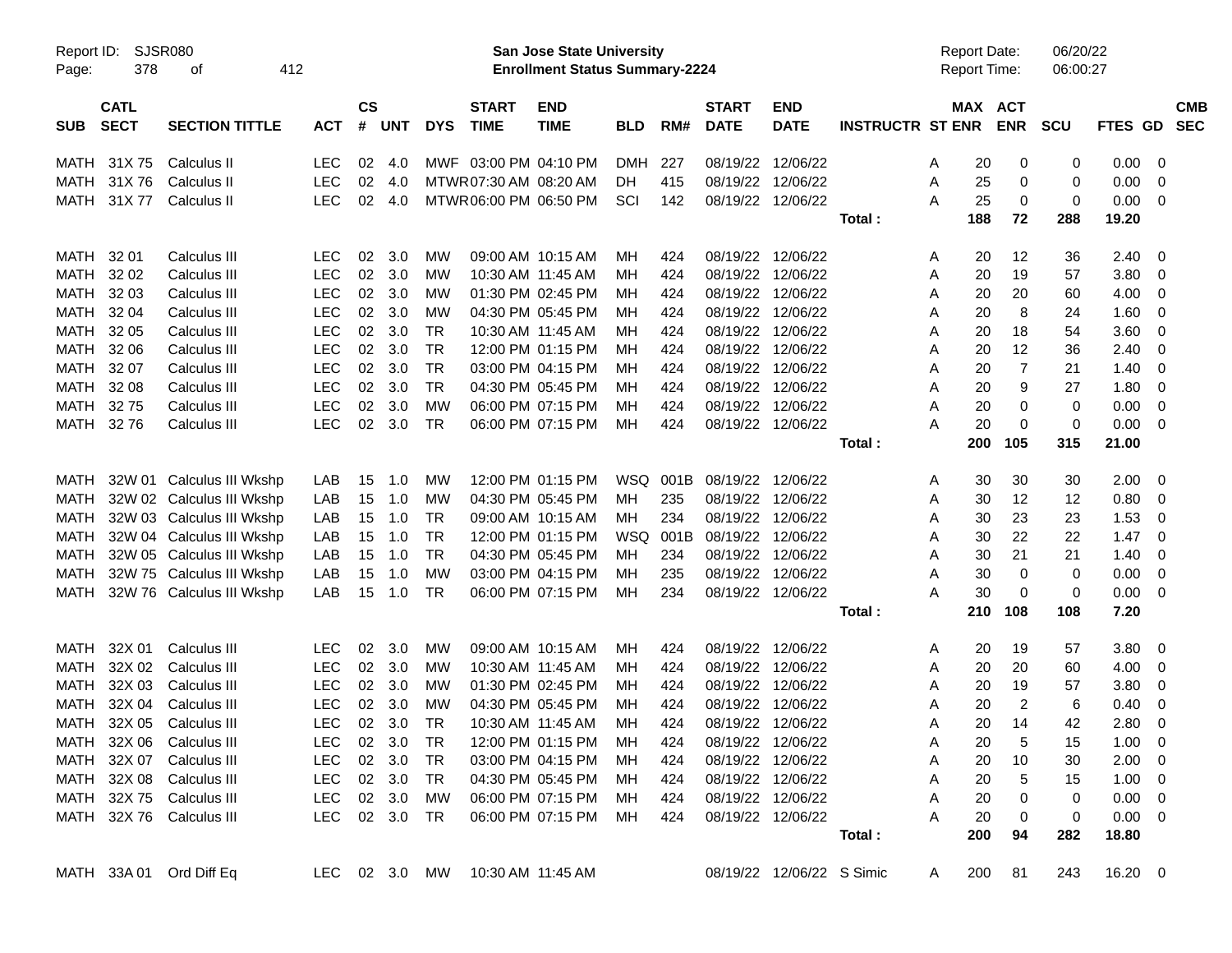| Report ID:<br>Page: | 379                        | <b>SJSR080</b><br>412<br>οf                                       |            |                    |            |            |                             | San Jose State University<br><b>Enrollment Status Summary-2224</b> |            |     |                             |                            |                         | <b>Report Date:</b><br><b>Report Time:</b> |                       | 06/20/22<br>06:00:27 |                |                          |
|---------------------|----------------------------|-------------------------------------------------------------------|------------|--------------------|------------|------------|-----------------------------|--------------------------------------------------------------------|------------|-----|-----------------------------|----------------------------|-------------------------|--------------------------------------------|-----------------------|----------------------|----------------|--------------------------|
| <b>SUB</b>          | <b>CATL</b><br><b>SECT</b> | <b>SECTION TITTLE</b>                                             | ACT        | $\mathsf{cs}$<br># | <b>UNT</b> | <b>DYS</b> | <b>START</b><br><b>TIME</b> | <b>END</b><br><b>TIME</b>                                          | <b>BLD</b> | RM# | <b>START</b><br><b>DATE</b> | <b>END</b><br><b>DATE</b>  | <b>INSTRUCTR ST ENR</b> |                                            | MAX ACT<br><b>ENR</b> | <b>SCU</b>           | FTES GD        | <b>CMB</b><br><b>SEC</b> |
|                     |                            |                                                                   |            |                    |            |            |                             |                                                                    |            |     |                             |                            | Total:                  | 200                                        | 81                    | 243                  | 16.20          |                          |
| MATH                |                            | 33LA 01 Diff Eq and Linear A                                      | SEM 04 3.0 |                    |            | <b>MW</b>  |                             | 03:00 PM 04:15 PM                                                  |            |     |                             | 08/19/22 12/06/22          | P Koev<br>Total:        | A<br>200<br>200                            | 71<br>71              | 213<br>213           | 14.20<br>14.20 | - 0                      |
| MATH                | 39 01                      | Linear Algebra I                                                  | <b>LEC</b> | 02                 | 3.0        | MW         |                             | 09:00 AM 10:15 AM                                                  | MН         | 234 | 08/19/22                    | 12/06/22                   |                         | 32<br>A                                    | 10                    | 30                   | 2.00           | 0                        |
| <b>MATH</b>         | 39 02                      | Linear Algebra I                                                  | <b>LEC</b> | 02                 | 3.0        | MW         |                             | 12:00 PM 01:15 PM                                                  | MН         | 234 | 08/19/22 12/06/22           |                            |                         | 32<br>A                                    | 7                     | 21                   | 1.40           | - 0                      |
| <b>MATH</b>         | 39 03                      | Linear Algebra I                                                  | <b>LEC</b> | 02                 | 3.0        | MW         |                             | 04:30 PM 05:45 PM                                                  | MН         | 234 | 08/19/22 12/06/22           |                            |                         | 32<br>Α                                    | 5                     | 15                   | 1.00           | 0                        |
| <b>MATH</b>         | 39 04                      | Linear Algebra I                                                  | <b>LEC</b> | 02                 | 3.0        | <b>TR</b>  |                             | 01:30 PM 02:45 PM                                                  | MН         | 235 | 08/19/22                    | 12/06/22                   | G Chen                  | Α<br>32                                    | 14                    | 42                   | 2.80           | 0                        |
| <b>MATH</b>         | 39 05                      | Linear Algebra I                                                  | <b>LEC</b> | 02                 | 3.0        | <b>TR</b>  |                             | 12:00 PM 01:15 PM                                                  | MН         | 234 |                             | 08/19/22 12/06/22 F Rivera |                         | 32<br>А                                    | 32                    | 96                   | 6.40           | - 0                      |
|                     |                            |                                                                   |            |                    |            |            |                             |                                                                    |            |     |                             |                            | Total:                  | 160                                        | 68                    | 204                  | 13.60          |                          |
| MATH                | 42 01                      | Discrete Math                                                     | <b>SEM</b> | 04                 | 3.0        | MW         |                             | 09:00 AM 10:15 AM                                                  | MН         | 323 | 08/19/22                    | 12/06/22                   |                         | 30<br>A                                    | 10                    | 30                   | 2.00           | 0 <sup>o</sup>           |
| <b>CS</b>           | 42 01                      | Discrete Math                                                     | <b>SEM</b> | 04                 | 3.0        | MW         |                             | 09:00 AM 10:15 AM                                                  | MН         | 323 | 08/19/22 12/06/22           |                            |                         | A                                          | $\overline{1}$<br>0   | 3                    | 0.20           | 0 <sup>C</sup>           |
| <b>MATH</b>         | 42 02                      | Discrete Math                                                     | <b>SEM</b> | 04                 | 3.0        | MW         |                             | 10:30 AM 11:45 AM                                                  | MН         | 323 | 08/19/22 12/06/22           |                            |                         | 30<br>Α                                    | 22                    | 66                   | 4.40           | 0 <sup>C</sup>           |
| <b>CS</b>           | 42 02                      | Discrete Math                                                     | <b>SEM</b> | 04                 | 3.0        | MW         |                             | 10:30 AM 11:45 AM                                                  | MН         | 323 | 08/19/22                    | 12/06/22                   |                         | Α                                          | $\mathbf 0$<br>0      | 0                    | 0.00           | 0 <sub>C</sub>           |
| <b>MATH</b>         | 42 03                      | Discrete Math                                                     | <b>SEM</b> | 04                 | 3.0        | МW         |                             | 12:00 PM 01:15 PM                                                  | MН         | 424 | 08/19/22                    | 12/06/22                   |                         | 30<br>A                                    | 30                    | 90                   | 6.00           | 0 <sub>C</sub>           |
| <b>CS</b>           | 42 03                      | Discrete Math                                                     | <b>SEM</b> | 04                 | 3.0        | МW         |                             | 12:00 PM 01:15 PM                                                  | MН         | 424 | 08/19/22 12/06/22           |                            |                         | A                                          | $\mathbf 0$<br>0      | 0                    | 0.00           | 0 <sup>o</sup>           |
| <b>MATH</b>         | 42 04                      | Discrete Math                                                     | <b>SEM</b> | 04                 | 3.0        | <b>TR</b>  |                             | 09:00 AM 10:15 AM                                                  | MН         | 323 | 08/19/22                    |                            | 12/06/22 S JahanbekamA  | 30                                         | 29                    | 87                   | 5.80           | 0 <sub>C</sub>           |
| <b>CS</b>           | 42 04                      | Discrete Math                                                     | <b>SEM</b> | 04                 | 3.0        | <b>TR</b>  |                             | 09:00 AM 10:15 AM                                                  | MН         | 323 | 08/19/22                    |                            | 12/06/22 S JahanbekamA  |                                            | $\overline{1}$<br>0   | 3                    | 0.20           | 0 <sup>o</sup>           |
| <b>MATH</b>         | 42 05                      | Discrete Math                                                     | <b>SEM</b> | 04                 | 3.0        | <b>TR</b>  |                             | 10:30 AM 11:45 AM                                                  | MН         | 323 | 08/19/22                    | 12/06/22 W So              |                         | 30<br>A                                    | 9                     | 27                   | 1.80           | 0 <sup>o</sup>           |
| <b>CS</b>           | 42 05                      | Discrete Math                                                     | <b>SEM</b> | 04                 | 3.0        | <b>TR</b>  |                             | 10:30 AM 11:45 AM                                                  | MН         | 323 |                             | 08/19/22 12/06/22 W So     |                         | Α                                          | $\mathbf 1$<br>0      | 3                    | 0.20           | 0 <sup>o</sup>           |
| <b>MATH</b>         | 42 06                      | Discrete Math                                                     | <b>SEM</b> | 04                 | 3.0        | <b>TR</b>  |                             | 01:30 PM 02:45 PM                                                  | MН         | 323 | 08/19/22                    | 12/06/22                   |                         | 30<br>Α                                    | 16                    | 48                   | 3.20           | 0 <sup>o</sup>           |
| <b>CS</b>           | 42 06                      | Discrete Math                                                     | <b>SEM</b> | 04                 | 3.0        | <b>TR</b>  |                             | 01:30 PM 02:45 PM                                                  | MН         | 323 | 08/19/22                    | 12/06/22                   |                         | Α                                          | $\overline{1}$<br>0   | 3                    | 0.20           | 0 <sup>o</sup>           |
| <b>MATH</b>         | 42 07                      | Discrete Math                                                     | <b>SEM</b> | 04                 | 3.0        | <b>TR</b>  |                             | 04:30 PM 05:45 PM                                                  | MН         | 323 |                             | 08/19/22 12/06/22 W So     |                         | 30<br>Α                                    | $\overline{2}$        | 6                    | 0.40           | 0 <sup>o</sup>           |
| <b>CS</b>           | 42 07                      | Discrete Math                                                     | <b>SEM</b> | 04                 | 3.0        | <b>TR</b>  |                             | 04:30 PM 05:45 PM                                                  | MН         | 323 | 08/19/22                    | 12/06/22 W So              |                         | Α                                          | $\mathbf 0$<br>0      | 0                    | 0.00           | 0 <sup>o</sup>           |
| <b>MATH</b>         | 42 60                      | Discrete Math                                                     | <b>SEM</b> | 04                 | 3.0        | MW         |                             | 04:30 PM 05:45 PM                                                  | MН         | 323 | 08/19/22                    | 12/06/22                   |                         | 30<br>Α                                    | 0                     | 0                    | 0.00           | 0 <sub>C</sub>           |
| <b>CS</b>           | 42 60                      | Discrete Math                                                     | <b>SEM</b> | 04                 | 3.0        | MW         |                             | 04:30 PM 05:45 PM                                                  | MН         | 323 | 08/19/22 12/06/22           |                            |                         | А                                          | $\mathbf 0$<br>0      | 0                    | 0.00           | 0 <sub>C</sub>           |
|                     |                            |                                                                   |            |                    |            |            |                             |                                                                    |            |     |                             |                            | Total:                  | 240                                        | 122                   | 366                  | 24.40          |                          |
|                     |                            | MATH 42W 01 Discrete Math Wksp                                    | LAB        |                    | 15 1.0     | МW         |                             | 03:00 PM 04:15 PM                                                  | MН         | 323 | 08/19/22 12/06/22           |                            |                         | 25<br>A                                    | 10                    | 10                   | 0.67           | - 0                      |
|                     |                            | MATH 42W 02 Discrete Math Wksp LAB 15 1.0 TR 04:30 PM 05:45 PM SH |            |                    |            |            |                             |                                                                    |            |     | 348 08/19/22 12/06/22       |                            |                         | 25<br>Α                                    | $\overline{4}$        | 4                    | $0.27$ 0       |                          |
|                     |                            |                                                                   |            |                    |            |            |                             |                                                                    |            |     |                             |                            | Total :                 | 50                                         | 14                    | 14                   | 0.93           |                          |
|                     |                            | MATH 42X 01 Discrete Mathematics LEC 02 3.0                       |            |                    |            | MW         |                             | 09:00 AM 10:15 AM                                                  | MH         | 323 | 08/19/22 12/06/22           |                            |                         | 10<br>A                                    | 0                     | 0                    | $0.00 \t 0 C$  |                          |
| CS                  | 42X 01                     | Discrete Mathematics LEC                                          |            |                    | 02 3.0     | MW.        |                             | 09:00 AM 10:15 AM                                                  | MH.        | 323 | 08/19/22 12/06/22           |                            |                         | Α                                          | 0<br>0                | 0                    | $0.00 \t 0 C$  |                          |
|                     |                            | MATH 42X 02 Discrete Mathematics LEC                              |            |                    | 02 3.0     | MW         |                             | 10:30 AM 11:45 AM                                                  | MH         | 323 | 08/19/22 12/06/22           |                            |                         | Α<br>10                                    | $\overline{2}$        | 6                    | 0.40 0 C       |                          |
| CS                  |                            | 42X 02 Discrete Mathematics LEC                                   |            |                    | 02 3.0     | MW.        |                             | 10:30 AM 11:45 AM                                                  | MН         | 323 | 08/19/22 12/06/22           |                            |                         | A                                          | $\mathbf 0$<br>0      | 0                    | $0.00 \t 0 C$  |                          |
|                     |                            | MATH 42X 03 Discrete Mathematics LEC 02 3.0                       |            |                    |            | MW         |                             | 12:00 PM 01:15 PM                                                  | MН         | 424 | 08/19/22 12/06/22           |                            |                         | 10<br>A                                    | $\mathbf 1$           | 3                    | $0.20 \t 0 C$  |                          |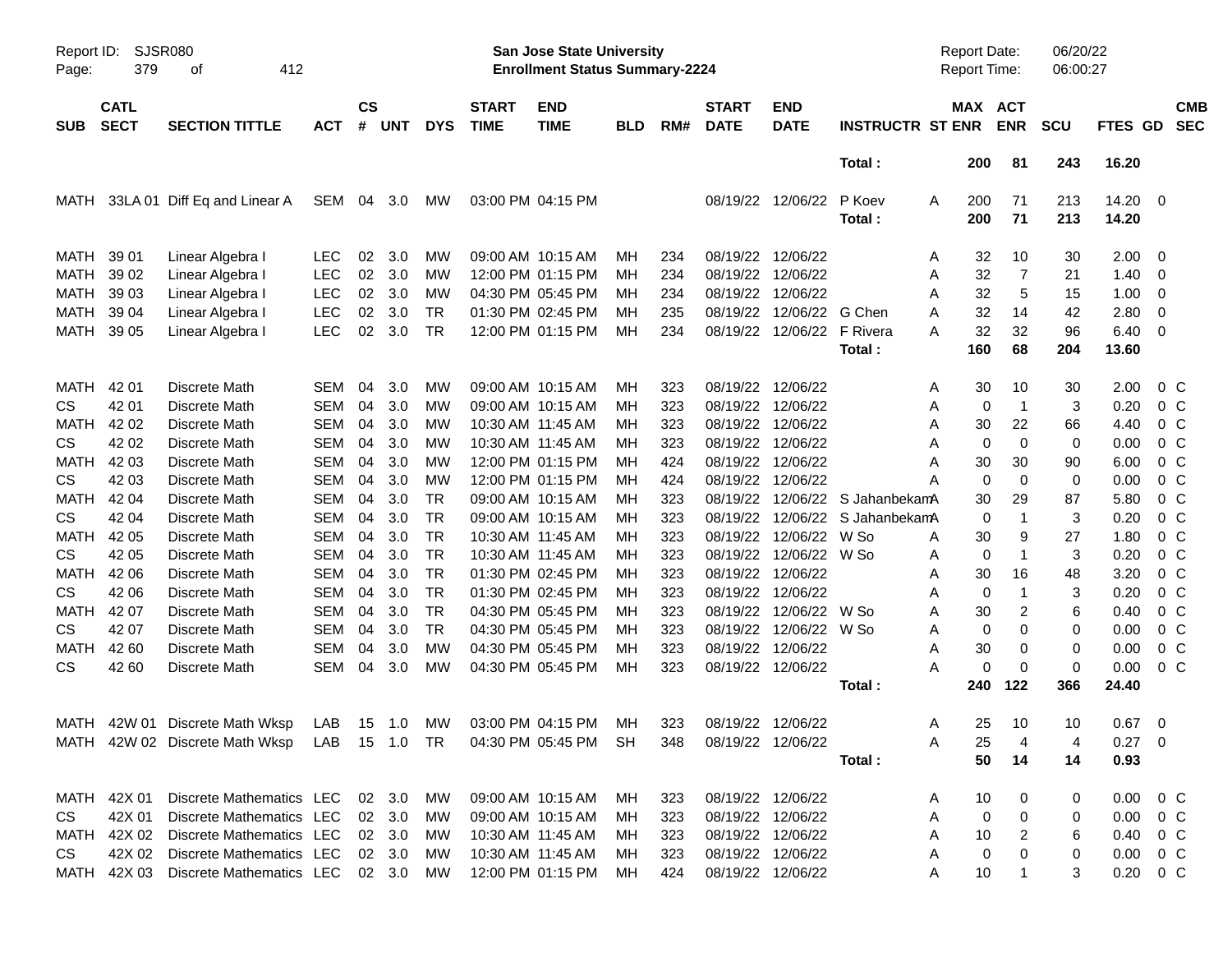| Report ID:<br>Page: | SJSR080<br>380             | 412<br>οf                     |            |                |               |            |                             | San Jose State University<br><b>Enrollment Status Summary-2224</b> |            |     |                             |                           |                         | <b>Report Date:</b><br>Report Time: |            | 06/20/22<br>06:00:27 |                |                |                          |
|---------------------|----------------------------|-------------------------------|------------|----------------|---------------|------------|-----------------------------|--------------------------------------------------------------------|------------|-----|-----------------------------|---------------------------|-------------------------|-------------------------------------|------------|----------------------|----------------|----------------|--------------------------|
| <b>SUB</b>          | <b>CATL</b><br><b>SECT</b> | <b>SECTION TITTLE</b>         | <b>ACT</b> | <b>CS</b><br># | <b>UNT</b>    | <b>DYS</b> | <b>START</b><br><b>TIME</b> | <b>END</b><br><b>TIME</b>                                          | <b>BLD</b> | RM# | <b>START</b><br><b>DATE</b> | <b>END</b><br><b>DATE</b> | <b>INSTRUCTR ST ENR</b> | MAX ACT                             | <b>ENR</b> | <b>SCU</b>           | <b>FTES GD</b> |                | <b>CMB</b><br><b>SEC</b> |
| CS                  | 42X 03                     | Discrete Mathematics LEC      |            | 02             | 3.0           | MW         |                             | 12:00 PM 01:15 PM                                                  | ΜН         | 424 | 08/19/22                    | 12/06/22                  | Α                       | 0                                   | 0          | 0                    | 0.00           | $0\,$ C        |                          |
| <b>MATH</b>         | 42X 04                     | <b>Discrete Mathematics</b>   | <b>LEC</b> | 02             | 3.0           | <b>TR</b>  |                             | 09:00 AM 10:15 AM                                                  | ΜН         | 323 | 08/19/22                    | 12/06/22                  | S JahanbekamA           | 10                                  | 6          | 18                   | 1.20           | 0 <sup>C</sup> |                          |
| CS                  | 42X 04                     | Discrete Mathematics          | LEC        | 02             | 3.0           | <b>TR</b>  |                             | 09:00 AM 10:15 AM                                                  | ΜН         | 323 | 08/19/22                    | 12/06/22                  | S JahanbekamA           | 0                                   | 1          | 3                    | 0.20           | $0\,C$         |                          |
| MATH                | 42X 05                     | <b>Discrete Mathematics</b>   | LEC        | 02             | 3.0           | <b>TR</b>  | 10:30 AM 11:45 AM           |                                                                    | мн         | 323 | 08/19/22                    | 12/06/22                  | W So<br>Α               | 10                                  | 1          | 3                    | 0.20           | $0\,C$         |                          |
| CS                  | 42X 05                     | Discrete Mathematics          | <b>LEC</b> | 02             | 3.0           | <b>TR</b>  | 10:30 AM 11:45 AM           |                                                                    | мн         | 323 | 08/19/22                    | 12/06/22                  | W So<br>Α               | 0                                   | 0          | 0                    | 0.00           | 0 <sup>C</sup> |                          |
| <b>MATH</b>         | 42X 06                     | Discrete Mathematics          | <b>LEC</b> | 02             | 3.0           | <b>TR</b>  |                             | 01:30 PM 02:45 PM                                                  | ΜН         | 323 | 08/19/22                    | 12/06/22                  | Α                       | 10                                  | 0          | 0                    | 0.00           | 0 <sup>C</sup> |                          |
| CS                  | 42X 06                     | <b>Discrete Mathematics</b>   | LEC        | 02             | 3.0           | <b>TR</b>  |                             | 01:30 PM 02:45 PM                                                  | ΜН         | 323 | 08/19/22                    | 12/06/22                  | Α                       | 0                                   | 0          | 0                    | 0.00           | 0 <sup>C</sup> |                          |
| <b>MATH</b>         | 42X 07                     | Discrete Mathematics          | <b>LEC</b> | 02             | 3.0           | <b>TR</b>  |                             | 04:30 PM 05:45 PM                                                  | ΜН         | 323 | 08/19/22                    | 12/06/22                  | W So<br>Α               | 10                                  | 0          | 0                    | 0.00           | 0 <sup>C</sup> |                          |
| CS                  | 42X 07                     | Discrete Mathematics          | <b>LEC</b> | 02             | 3.0           | <b>TR</b>  |                             | 04:30 PM 05:45 PM                                                  | ΜН         | 323 | 08/19/22                    | 12/06/22                  | W So<br>Α               | 0                                   | 0          | 0                    | 0.00           | 0 <sup>C</sup> |                          |
| <b>MATH</b>         | 42X 60                     | Discrete Mathematics          | LEC        | 02             | 3.0           | МW         |                             | 04:30 PM 05:45 PM                                                  | ΜН         | 323 | 08/19/22                    | 12/06/22                  | Α                       | 10                                  | 0          | 0                    | 0.00           | 0 <sup>C</sup> |                          |
| CS.                 | 42X 60                     | Discrete Mathematics          | <b>LEC</b> | 02             | 3.0           | МW         |                             | 04:30 PM 05:45 PM                                                  | МH         | 323 | 08/19/22                    | 12/06/22                  | Α                       | 0                                   | 0          | 0                    | 0.00           | 0 <sup>C</sup> |                          |
|                     |                            |                               |            |                |               |            |                             |                                                                    |            |     |                             |                           | Total:                  | 80                                  | 11         | 33                   | 2.20           |                |                          |
| MATH                | 70 01                      | <b>Math for Business</b>      | <b>LEC</b> | 02             | 3.0           | MW         |                             | 09:00 AM 10:15 AM                                                  | DH         | 303 | 08/19/22                    | 12/06/22                  | A                       | 23                                  | 8          | 24                   | 1.60           | 0              |                          |
| <b>MATH</b>         | 70 02                      | <b>Math for Business</b>      | <b>LEC</b> | 02             | 3.0           | MW         | 10:30 AM 11:45 AM           |                                                                    | DH         | 318 | 08/19/22                    | 12/06/22                  | Α                       | 17                                  | 6          | 18                   | 1.20           | 0              |                          |
| MATH                | 70 03                      | Math for Business             | <b>LEC</b> | 02             | 3.0           | МW         |                             | 12:00 PM 01:15 PM                                                  | DH         | 303 | 08/19/22                    | 12/06/22                  | Α                       | 17                                  | 17         | 51                   | 3.40           | 0              |                          |
| MATH                | 70 04                      | <b>Math for Business</b>      | <b>LEC</b> | 02             | 3.0           | MW         |                             | 01:30 PM 02:45 PM                                                  | DH         | 318 | 08/19/22                    | 12/06/22                  | Α                       | 17                                  | 17         | 51                   | 3.40           | 0              |                          |
| MATH                | 70 05                      | <b>Math for Business</b>      | <b>LEC</b> | 02             | 3.0           | MW         |                             | 03:00 PM 04:15 PM                                                  | DH         | 303 | 08/19/22                    | 12/06/22                  | Α                       | 23                                  | 12         | 36                   | 2.40           | 0              |                          |
| MATH                | 70 07                      | <b>Math for Business</b>      | <b>LEC</b> | 02             | 3.0           | MW         |                             | 06:00 PM 07:15 PM                                                  | DH         | 318 | 08/19/22                    | 12/06/22                  | Α                       | 17                                  | 0          | 0                    | 0.00           | 0              |                          |
| MATH                | 70 09                      | <b>Math for Business</b>      | <b>LEC</b> | 02             | 3.0           | TR         | 10:30 AM 11:45 AM           |                                                                    | DН         | 318 | 08/19/22                    | 12/06/22                  | Α                       | 17                                  |            | 48                   |                | 0              |                          |
|                     |                            | <b>Math for Business</b>      |            |                |               |            |                             | 12:00 PM 01:15 PM                                                  |            |     |                             |                           |                         |                                     | 16         |                      | 3.20           |                |                          |
| MATH                | 70 10                      | <b>Math for Business</b>      | <b>LEC</b> | 02             | 3.0           | <b>TR</b>  |                             | 01:30 PM 02:45 PM                                                  | DH         | 318 | 08/19/22                    | 12/06/22                  | Α                       | 23                                  | 17<br>7    | 51                   | 3.40           | 0              |                          |
| MATH                | 70 11                      | <b>Math for Business</b>      | <b>LEC</b> | 02             | 3.0           | <b>TR</b>  |                             | 03:00 PM 04:15 PM                                                  | DH         | 318 | 08/19/22                    | 12/06/22                  | Α                       | 17                                  |            | 21                   | 1.40           | 0              |                          |
| MATH                | 70 12                      |                               | <b>LEC</b> | 02             | 3.0           | <b>TR</b>  |                             |                                                                    | DН         | 303 | 08/19/22                    | 12/06/22                  | Α                       | 23                                  | 7          | 21                   | 1.40           | 0              |                          |
| <b>MATH</b>         | 70 13                      | <b>Math for Business</b>      | <b>LEC</b> | 02             | 3.0           | <b>TR</b>  |                             | 04:30 PM 05:45 PM                                                  | DH         | 318 | 08/19/22                    | 12/06/22                  | Α                       | 17                                  | 4          | 12                   | 0.80           | 0              |                          |
| <b>MATH</b>         | 7075                       | <b>Math for Business</b>      | <b>LEC</b> | 02             | 3.0           | <b>TR</b>  |                             | 06:00 PM 07:15 PM                                                  | DH         | 318 |                             | 08/19/22 12/06/22         | Α                       | 17                                  | 0          | 0                    | 0.00           | 0              |                          |
|                     |                            |                               |            |                |               |            |                             |                                                                    |            |     |                             |                           | Total:                  | 228                                 | 111        | 333                  | 22.20          |                |                          |
| MATH                | 70W 01                     | Math 70X Workshop             | LAB        | 15             | 1.0           | MW         |                             | 09:00 AM 10:15 AM                                                  | SCI        | 321 | 08/19/22                    | 12/06/22                  | A                       | 21                                  | 2          | 2                    | 0.13           | 0              |                          |
| MATH                | 70W 02                     | Math 70X Workshop             | LAB        | 15             | 1.0           | МW         | 10:30 AM 11:45 AM           |                                                                    | SCI        | 321 | 08/19/22                    | 12/06/22                  | Α                       | 21                                  | 3          | 3                    | 0.20           | 0              |                          |
| MATH                | 70W 03                     | Math 70X Workshop             | LAB        | 15             | 1.0           | МW         |                             | 12:00 PM 01:15 PM                                                  | SCI        | 321 | 08/19/22                    | 12/06/22                  | Α                       | 21                                  | 16         | 16                   | 1.07           | 0              |                          |
| <b>MATH</b>         |                            | 70W 06 Math 70X Workshop      | LAB        | 15             | 1.0           | TR         |                             | 09:00 AM 10:15 AM                                                  | SCI        | 321 |                             | 08/19/22 12/06/22         | Α                       | 21                                  | 11         | 11                   | 0.73           | 0              |                          |
|                     |                            | MATH 70W 08 Math 70X Workshop | LAB        |                | 15 1.0        | TR         |                             | 01:30 PM 02:45 PM                                                  | SCI        | 321 | 08/19/22 12/06/22           |                           | Α                       | 21                                  | 14         | 14                   | $0.93 \ 0$     |                |                          |
|                     |                            | MATH 70W 09 Math 70X Workshop | LAB        |                | 15 1.0        | TR         |                             | 03:00 PM 04:15 PM                                                  | SCI        | 321 |                             | 08/19/22 12/06/22         | Α                       | 21                                  | 9          | 9                    | $0.60 \quad 0$ |                |                          |
|                     |                            | MATH 70W 10 Math 70X Workshop | LAB        |                | 15 1.0        | TR         |                             | 04:30 PM 05:45 PM                                                  | SCI        | 321 |                             | 08/19/22 12/06/22         | Α                       | 21                                  | 5          | 5                    | 0.33 0         |                |                          |
|                     |                            | MATH 70W 60 Math 70X Workshop | LAB        |                | 15 1.0        | МW         |                             | 04:30 PM 05:45 PM                                                  | SCI        | 321 |                             | 08/19/22 12/06/22         | Α                       | 21                                  | 0          | 0                    | $0.00 \quad 0$ |                |                          |
|                     |                            | MATH 70W 61 Math 70X Workshop | LAB        |                | 15 1.0        | TR         |                             | 12:00 PM 01:15 PM                                                  | SCI        | 321 |                             | 08/19/22 12/06/22         | Α                       | 21                                  | 0          | 0                    | $0.00 \t 0$    |                |                          |
|                     |                            |                               |            |                |               |            |                             |                                                                    |            |     |                             |                           | Total:                  | 189                                 | 60         | 60                   | 4.00           |                |                          |
|                     |                            | MATH 70X 01 Math for Business |            |                | LEC 02 3.0 MW |            |                             | 09:00 AM 10:15 AM                                                  | DH.        | 303 | 08/19/22 12/06/22           |                           | A                       | 17                                  | 5          | 15                   | $1.00 \t 0$    |                |                          |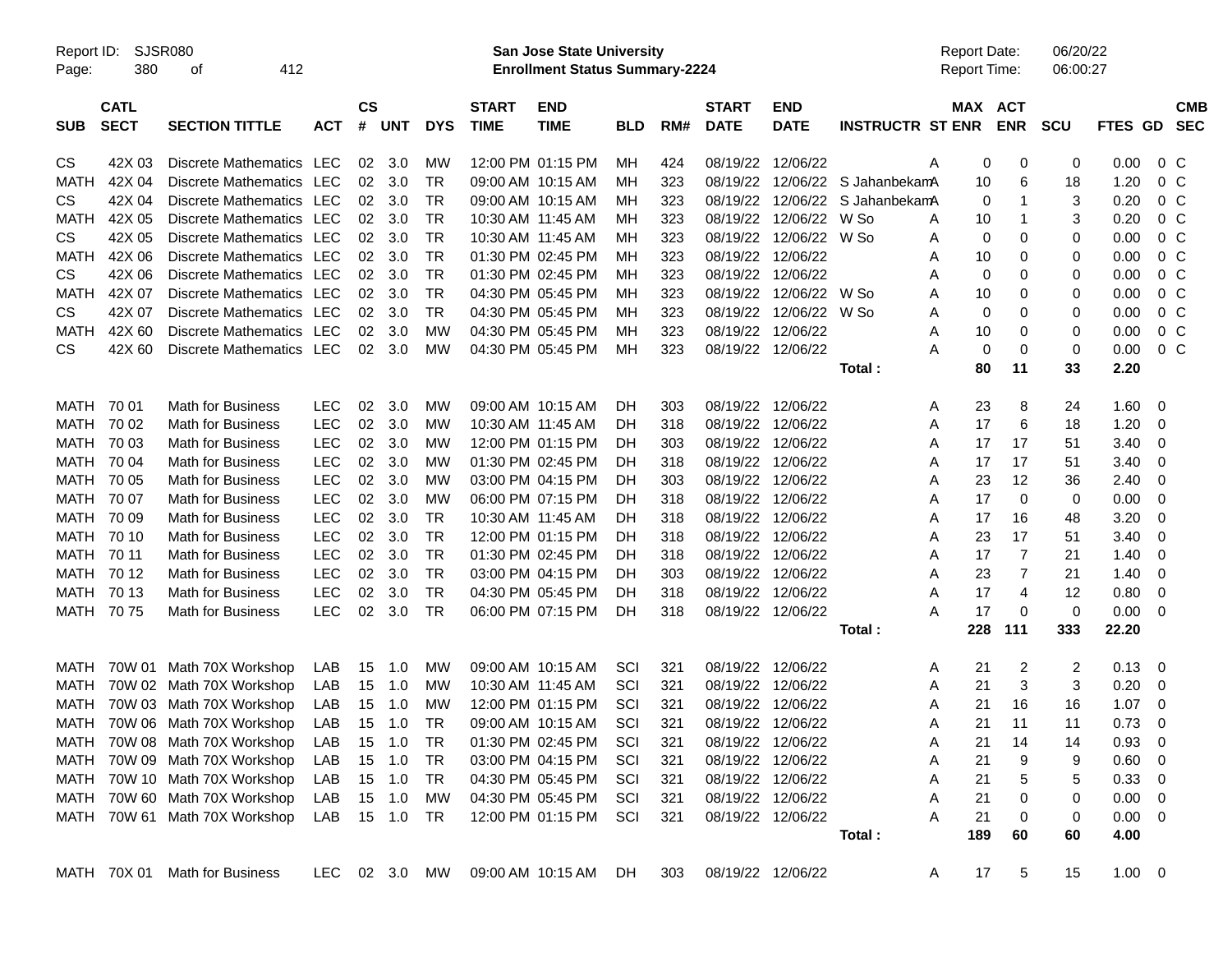| Page:      | Report ID:<br>SJSR080<br>381<br>412<br>оf<br><b>CATL</b>                   |                           |            |                |            |            |                             | San Jose State University<br><b>Enrollment Status Summary-2224</b> |            |     |                             |                             |                             | <b>Report Date:</b><br>Report Time: |                       | 06/20/22<br>06:00:27 |                |                          |                          |
|------------|----------------------------------------------------------------------------|---------------------------|------------|----------------|------------|------------|-----------------------------|--------------------------------------------------------------------|------------|-----|-----------------------------|-----------------------------|-----------------------------|-------------------------------------|-----------------------|----------------------|----------------|--------------------------|--------------------------|
| <b>SUB</b> | <b>SECT</b><br><b>SECTION TITTLE</b><br>70X 02<br><b>Math for Business</b> |                           | <b>ACT</b> | <b>CS</b><br># | <b>UNT</b> | <b>DYS</b> | <b>START</b><br><b>TIME</b> | <b>END</b><br><b>TIME</b>                                          | <b>BLD</b> | RM# | <b>START</b><br><b>DATE</b> | <b>END</b><br><b>DATE</b>   | <b>INSTRUCTR ST ENR</b>     |                                     | MAX ACT<br><b>ENR</b> | <b>SCU</b>           | <b>FTES GD</b> |                          | <b>CMB</b><br><b>SEC</b> |
| MATH       |                                                                            |                           | <b>LEC</b> | 02             | 3.0        | MW         |                             | 10:30 AM 11:45 AM                                                  | DН         | 318 |                             | 08/19/22 12/06/22           |                             | A                                   | 23<br>7               | 21                   | 1.40           | - 0                      |                          |
| MATH       | 70X 03                                                                     | <b>Math for Business</b>  | <b>LEC</b> | 02             | 3.0        | МW         |                             | 12:00 PM 01:15 PM                                                  | DН         | 303 |                             | 08/19/22 12/06/22           |                             | 23<br>Α                             | 9                     | 27                   | 1.80           | - 0                      |                          |
| MATH       | 70X 04                                                                     | <b>Math for Business</b>  | <b>LEC</b> | 02             | 3.0        | МW         |                             | 01:30 PM 02:45 PM                                                  | DH         | 318 |                             | 08/19/22 12/06/22           |                             | 23<br>A                             | 8                     | 24                   | 1.60           | 0                        |                          |
| MATH       | 70X 05                                                                     | <b>Math for Business</b>  | <b>LEC</b> | 02             | 3.0        | МW         |                             | 03:00 PM 04:15 PM                                                  | DH         | 303 |                             | 08/19/22 12/06/22           |                             | 17<br>A                             | 2                     | 6                    | 0.40           | 0                        |                          |
| MATH       | 70X 07                                                                     | Math for Business         | <b>LEC</b> | 02             | 3.0        | МW         |                             | 06:00 PM 07:15 PM                                                  | DH         | 318 |                             | 08/19/22 12/06/22           |                             | 23<br>Α                             | $\overline{c}$        | 6                    | 0.40           | 0                        |                          |
| MATH       | 70X 09                                                                     | <b>Math for Business</b>  | <b>LEC</b> | 02             | 3.0        | TR.        |                             | 10:30 AM 11:45 AM                                                  | DH         | 318 |                             | 08/19/22 12/06/22           |                             | 23<br>A                             | 3                     | 9                    | 0.60           | 0                        |                          |
| MATH       | 70X 10                                                                     | Math for Business         | <b>LEC</b> | 02             | 3.0        | TR         |                             | 12:00 PM 01:15 PM                                                  | DH         | 318 |                             | 08/19/22 12/06/22           |                             | 17<br>Α                             | 10                    | 30                   | 2.00           | 0                        |                          |
| MATH       | 70X 11                                                                     | <b>Math for Business</b>  | <b>LEC</b> | 02             | 3.0        | <b>TR</b>  |                             | 01:30 PM 02:45 PM                                                  | DH         | 318 |                             | 08/19/22 12/06/22           |                             | Α<br>23                             | 5                     | 15                   | 1.00           | 0                        |                          |
| MATH       | 70X 12                                                                     | Math for Business         | <b>LEC</b> | 02             | 3.0        | <b>TR</b>  |                             | 03:00 PM 04:15 PM                                                  | DH         | 303 |                             | 08/19/22 12/06/22           |                             | 17<br>A                             | 8                     | 24                   | 1.60           | 0                        |                          |
| MATH       | 70X 13                                                                     | Math for Business         | <b>LEC</b> | 02             | 3.0        | <b>TR</b>  |                             | 04:30 PM 05:45 PM                                                  | DH         | 318 |                             | 08/19/22 12/06/22           |                             | 23<br>A                             | $\mathbf 1$           | 3                    | 0.20           | 0                        |                          |
| MATH       | 70X75                                                                      | <b>Math for Business</b>  | <b>LEC</b> | 02             | 3.0        | <b>TR</b>  |                             | 06:00 PM 07:15 PM                                                  | DH         | 318 |                             | 08/19/22 12/06/22           |                             | 23<br>А                             | $\mathbf 0$           | 0                    | 0.00           | $\overline{\mathbf{0}}$  |                          |
|            |                                                                            |                           |            |                |            |            |                             |                                                                    |            |     |                             |                             | Total:                      | 252                                 | 60                    | 180                  | 12.00          |                          |                          |
|            |                                                                            |                           |            |                |            |            |                             |                                                                    |            |     |                             |                             |                             |                                     |                       |                      |                |                          |                          |
| MATH       | 71 03                                                                      | Calc Bus/Aviation         | <b>LEC</b> | 01             | 3.0        | MW         |                             | 12:00 PM 01:15 PM                                                  | DН         | 318 |                             | 08/19/22 12/06/22           |                             | A                                   | 10<br>10              | 30                   | 2.00           | $\overline{\phantom{0}}$ |                          |
| MATH       | 71 06                                                                      | Calc Bus/Aviation         | <b>LEC</b> | 01             | 3.0        | МW         |                             | 04:30 PM 05:45 PM                                                  | DH         | 318 |                             | 08/19/22 12/06/22           |                             | Α<br>10                             | 10                    | 30                   | 2.00           | $\overline{\mathbf{0}}$  |                          |
|            | MATH 71 08                                                                 | Calc Bus/Aviation         | <b>LEC</b> | 01             | 3.0        | TR.        |                             | 09:00 AM 10:15 AM                                                  | DH.        | 250 |                             | 08/19/22 12/06/22           |                             | А<br>10                             | 10                    | 30                   | 2.00           | $\overline{\phantom{0}}$ |                          |
|            |                                                                            |                           |            |                |            |            |                             |                                                                    |            |     |                             |                             | Total:                      |                                     | 30<br>30              | 90                   | 6.00           |                          |                          |
| MATH       |                                                                            | 71W 04 Calc Wkshp Bus/Avi | LAB        | 15             | 1.0        | МW         |                             | 01:30 PM 02:45 PM                                                  | SCI        | 321 |                             | 08/19/22 12/06/22           |                             | 21<br>A                             | 17                    | 17                   | 1.13           | $\overline{\mathbf{0}}$  |                          |
| MATH       |                                                                            | 71W 05 Calc Wkshp Bus/Avi | LAB        | 15             | 1.0        | МW         |                             | 03:00 PM 04:15 PM                                                  | SCI        | 321 |                             | 08/19/22 12/06/22           |                             | 21<br>A                             | 4                     | 4                    | 0.27           | $\overline{\mathbf{0}}$  |                          |
| MATH       |                                                                            | 71W 07 Calc Wkshp Bus/Avi | LAB        | 15             | 1.0        | <b>TR</b>  |                             | 10:30 AM 11:45 AM                                                  | SCI        | 321 |                             | 08/19/22 12/06/22           |                             | 21<br>А                             | 13                    | 13                   | $0.87$ 0       |                          |                          |
|            |                                                                            |                           |            |                |            |            |                             |                                                                    |            |     |                             |                             | Total:                      | 63                                  | 34                    | 34                   | 2.27           |                          |                          |
| MATH       | 71X 03                                                                     | Calc Bus/Aviation         | <b>LEC</b> | 01             | 3.0        | MW         |                             | 12:00 PM 01:15 PM                                                  | DН         | 318 |                             | 08/19/22 12/06/22           |                             | 30<br>A                             | 21                    | 63                   | 4.20           | $\overline{\phantom{0}}$ |                          |
| MATH       | 71X 06                                                                     | Calc Bus/Aviation         | <b>LEC</b> | 01             | 3.0        | МW         |                             | 04:30 PM 05:45 PM                                                  | DН         | 318 |                             | 08/19/22 12/06/22           |                             | 30<br>A                             | 4                     | 12                   | 0.80           | $\overline{\mathbf{0}}$  |                          |
| MATH       | 71X 08                                                                     | Calc Bus/Aviation         | <b>LEC</b> | 01             | 3.0        | TR         |                             | 09:00 AM 10:15 AM                                                  | DH.        | 250 |                             | 08/19/22 12/06/22           |                             | 30<br>Α                             | 8                     | 24                   | 1.60           | $\overline{\mathbf{0}}$  |                          |
|            |                                                                            |                           |            |                |            |            |                             |                                                                    |            |     |                             |                             | Total :                     | 90                                  | 33                    | 99                   | 6.60           |                          |                          |
|            |                                                                            |                           |            |                |            |            |                             |                                                                    |            |     |                             |                             |                             |                                     |                       |                      |                |                          |                          |
|            | MATH 102 01                                                                | Sec School Mat            | <b>LEC</b> |                | 3.0        |            |                             |                                                                    |            |     |                             |                             |                             | X                                   | 0<br>0                | 0                    | 0.00           | - 0                      |                          |
|            | MATH 102 02                                                                | Sec School Mat            | <b>LEC</b> | 02             | 3.0        | TR         |                             | 10:30 AM 11:45 AM                                                  | MН         | 425 |                             | 08/19/22 12/06/22           | C Roddick                   | 28<br>A                             | 12                    | 36                   | 2.40           | $\overline{\mathbf{0}}$  |                          |
|            |                                                                            |                           |            |                |            |            |                             |                                                                    |            |     |                             |                             | Total:                      |                                     | 28<br>12              | 36                   | 2.40           |                          |                          |
|            | MATH 105 01                                                                | Math Stats Concept        | <b>LEC</b> |                | 02 3.0     | МW         |                             | 10:30 AM 11:45 AM                                                  |            |     |                             | 08/19/22 12/06/22 J Spitzer |                             | 28<br>A                             | 16                    | 48                   | $3.20 \ 0$     |                          |                          |
|            | MATH 105 02                                                                | Math Stats Concept        | <b>LEC</b> |                | 02 3.0     | TR         |                             | 01:30 PM 02:45 PM                                                  | CL         | 238 |                             |                             | 08/19/22 12/06/22 C Roddick | Α                                   | 25<br>28              | 75                   | $5.00 \t 0$    |                          |                          |
|            | MATH 105 60                                                                | <b>Math Stats Concept</b> | <b>LEC</b> |                | 02 3.0     | MW         |                             | 01:30 PM 02:45 PM                                                  | МH         | 425 |                             | 08/19/22 12/06/22           |                             | A                                   | 6<br>28               | 18                   | $1.20 \t 0$    |                          |                          |
|            |                                                                            |                           |            |                |            |            |                             |                                                                    |            |     |                             |                             | Total:                      | 84                                  | 47                    | 141                  | 9.40           |                          |                          |
|            |                                                                            |                           |            |                |            |            |                             |                                                                    |            |     |                             |                             |                             |                                     |                       |                      |                |                          |                          |
|            | MATH 106 01                                                                | <b>Intuitive Geometry</b> | <b>LEC</b> |                | 02 3.0     | МW         |                             | 12:00 PM 01:15 PM                                                  | МH         | 425 |                             | 08/19/22 12/06/22           |                             | 28<br>A                             | 28                    | 84                   | 5.60 0         |                          |                          |
|            | MATH 106 02                                                                | <b>Intuitive Geometry</b> | <b>LEC</b> |                | 02 3.0     | МW         |                             | 03:00 PM 04:15 PM                                                  | МH         | 425 |                             | 08/19/22 12/06/22           |                             | A                                   | 11<br>28              | 33                   | $2.20 \t 0$    |                          |                          |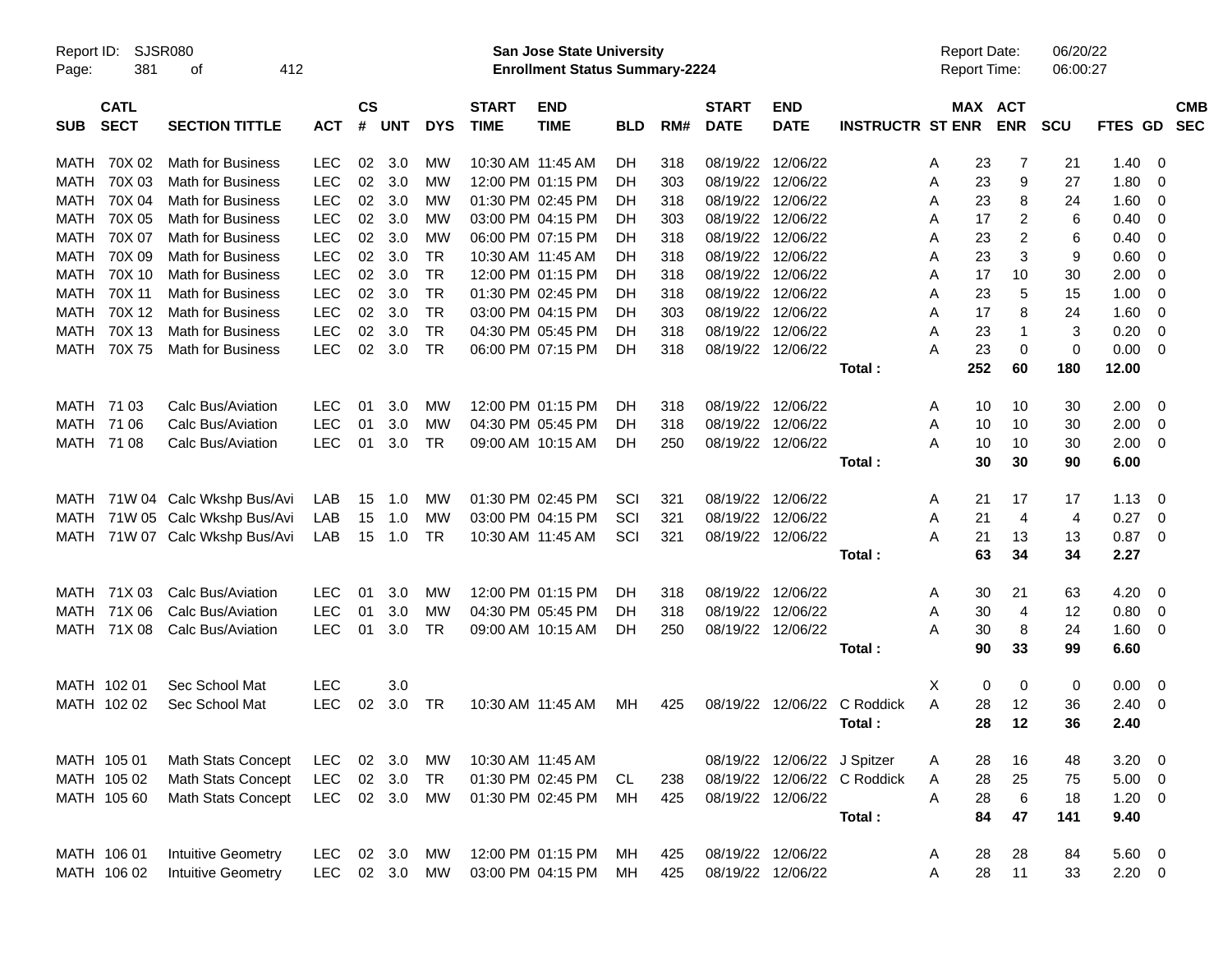| Report ID:<br>Page: | 382                        | <b>SJSR080</b><br>412<br>οf                |               |                    |                |            |                             | <b>San Jose State University</b><br><b>Enrollment Status Summary-2224</b> |            |            |                             |                           |                                                             | Report Date:<br>Report Time: |                       | 06/20/22<br>06:00:27 |                              |                           |
|---------------------|----------------------------|--------------------------------------------|---------------|--------------------|----------------|------------|-----------------------------|---------------------------------------------------------------------------|------------|------------|-----------------------------|---------------------------|-------------------------------------------------------------|------------------------------|-----------------------|----------------------|------------------------------|---------------------------|
| <b>SUB</b>          | <b>CATL</b><br><b>SECT</b> | <b>SECTION TITTLE</b>                      | АСТ           | $\mathsf{cs}$<br># | <b>UNT</b>     | <b>DYS</b> | <b>START</b><br><b>TIME</b> | <b>END</b><br><b>TIME</b>                                                 | <b>BLD</b> | RM#        | <b>START</b><br><b>DATE</b> | <b>END</b><br><b>DATE</b> | <b>INSTRUCTR ST ENR</b>                                     |                              | MAX ACT<br><b>ENR</b> | <b>SCU</b>           |                              | <b>CMB</b><br>FTES GD SEC |
|                     |                            |                                            |               |                    |                |            |                             |                                                                           |            |            |                             |                           | Total:                                                      | 56                           | 39                    | 117                  | 7.80                         |                           |
|                     | MATH 108 01                | Intro to Proofs                            | LEC.          |                    | $02 \quad 3.0$ | TR         |                             | 03:00 PM 04:15 PM                                                         | МH         | 235        |                             |                           | 08/19/22 12/06/22 K Hambrook A<br>Total:                    | 30<br>30                     | 13<br>13              | 39<br>39             | $2.60 \quad 0$<br>2.60       |                           |
|                     | MATH 112 01                | <b>Vector Calculus</b>                     | <b>LEC</b>    | 04                 | 3.0            | TR         |                             | 04:30 PM 05:45 PM                                                         | МH         | 235        |                             | 08/19/22 12/06/22         | R Low<br>Total:                                             | 30<br>A<br>30                | 11<br>11              | 33<br>33             | $2.20 \t 0$<br>2.20          |                           |
|                     | MATH 115 01                | Mod Geom & Trans                           | SEM 04        |                    | - 3.0          | TR         |                             | 01:30 PM 02:45 PM                                                         | МH         | 320        |                             |                           | 08/19/22 12/06/22 M Campisi<br>Total:                       | 30<br>A<br>30                | 30<br>30              | 90<br>90             | $6.00 \quad 0$<br>6.00       |                           |
|                     |                            | MATH 128A 01 Abstract Algebra I            | SEM 04        |                    | - 3.0          | MW         |                             | 01:30 PM 02:45 PM                                                         | <b>SH</b>  | 411        |                             | 08/19/22 12/06/22         | Total:                                                      | 30<br>A<br>30                | 26<br>26              | 78<br>78             | $5.20 \ 0$<br>5.20           |                           |
|                     |                            | MATH 131B 01 Intro to RI Variab            | SEM 04        |                    | - 3.0          | MW         |                             | 10:30 AM 11:45 AM                                                         | MН         | 235        |                             | 08/19/22 12/06/22         | T Hsu<br>Total:                                             | A<br>30<br>30                | 5<br>5                | 15<br>15             | $1.00 \t 0$<br>1.00          |                           |
|                     | MATH 132 01                | Adv Calc I                                 | <b>LEC</b>    |                    | 04 3.0         | MW         |                             | 01:30 PM 02:45 PM                                                         |            |            |                             | 08/19/22 12/06/22 S Simic | Total:                                                      | 30<br>A<br>30                | 16<br>16              | 48<br>48             | $3.20 \ 0$<br>3.20           |                           |
|                     | MATH 134 01                | Diff Eqn Dynam Sys                         | LEC 02 3.0    |                    |                | МW         |                             | 12:00 PM 01:15 PM                                                         | МH         | 233        |                             | 08/19/22 12/06/22         | T Hsu<br>Total:                                             | A<br>30<br>30                | 4<br>4                | 12<br>12             | $0.80 \quad 0$<br>0.80       |                           |
|                     | MATH 138 01                | Complex Variable                           | SEM 04 3.0    |                    |                | MW         |                             | 10:30 AM 11:45 AM                                                         | МH         | 234        |                             | 08/19/22 12/06/22         | Total:                                                      | A<br>25<br>25                | 2<br>$\overline{2}$   | 6<br>6               | $0.40 \quad 0$<br>0.40       |                           |
|                     | MATH 142 01<br>MATH 142 02 | Intro to Comb<br>Intro to Comb             | SEM<br>SEM 04 | 04                 | 3.0<br>3.0     | TR<br>TR   |                             | 12:00 PM 01:15 PM<br>03:00 PM 04:15 PM                                    | MН<br>MH   | 320<br>320 | 08/19/22                    |                           | 12/06/22 J Geneson<br>08/19/22 12/06/22 J Geneson<br>Total: | A<br>35<br>A<br>35<br>70     | 35<br>35<br>70        | 105<br>105<br>210    | 7.00<br>$7.00 \t 0$<br>14.00 | $\overline{\mathbf{0}}$   |
|                     |                            | MATH 143M 01 Num Analy Sci Comp LEC 02 3.0 |               |                    |                | МW         |                             | 09:00 AM 10:15 AM                                                         | MН         | 320        |                             |                           | 08/19/22 12/06/22 M Saleem                                  | 35<br>A                      | 22                    | 66                   | 4.40                         | 0 C                       |
| CS                  |                            | 143M 01 Num Analy Sci Comp LEC 02 3.0 MW   |               |                    |                |            |                             | 09:00 AM 10:15 AM                                                         | MH         | 320        |                             |                           | 08/19/22 12/06/22 M Saleem                                  | A                            | $\mathbf 0$<br>6      | 18                   | 1.25 1 C                     |                           |
|                     |                            | MATH 143M 02 Num Analy Sci Comp LEC 02 3.0 |               |                    |                | - TR       |                             | 09:00 AM 10:15 AM                                                         | МH         | 320        |                             |                           | 08/19/22 12/06/22 M Saleem                                  | 35<br>Α                      | 25                    | 75                   | $5.00 \t 0 \t C$             |                           |
| CS                  |                            | 143M 02 Num Analy Sci Comp LEC 02 3.0 TR   |               |                    |                |            |                             | 09:00 AM 10:15 AM                                                         | МH         | 320        |                             |                           | 08/19/22 12/06/22 M Saleem                                  | Α                            | $\mathbf{3}$<br>0     | 9                    | 0.65 1 C                     |                           |
|                     |                            |                                            |               |                    |                |            |                             |                                                                           |            |            |                             |                           | Total:                                                      | 70                           | 56                    | 168                  | 11.30                        |                           |
|                     |                            | MATH 161A 01 Appl Prob & Stats I           | SEM 04 3.0    |                    |                | МW         |                             | 12:00 PM 01:15 PM                                                         | MН         | 224        |                             | 08/19/22 12/06/22         |                                                             | 35<br>A                      | 23                    | 69                   | 4.60 0                       |                           |
|                     |                            | MATH 161A 02 Appl Prob & Stats I           | SEM 04        |                    | 3.0            | МW         |                             | 03:00 PM 04:15 PM                                                         | МH         | 224        |                             | 08/19/22 12/06/22         |                                                             | 35<br>A                      | 17                    | 51                   | $3.40 \ 0$                   |                           |
|                     |                            | MATH 161A 03 Appl Prob & Stats I           | SEM 04 3.0    |                    |                | МW         |                             | 06:00 PM 07:15 PM                                                         | МH         | 224        |                             | 08/19/22 12/06/22         |                                                             | 35<br>Α                      | 3                     | 9                    | $0.60 \t 0$                  |                           |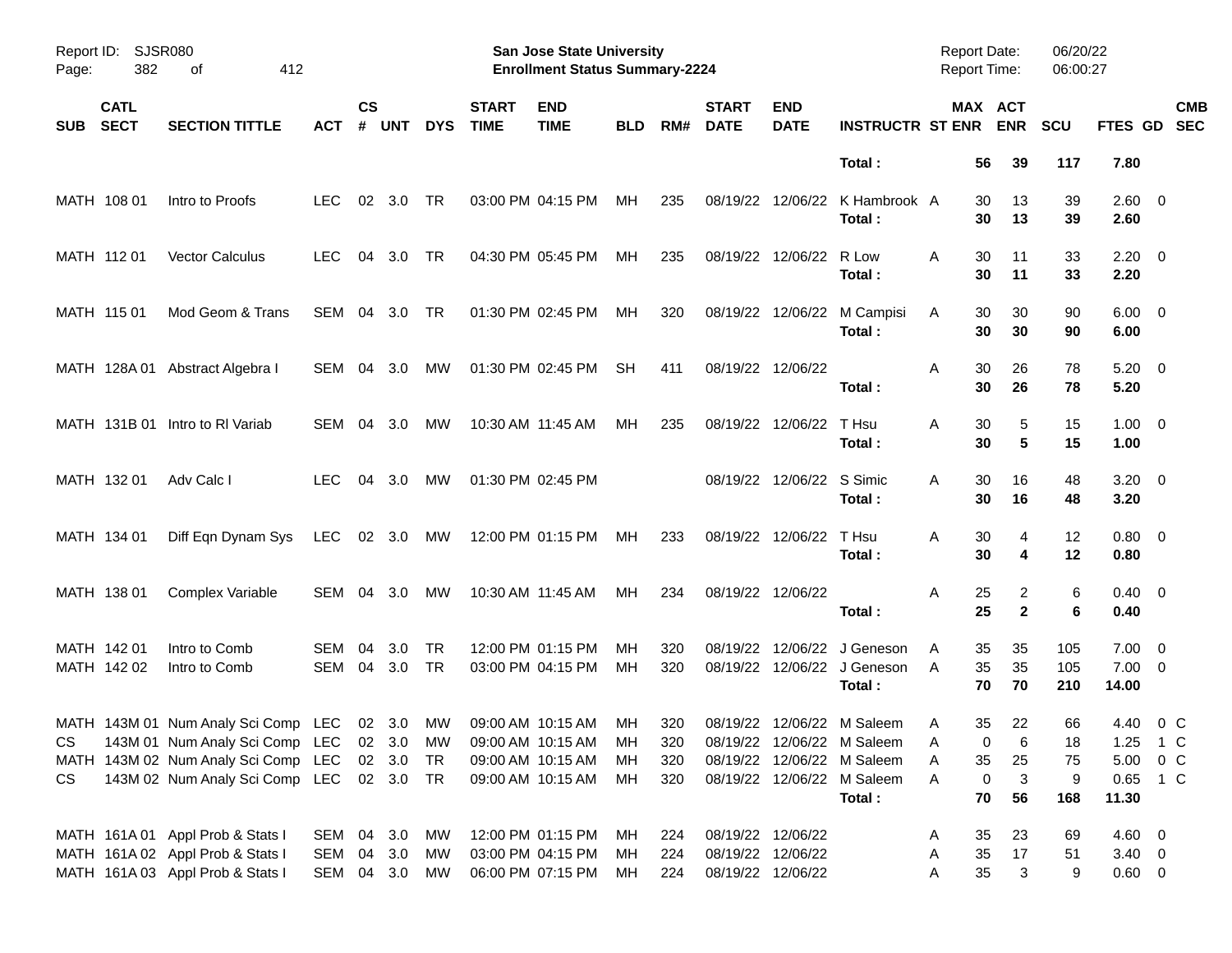| Page:      | Report ID: SJSR080<br>383<br>412<br>οf<br><b>CATL</b> |                                  |                |                    |            |            |                             | San Jose State University<br><b>Enrollment Status Summary-2224</b> |            |     |                             |                           |                         | <b>Report Date:</b><br><b>Report Time:</b> |                | 06/20/22<br>06:00:27 |                |                            |                          |
|------------|-------------------------------------------------------|----------------------------------|----------------|--------------------|------------|------------|-----------------------------|--------------------------------------------------------------------|------------|-----|-----------------------------|---------------------------|-------------------------|--------------------------------------------|----------------|----------------------|----------------|----------------------------|--------------------------|
| <b>SUB</b> | <b>SECT</b>                                           | <b>SECTION TITTLE</b>            | <b>ACT</b>     | $\mathsf{cs}$<br># | <b>UNT</b> | <b>DYS</b> | <b>START</b><br><b>TIME</b> | <b>END</b><br><b>TIME</b>                                          | <b>BLD</b> | RM# | <b>START</b><br><b>DATE</b> | <b>END</b><br><b>DATE</b> | <b>INSTRUCTR ST ENR</b> | MAX ACT                                    | <b>ENR</b>     | <b>SCU</b>           | <b>FTES GD</b> |                            | <b>CMB</b><br><b>SEC</b> |
|            |                                                       | MATH 161A 04 Appl Prob & Stats I | SEM            | 04                 | 3.0        | <b>TR</b>  |                             | 12:00 PM 01:15 PM                                                  | МH         | 224 | 08/19/22                    | 12/06/22                  | <b>B</b> Lee            | 35<br>Α                                    | 35             | 105                  | 7.00           | $\overline{\phantom{0}}$   |                          |
|            |                                                       | MATH 161A 05 Appl Prob & Stats I | SEM            | 04                 | 3.0        | <b>TR</b>  |                             | 03:00 PM 04:15 PM                                                  | MН         | 224 | 08/19/22                    | 12/06/22                  | T Issa                  | 35<br>Α                                    | 4              | 12                   | 0.80           | $\overline{\mathbf{0}}$    |                          |
|            |                                                       | MATH 161A 06 Appl Prob & Stats I | SEM            | 04                 | 3.0        | <b>TR</b>  |                             | 04:30 PM 05:45 PM                                                  | MН         | 224 | 08/19/22                    | 12/06/22                  | <b>B</b> Lee            | 35<br>Α                                    | 28             | 84                   | 5.65           | $\overline{\phantom{0}}$ 1 |                          |
|            |                                                       |                                  |                |                    |            |            |                             |                                                                    |            |     |                             |                           | Total:                  | 210                                        | 110            | 330                  | 22.05          |                            |                          |
|            | MATH 162 01                                           | Stat for Bioinformat             | SEM            | 04                 | 3.0        | <b>TR</b>  |                             | 10:30 AM 11:45 AM                                                  | MН         | 224 | 08/19/22                    | 12/06/22                  | M Bremer                | A<br>35                                    | 15             | 45                   | 3.15           | $\overline{\mathbf{3}}$    |                          |
|            | MATH 162 02                                           | <b>Stat for Bioinformat</b>      | SEM            |                    | 04 3.0     | TR         |                             | 01:30 PM 02:45 PM                                                  | MН         | 224 | 08/19/22                    | 12/06/22                  | M Bremer                | 35<br>A                                    | 14             | 42                   | $3.25$ 9       |                            |                          |
|            |                                                       |                                  |                |                    |            |            |                             |                                                                    |            |     |                             |                           | Total:                  | 70                                         | 29             | 87                   | 6.40           |                            |                          |
|            | MATH 163 01                                           | <b>Probability Theory</b>        | <b>LEC</b>     | 02                 | 3.0        | MW         |                             | 10:30 AM 11:45 AM                                                  | MН         | 224 | 08/19/22                    | 12/06/22                  |                         | A<br>30                                    | 19             | 57                   | 3.95           | $\overline{\mathbf{3}}$    |                          |
|            | MATH 163 02                                           | <b>Probability Theory</b>        | <b>LEC</b>     | 02                 | 3.0        | МW         |                             | 04:30 PM 05:45 PM                                                  | MН         | 224 |                             | 08/19/22 12/06/22         |                         | 30<br>A                                    | $\overline{2}$ | 6                    | 0.40           | $\overline{\mathbf{0}}$    |                          |
|            |                                                       |                                  |                |                    |            |            |                             |                                                                    |            |     |                             |                           | Total:                  | 60                                         | 21             | 63                   | 4.35           |                            |                          |
|            |                                                       | MATH 163W 01 Prob Workshop       | LAB            | 15                 | 1.0        | МW         |                             | 01:30 PM 02:45 PM                                                  | МH         | 224 | 08/19/22 12/06/22           |                           |                         | 35<br>Α                                    | 4              | 4                    | 0.30 2         |                            |                          |
|            |                                                       |                                  |                |                    |            |            |                             |                                                                    |            |     |                             |                           | Total:                  | 35                                         | 4              | 4                    | 0.30           |                            |                          |
|            | MATH 164 01                                           | Math Stat                        | SEM            | 04                 | 3.0        | TR         |                             | 01:30 PM 02:45 PM                                                  | МH         | 234 |                             | 08/19/22 12/06/22         |                         | 30<br>Α                                    | 20             | 60                   | 4.40 8         |                            |                          |
|            |                                                       |                                  |                |                    |            |            |                             |                                                                    |            |     |                             |                           | Total:                  | 30                                         | 20             | 60                   | 4.40           |                            |                          |
|            |                                                       | MATH 167R 01 R Programming       | <b>LEC</b>     | 02                 | 3.0        | TR         |                             | 09:00 AM 10:15 AM                                                  | MН         | 235 | 08/19/22                    | 12/06/22                  | T Issa                  | 30<br>A                                    | 6              | 18                   | 1.20           | $\overline{\mathbf{0}}$    |                          |
|            |                                                       | MATH 167R 02 R Programming       | <b>LEC</b>     | 02                 | 3.0        | TR         |                             | 12:00 PM 01:15 PM                                                  | МH         | 235 | 08/19/22                    | 12/06/22                  | T Issa                  | 30<br>Α                                    | 10             | 30                   | $2.15 \quad 3$ |                            |                          |
|            |                                                       |                                  |                |                    |            |            |                             |                                                                    |            |     |                             |                           | Total:                  | 60                                         | 16             | 48                   | 3.35           |                            |                          |
|            | MATH 170 01                                           | Math Model Life Sci              | <b>LEC</b>     | 02 <sub>o</sub>    | 3.0        | TR         |                             | 12:00 PM 01:15 PM                                                  | МH         | 323 |                             | 08/19/22 12/06/22         | L Stanton               | 35<br>Α                                    | 9              | 27                   | $1.80 \t 0$    |                            |                          |
|            |                                                       |                                  |                |                    |            |            |                             |                                                                    |            |     |                             |                           | Total:                  | 35                                         | 9              | 27                   | 1.80           |                            |                          |
|            | MATH 177 01                                           | Lin Nonlin Optim                 | <b>DIS</b>     | 04                 | 3.0        | MW         |                             | 12:00 PM 01:15 PM                                                  | MН         | 323 | 08/19/22                    | 12/06/22                  | M Yahdi                 | 35<br>A                                    | 20             | 60                   | 4.00           | - 0                        |                          |
|            | MATH 177 02                                           | Lin Nonlin Optim                 | <b>DIS</b>     | 04                 | 3.0        | <b>MW</b>  |                             | 01:30 PM 02:45 PM                                                  | МH         | 323 | 08/19/22                    | 12/06/22                  | M Yahdi                 | 35<br>A                                    | 15             | 45                   | 3.00           | $\overline{\phantom{0}}$   |                          |
|            |                                                       |                                  |                |                    |            |            |                             |                                                                    |            |     |                             |                           | Total:                  | 70                                         | 35             | 105                  | 7.00           |                            |                          |
|            | MATH 179 01                                           | Intro Graph Theory               | SEM 04 3.0     |                    |            | TR         |                             | 10:30 AM 11:45 AM                                                  | МH         | 320 | 08/19/22                    |                           | 12/06/22 S JahanbekamA  | 25                                         | 25             | 75                   | 5.00           | $\overline{\phantom{0}}$   |                          |
|            |                                                       |                                  |                |                    |            |            |                             |                                                                    |            |     |                             |                           | Total:                  | 25                                         | 25             | 75                   | 5.00           |                            |                          |
|            |                                                       | MATH 180R 01 UG Math Research    | SUP 36 3.0 TBA |                    |            |            |                             |                                                                    |            |     |                             | 08/19/22 12/06/22         |                         | A<br>5                                     |                |                      | $0.00 \quad 0$ |                            |                          |
|            |                                                       | MATH 180R 02 UG Math Research    | SUP 36 3.0 TBA |                    |            |            |                             |                                                                    |            |     |                             | 08/19/22 12/06/22         |                         | Α<br>5                                     | 0              | 0                    | $0.00 \t 0$    |                            |                          |
|            |                                                       |                                  |                |                    |            |            |                             |                                                                    |            |     |                             |                           | Total:                  | 10                                         | 0              | 0                    | 0.00           |                            |                          |
|            |                                                       | MATH 188I 01 Internship          | SUP 36 3.0 TBA |                    |            |            |                             |                                                                    | ON.        |     | LINE 08/19/22 12/06/22      |                           |                         | A<br>5                                     | 0              | 0                    | $0.00 \t 0$    |                            |                          |
|            |                                                       |                                  |                |                    |            |            |                             |                                                                    |            |     |                             |                           | Total:                  | 5                                          | 0              | 0                    | 0.00           |                            |                          |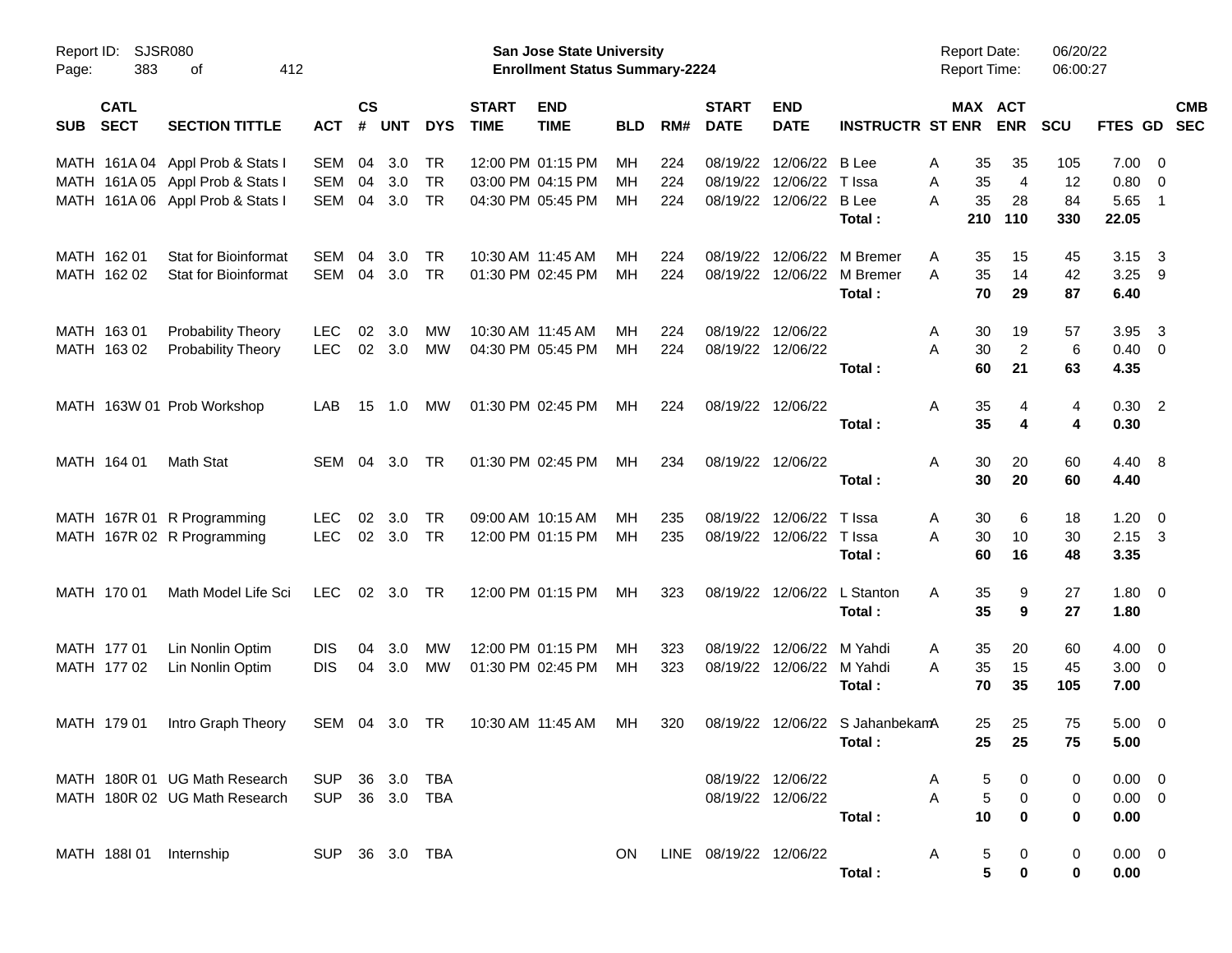| Report ID:<br>Page: | 384                        | SJSR080<br>412<br>οf                                             |                          |                    |            |                          |                             | <b>San Jose State University</b><br><b>Enrollment Status Summary-2224</b> |            |             |                             |                                        |                                              | Report Date:<br><b>Report Time:</b> |                            | 06/20/22<br>06:00:27 |                                    |                          |
|---------------------|----------------------------|------------------------------------------------------------------|--------------------------|--------------------|------------|--------------------------|-----------------------------|---------------------------------------------------------------------------|------------|-------------|-----------------------------|----------------------------------------|----------------------------------------------|-------------------------------------|----------------------------|----------------------|------------------------------------|--------------------------|
| <b>SUB</b>          | <b>CATL</b><br><b>SECT</b> | <b>SECTION TITTLE</b>                                            | АСТ                      | $\mathsf{cs}$<br># | <b>UNT</b> | <b>DYS</b>               | <b>START</b><br><b>TIME</b> | <b>END</b><br><b>TIME</b>                                                 | <b>BLD</b> | RM#         | <b>START</b><br><b>DATE</b> | <b>END</b><br><b>DATE</b>              | <b>INSTRUCTR ST ENR</b>                      |                                     | MAX ACT<br><b>ENR</b>      | <b>SCU</b>           | FTES GD                            | <b>CMB</b><br><b>SEC</b> |
|                     |                            | MATH 221A 01 Higher Algebra I                                    | SEM 05                   |                    | 3.0        | <b>TR</b>                |                             | 10:30 AM 11:45 AM                                                         | MH         | 223         | 08/19/22                    |                                        | 12/06/22 J Schettler<br>Total:               | 20<br>A<br>20                       | 6<br>6                     | 18<br>18             | 1.50 6<br>1.50                     |                          |
|                     | MATH 229 01                | Adv Matrix Theory                                                | SEM                      | 05                 | 3.0        | <b>TR</b>                |                             | 03:00 PM 04:15 PM                                                         | МH         | 223         | 08/19/22                    | 12/06/22                               | W So<br>Total:                               | Α<br>25<br>25                       | 4<br>4                     | 12<br>12             | 1.004<br>1.00                      |                          |
|                     |                            | MATH 231A 01 Real Analysis                                       | <b>LEC</b>               | 04                 | 3.0        | <b>TR</b>                |                             | 12:00 PM 01:15 PM                                                         | МH         | 223         |                             |                                        | 08/19/22 12/06/22 K Hambrook A<br>Total:     | 25<br>25                            | 6<br>6                     | 18<br>18             | 1.506<br>1.50                      |                          |
|                     |                            | MATH 233A 01 Applied Math I                                      | SEM                      | 05                 | 3.0        | <b>TR</b>                |                             | 10:30 AM 11:45 AM                                                         | MH         | 235         | 08/19/22                    | 12/06/22                               | L Stanton<br>Total:                          | 20<br>A<br>20                       | 4<br>4                     | 12<br>12             | 1.004<br>1.00                      |                          |
|                     | MATH 243A 01               | <b>Numerical PDEs</b>                                            | <b>LEC</b>               |                    | 02 3.0     | <b>TBA</b>               |                             |                                                                           | ΟN         | <b>LINE</b> | 08/19/22 12/06/22 P Koev    |                                        | Total:                                       | 25<br>A<br>25                       | 5<br>5                     | 15<br>15             | 1.25<br>1.25                       | $-5$                     |
|                     | MATH 251 01                | Classification                                                   | <b>LEC</b>               | 02                 | 3.0        | <b>TR</b>                |                             | 10:30 AM 11:45 AM                                                         | МH         | 234         | 08/19/22                    | 12/06/22 G Chen                        | Total:                                       | 25<br>A<br>25                       | 18<br>18                   | 54<br>54             | 4.50 18<br>4.50                    |                          |
|                     | MATH 257 01                | <b>Multivariate Analy</b>                                        | <b>LEC</b>               | 02                 | 3.0        | МW                       |                             | 12:00 PM 01:15 PM                                                         |            |             |                             | 08/19/22 12/06/22                      | A Gottlieb<br>Total:                         | 30<br>A<br>30                       | 25<br>25                   | 75<br>75             | 6.25 25<br>6.25                    |                          |
|                     |                            | MATH 261A 01 Regression Theory<br>MATH 261A 02 Regression Theory | <b>SEM</b><br>SEM        | 04                 | 3.0<br>3.0 | TR                       |                             | 03:00 PM 04:15 PM                                                         | BBC        | 201         |                             | 08/19/22 12/06/22                      | M Bremer<br>Total:                           | X<br>A<br>23<br>23                  | 0<br>0<br>24<br>24         | 0<br>72<br>72        | $0.00 \t 0$<br>6.00 24<br>6.00     |                          |
|                     | MATH 269 01                | <b>Stat Consulting</b>                                           | <b>LEC</b>               | 04                 | 3.0        | МW                       |                             | 04:30 PM 05:45 PM                                                         | ON         | <b>LINE</b> |                             |                                        | 08/19/22 12/06/22 A Gottlieb<br>Total:       | 20<br>A<br>20                       | 0<br>$\bf{0}$              | 0<br>0               | $0.00 \t 0$<br>0.00                |                          |
|                     |                            | MATH 279A 01 Graph Theory                                        | SEM                      | 05                 | 3.0        | TR                       |                             | 04:30 PM 05:45 PM                                                         | МH         | 223         | 08/19/22                    | 12/06/22                               | J Geneson<br>Total:                          | 25<br>Α<br>25                       | 6<br>6                     | 18<br>18             | 1.50 6<br>1.50                     |                          |
|                     | MATH 280 01<br>MATH 280 02 | <b>Grad Ind Studies</b><br><b>Grad Ind Studies</b>               | <b>SUP</b><br><b>SUP</b> |                    |            | 25 3.0 TBA<br>25 3.0 TBA |                             |                                                                           |            |             |                             | 08/19/22 12/06/22<br>08/19/22 12/06/22 | Total:                                       | A<br>Α                              | 5<br>0<br>3<br>0<br>8<br>0 | 0<br>0<br>0          | $0.00 \t 0$<br>$0.00 \t 0$<br>0.00 |                          |
|                     | MATH 285 01                | Adv Topics-Math/Math SEM 05 3.0 TR 10:30 AM 11:45 AM DH          |                          |                    |            |                          |                             |                                                                           |            |             |                             |                                        | 416 08/19/22 12/06/22 K Hambrook A<br>Total: | 25<br>25                            | 0<br>0                     | 0<br>0               | $0.00 \t 0$<br>0.00                |                          |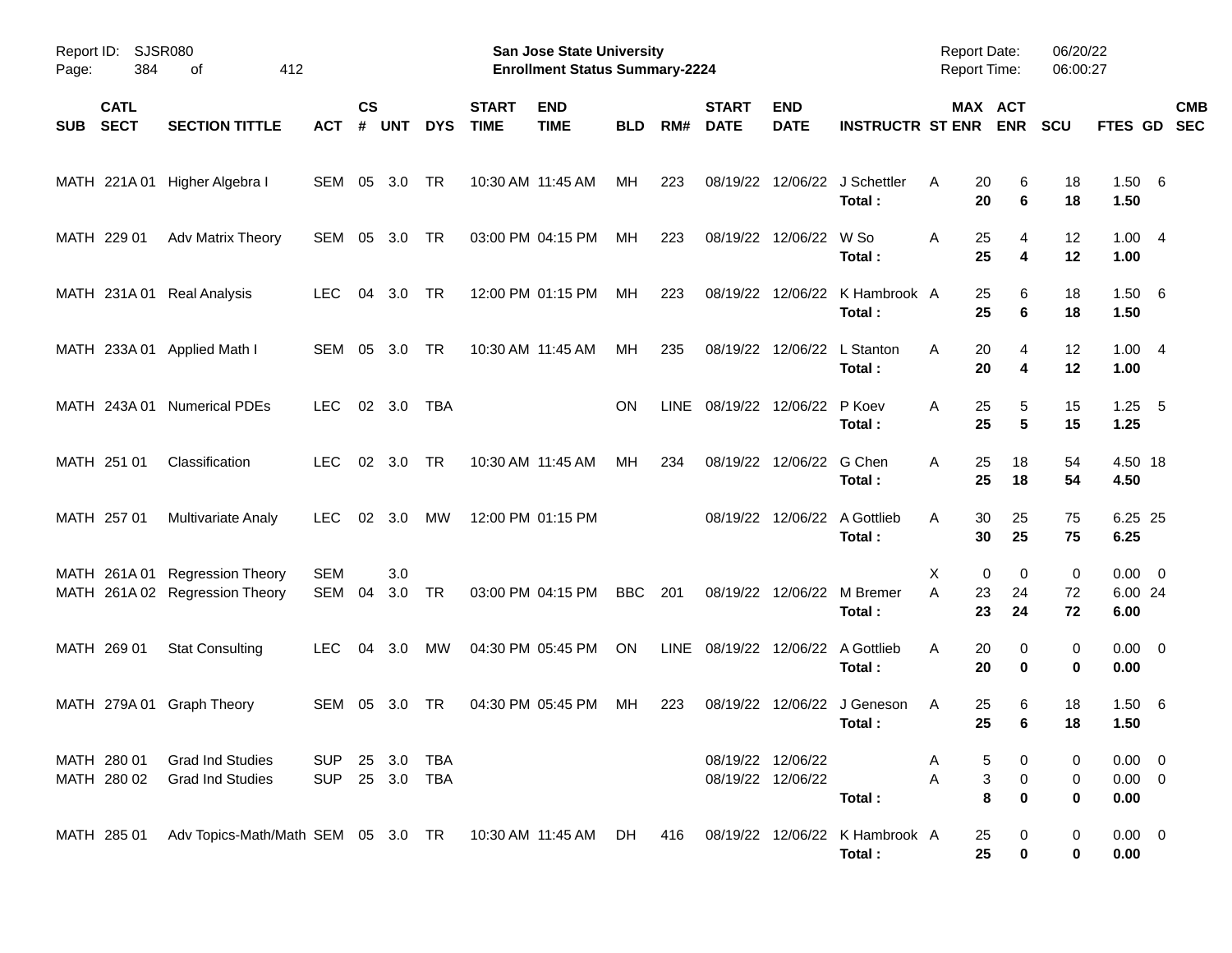| Report ID:<br>SJSR080<br>385<br>Page: | 412<br>οf                         |            |                    |            |            |                             | <b>San Jose State University</b><br><b>Enrollment Status Summary-2224</b> |            |      |                             |                           |                         | Report Date:<br><b>Report Time:</b> |         |                | 06/20/22<br>06:00:27 |                |                          |                          |
|---------------------------------------|-----------------------------------|------------|--------------------|------------|------------|-----------------------------|---------------------------------------------------------------------------|------------|------|-----------------------------|---------------------------|-------------------------|-------------------------------------|---------|----------------|----------------------|----------------|--------------------------|--------------------------|
| <b>CATL</b><br><b>SECT</b><br>SUB     | <b>SECTION TITTLE</b>             | <b>ACT</b> | $\mathsf{cs}$<br># | <b>UNT</b> | <b>DYS</b> | <b>START</b><br><b>TIME</b> | <b>END</b><br><b>TIME</b>                                                 | <b>BLD</b> | RM#  | <b>START</b><br><b>DATE</b> | <b>END</b><br><b>DATE</b> | <b>INSTRUCTR ST ENR</b> |                                     | MAX ACT | <b>ENR</b>     | <b>SCU</b>           | <b>FTES GD</b> |                          | <b>CMB</b><br><b>SEC</b> |
| MATH 288101                           | Stats Internship                  | <b>SUP</b> | 25                 | 3.0        | TBA        |                             |                                                                           | ON         | LINE | 08/19/22 12/06/22           |                           |                         | A                                   | 10      | 0              | 0                    | 0.00           | $\overline{\phantom{0}}$ |                          |
|                                       |                                   |            |                    |            |            |                             |                                                                           |            |      |                             |                           | Total:                  |                                     | 10      | 0              | 0                    | 0.00           |                          |                          |
| MATH 297A 01                          | Prep for Proj/Thesis              | <b>SUP</b> | 36                 | 3.0        | <b>TBA</b> |                             |                                                                           |            |      |                             | 08/19/22 12/06/22         |                         | Α                                   | 3       | 0              | 0                    | 0.00           | $\overline{\mathbf{0}}$  |                          |
|                                       | MATH 297A 02 Prep for Proj/Thesis | <b>SUP</b> | 36                 | 3.0        | <b>TBA</b> |                             |                                                                           |            |      |                             | 08/19/22 12/06/22         |                         | A                                   | 3       | 0              | 0                    | 0.00           | $\overline{\mathbf{0}}$  |                          |
| MATH                                  | 297A 03 Prep for Proj/Thesis      | <b>SUP</b> | 36                 | 3.0        | <b>TBA</b> |                             |                                                                           |            |      |                             | 08/19/22 12/06/22         |                         | A                                   | 3       | 0              | 0                    | 0.00           | $\overline{0}$           |                          |
|                                       | MATH 297A 04 Prep for Proj/Thesis | <b>SUP</b> | 36                 | 3.0        | TBA        |                             |                                                                           |            |      |                             | 08/19/22 12/06/22         |                         | Α                                   | 3       | 0              | $\mathbf 0$          | 0.00           | $\overline{\mathbf{0}}$  |                          |
|                                       |                                   |            |                    |            |            |                             |                                                                           |            |      |                             |                           | Total:                  |                                     | 12      | 0              | 0                    | 0.00           |                          |                          |
| MATH 298 01                           | <b>Special Study</b>              | <b>SUP</b> | 25                 | 3.0        | <b>TBA</b> |                             |                                                                           |            |      |                             | 08/19/22 12/06/22         |                         | A                                   | 3       | 0              | 0                    | 0.00           | - 0                      |                          |
| MATH 298 02                           | <b>Special Study</b>              | <b>SUP</b> | 25                 | 3.0        | <b>TBA</b> |                             |                                                                           |            |      |                             | 08/19/22 12/06/22         |                         | A                                   | 3       | 0              | 0                    | 0.00           | - 0                      |                          |
| MATH 298 03                           | <b>Special Study</b>              | <b>SUP</b> | 25                 | 3.0        | <b>TBA</b> |                             |                                                                           |            |      |                             | 08/19/22 12/06/22         |                         | Α                                   | 3       | 0              | $\mathbf 0$          | 0.00           | $\overline{\mathbf{0}}$  |                          |
|                                       |                                   |            |                    |            |            |                             |                                                                           |            |      |                             |                           | Total:                  |                                     | 9       | 0              | 0                    | 0.00           |                          |                          |
| MATH 299 01                           | <b>Masters Thesis</b>             | <b>SUP</b> | 25                 | 3.0        | <b>TBA</b> |                             |                                                                           |            |      |                             | 08/19/22 12/06/22         |                         | Α                                   | 3       | 0              | 0                    | 0.00           | - 0                      |                          |
| MATH 299 02                           | <b>Masters Thesis</b>             | <b>SUP</b> |                    | 25 3.0     | <b>TBA</b> |                             |                                                                           |            |      |                             | 08/19/22 12/06/22         |                         | A                                   | 3       | 0              | $\mathbf 0$          | 0.00           | $\overline{\phantom{0}}$ |                          |
|                                       |                                   |            |                    |            |            |                             |                                                                           |            |      |                             |                           | Total:                  |                                     | 6       | 0              | 0                    | 0.00           |                          |                          |
|                                       | MATH 1001S 01 MATH 01 Support     | <b>ACT</b> | 07                 | 1.0        | MW         |                             | 12:00 PM 12:50 PM                                                         |            |      | WSQ 001E 08/19/22 12/06/22  |                           |                         | A                                   | 30      | 2              | 2                    | 0.13           | - 0                      |                          |
|                                       | MATH 1001S 02 MATH 01 Support     | <b>ACT</b> | 07                 | 1.0        | МW         |                             | 01:30 PM 02:20 PM                                                         |            |      | WSQ 001E 08/19/22 12/06/22  |                           |                         | A                                   | 30      | 0              | 0                    | 0.00           | $\overline{\mathbf{0}}$  |                          |
|                                       | MATH 1001S 03 MATH 01 Support     | <b>ACT</b> | 07                 | 1.0        | МW         |                             | 04:30 PM 05:20 PM                                                         |            |      | WSQ 001E 08/19/22 12/06/22  |                           |                         | A                                   | 30      | 0              | 0                    | 0.00           | $\overline{0}$           |                          |
|                                       | MATH 1001S 04 MATH 01 Support     | <b>ACT</b> | 07                 | 1.0        | МW         |                             | 06:00 PM 06:50 PM                                                         |            |      | WSQ 001E 08/19/22 12/06/22  |                           |                         | A                                   | 30      | 0              | 0                    | 0.00           | $\overline{0}$           |                          |
|                                       | MATH 1001S 05 MATH 01 Support     | <b>ACT</b> | 07                 | 1.0        | <b>TR</b>  |                             | 10:30 AM 11:20 AM                                                         |            |      | WSQ 001E 08/19/22 12/06/22  |                           |                         | A                                   | 30      | 5              | 5                    | 0.33           | - 0                      |                          |
|                                       | MATH 1001S 06 MATH 01 Support     | <b>ACT</b> | 07                 | 1.0        | <b>TR</b>  |                             | 12:00 PM 12:50 PM                                                         |            |      | WSQ 001E 08/19/22 12/06/22  |                           |                         | A                                   | 30      | 3              | 3                    | 0.20           | - 0                      |                          |
|                                       | MATH 1001S 07 MATH 01 Support     | <b>ACT</b> | 07                 | 1.0        | <b>TR</b>  |                             | 01:30 PM 02:20 PM                                                         |            |      | WSQ 001E 08/19/22 12/06/22  |                           |                         | A                                   | 30      | -1             | 1                    | 0.07           | $\overline{0}$           |                          |
|                                       | MATH 1001S 08 MATH 01 Support     | <b>ACT</b> | 07                 | 1.0        | <b>TR</b>  |                             | 03:00 PM 03:50 PM                                                         |            |      | WSQ 001E 08/19/22 12/06/22  |                           |                         | A                                   | 28      | $\overline{c}$ | $\overline{c}$       | 0.13           | $\overline{0}$           |                          |
|                                       | MATH 1001S 09 MATH 01 Support     | <b>ACT</b> | 07                 | 1.0        | <b>TR</b>  |                             | 04:30 PM 05:20 PM                                                         |            |      | WSQ 001E 08/19/22 12/06/22  |                           |                         | A                                   | 28      | 0              | $\mathbf 0$          | 0.00           | $\overline{0}$           |                          |
|                                       | MATH 1001S 60 MATH 01 Support     | <b>ACT</b> | 07                 | 1.0        | МW         |                             | 10:30 AM 11:20 AM                                                         |            |      | WSQ 001E 08/19/22 12/06/22  |                           |                         | A                                   | 28      | 0              | 0                    | 0.00           | $\overline{0}$           |                          |
|                                       | MATH 1001S 75 MATH 01 Support     | <b>ACT</b> | 07                 | 1.0        | <b>TR</b>  |                             | 09:00 AM 09:50 AM                                                         |            |      | WSQ 001C 08/19/22 12/06/22  |                           |                         | A                                   | 30      | 0              | $\mathbf 0$          | 0.00           | $\overline{0}$           |                          |
|                                       | MATH 1001S 76 MATH 01 Support     | <b>ACT</b> | 07                 | 1.0        | <b>TR</b>  |                             | 06:00 PM 06:50 PM                                                         |            |      | WSQ 001E 08/19/22 12/06/22  |                           |                         | Α                                   | 30      | 0              | 0                    | 0.00           | $\overline{\mathbf{0}}$  |                          |
|                                       |                                   |            |                    |            |            |                             |                                                                           |            |      |                             |                           | Total:                  |                                     | 354     | 13             | 13                   | 0.87           |                          |                          |
|                                       | MATH 1010AS 01MATH 10A Support    | ACT        | 07                 | 1.0        | TR         |                             | 12:00 PM 12:50 PM                                                         | MН         | 423  |                             | 08/19/22 12/06/22         |                         | Α                                   | 30      | 3              | 3                    | 0.20           | $\overline{\mathbf{0}}$  |                          |
|                                       | MATH 1010AS 02MATH 10A Support    | <b>ACT</b> | 07                 | 1.0        | <b>TR</b>  |                             | 03:00 PM 03:50 PM                                                         | МH         | 423  |                             | 08/19/22 12/06/22         |                         | Α                                   | 30      | $\mathbf{1}$   | 1                    | 0.07           | $\overline{\mathbf{0}}$  |                          |
|                                       | MATH 1010AS 60MATH 10A Support    | <b>ACT</b> |                    | 07 1.0     | <b>TR</b>  |                             | 09:00 AM 09:50 AM                                                         | MН         | 424  |                             | 08/19/22 12/06/22         |                         | A                                   | 30      | 0              | 0                    | $0.00 \t 0$    |                          |                          |
|                                       |                                   |            |                    |            |            |                             |                                                                           |            |      |                             |                           | Total:                  |                                     | 90      | 4              | 4                    | 0.27           |                          |                          |
|                                       | MATH 1010DS 01MATH 10D Support    | ACT        |                    | 07 1.0     | MW         |                             | 09:00 AM 09:50 AM                                                         |            |      |                             | 08/19/22 12/06/22         |                         | A                                   | 26      | 0              | 0                    | $0.00 \quad 0$ |                          |                          |
|                                       | MATH 1010DS 02MATH 10D Support    | <b>ACT</b> |                    | 07 1.0     | MW         |                             | 12:00 PM 12:50 PM                                                         |            |      |                             | 08/19/22 12/06/22         |                         | Α                                   | 26      | $\mathbf 0$    | $\mathbf 0$          | $0.00 \t 0$    |                          |                          |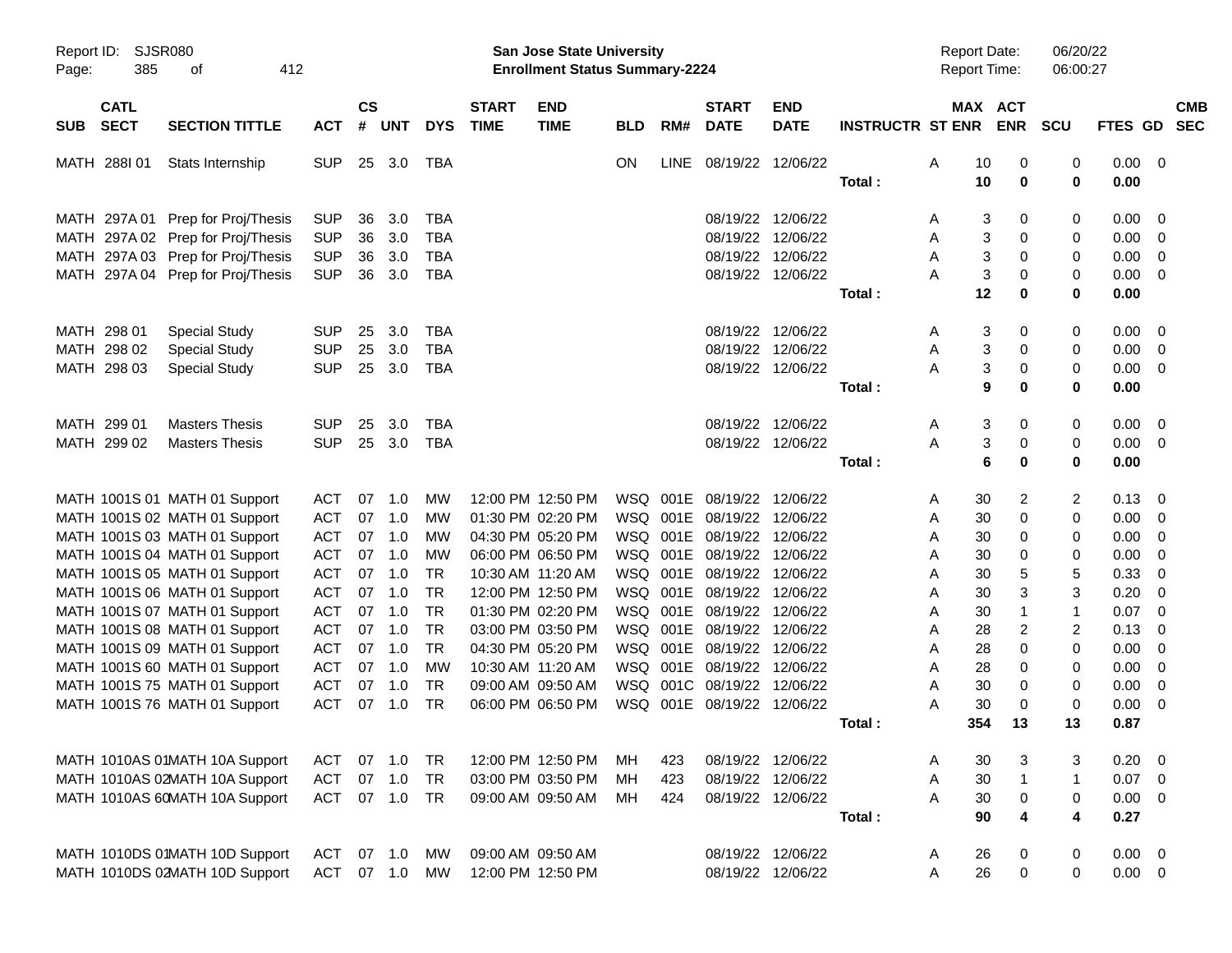| Report ID:<br>SJSR080<br>386<br>Page:<br>0f                       | 412                      |                    |            |                 |                             | <b>San Jose State University</b><br><b>Enrollment Status Summary-2224</b> |            |            |                               |                                                  |                                                       |        | <b>Report Date:</b>         | <b>Report Time:</b>            | 06/20/22<br>06:00:27             |                                     |                                           |            |
|-------------------------------------------------------------------|--------------------------|--------------------|------------|-----------------|-----------------------------|---------------------------------------------------------------------------|------------|------------|-------------------------------|--------------------------------------------------|-------------------------------------------------------|--------|-----------------------------|--------------------------------|----------------------------------|-------------------------------------|-------------------------------------------|------------|
| <b>CATL</b><br><b>SECT</b><br><b>SECTION TITTLE</b><br><b>SUB</b> | <b>ACT</b>               | $\mathsf{cs}$<br># | <b>UNT</b> | <b>DYS</b>      | <b>START</b><br><b>TIME</b> | <b>END</b><br><b>TIME</b>                                                 | <b>BLD</b> | RM#        | <b>START</b><br><b>DATE</b>   | <b>END</b><br><b>DATE</b>                        | <b>INSTRUCTR ST ENR</b>                               |        |                             | MAX ACT<br><b>ENR</b>          | <b>SCU</b>                       | FTES GD                             | <b>SEC</b>                                | <b>CMB</b> |
| MATH 1010DS 03MATH 10D Support                                    | <b>ACT</b>               | 07 1.0             |            | <b>TR</b>       |                             | 01:30 PM 02:20 PM                                                         |            |            | 08/19/22 12/06/22             |                                                  | Total:                                                | A      | 28<br>80                    | 2<br>$\mathbf{2}$              | $\overline{c}$<br>$\overline{2}$ | $0.13 \quad 0$<br>0.13              |                                           |            |
| MATH 1018AS 01MATH 18A Support<br>MATH 1018AS 60MATH 18A Support  | <b>ACT</b><br><b>ACT</b> | 07<br>07 1.0       | 1.0        | <b>MW</b><br>MW |                             | 04:30 PM 05:20 PM<br>03:00 PM 03:50 PM                                    | MH<br>МH   | 423<br>423 | 08/19/22<br>08/19/22 12/06/22 | 12/06/22                                         | Total:                                                | Α<br>A | 26<br>30<br>56              | 11<br>$\mathbf 0$<br>11        | 11<br>$\mathbf 0$<br>11          | 0.73<br>0.00<br>0.73                | $\overline{0}$<br>$\overline{\mathbf{0}}$ |            |
| MATH 1019S 01 MATH 19 Support<br>MATH 1019S 02 MATH 19 Support    | ACT<br><b>ACT</b>        | 07<br>07 1.0       | 1.0        | MW<br><b>TR</b> |                             | 06:00 PM 06:50 PM<br>06:00 PM 06:50 PM                                    | SCI<br>SCI | 321<br>321 | 08/19/22<br>08/19/22 12/06/22 | 12/06/22                                         | Total:                                                | A<br>A | 26<br>26<br>52              | 0<br>$\mathbf 0$<br>$\bf{0}$   | 0<br>0<br>$\bf{0}$               | 0.00<br>$0.00 \t 0$<br>0.00         | $\overline{\mathbf{0}}$                   |            |
| MTED 184S 01 MthEd Phase II Sem                                   |                          | SEM 05 1.0         |            | R               |                             | 04:30 PM 06:20 PM                                                         |            |            |                               | 08/19/22 12/06/22                                | D Goulette<br>Total:                                  | A      | 10<br>10                    | 3<br>3                         | 3<br>3                           | $0.25$ 3<br>0.25                    |                                           |            |
| MTED 184Y 01 Stdt Tchg II<br>MTED 184Y 02 Stdt Tchg II            | <b>SUP</b><br><b>SUP</b> | 25<br>25           | 4.0<br>4.0 | М               |                             | 04:30 PM 06:20 PM<br>MTWR 08:00 AM 10:00 AM                               | МH         | 425        | 08/19/22                      | 08/19/22 12/06/22<br>12/06/22                    | D Goulette<br>D Goulette<br>Total:                    | A<br>A | 20<br>20<br>40              | 8<br>$\overline{4}$<br>12      | 0<br>0<br>$\bf{0}$               | 2.13<br>$1.27 \t3$<br>3.40          | $\overline{\mathbf{0}}$                   |            |
| MTED 184Z 01 Stdt Tchg III                                        | <b>SUP</b>               | 25 4.0             |            | <b>TBA</b>      |                             |                                                                           |            |            |                               | 08/19/22 12/06/22                                | D Goulette<br>Total:                                  | A      | 10<br>10                    | $\overline{c}$<br>$\mathbf{2}$ | 0<br>0                           | $0.60$ 1<br>0.60                    |                                           |            |
| MTED 394 01<br>Secondary Math MethoSEM 05 3.0 T                   |                          |                    |            |                 |                             | 04:30 PM 07:10 PM                                                         | <b>CL</b>  | 238        |                               | 08/19/22 12/06/22                                | C Roddick<br>Total:                                   | A      | 20<br>20                    | 5<br>5                         | 15<br>15                         | $1.00 \t 0$<br>1.00                 |                                           |            |
| <b>Mathematics &amp; Statistics</b><br>Department :               |                          |                    |            |                 |                             |                                                                           |            |            |                               | <b>Lower Division:</b><br><b>Upper Division:</b> | <b>Department Total:</b><br><b>Graduate Division:</b> |        | 8700<br>6527<br>1213<br>960 | 2383<br>1633<br>617<br>133     | 6491<br>4357<br>1795<br>339      | 443.17<br>290.47<br>125.20<br>27.50 |                                           |            |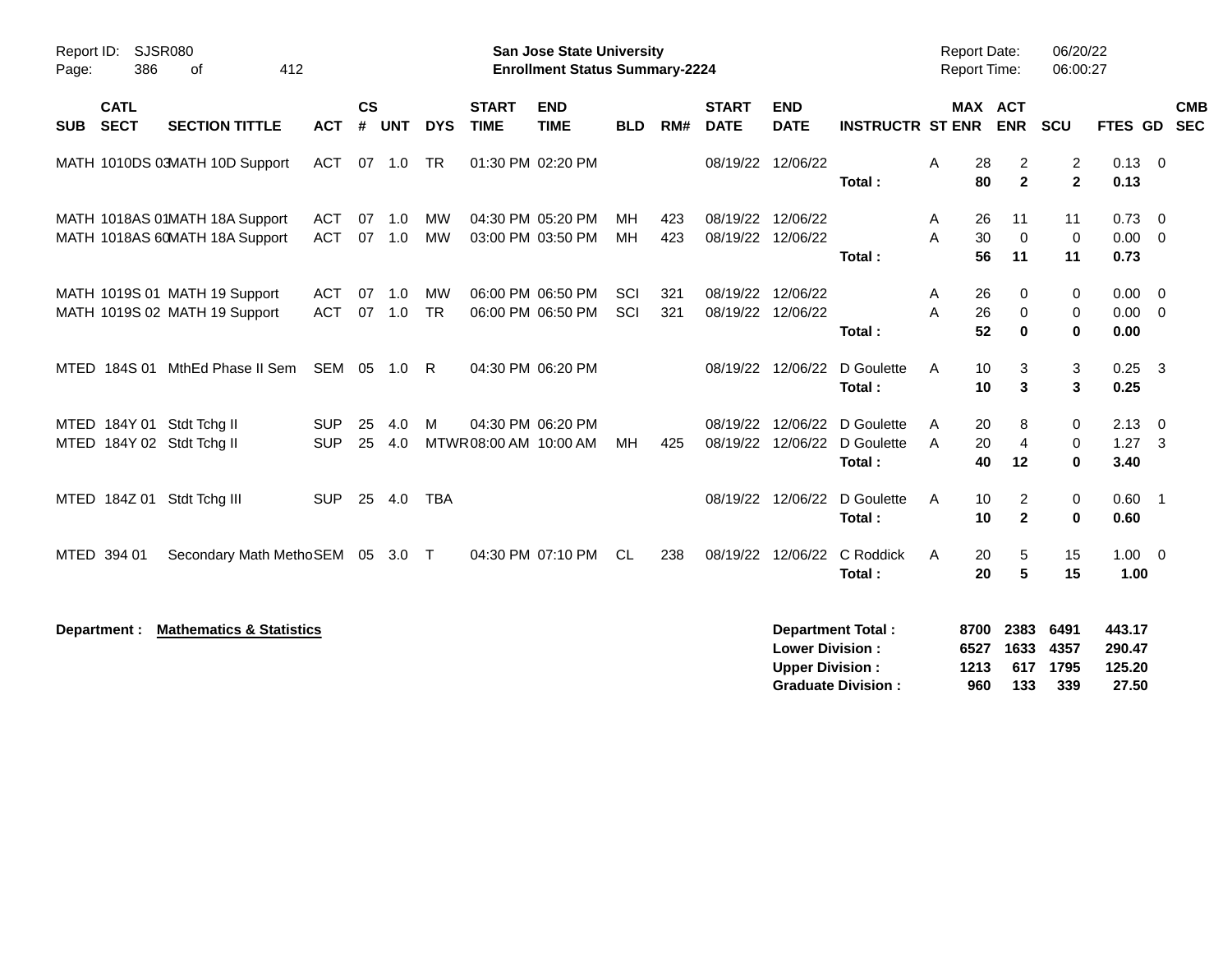| Report ID:<br>Page: | 387                        | SJSR080<br>412<br>οf                                         |                |                    |            |            |                             | San Jose State University<br><b>Enrollment Status Summary-2224</b> |            |     |                             |                                    |                                   | <b>Report Date:</b><br><b>Report Time:</b> |                                          | 06/20/22<br>06:00:27    |              |                            |            |
|---------------------|----------------------------|--------------------------------------------------------------|----------------|--------------------|------------|------------|-----------------------------|--------------------------------------------------------------------|------------|-----|-----------------------------|------------------------------------|-----------------------------------|--------------------------------------------|------------------------------------------|-------------------------|--------------|----------------------------|------------|
| <b>SUB</b>          | <b>CATL</b><br><b>SECT</b> | <b>SECTION TITTLE</b>                                        | <b>ACT</b>     | $\mathsf{cs}$<br># | <b>UNT</b> | <b>DYS</b> | <b>START</b><br><b>TIME</b> | <b>END</b><br><b>TIME</b>                                          | <b>BLD</b> | RM# | <b>START</b><br><b>DATE</b> | <b>END</b><br><b>DATE</b>          | <b>INSTRUCTR ST ENR</b>           |                                            | MAX ACT<br><b>ENR</b>                    | <b>SCU</b>              | FTES GD SEC  |                            | <b>CMB</b> |
| College             | Department :               | <b>Science, College of</b><br><b>Moss Landing Marine Lab</b> |                |                    |            |            |                             |                                                                    |            |     |                             |                                    |                                   |                                            |                                          |                         |              |                            |            |
| MS.                 | 103 01                     | Marine Ecology                                               | <b>SEM</b>     | 04                 | 4.0        | <b>TBA</b> |                             |                                                                    | <b>OFF</b> |     |                             | CAMP 08/19/22 12/06/22 A Kahn      |                                   | A                                          | 30<br>1                                  | 2                       | 0.27         | $\overline{\mathbf{0}}$    |            |
| MS                  | 103 02                     | Marine Ecology                                               | LAB            |                    | 16 0.0     | <b>TBA</b> |                             |                                                                    | <b>OFF</b> |     |                             | CAMP 08/19/22 12/06/22 A Kahn      | Total:                            | A                                          | 30<br>$\mathbf{1}$<br>60<br>$\mathbf{2}$ | $\overline{2}$<br>4     | 0.00<br>0.27 | $\overline{\mathbf{0}}$    |            |
| MS                  | 105 01                     | Mar Sci Diving                                               | <b>SEM</b>     | 04                 | 3.0        | TBA        |                             |                                                                    |            |     |                             | 08/19/22 12/06/22                  | D Steller                         | A                                          | 15<br>2                                  | 2                       | 0.50         | $\overline{\phantom{0}}$   |            |
| MS                  | 105 02                     | Mar Sci Diving                                               | LAB            |                    | 16 0.0     | <b>TBA</b> |                             |                                                                    |            |     |                             | 08/19/22 12/06/22                  | D Steller                         | A                                          | 15<br>$\overline{\mathbf{c}}$            | $\overline{\mathbf{4}}$ | 0.00         | $\overline{2}$             |            |
|                     |                            |                                                              |                |                    |            |            |                             |                                                                    |            |     |                             |                                    | Total:                            |                                            | 30<br>4                                  | 6                       | 0.50         |                            |            |
| MS                  | 141 01                     | Geol Oceanography                                            | SEM            | 04                 | 4.0        | <b>TBA</b> |                             |                                                                    | <b>OFF</b> |     |                             | CAMP 08/19/22 12/06/22             | I Aiello                          | A                                          | 25<br>2                                  | 4                       | 0.67         | $\overline{2}$             |            |
| MS                  | 141 02                     | Geol Oceanography                                            | LAB            |                    | 16 0.0     | <b>TBA</b> |                             |                                                                    | <b>OFF</b> |     |                             | CAMP 08/19/22 12/06/22   Aiello    |                                   | A                                          | 25<br>$\overline{c}$                     | $\overline{4}$          | 0.00         | $\overline{2}$             |            |
|                     |                            |                                                              |                |                    |            |            |                             |                                                                    |            |     |                             |                                    | Total:                            |                                            | 50<br>4                                  | 8                       | 0.67         |                            |            |
| MS                  | 180 11                     | <b>Independent Studies</b>                                   | SUP            | 36                 | 2.0        | TBA        |                             |                                                                    |            |     |                             | 08/19/22 12/06/22                  |                                   | A                                          | 36<br>0                                  | 0                       | 0.00         | $\overline{\mathbf{0}}$    |            |
| MS                  | 180 21                     | <b>Independent Studies</b>                                   | SUP            |                    | 36 2.0     | TBA        |                             |                                                                    |            |     |                             | 08/19/22 12/06/22                  |                                   | A                                          | 36<br>0                                  | 0                       | 0.00         | $\overline{\mathbf{0}}$    |            |
|                     |                            |                                                              |                |                    |            |            |                             |                                                                    |            |     |                             |                                    | Total:                            |                                            | 72<br>0                                  | 0                       | 0.00         |                            |            |
| MS                  | 201 01                     | Lib Res Meth                                                 | SEM 05 1.0     |                    |            | TBA        |                             |                                                                    | <b>OFF</b> |     |                             | CAMP 08/19/22 12/06/22 K Lage      |                                   | A                                          | 15<br>4                                  | 4                       | $0.33$ 4     |                            |            |
|                     |                            |                                                              |                |                    |            |            |                             |                                                                    |            |     |                             |                                    | Total:                            |                                            | 15<br>4                                  | 4                       | 0.33         |                            |            |
| MS                  | 203 01                     | Adv Mar Ecol                                                 | <b>LEC</b>     | 04                 | 4.0        | <b>TBA</b> |                             |                                                                    | <b>OFF</b> |     |                             | CAMP 08/19/22 12/06/22             | S Hamilton                        | A                                          | 2<br>30                                  | 4                       | 0.67         | $\overline{2}$             |            |
| MS                  | 203 02                     | Adv Mar Ecol                                                 | LAB            |                    | 16 0.0     | <b>TBA</b> |                             |                                                                    | <b>OFF</b> |     |                             |                                    | CAMP 08/19/22 12/06/22 S Hamilton | A                                          | $\overline{\mathbf{c}}$<br>30            | $\overline{\mathbf{r}}$ | 0.00         | $\overline{2}$             |            |
|                     |                            |                                                              |                |                    |            |            |                             |                                                                    |            |     |                             |                                    | Total:                            |                                            | 60<br>4                                  | 8                       | 0.67         |                            |            |
| MS                  | 206 01                     | Mol Biol Tech                                                | SEM            | 05                 | 4.0        | TBA        |                             |                                                                    |            |     |                             | 08/19/22 12/06/22 S Smith          |                                   | A                                          | 15                                       | $\overline{c}$          | 0.33         | $\overline{\phantom{0}}$ 1 |            |
| MS                  | 206 02                     | Mol Biol Tech                                                | LAB            |                    | 16 0.0     | <b>TBA</b> |                             |                                                                    |            |     |                             | 08/19/22 12/06/22 S Smith          |                                   | A                                          | 24<br>$\mathbf{1}$                       | $\overline{2}$          | 0.00         | $\overline{\phantom{0}}$ 1 |            |
|                     |                            |                                                              |                |                    |            |            |                             |                                                                    |            |     |                             |                                    | Total:                            |                                            | 39<br>$\mathbf{2}$                       | 4                       | 0.33         |                            |            |
| MS                  | 221 01                     | Adv Top Mar Invert                                           | <b>SEM</b>     | 05                 | -4.0       | TBA        |                             |                                                                    |            |     |                             | 08/19/22 12/06/22 A Kahn           |                                   | A                                          | 15<br>0                                  | 0                       | 0.00         | $\overline{\phantom{0}}$   |            |
| MS                  | 221 02                     | Adv Top Mar Invert                                           | LAB            |                    | 16 0.0     | <b>TBA</b> |                             |                                                                    |            |     |                             | 08/19/22 12/06/22 A Kahn           |                                   | A                                          | 24<br>0                                  | 0                       | 0.00         | $\overline{\mathbf{0}}$    |            |
|                     |                            |                                                              |                |                    |            |            |                             |                                                                    |            |     |                             |                                    | Total :                           |                                            | 39<br>0                                  | 0                       | 0.00         |                            |            |
| ΜS                  | 274 01                     | Adv Top Ocean                                                | SEM 05 4.0     |                    |            | TBA        |                             |                                                                    |            |     |                             | OFF CAMP 08/19/22 12/06/22 M Grand |                                   | A                                          | 30<br>$\mathbf{1}$                       | 1                       | $0.33$ 1     |                            |            |
| MS                  | 274 02                     | Adv Top Ocean                                                | LAB            |                    | 16  0.0    | TBA        |                             |                                                                    | OFF.       |     |                             | CAMP 08/19/22 12/06/22 M Grand     |                                   | A                                          | 30<br>$\mathbf{1}$                       | $\mathbf{1}$            | $0.00$ 1     |                            |            |
|                     |                            |                                                              |                |                    |            |            |                             |                                                                    |            |     |                             |                                    | Total:                            |                                            | 60<br>$\mathbf{2}$                       | $\mathbf{1}$            | 0.33         |                            |            |
| ΜS                  | 280 01                     | <b>Scientific Writing</b>                                    | SEM 05 3.0 TBA |                    |            |            |                             |                                                                    |            |     |                             | OFF CAMP 08/19/22 12/06/22         | M Grand                           | A                                          | 15<br>4                                  | 12                      | 1.004        |                            |            |
|                     |                            |                                                              |                |                    |            |            |                             |                                                                    |            |     |                             |                                    | Total:                            |                                            | 15<br>4                                  | 12                      | 1.00         |                            |            |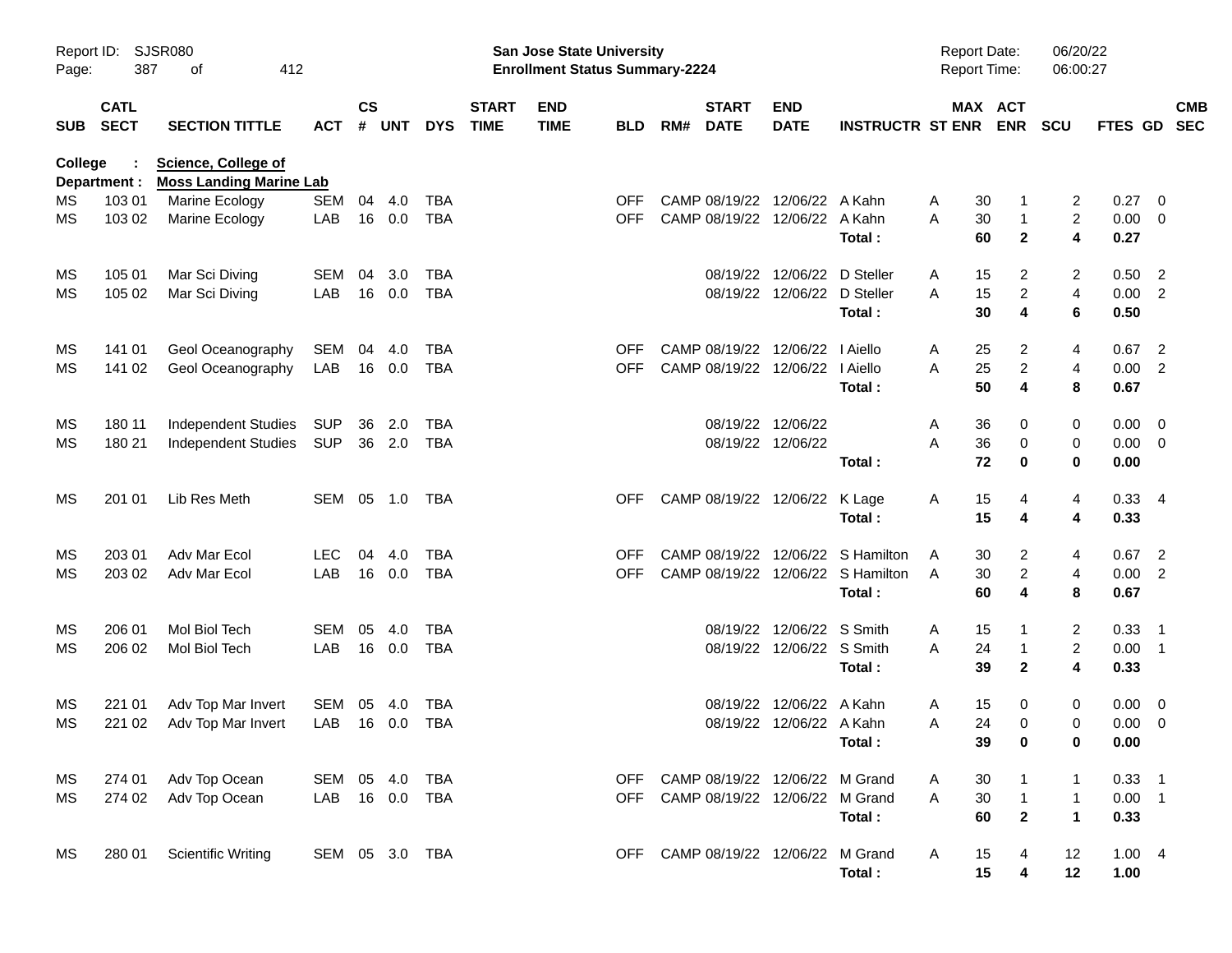| Report ID:<br>Page: | 388                        | SJSR080<br>412<br>οf  |            |                    |            |            |                             | <b>San Jose State University</b><br><b>Enrollment Status Summary-2224</b> |            |             |                             |                           |                                 |   |          | <b>Report Date:</b><br>Report Time: | 06/20/22<br>06:00:27 |                |                          |  |
|---------------------|----------------------------|-----------------------|------------|--------------------|------------|------------|-----------------------------|---------------------------------------------------------------------------|------------|-------------|-----------------------------|---------------------------|---------------------------------|---|----------|-------------------------------------|----------------------|----------------|--------------------------|--|
| <b>SUB</b>          | <b>CATL</b><br><b>SECT</b> | <b>SECTION TITTLE</b> | <b>ACT</b> | $\mathsf{cs}$<br># | <b>UNT</b> | <b>DYS</b> | <b>START</b><br><b>TIME</b> | <b>END</b><br><b>TIME</b>                                                 | <b>BLD</b> | RM#         | <b>START</b><br><b>DATE</b> | <b>END</b><br><b>DATE</b> | <b>INSTRUCTR ST ENR ENR SCU</b> |   |          | MAX ACT                             |                      | <b>FTES GD</b> | <b>CMB</b><br><b>SEC</b> |  |
| ΜS                  | 285 01                     | Grad Sem Mar Sci      | SEM        | 05                 | 2.0        | <b>TBA</b> |                             |                                                                           | ΟN         | <b>LINE</b> | 08/19/22 12/06/22           |                           |                                 | A | 15       | 0                                   | 0                    | 0.00           | 0                        |  |
| МS                  | 285 02                     | Grad Sem Mar Sci      | <b>SEM</b> | 05                 | 2.0        | TBA        |                             |                                                                           |            |             |                             | 08/19/22 12/06/22         | Total:                          | A | 15<br>30 | 4<br>4                              | 8<br>8               | 0.67<br>0.67   | 4                        |  |
| ΜS                  | 298 01                     | Resrch Mar Sci        | <b>SUP</b> | 25                 | 1.0        | <b>TBA</b> |                             |                                                                           | OFF        |             | CAMP 08/19/22 12/06/22      |                           |                                 | A | 25       | 0                                   | 0                    | 0.00           | - 0                      |  |
| МS                  | 298 02                     | Resrch Mar Sci        | <b>SUP</b> | 25                 | 2.0        | <b>TBA</b> |                             |                                                                           | OFF        |             | CAMP 08/19/22               | 12/06/22                  |                                 | A | 25       | 0                                   | 0                    | 0.00           | 0                        |  |
| МS                  | 298 03                     | Resrch Mar Sci        | <b>SUP</b> | 25                 | 3.0        | <b>TBA</b> |                             |                                                                           | <b>OFF</b> |             | CAMP 08/19/22               | 12/06/22                  |                                 | A | 25       | 0                                   | 0                    | 0.00           | 0                        |  |
| МS                  | 298 04                     | Resrch Mar Sci        | <b>SUP</b> | 25                 | 4.0        | <b>TBA</b> |                             |                                                                           | <b>OFF</b> |             | CAMP 08/19/22 12/06/22      |                           |                                 | Α | 25       | 0                                   | 0                    | 0.00           | 0                        |  |
| МS                  | 298 06                     | Resrch Mar Sci        | <b>SUP</b> | 25                 | 1.0        | <b>TBA</b> |                             |                                                                           | <b>OFF</b> |             | CAMP 08/19/22 12/06/22      |                           |                                 | Α | 25       | 0                                   | 0                    | 0.00           | 0                        |  |
| МS                  | 298 07                     | Resrch Mar Sci        | <b>SUP</b> | 25                 | 2.0        | <b>TBA</b> |                             |                                                                           | <b>OFF</b> |             | CAMP 08/19/22 12/06/22      |                           |                                 | A | 25       | 0                                   | 0                    | 0.00           | 0                        |  |
| МS                  | 298 08                     | Resrch Mar Sci        | <b>SUP</b> | 25                 | 3.0        | <b>TBA</b> |                             |                                                                           | OFF        |             | CAMP 08/19/22 12/06/22      |                           |                                 | A | 25       | 0                                   | 0                    | 0.00           | 0                        |  |
| МS                  | 298 09                     | Resrch Mar Sci        | <b>SUP</b> | 25                 | 4.0        | <b>TBA</b> |                             |                                                                           | OFF        |             | CAMP 08/19/22 12/06/22      |                           |                                 | Α | 25       | 0                                   | 0                    | 0.00           | 0                        |  |
| МS                  | 298 11                     | Resrch Mar Sci        | <b>SUP</b> | 25                 | 1.0        | <b>TBA</b> |                             |                                                                           | <b>OFF</b> |             | CAMP 08/19/22 12/06/22      |                           |                                 | Α | 25       | 0                                   | 0                    | 0.00           | 0                        |  |
| МS                  | 298 12                     | Resrch Mar Sci        | <b>SUP</b> | 25                 | 2.0        | <b>TBA</b> |                             |                                                                           | <b>OFF</b> |             | CAMP 08/19/22 12/06/22      |                           |                                 | Α | 25       | 1                                   | 0                    | 0.17           | -1                       |  |
| МS                  | 298 13                     | Resrch Mar Sci        | <b>SUP</b> | 25                 | 3.0        | <b>TBA</b> |                             |                                                                           | <b>OFF</b> |             | CAMP 08/19/22 12/06/22      |                           |                                 | Α | 25       | 0                                   | 0                    | 0.00           | 0                        |  |
| МS                  | 298 14                     | Resrch Mar Sci        | <b>SUP</b> | 25                 | 4.0        | <b>TBA</b> |                             |                                                                           | OFF        |             | CAMP 08/19/22 12/06/22      |                           |                                 | Α | 25       | 2                                   | 0                    | 0.67           | 2                        |  |
| МS                  | 298 21                     | Resrch Mar Sci        | <b>SUP</b> | 25                 | 1.0        | <b>TBA</b> |                             |                                                                           | OFF        |             | CAMP 08/19/22 12/06/22      |                           |                                 | A | 25       | 0                                   | 0                    | 0.00           | 0                        |  |
| МS                  | 298 22                     | Resrch Mar Sci        | <b>SUP</b> | 25                 | 2.0        | <b>TBA</b> |                             |                                                                           | OFF        |             | CAMP 08/19/22 12/06/22      |                           |                                 | Α | 25       | 0                                   | 0                    | 0.00           | 0                        |  |
| МS                  | 298 23                     | Resrch Mar Sci        | <b>SUP</b> | 25                 | 3.0        | <b>TBA</b> |                             |                                                                           | <b>OFF</b> |             | CAMP 08/19/22 12/06/22      |                           |                                 | Α | 25       | 0                                   | 0                    | 0.00           | 0                        |  |
| МS                  | 298 24                     | Resrch Mar Sci        | <b>SUP</b> | 25                 | 4.0        | <b>TBA</b> |                             |                                                                           | <b>OFF</b> |             | CAMP 08/19/22 12/06/22      |                           |                                 | Α | 25       | 1                                   | 0                    | 0.33           | -1                       |  |
| МS                  | 298 31                     | Resrch Mar Sci        | <b>SUP</b> | 25                 | 1.0        | <b>TBA</b> |                             |                                                                           | <b>OFF</b> |             | CAMP 08/19/22 12/06/22      |                           |                                 | Α | 25       | 0                                   | 0                    | 0.00           | 0                        |  |
| МS                  | 298 32                     | Resrch Mar Sci        | <b>SUP</b> | 25                 | 2.0        | <b>TBA</b> |                             |                                                                           | OFF        |             | CAMP 08/19/22 12/06/22      |                           |                                 | Α | 25       | 0                                   | 0                    | 0.00           | 0                        |  |
| МS                  | 298 33                     | Resrch Mar Sci        | <b>SUP</b> | 25                 | 3.0        | <b>TBA</b> |                             |                                                                           | OFF        |             | CAMP 08/19/22 12/06/22      |                           |                                 | A | 25       | 0                                   | 0                    | 0.00           | 0                        |  |
| МS                  | 298 34                     | Resrch Mar Sci        | <b>SUP</b> | 25                 | 4.0        | <b>TBA</b> |                             |                                                                           | OFF        |             | CAMP 08/19/22               | 12/06/22                  |                                 | Α | 25       | 1                                   | 0                    | 0.33           | -1                       |  |
| МS                  | 298 41                     | Resrch Mar Sci        | <b>SUP</b> | 25                 | 1.0        | <b>TBA</b> |                             |                                                                           | <b>OFF</b> |             | CAMP 08/19/22               | 12/06/22                  |                                 | Α | 25       | 0                                   | 0                    | 0.00           | 0                        |  |
| МS                  | 298 42                     | <b>Resrch Mar Sci</b> | <b>SUP</b> | 25                 | 2.0        | <b>TBA</b> |                             |                                                                           | <b>OFF</b> |             | CAMP 08/19/22 12/06/22      |                           |                                 | Α | 25       | 0                                   | 0                    | 0.00           | 0                        |  |
| МS                  | 298 43                     | <b>Resrch Mar Sci</b> | <b>SUP</b> | 25                 | 3.0        | <b>TBA</b> |                             |                                                                           | <b>OFF</b> |             | CAMP 08/19/22 12/06/22      |                           |                                 | A | 25       | 0                                   | 0                    | 0.00           | 0                        |  |
| МS                  | 298 44                     | <b>Resrch Mar Sci</b> | <b>SUP</b> | 25                 | 4.0        | <b>TBA</b> |                             |                                                                           | <b>OFF</b> |             | CAMP 08/19/22 12/06/22      |                           |                                 | A | 25       | 1                                   | 0                    | 0.33           | -1                       |  |
| МS                  | 298 51                     | <b>Resrch Mar Sci</b> | <b>SUP</b> | 25                 | 1.0        | <b>TBA</b> |                             |                                                                           | OFF        |             | CAMP 08/19/22               | 12/06/22                  |                                 | Α | 25       | 0                                   | 0                    | 0.00           | 0                        |  |
| MS                  | 298 52                     | <b>Resrch Mar Sci</b> | <b>SUP</b> | 25                 | 2.0        | <b>TBA</b> |                             |                                                                           | OFF        |             | CAMP 08/19/22 12/06/22      |                           |                                 | A | 25       | 2                                   | 0                    | 0.33           | 2                        |  |
| МS                  | 298 53                     | Resrch Mar Sci        | <b>SUP</b> | 25                 | 3.0        | TBA        |                             |                                                                           | 아버         |             | CAMP 08/19/22 12/06/22      |                           |                                 | A | 25       | 0                                   | 0                    | 0.00           | - 0                      |  |
| МS                  | 298 54                     | Resrch Mar Sci        | <b>SUP</b> | 25                 | 4.0        | TBA        |                             |                                                                           | OFF        |             | CAMP 08/19/22 12/06/22      |                           |                                 | A | 25       |                                     |                      | 0.33           |                          |  |
| МS                  | 298 61                     | Resrch Mar Sci        | <b>SUP</b> |                    | 25 1.0     | <b>TBA</b> |                             |                                                                           | <b>OFF</b> |             | CAMP 08/19/22 12/06/22      |                           |                                 | Α | 25       | 0                                   | 0                    | 0.00           | -0                       |  |
| МS                  | 298 62                     | Resrch Mar Sci        | <b>SUP</b> |                    | 25 2.0     | TBA        |                             |                                                                           | <b>OFF</b> |             | CAMP 08/19/22 12/06/22      |                           |                                 | Α | 25       | 0                                   | 0                    | 0.00           | -0                       |  |
| МS                  | 298 63                     | Resrch Mar Sci        | <b>SUP</b> | 25                 | 3.0        | TBA        |                             |                                                                           | <b>OFF</b> |             | CAMP 08/19/22 12/06/22      |                           |                                 | A | 25       | 0                                   | 0                    | 0.00           | 0                        |  |
| МS                  | 298 64                     | Resrch Mar Sci        | <b>SUP</b> |                    | 25 4.0     | TBA        |                             |                                                                           | <b>OFF</b> |             | CAMP 08/19/22 12/06/22      |                           |                                 | Α | 25       | 0                                   | 0                    | 0.00           | 0                        |  |
| МS                  | 298 71                     | Resrch Mar Sci        | <b>SUP</b> |                    | 25 1.0     | TBA        |                             |                                                                           | <b>OFF</b> |             | CAMP 08/19/22 12/06/22      |                           |                                 | A | 25       | 0                                   | 0                    | 0.00           | -0                       |  |
| МS                  | 29872                      | Resrch Mar Sci        | <b>SUP</b> |                    | 25 2.0 TBA |            |                             |                                                                           | <b>OFF</b> |             | CAMP 08/19/22 12/06/22      |                           |                                 | A | 25       | 0                                   | 0                    | $0.00 \t 0$    |                          |  |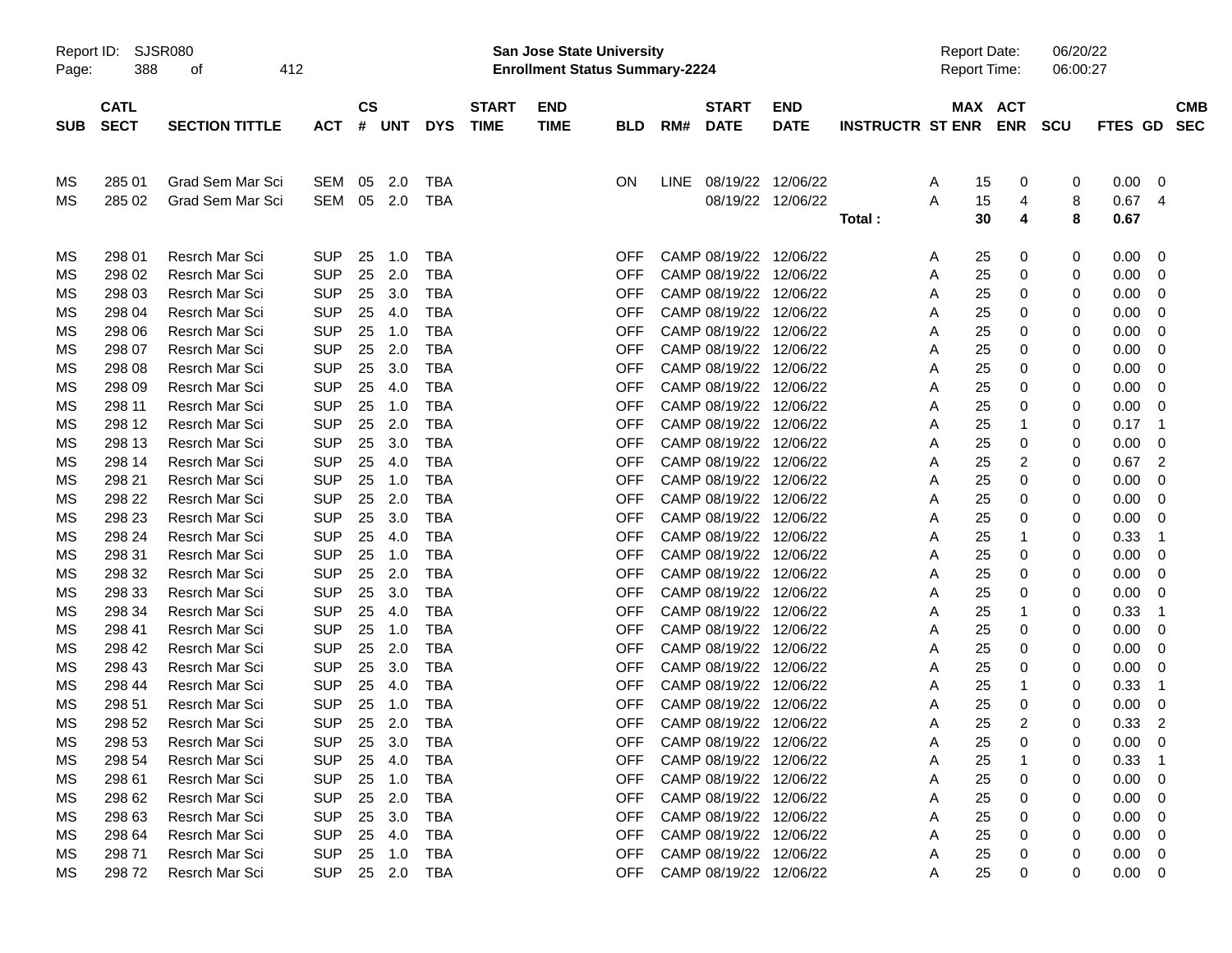| Report ID:<br>Page: | 389                        | SJSR080<br>412<br>0f  |            |                |            |            |                             | <b>San Jose State University</b><br><b>Enrollment Status Summary-2224</b> |            |     |                             |                           |                         |   | <b>Report Date:</b><br><b>Report Time:</b> |                          | 06/20/22<br>06:00:27 |         |                          |
|---------------------|----------------------------|-----------------------|------------|----------------|------------|------------|-----------------------------|---------------------------------------------------------------------------|------------|-----|-----------------------------|---------------------------|-------------------------|---|--------------------------------------------|--------------------------|----------------------|---------|--------------------------|
| <b>SUB</b>          | <b>CATL</b><br><b>SECT</b> | <b>SECTION TITTLE</b> | <b>ACT</b> | <b>CS</b><br># | <b>UNT</b> | <b>DYS</b> | <b>START</b><br><b>TIME</b> | <b>END</b><br><b>TIME</b>                                                 | <b>BLD</b> | RM# | <b>START</b><br><b>DATE</b> | <b>END</b><br><b>DATE</b> | <b>INSTRUCTR ST ENR</b> |   | <b>MAX</b>                                 | <b>ACT</b><br><b>ENR</b> | <b>SCU</b>           | FTES GD | <b>CMB</b><br><b>SEC</b> |
| MS                  | 29873                      | Resrch Mar Sci        | <b>SUP</b> | 25             | 3.0        | <b>TBA</b> |                             |                                                                           | OFF        |     | CAMP 08/19/22               | 12/06/22                  |                         | A | 25                                         | 0                        | $\mathbf 0$          | 0.00    | - 0                      |
| MS                  | 29874                      | Resrch Mar Sci        | <b>SUP</b> | 25             | 4.0        | <b>TBA</b> |                             |                                                                           | <b>OFF</b> |     | CAMP 08/19/22               | 12/06/22                  |                         | A | 25                                         | 0                        | $\mathbf 0$          | 0.00    | -0                       |
|                     |                            |                       |            |                |            |            |                             |                                                                           |            |     |                             |                           | Total:                  |   | 900                                        | 9                        | 0                    | 2.50    |                          |
| MS                  | 299 01                     | <b>Masters Thesis</b> | <b>SUP</b> | 25             | 4.0        | <b>TBA</b> |                             |                                                                           | OFF        |     | CAMP 08/19/22               | 12/06/22                  |                         | A | 20                                         | 0                        | 0                    | 0.00    | - 0                      |
| МS                  | 299 05                     | <b>Masters Thesis</b> | <b>SUP</b> | 25             | 4.0        | TBA        |                             |                                                                           | OFF        |     | CAMP 08/19/22               | 12/06/22                  |                         | A | 20                                         | 0                        | $\mathbf 0$          | 0.00    | 0                        |
| MS                  | 299 11                     | <b>Masters Thesis</b> | <b>SUP</b> | 25             | 4.0        | <b>TBA</b> |                             |                                                                           | <b>OFF</b> |     | CAMP 08/19/22               | 12/06/22                  |                         | A | 20                                         | $\mathbf 0$              | $\Omega$             | 0.00    | -0                       |
| MS                  | 299 21                     | <b>Masters Thesis</b> | <b>SUP</b> | 25             | 4.0        | TBA        |                             |                                                                           | OFF        |     | CAMP 08/19/22               | 12/06/22                  |                         | A | 20                                         | $\Omega$                 | $\Omega$             | 0.00    | -0                       |
| MS                  | 299 31                     | <b>Masters Thesis</b> | <b>SUP</b> | 25             | 4.0        | TBA        |                             |                                                                           | OFF        |     | CAMP 08/19/22               | 12/06/22                  |                         | A | 20                                         | 0                        | $\Omega$             | 0.00    | -0                       |
| МS                  | 299 41                     | <b>Masters Thesis</b> | <b>SUP</b> | 25             | 4.0        | TBA        |                             |                                                                           | OFF        |     | CAMP 08/19/22               | 12/06/22                  |                         | A | 20                                         | 0                        | $\mathbf 0$          | 0.00    | -0                       |
| MS                  | 299 51                     | <b>Masters Thesis</b> | <b>SUP</b> | 25             | 4.0        | <b>TBA</b> |                             |                                                                           | <b>OFF</b> |     | CAMP 08/19/22               | 12/06/22                  |                         | A | 20                                         |                          | $\Omega$             | 0.33    |                          |
| MS                  | 299 61                     | <b>Masters Thesis</b> | <b>SUP</b> | 25             | 4.0        | TBA        |                             |                                                                           | OFF        |     | CAMP 08/19/22               | 12/06/22                  |                         | A | 20                                         |                          | 0                    | 0.33    |                          |
| ΜS                  | 29971                      | <b>Masters Thesis</b> | <b>SUP</b> | 25             | 4.0        | <b>TBA</b> |                             |                                                                           | OFF        |     | CAMP 08/19/22               | 12/06/22                  |                         | A | 20                                         |                          | $\mathbf 0$          | 0.33    |                          |
|                     |                            |                       |            |                |            |            |                             |                                                                           |            |     |                             |                           | Total :                 |   | 180                                        | 3                        | 0                    | 1.00    |                          |

**Department : Moss Landing Marine Lab** 

| Department Total:         | 1550 | 42           | 55 | 8.27 |
|---------------------------|------|--------------|----|------|
| <b>Lower Division:</b>    |      | $\mathbf{u}$ | n  | 0.00 |
| <b>Upper Division:</b>    | 212  | 10           | 18 | 1.43 |
| <b>Graduate Division:</b> | 1338 | 32           | 37 | 6.83 |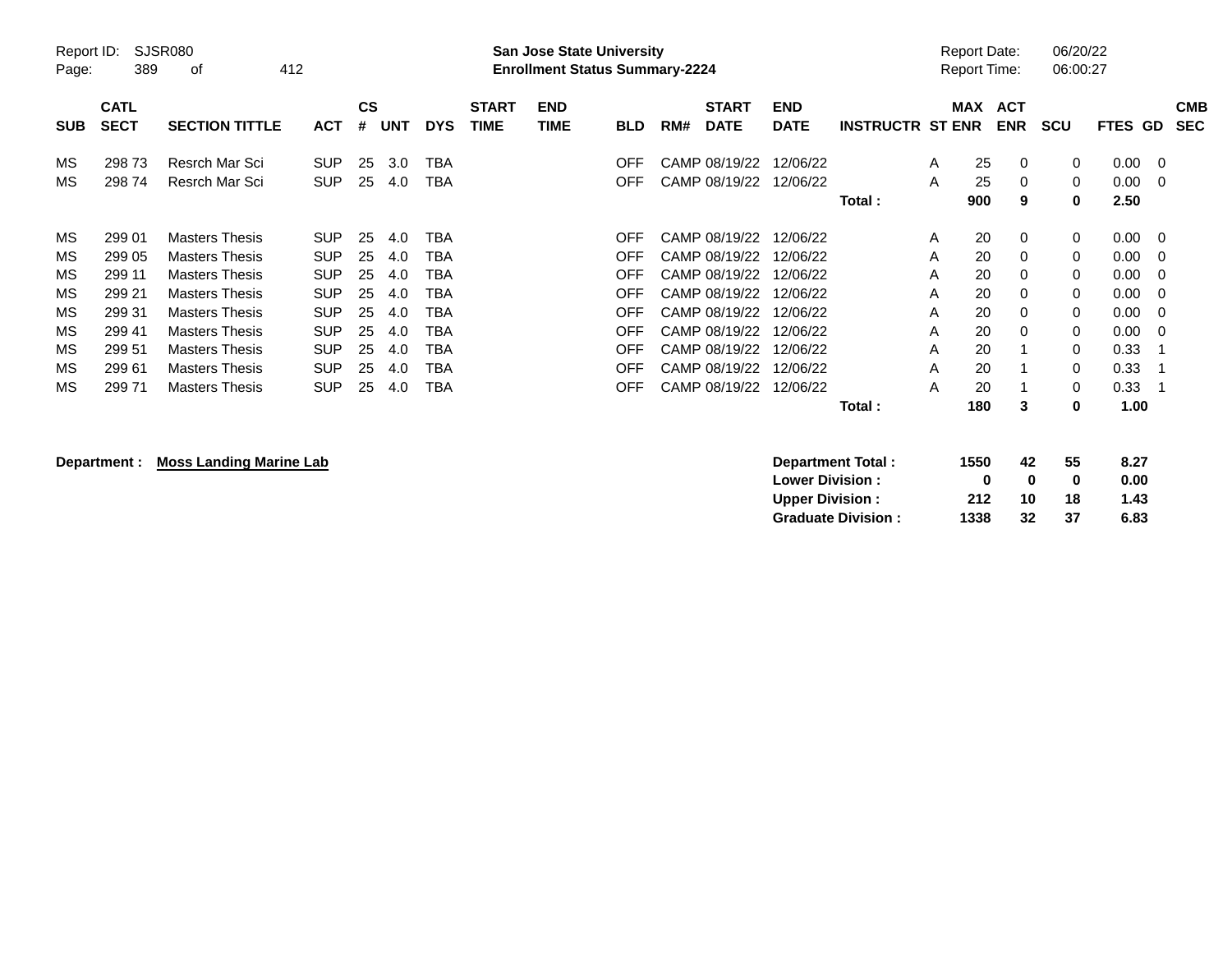| Report ID:<br>Page:     | <b>SJSR080</b><br>390      | 412<br>οf                                                              |            |                    |            |            |                             | San Jose State University<br><b>Enrollment Status Summary-2224</b> |            |             |                             |                             |                                  | <b>Report Date:</b><br><b>Report Time:</b> |                         | 06/20/22<br>06:00:27 |                |                          |
|-------------------------|----------------------------|------------------------------------------------------------------------|------------|--------------------|------------|------------|-----------------------------|--------------------------------------------------------------------|------------|-------------|-----------------------------|-----------------------------|----------------------------------|--------------------------------------------|-------------------------|----------------------|----------------|--------------------------|
| <b>SUB</b>              | <b>CATL</b><br><b>SECT</b> | <b>SECTION TITTLE</b>                                                  | <b>ACT</b> | $\mathsf{cs}$<br># | <b>UNT</b> | <b>DYS</b> | <b>START</b><br><b>TIME</b> | <b>END</b><br><b>TIME</b>                                          | <b>BLD</b> | RM#         | <b>START</b><br><b>DATE</b> | <b>END</b><br><b>DATE</b>   | <b>INSTRUCTR ST ENR</b>          | MAX ACT                                    | <b>ENR</b>              | <b>SCU</b>           | <b>FTES GD</b> | <b>CMB</b><br><b>SEC</b> |
| College<br>Department : |                            | <b>Science, College of</b><br><b>Meteorology &amp; Climate Science</b> |            |                    |            |            |                             |                                                                    |            |             |                             |                             |                                  |                                            |                         |                      |                |                          |
| METR 1002               |                            | Weather & Climate                                                      | <b>LEC</b> | 04                 | 3.0        | TR         |                             | 09:00 AM 10:15 AM                                                  | DH.        | 515         |                             | 08/19/22 12/06/22           | A Ip                             | 46<br>A                                    | 4                       | 12                   | 0.80           | $\overline{\mathbf{0}}$  |
| METR 1004               |                            | Weather & Climate                                                      | <b>LEC</b> | 04                 | 3.0        | <b>TR</b>  | 10:30 AM 11:45 AM           |                                                                    | DH.        | 515         |                             | 08/19/22 12/06/22 Alp       |                                  | Α<br>46                                    | 13                      | 39                   | 2.60           | $\overline{\mathbf{0}}$  |
| METR 1080               |                            | Weather & Climate                                                      | <b>LEC</b> | 04                 | 3.0        | <b>TBA</b> |                             |                                                                    | <b>ON</b>  | <b>LINE</b> |                             | 08/19/22 12/06/22           | T Mullens                        | 63<br>A                                    | 63                      | 189                  | 12.60          | $\overline{\mathbf{0}}$  |
| METR                    | 1081                       | Weather & Climate                                                      | <b>LEC</b> | 04                 | 3.0        | <b>TBA</b> |                             |                                                                    | <b>ON</b>  | <b>LINE</b> |                             | 08/19/22 12/06/22           | R Goozee                         | 63<br>A                                    | 46                      | 138                  | 9.20           | $\overline{0}$           |
| <b>METR</b>             | 1082                       | Weather & Climate                                                      | <b>LEC</b> | 04                 | 3.0        | <b>TBA</b> |                             |                                                                    | ON         | <b>LINE</b> |                             | 08/19/22 12/06/22 R Plofkin |                                  | 63<br>A                                    | 49                      | 147                  | 9.80           | $\overline{0}$           |
| METR 1083               |                            | Weather & Climate                                                      | <b>LEC</b> | 04                 | 3.0        | <b>TBA</b> |                             |                                                                    | ON         | LINE        | 08/19/22 12/06/22           |                             |                                  | 63<br>А                                    | $\overline{c}$          | 6                    | 0.40           | $\overline{\phantom{0}}$ |
|                         |                            |                                                                        |            |                    |            |            |                             |                                                                    |            |             |                             |                             | Total:                           | 344                                        | 177                     | 531                  | 35.40          |                          |
| METR 1202               |                            | Global Warming                                                         | <b>LEC</b> | 02                 | 3.0        | MW         | 10:30 AM 11:45 AM           |                                                                    | DH.        | 515         |                             |                             | 08/19/22 12/06/22 H Bartholome A | 46                                         | 5                       | 15                   | 1.00           | $\overline{\mathbf{0}}$  |
| METR 1203               |                            | Global Warming                                                         | <b>LEC</b> | 02                 | 3.0        | <b>TR</b>  |                             | 05:00 PM 06:15 PM                                                  | DH         | 515         |                             | 08/19/22 12/06/22           | T Mullens                        | 46<br>A                                    | 2                       | 6                    | 0.40           | $\overline{\mathbf{0}}$  |
| METR 1280               |                            | <b>Global Warming</b>                                                  | <b>LEC</b> | 02                 | 3.0        | <b>TR</b>  |                             | 09:00 AM 10:15 AM                                                  | <b>ON</b>  | <b>LINE</b> |                             | 08/19/22 12/06/22           | J Clark                          | 63<br>A                                    | 8                       | 24                   | 1.60           | $\overline{\mathbf{0}}$  |
|                         |                            |                                                                        |            |                    |            |            |                             |                                                                    |            |             |                             |                             | Total:                           | 155                                        | 15                      | 45                   | 3.00           |                          |
| METR                    | 50 01                      | Sci Computing I                                                        | <b>LEC</b> | 02                 | 2.0        | W          | 10:30 AM 11:15 AM           |                                                                    | DH.        | 614         |                             | 08/19/22 12/06/22           | Q Tan                            | 18<br>A                                    | 2                       | $\overline{c}$       | 0.27           | 0 <sup>C</sup>           |
| <b>CS</b>               | 50 01                      | Sci Computing I                                                        | <b>LEC</b> | 02                 | 2.0        | W          | 10:30 AM 11:15 AM           |                                                                    | DH         | 614         |                             | 08/19/22 12/06/22           | Q Tan                            | 0<br>A                                     | 0                       | 0                    | 0.00           | 0 <sup>C</sup>           |
| <b>MATH</b>             | 50 01                      | Sci Computing I                                                        | <b>LEC</b> | 02                 | 2.0        | W          | 10:30 AM 11:15 AM           |                                                                    | DH         | 614         |                             | 08/19/22 12/06/22           | Q Tan                            | 0<br>A                                     | 0                       | 0                    | 0.00           | 0 <sup>C</sup>           |
| <b>METR</b>             | 50 02                      | Sci Computing I                                                        | LAB        | 16                 | 0.0        | W          | 11:30 AM 02:15 PM           |                                                                    | DH         | 614         |                             | 08/19/22 12/06/22           | Q Tan                            | 18<br>Α                                    | 2                       | 2                    | 0.00           | 0 <sup>C</sup>           |
| CS.                     | 50 02                      | Sci Computing I                                                        | LAB        | 16                 | 0.0        | W          | 11:30 AM 02:15 PM           |                                                                    | DH         | 614         |                             | 08/19/22 12/06/22           | Q Tan                            | 0<br>Α                                     | 0                       | $\mathbf 0$          | 0.00           | 0 <sup>C</sup>           |
| <b>MATH</b>             | 50 02                      | Sci Computing I                                                        | LAB        | 16                 | 0.0        | W          |                             | 11:30 AM 02:15 PM                                                  | DH         | 614         |                             | 08/19/22 12/06/22           | Q Tan                            | 0<br>А                                     | 0                       | 0                    | 0.00           | 0 <sup>C</sup>           |
|                         |                            |                                                                        |            |                    |            |            |                             |                                                                    |            |             |                             |                             | Total:                           | 36                                         | 4                       | 4                    | 0.27           |                          |
| METR 5580               |                            | Broadcast Meteorolog SEM 05 3.0                                        |            |                    |            | TBA        |                             |                                                                    |            |             |                             | 08/19/22 12/06/22           | R Goozee                         | A<br>10                                    | -1                      | 3                    | $0.20 \ 0$     |                          |
|                         |                            |                                                                        |            |                    |            |            |                             |                                                                    |            |             |                             |                             | Total:                           | 10                                         | $\overline{\mathbf{1}}$ | 3                    | 0.20           |                          |
| METR 60 01              |                            | Met I                                                                  | <b>LEC</b> | 02                 | 3.0        | <b>TR</b>  |                             | 01:00 PM 01:50 PM                                                  | DH.        | 615         |                             | 08/19/22 12/06/22           | <b>T</b> Mullens                 | 15<br>A                                    | 3                       | 6                    | 0.60           | $\overline{\mathbf{0}}$  |
| METR 60 02              |                            | Met I                                                                  | LAB        | 16                 | 0.0        | <b>TR</b>  |                             | 02:00 PM 03:20 PM                                                  | DH         | 615         |                             | 08/19/22 12/06/22           | <b>T</b> Mullens                 | 12<br>A                                    | 3                       | 3                    | $0.00 \t 0$    |                          |
|                         |                            |                                                                        |            |                    |            |            |                             |                                                                    |            |             |                             |                             | Total:                           | 27                                         | 6                       | 9                    | 0.60           |                          |
|                         |                            | METR 100W 01 Meteor Reports                                            | <b>SEM</b> |                    | 3.0        |            |                             |                                                                    |            |             |                             |                             |                                  | X<br>0                                     | 0                       | 0                    | 0.00           | $\overline{\mathbf{0}}$  |
|                         |                            | METR 100W 02 Meteor Reports                                            |            |                    |            |            |                             | SEM 04 3.0 M 04:00 PM 06:45 PM DH                                  |            | 615         |                             |                             | 08/19/22 12/06/22 E Cordero      | 12<br>A                                    | 3                       | 9                    | $0.60 \t 0$    |                          |
|                         |                            |                                                                        |            |                    |            |            |                             |                                                                    |            |             |                             |                             | Total:                           | 12                                         | 3                       | 9                    | 0.60           |                          |
| METR 112 01             |                            | Globl Climate Chng                                                     | LEC.       |                    | 02 3.0     | W          |                             | 06:00 PM 08:45 PM                                                  | DH         | 515         |                             |                             | 08/19/22 12/06/22 J Mirocha      | 46<br>A                                    | 3                       | 9                    | $0.65$ 1       |                          |
| METR 112 02             |                            | <b>Globl Climate Chng</b>                                              | <b>LEC</b> |                    | 02 3.0     | TR         |                             | 12:00 PM 01:15 PM                                                  | DH         | 515         |                             |                             | 08/19/22 12/06/22 D Centeno DeA  | 46                                         | 44                      | 132                  | 8.80 0         |                          |
|                         | METR 112 03                | <b>Globl Climate Chng</b>                                              | <b>LEC</b> |                    | 02 3.0     | <b>TR</b>  |                             | 01:30 PM 02:45 PM                                                  | DH         | 515         |                             |                             | 08/19/22 12/06/22 D Centeno DeA  | 46                                         | 25                      | 75                   | $5.00 \t 0$    |                          |
|                         | METR 112 04                | <b>Globl Climate Chng</b>                                              | <b>LEC</b> |                    | 02 3.0     | МW         |                             | 12:00 PM 01:15 PM                                                  | DH         | 515         |                             |                             | 08/19/22 12/06/22 H Bartholome A | 46                                         | 22                      | 66                   | 4.40 0         |                          |
|                         | METR 112 05                | <b>Globl Climate Chng</b>                                              | <b>LEC</b> |                    | 02 3.0     | МW         |                             | 01:30 PM 02:45 PM                                                  | DH         | 515         |                             |                             | 08/19/22 12/06/22 H Bartholome A | 46                                         | 20                      | 60                   | 4.00 0         |                          |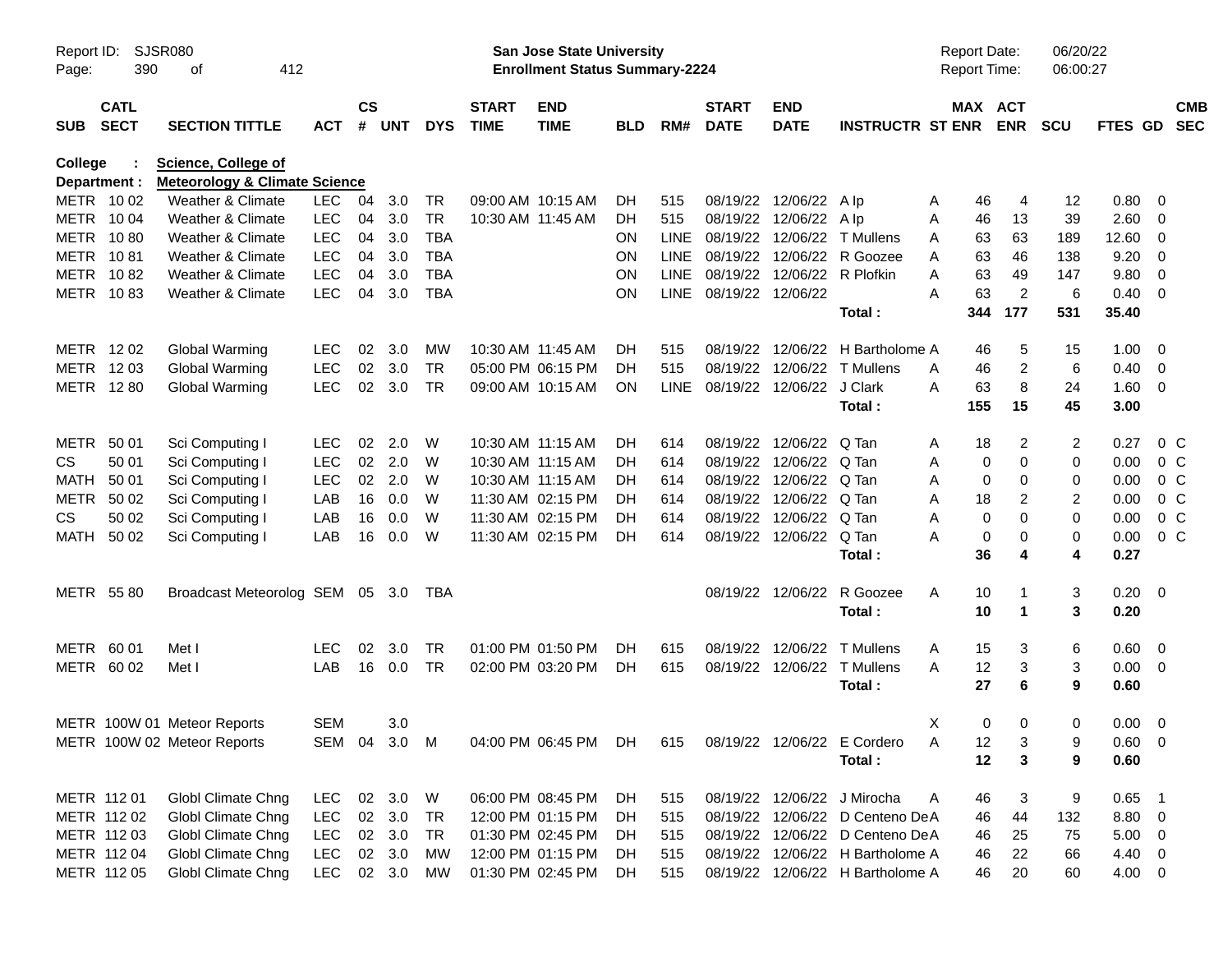| Report ID:<br>Page: | SJSR080<br>391             | 412<br>of                     |            |                    |                |            |                             | <b>San Jose State University</b><br><b>Enrollment Status Summary-2224</b> |            |             |                             |                           |                                 | <b>Report Date:</b><br>Report Time: |                     | 06/20/22<br>06:00:27 |                        |                          |
|---------------------|----------------------------|-------------------------------|------------|--------------------|----------------|------------|-----------------------------|---------------------------------------------------------------------------|------------|-------------|-----------------------------|---------------------------|---------------------------------|-------------------------------------|---------------------|----------------------|------------------------|--------------------------|
| <b>SUB</b>          | <b>CATL</b><br><b>SECT</b> | <b>SECTION TITTLE</b>         | <b>ACT</b> | $\mathsf{cs}$<br># | <b>UNT</b>     | <b>DYS</b> | <b>START</b><br><b>TIME</b> | <b>END</b><br><b>TIME</b>                                                 | <b>BLD</b> | RM#         | <b>START</b><br><b>DATE</b> | <b>END</b><br><b>DATE</b> | <b>INSTRUCTR ST ENR</b>         | MAX ACT                             | <b>ENR</b>          | <b>SCU</b>           | FTES GD SEC            | <b>CMB</b>               |
| METR 112 80         |                            | Globl Climate Chng            | <b>LEC</b> | 02                 | 3.0            | <b>TBA</b> |                             |                                                                           | <b>ON</b>  | LINE.       | 08/19/22                    | 12/06/22                  | J Clark                         | 46<br>Α                             | 27                  | 81                   | 5.40                   | - 0                      |
| METR 112 81         |                            | Globl Climate Chng            | <b>LEC</b> | 02                 | 3.0            | <b>TBA</b> |                             |                                                                           | <b>ON</b>  | <b>LINE</b> | 08/19/22                    | 12/06/22                  | H Bartholome A                  | 46                                  | 46                  | 138                  | 9.20                   | - 0                      |
|                     | METR 112 82                | Globl Climate Chng            | <b>LEC</b> | 02                 | 3.0            | <b>TBA</b> |                             |                                                                           | <b>ON</b>  | <b>LINE</b> | 08/19/22                    | 12/06/22                  | H Bartholome A                  | 46                                  | 46                  | 138                  | 9.20                   | $\overline{0}$           |
|                     | METR 112 83                | Globl Climate Chng            | <b>LEC</b> | 02                 | 3.0            | <b>TR</b>  | 09:00 AM 10:15 AM           |                                                                           | ON         | <b>LINE</b> | 08/19/22                    | 12/06/22                  | M Diao                          | 46<br>A                             | 30                  | 90                   | 6.00                   | $\overline{0}$           |
|                     | METR 112 84                | <b>Globl Climate Chng</b>     | <b>LEC</b> | 02                 | 3.0            | <b>TBA</b> |                             |                                                                           | <b>ON</b>  |             | LINE 08/19/22 12/06/22      |                           | Total:                          | 46<br>Α<br>460                      | 8<br>271            | 24<br>813            | 1.60<br>54.25          | $\overline{\phantom{0}}$ |
| METR 113 80         |                            | <b>Atmos Pollution</b>        | <b>LEC</b> | 02                 | 3.0            | <b>TBA</b> |                             |                                                                           | <b>ON</b>  | <b>LINE</b> | 08/19/22                    | 12/06/22                  | F Freedman A                    | 46                                  | 8                   | 24                   | 1.60                   | 0 <sup>C</sup>           |
|                     | ENVS 113 80                | <b>Atmos Pollution</b>        | <b>LEC</b> |                    | 02 3.0         | <b>TBA</b> |                             |                                                                           | <b>ON</b>  | <b>LINE</b> | 08/19/22                    |                           | 12/06/22 F Freedman A<br>Total: | 0<br>46                             | 9<br>17             | 27<br>51             | 1.85<br>3.45           | 1 C                      |
| METR 115 01         |                            | <b>Wildfire Earth Sys</b>     | LEC        | 01                 | 3.0            | MW         | 09:00 AM 10:15 AM           |                                                                           | DH         | 515         | 08/19/22                    | 12/06/22                  | A Kochanski A                   | 46                                  | 6                   | 18                   | 1.20                   | $\overline{\mathbf{0}}$  |
|                     | METR 115 80                | <b>Wildfire Earth Sys</b>     | <b>LEC</b> | 01                 | 3.0            | <b>TBA</b> |                             |                                                                           | <b>ON</b>  | <b>LINE</b> | 08/19/22                    | 12/06/22                  | M Valero Per A<br>Total:        | 46<br>92                            | 22<br>28            | 66<br>84             | $4.40 \quad 0$<br>5.60 |                          |
|                     | METR 121A01                | <b>Dynamic Met</b>            | <b>LEC</b> | 02                 | 4.0            | МW         | 09:00 AM 10:45 AM           |                                                                           | DH         | 615         | 08/19/22                    | 12/06/22                  | J Ryoo<br>Total:                | 18<br>A<br>18                       | 2<br>$\mathbf{2}$   | 8<br>8               | 0.53 0<br>0.53         |                          |
| METR 123 01         |                            | Adv Climatology               | <b>LEC</b> |                    | 02 3.0         | TR         |                             | 11:30 AM 12:45 PM                                                         | DH         | 615         | 08/19/22                    | 12/06/22                  | T Reddy<br>Total:               | 18<br>A<br>18                       | 10<br>10            | 30<br>30             | $2.00 \t 0$<br>2.00    |                          |
|                     | METR 125 80                | <b>Physical Metr</b>          | LEC.       |                    | 02 3.0         | TBA        |                             |                                                                           | <b>ON</b>  |             | LINE 08/19/22 12/06/22      |                           | F Freedman A<br>Total:          | 12<br>12                            | 8<br>8              | 24<br>24             | $1.60 \t 0$<br>1.60    |                          |
| METR 164 01         |                            | Intro Fire Weather            | <b>LEC</b> |                    | $02 \quad 3.0$ | <b>TR</b>  | 09:30 AM 10:45 AM           |                                                                           | DH         | 614         |                             | 08/19/22 12/06/22         | A Kochanski A<br>Total:         | 24<br>24                            | 7<br>$\overline{7}$ | 21<br>21             | $1.45$ 1<br>1.45       |                          |
|                     |                            | METR 170A 01 Weather Briefing | LAB        | 16                 | 1.0            |            | MWR 02:30 PM 03:20 PM       |                                                                           | DH         | 614         | 08/19/22                    | 12/06/22                  | A Bridger<br>Total:             | 12<br>A<br>12                       | 3<br>3              | 3<br>3               | $0.20 \ 0$<br>0.20     |                          |
|                     |                            | METR 171A 01 Wx Anal & Fcstg  | LEC.       |                    | 02 3.0 T       |            |                             | 01:30 PM 02:20 PM                                                         | DH         | 614         |                             | 08/19/22 12/06/22 M Voss  |                                 | 12<br>A                             | 6                   | 6                    | $1.25$ 1               |                          |
|                     |                            | METR 171A 02 Wx Anal & Fcstg  |            |                    |                |            |                             | LAB 16 0.0 MWR 02:30 PM 03:20 PM DH                                       |            |             | 614 08/19/22 12/06/22       |                           | M Voss                          | 12<br>Α                             | 6                   | 12                   | $0.00$ 1               |                          |
|                     |                            |                               |            |                    |                |            |                             |                                                                           |            |             |                             |                           | Total:                          | 24                                  | 12                  | 18                   | 1.25                   |                          |
|                     | METR 173 01                | Glob Clim Modl                | LEC 02 3.0 |                    |                | TR         |                             | 03:30 PM 04:20 PM                                                         | DH         | 614         |                             | 08/19/22 12/06/22 T Reddy |                                 | 12<br>A                             | $\mathbf{1}$        | 2                    | $0.20 \ 0$             |                          |
|                     | METR 173 02                | Glob Clim Modl                | LAB        |                    | 16  0.0  W     |            |                             | 11:15 AM 02:10 PM                                                         | DH         | 615         |                             | 08/19/22 12/06/22 T Reddy |                                 | 12<br>A                             | $\overline{1}$      | $\mathbf{1}$         | $0.00 \t 0$            |                          |
|                     |                            |                               |            |                    |                |            |                             |                                                                           |            |             |                             |                           | Total:                          | 24                                  | $\boldsymbol{2}$    | $\mathbf{3}$         | 0.20                   |                          |
|                     | METR 179 01                | Topics in Senior The          | SUP        |                    | 1.0            |            |                             |                                                                           |            |             |                             |                           |                                 | 0<br>X                              | 0                   | 0                    | $0.00 \t 0$            |                          |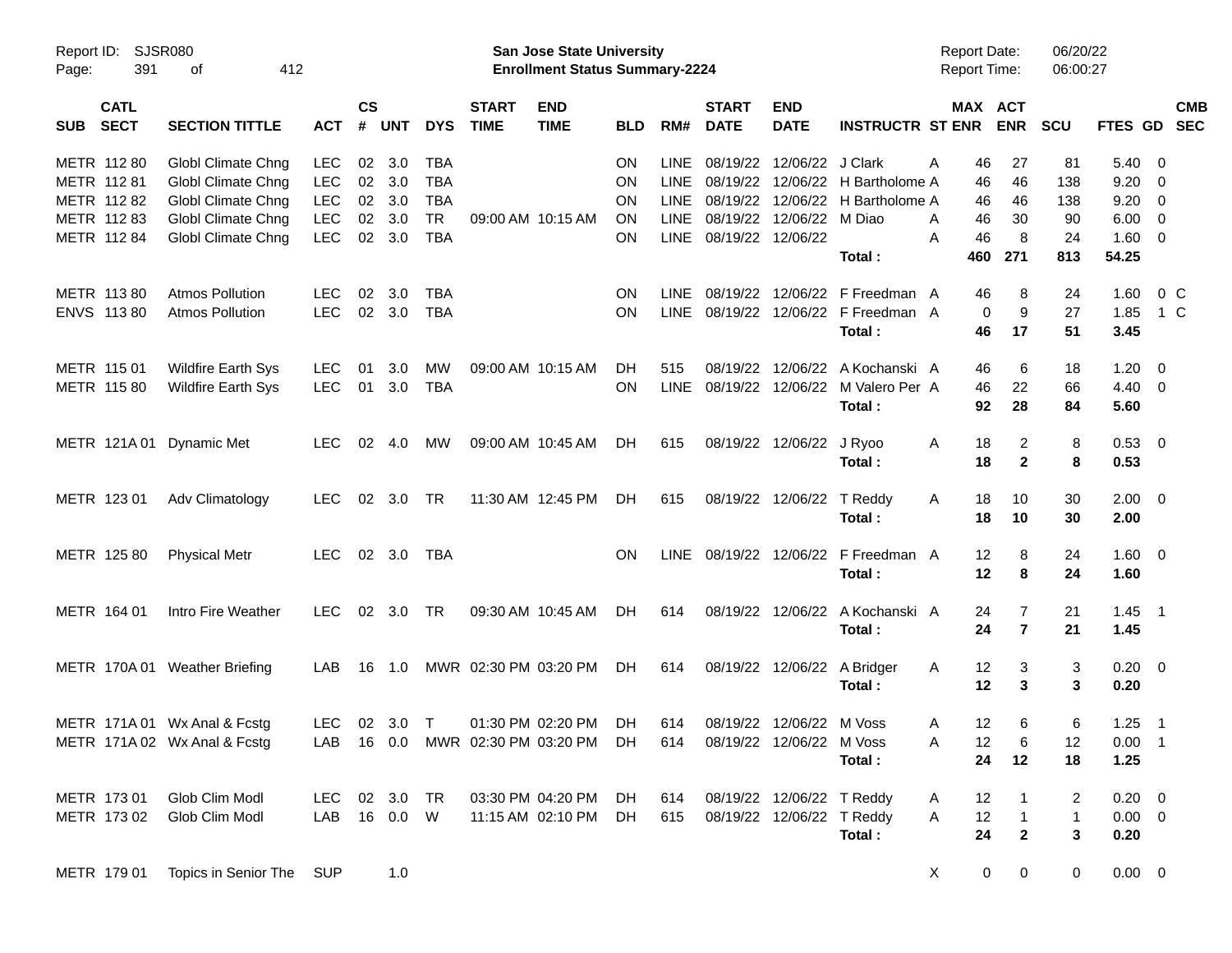| Page:                                                    | Report ID: SJSR080<br>392<br>412<br>οf                                              |                                                      |                      |                            |                                                      |                             | <b>San Jose State University</b><br><b>Enrollment Status Summary-2224</b> |            |     |                             |                                                                                  |                                             |                  | <b>Report Date:</b><br><b>Report Time:</b> |                                                  | 06/20/22<br>06:00:27                             |                                                                                                            |
|----------------------------------------------------------|-------------------------------------------------------------------------------------|------------------------------------------------------|----------------------|----------------------------|------------------------------------------------------|-----------------------------|---------------------------------------------------------------------------|------------|-----|-----------------------------|----------------------------------------------------------------------------------|---------------------------------------------|------------------|--------------------------------------------|--------------------------------------------------|--------------------------------------------------|------------------------------------------------------------------------------------------------------------|
| <b>CATL</b><br><b>SECT</b><br><b>SUB</b>                 | <b>SECTION TITTLE</b>                                                               | <b>ACT</b>                                           | $\mathsf{cs}$<br>#   | <b>UNT</b>                 | <b>DYS</b>                                           | <b>START</b><br><b>TIME</b> | <b>END</b><br><b>TIME</b>                                                 | <b>BLD</b> | RM# | <b>START</b><br><b>DATE</b> | <b>END</b><br><b>DATE</b>                                                        | <b>INSTRUCTR ST ENR</b>                     |                  | MAX ACT<br><b>ENR</b>                      | <b>SCU</b>                                       |                                                  | <b>CMB</b><br>FTES GD SEC                                                                                  |
| METR 179 02                                              | Topics in Senior The                                                                | SUP                                                  |                      | 25 1.0                     | TBA                                                  |                             |                                                                           |            |     |                             |                                                                                  | 08/19/22 12/06/22 A Bridger<br>Total:       | A                | 12<br>12                                   | 0<br>4<br>0<br>4                                 | 0.27 0<br>0.27                                   |                                                                                                            |
| METR 180 01<br>METR 180 02<br>METR 180 03                | <b>Individual Studies</b><br><b>Individual Studies</b><br><b>Individual Studies</b> | <b>SUP</b><br><b>SUP</b><br><b>SUP</b>               | 36<br>36<br>36       | 1.0<br>2.0<br>3.0          | TBA<br><b>TBA</b><br><b>TBA</b>                      |                             |                                                                           |            |     |                             | 08/19/22 12/06/22<br>08/19/22 12/06/22<br>08/19/22 12/06/22                      | Total:                                      | A<br>A<br>A      | 6<br>6<br>6<br>18                          | 0<br>0<br>0<br>0<br>0<br>0<br>0<br>0             | $0.00 \t 0$<br>$0.00 \ 0$<br>$0.00 \t 0$<br>0.00 |                                                                                                            |
| METR 205 01                                              | Adv Atm Clim Dyn                                                                    | SEM 05 3.0                                           |                      |                            | MW                                                   |                             | 09:00 AM 10:15 AM                                                         | DH.        | 614 |                             |                                                                                  | 08/19/22 12/06/22 A Bridger<br>Total:       | A                | $12 \,$<br>12                              | 12<br>4<br>12<br>4                               | 1.004<br>1.00                                    |                                                                                                            |
| METR 215 80                                              | Adv Phys Met                                                                        | SEM 05 3.0 TR                                        |                      |                            |                                                      |                             | 10:30 AM 11:45 AM                                                         | ON         |     |                             | LINE 08/19/22 12/06/22 M Diao                                                    | Total:                                      | A                | 12<br>12                                   | 3<br>9<br>9<br>3                                 | $0.75$ 3<br>0.75                                 |                                                                                                            |
| METR 280 01                                              | Recent Dev In Metr                                                                  | SEM 05 3.0 TBA                                       |                      |                            |                                                      |                             |                                                                           |            |     |                             |                                                                                  | 08/19/22 12/06/22 A Kochanski A<br>Total:   |                  | 6<br>6                                     | 4<br>4<br>4<br>4                                 | 1.004<br>1.00                                    |                                                                                                            |
| METR 285 80                                              | Colloquium                                                                          | SEM 05 1.0 R                                         |                      |                            |                                                      |                             | 01:00 PM 01:50 PM                                                         | ON         |     |                             |                                                                                  | LINE 08/19/22 12/06/22 C Clements<br>Total: | A                | 12<br>12                                   | $\mathbf{1}$<br>-1<br>$\mathbf 1$<br>$\mathbf 1$ | $0.08$ 1<br>0.08                                 |                                                                                                            |
| METR 298 10<br>METR 298 11<br>METR 298 12                | Research<br>Research<br>Research                                                    | <b>SUP</b><br><b>SUP</b><br><b>SUP</b>               | 25<br>25<br>25       | 1.0<br>1.0<br>1.0          | <b>TBA</b><br><b>TBA</b><br><b>TBA</b>               |                             |                                                                           |            |     |                             | 08/19/22 12/06/22<br>08/19/22 12/06/22<br>08/19/22 12/06/22                      |                                             | A<br>A<br>A      | 3<br>2<br>5                                | 0<br>0<br>0<br>0<br>0<br>0                       | $0.00 \t 0$<br>$0.00 \t 0$<br>$0.00 \t 0$        |                                                                                                            |
| METR 298 13<br>METR 298 14<br>METR 298 15                | Research<br>Research<br>Research                                                    | <b>SUP</b><br><b>SUP</b><br><b>SUP</b>               | 25<br>25<br>25       | 1.0<br>1.0<br>1.0          | <b>TBA</b><br><b>TBA</b><br><b>TBA</b>               |                             |                                                                           |            |     |                             | 08/19/22 12/06/22<br>08/19/22 12/06/22<br>08/19/22 12/06/22                      |                                             | A<br>Α<br>A      | 1<br>1<br>1                                | 0<br>0<br>0<br>0<br>0<br>0                       | 0.00<br>0.00<br>0.00                             | $\overline{\phantom{0}}$<br>$\overline{\phantom{0}}$<br>$\overline{\phantom{0}}$                           |
| METR 298 16<br>METR 298 17<br>METR 298 20<br>METR 298 21 | Research<br>Research<br>Research<br>Research                                        | <b>SUP</b><br><b>SUP</b><br><b>SUP</b><br><b>SUP</b> | 25<br>25<br>25<br>25 | 1.0<br>1.0<br>2.0<br>2.0   | <b>TBA</b><br><b>TBA</b><br><b>TBA</b><br><b>TBA</b> |                             |                                                                           |            |     |                             | 08/19/22 12/06/22<br>08/19/22 12/06/22<br>08/19/22 12/06/22<br>08/19/22 12/06/22 |                                             | A<br>Α<br>A<br>A | 1<br>$\mathbf{1}$<br>5<br>2                | 0<br>0<br>0<br>0<br>0<br>0<br>0<br>0             | 0.00<br>0.00<br>0.00<br>0.00                     | $\overline{\mathbf{0}}$<br>$\overline{\mathbf{0}}$<br>$\overline{\phantom{0}}$<br>$\overline{\phantom{0}}$ |
| METR 298 22<br>METR 298 23<br>METR 298 24                | Research<br>Research<br>Research                                                    | <b>SUP</b><br><b>SUP</b>                             |                      | 25 2.0                     | <b>TBA</b><br>SUP 25 2.0 TBA<br>25  2.0  TBA         |                             |                                                                           |            |     |                             | 08/19/22 12/06/22<br>08/19/22 12/06/22<br>08/19/22 12/06/22                      |                                             | A<br>A<br>Α      | 1<br>$\mathbf{1}$                          | 0<br>0<br>$\Omega$<br>$\Omega$<br>0<br>0         | 0.00<br>$0.00 \t 0$<br>$0.00 \t 0$               | $\overline{\mathbf{0}}$                                                                                    |
| METR 298 25<br>METR 298 26<br>METR 298 27                | Research<br>Research<br>Research                                                    | <b>SUP</b><br><b>SUP</b><br><b>SUP</b>               |                      | 25 2.0<br>25 2.0<br>25 2.0 | TBA<br>TBA<br>TBA                                    |                             |                                                                           |            |     |                             | 08/19/22 12/06/22<br>08/19/22 12/06/22<br>08/19/22 12/06/22                      |                                             | Α                |                                            | 0<br>0<br>0<br>0<br>0<br>0                       | $0.00 \t 0$<br>$0.00 \t 0$<br>$0.00 \t 0$        |                                                                                                            |
| METR 298 30<br>METR 298 31<br>METR 298 32                | Research<br>Research<br>Research                                                    | <b>SUP</b><br><b>SUP</b>                             |                      | 25 3.0<br>25 3.0           | TBA<br>TBA<br>SUP 25 3.0 TBA                         |                             |                                                                           |            |     |                             | 08/19/22 12/06/22<br>08/19/22 12/06/22                                           | 08/19/22 12/06/22 C Clements                | A<br>A<br>A      | 2<br>2                                     | 0<br>0<br>0<br>0<br>0                            | $0.75$ 3<br>$0.00 \t 0$<br>$0.00 \t 0$           |                                                                                                            |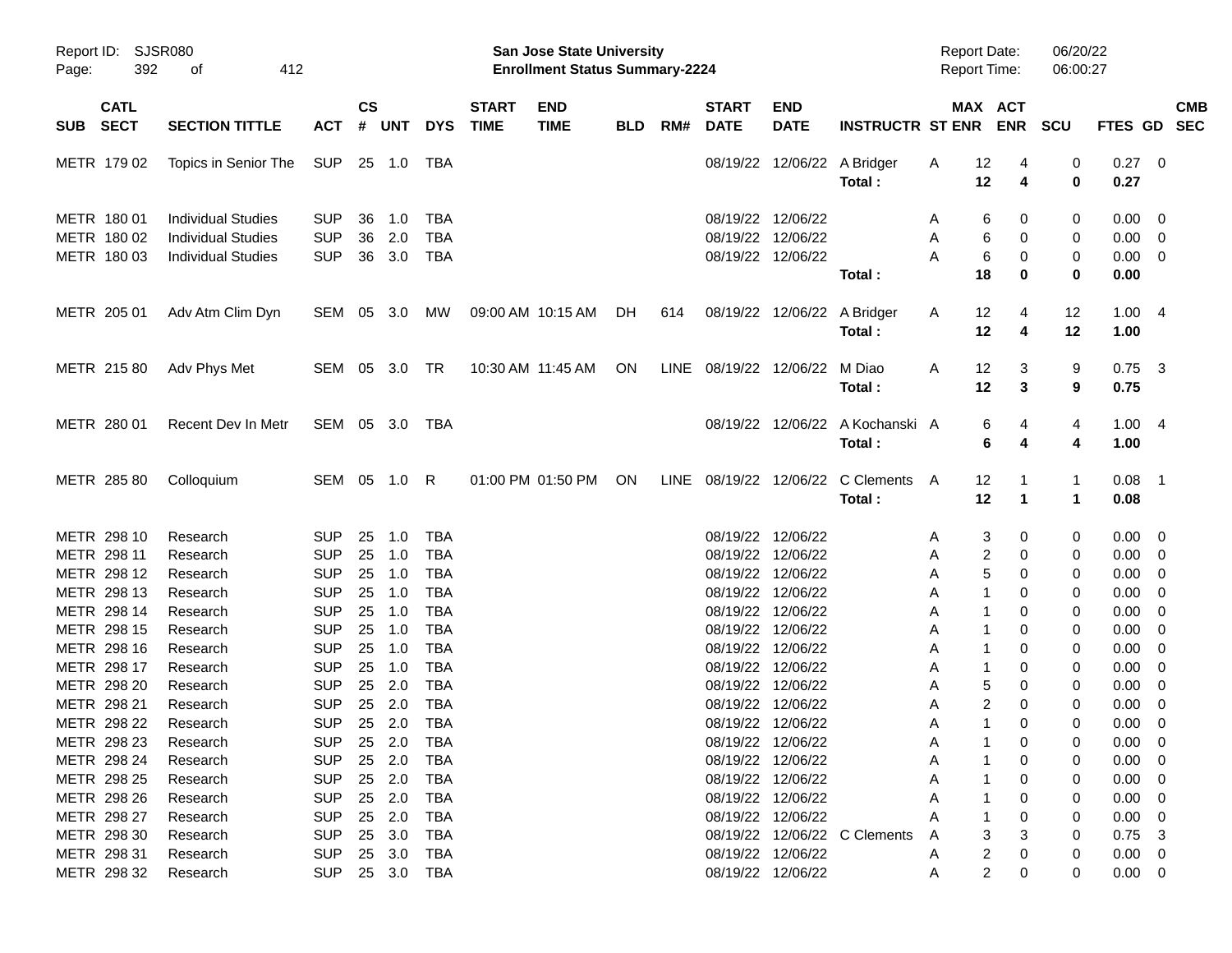| Report ID:<br>Page: | SJSR080<br>393             | 412<br>οf             |            |                    |     |            | <b>San Jose State University</b><br><b>Enrollment Status Summary-2224</b> |                           |            |     |                             |                           | <b>Report Date:</b><br><b>Report Time:</b> |        | 06/20/22<br>06:00:27  |     |                |                          |
|---------------------|----------------------------|-----------------------|------------|--------------------|-----|------------|---------------------------------------------------------------------------|---------------------------|------------|-----|-----------------------------|---------------------------|--------------------------------------------|--------|-----------------------|-----|----------------|--------------------------|
| <b>SUB</b>          | <b>CATL</b><br><b>SECT</b> | <b>SECTION TITTLE</b> | <b>ACT</b> | $\mathsf{cs}$<br># | UNT | <b>DYS</b> | <b>START</b><br><b>TIME</b>                                               | <b>END</b><br><b>TIME</b> | <b>BLD</b> | RM# | <b>START</b><br><b>DATE</b> | <b>END</b><br><b>DATE</b> | <b>INSTRUCTR ST ENR</b>                    |        | MAX ACT<br><b>ENR</b> | SCU | <b>FTES GD</b> | <b>CMB</b><br><b>SEC</b> |
|                     | METR 298 33                | Research              | <b>SUP</b> | 25                 | 3.0 | <b>TBA</b> |                                                                           |                           |            |     | 08/19/22 12/06/22           |                           |                                            | A      | 0                     | 0   | $0.00 \quad 0$ |                          |
|                     | METR 298 34                | Research              | <b>SUP</b> | 25                 | 3.0 | TBA        |                                                                           |                           |            |     | 08/19/22                    | 12/06/22                  |                                            | A      | 0                     | 0   | 0.00           | 0                        |
|                     | METR 298 35                | Research              | <b>SUP</b> | 25                 | 3.0 | <b>TBA</b> |                                                                           |                           |            |     | 08/19/22 12/06/22           |                           |                                            | Α      | 0                     | 0   | 0.00           | 0                        |
|                     | METR 298 36                | Research              | <b>SUP</b> | 25                 | 3.0 | <b>TBA</b> |                                                                           |                           |            |     | 08/19/22                    | 12/06/22                  |                                            | 5<br>Α | 0                     | 0   | 0.00           | 0                        |
|                     | METR 298 37                | Research              | <b>SUP</b> | 25                 | 3.0 | <b>TBA</b> |                                                                           |                           |            |     | 08/19/22 12/06/22           |                           |                                            | Α      | 0                     | 0   | 0.00           | $\Omega$                 |
|                     |                            |                       |            |                    |     |            |                                                                           |                           |            |     |                             |                           | Total:                                     | 44     | 3                     | 0   | 0.75           |                          |
|                     | METR 299 10                | <b>Thesis</b>         | <b>SUP</b> | 25                 | 1.0 | <b>TBA</b> |                                                                           |                           |            |     | 08/19/22 12/06/22           |                           |                                            | 5<br>Α | 0                     | 0   | $0.00 \t 0$    |                          |
|                     | METR 299 11                | <b>Thesis</b>         | <b>SUP</b> | 25                 | 1.0 | <b>TBA</b> |                                                                           |                           |            |     | 08/19/22                    | 12/06/22                  |                                            | Α      | 0                     | 0   | 0.00           | 0                        |
|                     | METR 299 12                | <b>Thesis</b>         | <b>SUP</b> | 25                 | 1.0 | <b>TBA</b> |                                                                           |                           |            |     | 08/19/22                    | 12/06/22                  |                                            | A      | 0                     | 0   | 0.00           | 0                        |
|                     | METR 299 13                | Thesis                | <b>SUP</b> | 25                 | 1.0 | <b>TBA</b> |                                                                           |                           |            |     | 08/19/22 12/06/22           |                           |                                            | A      | 0                     | 0   | 0.00           | 0                        |
|                     | METR 299 14                | Thesis                | <b>SUP</b> | 25                 | 1.0 | TBA        |                                                                           |                           |            |     | 08/19/22                    | 12/06/22                  |                                            | A      | 0                     | 0   | 0.00           | 0                        |
|                     | METR 299 15                | Thesis                | <b>SUP</b> | 25                 | 1.0 | <b>TBA</b> |                                                                           |                           |            |     | 08/19/22 12/06/22           |                           |                                            | Α      | 0                     | 0   | 0.00           | 0                        |
|                     | METR 299 16                | <b>Thesis</b>         | <b>SUP</b> | 25                 | 1.0 | <b>TBA</b> |                                                                           |                           |            |     | 08/19/22                    | 12/06/22                  |                                            | Α      | 0                     | 0   | 0.00           | 0                        |
|                     | METR 299 17                | <b>Thesis</b>         | <b>SUP</b> | 25                 | 1.0 | <b>TBA</b> |                                                                           |                           |            |     | 08/19/22                    | 12/06/22                  |                                            | A      | 0                     | 0   | 0.00           | 0                        |
|                     | METR 299 20                | Thesis                | <b>SUP</b> | 25                 | 2.0 | <b>TBA</b> |                                                                           |                           |            |     | 08/19/22                    |                           | 12/06/22 C Clements                        | 3<br>A |                       | 0   | 0.17           | -1                       |
|                     | METR 299 21                | Thesis                | <b>SUP</b> | 25                 | 2.0 | TBA        |                                                                           |                           |            |     | 08/19/22                    | 12/06/22                  |                                            | A      | 0                     | 0   | 0.00           | -0                       |
|                     | METR 299 22                | <b>Thesis</b>         | <b>SUP</b> | 25                 | 2.0 | <b>TBA</b> |                                                                           |                           |            |     | 08/19/22                    | 12/06/22                  |                                            | Α      | 0                     | 0   | 0.00           | 0                        |
|                     | METR 299 23                | <b>Thesis</b>         | <b>SUP</b> | 25                 | 2.0 | <b>TBA</b> |                                                                           |                           |            |     | 08/19/22                    | 12/06/22                  |                                            | Α      | 0                     | 0   | 0.00           | 0                        |
|                     | METR 299 24                | <b>Thesis</b>         | <b>SUP</b> | 25                 | 2.0 | <b>TBA</b> |                                                                           |                           |            |     | 08/19/22                    | 12/06/22                  |                                            | A      | 0                     | 0   | 0.00           | 0                        |
|                     | METR 299 25                | Thesis                | <b>SUP</b> | 25                 | 2.0 | <b>TBA</b> |                                                                           |                           |            |     | 08/19/22                    | 12/06/22                  |                                            | A      | 0                     | 0   | 0.00           | 0                        |
|                     | METR 299 26                | Thesis                | <b>SUP</b> | 25                 | 2.0 | TBA        |                                                                           |                           |            |     | 08/19/22                    | 12/06/22                  |                                            | A      | 0                     | 0   | 0.00           | 0                        |
|                     | METR 299 27                | Thesis                | <b>SUP</b> | 25                 | 2.0 | <b>TBA</b> |                                                                           |                           |            |     | 08/19/22                    | 12/06/22                  |                                            | Α      | 0                     | 0   | 0.00           | 0                        |
|                     | METR 299 37                | <b>Thesis</b>         | <b>SUP</b> | 25                 | 3.0 | <b>TBA</b> |                                                                           |                           |            |     | 08/19/22                    | 12/06/22                  | C Clements                                 | 3<br>A | 0                     | 0   | 0.00           | 0                        |
|                     |                            |                       |            |                    |     |            |                                                                           |                           |            |     |                             |                           | Total:                                     | 25     |                       | ŋ   | 0.17           |                          |

**Department : Meteorology & Climate Science** 

| Department Total:         | 1455 |      | 586 1682 | 114.62 |
|---------------------------|------|------|----------|--------|
| <b>Lower Division:</b>    | 572  | -203 | -592     | 39.47  |
| <b>Upper Division:</b>    | 772  | 367  | 1064     | 71.40  |
| <b>Graduate Division:</b> | 111  | 16.  | 26       | 3.75   |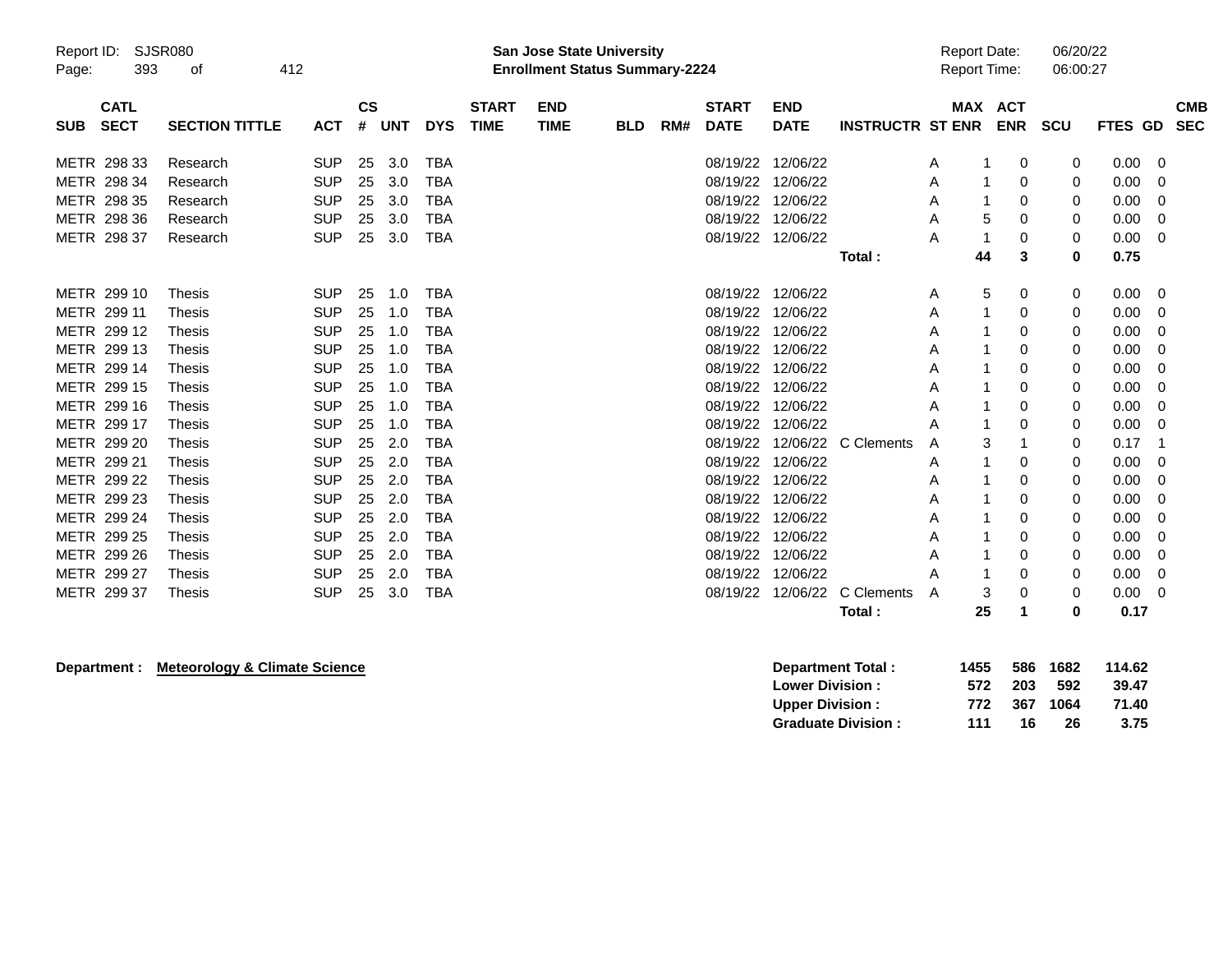| Report ID:<br>Page:        | 394                        | SJSR080<br>412<br>οf                                         |            |                    |               |                 |                             | <b>San Jose State University</b><br><b>Enrollment Status Summary-2224</b> |              |             |                               |                                        |                         | <b>Report Date:</b><br>Report Time: |            | 06/20/22<br>06:00:27 |              |                         |                          |
|----------------------------|----------------------------|--------------------------------------------------------------|------------|--------------------|---------------|-----------------|-----------------------------|---------------------------------------------------------------------------|--------------|-------------|-------------------------------|----------------------------------------|-------------------------|-------------------------------------|------------|----------------------|--------------|-------------------------|--------------------------|
| <b>SUB</b>                 | <b>CATL</b><br><b>SECT</b> | <b>SECTION TITTLE</b>                                        | <b>ACT</b> | $\mathsf{cs}$<br># | <b>UNT</b>    | <b>DYS</b>      | <b>START</b><br><b>TIME</b> | <b>END</b><br><b>TIME</b>                                                 | <b>BLD</b>   | RM#         | <b>START</b><br><b>DATE</b>   | <b>END</b><br><b>DATE</b>              | <b>INSTRUCTR ST ENR</b> | MAX ACT                             | <b>ENR</b> | <b>SCU</b>           | FTES GD      |                         | <b>CMB</b><br><b>SEC</b> |
| <b>College</b>             | Department :               | <b>Science, College of</b><br><b>Physics &amp; Astronomy</b> |            |                    |               |                 |                             |                                                                           |              |             |                               |                                        |                         |                                     |            |                      |              |                         |                          |
|                            | ASTR 1001                  | Descript Astronomy                                           | LEC        | 02                 | 3.0           | МW              |                             | 12:00 PM 01:15 PM                                                         | SCI          | 258         | 08/19/22                      | 12/06/22                               |                         | 40<br>A                             | 40         | 120                  | 8.00         | - 0                     |                          |
| ASTR                       | 10 02                      | <b>Descript Astronomy</b>                                    | <b>LEC</b> | 02                 | 3.0           | <b>TR</b>       | 10:30 AM 11:45 AM           |                                                                           | SCI          | 258         | 08/19/22                      | 12/06/22                               |                         | A<br>40                             | 35         | 105                  | 7.00         | - 0                     |                          |
|                            |                            |                                                              |            |                    |               |                 |                             |                                                                           |              |             |                               |                                        | Total:                  | 80                                  | 75         | 225                  | 15.00        |                         |                          |
|                            | ASTR 101 01                | Modern Astronomy                                             | <b>LEC</b> | 02                 | 3.0           | MW              |                             | 09:00 AM 10:15 AM                                                         | SCI          | 258         | 08/19/22                      | 12/06/22                               |                         | 40<br>A                             | 40         | 120                  | 8.00         | - 0                     |                          |
|                            | ASTR 101 02                | Modern Astronomy                                             | <b>LEC</b> | 02                 | 3.0           | MW              | 10:30 AM 11:45 AM           |                                                                           | SCI          | 258         | 08/19/22                      | 12/06/22                               |                         | 40<br>A                             | 40         | 120                  | 8.00         | 0                       |                          |
|                            | ASTR 101 03                | Modern Astronomy                                             | <b>LEC</b> | 02                 | 3.0           | TR              |                             | 12:00 PM 01:15 PM                                                         | SCI          | 258         | 08/19/22                      | 12/06/22                               |                         | 40<br>A                             | 40         | 120                  | 8.00         | 0                       |                          |
| ASTR                       | 101 04                     | Modern Astronomy                                             | <b>LEC</b> | 02                 | 3.0           | TR              |                             | 01:30 PM 02:45 PM                                                         | SCI          | 258         | 08/19/22                      | 12/06/22                               |                         | 40<br>A                             | 40         | 120                  | 8.00         | 0                       |                          |
| ASTR                       | 101 05                     | Modern Astronomy                                             | <b>LEC</b> | 02                 | 3.0           | <b>TR</b>       |                             | 09:00 AM 10:15 AM                                                         | ON           | <b>LINE</b> | 08/19/22                      | 12/06/22                               |                         | 40<br>A                             | 40         | 120                  | 8.00         | 0                       |                          |
|                            | ASTR 101 06                | Modern Astronomy                                             | <b>LEC</b> | 02                 | 3.0           | <b>TBA</b>      |                             |                                                                           | <b>ON</b>    | <b>LINE</b> | 08/19/22                      | 12/06/22                               |                         | А<br>40                             | 40         | 120                  | 8.00         | - 0                     |                          |
|                            |                            |                                                              |            |                    |               |                 |                             |                                                                           |              |             |                               |                                        | Total:                  | 240                                 | 240        | 720                  | 48.00        |                         |                          |
|                            | ASTR 117A01                | Astrophysics I                                               | <b>LEC</b> | 02                 | 3.0           | MW              |                             | 12:00 PM 01:15 PM                                                         | SCI          | 319         | 08/19/22                      | 12/06/22                               |                         | Α<br>25                             | 10         | 30                   | 2.00         | $\overline{\mathbf{0}}$ |                          |
|                            |                            |                                                              |            |                    |               |                 |                             |                                                                           |              |             |                               |                                        | Total:                  | 25                                  | 10         | 30                   | 2.00         |                         |                          |
| <b>PHYS</b>                | 1 0 1                      | Elem Phys                                                    | <b>LEC</b> | 01                 | 3.0           | МW              | 07:30 AM 08:45 AM           |                                                                           | <b>ON</b>    | <b>LINE</b> | 08/19/22                      | 12/06/22                               |                         | 45<br>A                             | 6          | 18                   | 1.20         | - 0                     |                          |
| <b>PHYS</b>                | 1 0 2                      | Elem Phys                                                    | <b>LEC</b> | 01                 | 3.0           | МW              |                             | 12:00 PM 01:15 PM                                                         | <b>ON</b>    | <b>LINE</b> | 08/19/22                      | 12/06/22                               |                         | A<br>45                             | 26         | 78                   | 5.20         | - 0                     |                          |
| <b>PHYS</b>                | 1 0 3                      | Elem Phys                                                    | <b>LEC</b> | 01                 | 3.0           | МW              |                             | 03:00 PM 04:15 PM                                                         | ON           |             | LINE 08/19/22 12/06/22        |                                        |                         | 45<br>A                             | 26         | 78                   | 5.20         | 0                       |                          |
|                            |                            |                                                              |            |                    |               |                 |                             |                                                                           |              |             |                               |                                        | Total:                  | 135                                 | 58         | 174                  | 11.60        |                         |                          |
| <b>PHYS</b>                | 2A 01                      | Fund of Physics                                              | <b>LEC</b> | 01                 | 4.0           | F               |                             | 09:00 AM 10:20 AM                                                         | ON           | <b>LINE</b> | 08/19/22                      | 12/06/22                               |                         | 270<br>A                            | 234        | 351                  | 62.40        | - 0                     |                          |
| <b>PHYS</b>                | 2A 11                      | Fund of Physics                                              | LAB        | 16                 | 0.0           | MW              | 09:00 AM 11:20 AM           |                                                                           | SCI          | 247         | 08/19/22                      | 12/06/22                               |                         | 24<br>A                             | 24         | 24                   | 0.00         | 0                       |                          |
| <b>PHYS</b>                | 2A 12                      | Fund of Physics                                              | LAB        | 16                 | 0.0           | MW              |                             | 12:30 PM 02:50 PM                                                         | SCI          | 247         | 08/19/22                      | 12/06/22                               |                         | 24<br>Α                             | 24         | 24                   | 0.00         | 0                       |                          |
| <b>PHYS</b>                | 2A 13                      | Fund of Physics                                              | LAB        | 16                 | 0.0           | MW              |                             | 03:00 PM 05:20 PM                                                         | SCI          | 247         | 08/19/22                      | 12/06/22                               |                         | 24<br>Α                             | 24         | 24                   | 0.00         | 0                       |                          |
| <b>PHYS</b>                | 2A 14                      | Fund of Physics                                              | LAB        | 16                 | 0.0           | TR              | 09:00 AM 11:20 AM           |                                                                           | SCI          | 247         | 08/19/22                      | 12/06/22                               |                         | 24<br>Α                             | 24         | 24                   | 0.00         | 0                       |                          |
| <b>PHYS</b>                | 2A 15                      | Fund of Physics                                              | LAB        | 16                 | 0.0           | TR              |                             | 12:30 PM 02:50 PM                                                         | SCI          | 247         | 08/19/22                      | 12/06/22                               |                         | 24<br>Α                             | 24         | 24                   | 0.00         | 0                       |                          |
| <b>PHYS</b>                | 2A 16                      | Fund of Physics                                              | LAB        | 16                 | 0.0           | <b>TR</b>       |                             | 03:00 PM 05:20 PM                                                         | SCI          | 247         | 08/19/22                      | 12/06/22                               |                         | 24<br>A                             | 17         | 17                   | 0.00         | 0                       |                          |
| <b>PHYS</b>                | 2A 17                      | Fund of Physics                                              | LAB        | 16                 | 0.0           | МW              | 09:00 AM 11:20 AM           |                                                                           | SCI          | 233         | 08/19/22<br>08/19/22 12/06/22 | 12/06/22                               |                         | 24<br>Α                             | 9<br>17    | 9                    | 0.00         | 0                       |                          |
| <b>PHYS</b><br><b>PHYS</b> | 2A 18<br>2A 19             | <b>Fund of Physics</b>                                       | LAB<br>LAB | 16                 | 0.0<br>16 0.0 | МW<br><b>MW</b> |                             | 12:30 PM 02:50 PM                                                         | SCI<br>SCI   | 233         | 08/19/22 12/06/22             |                                        |                         | 24<br>A<br>24                       | 16         | 17<br>16             | 0.00         | 0                       |                          |
|                            |                            | Fund of Physics<br>Fund of Physics                           |            |                    |               |                 |                             | 03:00 PM 05:20 PM                                                         |              | 233         |                               |                                        |                         | Α                                   |            |                      | 0.00         | $\overline{0}$          |                          |
| <b>PHYS</b><br><b>PHYS</b> | 2A 20<br>2A 21             | Fund of Physics                                              | LAB<br>LAB | 07<br>07           | 0.0<br>0.0    | TR<br>TR        |                             | 09:00 AM 11:20 AM<br>12:30 PM 02:50 PM                                    | SCI<br>- SCI | 233<br>233  |                               | 08/19/22 12/06/22<br>08/19/22 12/06/22 |                         | Α<br>24<br>24<br>Α                  | 16<br>23   | 40<br>58             | 0.00<br>0.00 | - 0<br>$\overline{0}$   |                          |
| <b>PHYS</b>                | 2A 22                      | Fund of Physics                                              | LAB        |                    | 07 0.0        | TR              |                             | 03:00 PM 05:20 PM SCI                                                     |              | 233         | 08/19/22 12/06/22             |                                        |                         | Α<br>24                             | 16         | 40                   | $0.00 \t 0$  |                         |                          |
|                            |                            |                                                              |            |                    |               |                 |                             |                                                                           |              |             |                               |                                        | Total:                  | 558                                 | 468        | 668                  | 62.40        |                         |                          |
|                            |                            |                                                              |            |                    |               |                 |                             |                                                                           |              |             |                               |                                        |                         |                                     |            |                      |              |                         |                          |
| <b>PHYS</b>                | 2B 01                      | Fund of Physics                                              | LEC        |                    | 01 4.0        | МW              |                             | 09:00 AM 10:15 AM                                                         | <b>SCI</b>   | 253         | 08/19/22 12/06/22             |                                        |                         | 40<br>A                             | 40         | 120                  | 10.67 0      |                         |                          |
| <b>PHYS</b>                | 2B 02                      | Fund of Physics                                              | <b>LEC</b> |                    | 01 4.0        | MW              |                             | 03:00 PM 04:15 PM                                                         | SCI          | 258         | 08/19/22 12/06/22             |                                        |                         | Α<br>60                             | 53         | 159                  | 14.13 0      |                         |                          |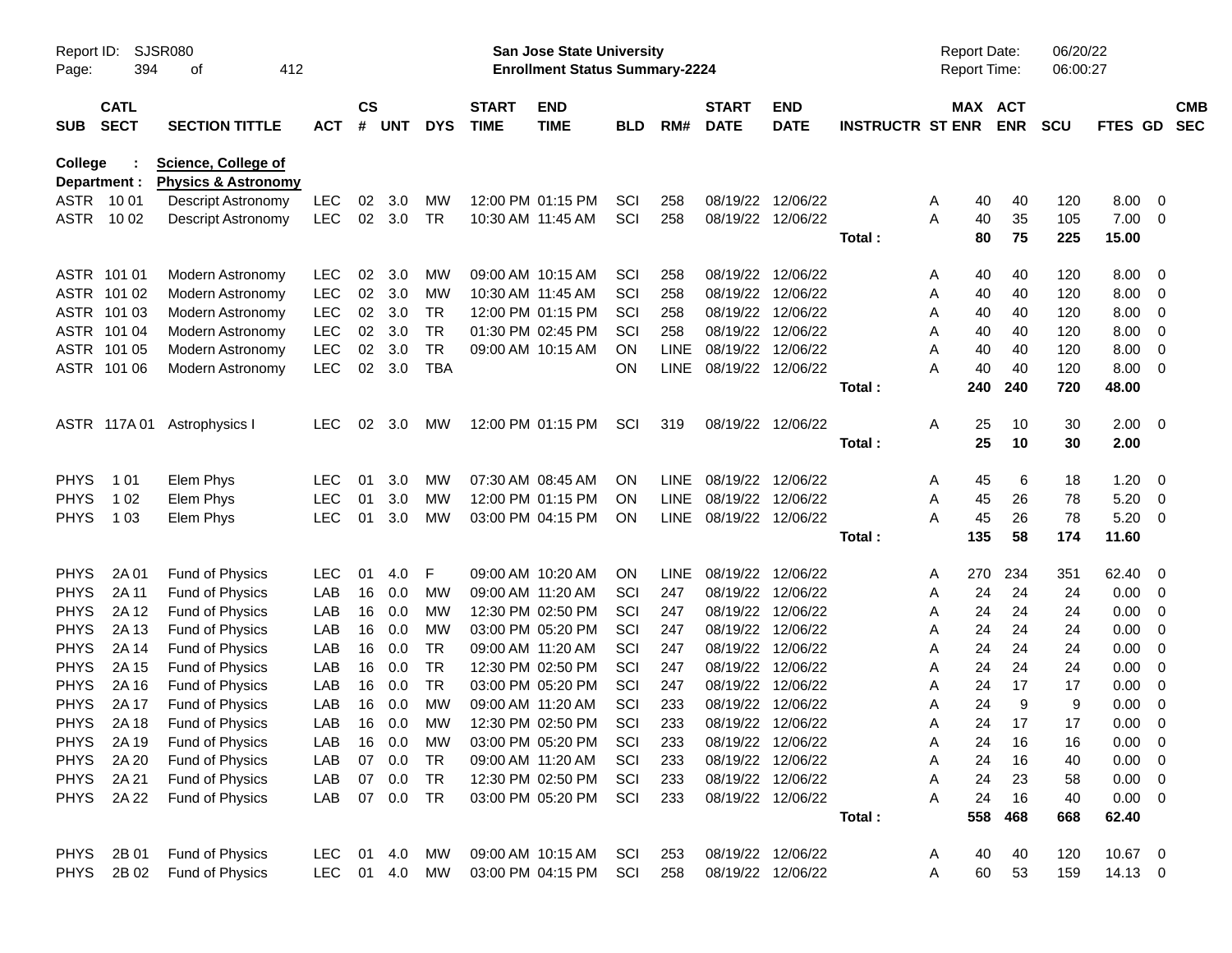| Report ID:<br>Page: | 395                        | SJSR080<br>οf            | 412        |                    |            |             |                             | <b>San Jose State University</b><br><b>Enrollment Status Summary-2224</b> |            |             |                             |                           |                         |   | <b>Report Date:</b><br>Report Time: |            | 06/20/22<br>06:00:27 |                |                         |                          |
|---------------------|----------------------------|--------------------------|------------|--------------------|------------|-------------|-----------------------------|---------------------------------------------------------------------------|------------|-------------|-----------------------------|---------------------------|-------------------------|---|-------------------------------------|------------|----------------------|----------------|-------------------------|--------------------------|
| <b>SUB</b>          | <b>CATL</b><br><b>SECT</b> | <b>SECTION TITTLE</b>    | <b>ACT</b> | $\mathsf{cs}$<br># | <b>UNT</b> | <b>DYS</b>  | <b>START</b><br><b>TIME</b> | <b>END</b><br><b>TIME</b>                                                 | <b>BLD</b> | RM#         | <b>START</b><br><b>DATE</b> | <b>END</b><br><b>DATE</b> | <b>INSTRUCTR ST ENR</b> |   | MAX ACT                             | <b>ENR</b> | <b>SCU</b>           | <b>FTES GD</b> |                         | <b>CMB</b><br><b>SEC</b> |
| <b>PHYS</b>         | 2B 03                      | <b>Fund of Physics</b>   | <b>LEC</b> | 01                 | 4.0        | TR          |                             | 09:00 AM 10:15 AM                                                         | SCI        | 258         | 08/19/22                    | 12/06/22                  |                         | Α | 60                                  | 40         | 120                  | 10.67          | - 0                     |                          |
| <b>PHYS</b>         | 2B 04                      | Fund of Physics          | <b>LEC</b> | 01                 | 4.0        | <b>TR</b>   |                             | 01:30 PM 02:45 PM                                                         | SCI        | 253         | 08/19/22                    | 12/06/22                  |                         | Α | 40                                  | 40         | 120                  | 10.67          | $\mathbf 0$             |                          |
| <b>PHYS</b>         | 2B 05                      | Fund of Physics          | <b>LEC</b> | 01                 | 4.0        | <b>TR</b>   |                             | 03:00 PM 04:15 PM                                                         | SCI        | 258         |                             | 08/19/22 12/06/22         |                         | A | 60                                  | 30         | 90                   | 8.00           | 0                       |                          |
| <b>PHYS</b>         | 2B 11                      | Fund of Physics          | LAB        | 16                 | 0.0        | M           |                             | 09:00 AM 11:50 AM                                                         | SCI        | 131         | 08/19/22                    | 12/06/22                  |                         | A | 16                                  | 15         | 15                   | 0.00           | 0                       |                          |
| <b>PHYS</b>         | 2B 12                      | Fund of Physics          | LAB        | 16                 | 0.0        | м           |                             | 12:00 PM 02:50 PM                                                         | SCI        | 131         | 08/19/22                    | 12/06/22                  |                         | A | 16                                  | 16         | 16                   | 0.00           | 0                       |                          |
| <b>PHYS</b>         | 2B 13                      | Fund of Physics          | LAB        | 16                 | 0.0        | м           |                             | 03:00 PM 05:50 PM                                                         | SCI        | 131         |                             | 08/19/22 12/06/22         |                         | A | 16                                  | 16         | 16                   | 0.00           | 0                       |                          |
| <b>PHYS</b>         | 2B 14                      | Fund of Physics          | LAB        | 16                 | 0.0        | Т           |                             | 09:00 AM 11:50 AM                                                         | SCI        | 131         |                             | 08/19/22 12/06/22         |                         | A | 16                                  | 16         | 16                   | 0.00           | 0                       |                          |
| <b>PHYS</b>         | 2B 15                      | Fund of Physics          | LAB        | 16                 | 0.0        | Т           |                             | 12:00 PM 02:50 PM                                                         | SCI        | 131         | 08/19/22                    | 12/06/22                  |                         | A | 16                                  | 16         | 16                   | 0.00           | 0                       |                          |
| <b>PHYS</b>         | 2B 16                      | Fund of Physics          | LAB        | 16                 | 0.0        | $\mathsf T$ |                             | 03:00 PM 05:50 PM                                                         | SCI        | 131         |                             | 08/19/22 12/06/22         |                         | A | 16                                  | 16         | 16                   | 0.00           | 0                       |                          |
| <b>PHYS</b>         | 2B 17                      | Fund of Physics          | LAB        | 16                 | 0.0        | W           |                             | 09:00 AM 11:50 AM                                                         | SCI        | 131         |                             | 08/19/22 12/06/22         |                         | A | 16                                  | 16         | 16                   | 0.00           | 0                       |                          |
| <b>PHYS</b>         | 2B 18                      | Fund of Physics          | LAB        | 16                 | 0.0        | W           |                             | 12:00 PM 02:50 PM                                                         | SCI        | 131         | 08/19/22                    | 12/06/22                  |                         | A | 16                                  | 16         | 16                   | 0.00           | 0                       |                          |
| <b>PHYS</b>         | 2B 19                      | Fund of Physics          | LAB        | 16                 | 0.0        | W           |                             | 03:00 PM 05:50 PM                                                         | SCI        | 131         |                             | 08/19/22 12/06/22         |                         | A | 16                                  | 15         | 15                   | 0.00           | 0                       |                          |
| <b>PHYS</b>         | 2B 20                      | Fund of Physics          | LAB        | 16                 | 0.0        | R           |                             | 09:00 AM 11:50 AM                                                         | SCI        | 131         |                             | 08/19/22 12/06/22         |                         | A | 16                                  | 6          | 6                    | 0.00           | 0                       |                          |
| <b>PHYS</b>         | 2B 21                      | Fund of Physics          | LAB        | 16                 | 0.0        | R           |                             | 12:00 PM 02:50 PM                                                         | SCI        | 131         |                             | 08/19/22 12/06/22         |                         | A | 16                                  | 16         | 16                   | 0.00           | 0                       |                          |
| <b>PHYS</b>         | 2B 22                      | Fund of Physics          | LAB        | 16                 | 0.0        | R           |                             | 03:00 PM 05:50 PM                                                         | SCI        | 131         |                             | 08/19/22 12/06/22         |                         | A | 16                                  | 9          | 9                    | 0.00           | 0                       |                          |
| <b>PHYS</b>         | 2B 23                      | Fund of Physics          | LAB        | 16                 | 0.0        | F           |                             | 09:00 AM 11:50 AM                                                         | SCI        | 131         |                             | 08/19/22 12/06/22         |                         | A | 16                                  | 14         | 14                   | 0.00           | 0                       |                          |
| <b>PHYS</b>         | 2B 24                      | Fund of Physics          | LAB        | 16                 | 0.0        | F           |                             | 12:00 PM 02:50 PM                                                         | SCI        | 131         |                             | 08/19/22 12/06/22         |                         | Α | 16                                  | 16         | 16                   | 0.00           | - 0                     |                          |
|                     |                            |                          |            |                    |            |             |                             |                                                                           |            |             |                             |                           | Total:                  |   | 484                                 | 406        | 812                  | 54.13          |                         |                          |
| <b>PHYS</b>         | 20 01                      | Inv to Phys/Astro        | <b>LEC</b> | 02                 | 1.0        | т           |                             | 12:00 PM 12:50 PM                                                         | SCI        | 319         |                             | 08/19/22 12/06/22         |                         | A | 25                                  | 4          | 4                    | 0.27           | $\overline{\mathbf{0}}$ |                          |
| <b>PHYS</b>         | 20 02                      | Inv to Phys/Astro        | <b>LEC</b> | 02                 | 1.0        | R           |                             | 12:00 PM 12:50 PM                                                         | SCI        | 319         | 08/19/22                    | 12/06/22                  |                         | A | 25                                  | 0          | 0                    | 0.00           | $\overline{0}$          |                          |
|                     |                            |                          |            |                    |            |             |                             |                                                                           |            |             |                             |                           | Total:                  |   | 50                                  | 4          | 4                    | 0.27           |                         |                          |
| <b>PHYS</b>         | 23 01                      | <b>Animation Physics</b> | <b>LEC</b> | 02                 | 3.0        | R           |                             | 06:00 PM 06:50 PM                                                         | <b>ON</b>  | LINE        | 08/19/22 12/06/22           |                           |                         | A | 30                                  | 19         | 57                   | 3.80           | $\overline{\mathbf{0}}$ |                          |
| <b>PHYS</b>         | 23 99                      | <b>Animation Physics</b> | <b>LEC</b> | 02                 | 3.0        | <b>TBA</b>  |                             |                                                                           | ON         | <b>LINE</b> |                             | 08/19/22 12/06/22         |                         | A | 30                                  | 20         | 60                   | 4.00           | - 0                     |                          |
|                     |                            |                          |            |                    |            |             |                             |                                                                           |            |             |                             |                           | Total:                  |   | 60                                  | 39         | 117                  | 7.80           |                         |                          |
| <b>PHYS</b>         | 40 01                      | Intro Comp Phys          | <b>SEM</b> | 05                 | 3.0        | TR.         |                             | 01:30 PM 02:20 PM                                                         | SCI        | 319         |                             | 08/19/22 12/06/22         |                         | A | 12                                  | 11         | 22                   | 2.20           | $\overline{\mathbf{0}}$ |                          |
| <b>PHYS</b>         | 40 11                      | Intro Comp Phys          | LAB        |                    | 0.0        |             |                             |                                                                           |            |             |                             |                           |                         | X | 0                                   | 0          | 0                    | 0.00           | - 0                     |                          |
| <b>PHYS</b>         | 40 12                      | Intro Comp Phys          | LAB        | 16                 | 0.0        | F           |                             | 02:30 PM 05:20 PM                                                         | SCI        | 319         |                             | 08/19/22 12/06/22         |                         | A | 12                                  | 0          | 0                    | 0.00           | 0                       |                          |
| <b>PHYS</b>         | 40 13                      | Intro Comp Phys          | LAB        | 16                 | 0.0        | F           |                             | 01:00 PM 04:00 PM                                                         | SCI        | 319         |                             | 08/19/22 12/06/22         |                         | A | 12                                  | 11         | 11                   | 0.00           | $\overline{\mathbf{0}}$ |                          |
|                     |                            |                          |            |                    |            |             |                             |                                                                           |            |             |                             |                           | Total:                  |   | 36                                  | 22         | 33                   | 2.20           |                         |                          |
|                     | PHYS 49 01                 | Intro to Physics         | LEC.       |                    | 02 3.0     | MW          |                             | 01:30 PM 02:50 PM                                                         | SCI        | 253         |                             | 08/19/22 12/06/22         |                         | A | 30                                  | 10         | 30                   | $2.00 \t 0$    |                         |                          |
|                     | PHYS 49 02                 | Intro to Physics         |            |                    | LEC 02 3.0 | <b>TR</b>   |                             | 10:30 AM 11:45 AM                                                         | SCI        | 253         |                             | 08/19/22 12/06/22         |                         | A | 30                                  | 10         | 30                   | $2.00 \t 0$    |                         |                          |
|                     |                            |                          |            |                    |            |             |                             |                                                                           |            |             |                             |                           | Total:                  |   | 60                                  | 20         | 60                   | 4.00           |                         |                          |
|                     | PHYS 50 01                 | <b>General Physics</b>   |            |                    | LEC 01 4.0 | MW          |                             | 10:30 AM 11:45 AM                                                         | SCI        | 253         |                             | 08/19/22 12/06/22         |                         | A | 40                                  | 40         | 120                  | 10.67 0        |                         |                          |
|                     | PHYS 50 02                 | <b>General Physics</b>   |            |                    | LEC 01 4.0 | MW          |                             | 12:00 PM 01:15 PM                                                         | SCI        | 253         |                             | 08/19/22 12/06/22         |                         | Α | 40                                  | 40         | 120                  | 10.67 0        |                         |                          |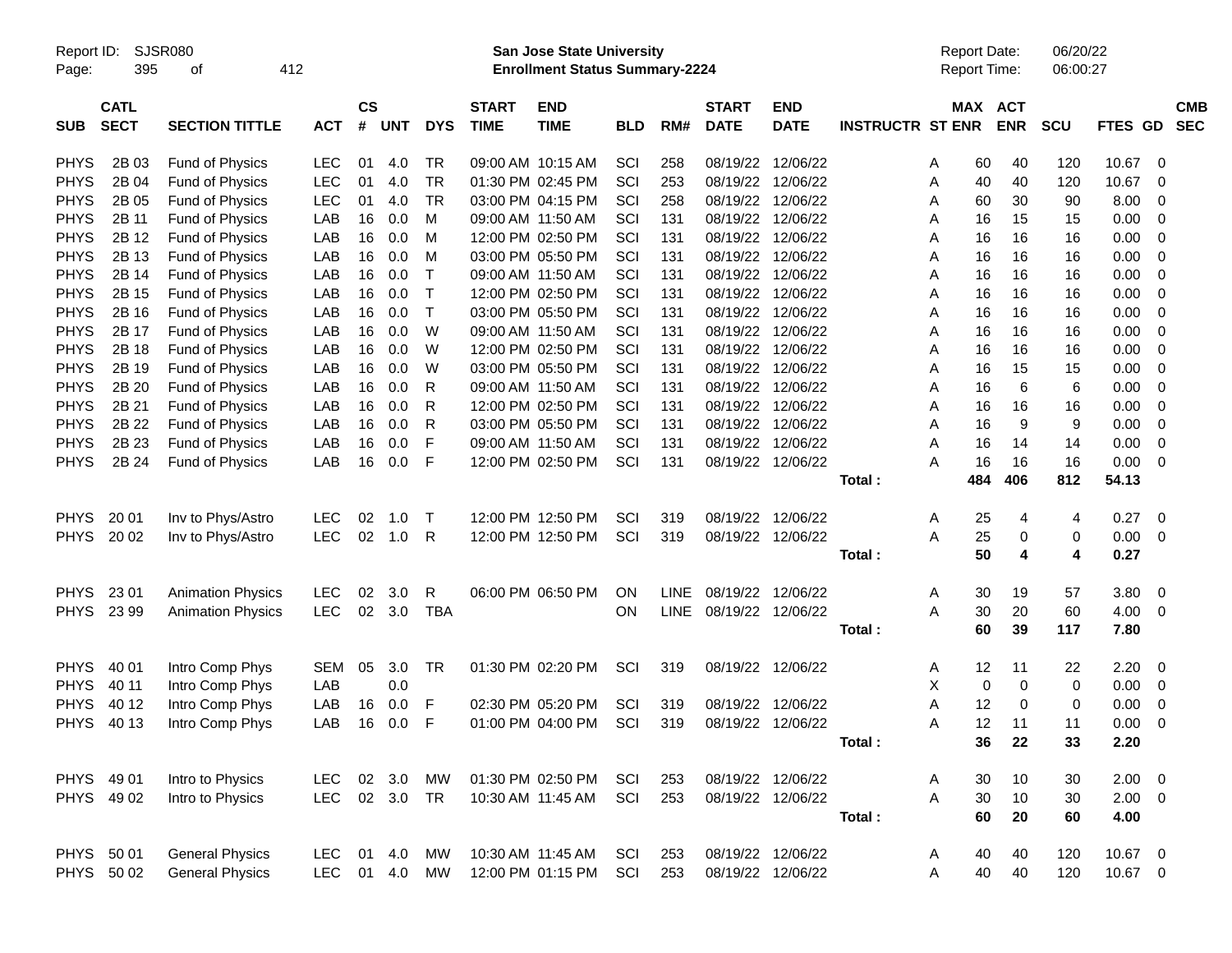Report ID: SJSR080 **San Jose State University** Report Date: 06/20/22

Page: 396 of 412 **Enrollment Status Summary-2224** Report Time: 06:00:27

|             | <b>CATL</b> |                        |            | CS |            |              | <b>START</b>      | <b>END</b>        |            |     | <b>START</b>      | <b>END</b>  |                         | <b>MAX</b> | <b>ACT</b>     |                  |                | <b>CMB</b>  |
|-------------|-------------|------------------------|------------|----|------------|--------------|-------------------|-------------------|------------|-----|-------------------|-------------|-------------------------|------------|----------------|------------------|----------------|-------------|
| <b>SUB</b>  | <b>SECT</b> | <b>SECTION TITTLE</b>  | <b>ACT</b> | #  | <b>UNT</b> | <b>DYS</b>   | <b>TIME</b>       | <b>TIME</b>       | <b>BLD</b> | RM# | <b>DATE</b>       | <b>DATE</b> | <b>INSTRUCTR ST ENR</b> |            | <b>ENR</b>     | <b>SCU</b>       | <b>FTES GD</b> | <b>SEC</b>  |
|             |             |                        |            |    |            |              |                   |                   |            |     |                   |             |                         |            |                |                  |                |             |
| <b>PHYS</b> | 50 03       | <b>General Physics</b> | LEC        | 01 | 4.0        | MW           | 03:00 PM 04:15 PM |                   | SCI        | 253 | 08/19/22          | 12/06/22    | A                       | 40         | 40             | 120              | 10.67          | 0           |
| <b>PHYS</b> | 50 04       | <b>General Physics</b> | LEC        | 01 | 4.0        | TR           |                   | 12:00 PM 01:15 PM | SCI        | 253 | 08/19/22          | 12/06/22    | Α                       | 40         | 40             | 120              | 10.67          | $\mathbf 0$ |
| <b>PHYS</b> | 50 05       | <b>General Physics</b> | LEC        | 01 | 4.0        | TR           | 10:30 AM 11:45 AM |                   | SCI        | 142 | 08/19/22          | 12/06/22    | Α                       | 120        | 86             | 258              | 22.93          | 0           |
| <b>PHYS</b> | 50 11       | <b>General Physics</b> | LAB        | 16 | 0.0        | M            |                   | 09:00 AM 11:50 AM | SCI        | 305 | 08/19/22          | 12/06/22    | A                       | 16         | 16             | 16               | 0.00           | 0           |
| <b>PHYS</b> | 50 12       | <b>General Physics</b> | LAB        | 16 | 0.0        | M            |                   | 09:00 AM 11:50 AM | SCI        | 307 | 08/19/22          | 12/06/22    | A                       | 16         | 16             | 16               | 0.00           | $\mathbf 0$ |
| <b>PHYS</b> | 50 13       | <b>General Physics</b> | LAB        | 16 | 0.0        | м            | 12:00 PM 02:50 PM |                   | SCI        | 305 | 08/19/22          | 12/06/22    | A                       | 16         | 16             | 16               | 0.00           | $\mathbf 0$ |
| <b>PHYS</b> | 50 14       | <b>General Physics</b> | LAB        | 16 | 0.0        | M            |                   | 12:00 PM 02:50 PM | SCI        | 307 | 08/19/22          | 12/06/22    | A                       | 16         | 16             | 16               | 0.00           | $\mathbf 0$ |
| <b>PHYS</b> | 50 15       | <b>General Physics</b> | LAB        | 16 | 0.0        | M            |                   | 03:00 PM 05:50 PM | SCI        | 305 | 08/19/22          | 12/06/22    | A                       | 16         | 16             | 16               | 0.00           | 0           |
| <b>PHYS</b> | 50 16       | <b>General Physics</b> | LAB        | 16 | 0.0        | м            |                   | 03:00 PM 05:50 PM | SCI        | 307 | 08/19/22          | 12/06/22    | Α                       | 16         | 16             | 16               | 0.00           | 0           |
| <b>PHYS</b> | 50 17       | <b>General Physics</b> | LAB        | 16 | 0.0        | $\top$       | 09:00 AM 11:50 AM |                   | SCI        | 305 | 08/19/22          | 12/06/22    | A                       | 16         | 5              | 5                | 0.00           | $\mathbf 0$ |
| <b>PHYS</b> | 50 18       | <b>General Physics</b> | LAB        | 16 | 0.0        | $\mathsf{T}$ | 09:00 AM 11:50 AM |                   | SCI        | 307 | 08/19/22          | 12/06/22    | A                       | 16         | $\overline{c}$ | $\boldsymbol{2}$ | 0.00           | $\mathbf 0$ |
| <b>PHYS</b> | 50 19       | <b>General Physics</b> | LAB        | 16 | 0.0        | $\mathsf{T}$ |                   | 12:00 PM 02:50 PM | SCI        | 305 | 08/19/22          | 12/06/22    | A                       | 16         | 16             | 16               | 0.00           | $\mathbf 0$ |
| <b>PHYS</b> | 50 20       | <b>General Physics</b> | LAB        | 16 | 0.0        | $\mathsf{T}$ |                   | 12:00 PM 02:50 PM | SCI        | 307 | 08/19/22          | 12/06/22    | A                       | 16         | 15             | 15               | 0.00           | $\mathbf 0$ |
| <b>PHYS</b> | 50 21       | <b>General Physics</b> | LAB        | 16 | 0.0        | $\mathsf{T}$ |                   | 03:00 PM 05:50 PM | SCI        | 305 | 08/19/22 12/06/22 |             | Α                       | 16         | 9              | 9                | 0.00           | $\mathbf 0$ |
| <b>PHYS</b> | 50 22       | <b>General Physics</b> | LAB        | 16 | 0.0        | $\top$       |                   | 03:00 PM 05:50 PM | SCI        | 307 | 08/19/22          | 12/06/22    | Α                       | 16         | $\overline{7}$ | $\overline{7}$   | 0.00           | 0           |
| <b>PHYS</b> | 50 23       | <b>General Physics</b> | LAB        | 16 | 0.0        | W            | 09:00 AM 11:50 AM |                   | SCI        | 305 | 08/19/22          | 12/06/22    | Α                       | 16         | 8              | 8                | 0.00           | 0           |
| <b>PHYS</b> | 50 24       | <b>General Physics</b> | LAB        | 16 | 0.0        | W            | 09:00 AM 11:50 AM |                   | SCI        | 307 | 08/19/22          | 12/06/22    | A                       | 16         | $\overline{c}$ | $\overline{c}$   | 0.00           | 0           |
| <b>PHYS</b> | 50 25       | <b>General Physics</b> | LAB        | 16 | 0.0        | W            |                   | 12:00 PM 02:50 PM | SCI        | 305 | 08/19/22          | 12/06/22    | Α                       | 16         | 11             | 11               | 0.00           | 0           |
| <b>PHYS</b> | 50 26       | <b>General Physics</b> | LAB        | 16 | 0.0        | W            |                   | 12:00 PM 02:50 PM | SCI        | 307 | 08/19/22          | 12/06/22    | Α                       | 16         | 5              | 5                | 0.00           | 0           |
| <b>PHYS</b> | 50 27       | <b>General Physics</b> | LAB        | 16 | 0.0        | W            |                   | 03:00 PM 05:50 PM | SCI        | 305 | 08/19/22          | 12/06/22    | A                       | 16         | 11             | 11               | 0.00           | $\mathbf 0$ |
| <b>PHYS</b> | 50 28       | <b>General Physics</b> | LAB        | 16 | 0.0        | W            |                   | 03:00 PM 05:50 PM | SCI        | 307 | 08/19/22          | 12/06/22    | A                       | 16         | $\mathbf 1$    | $\mathbf{1}$     | 0.00           | $\mathbf 0$ |
| <b>PHYS</b> | 50 29       | <b>General Physics</b> | LAB        | 16 | 0.0        | R            | 09:00 AM 11:50 AM |                   | SCI        | 305 | 08/19/22          | 12/06/22    | A                       | 16         | $\overline{c}$ | $\overline{c}$   | 0.00           | 0           |
| <b>PHYS</b> | 50 30       | <b>General Physics</b> | LAB        | 16 | 0.0        | R            |                   | 09:00 AM 11:50 AM | SCI        | 307 | 08/19/22          | 12/06/22    | A                       | 16         | 5              | 5                | 0.00           | 0           |
| <b>PHYS</b> | 50 31       | <b>General Physics</b> | LAB        | 16 | 0.0        | R            |                   | 12:00 PM 02:50 PM | SCI        | 305 | 08/19/22          | 12/06/22    | Α                       | 16         | 6              | 6                | 0.00           | $\mathbf 0$ |
| <b>PHYS</b> | 50 32       | <b>General Physics</b> | LAB        | 16 | 0.0        | $\mathsf{R}$ |                   | 12:00 PM 02:50 PM | SCI        | 307 | 08/19/22          | 12/06/22    | A                       | 16         | 6              | 6                | 0.00           | 0           |
| <b>PHYS</b> | 50 33       | <b>General Physics</b> | LAB        | 16 | 0.0        | $\mathsf{R}$ |                   | 03:00 PM 05:50 PM | SCI        | 305 | 08/19/22          | 12/06/22    | A                       | 16         | 11             | 11               | 0.00           | 0           |
| <b>PHYS</b> | 50 34       | <b>General Physics</b> | LAB        | 16 | 0.0        | $\mathsf{R}$ |                   | 03:00 PM 05:50 PM | SCI        | 307 | 08/19/22          | 12/06/22    | A                       | 16         | $\overline{c}$ | $\overline{c}$   | 0.00           | $\mathbf 0$ |
| <b>PHYS</b> | 50 35       | <b>General Physics</b> | LAB        | 16 | 0.0        | F            |                   | 09:00 AM 11:50 AM | SCI        | 305 | 08/19/22          | 12/06/22    | A                       | 16         | $\overline{7}$ | $\overline{7}$   | 0.00           | 0           |
| <b>PHYS</b> | 50 36       | <b>General Physics</b> | LAB        | 16 | 0.0        | F            |                   | 09:00 AM 11:50 AM | SCI        | 307 | 08/19/22          | 12/06/22    | A                       | 16         | 8              | 8                | 0.00           | 0           |
| <b>PHYS</b> | 50 37       | <b>General Physics</b> | LAB        | 16 | 0.0        | F            |                   | 12:00 PM 02:50 PM | SCI        | 305 | 08/19/22          | 12/06/22    | A                       | 16         | 8              | 8                | 0.00           | 0           |
| <b>PHYS</b> | 50 38       | <b>General Physics</b> | LAB        | 16 | 0.0        | F            |                   | 12:00 PM 02:50 PM | SCI        | 307 | 08/19/22 12/06/22 |             | A                       | 16         | 3              | 3                | 0.00           | $\mathbf 0$ |
|             |             |                        |            |    |            |              |                   |                   |            |     |                   |             | Total:                  | 728        | 492            | 984              | 65.60          |             |
|             |             |                        |            |    |            |              |                   |                   |            |     |                   |             |                         |            |                |                  |                |             |
| <b>PHYS</b> | 51 01       | <b>General Physics</b> | LEC        | 01 | 4.0        | <b>MW</b>    | 01:30 PM 02:45 PM |                   | SCI        | 258 | 08/19/22          | 12/06/22    | Α                       | 40         | 40             | 120              | 10.67          | $\mathbf 0$ |
| <b>PHYS</b> | 51 02       | <b>General Physics</b> | LEC        | 01 | 4.0        | <b>MW</b>    |                   | 04:30 PM 05:45 PM | SCI        | 253 | 08/19/22          | 12/06/22    | A                       | 40         | 40             | 120              | 10.67          | 0           |
| <b>PHYS</b> | 51 03       | <b>General Physics</b> | LEC        | 01 | 4.0        | TR           |                   | 09:00 AM 10:15 AM | SCI        | 253 | 08/19/22          | 12/06/22    | A                       | 40         | 40             | 120              | 10.67          | 0           |
| <b>PHYS</b> | 51 04       | <b>General Physics</b> | LEC        | 01 | 4.0        | <b>TR</b>    |                   | 03:00 PM 04:15 PM | SCI        | 253 | 08/19/22          | 12/06/22    | A                       | 40         | 30             | 90               | 8.00           | $\mathbf 0$ |
| <b>PHYS</b> | 51 05       | <b>General Physics</b> | <b>LEC</b> | 01 | 4.0        | <b>TR</b>    |                   | 12:00 PM 01:15 PM | SCI        | 142 | 08/19/22          | 12/06/22    | Α                       | 120        | 85             | 255              | 22.67          | 0           |
| <b>PHYS</b> | 51 11       | <b>General Physics</b> | LAB        | 16 | 0.0        | м            |                   | 09:00 AM 11:50 AM | SCI        | 241 | 08/19/22 12/06/22 |             | A                       | 16         | 16             | 16               | 0.00           | 0           |
|             |             |                        |            |    |            |              |                   |                   |            |     |                   |             |                         |            |                |                  |                |             |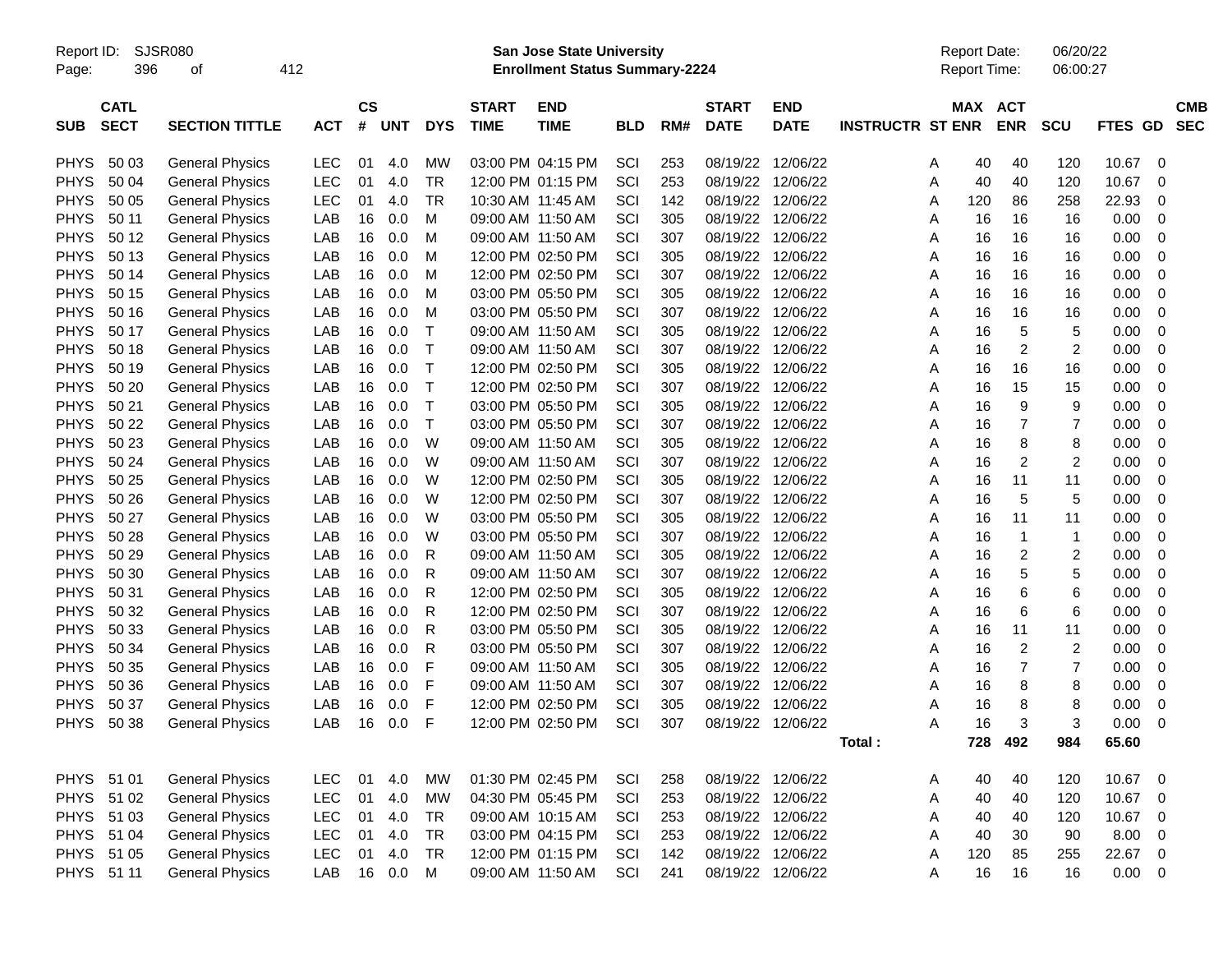Report ID: SJSR080 **San Jose State University** Report Date: 06/20/22

Page: 397 of 412 **Enrollment Status Summary-2224** Report Time: 06:00:27

|             | <b>CATL</b> |                        |     | <b>CS</b> |            |              | <b>START</b> | <b>END</b>        |            |     | <b>START</b>      | <b>END</b>        |                         | <b>MAX</b> | <b>ACT</b>              |                |                | <b>CMB</b>       |
|-------------|-------------|------------------------|-----|-----------|------------|--------------|--------------|-------------------|------------|-----|-------------------|-------------------|-------------------------|------------|-------------------------|----------------|----------------|------------------|
| <b>SUB</b>  | <b>SECT</b> | <b>SECTION TITTLE</b>  | ACT | #         | <b>UNT</b> | <b>DYS</b>   | <b>TIME</b>  | <b>TIME</b>       | <b>BLD</b> | RM# | <b>DATE</b>       | <b>DATE</b>       | <b>INSTRUCTR ST ENR</b> |            | <b>ENR</b>              | <b>SCU</b>     | <b>FTES GD</b> | <b>SEC</b>       |
| <b>PHYS</b> | 51 12       | <b>General Physics</b> | LAB | 16        | 0.0        | M            |              | 09:00 AM 11:50 AM | SCI        | 251 | 08/19/22 12/06/22 |                   |                         | 16<br>A    | 3                       | 3              | 0.00           | $\mathbf 0$      |
| <b>PHYS</b> | 51 13       | <b>General Physics</b> | LAB | 16        | 0.0        | M            |              | 12:00 PM 02:50 PM | SCI        | 241 |                   | 08/19/22 12/06/22 |                         | 16<br>A    | 15                      | 15             | 0.00           | $\mathbf 0$      |
| <b>PHYS</b> | 51 14       | <b>General Physics</b> | LAB | 16        | 0.0        | м            |              | 12:00 PM 02:50 PM | SCI        | 251 |                   | 08/19/22 12/06/22 |                         | A<br>16    | 9                       | 9              | 0.00           | 0                |
| <b>PHYS</b> | 51 15       | <b>General Physics</b> | LAB | 16        | 0.0        | м            |              | 03:00 PM 05:50 PM | SCI        | 241 |                   | 08/19/22 12/06/22 |                         | Α<br>16    | 15                      | 15             | 0.00           | $\mathbf 0$      |
| <b>PHYS</b> | 51 16       | <b>General Physics</b> | LAB | 16        | 0.0        | M            |              | 03:00 PM 05:50 PM | SCI        | 251 |                   | 08/19/22 12/06/22 |                         | 16<br>Α    | 3                       | 3              | 0.00           | 0                |
| <b>PHYS</b> | 51 17       | <b>General Physics</b> | LAB | 16        | 0.0        | $\top$       |              | 09:00 AM 11:50 AM | SCI        | 241 |                   | 08/19/22 12/06/22 |                         | 16<br>Α    | 9                       | 9              | 0.00           | 0                |
| <b>PHYS</b> | 51 18       | <b>General Physics</b> | LAB | 16        | 0.0        | $\mathsf{T}$ |              | 09:00 AM 11:50 AM | SCI        | 251 |                   | 08/19/22 12/06/22 |                         | 16<br>A    | 9                       | 9              | 0.00           | 0                |
| <b>PHYS</b> | 51 19       | <b>General Physics</b> | LAB | 16        | 0.0        | $\top$       |              | 12:00 PM 02:50 PM | SCI        | 241 | 08/19/22 12/06/22 |                   |                         | 16<br>Α    | 14                      | 14             | 0.00           | 0                |
| <b>PHYS</b> | 51 20       | <b>General Physics</b> | LAB | 16        | 0.0        | $\mathsf{T}$ |              | 12:00 PM 02:50 PM | SCI        | 251 | 08/19/22          | 12/06/22          |                         | 16<br>Α    | 8                       | 8              | 0.00           | $\boldsymbol{0}$ |
| <b>PHYS</b> | 51 21       | <b>General Physics</b> | LAB | 16        | 0.0        | $\top$       |              | 03:00 PM 05:50 PM | SCI        | 241 |                   | 08/19/22 12/06/22 |                         | Α<br>16    | 14                      | 14             | 0.00           | $\mathbf 0$      |
| <b>PHYS</b> | 51 22       | <b>General Physics</b> | LAB | 16        | 0.0        | $\top$       |              | 03:00 PM 05:50 PM | SCI        | 251 |                   | 08/19/22 12/06/22 |                         | 16<br>A    | 4                       | 4              | 0.00           | $\mathbf 0$      |
| <b>PHYS</b> | 51 23       | <b>General Physics</b> | LAB | 16        | 0.0        | W            |              | 09:00 AM 11:50 AM | SCI        | 241 |                   | 08/19/22 12/06/22 |                         | 16<br>A    | 12                      | 12             | 0.00           | $\mathbf 0$      |
| <b>PHYS</b> | 51 24       | <b>General Physics</b> | LAB | 16        | 0.0        | W            |              | 09:00 AM 11:50 AM | SCI        | 251 |                   | 08/19/22 12/06/22 |                         | A<br>16    | 3                       | 3              | 0.00           | 0                |
| <b>PHYS</b> | 51 25       | <b>General Physics</b> | LAB | 16        | 0.0        | W            |              | 12:00 PM 02:50 PM | SCI        | 241 |                   | 08/19/22 12/06/22 |                         | A<br>16    | 14                      | 14             | 0.00           | 0                |
| <b>PHYS</b> | 51 26       | <b>General Physics</b> | LAB | 16        | 0.0        | W            |              | 12:00 PM 02:50 PM | SCI        | 251 |                   | 08/19/22 12/06/22 |                         | 16<br>Α    | 8                       | 8              | 0.00           | 0                |
| <b>PHYS</b> | 51 27       | <b>General Physics</b> | LAB | 16        | 0.0        | W            |              | 03:00 PM 05:50 PM | SCI        | 241 | 08/19/22          | 12/06/22          |                         | 16<br>A    | 12                      | 12             | 0.00           | $\mathbf 0$      |
| <b>PHYS</b> | 51 28       | <b>General Physics</b> | LAB | 16        | 0.0        | W            |              | 03:00 PM 05:50 PM | SCI        | 251 | 08/19/22 12/06/22 |                   |                         | 16<br>A    | 4                       | 4              | 0.00           | $\mathbf 0$      |
| <b>PHYS</b> | 51 29       | <b>General Physics</b> | LAB | 16        | 0.0        | $\mathsf{R}$ |              | 09:00 AM 11:50 AM | SCI        | 241 | 08/19/22          | 12/06/22          |                         | 16<br>Α    | 5                       | 5              | 0.00           | $\mathbf 0$      |
| <b>PHYS</b> | 51 30       | <b>General Physics</b> | LAB | 16        | 0.0        | R            |              | 09:00 AM 11:50 AM | SCI        | 251 | 08/19/22 12/06/22 |                   |                         | 16<br>Α    | 3                       | 3              | 0.00           | $\mathbf 0$      |
| <b>PHYS</b> | 51 31       | <b>General Physics</b> | LAB | 16        | 0.0        | R            |              | 12:00 PM 02:50 PM | SCI        | 241 |                   | 08/19/22 12/06/22 |                         | 16<br>A    | 6                       | 6              | 0.00           | 0                |
| <b>PHYS</b> | 51 32       | <b>General Physics</b> | LAB | 16        | 0.0        | R            |              | 12:00 PM 02:50 PM | SCI        | 251 |                   | 08/19/22 12/06/22 |                         | 16<br>A    | 3                       | 3              | 0.00           | $\mathbf 0$      |
| <b>PHYS</b> | 51 33       | <b>General Physics</b> | LAB | 16        | 0.0        | R            |              | 03:00 PM 05:50 PM | SCI        | 241 | 08/19/22          | 12/06/22          |                         | A<br>16    | 15                      | 15             | 0.00           | 0                |
| <b>PHYS</b> | 51 34       | <b>General Physics</b> | LAB | 16        | 0.0        | R            |              | 03:00 PM 05:50 PM | SCI        | 251 |                   | 08/19/22 12/06/22 |                         | A<br>16    | 5                       | 5              | 0.00           | $\pmb{0}$        |
| <b>PHYS</b> | 51 35       | <b>General Physics</b> | LAB | 16        | 0.0        | F            |              | 09:00 AM 11:50 AM | SCI        | 241 |                   | 08/19/22 12/06/22 |                         | 16<br>A    | 7                       | $\overline{7}$ | 0.00           | $\mathbf 0$      |
| <b>PHYS</b> | 51 36       | <b>General Physics</b> | LAB | 16        | 0.0        | F            |              | 09:00 AM 11:50 AM | SCI        | 251 |                   | 08/19/22 12/06/22 |                         | 16<br>Α    | 7                       | $\overline{7}$ | 0.00           | 0                |
| <b>PHYS</b> | 51 37       | <b>General Physics</b> | LAB | 16        | 0.0        | F            |              | 12:00 PM 02:50 PM | SCI        | 241 | 08/19/22 12/06/22 |                   |                         | 16<br>A    | 10                      | 10             | 0.00           | $\mathbf 0$      |
| <b>PHYS</b> | 51 38       | <b>General Physics</b> | LAB | 16        | 0.0        | F            |              | 12:00 PM 02:50 PM | SCI        | 251 |                   | 08/19/22 12/06/22 |                         | 16<br>A    | $\overline{2}$          | $\overline{2}$ | 0.00           | 0                |
|             |             |                        |     |           |            |              |              |                   |            |     |                   |                   | Total :                 | 728        | 470                     | 940            | 62.67          |                  |
| <b>PHYS</b> | 52 01       | <b>General Physics</b> | LEC | 01        | 4.0        | TR           |              | 04:30 PM 05:45 PM | SCI        | 142 | 08/19/22 12/06/22 |                   |                         | 120<br>A   | 75                      | 225            | 20.00          | $\mathbf 0$      |
| <b>PHYS</b> | 52 11       | <b>General Physics</b> | LAB | 16        | 0.0        | м            |              | 09:00 AM 11:50 AM | SCI        | 133 |                   | 08/19/22 12/06/22 |                         | A<br>16    | $\mathbf 0$             | 0              | 0.00           | $\mathbf 0$      |
| <b>PHYS</b> | 52 12       | <b>General Physics</b> | LAB | 16        | 0.0        | м            |              | 12:00 PM 02:50 PM | SCI        | 133 |                   | 08/19/22 12/06/22 |                         | Α<br>16    | 8                       | 8              | 0.00           | 0                |
| <b>PHYS</b> | 52 13       | <b>General Physics</b> | LAB | 16        | 0.0        | $\mathsf{T}$ |              | 09:00 AM 11:50 AM | SCI        | 133 |                   | 08/19/22 12/06/22 |                         | 16<br>A    | 12                      | 12             | 0.00           | $\mathbf 0$      |
| <b>PHYS</b> | 52 14       | <b>General Physics</b> | LAB | 16        | 0.0        | $\top$       |              | 12:00 PM 02:50 PM | SCI        | 133 |                   | 08/19/22 12/06/22 |                         | 16<br>Α    | 15                      | 15             | 0.00           | 0                |
| <b>PHYS</b> | 52 15       | <b>General Physics</b> | LAB | 16        | 0.0        | W            |              | 09:00 AM 11:50 AM | SCI        | 133 |                   | 08/19/22 12/06/22 |                         | A<br>16    | $\sqrt{3}$              | 3              | 0.00           | $\mathbf 0$      |
| <b>PHYS</b> | 52 16       | <b>General Physics</b> | LAB | 16        | 0.0        | W            |              | 12:00 PM 02:50 PM | SCI        | 133 | 08/19/22          | 12/06/22          |                         | 16<br>Α    | 10                      | 10             | 0.00           | 0                |
| <b>PHYS</b> | 52 17       | <b>General Physics</b> | LAB | 16        | 0.0        | R            |              | 09:00 AM 11:50 AM | SCI        | 133 |                   | 08/19/22 12/06/22 |                         | 16<br>A    | 3                       | 3              | 0.00           | $\pmb{0}$        |
| <b>PHYS</b> | 52 18       | <b>General Physics</b> | LAB | 16        | 0.0        | R            |              | 12:00 PM 02:50 PM | SCI        | 133 | 08/19/22          | 12/06/22          |                         | 16<br>A    | 13                      | 13             | 0.00           | $\mathbf 0$      |
| <b>PHYS</b> | 52 19       | <b>General Physics</b> | LAB | 16        | 0.0        | F            |              | 09:00 AM 11:50 AM | SCI        | 133 | 08/19/22 12/06/22 |                   |                         | 16<br>A    | $\overline{\mathbf{4}}$ | 4              | 0.00           | 0                |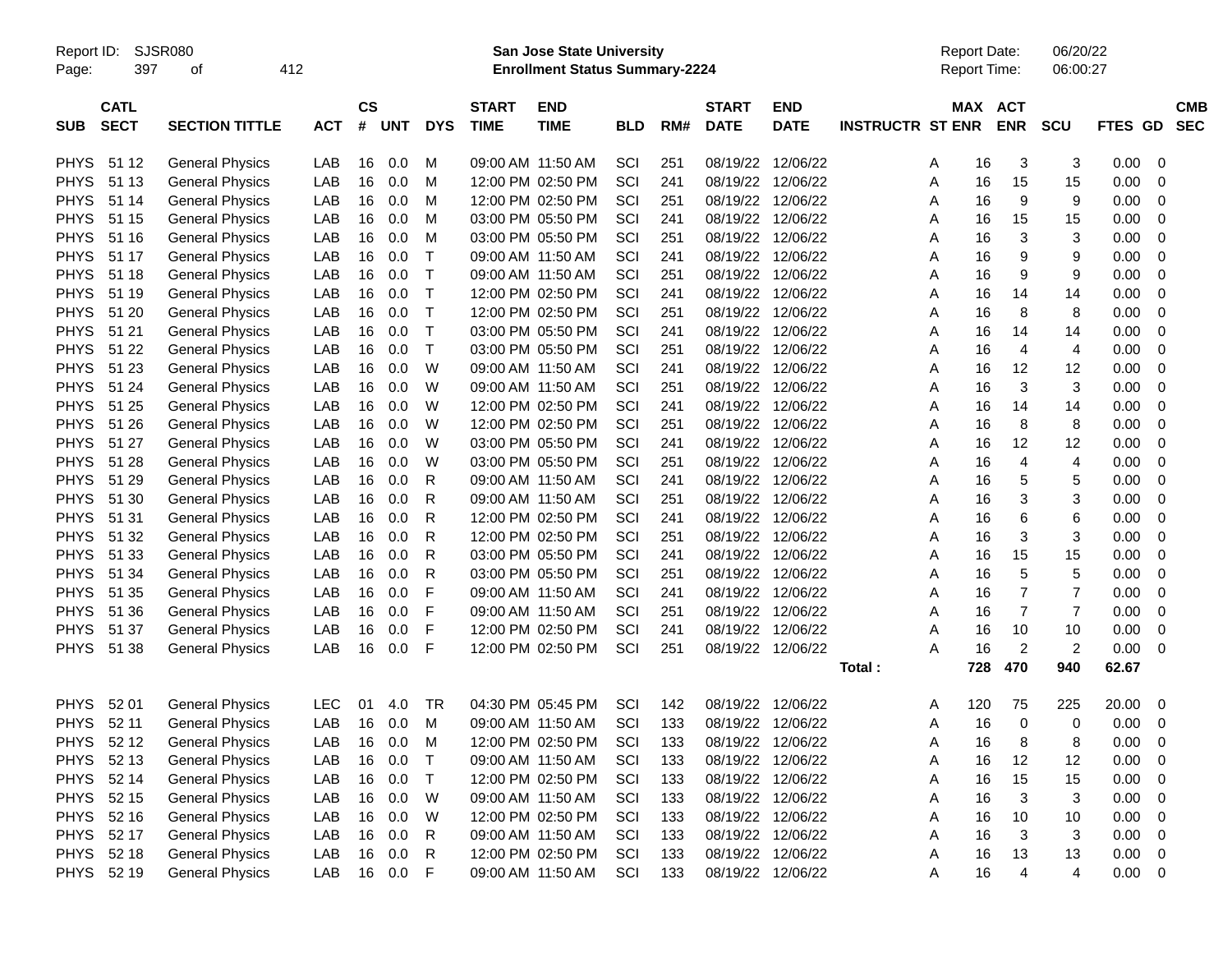| <b>SJSR080</b><br>Report ID:<br>398<br>412<br>Page:<br>οf |                            |                                                                          |                          |                |               |            |                             | <b>San Jose State University</b><br><b>Enrollment Status Summary-2224</b> |            | <b>Report Date:</b><br><b>Report Time:</b> |                             | 06/20/22<br>06:00:27      |                         |                          |                              |                  |                               |                                            |            |
|-----------------------------------------------------------|----------------------------|--------------------------------------------------------------------------|--------------------------|----------------|---------------|------------|-----------------------------|---------------------------------------------------------------------------|------------|--------------------------------------------|-----------------------------|---------------------------|-------------------------|--------------------------|------------------------------|------------------|-------------------------------|--------------------------------------------|------------|
| <b>SUB</b>                                                | <b>CATL</b><br><b>SECT</b> | <b>SECTION TITTLE</b>                                                    | <b>ACT</b>               | <b>CS</b><br># | <b>UNT</b>    | <b>DYS</b> | <b>START</b><br><b>TIME</b> | <b>END</b><br><b>TIME</b>                                                 | <b>BLD</b> | RM#                                        | <b>START</b><br><b>DATE</b> | <b>END</b><br><b>DATE</b> | <b>INSTRUCTR ST ENR</b> | MAX ACT                  | <b>ENR</b>                   | <b>SCU</b>       | FTES GD SEC                   |                                            | <b>CMB</b> |
|                                                           | PHYS 52 20                 | <b>General Physics</b>                                                   | LAB                      | 16             | 0.0           | F          |                             | 12:00 PM 02:50 PM                                                         | SCI        | 133                                        | 08/19/22                    | 12/06/22                  | Total:                  | Α<br>16<br>280           | 7<br>150                     | 7<br>300         | $0.00 \t 0$<br>20.00          |                                            |            |
|                                                           |                            | PHYS 100W 01 Research methods                                            | <b>LEC</b>               | 04             | 3.0 F         |            |                             | 09:00 AM 11:50 AM                                                         | SCI        | 319                                        |                             | 08/19/22 12/06/22         | Total:                  | Α<br>25<br>25            | 3<br>3                       | 9<br>9           | $0.60 \quad 0$<br>0.60        |                                            |            |
|                                                           |                            | PHYS 105A 01 Adv Mechanics I                                             | <b>LEC</b>               | 02             | 4.0           | МW         |                             | 08:30 AM 10:15 AM                                                         | SCI        | 319                                        |                             | 08/19/22 12/06/22         | Total:                  | Α<br>25<br>25            | 8<br>8                       | 32<br>32         | $2.13 \quad 0$<br>2.13        |                                            |            |
|                                                           | PHYS 110A01                | Elec & Magnetism I                                                       | SEM 04 3.0               |                |               | МW         |                             | 10:30 AM 11:45 AM                                                         | SCI        | 319                                        |                             | 08/19/22 12/06/22         | Total:                  | 25<br>Α<br>25            | 11<br>11                     | 33<br>33         | $2.25$ 1<br>2.25              |                                            |            |
|                                                           | PHYS 120B 01               | Adv Measurements LabSEM<br>PHYS 120B 11 Adv Measurements LabLAB          |                          | 05<br>16       | 3.0<br>0.0    | R<br>F     |                             | 12:00 PM 12:50 PM<br>12:00 PM 05:50 PM                                    | SCI<br>SCI | 242<br>320                                 | 08/19/22<br>08/19/22        | 12/06/22<br>12/06/22      | Total:                  | 8<br>A<br>8<br>A<br>16   | 4<br>$\overline{4}$<br>8     | 4<br>8<br>12     | 0.80 0<br>$0.00 \t 0$<br>0.80 |                                            |            |
|                                                           | PHYS 122 01                | Mod Phys                                                                 | <b>LEC</b>               | 02             | 4.0           | TR         |                             | 08:30 AM 10:15 AM                                                         | SCI        | 242                                        |                             | 08/19/22 12/06/22         | Total:                  | 25<br>Α<br>25            | 7<br>$\overline{7}$          | 28<br>28         | $1.87 \ 0$<br>1.87            |                                            |            |
|                                                           | PHYS 155 01<br>PHYS 155 02 | Topics Phys/Astron<br>Topics Phys/Astron                                 | <b>LEC</b><br><b>LEC</b> | 02             | 3.0<br>02 3.0 | TR<br>MW   |                             | 10:30 AM 11:45 AM<br>03:00 PM 04:15 PM                                    | SCI<br>SCI | 242<br>319                                 | 08/19/22<br>08/19/22        | 12/06/22<br>12/06/22      | Total:                  | 25<br>A<br>25<br>A<br>50 | 9<br>3<br>12                 | 27<br>9<br>36    | 1.90<br>0.65<br>2.55          | $\overline{2}$<br>$\overline{\phantom{1}}$ |            |
|                                                           | PHYS 158 01                | <b>Modern Optics</b>                                                     | SEM 04 3.0               |                |               | МW         |                             | 01:30 PM 02:45 PM                                                         | SCI        | 242                                        |                             | 08/19/22 12/06/22         | Total:                  | Α<br>25<br>25            | 9<br>9                       | 27<br>27         | 1.80 0<br>1.80                |                                            |            |
|                                                           | PHYS 163 01                | <b>Quantum Mechanics</b>                                                 | SEM 04 3.0               |                |               | TR         |                             | 01:30 PM 02:45 PM                                                         | SCI        | 242                                        |                             | 08/19/22 12/06/22         | Total:                  | Α<br>25<br>25            | 6<br>6                       | 18<br>18         | $1.20 \t 0$<br>1.20           |                                            |            |
|                                                           | PHYS 180 01                | <b>Indiv Studies</b>                                                     | <b>SUP</b>               | 36             | 1.0           | TBA        |                             |                                                                           |            |                                            |                             | 08/19/22 12/06/22         | Total:                  | Α<br>1<br>1              | 0<br>$\bf{0}$                | 0<br>0           | $0.00 \t 0$<br>0.00           |                                            |            |
|                                                           |                            | PHYS 184 01 Directed Reading                                             | SUP 36 1.0 TBA           |                |               |            |                             |                                                                           |            |                                            |                             | 08/19/22 12/06/22         | Total:                  | A<br>$\mathbf{1}$        | 0<br>$\mathbf 0$             | 0<br>$\mathbf 0$ | $0.00 \t 0$<br>0.00           |                                            |            |
|                                                           |                            | PHYS 200W 01 Res and Comm in PhysLEC 02 3.0 TR 10:30 AM 11:45 AM SCI 319 |                          |                |               |            |                             |                                                                           |            |                                            | 08/19/22 12/06/22           |                           | Total:                  | 15<br>A<br>15            | 4<br>$\overline{\mathbf{4}}$ | 12<br>12         | 1.004<br>1.00                 |                                            |            |
|                                                           | PHYS 205 01                | Adv Dynamics                                                             |                          |                |               |            |                             | SEM 05 3.0 MW 09:00 AM 10:15 AM SCI 242                                   |            |                                            | 08/19/22 12/06/22           |                           |                         | 15<br>A                  | 6                            | 18               | 1.50 6                        |                                            |            |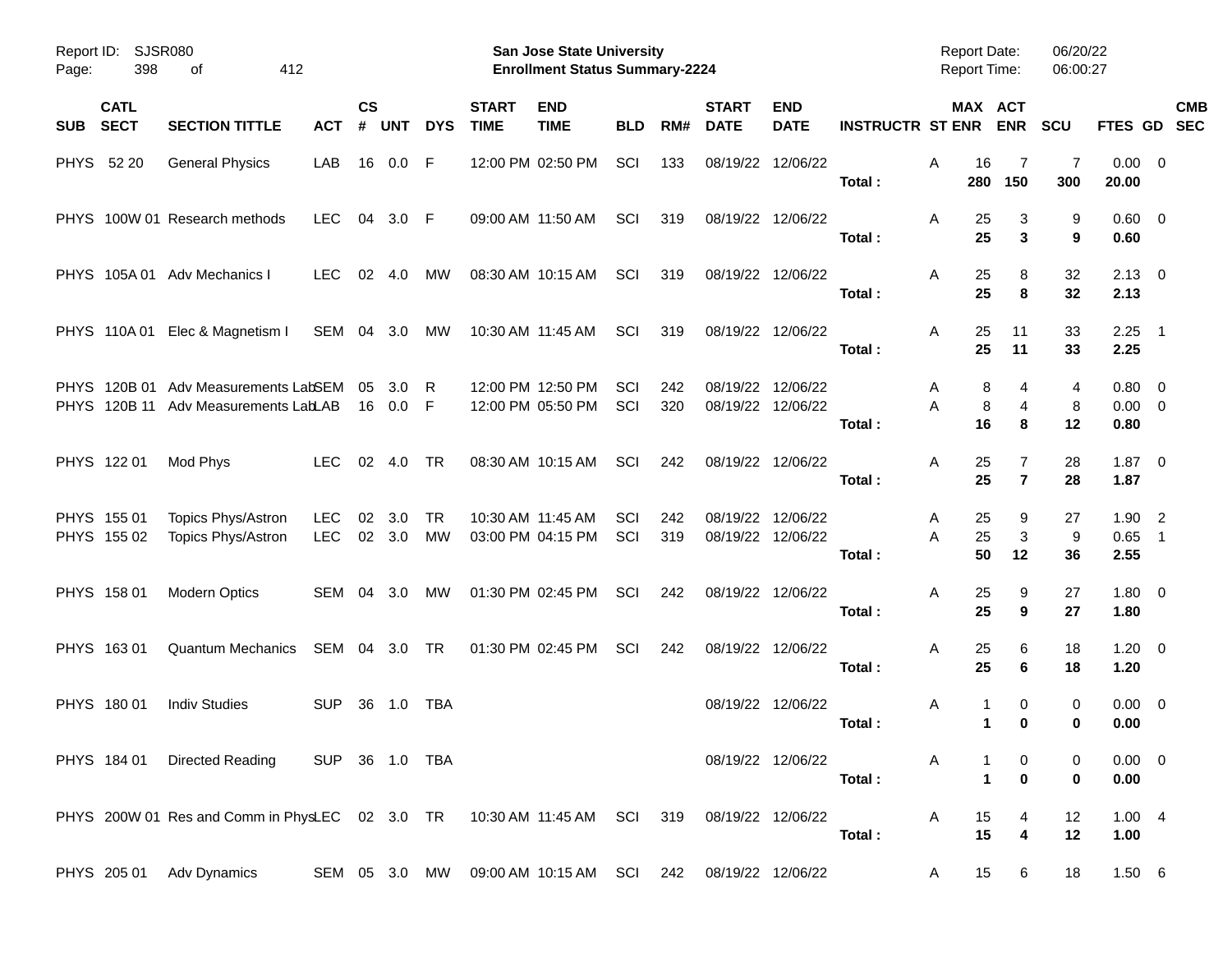| Report ID:<br>Page:        | 399                        | <b>SJSR080</b><br>412<br>0f                |            |                    |               |            |                             | <b>San Jose State University</b><br><b>Enrollment Status Summary-2224</b> |                   |             |                             |                           |                          | <b>Report Date:</b><br><b>Report Time:</b> |              |                              | 06/20/22<br>06:00:27                |                      |                                 |
|----------------------------|----------------------------|--------------------------------------------|------------|--------------------|---------------|------------|-----------------------------|---------------------------------------------------------------------------|-------------------|-------------|-----------------------------|---------------------------|--------------------------|--------------------------------------------|--------------|------------------------------|-------------------------------------|----------------------|---------------------------------|
| <b>SUB</b>                 | <b>CATL</b><br><b>SECT</b> | <b>SECTION TITTLE</b>                      | <b>ACT</b> | $\mathsf{cs}$<br># | <b>UNT</b>    | <b>DYS</b> | <b>START</b><br><b>TIME</b> | <b>END</b><br><b>TIME</b>                                                 | <b>BLD</b>        | RM#         | <b>START</b><br><b>DATE</b> | <b>END</b><br><b>DATE</b> | <b>INSTRUCTR ST ENR</b>  |                                            |              | <b>MAX ACT</b><br><b>ENR</b> | <b>SCU</b>                          | FTES GD              | <b>CMB</b><br><b>SEC</b>        |
|                            |                            |                                            |            |                    |               |            |                             |                                                                           |                   |             |                             |                           | Total:                   |                                            | 15           | 6                            | 18                                  | 1.50                 |                                 |
| <b>PHYS</b><br><b>PHYS</b> | 220E 01<br>220E 11         | Graduate Optics Lab<br>Graduate Optics Lab | LEC<br>LAB | 02                 | 3.0<br>16 0.0 | -F<br>F    |                             | 12:00 PM 01:50 PM<br>02:00 PM 04:50 PM                                    | <b>SCI</b><br>SCI | 242<br>038  | 08/19/22<br>08/19/22        | 12/06/22<br>12/06/22      | Total:                   | A<br>A                                     | 8<br>8<br>16 | $\overline{2}$               | $\overline{2}$<br>$\mathbf{1}$<br>3 | 0.25<br>0.00<br>0.25 | $\overline{\phantom{1}}$<br>- 1 |
|                            | PHYS 230 01                | Meth in Math Phys                          | <b>SEM</b> | 05                 | 3.0           | <b>TR</b>  |                             | 09:00 AM 10:15 AM                                                         | SCI               | 319         | 08/19/22                    | 12/06/22                  | Total:                   | Α                                          | 15<br>15     | 4<br>4                       | 12<br>12                            | 1.004<br>1.00        |                                 |
|                            | PHYS 297 01                | <b>Directed Research</b>                   | <b>SUP</b> | 36                 | 1.0           | <b>TBA</b> |                             |                                                                           | <b>ON</b>         | <b>LINE</b> | 08/19/22                    | 12/06/22                  | Total:                   | A                                          | 1            | 0<br>$\mathbf{0}$            | 0<br>$\mathbf 0$                    | $0.00 \t 0$<br>0.00  |                                 |
|                            | PHYS 298 01                | Grad Research Report SUP                   |            |                    | 25 1.0        | TBA        |                             |                                                                           | <b>ON</b>         |             | LINE 08/19/22               | 12/06/22                  | Total:                   | A                                          | 1            | 0<br>$\mathbf 0$             | 0<br>$\bf{0}$                       | $0.00 \t 0$<br>0.00  |                                 |
|                            | PHYS 299 01                | Master's Thesis                            | <b>SUP</b> | 25                 | 1.0           | <b>TBA</b> |                             |                                                                           | <b>ON</b>         | LINE        | 08/19/22                    | 12/06/22                  | Total:                   | A                                          | 1            | 0<br>$\mathbf 0$             | 0<br>$\bf{0}$                       | $0.00 \t 0$<br>0.00  |                                 |
|                            | Department :               | <b>Physics &amp; Astronomy</b>             |            |                    |               |            |                             |                                                                           |                   |             |                             | <b>Lower Division:</b>    | <b>Department Total:</b> |                                            | 3746<br>3199 | 2534<br>2204                 | 5307<br>4317                        | 372.62<br>305.67     |                                 |

**Upper Division : 498 318 957 64.20 Graduate Division : 49 12 33 2.75**